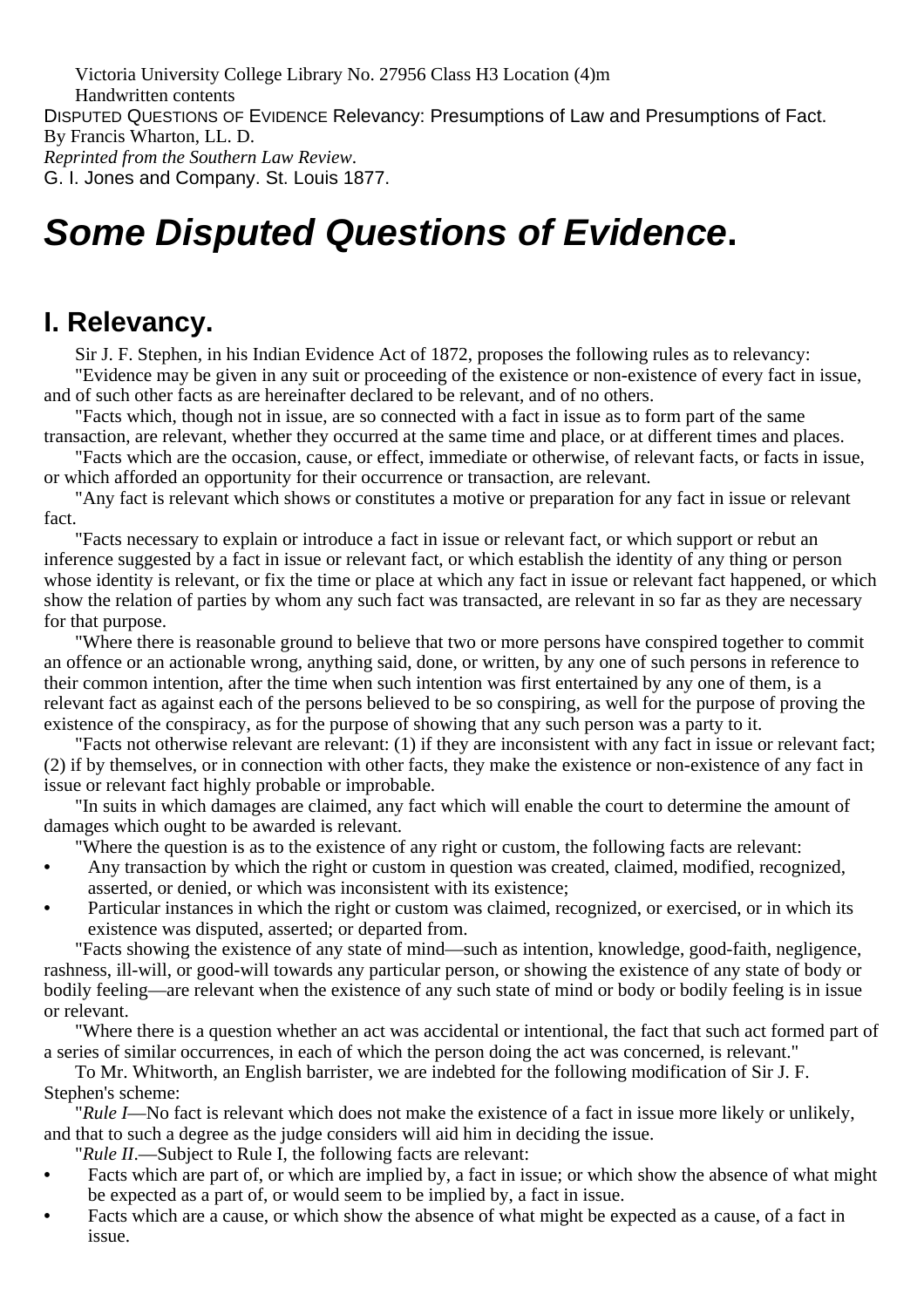- **•** Facts which are an effect, or which show the absence of what might be expected as an effect, of a fact in issue.
- **•** Facts which are an effect of a cause, or which show the absence of what might be expected as an effect of a cause, of a fact in issue.

"*Rule III*.—Facts which affirm or deny the relevancy of facts alleged to be relevant under Rule II are relevant.

"*Rule IV*.—Facts relevant to relevant facts are relevant."

Sir J. F. Stephen, in his "Digest of the Law of Evidence," now gives the following as exhibiting his final views, adopting, in part, Mr. Whitworth's phraseology:

"Evidence may be given in any action of the existence or non-existence of any fact in issue, and of any fact relevant to any fact in issue, and of no others. \* \* \* Facts which, though not in issue, are so connected with a fact in issue as to form part of the same transaction or subject-matter, are relevant to the fact with which they are so connected.\* \* \* Facts, whether in issue or not, are relevant to each other when one is, or probably may be, or probably may have been,

"The cause of the other;

"The effect of the other;

"An effect of the same cause:

"A cause of the same effect;

or when the one shows that the other must or cannot have occurred, or probably does or did exist, or not; or that any fact does or did exist or not, which in the common course of events would either have caused, or have been caused, by the other; provided that such facts do not fall within the exclusive rules," before stated, "or the exceptions," afterwards stated.

These exclusions and exceptions are afterwards thus specified: "*Similar but unconnected facts*. The occurrence of a fact similar to, but not specifically connected in, any of the ways hereinbefore mentioned with the facts in issue, is not to be regarded as relevant to the existence of such facts except in the cases specially excepted in this chapter." The exceptions are:

"Acts showing intention, good faith, etc.;

"Facts showing system;

"Existence of a particular course of business;

"Acts showing that a particular person assumed to be a public officer."

To the analysis just given, however, there are objections which I state in outline in my forthcoming work on Evidence (§ 26), and which I now expand. What is a "cause?" Is not the term open to at least two divergent meanings; and does not the value of the analysis before us depend upon our assuming one of these definitions to be true, where there are many reasons to regard it as untrue? The "cause" of a phenomenon, according to Mr. Mill, is the sum of all its antecedents. The objection to this, however, as is shown by Trendelenberg, in his acute essay on this topic, is, that as all nature is interdependent, everything thus becomes the cause of everything else; and, hence, as all things unite in this lateral causation, all evidence is relevant to every issue, and no issue can be narrowed to any particular line of evidence. On the other hand, if we mean by "cause," as I have heretofore argued in this REVIEW, such an interposition, by a responsible moral agent, as produces specifically the particular phenomenon in litigation, then to say that a particular fact is relevant to prove causation is assuming the very point in issue, which is whether the causation flowed from the particular fact.

Another criticism I would venture on Sir J. F. Stephen's analysis is, that the distinction made by him between "facts in issue" and "facts relevant to facts in issue" cannot be sustained. An issue is never raised as to an evidential fact; the only issues the law knows are those which affirm or deny conclusions from one or more evidential facts. This is shown by Sir J. F. Stephen's own illustration: "A," he says, when explaining the supposed distinction, "is indicted for the murder of B, and pleads not guilty. The following facts may be issued: the fact that A killed B; the fact that at a time when A killed B he was prevented by disease from knowing right from wrong; the fact that A had received from B such provocation as would reduce his offence to manslaughter. The following facts would be relevant to the issue: the fact that A had a motive for murdering B; the fact that A admitted that he had murdered B; the fact that A was, after B's death, in possession of property taken from B's person." If we scrutinize the group of facts classified in the last quotation as "facts in issue," we will find that, as they are facts which could not be put in evidence, they are not relevant facts, though they might be relevant hypotheses to be sustained by relevant facts. If counsel should ask a witness whether "A killed B," the question would, if excepted to, be ruled out, on the ground that it called, not for "facts," but for a conclusion from facts, and to such conclusions witnesses are not permitted to testify. Equally summarily would be dismissed the questions whether "A knew right from wrong," and whether "A had received from B such provocation as would reduce his offence to manslaughter." The only way of proving either of these "fact in issue," as they are called by Sir J. F. Stephen, is by means of what he calls "facts relevant to the issue." Did A kill B? We cannot say hat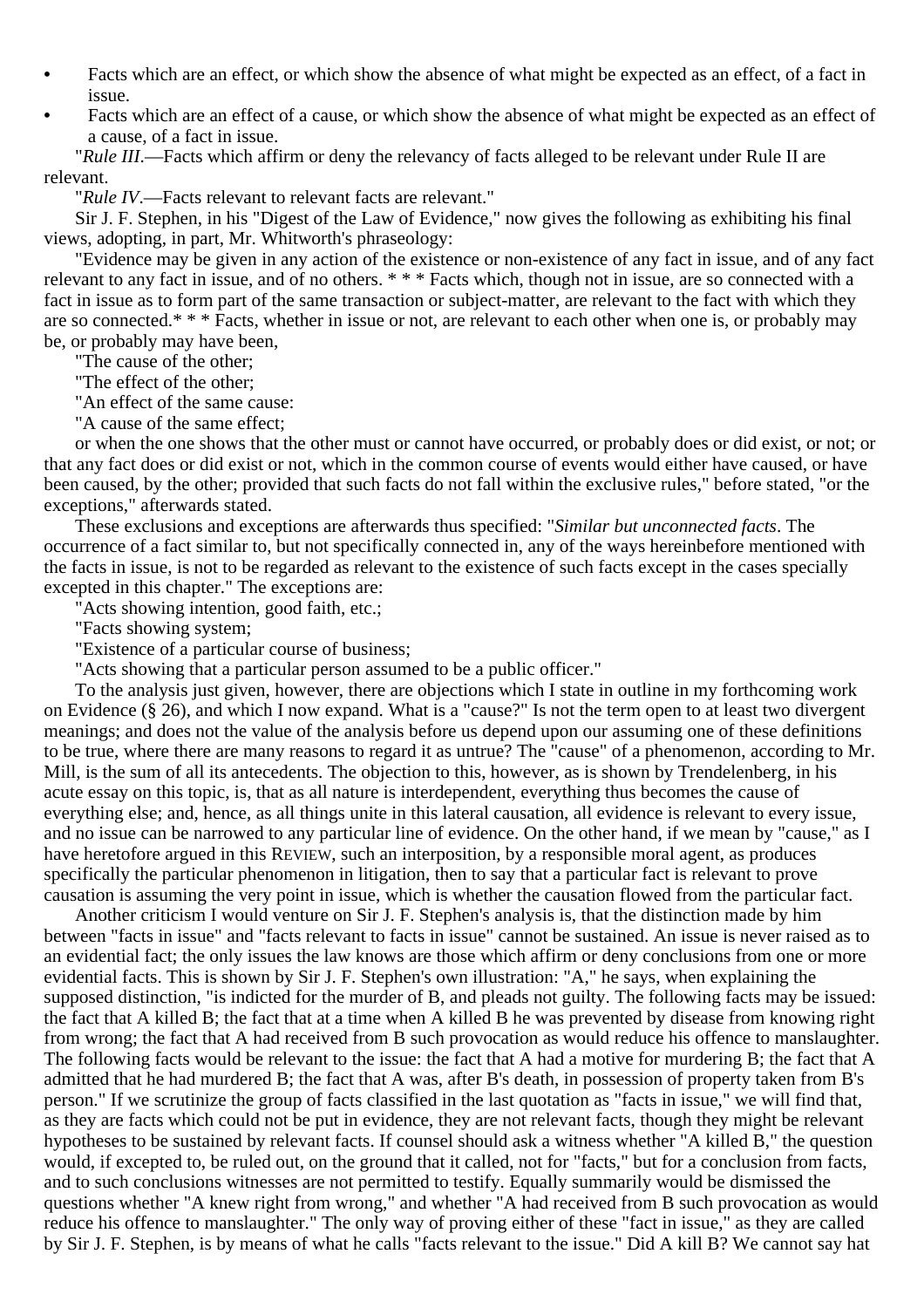it would be relevant to the issue for a witness to say, "A killed B," for a witness would not be permitted so to testify. No facts are relevant which are inadmissible; and the fact that A killed B, being in this shape inadmissible, is irrelevant. It is, however, admissible—to take up Sir J. F. Stephen's illustration of facts relevant to the issue—to prove that A had a motive for murdering B; the fact that A admitted that he had murdered B; the fact that A was, after B's death, in possession of property taken from B's person. From such facts, taken in connection with facts which lead to the conclusion that A struck the blow from which B died, the hypothesis that A murdered B is to be verified or discarded. The same line of observations is applicable to the second and third of the "facts in issue" mentioned by Sir J. F. Stephen. The proof of A's inability to distinguish right from wrong, and of the extenuation of his offence through hot blood, can only be made by proving "facts relevant to the issue" from which irresponsibility or hot blood can be inferred. We must, therefore, strike out from the category of relevant facts what Sir J. F. Stephen calls "facts in issue," or what may be more properly called pertinent hypotheses, and limit ourselves to the position that all facts relevant to "facts in issue" (or to pertinent hypotheses) are, as a rule, admissible. If we discard, as ambiguous, the word "fact," and substitute for it the word "condition" (corresponding to the logical *"differentia"* or incident), then the position we may accept is that *all conditions of a pertinent hypothesis are relevant to the issue, and that such conditions may be cither proved or disproved*.

NOTE.—The above paragraph (as well as several others in the course of this article) is taken from the work on Evidence to which I have referred.

It may, however, be objected that the definition I now propose is ambiguous in the use of the word "pertinent;" and that, by the introduction of this term, I beg the question at issue. I do not think so. By pertinent hypothesis I mean an hypothesis which, if proved, would logically influence the issue. Suppose, for instance, the question should arise before a duly constituted court, whether Mr. Wells, of the Louisiana Returning Board, was guilty of fraud in the alteration of returns. Relevancy in such an issue would be determinable, according to the definition I here propose, by free logic, and not by technical jurisprudence. The hypothesis set up by the prosecution in such a case would be that Mr. Wells, either for money or to gratify party zeal, tampered with the returns. If this hypothesis be sustained, the defendant, if the prosecution be properly conducted, would be deservedly convicted, and to sustain the hypothesis it would be admissible to prove any of its logical conditions. It would be relevant, for instance, to prove, as a condition of the hypothesis of corruption, that Mr. Wells took money, or offered to take money, for his action as a return judge; or that he made, personally or through deputy, falsifications in the records; or that by his subsequent conduct he tacitly admitted such falsifications.

It will be seen, therefore, from the illustration just given that the conditions of a pertinent hypothesis, which are as such relevant to an issue, are either prior, contemporaneous, or subsequent. A debt, for instance, for goods sold, as is contended, is sued for. Among the prior conditions of the hypothesis (or contention) of indebtedness may be mentioned the possession by the plaintiff of the goods. As contemporaneous conditions are to be classed what we call the *res gestœ*, or circumstances of the sale. Among the subsequent conditions is the conduct of the debtor, more or less effectively admitting the debt. Or damages are claimed in a suit for injuring cattle by running them down on a railroad. Among the prior conditions of the liability are the unfenced condition of the road, and the running of the locomotive at full speed over the unfenced sections. Among the contemporaneous conditions are the *res gesta*. Among the subsequent conditions is an admission of parties entitled to speak for the railroad company. In other cases we may regard as relevant conditions a party's subsequent conduct showing good or bad faith;

Gerish v. Chartier, 1 C. B. 13.

the subornation of witnesses to give a false account of a past transaction;

Melhuish v. Collier, 15 Q. B. 878.

subsequent acts of adultery to prove a prior act of adultery;

Boddy v. Boddy, 30 L. J. Pr. & Mat. 23.

subsequent defamatory words to prove the *animus* of prior defamation.

Pearson v. Le Maitre, 6 Scott N. R. 607; 5 M. & Gr. 700; Warwick v. Foulkes, 12 M. & W. 507; Simpson v. Robinson, 12 Q: B. 511.

Of course, when the conditions of a pertinent hypothesis are relevant, it is relevant to prove conditions fatal to such an hypothesis. If Mr. Wells were on trial, for instance, it would be relevant to prove that he was absent from Louisiana at the time of the commission of the frauds on the fran- chise of that state; or that he was himself the ignorant and unsuspecting dupe of others. Or, to turn to adjudicated cases, in a suit against a railroad corporation for negligently firing the plaintiff's farm, it is relevant for the defendant to prove the absence of conditions which would be the probable, if not necessary, conditions of such hypothesis. So, the defendant may show that his engines were so constructed as to make the profuse emission of fire highly improbable; that the coals that escaped fell on the bed of the road, on which there was no accumulation of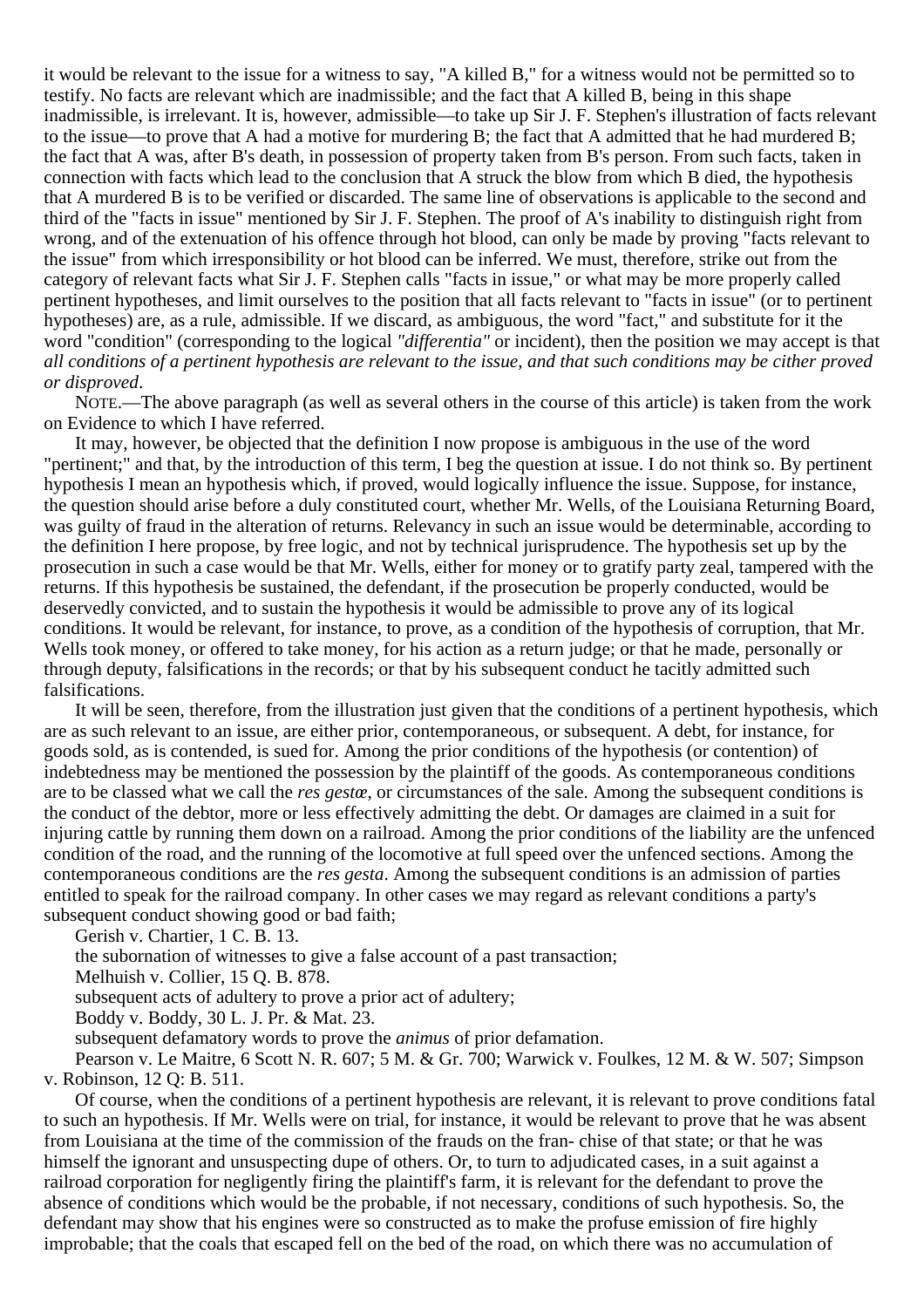combustible material; and that the fire by which the plaintiff was injured was traceable to the negligence of other parties. Or, when the hypothesis of the plaintiff is that, when A and B perished in the same ship at sea, A survived B, it is admissible for the defendant to show that before the shipwreck A was stronger than B; that at the time of the shipwreck A was in a better place for the prolongation of life than B; and that after the ship-wreck there were traces of A having escaped the common and immediate death of those remaining in the ship. Or, *alibi* being the hypothesis set up by the defence, it is admissible to prove even independent crimes committed by the defendant, if such proof refutes the hypothesis of *alibi*

R. v. Briggs, 2 M. & Rob. 199; R. v. Rooney, 7 C. & P. 517; and see Whart. on Ev. § 28.

One of the most interesting illustrations of the doctrine here laid down arises in cases in which accident or casus is set up as a defence. A forged note is passed, and the defence is: "I passed it ignorantly; the whole thing was accident." Or a man is knocked down in the street, and his assailant, when put on trial, says: "This was all accident; I was jostled against him in the crowd." Or a carrier fails to comply with a contract made by him to transport goods from point to point, and sets up *casus* or *vis major* as his excuse. In each of these cases it is admissible to meet the hypothesis of *vis major, casus*, or accident, set up by the defence, by showing in rebuttal a series of other cases forming part of a system with that in litigation, and to which, as a body, the defence in question would be absurd. The rule in such case is that, when a system is established, the conditions of other members of the system may be proved to affect the case in court, has been further illustrated in cases in which the customs of one manor are put in evidence to affect other manors of the same system. No rule is better established, or more frequently acted upon, than that which precludes the customs of one manor from being given in evidence to prove the customs of another; because, as each manor may have customs peculiar to itself, to admit the peculiar customs of another manor in order to show the customs of the manor in question would be inadmissible as a disconnected fact by the rule above stated, and would put an end to all question as to the peculiar customs in particular manors by throwing them open to the customs of all surrounding manors.

Anglesey v. Hatherton, 10 M. & W. 235.

But whenever a connection between the manors is proved, such customs become admissible. It is not enough, it is true, to show merely that the two lie within the same parish and leet; nor even that the one was a subinfeudation of the other; at least, unless it be clearly shown that they were separated after the time of legal memory, since otherwise they may have had different immemorial customs. On the other hand, the customs of manors become reciprocally admissible if it can be proved that the one was derived from the other after the time of Richard the First; and it has been also held, that if the customs in question be a particular incident of the general tenure which is proved to be common to the two manors, evidence may be given of what the custom of the one is as to that tenure for the purpose of showing what is the custom of the other as to the same.

*Ibid*.; Stanley v. White, 14 East, 338.

On the same principle, when value is in question, and when certain things are proved to belong to a system, then the market value of such other things is relevant for the purpose of determining the market value of whatever is part of the system.

Campbell v. U. S., 8 Ct. of Cl. 240; Kansas Stockyard Co. v. Couch, 12. Kans, 612; Waterson v. Seat, 10 Fla. 326.

We must at the same time remember that a remote period, under different conditions, cannot in any view be taken as a standard,

The Pennsylvania, 5 Ben. 253; White v. R. R. 30 N. H. 188; French v. Piper, 43 N. H. 439; Paine V. Boston, 4 Allen, 168; Benham v. Dunbar, 103 Mass. 365; Dixon v. Buck, 42 Barb. 70; Columbia Bridge v. Geisse, 38 N. J. L. 39. See Potteiger v. Huyett, 2 Notes of Cas. 690; Abbey v. Dewey, 25 Penn. St. 413; East Brandywine R. R. v. Ranck, 78 Penn. St. 454.

nor can peculiar associations, likely to give a factitious value, be taken into account.

Palmer v. Ferrill, 17 Pick. 58; McCracken v. West, 17 Ohio, 16.

Distant markets cannot be consulted in proof of value;

Davis v. Sherman, 7 Gray, 291; Fowler v. Middlesex, 6 Allen, 92. See, generally, Kent v. Whitney, 9 Allen, 62; Boston R. R. v. Montgomery, 119 Mass. 114; Freyman v. Knecbt, 78 Penn. St. 141; Shenango v.

Braliam, 79 Penn. St. 447; Baber v. Rickart, 52 Ind. 594; McLaren v. Birdsong, 24 Ga. 265.

though it is otherwise if the markets be in any way interdependent, Harrington v. Baker, 15 Gray, 538; Greeley v. Stilson, 27 Mich. 153.

or sympathetic.

Siegbert v. Stiles, 39 Wis. 533.

Nor is it admissible for things of a different species to be taken into consideration in determining value; Cliquot's Champagne, 3 Wall. 114; Kermott v. Ayer, 11 Mich. 181;:Sisson v. R. R., 14 Mich. 489; Comstock v. Smith, 20 Mich. 338.

nor should much weight be attached to proof that prices had been offered in private negotiations by third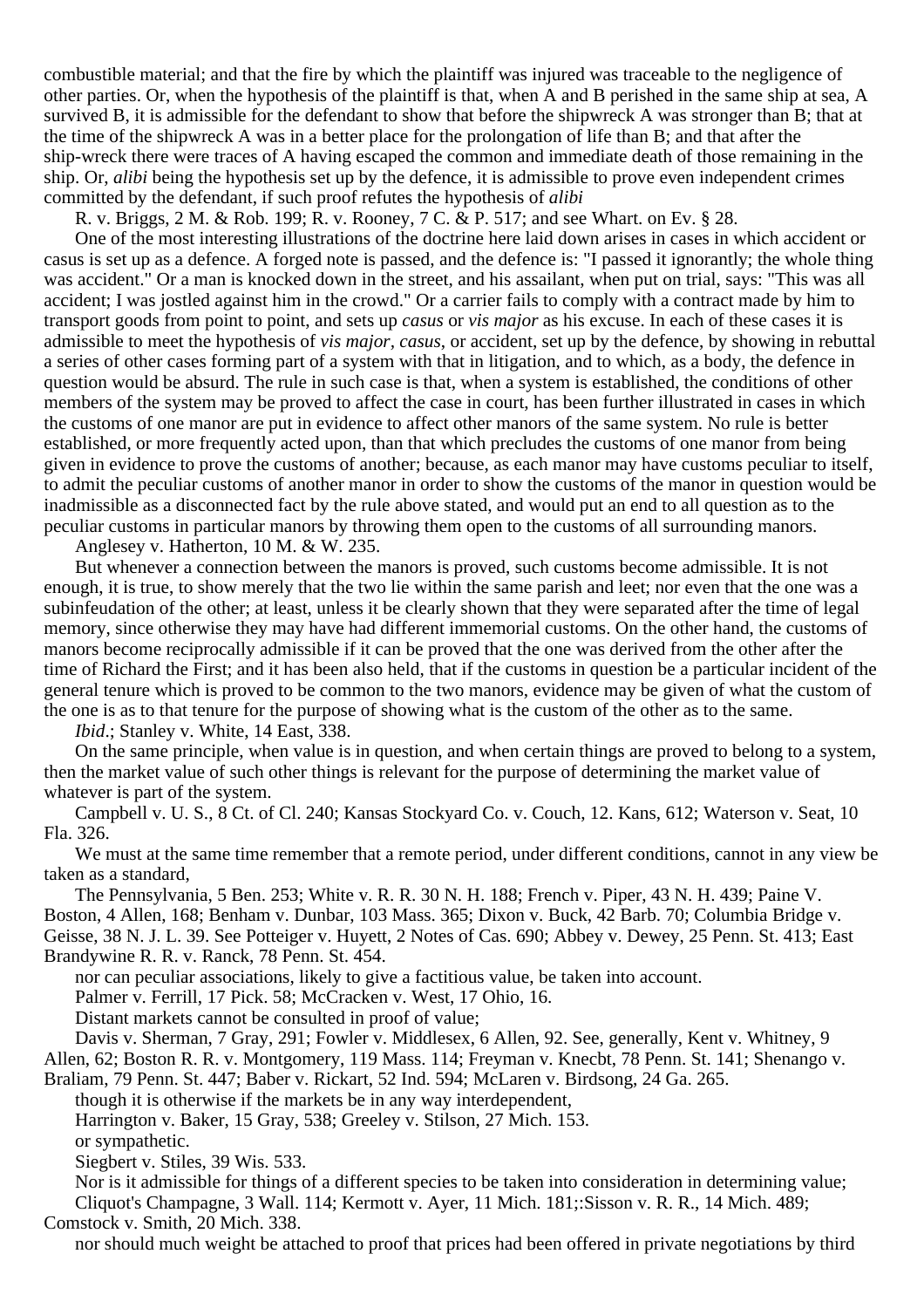parties; such evidence being open to fraud, and, at the best, indicating only private opinion, not the opinion of a market.

Gouge v. Roberts, 53 N. Y. 619.

And while hearsay is admissible to prove the state of a market,

Perkins v. People, 27 Mich. 386.

the value of an article, or the extent of a party's income, cannot ordinarily be inferred from the record of a tax assessment. This is the act of a third party, who must be called if obtainable.

A still more striking illustration of relevancy based upon system is to be found in the admissibility of collateral facts when such facts go to indicate constant natural laws. The seasons, for instance, pursue, in the long run, a regular course; and we may, therefore, presume that winter is cold and summer is warm; though this is open to proof that in an exceptional season the winter is comparatively mild, and the summer is comparatively cool. It may be that in a particular winter, even in a northern climate, we may have no snow-storms; yet we infer that what is usual is continuous, and not only do we take each fall the steps that will enable us to shelter ourselves against snow, but we assume as to any given past winter that there fell in it the usual quantity of snow. So with regard to ice. In New England, for instance, ice crops are usually formed each winter, and these may be stored if due diligence be shown; and on a suit based on lack of diligence in this respect it would be inferred, until the contrary was shown, that the winter was cold enough to produce the usual quantity of ice. Hence it is that *casus*, or the extraordinary interruption of apparent physical laws, must be affirmatively shown by the party alleging such interruption; and, until such proof, that which is usual is deemed to be constant. In order, however, that evidence based on the constancy of nature should be received, similarity of conditions should be first established. Thus in an action to recover damages for injury caused by removing stones from a river, resulting in the washing away the plaintiff's land, it has been held not error to exclude evidence of the effects of the action of the water at another place and time, the forces and surroundings not being first shown to be alike.

See Hawks v. Inhabitants, 110 Mass. 110 On the general topic, see Mill's Logic, ch. xiv.

One of the most difficult questions that arises in this connection is that which is presented when, to prove that the negligent dropping of fire by a locomotive was the cause of a particular conflagration by which adjacent property was consumed, the effort is made to put in evidence prior fires caused unquestionably by sparks proceeding from engines traveling the same road. Evidence of this class may be offered so as to meet two distinct phases of fact. The first is when a plaintiff, after proving that his house was fired by sparks emitted by engine No. I on the defendant's road, offers to show that on several former occasions sparks were emitted by the same engine in such profusion as to lead to the inference that the engine was either defectively con- structed or carelessly driven. In such case we must hold the evidence to be admissible. The fact that the engine has frequently caused damage of this kind indicates defects in its construction which impose upon its owner, if not its condemnation, at least the exercise of peculiar care both in its repair and its management; and that such care was applied, the burden, after proof of frequent fires caused by the same engine, is on him to show. On the other hand, suppose that, after the plaintiff proves a firing from engine No. 1, he offers to show a series of prior firings from engines Nos. 2, 3, 4, 5, and 6, without offering to show that there was such identity of construction of the engines, as a mass, as to make it probbable that the defects in engines Nos. 2, 3, 4, 5, and 6 existed in engine No. I. In such case the proof of firing from any other engine than No. 1 would be as irrelevant as, in an action by A for hurt from a kick of a horse belonging to B, it would be irrelevant to show that on other distinct occasions other horses of B had kicked C, D, and E.

Erie R. R. v. Decker, 78 Penn. St. 293. See Waugh v. Shunk, 20 Penn. St. 130; Carson v. Godley, 26 Penn. St. III.

There is, however, another contingency in which the argument from system does not apply. Suppose, for instance, that when evidence of prior firings by certain specified engines is offered, there is no identification, on the part of the plaintiff, of the engine by which the fire was emitted; or suppose that, though that particular engine is identified, there is no identification of the engines causing the prior fires, is the evidence relevant? We have now to touch a question of probabilities which has already been noticed, and we may adduce, in explanation, the same illustration. Although there were one hundred thousand people of a particular class at a particular place at a particular time, yet it is relevant to prove that A was at that place at that time when the question is whether A did something that could only have been done at that place and time. So, when an offer is made of a series of firings from a series of unidentified locomotives on the same road, such offer is relevant as one of the conditions of an hypothesis which charges a particular locomotive with the firing. Of weight, if disconnected with other evidence, it cannot be; relevant, for the reasons just stated, it certainly is. "The third assignment of error," so speaks *Mr. justice* Strong, in giving an opinion to this effect in the Supreme Court of the United States in 1876,

Grand Trunk R. R. v. Richardson, 91 U. S. (I Otto) 454.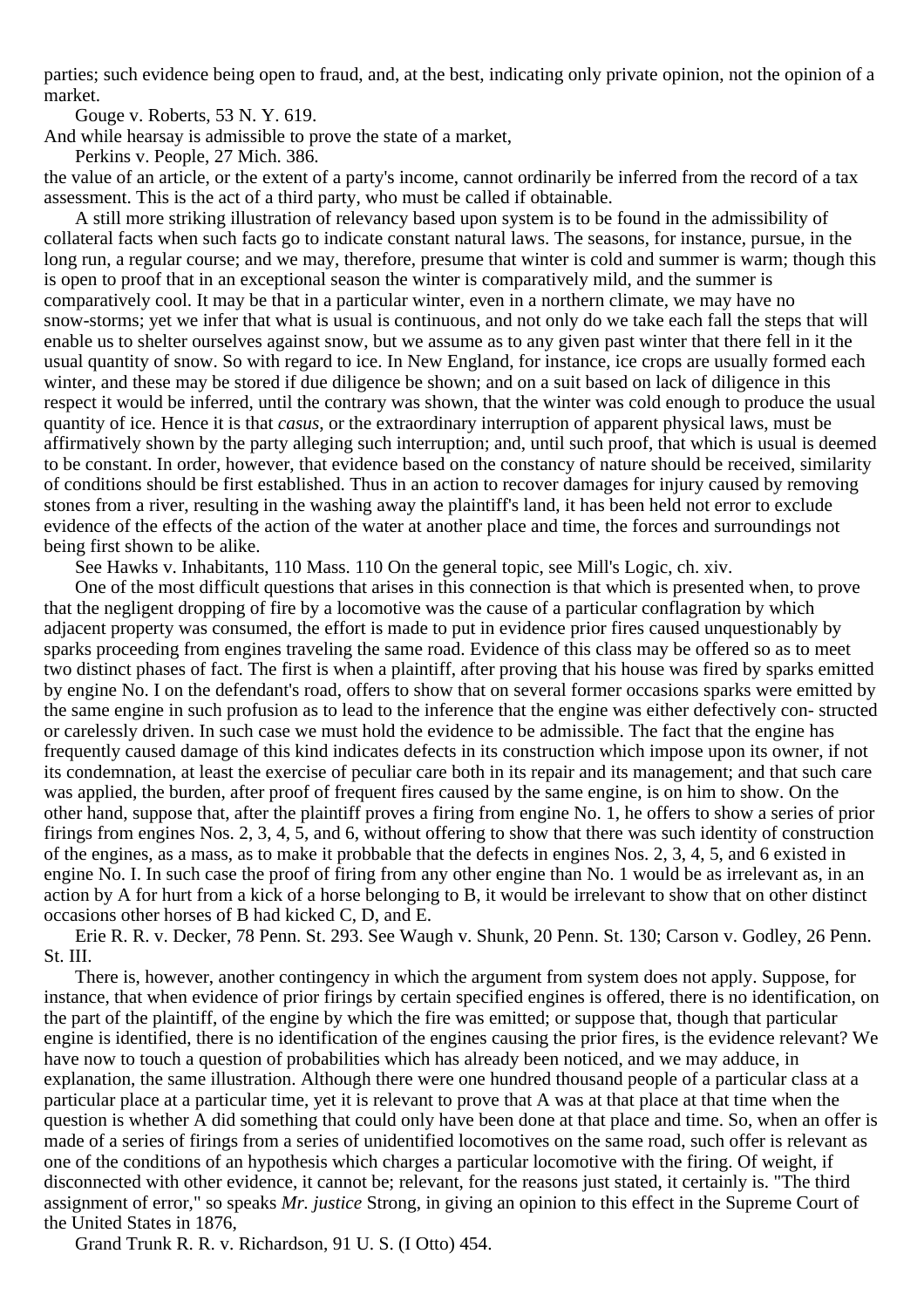is "that the plaintiffs were allowed to prove, notwithstanding objection by the defendants, that at various times during the same summer, before the fire occurred, some of the defendants' locomotives scattered fire when going past the mill and bridge, without showing that either of those which the plaintiffs claimed communicated the fire were among the number, and without showing that the locomotives were similar in their make, their state of repair, or management, to those claimed to have caused the fire complained of. The evidence was admitted after the defendants' case had closed. But, whether it was strictly rebutting or not, if it tended to prove the plaintiffs' case, its admission as rebutting was within the discretion of the court below and not reviewable here. The question, therefore, is whether it tended in any degree to show that the burning of the bridge and the consequent destruction of the plaintiffs' property was caused by any of the defendants' locomotives. The question has often been considered by the courts in this country and in England, and such evidence has, we think, been generally held admissible as tending to prove the possibility, and a consequent probability, that some locomotive caused the fire, and as tending to show a negligent habit of the officers and agents of the railroad company."

As concurring in this conclusion may be cited: Aldridge v. R. R., 3 Man. & G. 515; pigott v. R. R., 3 M. & W. 229; Boyce v. R. R., 42 N. H. 97, 43 N. H. 627; Cleaveland v. R. R., 42 Vt. 449; Sheldon v. R. R., 14 N. Y. 218; Field v. R. R., 32 N. Y. 339; Westfall v. R. R., 5 Hun (N. Y.), 75; Hayatt v. R. R., 23 Penn. St. 373; R. R. v. Williams, 42 Ill-358; St. Jos. R. R. v. Chase, 11 Kans. 47; Longabaugh v. R. R., 9 Nev. 271; Penn. R. R. v. Stranahan, 32 Leg. Int. 449; 2 Weekly Notes, 215.

Or, again, if the defendants should set up the hypothesis of *casus*, or of one of those occasional mechanical aberrations which due diligence cannot exclude, then it is relevant to show, as militating against this hypothesis, that other engines, constructed on the same general system as that by which the engine occasioning the fire was constructed, had emitted sparks to an extent from which negligence in the construction of the engines, if not in the care of them, may be inferred.

Ross v. R. R., 6 Allen, 87; Sheldon v. R. R., 14 N. Y. 218; Burke v. R. R., 7 Heisk. 451. See Piggott v. R. R., 10 Jurist, 571; 3 Man. Gr. & S. 229; Aldredge v. R. R., 3 M. & G. 515.

To meet another probable hypothesis such evidence may be relevant. It may be maintained by the defendants that the object fired was beyond the reach of sparks from their engine. In answer to this it has been held relevant for the plaintiff to prove that, a short time before, the defendants' engines, when passing the same point, emitted sparks which fell further than the building for whose firing the plaintiff sues.

### **II. Presumptions of Fact and Presumptions of Law.**

The fallacy which logicians call "confusion of terms" has had a peculiarly mischievous influence in dealing with the doctrine of Presumptions. I have taken occasion, in my discussion of this topic in my work on Evidence, to show that the term *prœsumtio*, in its classical sense, means exclusively a rule of law adopted for the purpose of determining the burden of proof. In the course of time, however, it has received meanings so various that it would be well if the term could be dropped. The ambiguity in the term "presumption," already discussed by me, is thus noticed by Mr. Mill:

Mill's Logic, II, 442.

"To be acquainted with the guilty is a *presumption* of guilt; this man is so acquainted, therefore we may *presume* that he is guilty; this argument proceeds on the supposition of an exact correspondence between *presume* and *presumption*, which does not really exist; for 'presumption' is commonly used to express a kind of *slight suspicion*, whereas 'to presume' amounts to absolute belief." Whether Mr. Mill is right in his definition of "presume" and "presumption" need not now be considered. It is enough for the present purpose to say that the words, even if not dis- tinguishable in the way *Mr. Mill* states, go to a jury, if left without explanation, open to meanings from which conclusions diametrically opposite can be drawn. The term "law" may be used, in connection with presumptions, in three senses: (1) A presumption of law, in its technical sense, is, as we have seen, a presumption which jurisprudence itself applies, irrespective of the concrete case, to certain general conditions whenever they arise. (2) But a presumption of law may be also a presumption of fact which jurisprudence permits; and it is the practice of judges to say that a presumption of fact is "legal"—*i. e.*, that it is one the law will sustain. (3) "Law," as we have already seen, may be used as including the laws of nature and of philosophy, as well as those of formal jurisprudence. Juries are constantly told, for instance, that certain conclusions of mental or physical science are presumptions of law; and in this way they are led to suppose that such conclusions bind, as absolute rules of jurisprudence, the particular case, no matter what may be the phases the evidence may assume.

That the difference between presumptions in law and presumptions in fact is not formal, but real, will be seen by the following analysis:

1. A presumption of law derives its force from *jurisprudence* as distinguished from *logic*. A statute, for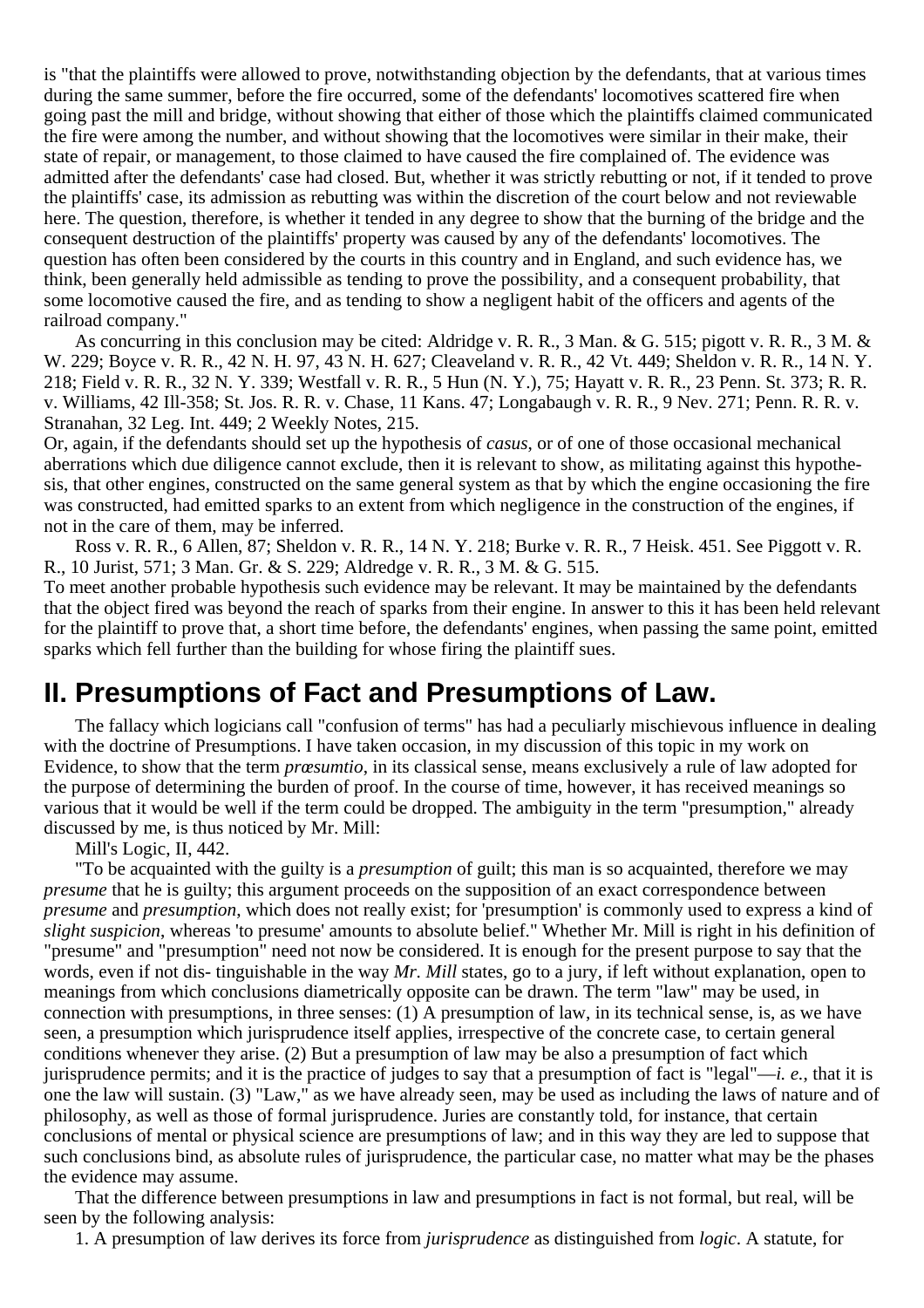instance, may say that a person not heard of for ten years is to be counted as dead. This is a presumption of law, and is arbitrarily to be applied to all cases where parties have been absent for such period without being heard from. If there be no such statute, then logic, acting inductively, will have to establish a rule to be drawn from all the circumstances of a particular case. Or a statute may prescribe that all persons wearing concealed weapons are to be presumed to wear them with an evil intent. This would be a presumption of law, with which logic would have nothing to do. On the other hand, whether a particular person, who carries a concealed weapon, there being no statute, does so with an evil intent, is a question of logic—*i. e.*, probable reasoning, acting on all the circumstances of the case)—with which technical jurisprudence has no concern. It is not necessary, however, to a presumption of law that it should be established by statute, in our popular sense of that term. Statute, in its broad sense, includes juridical maxims established by the courts as much as juridical maxims established by the legislature. To make, however, a maxim established by the courts in this sense a statute, it must be not only definitely promulgated by judicial authority, but finally accepted; such maxims being, to adopt Blackstone's metaphor, statutes worn out by time, the maxim remaining, though the formal part of the statute has disappeared. The prominent maxims of this kind are the presumption of innocence and the presumption of sanity. Presumptions of law, therefore, are uniform and constant rules, binding only generically. Presumptions of fact, on the other hand, are the conclusions drawn by free logic, binding only specifically.

2. To a presumption of law probability is not necessary, but probability is necessary to a presumption of fact. *Pater est quem nuptiae demonstrant*. This is a presumption of law; and this presumption holds good even in cases where such paternity is highly improbable, if it should be possible. So we can conceive of cases in which it is highly improbable that an accused person should be innocent of the crime with which he is charged; yet probable or improbable as guilt may antecedently appear, he is presumed to be innocent until he is proved to be guilty. On the other hand, without probability there can be no presumption of fact. A man is not presumed to have intended an act, for instance, unless it is probable he intended it.

3. Presumptions of law relieve either provisionally or absolutely the party invoking them from producing evidence; presumptions of fact require the production of evidence as a preliminary. The presumption of innocence, for instance, makes it provisionally unnecessary for me to adduce evidence of my innocence. On the other hand, until I am proved to have done a thing there can be no presumption against me of intent. Evidence, therefore, which is the necessary antecedent to presumptions of fact, is attached to presumptions of law only as a consequent. Until the evidence is adduced there can be no presumption of fact; there is no presumption of law that is not applicable before the evidence is adduced.

4. The conditions to which are attached presumptions of law are fixed and uniform; those which give rise to presumptions of fact are inconstant and fluctuating. For instance, all persons charged with crime are presumed to be innocent. Here the condition is fixed and uniform; it involves but a single, incomplex, unvarying feature, *charged with crime*; it is true as to all persons embraced in the category. On the other hand, the presumption of fact, that *doing* presumes *intending*, varies with each particular case, and there are no two cases which present the same features. Persons charged with crime may be sane or insane, may be adults or infants, may be at liberty or under coercion; in each case, so far as concerns the presumption of law, they are persons charged with crime, and the presumption applies equally to each. But whether a person doing an act is sane or insane, is an adult or an infant, is at liberty or under coercion, is essential in determining intent. Presumptions of fact, in other words, relate to unique conditions, peculiar to each case, incapable of exact reproduction in other cases; and a presumption of fact applicable to one case, therefore, is inapplicable, in the same force and intensity, to any other case. But a presumption of law relates to whole categories of cases, to each one of which it is uniformly applicable, in anticipation of the facts developed on trial. Thus, for instance, all children born in wedlock are presumed by law to be legitimate until the contrary be proved; and this presumption applies to all children so born, no matter who they may be. On the other hand, whether a bastard is born of a particular father is determinable usually by presumptions of fact attachable to conditions as to which not two cases present precisely the same type.

Both the fallacy and the mischief of the doctrine I am contesting are signally illustrated by the way in which, by force of this doctrine, intention, which is eminently a matter of fact, has been turned into a matter of law. We are told that it is a presumption of law that intentional hurt done to another is malicious. Now, this is either a *petitio principii*, in telling us that something is malicious because it is malicious, or the argument rests on the major premise, that all hurts are malicious, which is untrue in fact. The only legitimate presumption we can draw in such cases is a presumption of fact, viz., that it is probable, from the circumstances of the case, that malice existed. The fallacy of turning an inference of fact, in respect to intent, into a presumption of law, may be thus illustrated: "All men who kill do so maliciously. A has killed B; therefore he has done so maliciously." This is the argument as to intent put syllogistically. But this may be indefinitely varied; and of these variations we may take the following, some of which have been sanctioned by the courts: "Men who fly when accused are guilty. A flies when accused; therefore," etc. Or, "Accused parties who fabricate evidence are guilty of the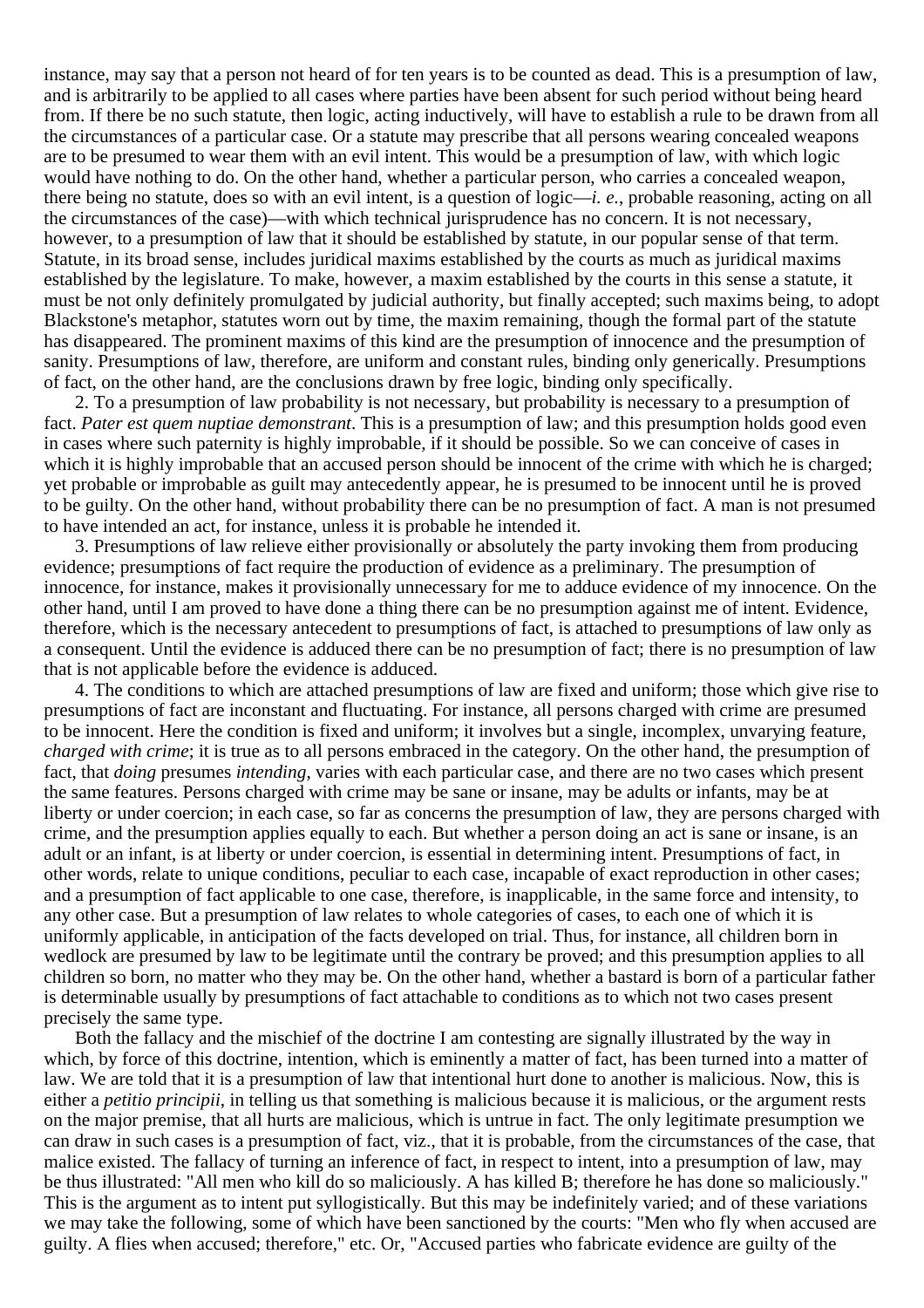offence they thus attempt to cover. A has done this; therefore," etc. Or, "He who has a motive to commit a crime commits it. A had a motive to commit a particular crime; therefore A," etc. Or, "He who was in the neighborhood at the time of the crime committed it. A was in such neighborhood; therefore A," etc. Now, no one doubts that it is admissible, as a series of facts from which guilt may be logically inferred, to prove that the defendant had a motive to commit the crime, and that he was in the neighborhood at the time the crime was committed; nor can it be disputed that the inference of guilt in the latter case is the same in kind, the inference of guilty intent from the mere fact of firing a shot. We must, therefore, either treat all presumptions of fact as presumptions of law, or we must remand the presumptions of malice and of intent to their proper place among presumptions of fact. Our office, in other words, in all questions of motive and purpose, is, as has been said, not deduction, but induction. It is not, "All acts of class A have a specific intent, and this act being of class A, consequently has such intent; "but it is," The circum- stances of the case before us make it probable that the act was done intentionally." The process is one of inference from fact, not one of predetermination by law.

The fallacy which has just been noticed pervades the civil as well as the criminal side of our law. Thus we are told by an authoritative writer that "the *deliberate* publication of a calumny, *which the publisher knows to be false*, raises, under the plea of 'Not guilty' to an action for libel;a conclusive presumption of malice."

Taylor's Evidence, & 71, citing Haire v. Wilson, 9 B. & C. 643; R. v. Shipley, 4 Doug. 73, 177; Fisher v. Clement, 10 B. & C. 475; Baylis v. Lawrence, 10 A. & E. 925.

Now, here again is either a mere *petitioprincipii*, being equivalent to saying, "A falsehood uttered deliberately and knowingly is a falsehood uttered deliberately and knowingly," or we have exhibited to us, not a "conclusive," but a rebuttable, presumption of malice. Undoubtedly the fact that a document, attacking the character of another, is published by a mere volunteer, is ground from which malice may be inferred. But this fact is not always enough to make out malice, for, when the publication is privileged, then, in order to show malice, facts inconsistent with *bona fides* must be proved.

Bromage v. Prosser, 4 B. & C. 247; Spill v. Maule, L. R. 4 Ex. 232; Whitefieltl v. R. R., 1 E., B. & E. 115. Whether there is malice, therefore, even by force of the very line of cases before us, is a question of fact,

determined by the evidence in the particular case. Another illustration of the same error may be noticed in an English ruling, that fraud is to be inferred wherever one man tells an untruth to another for the purpose of obtaining the latter 's goods.

Tapp v. Lee, 3 Bos. & Pul. 371. See Pontifex v. Bignold, 3 M. & Gr. 63.

Here, again, we have the same dilemma. Either the ruling, if it means that he who intends to cheat has the intention of cheating, is a bare *petitio principii*, or it rests on a false premise, namely, that a man, who by means of an untruth obtains another's goods, intends to cheat, in the teeth of the fact that there are innumerable cases in which untruths are uttered unconsciously, or as mere brag, or as matters of opinion, in which cases it is held that the intention to cheat is not proved.

See those cases enumerated in detail in Whart. Cr. Law (7th ed.)' §§ 2118, 2133.

In this case, also, we have the process of deduction erroneously substituted for induction, by which alone, as we have seen, conclusions as to intent can be reached.

It will be seen, therefore, that a presumption of law is a judicial postulate that a certain predicate is universally assignable to a certain subject. A presumption of fact is argument from a fact to a fact. That the scholastic jurists should have overlooked this important distinction is natural. They were mostly casuists, proficients in realistic philosophy, framed to construct endless groups of hypothetical cases, and to conceive of each group as having a real existence. Such groups it was their office to classify, and to each group to attach certain judicial *differentia*. In addition to this, at a time when judges were comparatively untutored, and when they had control over facts as well as law, it seemed desirable to limit as far as possible their discretion by attaching to specific combinations of facts certain fixed legal attributes. To understand how completely the prevalent classification of presumptions has been borrowed from scholastic, as distinguished from classical, authorities, it is proper to examine specifically the authors on whom our most authoritative text writers, when treating of presumptions, rely.

Of the scholastic jurists, the earliest to whom our text writers appeal is Accursius (1180-1260). Most of the probable reasons which come in the way of this learned glossarist are treated by him as presumptions of law. Among these we may notice the following:

Intent to be presumed on proof of killing, but it may be rebutted by presumptions, probanda amicitiam et affinitatem et qualitatem occidentis.

Constancy of disposition is a presumption of law because praesumitur quis remanere in eadem voluntate. Due execution of an instrument is presumed as matter of law because praesumitur solemnitas.

Praesumitur ex eoquod plurimum accidit, ex eo quod fieri solet.

Quis semper ignorare praesumitur, nisi scire probetur.

Praesumitur ex eo quod plurimum accidit, ex eo quod fieri solet.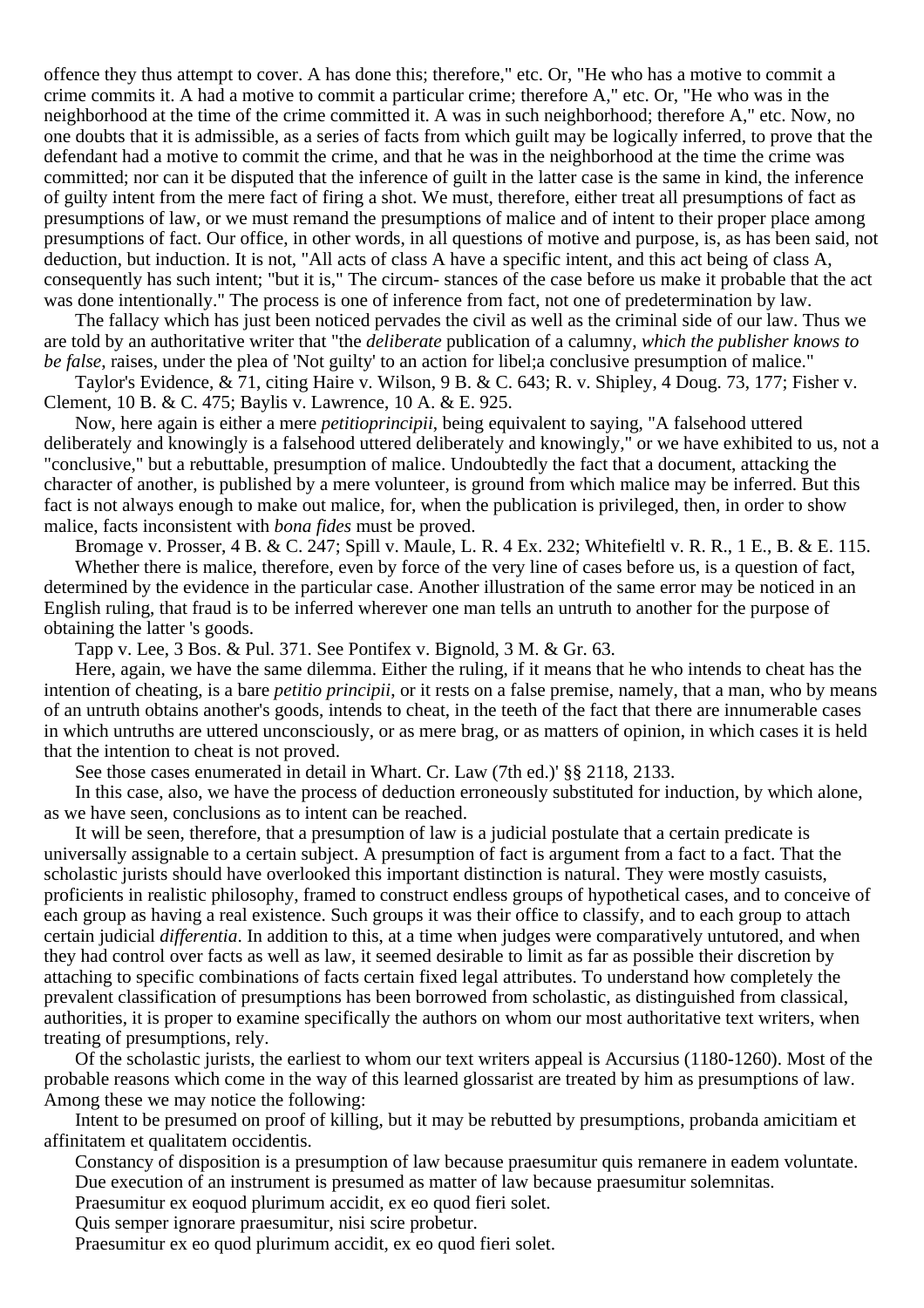NOTE.—See these and others quoted in Burckhardt, Presumtionen, 14-15.

Tancred, a Bolognese jurist and ecclesiastic, whose work on the *ordo judiciaris* was written in 1324, though not published until 1515, is also frequently cited by our text writers to sustain their acceptance of the dominant view. Tancred rests his numerous conclusions on the following axioms: Omne bonum factum recte praesumitur actum; omne malum factum prave praesumitur actum. It is astonishing that English judges and jurists should quote such maxims without noticing how preposterous is the fallacy they contain. Putting them into plain English, Tancred 's maxims are a vicious circle of the coarsest texture. They are simply this: "All good acts are good; all bad acts are bad." Yet, as we have seen, this is no worse than saying, "All intentional acts are intentional; all malicious acts are malicious."

Alciat, or Alciatus, who is prominently cited by Mr. Best, in his treatises on Presumptions and on Evidence, was an Italian jurist (1492-1550), renowned as the founder of a school of jurisprudence which united literary elegance with judicial research. In his treatise *de prœsumtionibus* he discusses at large *prœsumtiones juris et de jure* and *prœsumtiones juris*, recognizing at the same time as authoritative the Aristotelian distinction between *probatio inartijicialis* and *probatio artificialis*. A presumption *juris et de jure*, he tells us, is one established by law, and is called *de jure* because "super tali prœsumtione lex inducit firmum ius et habet eam pro veritate." This kind of presumption is the "dispositio legis aliquid prsesumentis et super pœsumto tanquam sibi comperto statuentis," and is irrebuttable. A *prœsumtio juris*, however (rebuttable presumption of law), is a "probabilis conjectura ex certo signo proveniens, quae alio non adducto pro veritate habetur." It must be *probable*, and with its probability increases its force; it must be a *conjectura*, and not absolute proof; it must be *ex certo signo proveniens;* Alciatus properly holding that, to enable a presumption of law to operate, it must rest upon a stable base of fact. But at this point Alciat opens the way to subsequent errors by holding (naturally enough to him, at an era when the provinces of law as the philosophy of social experience, and of law as jurisprudence, were not clearly distinguished) that every *probabilis conjecture* is a *prœsumtio juris*. As to the *prœsumtio hominis* he does not discourse; but among *prœsumtiones juris* he enumerates certain *probabiles conjectures* which are based, not upon jurisprudence, but upon social science. These he seeks to subordinate to three rules: "*prima regula*, quod qualitas, quae naturaliter inest homini, semper adesse prœsumitur; *secunda*, quod mutatio non prœsumitur; *tertia*, quod semper fit prsesumtio in meliorem partem." Among the illustrations of the first rule he mentions parental love, as a result of which it is to be presumed that the disinheritance of a child is intended *bona mente*, and that the education given by a parent to a child is gratuitous. As an illustration of the second rule he announces it to be a presumption that every man cares more for his own business than that of another entrusted to him, and that when two persons perished together the strongest will be presumed to have survived. In applying the rule *mutatio non prasumitur* he specifies as presumptions of law "semel malus, semper malus," "olim obligatus, hodie obligatus," "olim dominus, hodie dominus." Undoubtedly these are presumptions of fact, to be drawn more or less convincingly from the circumstances of each particular case. They are, therefore, presumptions we are led to make from our observation of society, and, in practical life, business would be at a standstill unless they were employed. *Mutatio non prœsumitur*, so Alciat correctly tells us; but the base from which this presumption starts has none of the fixedness and constancy necessary to the support of a presumption of law, defining law as jurisprudence. On the contrary, *mutatio non prœsumitur* varies with each case, because susceptibility to change is a quality which is possessed to the same degree by scarcely any two objects we can enumerate. *Mutatio non prœsumitur* we may say as to the procession of the seasons In order, but not as to any particular kind of weather in a particular season.

Menoch (Menochius), born in Paris in 1532, afterwards senator and counsellor in Milan, dying in 1607, is the author of a copious treatise, in six books, "de prœsumptionibus, conjecturis, signis, et indiciis." From Menoch has been drawn no small part of the English law on this branch of evidence. His first book treats of the general principles of presumption, filling with these a folio of large size. The remaining four books classify presumptions as follows; quae versantur (1) circa judicia; (2) circa contractus; (3) circa ultima disposition's et volitates morientium; (4) circa delicta et maleficia. The last book is devoted to miscellaneous presumptions which cannot de included within this classification. He adopts the Aristotelian divisions, as applied by Quintilian, between artificial and inartificial proof; and he holds that this division is substantially recognized in the classification, which he adopts, of prœsumptions as *juris et de jure, juris, and hominis*. The *prœsumtio juris et de jure* he defines as a necessary conclusion from a fixed state of facts; the *prœsumtio juris*, and the *prœsumtio hominis*, as each a probable conclusion from a fixed state of facts. The *prcesumtio juris* is distinguished from the *prœsumtio hominis* in this, that the first is, and the second is not, expressly established by statute. As, however, the statutes cannot embrace all possible cases, then, when a presumption is not included in the letter of the statute, but is analogous to one so included, it is to be treated as within the statute; a concession which, as Burckhardt remarks,

NOTE—Civilistisclie presumption, 33, to which work I am indebted for part of the above analysis. obliterates the distinction between the *prœsumtio juris* and the *prœsumtio hominis*. As to the interesting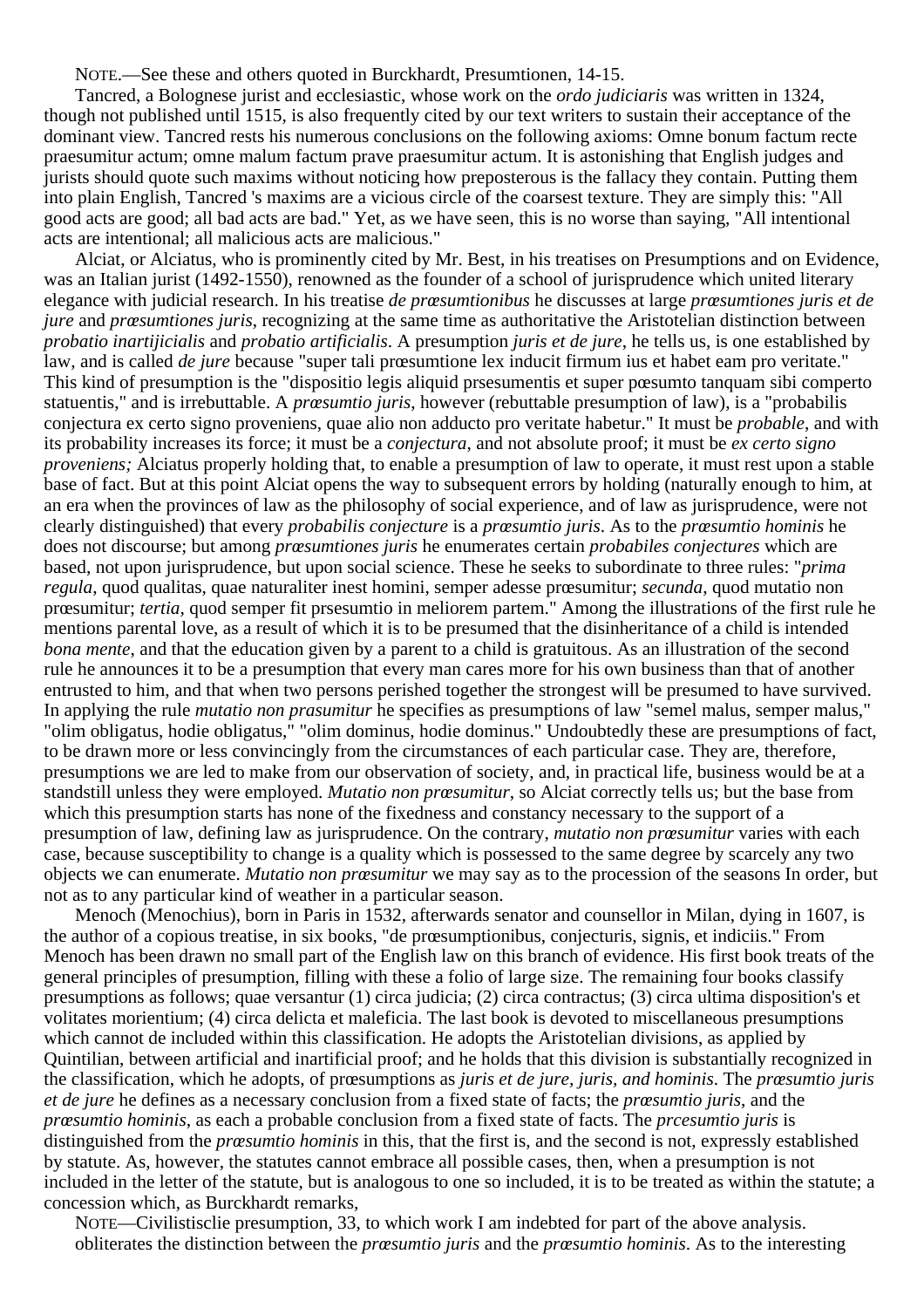question as to the seats or bases from which presumptions may be drawn, he enumerates the following six as exhaustive: (l) persona; (2) causa; (3) factum; (4) dictum; (5) non-factum; (6) non-dictum. That this division embraces social and physical science under the term "law" is plain from the illustrations which are appended.

It is presumed, we are told, a *persona qualitate*, that an old' person dies before a youth; that a woman is less resolute than a man; that the weaker of two combatants did not begin the fight, that *semel malus, semper malus* (a maxim that, is reproduced by Rochefoucault). Under the head of causa are enumerated a series of conclusions based on the science of psychology; and the probable results of *amor, spes*, and *metus* are detailed. As to *metus*, we have announced the presumption that a young woman loses her chastity only by force. *Ex facto* come the following: *factum sequens declaret voluntatem pracedentem; a prasenti ad prceteritum et futurum prcesumitur;* and even a *futuro ad prcesens el prceteritum prœsumitur.*

#### *NOTE.—Menoch, qu. 19.*

The following psychological inference is introduced by Menoch as a presumption of law: *non prœsumendus est quis quam dicere quod non prius mente agitaverit;* a proposition which has been the cause of much confusion in our later Anglo-American jurisprudence. It is sufficient here to say that the term "law" is so defined by Menoch as to include sociology, psychology, and physical science, and that, as presumptions of law, he treats psychological, social, and physical inductions. No doubt a statute may take an induction so borrowed, and, in order to relieve the parties from proving that which is reasonably settled, make it a presumption of law. When two persons are exposed on one plank to the dangers of the sea, and both die, the probability is, so we infer, that the stronger survives the weaker. We may base this probability on the instinctive love of life, which leads the stronger to use his superior strength to secure his-survivorship; or on the physical laws of the human frame, which generally give longer endurance to the strongest. These, however, are presumptions of fact, which vary with each particular case. The legislature, however, in order to simplify litigation, and to give an arbitrary test by which something like uniformity of result may be reached, may enact by statute that in such cases the survivorship is to be determined by certain fixed rules. The presumption in such case is one, not of fact, but of law. The law may be very absurd, and may conflict with the conclusions of those sciences which are most capable of judging such issues; but, whether absurd or not, it is binding. Here, then, is the distinction which escaped Menoch, from the fact that he embraced all science and experience under the term "law." A presumption of law, in its true sense, is a presumption which, whether probable or improbable, is applied by statute, or by that which is equivalent to statute, to a fixed and constant condition of facts. A presumption of fact is a presumption applied by logic, aided either by common experience or by scientific research, to the exceptional and unique facts of each particular case.

If it be objected that I have exhibited in too great detail the views of the scholastic jurists from whom our prevalent classification of presumptions is taken, the answer is that it is only by such an exposition that the true character of the scholastic system can in this relation be known. Eminent English text writers, for instance, cite Menoch and Alciat as authority for the proposition that intent is a presumption of law; and, in fact, when we go back to the earlier English cases announcing this maxim, we find that its sole authorities are the scholastic commentators to whom I have just referred. We are led, therefore, to suppose (i) that maxims such as these have the authority of the Roman law, and (2) that they are part of a symmetrical system of jurisprudence based, as all practical jurisprudence must be, on the recognition of the coordinate power of the factors of law and of fact. But (1) the maxims in question, and the classification of presumptions to which they relate, are unknown to the Roman law, and are the creatures of the speculative scholasticism of the middle ages; and (2), what is more important, they are part of a false system which ignored reason as a coordinate factor in concrete adjudication, and which undertook to decide by a pre-announced rule of law every possible contingent question of fact. To these errors are attributable the multitudinous "presumptions of law" of the scholastic jurists; to this we owe those immense volumes of judicial casuistry which have done so much to mislead English writers on evidence.

The restoration of the classical and philosophical doctrine in this respect is by a process not unlike the restoration, under Niebuhr's auspices, of the treatise of Gaius, of which so much was used in the Justinian compilation. The parchment on which the full text of Gaius was written had been covered by monkish legends, while the original writing had been apparently obliterated. By diligent and skilful labor, however, the monkish legends have been removed and the text of Gaius restored. If we are bound by authority, then our duty is to perform the same office with the mediaeval text books by which, in this branch of law, our conclusions have been so long perverted. We must get rid of the crust of false scholasticism by which the true authorities have been hidden, and restore those authorities in the purity of their text. If we are not bound by authority, then let us toss away the mediaeval as well as the classical jurists; but let us, at least, regain our logic. If there is no technical jurisprudence fettering us to a particular theory of presumptions, then we must fall back on reason, and hold that only is a thing presumed to be true when its truth can be proved.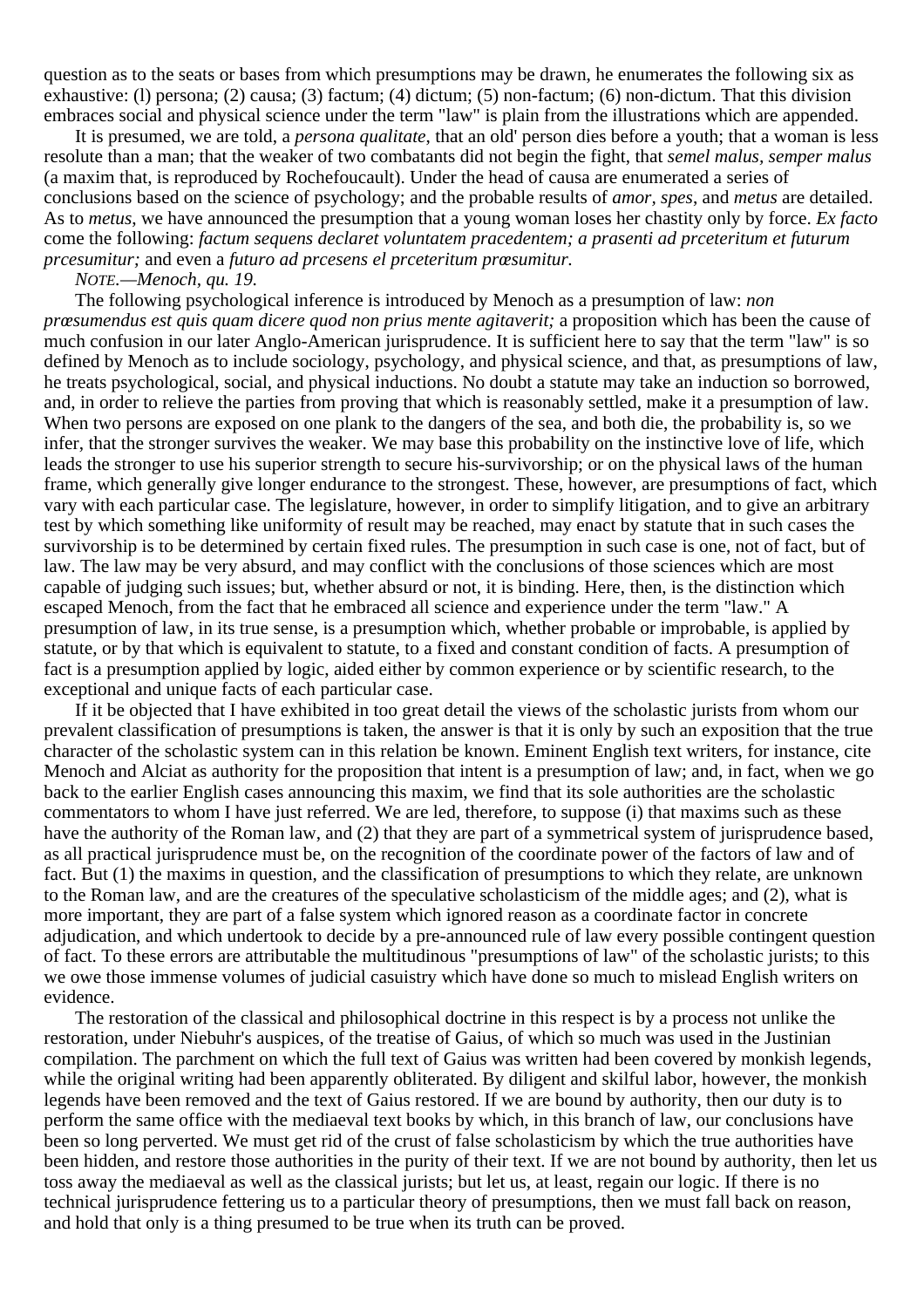FRANCIS WHARTON.

CAMBRIDGE, MASS.

Tweed's Case. Cumulative Sentences. By Joel Prentiss Bishop. *Reprinted from the Southern Law Review*. G. I. Jones and Company. St. Louis 1877.

### **A Brace of Noted Cases; Namely, Stokes's Case and Tweed's Case.**

### **I. Introduction. II. Stokes's Case. III. Tweed's Case.**

*I. Introduction*.—Among cases which have agitated both the professional and general public during recent years, there are few more prominent than the two named at the head of this article, both decided by the New York Court of Appeals. I do not propose to enter into any popular views of either,—the history of each, I presume, is familiar to every reader,—consequently I shall limit myself to some consideration of the more prominent questions of law involved in each.

*II Stokes's Case*.—This case was decided in 1873.

Stokes v. People, 53 N. Y. 164.

There were several questions in it, but the prominent one, of which alone I am to speak, is the following: The indictment against Stokes was for murder. A statute divided murder into degrees, and the jury found him guilty of murder in the first degree; "perpetrated," as the statute expresses it, "from a premeditated design to effect the death of the person killed, or of any human being." Some confusion of ideas seems to have prevailed at the trial; but the judge gave an instruction to the jury which was interpreted as equivalent to telling them, that, from the mere fact of killing, which was substantially admitted, the jury should infer the "premeditated design to effect the death," and return a verdict of guilty in the first degree; unless the defendant, by his proofs, satisfied them to the contrary. The Court of Appeals held that this instruction was wrong.

Plainly the instruction was a mere blunder, such as will sometimes occur on a trial presided over by the most careful of judges. It arose from an accidental failure to distin- guish the question before the jury, under the statute, from the familiar one at common law, where, by perhaps the majority of judges, it is held that, from a mere killing, or a mere intentional killing, the malice which constitutes murder is, *prima facie*, to be inferred. But where a statute, as in New York and some other of our states, goes further, and divides murder into two degrees, no court ever held that murder in the first degree is to be inferred from the killing alone; the utmost stretch of the presumption having been that it is murder in the second degree. This question could never arise in England, because murder in the first degree is there unknown; but in several of our states it has been agitated, the decisions are all one way, and there is no doubt upon it.

2 Bishop Crim. Proced. 2d ed. § 618; Witt v. The State, 6 Coldw. 5; The State v. Holme, 54 Misso. 153, 161.

The notable thing about this case, as a mere legal one, is, that many people, even among lawyers, thought, at the time, that the court had in some way been induced to bend the law in the interest of the crime of murder.

*III. Tweed's Case*.—As many hard things, now happily passed away, were at first said about the decision in Tweed's case, it would be gratifying could we find that it also accords with the general law, as administered in England and our other states. But it does not. Unquestionably it is law in New York, for it is the decision of the court of last resort. Nor do I even suggest that the tribunal erred therein. In other localities, where the common law prevails, to accept it would be to overturn what is fundamental and established in authority, and in principle is essential to the just administration of the criminal law.

This case is entitled People *ex rel.* William M. Tweed v. Liscomb; the latter being the warden of the prison in which Tweed was confined, and the proceeding being *habeas corpus*. It was decided in 1875.

People v. Liscomb, 60 N. Y. 559.

The facts were as follows: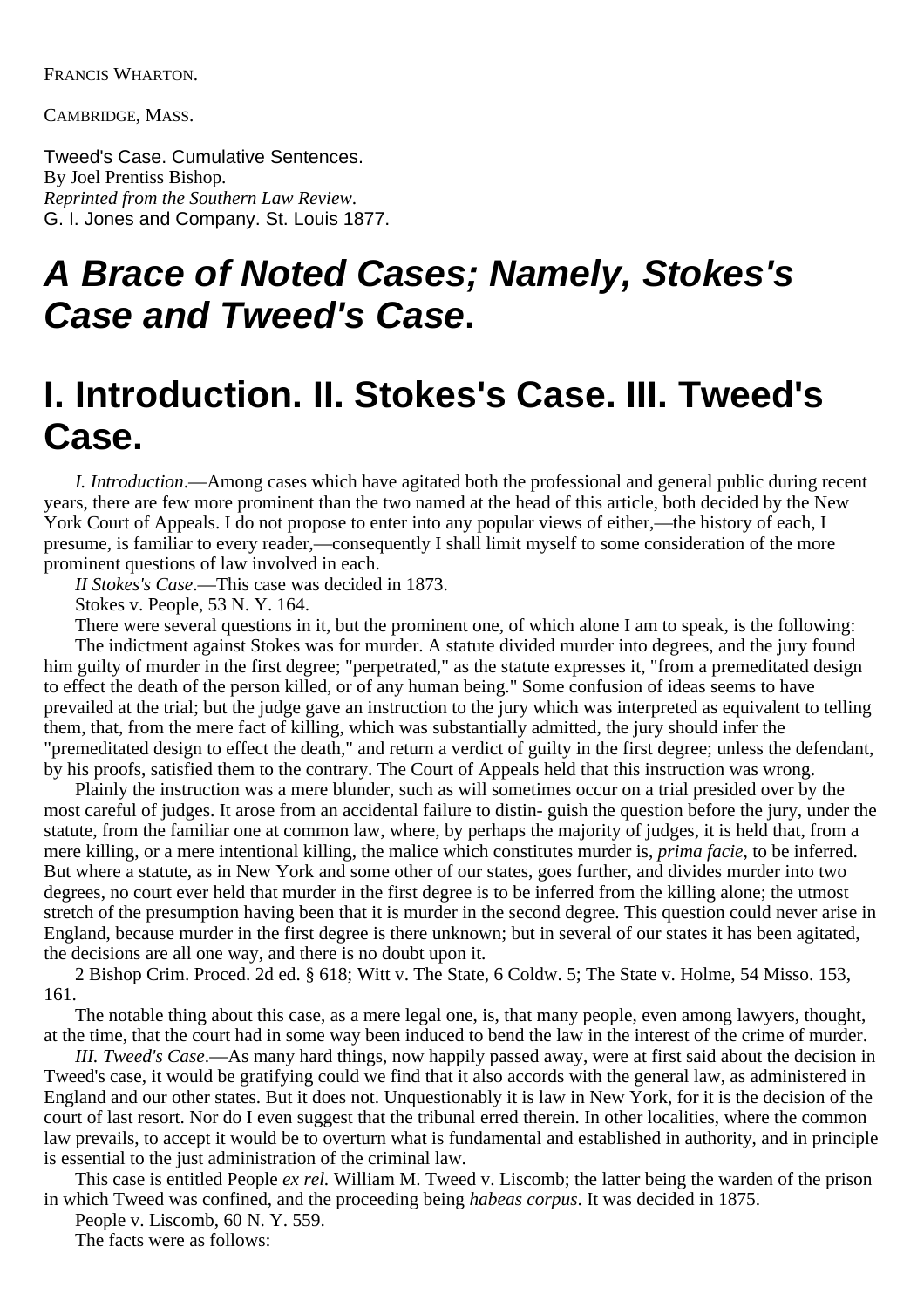A statute provided, that, "when any duty is or shall be enjoined by law upon any public officer, or upon any person holding any public trust or employment, every wilful neglect to perform such duty "should be a misdemeanor, punishable by imprisonment not more than a year, and a fine not exceeding two hundred and fifty dollars. Tweed had been indicted for two hundred and twenty distinct and several neglects under this statute, in one indictment, in as many separate counts, and had been found guilty on two hundred and four of the counts. Upon twelve of the counts the court had sentenced him to twelve successive terms of imprisonment of one year each, together with fines of two hundred and fifty dollars on each, and, on other counts, to additional fines, amounting in all to twelve thousand five hundred dollars. After the expiration of one year's imprisonment, and the payment of one fine of two hundred and fifty dollars, this writ of *habeas corpus* was brought, on the idea that the sentence upon one count exhausted the jurisdiction of the court, and the sentences on the other counts were void. It was denied, on the part of the People, that *habeas corpus* was the proper remedy, which, it was said, should have been a writ of error. That question I do not propose to discuss, but the other. The court held that the entire judgment subsequent to that on the first count was void, and the prisoner was entitled to his discharge.

The ground of the decision on this main issue was, that neither in felony nor in misdemeanor is it competent for a court to try a man for two or more separate offences, charged in one indictment, though in separate counts, and inflict on him a punishment greater than the law would permit on one of the counts. The only course to this end, even in the minor misdemeanors, is, it was held, for a separate indictment to be found for each offence, to be followed by a separate trial thereon.

And this course, it was deemed, is invariably essential for the protection of defendants. "The practice," said the learned judge, "of putting a man on trial for distinct offences at the same time is fraught with danger to the accused, and can never be done except at great risk of doing injustice. The law is tender of the rights of those accused of crime, to the extent of securing to them, by every means, a fair and impartial trial by a jury of the country, and protecting them against a conviction under the forms of law, but without an observance of, and adherence to, all the forms and rules of law calculated to protect the innocent.

Page 581.

Now, in this case, Tweed was, in law, innocent, and should be deemed so also in morals, until proved guilty. The humane course, therefore, was to find against him two hundred and twenty separate indictments, and permit him to fee counsel, and pay witnesses, and overcome the People's evidence against him two hundred and twenty times. How long a period must be occupied in doing this it is impossible to calculate with certainty, but a very low estimate would be ten years of continuous defence. Meanwhile an extra court-house must be built, and an extra judge commissioned. But this burden would be for the People; Tweed would have burden enough to bear of his own.

Contrary to this view, the general doctrine prevailing elsewhere is, that the justice of the law forbids the harassing of defendants with multitudes of suits, whether criminal or civil, where the matter can be properly condensed into one. Such a course, even as to civil claims justly due, will in some circumstances subject him who pursues it to indictment at the common law.

Commonwealth v. McCulloch, 15 Mass. 227.

There are limits within which causes of action may be divided and prosecuted in different suits, and limits beyond which the party will not be permitted to go in that direction. Some civil claims are so diverse in their nature that they can be enforced only in separate suits.

The forms of the criminal law differ from those of the civil department; yet, in the criminal, the general truth just stated prevails the same as in the civil, though with perhaps less protection against multitudes of prosecutions. If a grand jury should find many indictments for petty offences growing out of one series of facts, where the whole could be more conveniently embraced in separate counts of one indictment, doubtless it would be competent for the court to order the whole to be tried together. And it may be that the court might even be justified in refusing to try one of the indictments, or in quashing all, should the prosecuting power decline condensing the whole into one. This would furnish to the defendant a sort of protection against an interminable harassment. Or, on the other hand, should the prosecuting power in the first instance manifest its wish to try two distinct offences together by charging both in one indictment, in separate counts, then, should the defendant object to this, and the court be satisfied that it would work injustice to him, it could order separate trials on the separate counts;

Commonwealth v. Hills, 10 Cush. 530, 534.

or it could quash a part of the counts

Bishop Crim. Proced. 2d ed. §§447, 455.

or, after the case was opened to the jury, it could require the prosecuting officer to elect on what count, or for what criminal transaction, he would proceed.

People v. Baker, 3 Hill (N. Y.), 159; Reg. v. Fussell, 3 Cox C. C. 291; 1 Bishop Crim. Proced. 2d ed. § 454,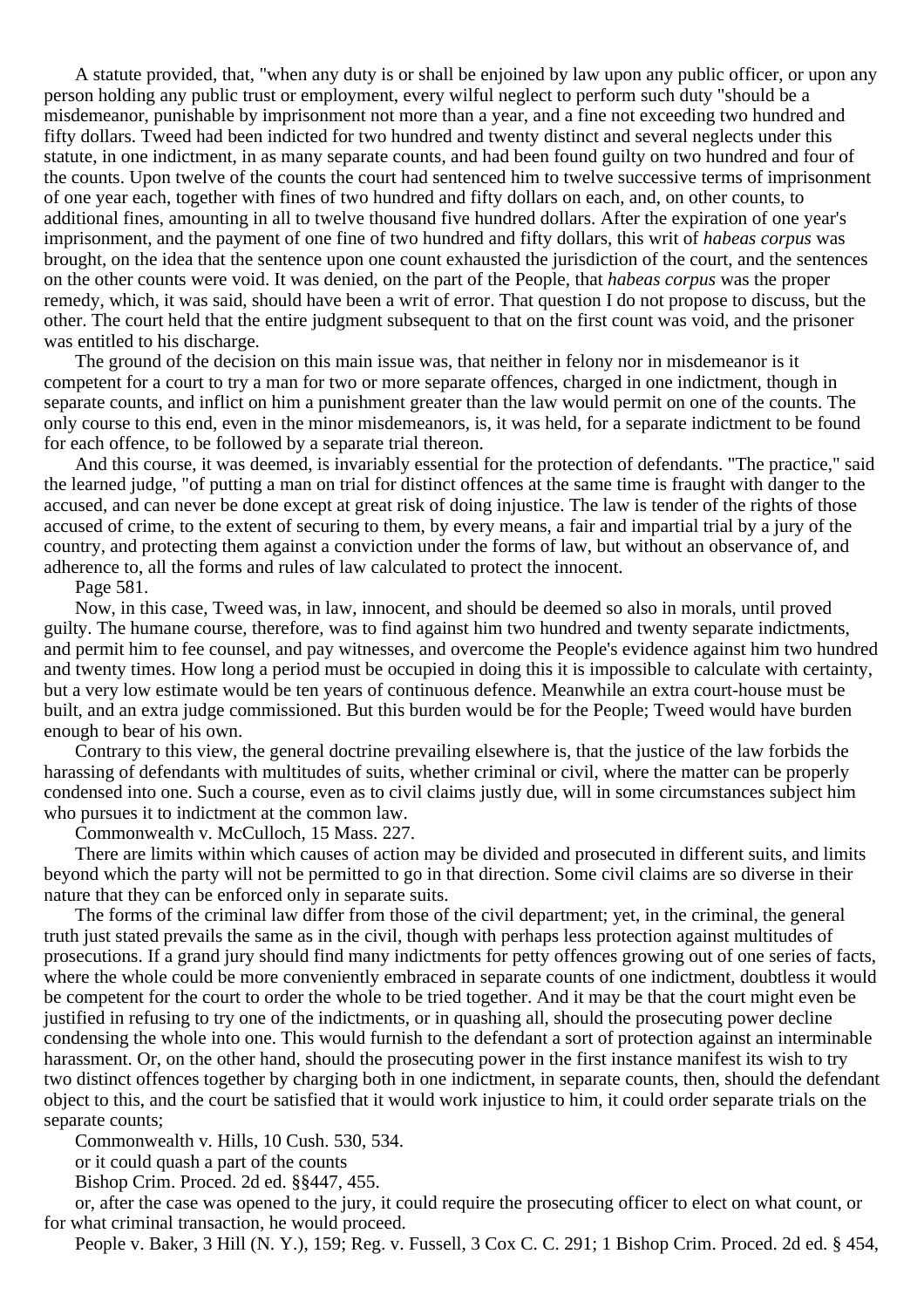#### *et seq.*

. In cases of felony the practice prevailing in most localities is, as a matter of course, to confine the prosecutor to evidence of a single criminal transaction, if the prisoner so requests; but in misdemeanors the court will exercise this power or not, according to the circumstances and demands of justice in the particular instance;

Bishop Crim. Proced. 2d ed. §§457, 458.

yet neither in felony nor in misdemeanor is there any inexorable rule of law forbidding the joining of counts for separate felonies, or for separate misdemeanors, or for misdemeanor and felony, in one indictment. Each count is, in effect and in form, a distinct indictment; and an indictment in a half-dozen counts, and a half-dozen indictments in one count each, differ in little, if anything, except in this, that to the former there is only one caption, with one endorsement by the foreman of the grand jury, while to the latter there are six captions (if the indictments are certified to a higher court), with six endorsements. In neither case is the existence of one count or indictment pleadable in bar or in abatement of another.

Bishop Crim. Law, 6th ed. § 1014.

The consequence of which is, that, alike in felony and misdemeanor, in cases in which an election would be enforced if asked, and those in which it would not, if the jury convicts the prisoner for more offences than one, charged in separate counts, the finding and the record are nevertheless good on a motion in arrest of judgment or on a writ of error;

Stark. Crim. Pl. 39; Rex v. Kingston, 8 East, 41; United States v. Stetson, 3 Woodb. & M. 164; The State v. Nelson, 14 Rich. 169; The State v. Brown, Winston, No. 2, 54; Henwood v. Commonwealth, 2 Smith (Pa,), 424; Ketchingman v. The State, 6 Wis. 426; The State v. Kibby, 7 Misso. 317; People v. Shotwell, 27 Cal. 394; together with many other authorities.

*a fortiori*, therefore, good on a proceeding by *habeas corpus*.

Whatever may be said of felony, there is no proposition better established as general doctrine, or less embarrassed by dissenting views, than that, under proper circumstances, separate and disconnected misdemeanors may be charged in distinct counts in one indictment, and the defendant be convicted for the whole. The authorities to this proposition could be multiplied almost without end, and nothing could be found against it.

For example, 1 Bishop Crim. Proced. 2d ed. 448, 452, and the cases there cited; The State v. Gummer, 22 Wis. 441; The State v. Tuller, 34 Conn. 280.

And this doctrine appears to prevail as well in New York

People v. Costello, I Denio, 83, 90; Kane v. People, 8 Wend. 203; People v. Rynders, 12 Wend. 425; People v. Gates, 13 Wend. 311; People v. Baker, 3 Hill (N. Y.), 159; Hodgman v. People, 4 Denio, 235.

as elsewhere. I do not understand the court, in Tweed's case, distinctly to deny this proposition, which they say is sustained by "a show of authority."

Page 577.

But what they maintain, and what this case establishes as the law of New York, is, that, though there be such a conviction, no heavier judgment can be passed on the whole indictment than the law permits on one of the counts; and, if the court imposes the full legal penalty on one of the counts, any judgment it pronounces on the rest is void. This, I admit, is New York law; but it was never law anywhere else, and let us hope that it may not be hereafter. How could it be law elsewhere? Why, in any civilized community, should a court spend its time, merely to spread scandal, in convicting a man of an offence, if it had no power to punish him therefor? The end of the proof of crime, and the verdict of guilty, in a court, is, in other localities, punishment; and the proposition that the tribunal will proceed to the verdict involves, in other localities, the further proposition that it will take the final step to the sentence.

The court, in this case of Tweed, seems, by implication, to admit that, if there is a discretion as to the punishment, and it is divided among the different counts which charge distinct offences, the judgment is good, provided the sum of all does not exceed what would be permissible on one.

It is difficult to find a reason for this distinction. A man, having been convicted for three disconnected misdemeanors, stands before the tribunal to receive sentence. The judge pronounces what he deems just for misdemeanor number one. But he had the power, by violating the rules of judicial discretion, to make the punishment heavier. Coming next to misdemeanor number two, he addresses the prisoner thus: "Had I, when sentencing you for misdemeanor number one, shown myself unworthy to sit on this bench by improperly inflicting on you the highest penalty which the law allowed for what is charged against you, I should have no jurisdiction to punish you for this separate offence of yours. But as I inflicted only half the punishment which you incurred when committing misdemeanor number one, I now impose on you the other half for misdemeanor number two. As to misdemeanor number three, you cannot be punished for it, because you have been punished for numbers one and two. It is the rule, in circumstances such as attend this case, that a prisoner is to escape punishment for a third offence if he has already had imposed on him half the measure of the law for each of two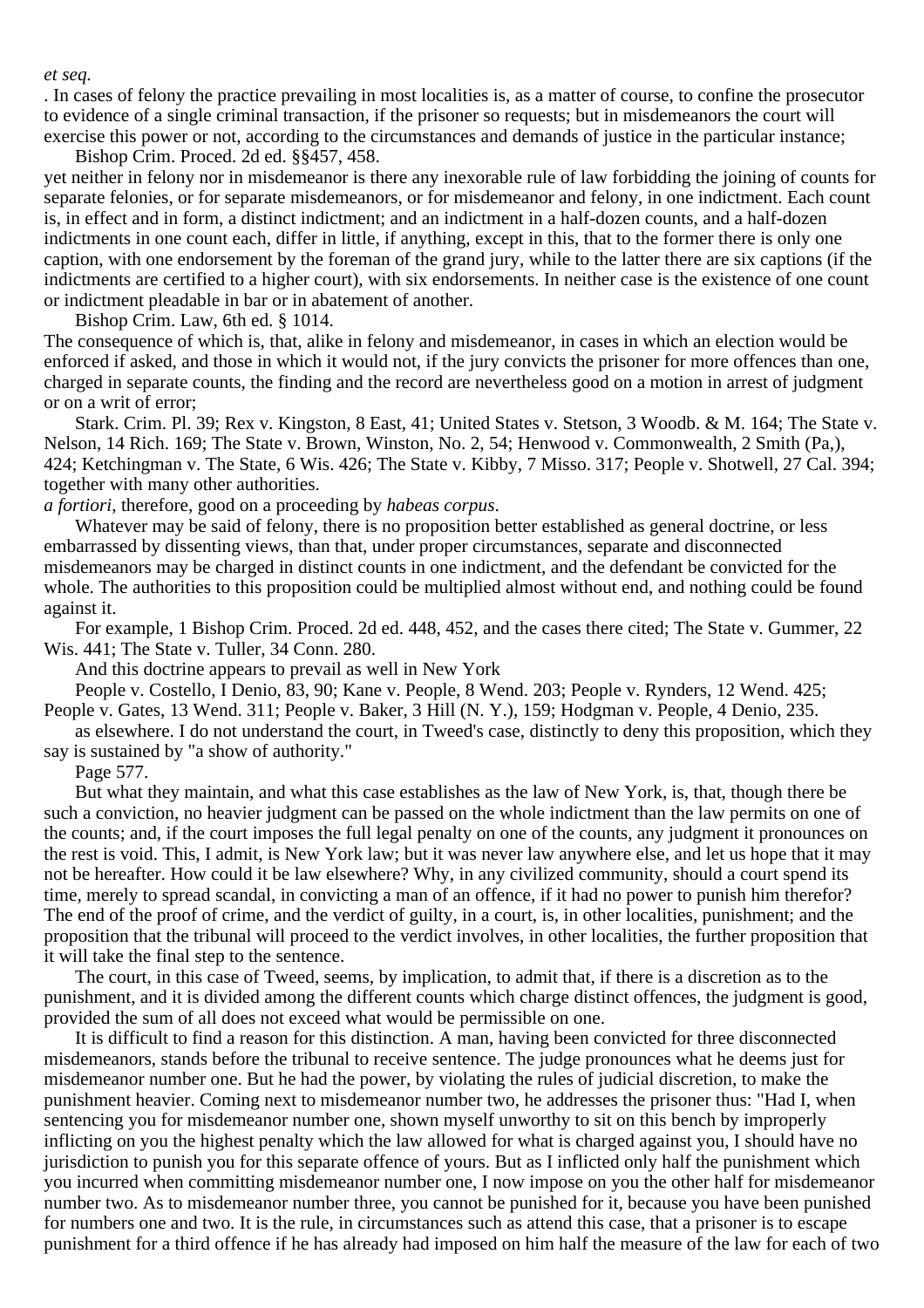preceding offences." Now, it is believed that, since the plea of *autrefois attaint* ceased to be known in the law, no case other than this of Tweed's has appeared in our books wherein there is even an intimation that, in any circumstances, the right of a court to punish a convicted person for an offence depends upon whether or not a sentence, and what sentence, has been pronounced against him for another and independent offence. In Wilkes's case, the judges, in advising the House of Lords, said: "The balance is to be held with a steady, even hand; and the crime and the punishment are to counterpoise each other; and a judgment given, or to be given, against the same person, for a distinct offence, is not to be thrown into either scale, to add an atom to either

Wilkes's Case, 19 Howell St. Tr. 1075, 1134.

Speaking of the English law, the court observed: "It is quite evident that there would probably be no precedents of cumulative punishments, each to the full measure allowed by law, as they were imposed in the case before us. The reason is obvious. In England the punishment for misdemeanors is, as a general rule, discretionary with the court. As the court could, in all cases, upon a conviction of one or more misdemeanors, pass such judgment, and impose such punishment, as it should deem proper and apportioned to the crime or crimes charged, cumulative sentences, each fully exhausting the statutory power of the court in respect to a single offence, could not be imposed, as there is no such limit, and cases in England within this rule and form of punishment would give no color or support to the present judgment."

Page 582.

In fact, however, there are reported English cases exactly within Tweed's case, as explained by this distinction; and the English judges took of them directly the opposite view to that taken of Tweed's case by the New York court. Thus it was provided by the statute of 2 Will. 4, c. 34, § 7, that, "if any person shall tender, utter, or put off any false or counterfeit coin, resembling," etc., "every such offender shall," etc., "be guilty of a misdemeanor," etc., "and, being convicted thereof, shall be *imprisoned for any term not exceeding one year*." Thereupon a man was indicted, in two separate counts of one indictment, for two several utterings, to different persons, on one day. Being convicted, the judge sentenced him, not as Tweed was sentenced, on each count, but to one consolidated imprisonment for two years. Was this right? "This case,"' says the report, "was considered in Easter term, 1834, by all the judges (except Park, J., and Patteson, J.), and they were unanimously of opinion that the sentence was incorrect, and that there *should have been consecutive judgments of one year's imprisonment each*

Rex v. Robinson, 1 Moody, 413.

—a direction which, it is perceived, the trial judge precisely followed in sentencing Tweed.

This case appears not to have been before the Court of' Appeals. Neither was the following: A statute provided, for a misdemeanor in office, the forfeiture of an exact sum of money in part punishment. An information charged several offences, in separate counts, exactly as in Tweed's case; and, upon conviction, the judge sentenced the prisoner, as Tweed was sentenced, to pay the whole forfeiture on each count. And the Court of Queen's Bench *in banc* and the Court of Exchequer Chamber both held this to be right.

Douglas v. Reg., 13 Q. B. 74. See, as to these two cases, 1 Russ. Crimes, 5th Eng. ed. by Prentice, 233, 305, and note; 1 Bishop Crim. Proced. 2d ed. & 1129.

But there was before the Court of Appeals an English case, stated by the learned judge who delivered the principal opinion, and reasoned upon, as follows: "What is popularly known as the Tichborne case is claimed to be a direct authority for the conviction and sentences in the case at bar. The prisoner was convicted, upon a trial before Lord Chief' Justice Cockburn and his associates, of two distinct acts of periury, upon separate counts in an indictment, and sentenced upon each to transportation for the term of seven years, as for disconnected offences, and it is said that the time named is the extreme limit of punishment upon a single conviction for the crime charged. But, if it be so, then there was a conviction for two offences, which in this state would be felonies, on the same trial, which is not permissible with us. The decision cannot be regarded as authoritative evidence of the law with us. It is enough to say that no question appears to have been made to the judgment; and whether it is as authorized by some statute, we do not know. Be that as it may, the judgment has not received the deliberate sanction of any court *in banc*, and has not ripened into a precedent, even in England. It is, at most, but evidence of what the common law is, as now administered in that country, but no evidence as to what it was on the 19th of April, 1775."

Page 576.

As to any English statute regulating this question, plainly, if there were one, it would have been discovered by the diligent-counsel for Tweed. And, in this English case, every imaginable objection was taken by the defendant; and, if this one was not taken, the reason must have been that the question was too well settled to admit of argument. I cannot imagine how any legal person can so read the English cases as to doubt that the law was thus, and thus settled, in England, and that it has never there been otherwise.

See, in addition to cases already cited, Rex v. Jones, 2 Camp. 131; Campbell v. Reg., 1 Cox C. C. 269, 2 *ib*. 463, 11 Q. B. 799; Gregory v. Reg., 15 Q. B. 974.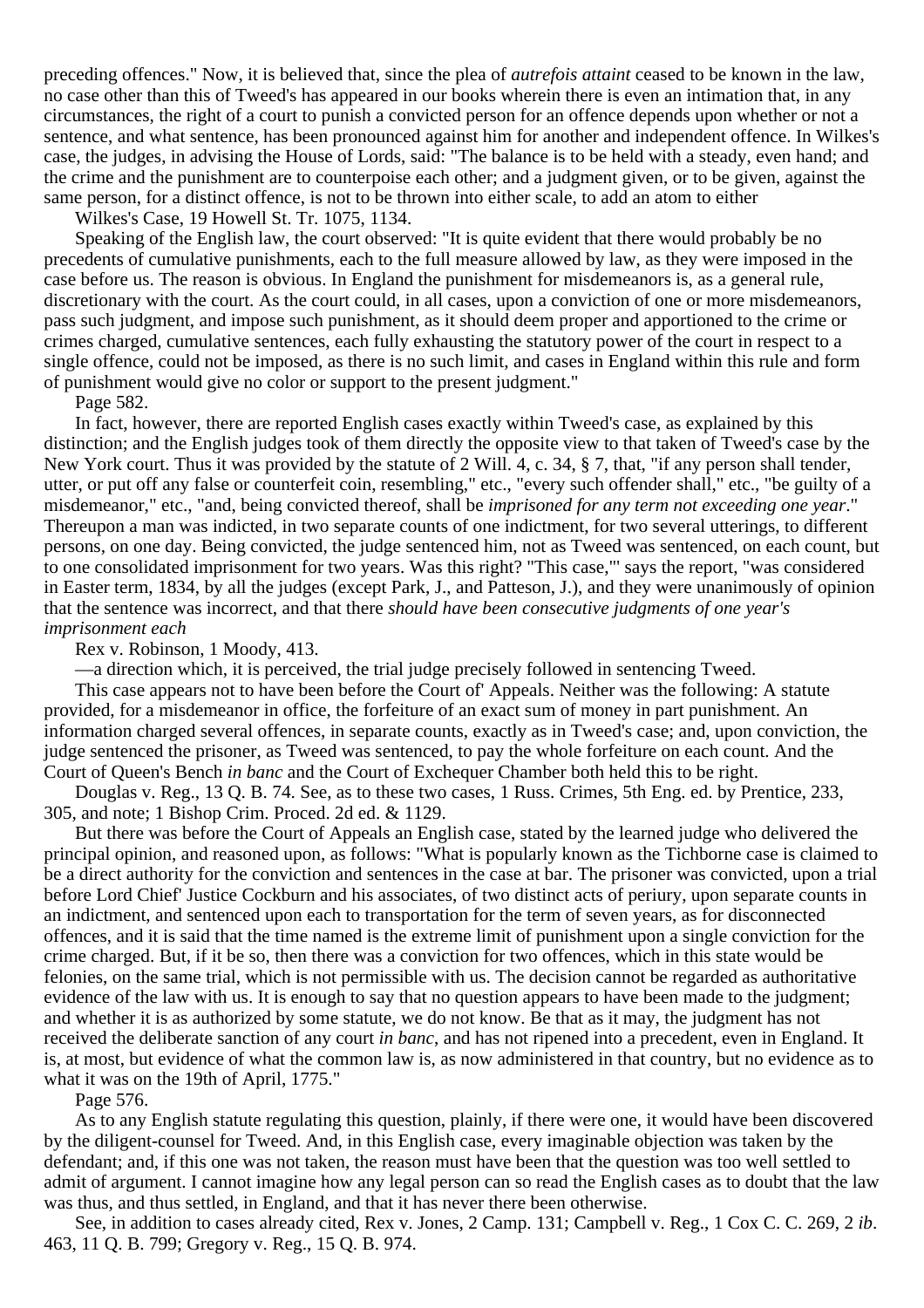In our own states—not speaking now of New York—the decisions are uniform, and in harmony with the English doctrine. For example, two or more offences of unauthorized liquor-selling, where each is punishable by a specific fine, may be joined in distinct counts in one indictment, and, on conviction, the full fine for every count may be imposed.

Barnes v. The State, 19 Conn. 398.

So it has been held, under a statute, that the keeping open of an ale-house and the selling of ale on a Sunday are two distinct offences; and, on an indictment in two counts, one for each, the fine for both may be imposed.

The State v. Ambs, 20 Misso. 214.

But not further to particularize, and observing that our courts hold the doctrine to be applicable equally where the punishment is imprisonment as where it is a fine, the English view of the question, directly contrary to what is adjudged in Tweed's-case, is maintained in Massachusetts,

Carlton v. Commonwealth, 5 Met. 532; Booth v. Commonwealth, 5 Met. 535 Josslyn v. Commonwealth, 6 Met. 236, 240; Crowley v. Commonwealth, 11 Met. 575; Kite v. Commonwealth, 11 Met. 581; Commonwealth v. Tuttle,. 12 Cush. 505.

in Connecticut,

The State v. Tuller, 34 Conn. 280; Barnes v. The State, 19 Conn. 398.

in Pennsylvania

Commonwealth v. Birdsall, 19 Smith (Pa.), 482.

in Missouri,

The State v. Ambs, 20 Misso. 214; The State v. Peck, 51 Misso. III

in Illinois;

Mullinix v. People, 76 111. 211, 215; Martin v. People, 76 111. 499.

and it would seem to be also in Maine

The State v. Hood, 51 Maine, 363.

Ohio,

Buck v. The State, 1 Ohio State, 61; Woodford v. The State, 1 Ohio State, 427.

Arkansas,

Baker v. The State, 4 Pike, 56.

Wisconsin,

The State v. Gummer, 22 Wis. 441.

California,

People v. Forbes, 22 Cal. 135; People v. Shotwell, 27 Cal. 394; *Ex parte* Dalton, 49 Cal. 463.

and probably some of the other states. On the other hand, I have looked into all the cases cited from the books of reports in Tweed's case, and into such others as seemed to afford any promise of instruction, and I find no one, English or American, ancient or modern, which furnishes a precedent, or an authority, or even a *dictum*, for the conclusion arrived at by the court. Still, as I have said, I do not question the correctness of this decision as an exposition of New York law. That enquiry does not lie within my path. But if the law out of New York is not settled, as I have thus explained it, contrary to this New York view, then neither adjudication nor legal argumentation can establish anything; our professional books are useless; jurisprudence is a myth.

I should here close; but a single explanation will prevent confusion in the minds of those who look further into this case. It was the English doctrine, established in early times, certainly as early as 1716, and confirmed by the House of Lords, "that," in the language of the judges, "a judgment of' imprisonment against a defendant, to commence from and after the determination of an imprisonment to which he was before sentenced for another offence, is good in law."

Wilkes's Case, 19 Howell St. Tr. 1075, 1136.

This, is still the doctrine of the common law of England, and, as to felonies, it was confirmed by Stat. 7 & 8 Geo. 4, c. 28, § 10.

I Russ. Crimes, 5th Eng. ed. by Prentice, 81, 82; Rex v. Williams, I Leach, 529; Reg. v. Cutbush, Law Rep., 2 Q. B. 379.

This doctrine has been generally followed in our states;

Bishop Crim. Law, 6th ed. & 953, and the cases there cited.

but, in a few of them,

Prince v. The State, 44 Texas, 480; *Ex parte* Meyers, 44 Misso. 279; Miller v. Allen, 11 Ind. 389; James v. Ward, 2 Met. (Ky.) 271.

some oversight, or a construction which a statute has been deemed to require, has led to a holding the other way. Still, there could be no question on this subject in Tweed's case; for the Revised Statutes had provided that, "when any person shall be convicted of two or more offences, before sentence shall have been pronounced upon him for either offence, the imprisonment to which he shall be sentenced, upon the second or other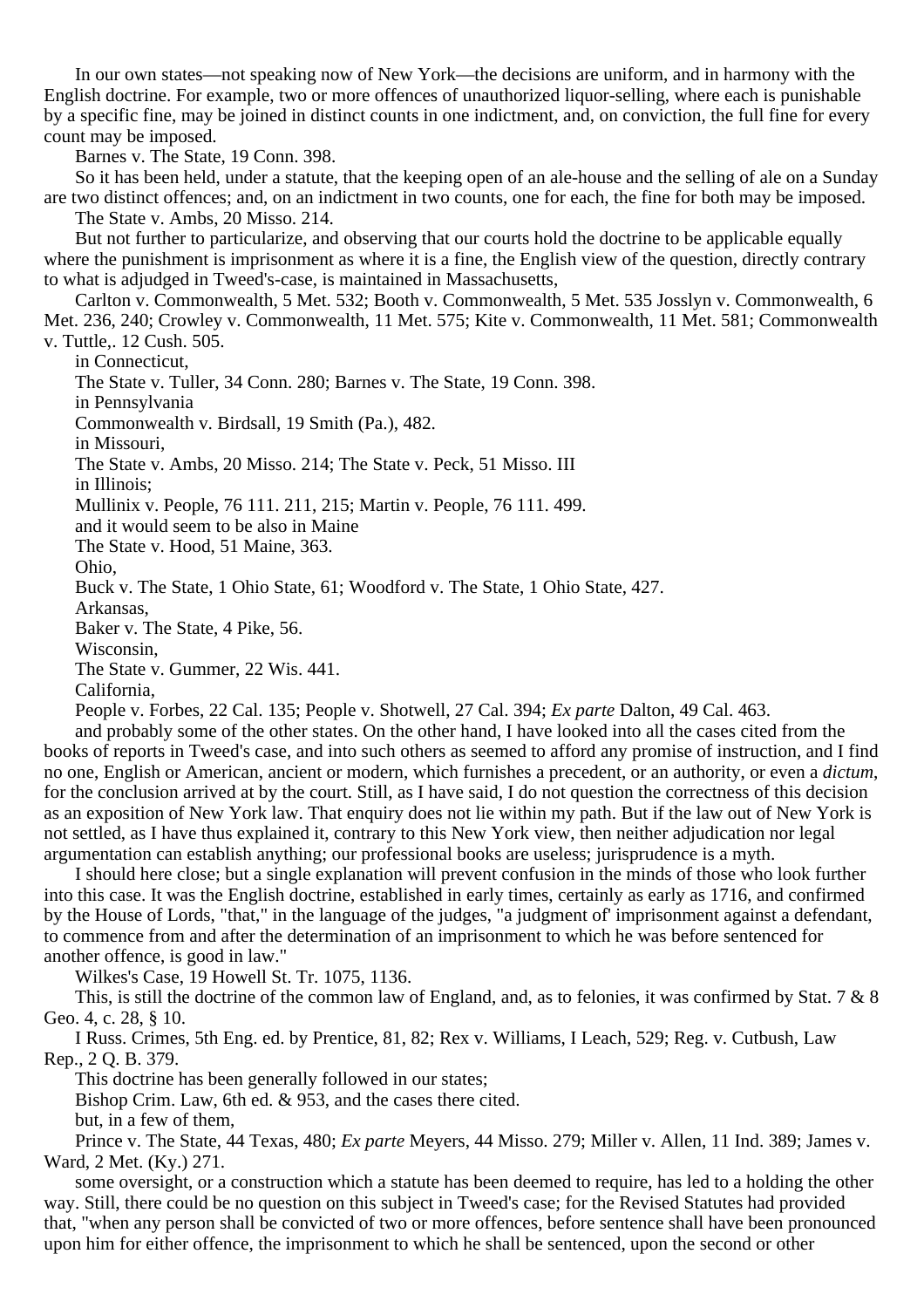subsequent conviction, shall commence at the termination of the first term of imprisonment to which he shall be adjudged, or at the termination of the second term of imprisonment, as the case may be."

2 R. S. of N. Y. p. 700, § 11.

This statute, it appears, would have rendered a consolidated judgment equally good with one in the form adopted by the court below.

5 R. S. by Edm. 560; People v. Forbes, 22 Cal. 135, 138.

JOEL P. BISHOP.

CAMBRIDGE, MASS.

The Civil Remedy—for—Injuries Arising from the Sale or Gift—of—Intoxicating Liquors. By John D. Lawson, COUNSELOR AT LAW. The Central Law Journal. St. Louis 1877. Entered according to Act of Congress, in the year 1877, by JOHN D. LAWSON, In the office of the Librarian of Congress at Washington. Maynard & Thompson, Law Printers. St. Louis

# **The Civil Remedy For Injuries**

## **Arising from the**

# **Sale or Gift of Intoxicating Liquors.**

- **•** Introduction—The Statutory Remedy.
- The Laws of Maine, Connecticut, Indiana and New Hampshire.<br>• The Laws of Illinois, Jowa, Kansas, Michigan, New York, Ohio
- The Laws of Illinois, Iowa, Kansas, Michigan, New York, Ohio and Wisconsin.<br>• Who Liable—Master and Servant—Principal and Agent.
- Who Liable—Master and Servant—Principal and Agent.<br>• The Joint Liability of Several Sellers.
- The Joint Liability of Several Sellers.<br>• The Liability of Owners or Lessors of
- The Liability of Owners or Lessors of Premises.<br>• Iniuries to the Person.
- Injuries to the Person.<br>• Injuries to Property
- Injuries to Property.<br>• Injuries to Means of
- **•** Injuries to Means of Support—Rights of Wife.
- **•** Actual and Exemplary Damages.
- **•** Pleading—Limitation.
- **•** Evidence.—What Acts will Bar a Recovery.

SECTION 1. *Introduction—The Statutory Remedy*. The following discussion, relative to the traffic in intoxicating liquors, will be restricted to a consideration of the civil remedy given in many of the states for injuries resulting from the sale or gift of such commodities. It is not proposed that this shall be an argument, either in favor of or against the liquor trade. The sale of intoxicating liquors is, at common law, as lawful and as unrestricted as the sale of dangerous weapons or of poisonous drugs. But in this country, there has, within recent years, grown up a deep-seated prejudice, or perhaps to speak more correctly, an honest and sincere sentiment against this particular kind of commerce, which can hardly be said to be the outgrowth of any party or of any sect. The advocates of this idea, having in some states become powerful enough to obtain temporary possession of the legislatures, have proceeded to prohibit its sale, either entirely or under extraordinary restraints; to treat the trade in spirits as an outlaw, and as an enemy to society and good government. In other states, and still more recently, its supporters have become sufficiently imprudent and ill-advised, to set the law at defiance, under the form of a modern crusade, thus retarding the advancement of their own opinions, by making those whom they regard as the enemies of sobriety and good morals the victims of injustice, and themselves the disturbers of the peace and of law and order. The difference between the rum seller who vends his wares inviolation of law, and the prohibitionist who seeks to prevent him by conspiracy and riot, is certainly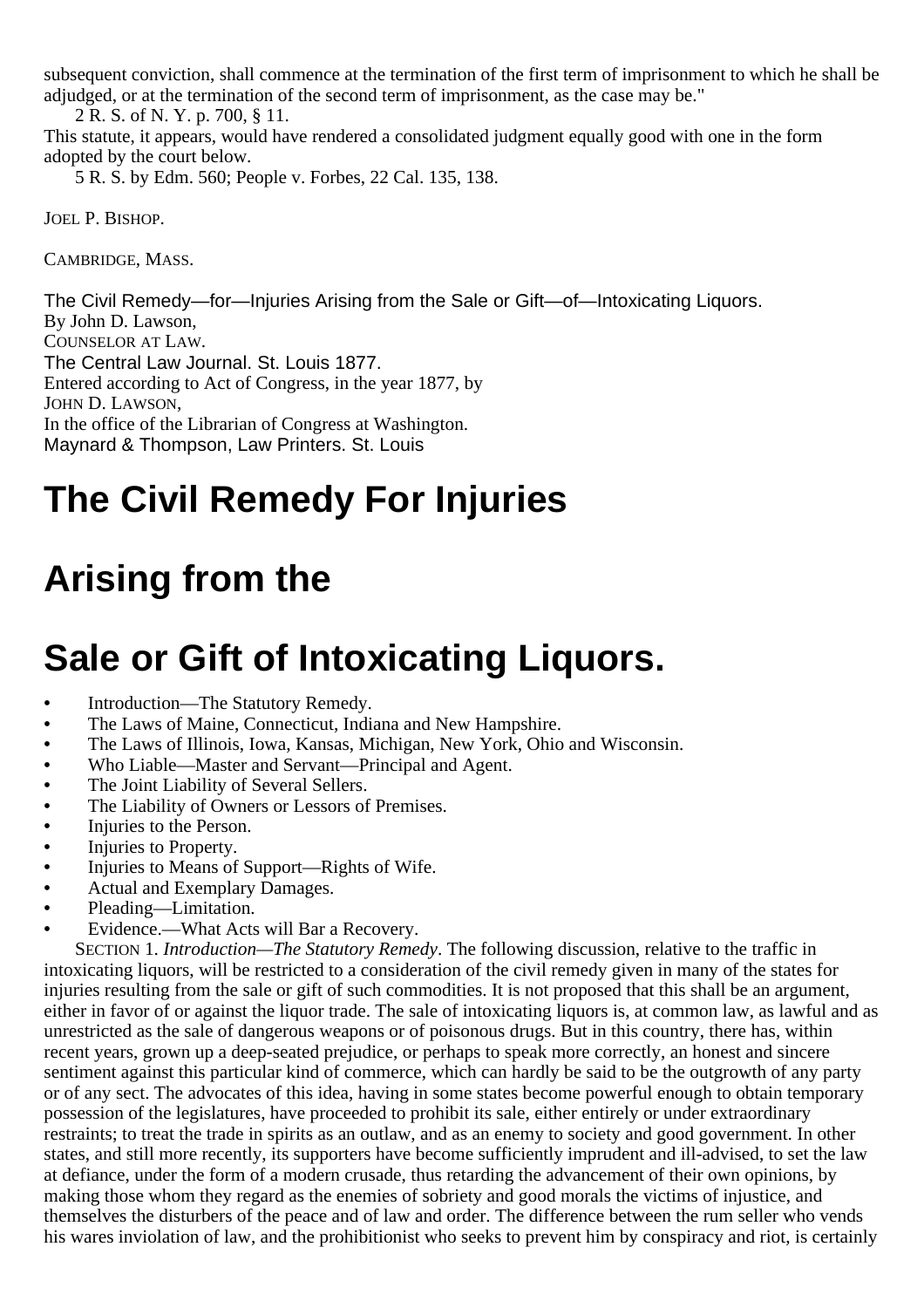very slight; and it would seem that the latter has come to recognize the fact, that public opinion will not sustain even a meritorious object if sought to be attained by illegal means. It is more than probable that the advocates of prohibitory laws may never be successful. There are two considerations against which they are waging an almost hopeless war, the one without which a government can hardly endure, the other with which we do not desire to part even in the least—revenue and liberty.

The laws, which are the subject of this review, are open to no such objections; and that they have been adopted in but eleven states, is at least singular. In the enactment of the statutes giving a right of action for damages caused by the sale of intoxicating liquors, the legislatures have not sought to interfere with their sale, but have endeavored to give redress and compensation for damages actually inflicted by one person and suffered by another, in cases where no remedy was to be had under the law as understood and administered in the courts.

Bedore v. Newton, 34 N. H. 117; s. c., 2 Cent. L. J. 363.

The seller of intoxicating liquors is made responsible for the injurious results of his sales on the same principle as common carriers, bailees and agents are liable for the negligent conduct of their affairs. The statutes but extend a well-known principle of the common law, that one shall be held to strict account for the consequences of his acts, and the application of an ancient maxim that there is no wrong without its appropriate remedy. The traffic itself is not restricted. The dealer may sell, if he so desires; but he is required to be careful to whom he sells, not to sell enough to cause intoxication, nor to a person whom he knows to be in the habit of becoming intoxicated and wasting his own and his family's property, nor to add to an intoxication already commenced, and the consequences of which he may reasonably foresee.

Bertholf v. O'Reilly. 8 Hun, 18.

The law does not say you must not deal in such wares. It says: "You may legally sell, but if what you sell produces intoxication and consequent damages, you must pay; if you sell to any one who is intoxicated, or who will use it to become so, you must take the risk of damages; you may do the legal act, but you must do it in a proper manner."

Jackson v. Brookins, 5 Hun, 535.

An owner is not prevented from renting his premises for the purpose of liquor selling; but he is required to see that he rents them to persons who will so carry on their business, that no one shall be injured in person, property or means of support, by reason of such sales. It is required of the owner, who alone has the power to select his tenant, that he shall assume the risk of his tenant's acts in the business of selling intoxicating liquors.

Bertholf v. O'Keilly, *supra*.

It is hardly necessary to say that such an action is purely the creature of the statutes. The familiar doctrines of the common law allowed of no such remedy, on account of the remoteness of the injury.

Dillon v. Linder, 36 Wis. 344; Struble v. Nodwift, 11 Ind. 64

The constitutionality of these acts has been more than once raised, but without exception they have been sus- tained.

Bedore v. Newton, 54 N. H. 117; S. C., 2 Cent. L. J. 363; Mulford v. Clewell, 21 Ohio St. 191; Duroy v. Lechter, 10 *Ib*. 483; Schafer v. Smith, 4 Cent. L. J. 271; State v. Johnson (111.), 3 Month. West. Jur. 72.

It has been settled that the right to sell intoxicating liquors is not one of the privileges and immunities of citizens of the United States, which, by the fourteenth amendment to the Constitution, the states are forbidden to abridge. The legislature has a right to prohibit the selling of articles which are considered injurious to society.

Bartmeyer v. Iowa, 18 Wall. 129.

The question is doubtful only, when such prohibitions interfere with the vested rights of property. This question was raised in the Supreme Court of the United States in the case last cited, but not decided, on the ground that it was not properly presented in the record. But from the expressions of the judges who delivered opinions then, it would seem that such rights in property, even when standing in the way of the public good, can be divested only by awarding proper compensation to the owner. But the question, as it arises under the damage acts, presents wholly different features. Under these acts, no property is taken away; only the use of a license is interfered with, and such a regulation can not be said to differ essentially from the provisions of the excise laws forbidding sales to minors or on Sunday. As the right of the legislature to restrain the sale of liquors is unquestionable, the person taking a license is subject to all existing laws, and to such as may thereafter be passed. The right given is personal, and may be wholly taken away, or it may be restricted or burdened with conditions or penalties to any extent the law-making power may deem proper. It is not a contract depriving the legislature of the right to act.

Baker v. Pope, 2 Hun, 557.

The Supreme Court of the United States has very recently reiterated these views, Munn *et al*. v. People, 4 Cent. L. J. 250.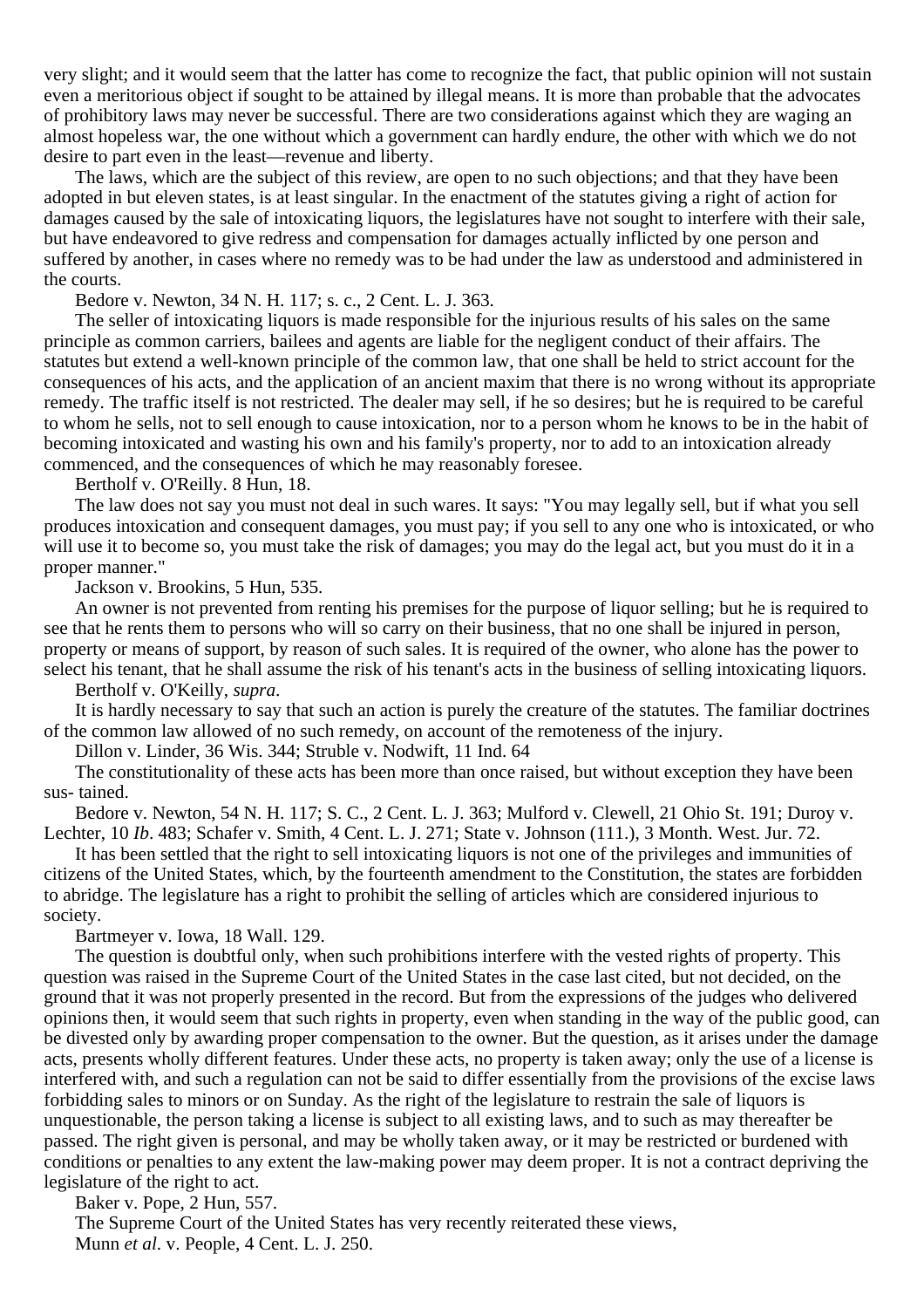as to the regulation of private property, wherever necessary for the public good.

SEC. 2. *The Laws of Maine, Connecticut, Indiana and New Hampshire*.—The Maine law of 1858 contained a general provision that any person, not authorized under the act, selling intoxicating liquors, should be liable for all injuries committed by the person to whom the liquor was sold, while intoxicated, to be recovered in an action on the case;

"If any person, not authorized as aforesaid, shall sell any intoxicating liquors to any person, he shall be liable for all the injuries which such person may commit while in a state of intoxication arising therefrom, in an action on the case, in favor of such person." Maine, Rev. Stats, of 1871 p. 304, sec. 32.

and a statute of Connecticut contains a somewhat similar provision

"Whoever shall sell intoxicating liquor to any person who thereby becomes intoxicated, and while so intoxicated shall, in consequence thereof, injure the person or property of another, shall pay just damages to the person injured in an action on this statute; and if the person selling such intoxicating liquor is licensed, the recovery of a judgment for such damages shall be conclusive evidence of a breach of the bond." Revision of 1875, p. 269, sec. 9.

A statute of Indiana, passed in 1853, but repealed two years later, gave a like remedy

"Any wife, child, parent, guardian, employer, or other person, who shall be injured in person, or property, or means of support, by any intoxicated person, or in consequence of the intoxication, habitual or otherwise, of any person, shall have a right of action in his or her own name against any person, and his sureties, on the bond aforesaid, who shall, by retailing spirituous liquors, have caused the intoxication of such person, for all damages sustained, and for exemplary damages." Act of March 4. 1853, sec. 10.

limited, however, to a suit on the bond of the vendor,

Martin v. West, 7 Ind. 657.

and to the case of a licensed retailer.

Struble v. Nodwift, 11 Ind. 65.

In 1873, an act, commonly known as the Baxter Law, was passed, giving to the wife, child, parent, husband, guardian, employer, or other person, a right of action for injuries caused to them by the sale of intoxicating liquors, against the seller, and the landlord of the premises where the sale took place. This was, however, repealed in 1875 by an act which restricts the right of action to damages caused by sales in violation of law.

The Indiana Act of March 17, 1875 (Acts Special Session, 1875, p. 55), requires a person to whom a license to sell spirituous liquors is granted to give a bond, with good sureties, in the sum of 82,000, conditioned that he will keep an orderly house, and pay all fines, costs, and judgments that may be rendered against him. Sec. 20 of this Act is as follows: "Every person who shall sell, barter, or give away any intox-icating liquors, in violation of any of the provisions of this act, shall be personally liable, and also liable on his bond, to any person who shall sustain any injury, or damage, to their person, or property, or means of support, on account of the use of such intoxicating liquors, so sold as aforesaid, to be enforced by appropriate action in any court of competent jurisdiction."

Under the former law it was decided by the Supreme Court, in construing the provisions of the act, that in an action by a wife, under the statute, it was necessary for her to establish: 1. The intoxication of her husband, habitual or otherwise. 2. That she had been injured in person, or property, or means of support, in consequence of such intoxication. 3. That the intoxication from which the injury resulted was caused in whole, or in part, by the selling, bartering, or giving intoxicating liquors to the husband by the defendant

Fountain v. Draper, 49 Ind. 441.

In New Hampshire, in case of the death or disability of any person in consequence of intoxication from the use of liquor unlawfully furnished, damages may be recovered by any one dependent upon the injured person, or upon whom the injured person is dependent for means of support, from the person unlawfully selling or furnishing the liquor.

"Whenever any person in a state of intoxication, shall commit any injury upon the person or property of any other individual, any person, who by himself, his clerk or servant, shall have unlawfully sold or furnished any part of the liquor causing such intoxication, shall be liable to the party injured for all damage occasioned by the injury so done, to be recovered in the same form of action, as such intoxicated person would be liable to, and both such parties may be fined in the same action; and in case of the death or disability of any person, either from the injury received as herein specified, or in consequence of intoxication from the use of liquor unlawfully furnished as aforesaid, any person who shall be in any manner dependent on such injured person for means of support, or any party on whom such injured person may be dependent, may recover from the person unlawfully selling or furnishing any such liquor as aforesaid, all damage or loss sustained in consequence of such injury, to be recovered in an action on the case; and any married woman may bring such action in her own name, and recover such damages to her own use." Laws of 1870, ch. 3, sec. 3.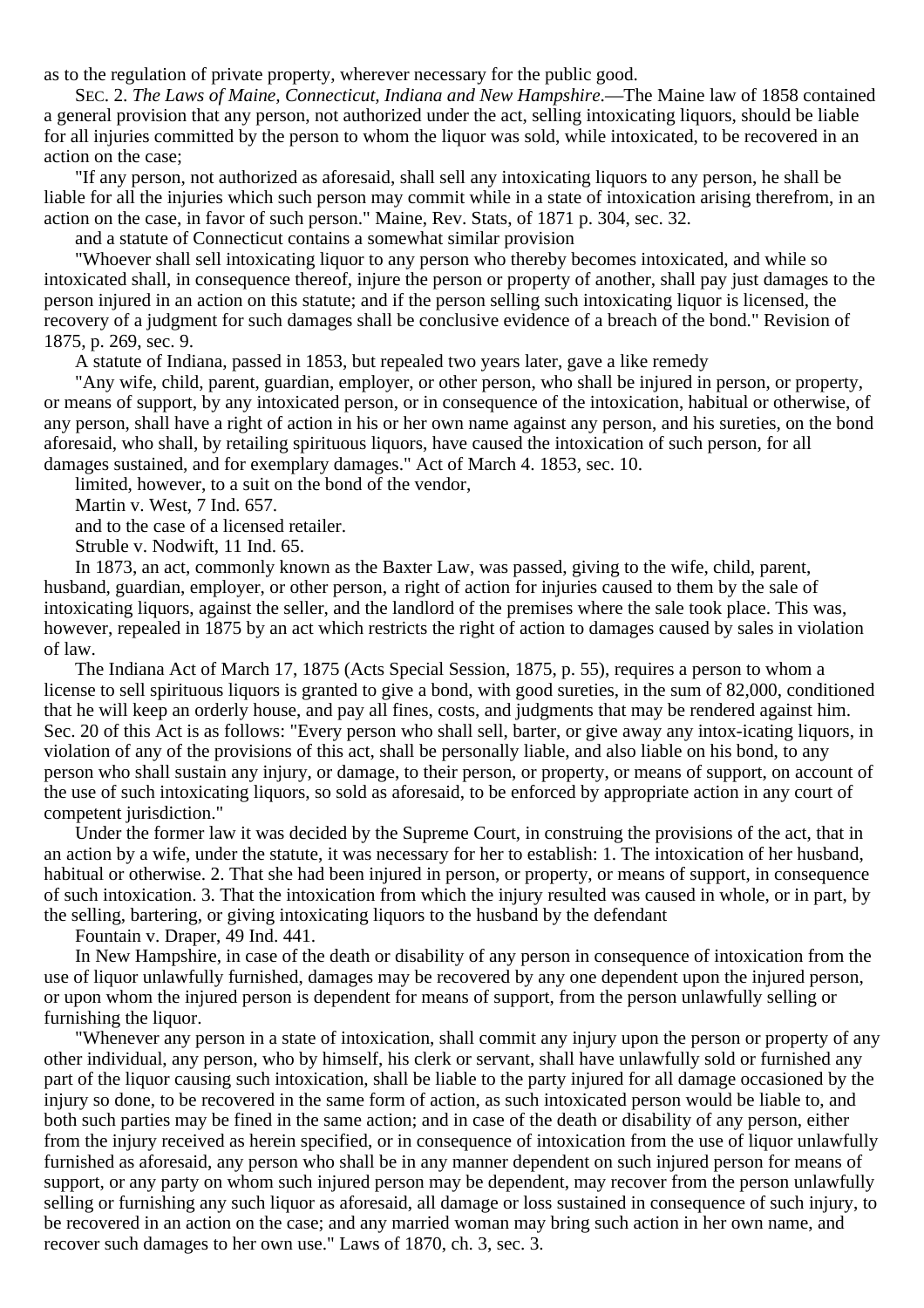Under this act there are five different-cases in which a remedy by action is given. All of them involve such private and personal relations as that of parent and child, husband and wife, and an injury to either, with a remedy to the other; or, without such relations, a remedy, founded on an injury to person or property, by an action by the party injured. These cases are: The case of injury by one intoxicated to the person or property of another, with a remedy to such other; the case of the death or disability of the person injured, from such injury, with a remedy to any person dependent on him for means of support; the case of death or disability, in consequence of intoxication, with a remedy to such persons as are dependent on him for means of support; the case of death or disability from the injury received, with a remedy to any person on whom the injured party may be dependent; and the case of death or disability, in consequence of intoxication, with a remedy to any party on whom the injured person may be dependent.

Hollis v. Davis, 56 N. H. 74.

SEC. 3. *The Laws of Illinois, Iowa, Kansas, Michigan, New York, Ohio and Wisconsin*. In addition to the laws on this subject just cited, in seven other States, Illinois, Iowa, Kansas, Michigan, New York, Ohio and Wisconsin,

*Illinois*—Rev. Stats. Ill. Ch. 43, p. 439, approved March 30, 1874.—SECTION 8. "Every person who shall, by the sale of intoxicating liquors, with or without a license, cause the intoxication of any other person, shall be liable for, and compelled to pay, a reasonable compensation to any person who may take charge of, and provide for, such intoxicated person, and \$2 per day in addition thereto for every day such intoxicated person shall be kept in consequence of such intoxication, which sums may be recovered in an action of debt before any court having competent jurisdiction."

SEC. 9. "Every husband, wife, child, parent, guardian, employer, or other person, who shall be injured in person, or property, or means of support, by any intoxicated person, or in consequence of the intoxication, habitual or otherwise, of any person, shall have a right of action in his or her own name, severally or jointly, against any person, or persons, who shall, by selling, or giving, intoxicating liquors, have caused the intoxication, in whole, or in part, of such person, or persons; and any person owning, renting, leasing, or permitting, the occupation of any building, or premises, and having knowledge that intoxicating liquors are to be sold therein, or who, having leased the same for other purposes, shall knowingly permit therein the sale of any intoxicating liquors that have caused, in whole or in part, the intoxication of any person, shall be liable, severally or jointly, with the person, or persons, selling or giving intoxicating liquors aforesaid, for all damages sustained, and for exemplary damages; and a married woman shall have the same right to bring suits, and to control the same and the amount recovered, as a *feme sole;* and all damages recovered by a minor, under this act, shall be paid either to such minor, or to his or her parent, guardian, or next friend, as the court shall direct; and the unlawful sale, or giving away, of intoxicating liquors shall work a forfeiture of all rights of the lessee or tenant, under any lease or contract, of rent upon the premises where such unlawful sale, or giving away, shall take place; and all suits for damages under this act may be by any appropriate action, in any of the courts of this State having competent jurisdiction."

SEC. 10. "For the payment of any judgment for damages, and costs, that may be recovered against any person, in consequence of the sale of intoxicating liquors, under the preceding section, the real estate and personal property of such person, of every kind, except such as may be exempt from levy and sale upon judgment and execution, shall be liable; and such judgment shall be a lien upon such real estate until paid; and in case any person shall rent, or lease, to another any building or premises to be used or occupied, in whole or in part, for the sale of intoxicating liquors, or shall knowingly permit the same to be so used or occupied, such building *or premises so used or occupied shall be held* liable for and may be sold to pay any such judgment against any person occupying such building or premises. Proceedings may be had to subject the same to the payment of any such judgment recovered, which remains unpaid, or any part thereof, either before or after execution shall issue against the property of the person against whom such judgment shall have been recovered; and when execution shall issue against the property so leased or rented, the officer shall proceed to satisfy said execution out of the building or premises so leased or occupied as aforesaid. Provided, that if such building or premises belong to a minor, or other person under guardianship, the guardian or conservator of such person, and his real and personal property, shall be held liable instead of such ward, and his property shall be subject to all the provisions of this section relating to the collection of said judgment."

SEC. 5. "No person shall be licensed to keep a dramshop, or to sell intoxicating liquors, by any county board, or the authorities of any city, town, or village, unless he shall first give bond in the penal sum of \$3,000, payable to the People of the State of Illinois, with at least two good and sufficient sureties, freeholders of the county in which the license is to be granted, to be approved by the officer who may be authorized to issue the license, conditioned that he will pay to all persons all damages that they may sustain, either in person, or property, or means of support, by reason of the person so obtaining a license, selling or giving away intoxicating liquors. \* \* \* \* Any bond taken pursuant to this section may be sued upon for the use of any person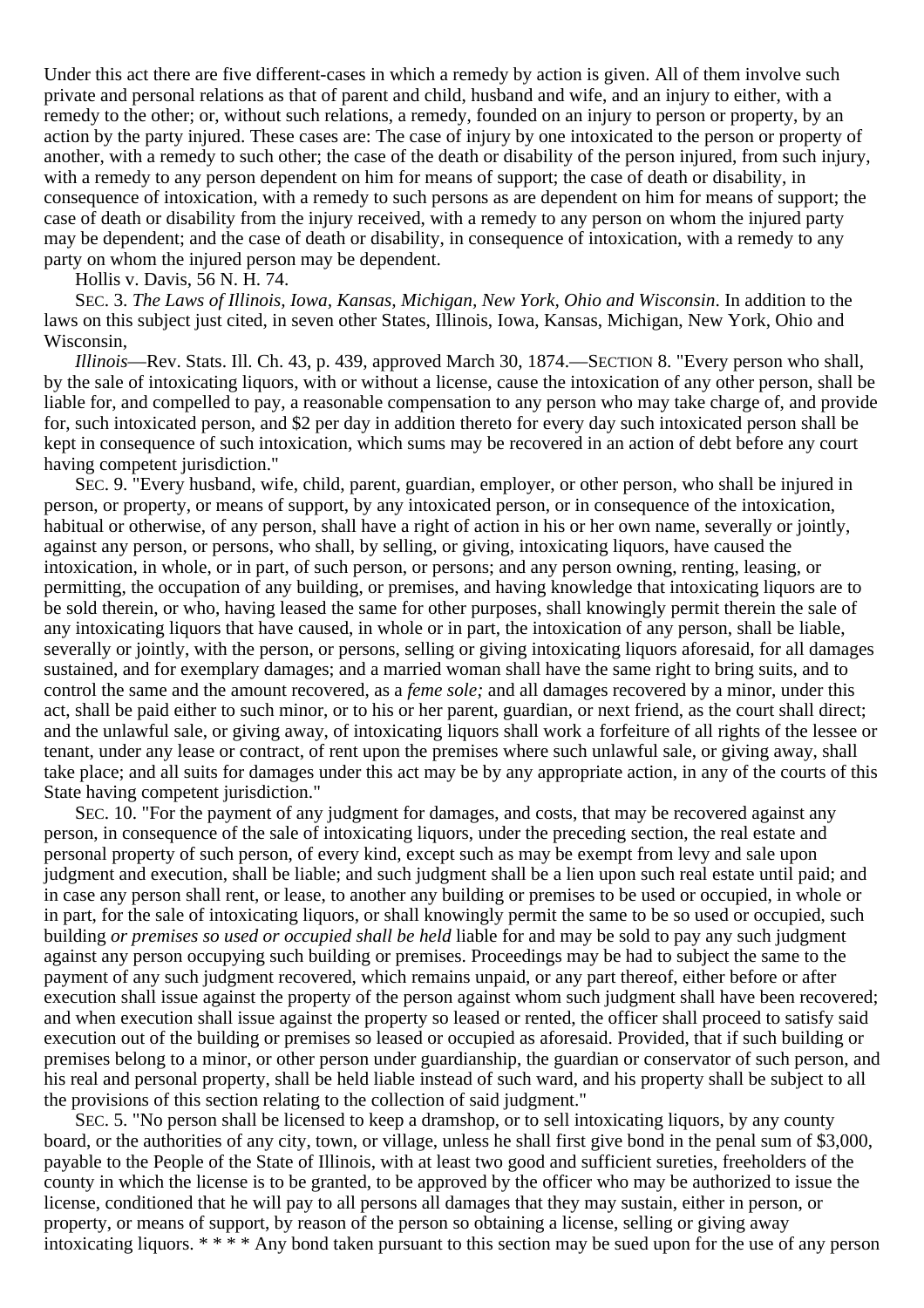or his legal representatives, who may be injured by reason of the selling or giving away any intoxicating liquor by the person so licensed, or by his agent or servant."

*Iowa*—Code of 1873, Sec. 1556; see Sec. 8 of Illinois Act.

Sec. 1557; see Sec. 9 of Illinois Act.

SEC. 1558. "For all fines and costs assessed, or judgments rendered, of any kind against any person for any violation of the provisions of this chapter, the personal and real property, except the homestead as now provided by law, of such person as well as the premises and property, personal or real, occupied and used for that purpose, with the consent or knowledge of the owner thereof or his agent, by the person manufacturing or selling intoxicating liquors contrary to the provisions of this chapter shall be liable, and all such lines, costs, or judgments, shall be a lien on such real estate until paid; and when any person is required by Secs. 1528 and 1529 of this chapter to give a bond with sureties, the principal and sureties in the bond mentioned shall be jointly and sever-ally liable for all civil damages, costs, and judgments that may be adjudged against the principal in any civil action authorized to be brought against him for any violation of the provisions of this chapter,"

*Kansas*—I Dassler's Stats., Ch. 35, p. 354.

Sec. 9; see See. 8 of Illinois Act.

Sec. 10; see Sec. 9 of Illinois Act.

*Michigan*—Laws of 1871, p. 363. This act was approved and took effect April 20, 1871. Sec. 2 is as follows: "That every wife, child, parent, guardian, husband, or other person, who shall be injured in person, property, means of support, or otherwise, by any intoxicated person, or by reason of the intoxication of any person, shall have a right of action in his or her own name against any person or persons who shall, by selling or giving any intoxicating liquor or otherwise, have caused or contributed to the intoxication of such person or persons; and in any such action the plaintiff shall have the right to recover actual and exemplary damages. And the owner or lessee, or person or persons renting or leasing any building or premises, having knowledge that intoxicating liquors are to be sold therein at retail as a beverage, shall be liable severally or jointly with the person so selling or giving intoxicating liquors as aforesaid. And in every action by any wife, husband, parent, or child, general reputation of the relation of husband and wife, parent and child, shall be *prima facie* evidence of such relation, and the amount recovered by every wife or child shall be his or her sole and separate property. Any sale or gift of intoxicating liquors by the lessee of any premises resulting in damage shall, at the option of the lessor, work a forfeiture of his lease; and the circuit court in chancery may enjoin the sale or giving away of intoxicating liquors by any lessee of premises, which may result in loss, damage, or liability to the lessor or any *person* claiming under such lessor." Comp. Laws, 1871, Vol. 1, Ch. 69, p. 690.

*New York—Laws of* 1873, Ch. 646, *See.* 1.—" Every husband, wife, child, parent, guardian, employer, or other person who shall be injured in person or property, or means of support, by any intoxicated person, or in consequence of the intoxication, habitual or otherwise, of any person, shall have a right of action in his or her name against any person or persons who shall, by selling or giving away intoxicating liquors, [have] caused the intoxication in whole or in part of such person or persons; and any person or persons owning or renting or permitting the occupation of any building or premises, and having knowledge that intoxicating liquors are to be sold therein, shall be liable severally or jointly with the person or persons selling or giving intoxicating liquors aforesaid, for all damages sustained and for exemplary damages; and all damages recovered by a minor under this act shall be paid either to such minor, or to his or her parent, guardian, or next friend as the court shall direct; and the unlawful sale or giving away of intoxicating liquors shall work a forfeiture of all rights of the lessee or tenant under any lease or contract of rent upon the premises." (Rev. Stats., 1875, Vol. 2. p. 946.)

*Ohio*.—Act of May 1, 1854, 2 S and C. 1431. Section 6 of this act is substantially the same as section 1556, and section 7 as section 1557 of the Iowa code. By the Act of April 18, 1870 (Saylor 2360), section 7 of the Act of May 1, 1854, was amended so as to read like section 9 of the Illinois act. (3 Saylor's Stats. 2360, ch. 1871.)

Section 10 of the Act of May 1, 1854, is amended by Act of April 18, 1870, so as to read as follows: "For all fines, costs and damages assessed against any person or persons in consequence of the sale of intoxicating liquors, as provided in section 7 of this act, and the act to which this is amendatory, the real estate and personal property of such person or persons of every kind, without exception or exemption, except under the act to amend an act entitled an act to regulate judgments and executions at law, passed March 1, 1831 (Chase 826), passed March 9, 1840, took effect March 15, 1840 (Curwen, eh. 306), shall be liable for the payment thereof; and such fines, costs and damages shall be a lien upon such real estate until paid; and in case any person or persons shall rent or lease to another or others any building or premises to be used or occupied in whole or in part for the sale of intoxicating liquors, or shall permit the same to be used or occupied, in whole or in part, such building or premises so leased, used or occupied, shall be held liable for and may be sold to pay all fines, costs and damages assessed against any person or persons occupying such building or premises; and proceedings may be had to subject the same to the payment of any such fine and costs assessed or judgment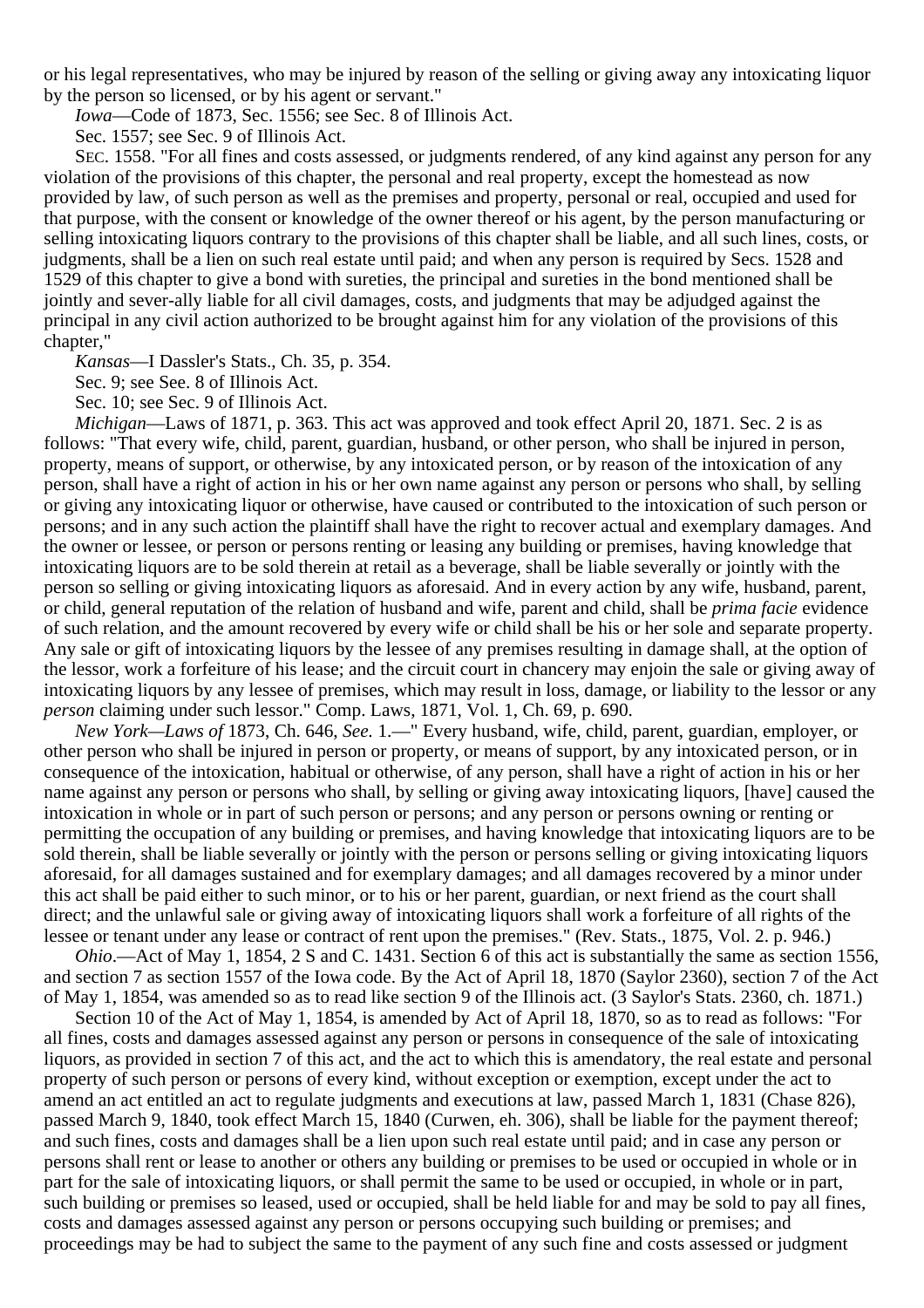recovered which remain unpaid, or any part thereof, either before or after execution shall issue against the property of the person or persons against whom such fine and costs or judgment shall have been adjudged or assessed; and when execution shall issue against the property so leased or rented, the officer shall proceed to satisfy said execution out of the building or premises so leased or occupied as aforesaid; and in ease such building or premises belong to a minor, insane person, or idiot, the guardian of such minor, insane person or idiot who has control of such building or premises, shall be liable and account to his or her ward for all damages on account of such use and occupation of such building or premises, and the liabilities for the fines, costs and damages aforesaid; and all contracts whereby any building or premises shall be rented or leased, and the same shall be used or occupied in whole or in part for the sale of intoxicating liquors, shall be void; and the (lessee) person or persons renting or leasing said building or premises, shall, on and after the selling or giving intoxicating liquors, as aforesaid, be considered and held to be in possession of said building or premises." (3 Saylor's Stats., 2364, ch. 1871.)

Section 7 of the Act of 1870, is again amended by an Act of February 18, 1875 (4 Saylor's Stats., p. 3394), as follows; "Provided, that such husband, wife, child, parent, guardian, or other interested person liable to be so injured by any sale of intoxicating liquors to any person or persons aforesaid, who shall desire to prevent the sale of intoxicating liquors to the same, shall give notice either in writing or verbally before a witness or witnesses to the person or persons so selling or giving the intoxicating liquors, or to the owner or lessor of the premises wherein such intoxicating liquors are given or sold, or shall file with the township or corporation clerk in the township, village or city wherein such intoxicating liquor may be sold, notice to all liquor dealers not to sell to such person or persons any intoxicating liquors from and after ten days from the date of so filing said notice; and such notice or notices filed with such clerk shall be entered by the clerk of such township, city or village in a book to be kept for such purpose, which said book shall be open for the inspection of all, etc.; otherwise, the aforesaid injured person or persons shall not be entitled to real or exemplary damages for the alleged injuries which they may have sustained by the intoxication of any of the aforesaid persons, viz,: husband, wife, child, parent, guardian, employee or any other person or persons whomsoever; provided, that such notice, whether served personally or filed with the clerk as aforesaid, shall, during its existence, enure to the benefit of all persons interested.'

SECTION 2 makes it unlawful for any saloon keeper or other person to publish the fact of such notice having been given, by posting or printing in any paper or circular.

*Wisconsin*.—By section 1, ch. 127, of the Laws of 1872, it is declared to be unlawful for any person to sell intoxicating liquors without having first obtained a license therefor; and that no person shall be granted such a license without giving a bond "conditioned for the payment of all damages to any person, which may be inflicted upon or suffered by them, either in person or property, or means of support, by reason of obtaining a license, selling or giving away intoxicating drinks, or dealing therein;" that such bond may be sued or recovered upon for the use of any person, or his legal representatives, who may be injured by reason of the selling or giving away of intoxicating liquors by the persons so obtaining the license. Section 6 of the same act is, in its provisions, like section 1 of the New York Statute. This section was repealed by ch. 179, Laws of 1874. Section 16 of the latter act reads as follows: "Any person or persons who shall be injured in person, property or means of support, by or in consequence of the intoxication of any minor, or habitual drunkard, shall have a right of action severally or jointly in bis, her or their name against any person or persons who haye been notified or requested in writing by \* \* \* the husband, wife, parent, relatives, guardians or persons having the care or custody of such minor or habitual drunkard, not to part with liquor or other intoxicating drinks to them, and who, notwithstanding such notice and request, shall knowingly sell or give away intoxicating liquors, thereby causing the in-toxication of such minor or habitual drunkard, and shall be liable for all damages resulting therefrom. A married woman shall have the same right to bring suit and to control the same as a *feme sole."* As to the effect of the amendment on causes then pending, see Dillon v. Linder, 36 Wis. 344; Farrell v. Drees, Supreme Court of Wis., Feb. Term, 1877.

statutes have been passed, and are now, and for some years have been, in force, providing a more complete remedy for damages resulting from the sale of intoxicating liquors. These statutes are substantially the same in their provisions and effect, and, for the purposes of this review, may be grouped together. In the first place, they differ from the laws of Connecticut, Indiana, Maine and New Hampshire, in giving a right of action for the consequences of the in- toxication of a person, without regard to the unlawfulness of the sale. They even go further than this, in making no distinction between a sale and a gift. They provide that every husband, wife, child, parent, guardian, employer, or other person, who shall be injured in person, or property, or means of support, by any intoxicated person, or in consequence of the intoxication, habitual or otherwise, of any person, shall have a right of action in his or her own name severally or jointly against any person who shall, by selling or giving away intoxicating liquors, have caused the intoxication in whole or in part of such persons, for all damages sustained from the effect of such intoxication, and for exemplary damages.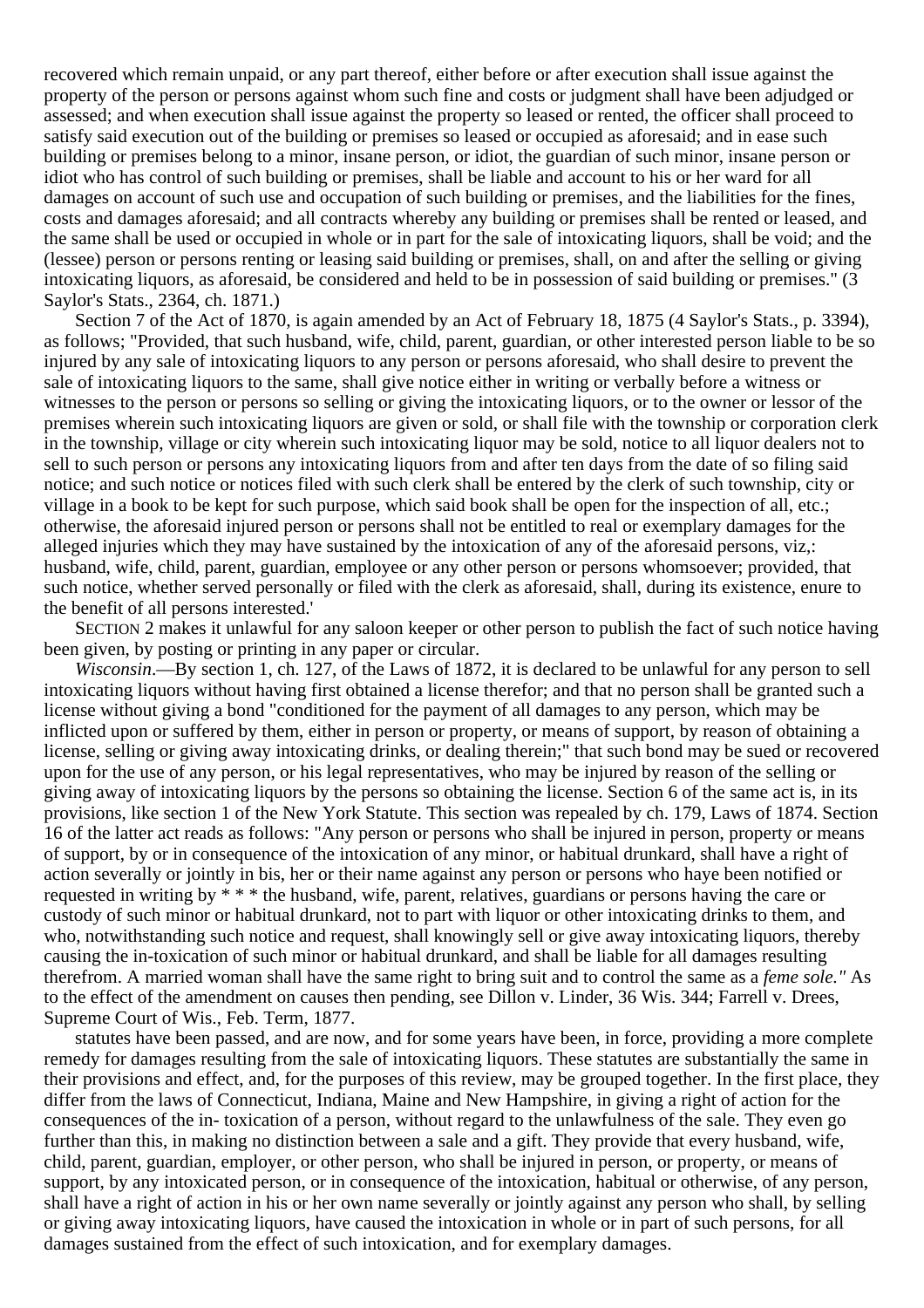Rev. Stats. 111., ch. 43, sec. 9: Iowa Code of 1873 sec. 1557; Kas. 1

Dassler' Stats ch. 35, sec. 10; N. Y. Laws of 1873, ch. 646, sec. 1; Ohio, Saylor, 2360, sec. 7; Mich. Laws of 1871, Vol. 1, ch. 69, sec. 2; Wis. Laws of 1872, ch. 127, sec. 1.

Under the Illinois and Kansas Statutes, it is declared that any person who shall, in Illinois, by the "sale,"—in Kansas, by the "sale, barter or gift," of intoxicating liquor, cause the intoxication of another, shall be liable and compelled to pay a reasonable compensation to any person who may take charge of, and provide for such intoxicated person; and in Illinois "two dollars," in Kansas "five dollars "per day in addition thereto for every day such intoxicated person shall be kept in consequence of his intoxication, which sum may be recovered in an action of debt before any court having jurisdiction.

1 Dassler's Stats., ch. 35, sec. 9; Rev. Stats. Ill., ch. 43, see. 8.

In Iowa and Ohio, the right to recover such compensation is restricted to cases of unlawful sales of liquor, or sales made without the proper license, and to the sum of "one dollar" for each day.

Iowa Code of 1873, sec. 1556; Ohio, 2 S. and C. 1431, sec. 6.

These sections, it may be observed, contemplate two conditions, in which the person cared for may be placed. For simply taking charge of and providing for him while drunk, a reasonable compensation is allowed; while for keeping him in consequence of his intoxication—as when sickness ensues, or if while drunk he injures himself, or becomes disabled, and it thereby becomes necessary that care should be bestowed upon him—a sum certain is allowed to be recovered from the seller. And as no more than the penalty can be recovered under the latter part of the section, evidence of what it was worth to care for the person injured is inadmissible.

Brannan v. Adams, 76 111. 335.

A wife may recover under this section the stated compensation for taking care of her husband while intoxicated, in addition to any injuries to person or property, or means of support, for which she may claim damages under the other sections.

Wightman v. Devere, 33 Wis. 370.

Besides the personal liability of the vendor or donor of intoxicating liquors for all damages arising therefrom, under the statutes of Illinois, Michigan, New York and Ohio, any person owning, renting, leasing or permitting the occupation of any building or premises, and having knowledge that intoxicating liquors are to be sold therein, or who having leased a building for other purposes, shall permit the sale of intoxicating liquors therein, which may have caused, in whole or in part, the intoxication of any person, is made Kable, severally or jointly, with the person or persons selling or giving the intoxicating liquors, for all damages that may be sustained from such sale or gift, and likewise for exemplary damages.

Rev. Stats. 111, eh. 43, see. 9; Mich. Laws of 1871, Vol. 2, oh. 69, sec. 2; N. Y. Laws of 1873, ch. 646, sec. 1; Ohio (Saylor) 2360, sec. 7.

By the Illinois, Iowa and Ohio statutes, the premises in which the sale is made are liable, and a judgment obtained under the acts becomes a lien upon the property, whether owned by the person who sold or gave away the liquor, or by one who has rented it to be used for the sale of intoxicating liquors, or though leased or rented for another purpose, permits it to be used in such manner;

Rev. Stats. 111., ch. 43, sec. 10; Code of Ia. sec. 1558; Ohio (Saylor) Stats., 2364, ch. 1871.

and proceedings may be had to subject the premises to the payment of a judgment, either before or after execution is against the property of the person against whom the judgment may have been recovered. And if the building or premises belong to a minor, or other person under disability, the guardian or conservator of such person, and his real and personal property, are liable in the place and stead of the property of his ward. In Illinois, Ohio, New York and Michigan, the sale or gift of intoxicating liquors, contrary to the provisions of the act, works a forfeiture of all rights of the lessee or tenant under any lease or contract of rent upon the premises, where such unlawful sale or gift takes place.

Rev. Stats. Ill. ch. 43, sec. 10; N. Y. Laws of 1873, ch. 646, sec. 1; Ohio (Saylor) 2360, see. 7; Mich. Laws, 1871, ch. 69, sec. 2.

The court of chancery, under the last statute, is authorized to enjoin the sale or gift of intoxicating liquors, by any lessee of premises, which may result in liability on the part of the lessor. Under all the statutes, a married woman is given the right to bring suits, and to control them and the amount recovered, as a *feme sole*, and all damages recovered by a minor are directed to be paid either to him or her, or to his or her parent, guardian, or next friend, as the court may order.

In Illinois, Iowa, and Wisconsin, a party applying for leave to sell intoxicating liquors is required to give a bond, with sureties, conditioned to pay all damages that may be sustained by any one from the sale, either in person, property, or means of support. A bond, given in pursuance of this provision, may be sued upon for the use of any person, or his legal representatives, who may be injured by reason of the selling or giving away of intoxicating liquor by the person licensed, or his servant or agent

Rev. Stats. 111. ch. 43, sec. 5; Code of Ia. sec. 1558; Wis. Laws of 1872 ch. 127, sec. 1.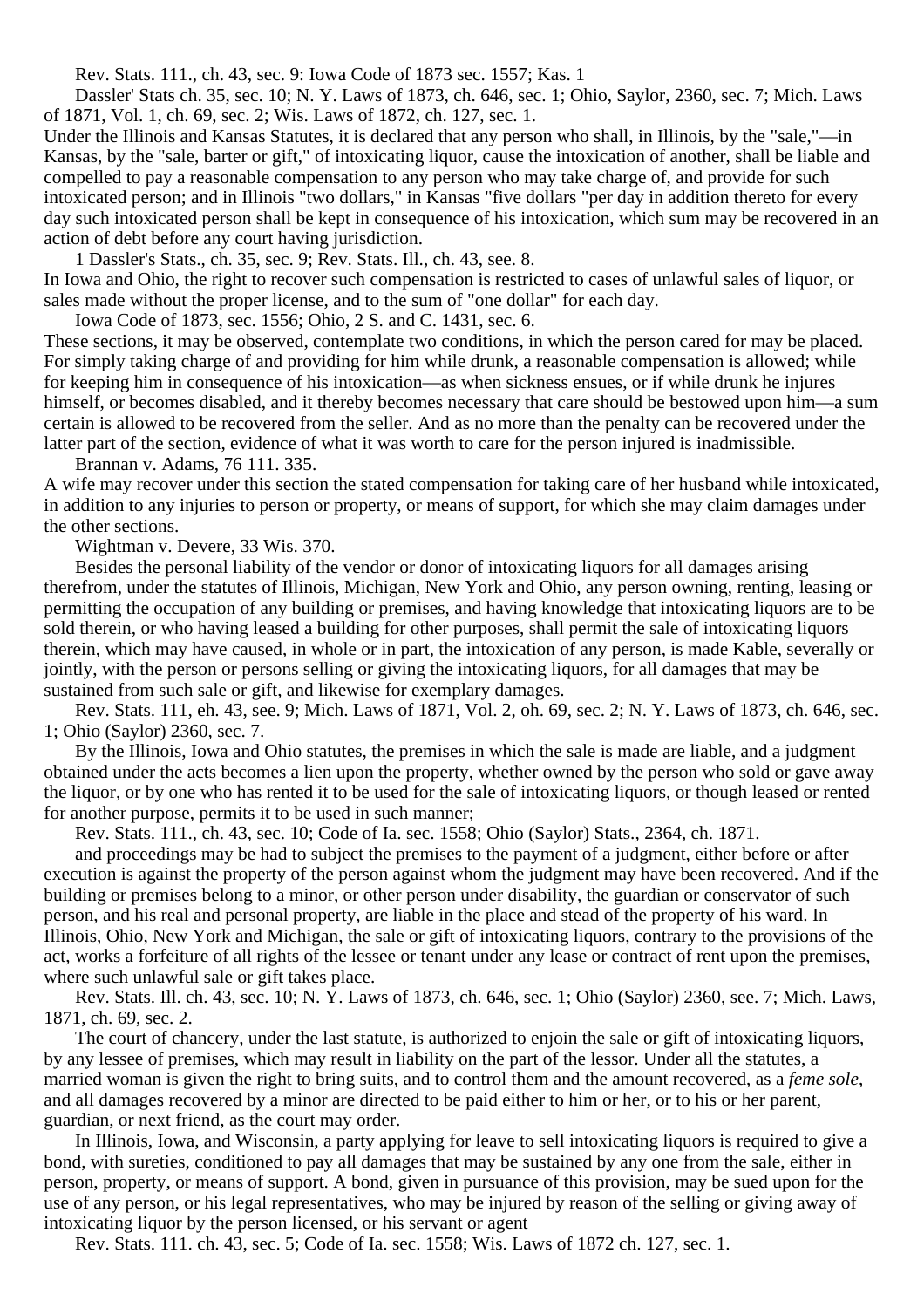This section of the act, and the section giving a general cause of action by the parties therein named, are to be construed together; the latter defining more specifically and limiting the obligation of the bond required by the former.

State v. Ludington, 33 Wis. 107.

By recent amendments to the statutes of Ohio

Act of 1875 (4 Saylor, p. 3394).

and Wisconsin,

Laws of 1874, ch. 179, sec. 16.

the liability of the seller is restricted to the consequences of sales made after notice to him not to sell to the person intoxicated, given by any of the parties mentioned in the acts as having the right of action.

Under the statutes of the seven states which we have classed together, it has been remarked that the liability for the sale or gift does not, in case of damage resulting, depend upon its unlawfulness

Hayes v. Phelan, 4 Hun, 732.

Herein the liability differs from that created under the laws of Connecticut, Maine, Indiana and New Hampshire, where the remedy is given only when the transaction has been in violation of law,—such as a sale by an unlicensed person, or to a minor or habitual drunkard, or to one after notice from his wife or family of his dissolute habits. It may be here remarked, however, that the Ohio statute, although wanting the proviso, "contrary to the provisions of this act," has been construed to authorize actions of this kind in cases only where the sale has been unlawful. But this construction was arrived at upon a consideration of several acts passed at different times, and amended at different periods, and is neither in accordance with the Wording of the laws, nor the decision of a court of final resort.

Granger v. Knipper, 2 Cin. 480; Mason v. Shay, 7 C. L. N. 152.

And except in this instance, it has not been attempted to evade the law and the intention of its framers by such an interpretation. A defendant may, it seems, nevertheless show that he had been licensed to sell spirituous liquors, and was legally selling them under that authority on the occasion complained of, not as a defense, but in mitigation of damages.

8 Alb. L. J. 135.

SEC. 4. *Who Liable—Master and Servant—Principal and Agent*.—The words "any person," as used in the statutes, are very broad, and embrace all persons making the sale, without regard to their capacity—whether owner, son, clerk, or servant.

Worley v. Spurgeon, 38 la. 465.

The servants, as well as the principals, are liable in criminal prosecutions under the liquor laws. State v. Schicker, 33 la. 195. And assuming to act as agent for the owner without authority will not exonerate one from the responsibility.; though merely acting as messenger, as in transmitting the liquor from the seller to the buyer, and the money from the buyer to the seller, would hardly bring him within the statute. Com. v. Williams, 4 Allen, 587. But see, Johnson v. People, 3 West. M. Jur. 723. Evidence that his employer had prohibited him from selling in his shop would be inadmissible in his behalf. Com. v. Tinkham, 14 Gray, 12. So in suits to recover penalties under the acts. Roberts v. O'Connor, 33 Me. 496. As to the liability of a servant in a social club, who deals out liquors to its members, see State v. Mercer, 32 la. 405, and of the members themselves, Marmont v. State, 48 Ind. 21: Com. v. Smith, 102 Mass. 144.

With regard to the proprietor, in the construction of these statutes, the doctrine of agency, the liability of the master for the acts of his servant in the course of his employment, has been strictly applied. One engaged in the sale of intoxicating liquors is held responsible for the acts of his servants in that business, even though in the particular transaction they disobeyed his instructions

Peterson'v. Knoble, 35 Wis. 80; Smith v. Reynolds, 8 Hun, 128; Keedy v. Howe, 79 111. 133.

"No man," says Cooley, C. J., in a leading case under these statutes,

Kreiter v. Nichols, 28 Mich. 496. But see Oviatt v. Pond, 29 Conn. 479.

"can be excused from responding for the negligent conduct of his servant because of having instructed him to be careful, or for his frauds because of having told him to be honest." He is not liable for wrongs done by the servant outside of his employment but he is responsible for everything arising in the course of his business, and the fact that he gave orders to the contrary does not relieve him from liability if they be disobeyed

But in criminal prosecutions the rule is different; and if a servant sell, in violation of law, without the knowledge and against the instructions of his employer, the latter is not responsible. Lathrope v. State. 51 Ind. 192; O'Leary v. State, 44 Ind. 91; Wreidt v. State, 48 Ind. 579.

It is essential, however, that the sale should have been with the consent of the owner or servant, and a subsequent ratification will not render him liable. The case of Kreiter v. Nichols

28 Mich. 496.

is in point here. In this case the evidence showed that the intoxicating liquors were not furnished to the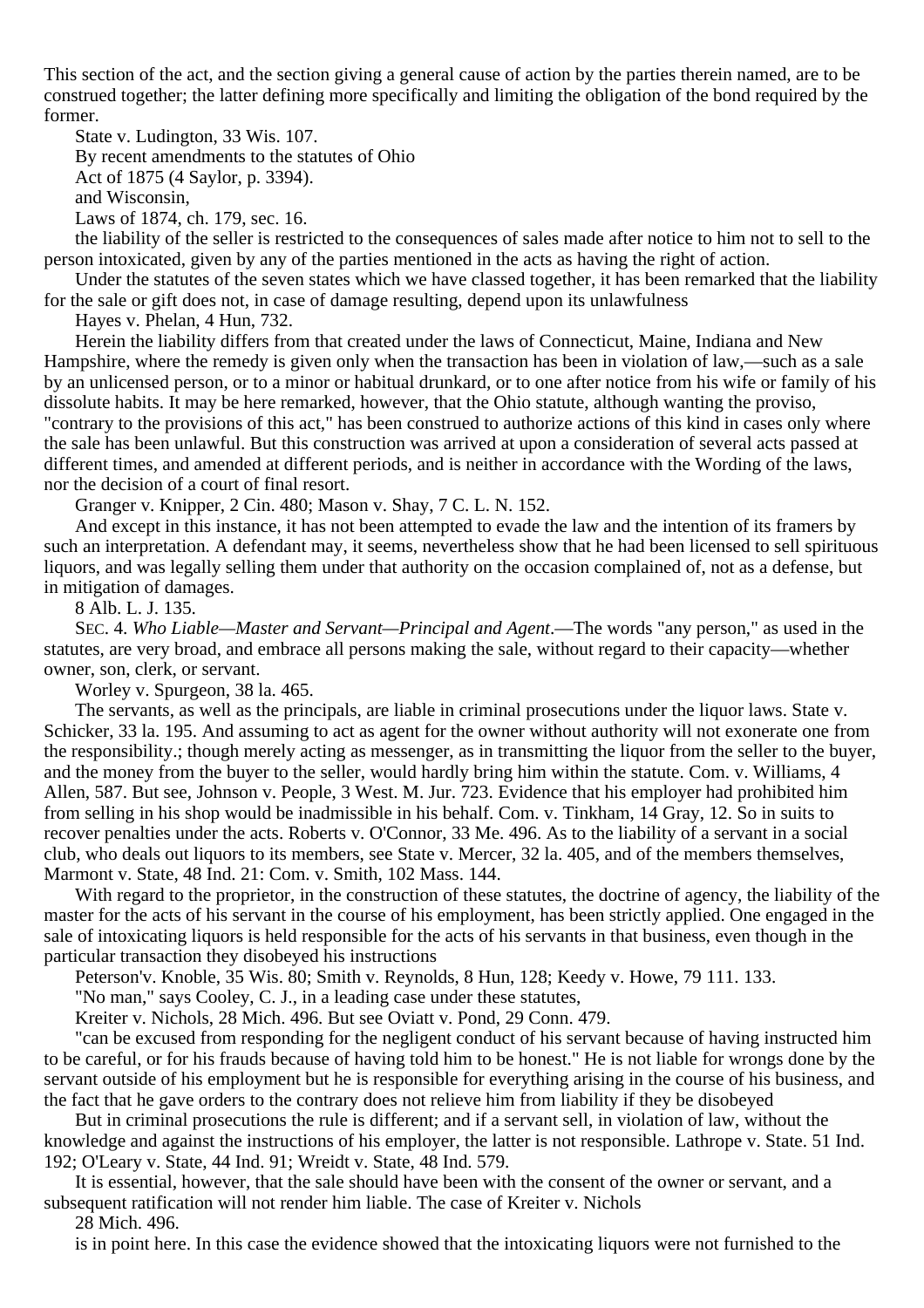husband of the plaintiff by the defendant himself, but that he refused to let him have the liquor, and instructed his servants to do the same, which they did. It appeared, however, that the defendant kept a grocery store, at which liquors were sold, and he was also a brewer of lager beer, and it was not disputed that the husband, who had been an employee of defendant, had procured liquor at the store, and had drunk beer at the brewery on several occasions. The trial judge charged the jury that the defendant would be liable for the sales in violation of his orders, if, when he found it out, he charged the liquors to him and deducted the amount from his wages. On appeal, the judgment was reversed for error in this instruct- tion. The court held that no such principle, as above stated, could be applied to the case of a person who, without the permission of the owner, obtains his liquor, and that the fact of the owner demanding and receiving pay for it could not make him a wrong-doer in the original trespass on his rights. "By the statute law of this state," say the court, "as well as by the common law, beer is recognized as property, and the brewing of beer is a lawful business. The law protects this property precisely as it protects any other lawful product. If one steals it from the owner, he is punished for it; if he converts it to his own use in any form, a civil action will lie to recover from him the value. And this civil action would not depend in any degree upon the method or purpose of the conversion. Whether destroyed from a belief in its deleterious effects, or made way with in carousals or private drinking, the legal responsibility to pay for its value would be the same. And it will scarcely be disputed that, in this case, if defendant's statement is truthful, he might have recovered from the husband the value of the beer, on the same grounds precisely as he might have recovered for any unlawful conversion of other property. But if defendant might lawfully recover for the conversion, he might, also, lawfully settle for it. He does not thereby sanction what was originally done; but he makes one who has done him a wrong compensate him for the wrong."

It is not necessary that the party selling should compel the purchaser to drink, or use any art, device or trick, to cause him to become intoxicated, or know that he would become so.

Burnaby v. Wood, 50 Ind. 405.

SEC. 5. *The Joint Liability of Several Sellers*,—A seller of intoxicating liquors by which another is injured in person, property or means of support, is not released from liability, if a part of the liquors causing the intoxication was sold by others. He is liable if he contributed to the result.

Woolheather v. Kisley, 38 Iowa, 486fountain v. Draper, 49 Ind. 441.

This proceeds upon the well-settled principle, that where a person undertakes to do an unlawful act, which will result in injury to another, and uses the means calculated to produce such a result, the fact that other persons may have been engaged in producing the same result will not exonerate him from the consequences of his act. From his using the means, the law presumes not only that he intended to produce the result, but that the common intent which will create mutual liability exists without proof of a previous agreement, or a common understanding, when the means employed lead to that inference. Therefore, it will not avail the defendant to show that others sold the party liquor which may have contributed to his intoxication.

Hackett v. Smelsey, 77 Ill. 109; Emory v. Addis, 6 Ch. L. N. 336.

The rule in criminal law is, that if persons, combining in intent, perform a criminal act jointly, the guilt of each is the same as if he had done it alone, and it is the same if, the act being divided into parts, each proceeds with his several part unaided. And if, while persons are doing what is criminal, another joins them before the crime is completed, he becomes guilty of the whole; because he contributed to the result. But if, in these cases, there is no mutual understanding of each other's purpose, each who contributed to the result will be responsible simply for what he personally meant. 1 Bishop on Crim. Law, 630, 642. So all joint tort-feasors are jointly liable where, in legal consideration, the act complained of might have been committed by more than one, and a joint action may be brought against several for an assault and battery, or a malicious prosecution. The question of the joint liability of several sellers of liquors, under the statutes, has generally been decided, when not specially enacted, upon the common-law principle governing the liability of joint tort-feasors. But it is submitted that the rule, as stated in the text, having regard to the result and the separation of the damages, is the correct one. The case of Stone v. Dickenson, 5 Allen, 29, has been looked upon settling the question. Nine different creditors wrongfully sued out writs against then debtor: placed them in the hands of the same officer, who arrested the debtor on all the writs at the same time; each creditor being ignorant of what the other was doing; it was held that they were jointly or severally liable, though there was no pre-concerted action. Bigelow, C. J., said: "As a matter of first impression, it would seem \* \* \* they could not be regarded as co-trespassers in the absence of proof of an intention to act together, or of knowledge that they were engaged in a common enterprise. But a careful consideration of the nature of the action and of the wrong done \* \* \* will disclose the fallacy of this view of the case. The wrong which constitutes the gist of the action is, that he has been unlawfully arrested.  $***$  It is only one wrong. The error consists in supposing that the several parties  $***$  can not be regarded as co-trespassers, because it does not appear that they acted in concert, or knowingly employed a common agent. Such preconcert or knowledge is not essential to the commission of a joint trespass. It is the fact that they are all united in the wrongful act, or set on foot, or put in motion the agency by which it was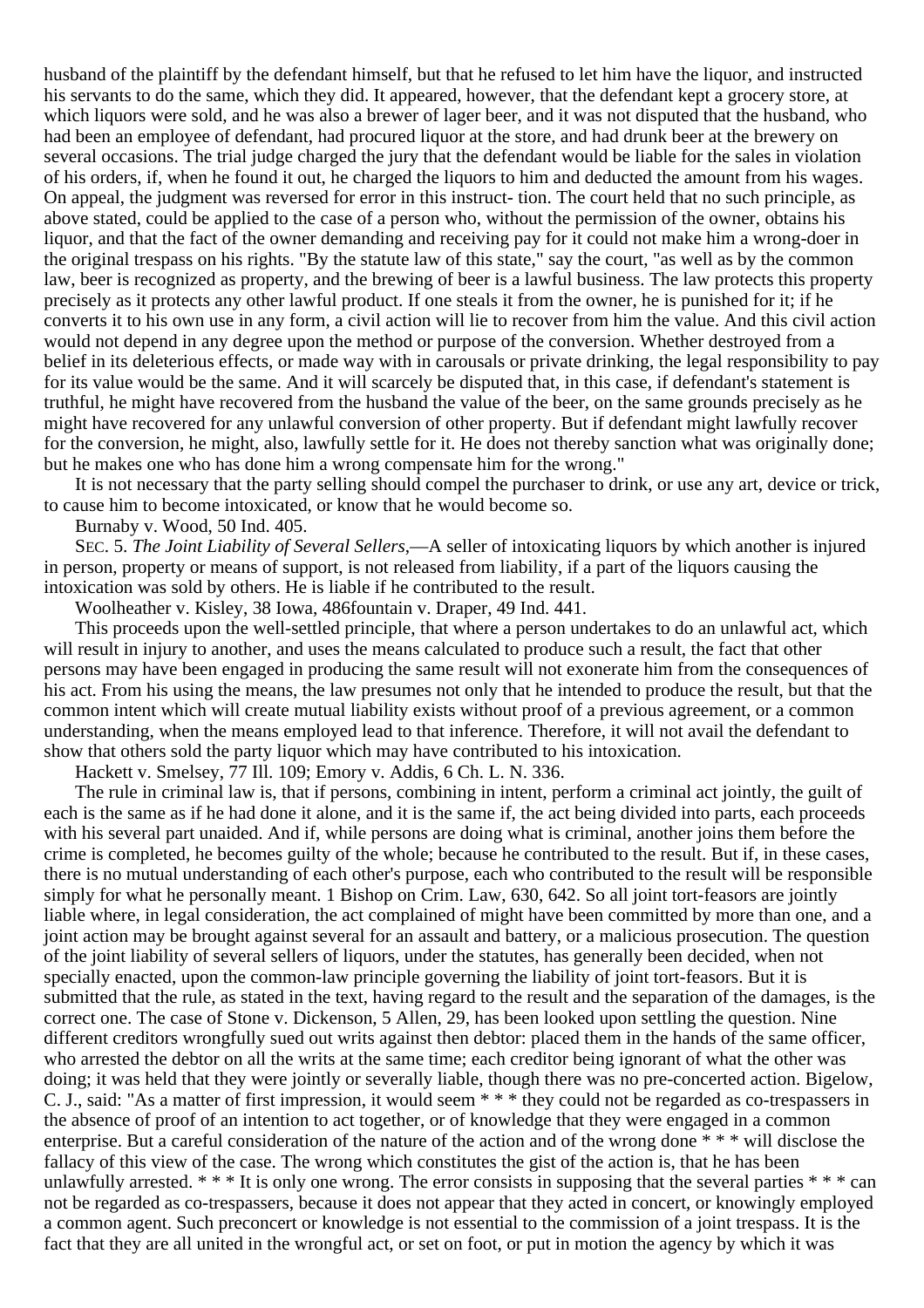committed, that renders them jointly liable to the person injured." On the other hand, several cases have been cited as establishing a contrary doctrine. In Auehmuty v. Ham, 1 Denio, 493, it was held, that where dogs belonging to several owners are found in company engaged in killing sheep, each owner is responsible for the injury done by his own dog, and for no more. In this case, the trial court instructed the jury "that the defendant was liable to pay for all the sheep of the plaintiff which had been killed or bitten by dogs between the first of July and the first of October, 1843," against a contrary instruction asked by defendant—"that he was only chargeable for the injury done by his own dog," etc. Jewett, J., said: "The court should have charged that the plaintiff was entitled to recover of the defendant the value of all the sheep of the plaintiff which, from the evidence in the case, they were satisfied the defendant's dog had killed or wounded; and that he was not accountable for such as Minkler's dog had killed, nor for any damage done the plaintiff's flock of sheep by otiier dogs than his own." To this and other cases of like character it is answered, that separate owners are not at common law jointly liable for injuries jointly committed by their respective animals, though all happens as part of a single transaction. In such cases each owner is liable only for the injuries committed by his own animal, because of his negligence in permitting it to run at large. This *neglect* is the ground of the owner's liability. As the animals are supposed to be under the separate control of each owner, and his negligence is distinct from that of the other, and not in furtherance of a common object, they can not be jointly liable, because the wrongful neglect of each is wholly independent, and the damages are not the direct result of the act. There is no concurring agency of the owners in the trespass. If, however, the separate owners of such animals keep them in common, and suffer them to run at large as one herd or body, then they are jointly liable for all damages by the united trespasses of all, or any, of the animals. Jack v. Hudnall, 25 Ohio St. 255; Boyd v. Watt, 27 Ohio St. 25.9.

"If two persons willfully administer distinct portions to another, which together produce death, will it be claimed that neither of the parties can be punished, because the death was not solely caused by the poison administered by either one of them? If plaintiff's husband had taken one or more glasses of liquor at some place other than at defendant's saloon, which did not intoxicate him, and before its effect had passed off, he obtained several glasses of liquor from defendant which, together with that previously drunk, did cause intoxication, are both of the defendants to be deemed innocent, or are they both guilty? "

Woolheather v. Kisley, 39 la. 486.

Clearly the latter rule must be adopted in such cases.

But a different rule must be adopted where the wrongs are successive and independent, though committed against the same person. There must be concurrent action, a cooperation, or a consent, or approval, in the accomplishment by the wrong-doers of the particular wrong, in order to make them jointly liable. For it has been held, that a joint action may not be brought against a physician who prescribed, and an apothecary who put up noxious medicines. In an Iowa case

La France v. Krayer, 421a. 143.

it was held that the sale, by one defendant, of liquors to the husband of the plaintiff became an independent and complete cause of action, and a sale to him of intoxicating liquors by another person on the next day, the next week, or the next month, would not give a joint right of action for either the first or last sale. Each was complete in itself. This is true where the drunkenness complained of was not a single fit of intoxication.

Jewett v. Wanshura, 8 Ch. L. N. 324.

The rule of joint liability would seem to apply specially to a case where several persons supply liquor to one who commits a trespass while in a state of intoxication, produced by the liquor so furnished.

Bodge v. Hughes, 53 N. H. 616.

And so it does, except under the New York statute, where it is held, that a joint action will not lie against two or more persons who separately, and at different times, and at different places, have sold liquor to the same person, each quantity of liquor haring contributed to produce the intoxication that caused the injury.

Jackson v. Brookins, 5 Hun, 530.

But when any other rule than that before stated is adopted, the difficulty arises in this, that there can seldom be any mode of separating the liability of the different parties. If a dozen sales are made by a dozen dealers, no inquiry is possible as to the particular glass of liquor which caused the intoxication, or as to the particular drink from the effect of which the damage arose.

Kearney v. Fitzgerald (la.), June Term, 1876.

But there may undoubtedly be cases where such a separation might be made. To take an illustration. Boyd v. Watt. 27 Ohio St. 259; S. c., 3 Cent. 1. J. 756.

A, on the first day of January, sold a pint of whiskey to D, who paid for it; D's wife needed the money so expended, to buy bread. On the tenth of January B sold brandy to D, for which he paid the money; D's wife required the money at the time to pay for meat to eat. On the twentieth of January C sold a quart of whiskey to D and received payment, and D's wife needed the money to purchase raiment. On each occasion D became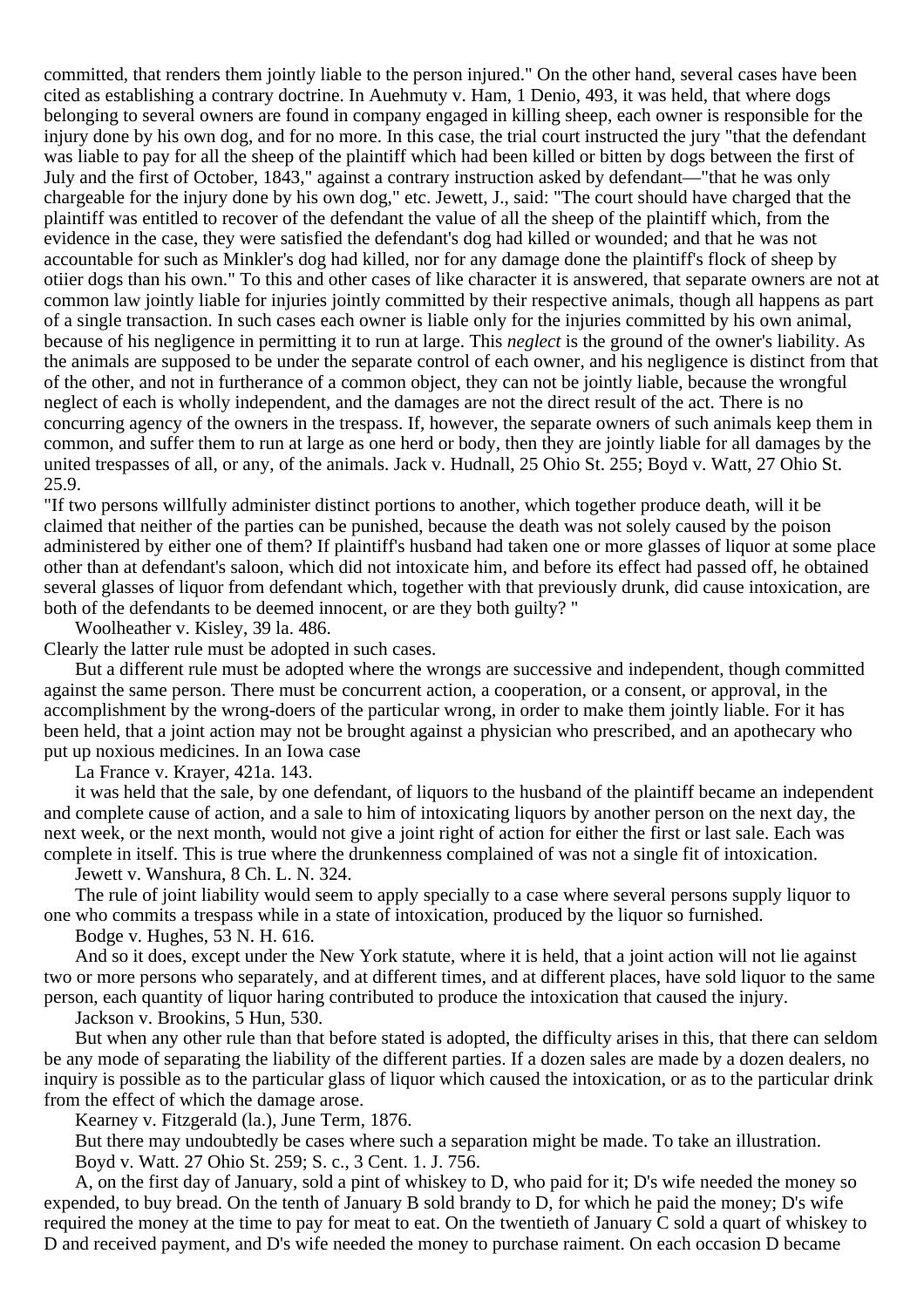intoxicated, and wasted so much of the plaintiff's means of support, as he expended money in the purchase of the liquor, and time while so intoxicated. In such a case it might not be impossible to separate the damage resulting to the plaintiff from the acts of each. But the case is very different where successive sales by several have produced a particular intoxication from which the injury sued for has resulted; or where the damages result from the state or condition of one, caused by repeated sales for a series of years. To state the rule of joint liability which should govern in this class of cases briefly: 1. If the defendant is the sole cause of the intoxication, he is liable for all the damages resulting. 2. If some of the injury is caused by others, he is not liable for damages resulting from their sales. 3. But if the damages can not be separated, then he will be liable for all injuries to which he has contributed.

Where all are considered as joint wrong-doers, and each is liable for the injury done by all, all may be sued together, or one or any number of them separately; but there can be but one satisfaction for the injury.

Kearney v. Fitzgerald, Supreme Court of Iowa, not yet reported; Emory v. Addis, 3 Ch. L. N, 336.

A plaintiff can collect but one sum, though several amounts may be awarded him in different actions. He is, however, entitled to the costs in each suit.

Pomeroy on Remedies, 314.

But if he has prosecuted several jointly, and the jury has assessed a different sum as damages against each defendant, the plaintiff may enter judgment against all for any of the amounts as he elects.

First Nat. Bank v. Indianapolis, 45 Ind. 5.

On the other hand, where each seller is liable for the injuries produced by himself only, settling with, or suing one, will not release the others.

Jewett v. Wanshura, 8 Ch. L. N. 324.

The common-law doctrines, concerning the liability of tort-feasors, and as to the joinder or separation of them in actions brought to recover damages for the wrong, are not affected by the new system of procedure introduced by the codes.

Pomeroy on Remedies, 307.

The question of misjoinder may be raised by demurrer, or the parties may apply for a severance. A neglect to demur does not waive this objection; as, under the codes,—and in nearly all of the states where this action is allowed, codes of procedure are in force,—the defendant may, at the trial, interpose the same objection to the plaintiff's recovery, though he has omitted to allege it on the record,

*Ib*. 291; Jackson v. Brookins, 5 Hun, 533, and cases cited.

Whether it will be for the interest of a defendant, where several are joined, to obtain a severance, will depend upon the particular case. Though, as there can be but one satisfaction, it would seem to be to his interest to remain where he will have to assume but a share of the damages and costs. But it may happen that his connection with the injury to the plaintiff has been only slight, while that of his co-defendants may have been of such a nature' as to sustain a claim for punitive or vindictive damages;—a claim which, under some circumstances, as will be seen m a subsequent section, where the question of damages is more fully considered, may be allowed.

SEC. 6.—*The Liability of Owners or Lessors of Premises*. These statutes also, as has been seen, give a right of action against the owner or lessor of the premises, where the sale is made, severally or jointly with the person making the sale, where the owner has leased or rented the property for such a purpose, or has knowledge that intoxicating liquors are being sold therein.

Bertholf v. O'Reilly, 8 Hun, 15.

While the plaintiff may bring an action against the seller of liquors causing intoxication and damage alone, and having recovered judgment, by another action against the owner, enforce it, yet he has the right to join them in one action, and therein obtain complete relief.

La France v. Krayer, 42 la. 143.

And the judgment so recovered may be reversed as to one and affirmed as to the other.

Rengler v. Lilly, 26 Ohio St. 48.

This part of the law, however, does not apply to the owner of premises, who himself sells liquor therein. Therefore, where the owner sells in violation of the act, he is liable because of his sales, and not on account of his ownership of the premises in which the sales are made; and to proceed against him, under this section, in such a case, would be improper.

Barnaby v. Wood, 50 Ind. 405.

What will amount to "knowingly permitting" or "suffering" intoxicating liquors to be sold in violation of the statutes, on the part of a Lessor of premises, who may have rented them for legal purposes, the lessee subsequently engaging in illegal sales, has been the subject of considerable discussion. Must he not, it has been suggested, have a present absolute right to control the use, before he can be said to permit? Can permission exist without active participation in the control of the property? Can the law be construed as laying hold of the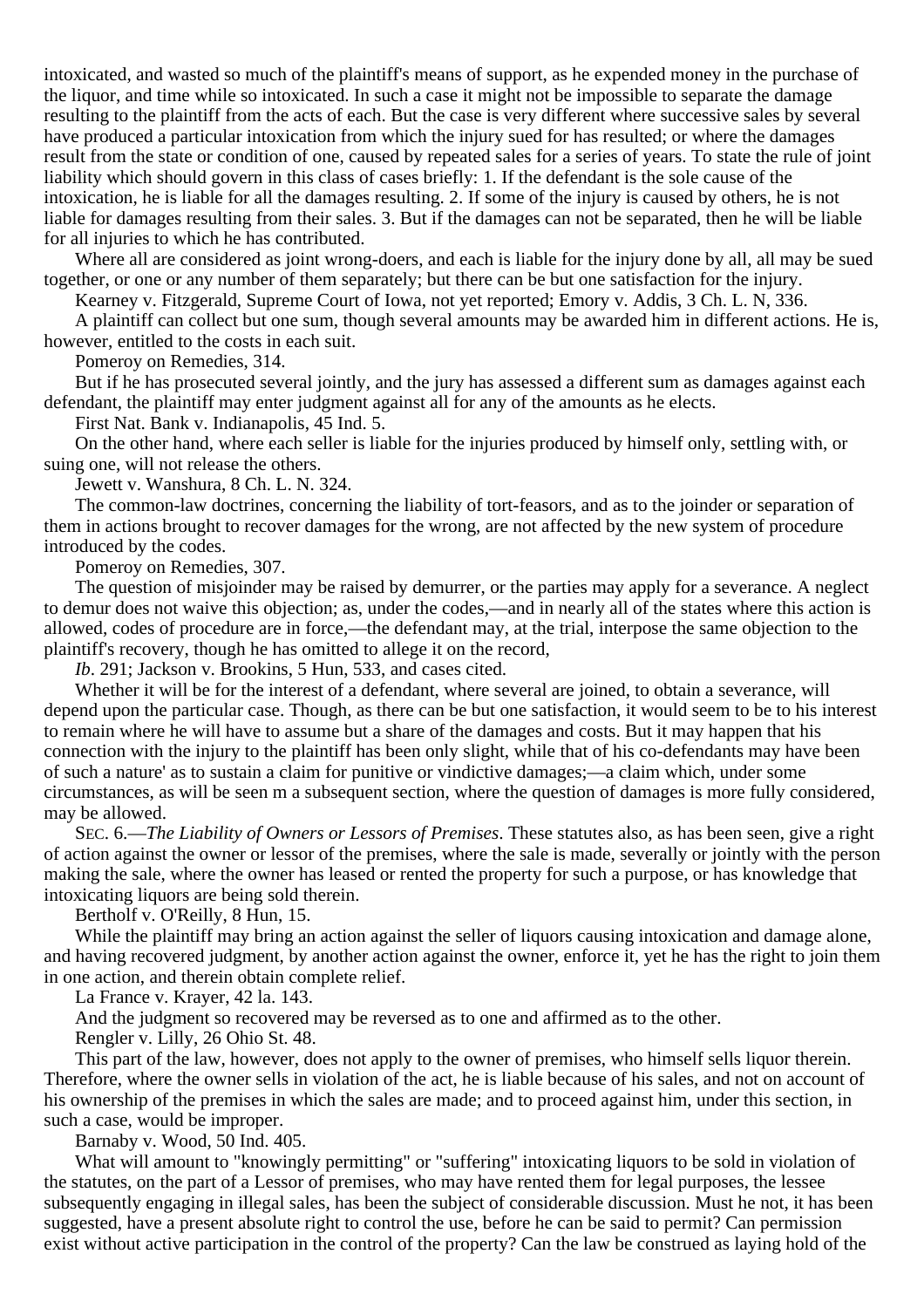lessor as a hostage for the lawful behavior of his tenant, and hold him to knowingly permit, where he merely knowingly suffers the unlawful act to be done by one who has exclusive control as against him and all the world? If obliged to resort to law for an injunction to restrain or to compel a forfeiture, the breach of duty being of conditions subsequent, will not the very law which exacts a resort to it, apply the strictest rules to the lessor's case, and estop him from a remedy upon the slightest grounds of acquiescence, such as once accepting rent after having reasonable grounds to believe in the existence of the unlawful user, or deny him relief, except upon proof beyond a reasonable doubt?

Granger v. Knipper, 1 Cin. (S. C.) 480.

It is, we apprehend, a sufficient answer to this objection to say that the owner is entirely protected, under the very sections of the statutes creating his liability, by the forfeiture which ensues upon the sales being made by the tenant. He is not required to move until the forfeiture is complete, and he will not be held liable unless he does some affirmative act signifying his assent to the use of his property for such purposes, or his permission for its continuance.

state v. Ballingall, 42 la. 87.

Mere inactivity on his part to find out the fact, or a failure to take steps to prevent such a use of the premises, will not render him liable.

State v. Abraham. 6 la. 117.

The permission to occupy the premises, with knowledge that intoxicating liquors are to be sold therein, constitutes the basis of the liability imposed by the act. Neither the permission nor the knowledge is to be presumed or inferred, but should be established by clear and satisfactory proof. It is doubted whether, considering the relations of the parties, the occupation, by the husband, of premises belonging to his wife, where he and she reside, is such a permission to occupy as would make her liable under the statute. And it has been held that from the mere fact that the wife, the owner of the premises, lived with her husband in a hotel, it could not be inferred that she had knowledge that intoxicating liquors were sold therein, it not being proved that she ever witnessed a sale, or had ever been present in the bar-room where the sales were made, or had ever given her consent that such sale should be made, or that she was informed that they were in fact made, or of any circumstances tending to induce such an inference.

Mead v. Stratton, 8 Hun, 151.

But general reputation of the place being used for the purpose of selling spirituous liquors is admissible on the question of the defendant's knowledge.

State v. Shanahan, 54 N. H. 437.

Where it was proved that the defendant by a written lease let a building to one F for the sale of liquor, on an understanding that F was to occupy it for that purpose, and F did occupy it for that purpose, it was held that such facts would sustain an allegation of "suffering" the premises to be occupied for the purposes named, as well as an allegation of "letting" for a like purpose.

### *Ibid*.

Again, a landlord certainly has power to prevent the use, by his lessee, of his property for illegal purposes, as he has power to restrain the use of his property for a purpose different from that for which it was leased, or for a purpose which may render it dangerous,

Bennet v. Sadler, 14 Yes. 526; Mayor v. Bolt, 5 Ves. 129.

and this on general principles, without regard to the statutory provisions which declare a forfeiture, and, in one case, expressly empower the court to enjoin this particular use of property.

Mich. Stats., *supra.*

And where a landlord seeks to avoid a lease for a violation of the act on these grounds, the defendant can not prevent such avoidance by showing a payment of rent for the entire term

McGarvey v. Puckett, 27 Ohio St. 669.

The Ohio law provides that all contracts, whereby any building or premises shall be rented and leased, and used or occupied in whole or in part for the sale of intoxicating liquors, shall be void, and the person renting or leasing the premises shall, upon such a sale taking place, be considered and held to be in possession of the premises.

### Ohio Law, *supra*.

The existence of two conditions is necessary to render a contract void under this statute. 1. The building or premises must have been rented or leased for the sale of intoxicating liquors. 2. The leased property must be used or occupied for that purpose. The mere use or occupation of the property by the tenant for the purpose indicated is not enough; it must have been contemplated at the time of the making of the lease. Neither is it sufficient, that such a use of the lease was contemplated at the making of the contract by the tenant; it must have been known to the lessor. From its wording, the meaning of the statute is very ambiguous; but, as used in this section, the lessor is the actor, and it is the lessor, and not the lessee, who is "to be considered and held to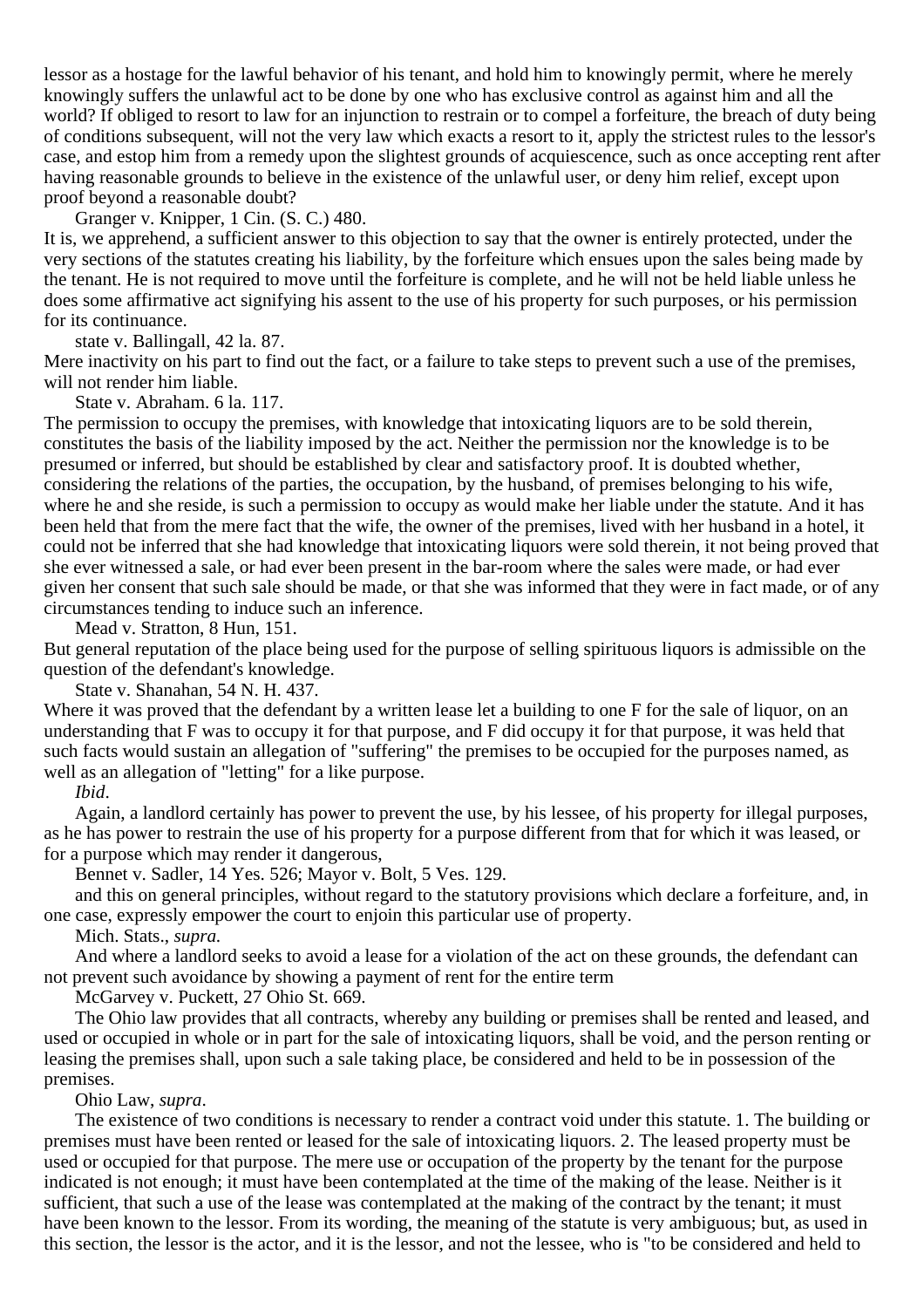be in possession," on and after the sale.

Zink v. Grant, 25 Ohio St. 353.

The difference between this section and the sections contained in the several acts, in relation to forfeitures is, that in the other cases the use of the premises by the tenant for the sale of intoxicating liquors renders the lease void at the election of the lessor, while in this the lease becomes void as to both parties.

Justice v. Lowe, 26 Ohio St. 373.

The word "premises," as used in the statutes, includes lands and tenements. Therefore, a justice of the peace in most of the states would not have jurisdiction in an action against the owner or lessee of premises, who knowingly permits liquor to be sold therein, whereby injury is sustained, such an action being one in which the title to real estate is drawn in question.,

Bowers v. Pomeroy, 21 Ohio St. 184.

If the sale be made upon any portion of the property leased, it works a forfeiture of the whole. Therefore where the act which it was claimed forfeited the lease was committed in a grocery store upon the property leased, judgment was held to be properly rendered by the restitution of the whole premises of 350 acres.

McGarvey v. Puckett, 27 Ohio St. 672.

The provisions of the statutes declaring that real estate not owned by the seller, but wherein the sale is made, shall be held liable for the payment of a judgment against him, do not create a lien upon the property, but simply authorize it to be subjected to the payment of the judgment in a suit against the owner, instituted for that purpose. Until the commencement of a suit against him, the judgment creditor acquires no interest in the property; and if before the suit is brought it has been sold and conveyed, it can not be subjected to the payment of such a judgment. To construe the statutes, so as to make a judgment against the seller a lien on the property, either from the rendition of the judgment against the seller of the liquor, or from the time the action accrued, would render titles to land very insecure. No one could safely purchase real estate on the faith of the records showing that it was free from incumbrances. He would be obliged to search for the previous occupiers of the property, and to ascertain whether any judgments or causes of action existed against them while in possession.

Bellinger v. Griffith, 23 Ohio St. 619.

The statutes of Illinois, Iowa, Kansas, Michigan, New York, Ohio and Wisconsin, give a right of action for three separate descriptions of injury caused by the sale of intoxicating liquors, viz.: Injury to the person, to property, and to means of support.

SEC. 7. *Injuries to the Person*.—To sustain the action for injuries to the person, an assault, or some actual violence, or physical injury to the person, or health, must be shown.

Mulf ord v. Clewell, 21 Ohio St. 193.

Under a statute of Missouri, making it a ground for divorce at the suit of a wife, if the husband shall "offer such indignities to her person as to render her life and condition intolerable and burdensome," it was held, in Cheatham v, Cheatham, 10 Mo. 296, overruling Lewis y. Lewis, 5 Mo. 278, that unfounded charges made and repeated against a wife by her husband, calculated to render her life intolerable, were not a sufficient ground for the granting of a decree. "If mere words," say the court, "will constitute the indignities to the person mentioned by the statute, by what standard of refinement shall the offended sensibilities of the female be estimated? Natural temperament, education and the associations of life will very much vary the degree of unhappiness and discomfort, which reproaches of this character would be likely to produce. If words, unaccompanied with actual violence, constituted the charge, they must have been such as to inflict indignity and threaten pain, and produce a reasonable apprehension of injury to the person or health of the party complaining." Hooper v. Hooper, 19 Mo. 355.

So, where the plaintiff charged that in conse- quence of his intoxication her husband at times became-delirious, wild and dangerous, compelling her to nurse and attend him, and that she had been put to much fear, and had been forced to abandon his house on account of his bad conduct and disagreeable society, but complained of no actual violence, it was held that the action could not be sustained for injury to her person. "Mortification and sorrow and loss of her husband's society is not enough. This is her misfortune, for which she has no remedy under the law. If she had been attacked by her drunken husband and injured by his violence, she could recover."

Mulford v. Clewell, 21 Ohio St. 193; Albrecht v. Walker, Supreme Court of Illinois, not yet reported. But under the Wisconsin statute, where the husband, while intoxicated, without actual violence, but by

threats and abusive language and intimidation, drove his wife out of his house, and kept her out for several hours, it was held that this constituted a physical injury and suffering sufficient to sustain an action.

Peterson v. Knoble, 35 Wis. 80; Wightman v. Devere, 33 Wis. 570.

SEC. 8. *Injuries to Property*.—The term "property," as used in these statutes, requires no special construction. Damages caused through the squandering of the money or chattels of a wife, or other person, Mulford v. Clewell, 21 Ohio St. 197; Hemmes v. Bentley, 32 Mich. 89.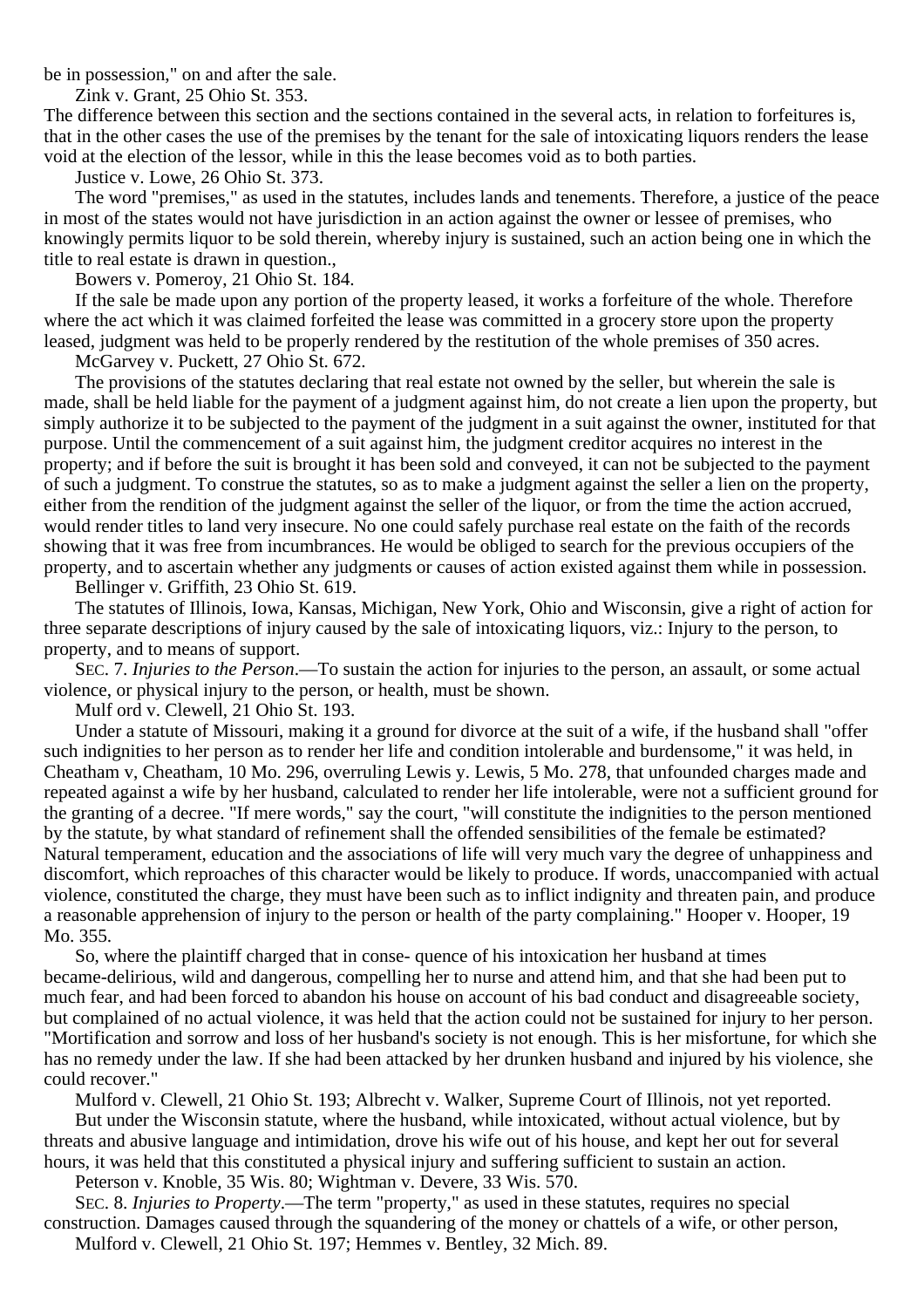or the value of the property destroyed by a person while intoxicated, may recovered under this section from the seller of the liquor causing the intoxication.

Woolheather v. Risley, 38 la. 187.

Unlawfully depriving a person of his money or other property, upon general principles, creates a right of action in favor of the party injured, and these principles apply equally to the case of one obtaining the money of another by the unlawful sale of intoxicating liquors. Therefore a party may sue for money paid during a period of time for liquor sold to him in violation of these statutes. And the same right exists in favor of his personal representatives, it being an injury to the estate of the intestate of a proprietary character, as distinguished from a mere personal injury.

Kilborn v. Coe, 48 How. (N. Y.) 141.

No demand of the chattels, or notice of claim, is necessary before the suit can be brought. An action of this kind differs from an ordinary action for conversion of property; for it is not brought for the vendee's conversion, but for the act of the party making away with the property while under intoxication effected by the defendant. The wrongful act for which suit is brought is not the conversion of the property, but the sale of the liquor.

Mulford v. Clewell, *supra.*

And where a wife sues the vendor of liquors for the value of property belonging to her, which has been made away with by her husband, while under the influence of liquor supplied by the defendant; if, as between the plaintiff and the husband, the property was hers, whether it would have been hers as to creditors or a purchaser from her husband in possession, is not material; for the defendant in such a proceeding does not occupy either of these relations.

Woolheather v. Risley, *supra.*

Where the plaintiff's son took his horse, saying that he was going to visit a friend some miles distant, but instead of this went directly to the saloon of one of the defendants, where he became intoxicated, and while in such condition afterwards drove the horse so violently that it died; it was held, under the New York statute, that an action could be maintained against the saloon-keeper and the landlord of the premises jointly for the value of the horse.

Bertholf v. O'Reilly, 8 Hun, 16.

And an action may be maintained by a person prevented from following his usual occupation by being struck, beaten or wounded by an intoxicated person, against the seller of the liquor by which the intoxication was produced, and the owner of the building in which it was sold.

English v. Beard, 51 Ind. 4S9.

SEC. 9. *Injuries to Means of Support—Rights of Wife*.—The term "means of support," as used in the statutes under consideration, has received a different interpretation by different courts. The wife is the person whose damage in most cases is laid under these words, and a statement of the application and extent of the term requires an examination of the rights of a wife, under the law, to the support of her husband. Broadly, the phrase as used in the statutes relates to whatever a husband might have earned or made by his labor and attention to business, and contributed to the maintenance of his family.

Wightman v. Devere, 33 Wis. 570.

A husband is morally and legally bound to supply his family with the necessaries and comforts of life. If he have no other resources, it is his duty to contribute his labor and its proceeds to their support. A wife has thus an interest in his capacity to labor, and this especially, if she be wholly dependent. Therefore, his intoxication of itself, as affecting his capacity to labor, gives her a cause of action.

Schneider v. Hosier, 21 Ohio St. 99.

Nor is the liability of the defendant confined to cases of injury resulting immediately from drunkenness, or arising during its continuance; it extends as well where the injury results from insanity or sickness produced by intoxication.

Mulford v. Clewell, 21 Ohio St. 191.

Health is as indispensable to the ability to labor, as is the ability to labor to means of support. To sustain the action by the wife, it is not necessary that she has actually been without support, or at any time in whole or in part deprived of support. Means of support relate to the future as well as to the present. It is sufficient if the sources of her future maintenance have been stopped or diminished below what is reasonable for one in her station of life.

Mulford v. Clewell, *supra.*

In Iowa, the refusal of the court below to charge the jury that, "if the plaintiff was in no worse condition after, or by reason of the sale of liquors to her husband, than she was before, she has not suffered in her means of support, and cannot recover therefore," was held correct.

Woolheather v. Risley, 38 1a. 189.

So, in Illinois, the ruling of the trial judge, in rejecting an instruction submitted by the defendant, that if the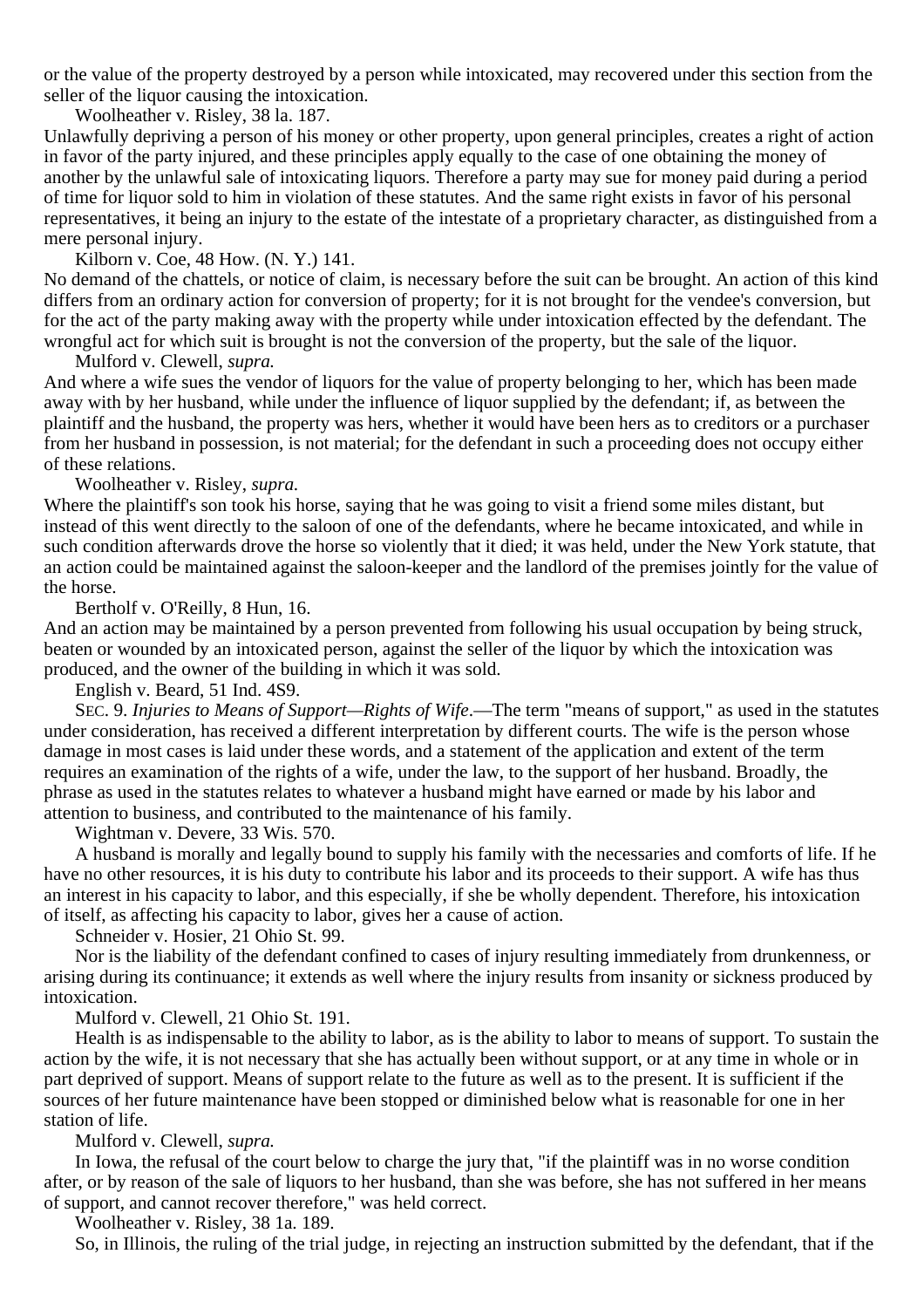wife had sufficient means in her own right to maintain herself as comfortably as she was supported by her husband before the date of the charges, or was able and competent to earn her own livelihood, she could not maintain the action, was assigned for error but overruled. The Supreme Court said: "Prom the earliest period of the law, there has been a legal obligation on the husband to support his wife. No act of the legislature of this state, when this cause of action accrued, had ever abrogated such law. It has never been annulled by judicial construction, nor do we recognize in courts the right to annul it. The right of support is not limited to the supplying of the bare necessaries of life, but embraces comforts that are suitable to the wife's situation and the husband's condition in life. Because the wife may be able-bodied and can earn a livelihood, it does not follow that she does not suffer injury in means of support by loss of her legal supporter. Nor does it so follow where she may have independent means of her own. There are always independent means of support. No one is absolutely dependent on another for means of support; for, where there is the absence of other means, it is provided by public authority."

### Hackett v. Smelsley, 77 Ill. 109.

But in a Wisconsin case it is intimated that, if the husband when sober was physically incapable of performing any work or labor, or attending to any business, or was of such indolent or shiftless habits that he in fact made his wife support him, his intoxication would not injure her means of support, as used in the statute.

#### Wightman v. Devere, *supra*.

And in New York, the exposition of this phrase in all the other states has been entirely dissented from. The Supreme Court of that state, in one case, say, that the reasoning adopted in the other states, "if carried out consistently, would result in the doctrine that the wife has an interest in the property of her husband, so that she could maintain an action for its injury, as he is as much bound to support her out of his property as out of his wages; and that a creditor would be injured in his means of support by the intoxication of his debtor, for the debtor is as much legally and morally bound to pay his creditors as to support his wife."

Hayes v. Phelan, 4 Hun, 738.

This extraordinary ruling stands alone, and seems to have been made without any regard to the obvious intent of the framers of these laws. But leaving this out of the question, it would certainly seem a sufficient answer to it, that in the same section the wife is authorized to bring an action for injury to her property, and that even at common law she may maintain a suit for an injury to her contingent interest in her husband's estate, though an interest which is not an actual one, but which the law considers as more than a possibility.

Bullard v. Briggs, 7 Pick. 533; Buzick v. Buzick, 3 Cent. D. J. 786. The fact that the wife is specifically mentioned in the statute, and the creditor is not, makes it unnecessary to

consider whether legally their rights are precisely the same. An examination of this case shows, however, that the expression just quoted is more in the nature of a *dictum* than a judicial decision; and it may be considered as settled under this section, wherever it is found in the statutes of the states which have adopted the civil damage law, that the wages of the husband are part of the wife's means of support, in that they belong to her for that object; that a diminution of them from the causes stated will give her a right of action, and that having the right to rely upon the support of her husband, his previous conduct, except under extraordinary circumstances, or the possession by her of independent means, will not alter the case. It has been held, however, under the New Hampshire statute, which makes a person unlawfully furnishing spirituous liquors responsible for injuries resulting therefrom, and gives a remedy to any person on whom such injured person may be dependent for means of support, that this does not give one upon whom a person becomes dependent in consequence of intoxication produced by liquor so furnished, and who was not previously dependent upon him, any right of action.

#### Hollis v. Davis, 56 N. H. 74.

An action will lie, at the suit of a wife or child, against the seller of liquors to one who, while so intoxicated, and in consequence of such intoxication, receives injuries resulting in death.

Emory v. Addis, 6 Ch. L. N. 335; Jackson v. Brookins, 5 Hun, 533; Krach v. Heilman, 4 Cent. L. J. 233; Schmidt v. Mitchell (Sup. Court Ill.), not yet reported; Mason v. Shay, 7 Ch. L. N. 152.

In one of the earliest cases decided under the New York statute, a contrary conclusion was reached. There the complaint alleged that plaintiff's husband died early on the morning of the 5th of July; that he was intoxicated on the evening previous: that his death was caused by such intoxication, produced by the sale to him and others of intoxicating liquor, whereby an affray took place in which he was killed by one of his drunken companions, and that the plaintiff by reason thereof had sustained damages in being deprived of the companionship of her husband, and of the customary support and maintenance of herself and her children. The court held that this did not show any cause of action; that the intent of the statute was to throw the responsibility for the injurious lots of an intoxicated person on the vendor or giver of the intoxicating liquor, but not to make him liable for all results arising therefrom, and that under the statute a right of action existed against the donor or seller in cases alone where it would lie against the intoxicated person.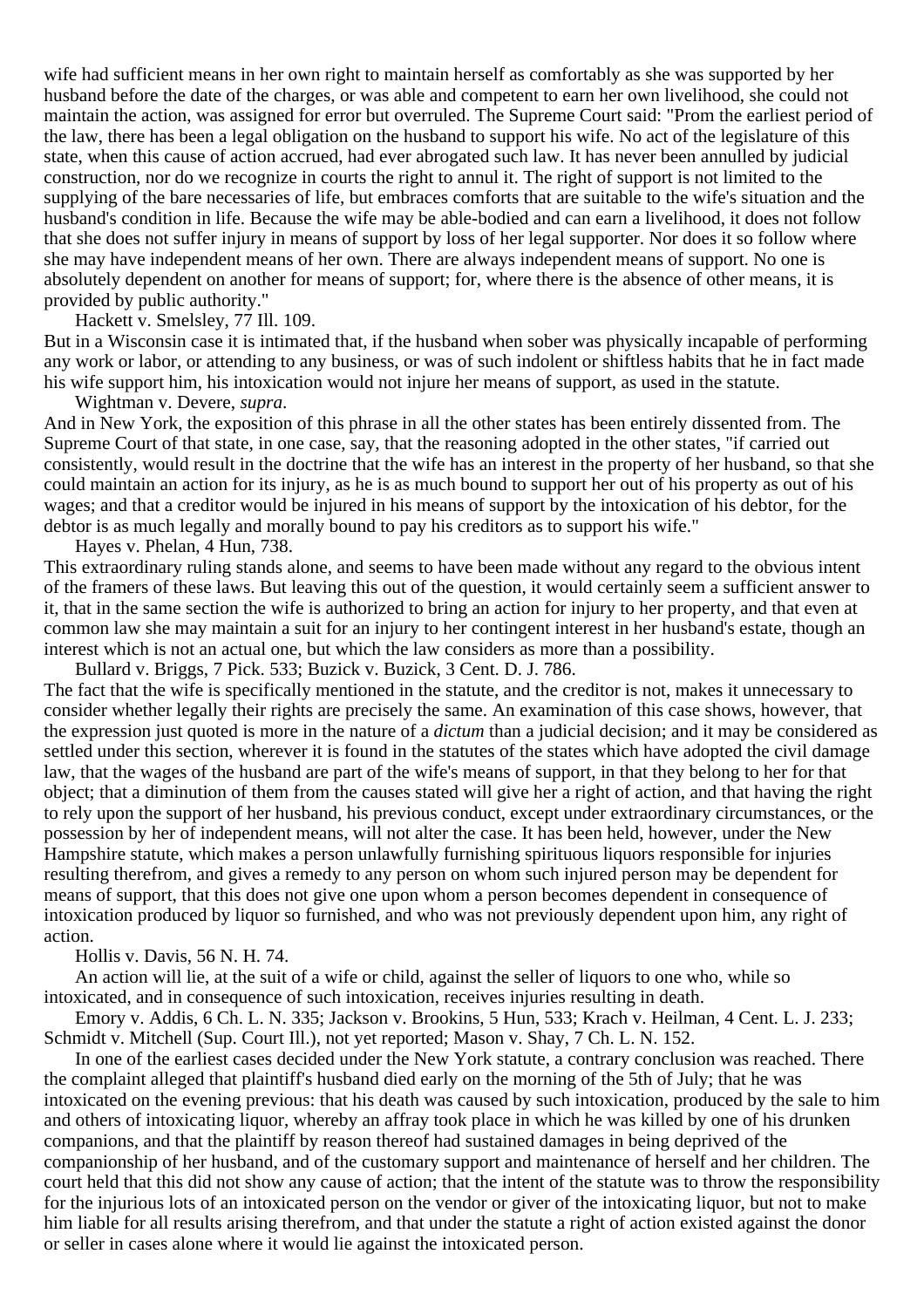Hayes v. Phelan, 4 Hun. 743.

But this opinion may be said to be over- ruled by a later case in the same court, where several persons became intoxicated and engaged in a drunken affray, in which one of their number was killed, and an action was brought against the sellers of the liquors which caused their intoxication. The opinion of the court in this case is an excellent exposition of the meaning and purposes of these statutes. "It is true," says the court, "the statute does not in express terms give the right of action upon the cause of death. It does not define the injuries meant to be covered, or enumerate them. It says, generally, 'injuries to person, property or means of support, in consequence of the intoxication of any person.' If death ensues, as the natural and legitimate result of the intoxication, it is covered by the language of the statute. All injuries are covered that are consequent upon the intoxication. If death were excluded, then the minor and temporary injuries would be provided for, while the greatest and most permanent of all would be excluded. The statute should not be so construed. It admits of the other construction, and that is more consonant with its benign purposes. Its main object was to provide a remedy for cases before remediless. Had it been confined to injuries to person and property, it might have been said, that only those injuries were meant to be covered, for which there was before then a remedy against the intoxicated person. But when it provided for injuries to means of support, it made actionable a new class of injuries without remedy at common law, and unprovided for by any previous statute. The wrong consisted in the fact that the sellers of liquors shut their eyes to the condition, in person or family, of those to whom they sold. They dealt out an article which, under certain circumstances often liable to exist and to be known to the seller, would, without fail, produce injury, and perhaps death. Carelessness and neglect, morally criminal, were shielded under the license law. For this wrong, the statute under consideration provided a remedy. Notice the class of persons especially endowed with a right of action; —husband, wife, child, parent, guardian. When the statute provided that any of them might have a right of action for any injury to his or her means of support, in consequence of the intoxication of any one, is it reasonable that the legislature only meant to provide for such causes of action, as before then already existed against the intoxicated person? It seems not; but that the main object was to provide a remedy for an evil entirely without remedy before. The law does not provide how the injury to the means of support must be produced in order to be actionable, when it is in consequence of intoxication. It is therefore without limit in that respect."

Jackson v. Brookins, 5 Hun, 533.

The fact of the marriage being illegal and void, if proved, will prevent the plaintiff from recovering for injury to means of support, but will not deprive her of the right to maintain an action against the seller of intoxicating liquors to her alleged husband, if she shall have sustained injuries to her person or property by reason thereof;

Kearney v. Fitzgerald, Supreme Court of Iowa, not yet reported.

SEC. 10. *Actual and Exemplary Damages*.—The statutes authorize the recovery of damages co-extensive with the injury, and likewise exemplary damages. But it is well settled that exemplary damages can not be awarded without proof of actual injury; the seller can not be punished, even if he has sold in violation of the wishes of the friends and family of the drunkard, unless the party bringing suit has sustained an actual and substantial loss.

Ganssly v. Perkins, 30 Mich. 495; Wightman v. Devere, 33 Wis. 570; Keedy v. Howe. 79 111. 133; Roth v. Eppy, 16 Am. L. R. Ill; Freese v. Tripp, 6 Ch. L. N. 330; Boyd v. Watt, 3 Cent, L. J. 756; Kellerman v. Arnold, 71 Ill. 632; Brantigan v. Waite, Blanke *et al.* v. Fulford, and Albrecht v. Walker, decided in the Supreme Court of Illinois, and not yet reported.

But if it appear that a wife has sustained actual damages to her means of support, exemplary damages may be awarded even without proof of aggravating circumstances, such as the defendants furnishing the husband with liquor after notice from her not to do so, or endeavoring to prevent him from reforming by tempting or inducing him to drink intoxicating liquors.

Hackett v. Smelsley, 77 111. 109.

But the fact of the wife having notified the seller not to sell to her husband should always enhance the damages;

McEvoy v. Humphrey, 77 111. 388.

for he can in such a case have no excuse for his conduct, and his disregard of the law and of the rights of others may well merit the award of punitive damages. In a recent case,

Kellerman v. Arnold, 74 111. 632.

in speaking of exemplary damages, it was said, where a seller of intoxicating drinks had been notified not to sell in a particular case, or where he placed temptations in the way of one to seduce him from the paths of sobriety, or where one, who had been an habitual drunkard, was endeavoring to reform and free himself from the toils in which he had been bound, if he should be interfered with by the dram seller, to conquer his resolution, such a person would be a fit subject for exemplary damages, and such damages, so awarded, would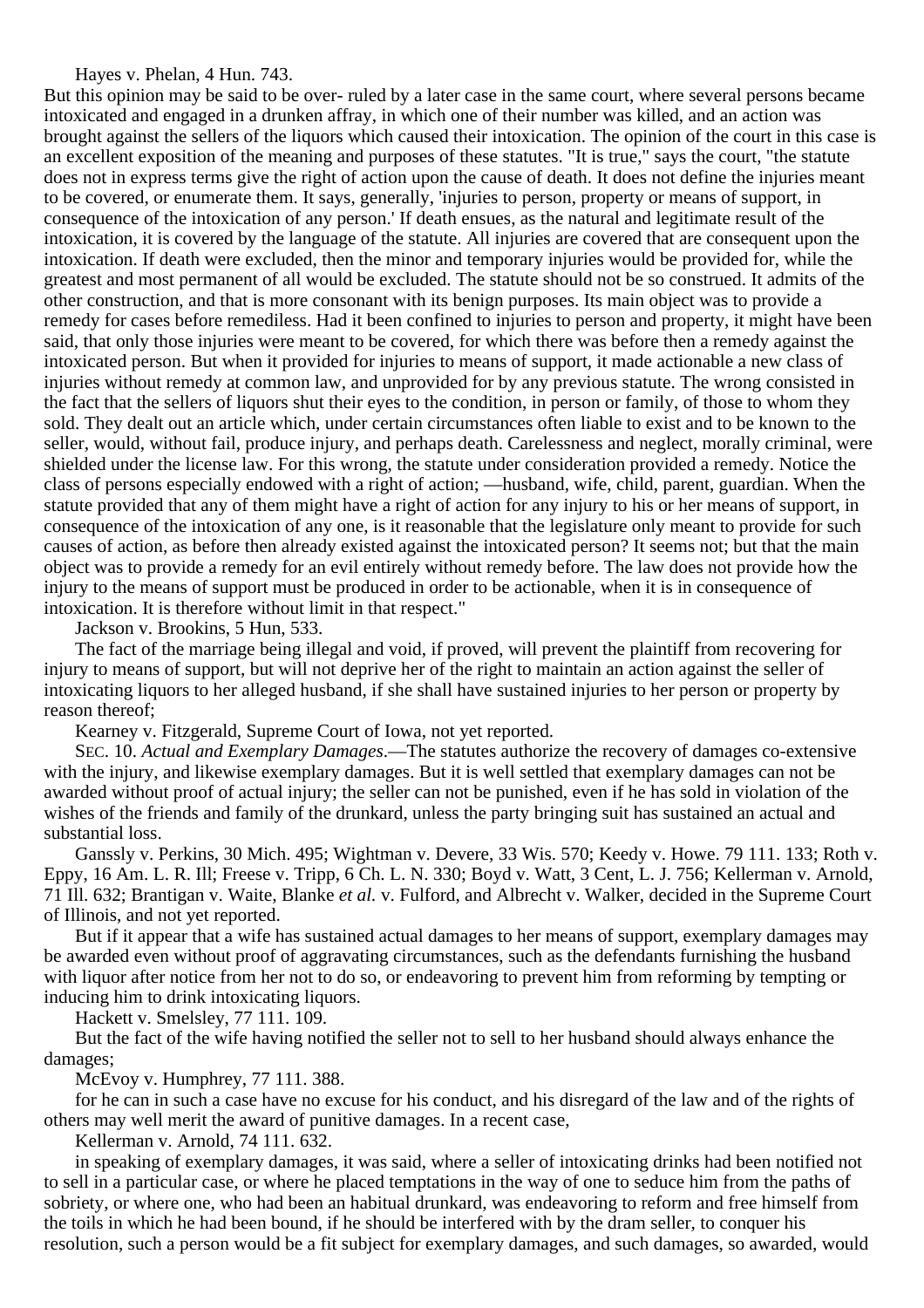be in the nature of compensation to the injured party. And though, as has been seen,

*Ante*, Injuries to the Person, Sec. 7.

anguish of mind and mental suffering do not constitute such an injury as to be the ground for an action under these statutes, yet actual damages being proved, they may be taken into consideration upon the question of exemplary damages.

Freese v. Tripp, *supra;* Both v. Eppy, *supra.*

"Whatever may be the rules of the common law," it is said in an Ohio case, "as to the state of facts necessary to justify the assessment of exemplary damages, it is clear that exemplary damages may be recovered in any action brought under this section, in which the evidence shows a right to recover actual damages."

Schneider v. Hosier, 21 Ohio St. 98.

And in the same state an action was brought under the act of 1854 by several railroad contractors who had in their employ a number of hired hands, for the sale to them by the defendants of intoxicating liquors, "whereby they became drunk, unable themselves to work, prevented the other hands and teams from working to advantage, and the progress of the job was hindered and delayed, and the contractors were thus injured in their property and means of support." The Supreme Court sustained a verdict awarding actual and exemplary damages against the defendants.

Duroy v. Biiria, 11 Ohio St. 332.

In Wisconsin, in a case where a husband, in consequence of becoming intoxicated by liquor sold to him by the defendant, received certain injuries, it was held that the wife was entitled to recover: 1. Compensation for watching, nursing and taking care of him during his sickness; 2. Damages for injury to her own health in consequence; 3. The expenses of employing medical attendance and assistance; 4. The cost of hiring labor to attend to his business.

Wightman v. Devere, 33 Wis. 570.

And in Illinois, where the husband of the plaintiff had become a confirmed drunkard, abandoning an occupation in which he was earning five dollars a day, and had squandered a valuable property, a verdict of \$10,000 actual, and \$2,000 exemplary damages was considered not excessive.

Jewett v. 'Wanshura, 8 Ch. L. If. 324.

In Michigan, the statute has received a somewhat stricter construction. In a recent case in that state,

Ganssly v. Perkins, 30 Mich. 492.

the court say: "There can be no exemplary dam-ages without actual injury. It is to be observed that injuries received from the intoxication of strangers are embraced in the same clause with those suffered from the intoxication of wards, relatives or husbands and wives, and that persons who have no blood or marital connection with the intoxicated person are also grouped together. It is plain, therefore, that the measure of damages can not be the same in all cases, and that there must be some of them where exemplary damages would be absurd. There is nothing in these cases to exempt them from the rules applied to any other cases of actionable wrongs. The actual damages should be as nearly commensurate with the actual injury as the nature of the case will permit; and exemplary damages should be given in those cases alone where the plaintiff has some personal right to complain of a wanton and willful wrong which the wrongdoer, when he committed it, must be regarded as having committed against the plaintiff himself, in spite of the injury he must have known she was likely to suffer by it. The foundation of exemplary damages rests on the wrong done willfully to the complaining party, and not on wrong done without reference to the party." And, in another place, they say: "The plaintiff's testimony indicated that she had *not* been deprived of the sober society of her husband;

defendants were liable for the mischief which they may have produced, by preventing his improvement or making him worse; but they are not responsible for damages as they would have been, if they had reduced him from sobriety to sottishness. The moral quality of contributing to the degradation of one already debased is no better than if he were sober. But the remedy is given for the injury suffered by the wife; and she loses much less in property and comfort when her condition is not seriously changed, than when there is considerable change." And, in New York, it is held that exemplary damages should be given only where there are circumstances of abuse or aggravation proved in the case on the part of the vendor of liquor.

Franklin v. Schermerhorn, 8 Hun, 112.

The defendant may prove that he had forbidden his servants to supply the intoxicated person with liquor, and that they willfully disobeyed him without his connivance,

Freese v. Tripp, *supra*; Kreiter v. Nichols, 28 Mich. 499.

or that he endeavored to prevent his obtaining the liquor, and had frequently refused him, or that he had procured it by artifices,

Bates v. Davis, 76 Ill. 223.

not in bar of the action, but in mitigation of exemplary damages. For a like purpose it has been held in New York, that he may prove that he was, on the occasion complained of, lawfully selling under the author- ity of a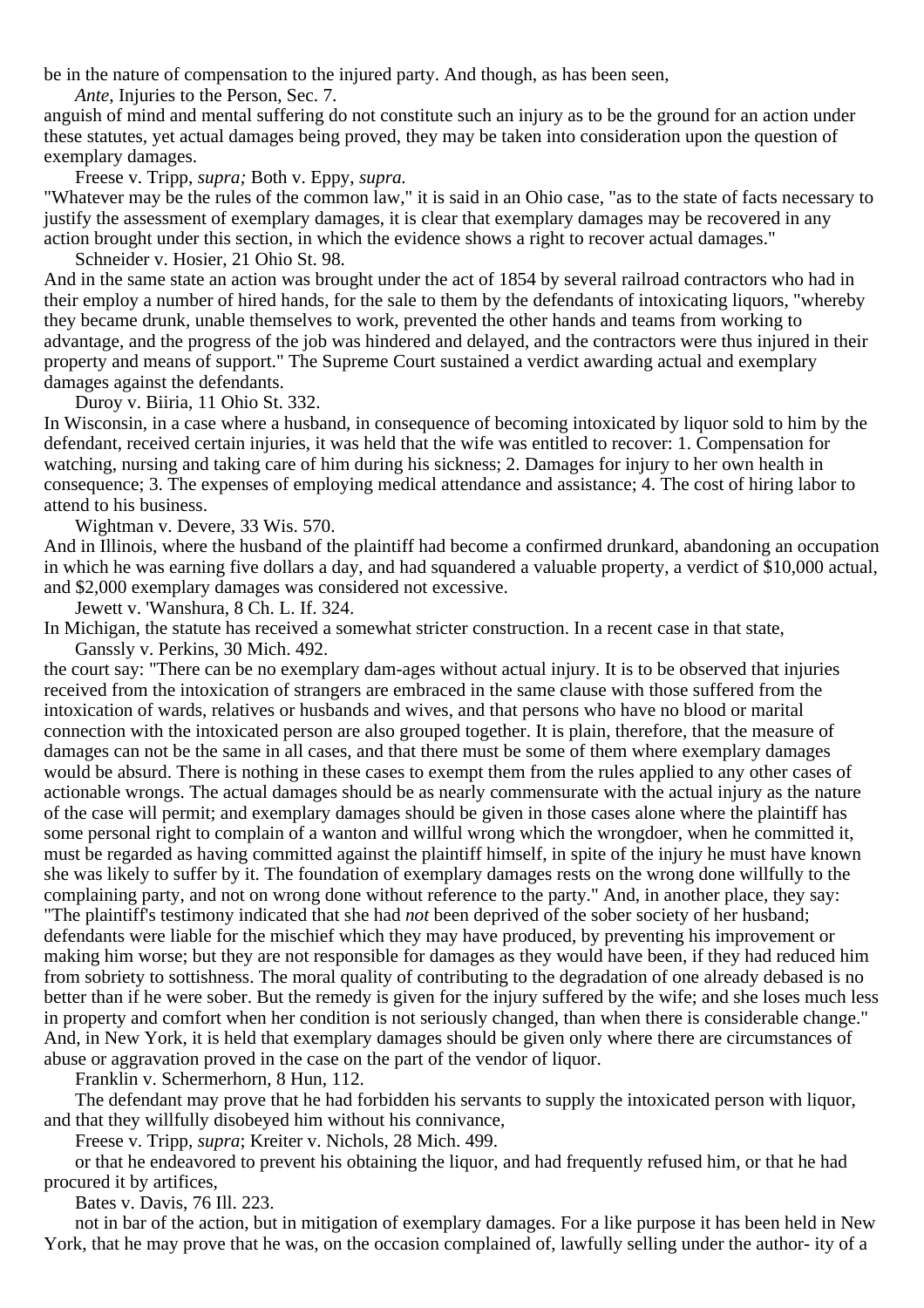license granted by the state or town.

8 Alb. L. J. 337.

But such evidence is not admissible in Illinois.

Both v. Eppy, *supra.*

In Indiana, in an early case, it was held that where the sale was illegal, thus rendering the seller liable to a criminal prosecution, he could not be punished with vindictive damages in a civil action.

Struble v. Nodwift, 11 Ind. 65.

But it has been since held that the act of 1873 has expressly abrogated this rule. Schafer v. Smith, 4 Cent. L. J. 271.

in Illinois, on proof of illegal sales, exemplary damages may be recovered.

Mason v. Shay, 7 Ch. L. N. 152.

The statutes providing that any person who shall be injured in person, property or means of support, *in consequence* of the intoxication, habitual or otherwise, of any person, shall have a right of action, it would seem to require an extraordinary interpretation to hold that the defendant is not responsible for all consequences arising from the sale of intoxicating liquors, but only for consequences which he may be presumed to have foreseen as likely to be the result of his sales. Yet, in a recent Indiana case,

Krach v. Heilman, 4 Cent. L. J. 233, citing Marble v. Worcester, 4 Gray, 395; Crain v. Petrie, 6 Hill, 522; Ryan v. N. T. C. R. R., 35 N. Y. 210; Fairbanks v. Kerr, 70 Penn. 86.

where a husband became grossly intoxicated from liquor sold to him by defendant, and while being hauled home in his wagon in this state, received injuries from a barrel of salt falling upon him, from, which injuries he died, it was held that his widow had no right of action under the statute, the death of the husband being the immediate, and the intoxication of the husband only the remote cause of the injury to her. In support of this view the court say: "The defendants, in causing the intoxication of the deceased, could not have anticipated that, on his way home, he would be fatally injured by the salt barrel. This was an extraordinary and fortuitous event, not naturally resulting from the intoxication. Suppose, by way of illustration, that a person, by reason of intoxication, lies down under a tree, and a storm blows a limb down upon him and kills him, or that lightning strikes the tree and kills him; could it be said, in a legal sense, that his death was caused by intoxication? In the chain of causation, the intoxication may have been the remote cause of his death, because, if he had not been intoxicated, he would not have placed himself in that position, and therefore would not have been struck by the limb or lightning. In the case supposed it may be assumed as clear, that the parties causing the intoxication would not be liable under the statute to the widow, as for an injury to her caused by the intoxication of the deceased. Yet there is no substantial difference between the case supposed and the real case here." It is likely that, on the general principles applicable to such a case, the conclusion reached by this court is correct; for, to make the defendant liable, it is not enough to say, that as the injury would not have occurred but for his act in selling the liquor, and thereby intoxicating the person who was killed, therefore the defendant is responsible; for he can only be held liable where his act, in the absence of any independent intervening agency, would be likely to be followed by an injury to another. But a fair construction of the statute, and the intent of its framers, would seem to justify the adoption of a different rule in this peculiar class of cases. Such has been the tendency of the courts generally.

See Both v. Eppy, 16 Am. L. R. Ill; Schmidt v. Mitchell, Supreme Court of Illinois, not yet reported; Emory v. Addis, 6 Ch. L. N. 336.

The Supreme Court of Indiana, in a still more recent case,

Callier v. Early, 4 Cent, L. J. 406; Monthly Jurist, May, 1877.

has applied the same rule to the case of one who, while intoxicated, was run over and killed by a train of cars. The death of the person (the husband of the plaintiff in the case referred to), caused by the train of cars, the court say, "is an effect which is not naturally, necessarily, or even probably connected with the fact of unlawfully selling intoxicating liquors to him by the defendant, whereby he became drunk; and when the death could take place only upon the coincidence of his stepping on the track and the train passing at the same time, the consequence becomes more remote and more disconnected with the cause alleged. The death need not take place immediately and directly upon the cause, but it must be effected by a chain of natural effects and causes, unchanged by human action; or the party who committed the first act will not be responsible. In this case, the running of the train of ears was the human action, which changed the course of natural effects and causes connected with the act alleged against the defendant. \* \* \* The plaintiff's husband was killed by the train of cars, and not by the act of the defendant in unlawfully selling him intoxicating liquor." In an article upon the Ohio liquor law, published in the Monthly Jurist for May, 1877, and which has come under our notice since this review went to press, the decision of the Indiana court in these two cases is very ably criticised. "It seems apparent," says the writer, "that a saloon keeper, in selling intoxicating liquor, must contemplate that the person buying the same may, and even probably will, if he becomes intoxicated, be hurt by some one of the many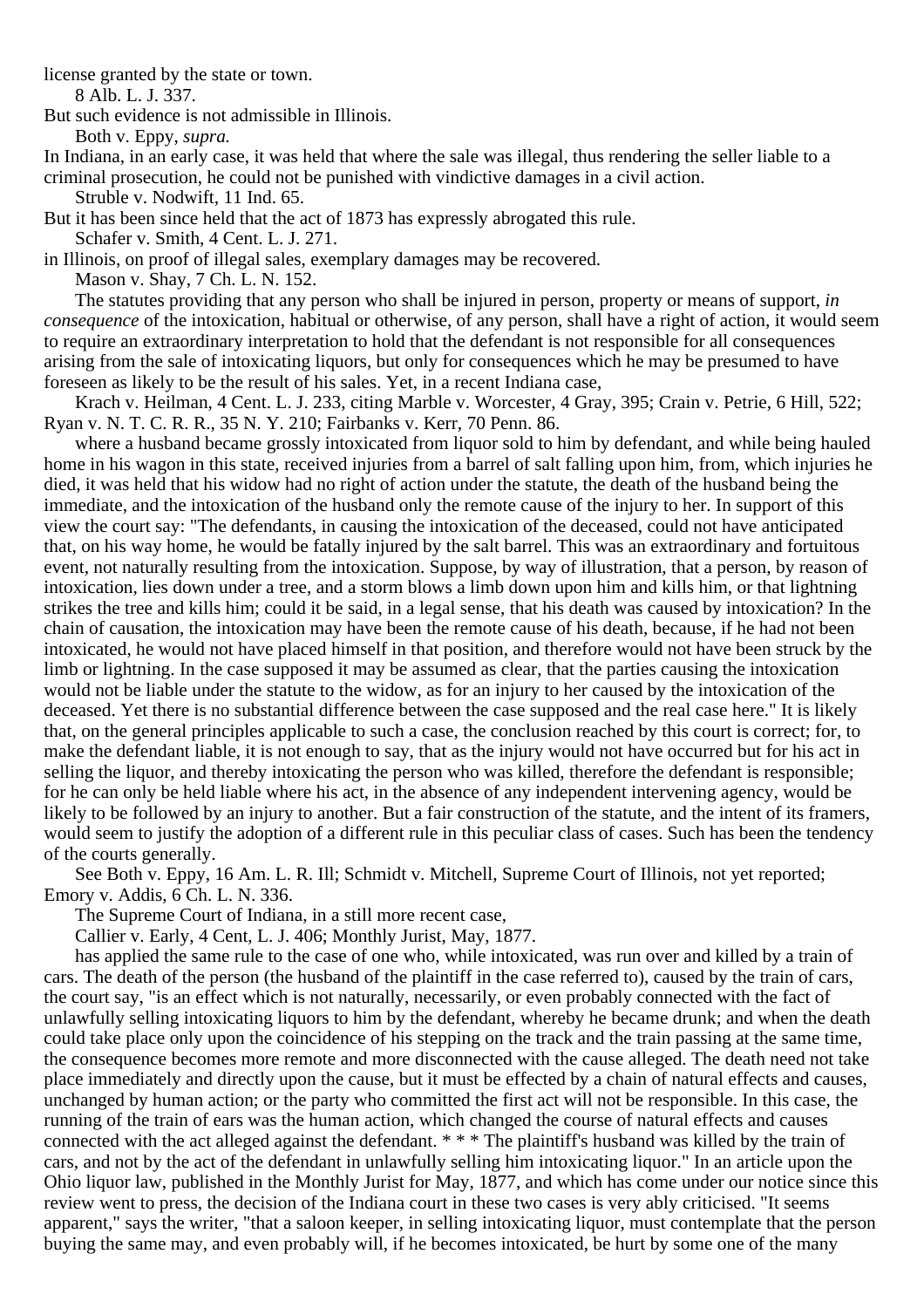instruments of danger found in cities and towns where liquors are sold. Stripped of his reason and the use of his limbs, what is more natural or probable than that the purchaser will meet injury or death? Just how he may be injured,—by what train, or in what place—the saloon keeper probably can not tell; but that injury will probably befall him, the seller must contemplate. So if one sells liquor to another by which he becomes intoxicated, and the seller then places him in a wagon, with another drunken man for a driver, is it not probable that an accident will happen to them? A wrongdoer is liable for the natural, necessary and even probable consequences of his acts. The intention of the legislature in passing this law seems to have been to provide for cases like these, and give a remedy where none existed. Prior to the adoption of this law, a wife was without a remedy, if her husband became intoxicated and was killed by the cars. On account of the deceased being drunk, she could not recover in an action against the railroad company. It was clearly the intention, of the legislature to apply the law to cases like these; and to do so, requires no extension of the act by judicial construction." In dismissing this phase of the subject, it may be sufficient to say, that in no other state where these statutes exist has such a narrow construction been placed upon their provisions, or such an apparent attempt been made to defeat the wholesome remedy which their framers have endeavored to give.

SEC. 11. *Pleading—Limitation*.—The action under these statutes is confined to persons who are injured in person, property or means of support; no right of action is given on the mere ground of relationship.

Ganssly v. Perkins, 30 Mich. 495.

Though it was probably the intention of the legislature to give a single right of action and single damages to but one person for a single injury, it would seem that such right may arise under these statutes to a husband or wife and each of their children, be they ever so many, as well as to all other persons mentioned in the section. Franklin v. Schermerhorn, 8 Hun, 112.

In a very recent Illinois case the declaration averred that the defendant sold and gave to one E intoxicating liquors, "and thereby caused him to become, and he was during that time before named, habitually intoxicated." It was contended that this was an averment that the intoxication was caused in whole by the defendant; that such must be the proof; and that it was not sufficient, to sustain the count, to show that the intoxication was caused in part by the defend-ant. But the court overruled the objection. "The statute," they say, "gives the right of action where the defendant shall have caused the intoxication in whole or in part. Contracts are entire, and must be proved substantially as alleged; but torts are divisible, and in them the plaintiff may prove a part of his charge and recover, if there be enough proved to support the tort.

Roth v. Eppy, 16 Am. L. Reg. Ill; Hill v. Blanford, 45 111. 8.

But a complaint on the bond under the Indiana statute, which averred that the intoxication was caused in part by liquors sold by the defendant's principal, and that while so intoxicated, and by reason of such intoxication, the purchaser caused damage, has been held bad.

Schafer v. Cox, 49 Ind. 460.

Under the New Hampshire statute, a declaration in trespass alleging an assault and battery as having been committed directly by the defendant, is sufficient where the plaintiff seeks to recover damages for an assault upon him committed by a person while in a state of intoxication caused by liquors unlawfully furnished him by defendant.

Bodge v. Hughes, 53 N. H. 615.

In Indiana, it is held that the complaint must distinctly aver that the injury complained of, and the damages sought to be recovered, resulted in consequence of a sale of intoxicating liquors; and therefore an averment that, whilst A was intoxicated by reason of liquor sold him by C, he inflicted a mortal wound on the husband of the plaintiff, causing his death, does not sufficiently show that the wound was inflicted by reason of the intoxication of A.

Schafer v. Cox, 49 Ind. 460.

But a complaint by a wife, alleging that her husband became intoxicated by liquor purchased from the defendant, and thereby neglected his work, squandered his money, and damaged the plaintiff in her means of support, is good.

Barnaby v, Wood, 50 Ind. 405.

In actions under these statutes, the intoxicated person is not a necessary party defendant.

English v. Beard, 51 Ind. 489.

The *ground* of action for personal injuries is the tortious act against the person injured, although the *right of action* therefor is conferred by the statutes upon the wife or personal representatives, and the statute of limitations runs from the time of the selling of the liquor which caused the intoxication, and not from the date of the injury.

Eminett v. Grill, 39 Iowa, 690.

But the right of action so far vests at the time of the injury, that the statute does not divest it upon the death of the husband, nor does it abate upon common law principles. The party doing the injury has no interest in it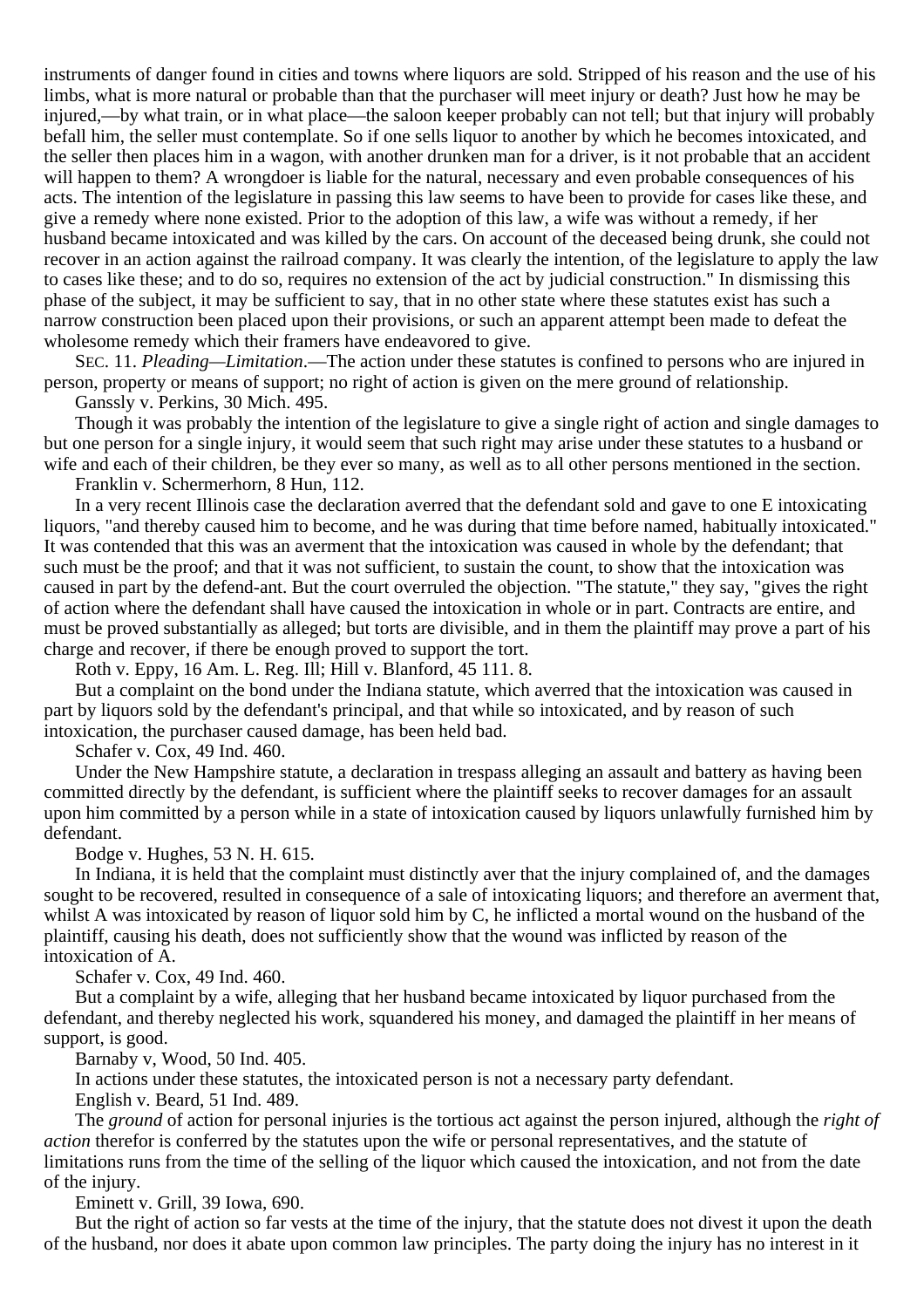and no control over it. The right of action vests in the injured person to be prosecuted in his or her own name, and for his or her own use. The wife does not lose her identity by the death of her husband. The relation of wife, though essential by the terms of the statute to the inception of the right of action, is not necessary in the prosecution of the remedy, and after the death of the husband she may bring her action for the cause of his death under the statute, though "widow" be not expressly named in it.

Hackett v. Smelsley, 77 Ill. 109.

The statute does not require that she be a wife at the time of bringing her action, but only at the date of the wrongful act.

Schneider v. Hosier, 21 Ohio St. 116; Jackson v. Brookins, 5 Hun, 530.

So an employer may sue for injuries done to him by the intoxication of his servant, after the relation of master and servant has terminated.

SEC. 12. *Evidence—What Acts will bar a Recovery*.—The injuries sought to be established in these cases not being recognized or redressed under the rules of the common law, the evidence necessary or competent to prove them and their extent is not confined within the bounds of that admissible to establish a common-law tort.

Dunlavey v. Watson, *supra*; Guenerech v. Smith, 34 la. 348; Kniffen v. McConnell, 30 N. Y. 285.

Under the rule, however, adopted by the Ohio courts in this class of cases, the plaintiff is required to prove his case beyond a reasonable doubt.

Mason v. Shay, 7 Ch. L. N. 152.

What constitutes intoxication is a question of fact to be determined by the jury upon the whole evidence in the light of their own observation.

Roth v. Eppy, 16 Am. Law Reg. 111.

As to the meaning of the term intoxicating liquors, as used in these statutes, see Worley v. Spurgeon, 38 Iowa, 465; Jewett v. Wanshura, Ch. L. N. 324; and in criminal prosecutions, State v. Stapp, 29 Iowa, 551. The court will take judicial notice of the fact that spirituous liquors are intoxicating. Carmon v, State, 18 Ind. 450; Com. v. Peckham, 2 Gray, 514. But not that common brewers' beer is intoxicating. Klare v. State, 43 Ind. 483. In Jackson v. State, 19 Ind. 312, it was held that, where an indictment charged the sale of wine, the court did not judicially know that it was not intoxicating-. It was argued by the defendant that wine was not intoxicating, and that it was not in the power of the legislature to declare it so. In State v. Moore, 5 Blackf. 118, it was held, that "fermented" was not "spirituous" liquor. Evidence that lager beer is not intoxicating is inadmissible in a complaint for selling l in toxicating liquors." Com. v. Bnbser, 14 Gray, 83. It has been held that ale, being produced by fermentation and not by distillation, is not "spirituous liquor." People v. Crilley, 20 Barb. 248; State v. Moore, 5 Blackf. 418; Kevin y. Ladue, 3 Denio, 437; Com. v. Markoe, 17 Pick. 465; Com. v. Jordan, 18 Pick. 228. But in State v. Wittmar, 12 Mo. 407, ale, beer, porter, rum, gin, brandy, whiskey and wine, are held to be within the term "intoxicating liquors." See also Houser v. State, 18 Ind. 106.

The injury to the means of support of a married woman, caused by the sale of intoxicating liquors to her husband, by which he acquires habits of intemperance and idleness, may vary greatly, according to the age, condition and cir-constancies of herself and husband. Evidence therefore in such cases that the husband was a sober, industrious man, providing for and supporting his family prior to the time when the defendant caused his intoxication by selling to him intoxicating liquors, and after such sales and in consequence thereof he became less industrious than he had been before; that such sales caused him to neglect his business or work, or squander his means to any extent so as to decrease the means of support of his wife, is admissible; and the jury may be instructed to take these circumstances into consideration on the question of damages.

Dunlavey v. Watson, 38 la. 400.

But it is improper for the court to charge as a matter of law that the selling of intoxicating liquors to a person far gone in habits of intoxication, and who had become diseased bodily and mentally, would be more aggravating than selling to one not so badly addicted to intemperance, or who had more vigor of body or mind. All such questions are for the jury.

Ludwig v. Sager, Supreme Court of Illinois, January Term, 1877.

Evidence is admissible to prove the fact of the intoxication of the party who caused the injury during a certain period, before it has been shown that such intoxication was caused by the defendant.

Woollheather v. Risley, 38 la. 486.

So it is proper to prove the practice of the drunkard in visiting other saloons, in order to show what proportion of the money he had spent for liquors had been paid to defendant.

Hemmens v. Bentley, 32 Mich. 89.

The inability of the husband to obtain employment on account of his habits of intoxication may be shown, but not his desire for intoxicating liquors.

Roth v. Eppy, *supra*.

Evidence is inadmissible to prove sales of liquor made prior to the passage of the acts giving the remedy,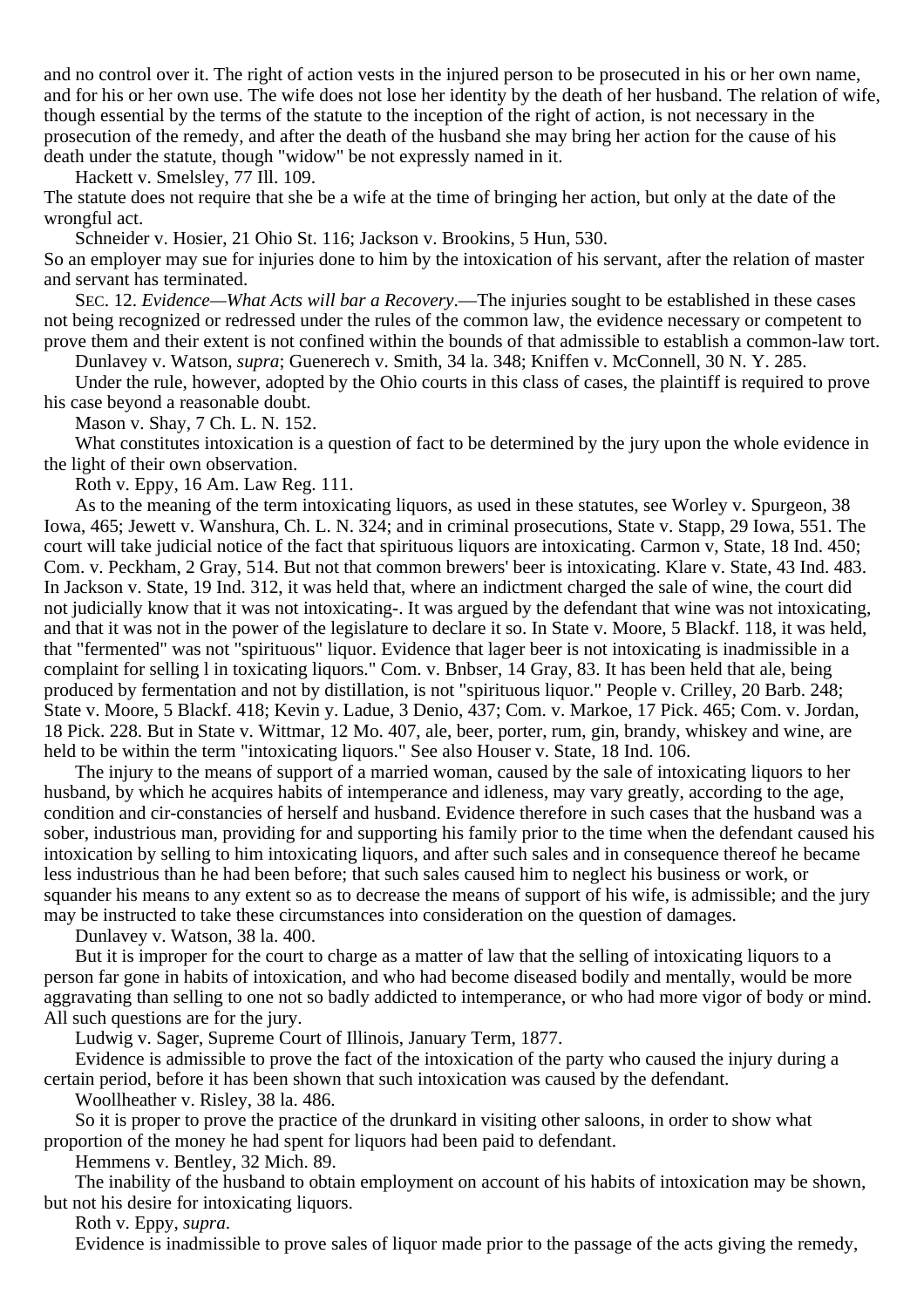Dubois v. Miller, 5 Hun, 332.

or subsequent to the commencement of the action;

141 Woollheather v. Risley, *supra*.

and evidence that the wife, since the suit was brought, had purchased liquors and drunk them with her husband, is admissible only where damages are sought by her for injury to her feelings and disgrace caused by her husband's intoxication.

Kearney v. Fitzgerald, *supra.*

Under that section of the statutes, allowing the recovery of compensation for taking care of a person while intoxicated, it is held that, if the person so intoxicated had recovered from the effeet of the liquor sold him by the defendant, and was sober at the time of receiving the injury, or if he had become sober and afterwards got intoxicated upon liquors sold by others, the first seller would not be held liable. Therefore, in such a case, any evidence is admissible which may tend to show that the iujured party had become sober before the accident, or had injured himself while under the effects of an intoxication subsequent to that caused by the defendant. So, also, evidence is proper which may show the length of time required to recover from an intoxica- tion,

Brannon v. Adams, *supra*.

and the delivery of the liquor to the person is sufficient evidence of a sale.

State v. Fairfield, 37 Me. 517.

The evidence must be confined to the cause stated in the declaration or petition; and where the injury alleged is to means of support, it is error to admit proof of injury to property.

Hackett v. Smelsley. 77 111. 109.

Under those acts which give a remedy in case only of sales or gifts made in violation of their provisions, the proof is required to be more direct, such an action being in its nature *quasi* criminal. Where the action is brought for damages caused by the sale of liquors to an habitual drunkard, it must be shown that the defendant knew him to be such,

Markert v. Hoffner, 4 Am. L. Rec. 111.

although it need not be proved that he was intoxicated at the time the liquor was furnished.

Fountain v. Draper, 49 Ind. 441.

But knowledge of the intemperate habits of the person may be proved by reputation.

Elam v. State, 24 Ala. 77; Wickwire v. State, 19 Conn. 477; State v. Kalb, 14 Ind. 404.

And in the case of a sale to a minor, the burden of proof is upon the defendant to show that he believed him to be of full age.

Farback v. State, 24 Ind. 77; Rineman v. State, *Ib*. 80; Seltz v. State, 41 Ind. 162.

And it has been held that a sale to a minor, who asks for the liquor in behalf of one to whom it might lawfully be sold, is in contravention of the statute.

v. Fairfield, 37 Me. 517.

The furnishing of liquors to a minor, as prohibited in the statute, is complete, although the liquor may have been purchased by another, and supplied by the seller in pursuance of such purchase.

State v. Munson, 25 Ohio St. 381.

And the statement of a physician who was in the habit of getting intoxicated, made at the time of his purchases of liquor, that he wanted it for a patient, and for medical purposes, did not, it has been held, in the absence of proof to the contrary, raise the presumption that the sales were made to the patient.

Boyd v. Watt, *supra*.

The intent of these statutes is to furnish redress and compensation to innocent sufferers from the consequences of the sale of intoxicating liquors; and, therefore, if a person has by his acts and conduct voluntarily and knowingly encouraged and contributed to bring about such a condition in another, he can not be permitted to complain of any wrongs which he may suffer at the hands of one while in a state which he has assisted to produce. Therefore the seller would not be protected from the consequences of his own actions, if he should receive injury at the hands of one of his intoxicated customers. On the same principle, a wife suing for injury to her means of support, may be estopped by her acts from recovering any damages for an injury to which she may have contributed.

Kearney v. Fitzgerald, Supreme Court of Iowa, not yet reported; Engleken v. Hilger, *Ib.*

Therefore, in an action by the wife, if it be proved that she voluntarily bought liquors of the defendant to be drunk as a beverage by herself and her husband, she can not be considered as an innocent sufferer from the effects of intoxicating liquors, if injured by him while intoxicated, and will not be entitled to the protection of the statute. But the purchase by her of liquor for the use of her husband at home, in order to prevent him from squandering time and money at saloons, is not such a complicity on her part as to bar her recovery for such injuries.

Kearney v. Fitzgerald, *supra.*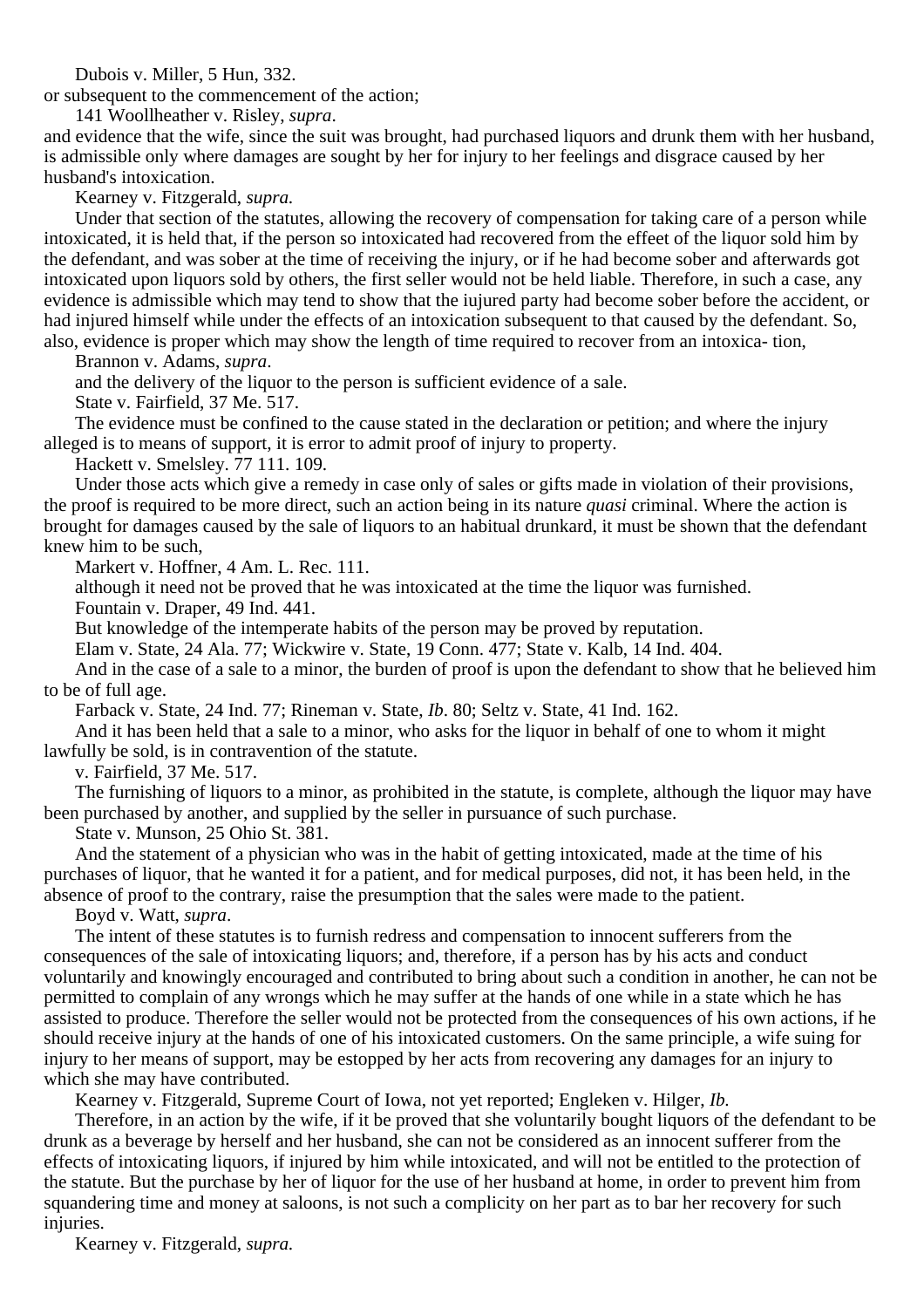The fact that the wife accompanied her husband to various places and gatherings, and drank liquors with him, and that the husband kept liquors in his home and drank the same at home with the wife's knowledge and approval, and that all of such drinking on the part of her husband was with her knowledge and consent, is proper to be considered by the jury on the question of damages, especially as the statute allows exemplary damages. But such facts do not constitute a bar to the action.

Hackett v. Smelsley, 77 111. 109.

and the wife may prove that her husband compelled her to attend such places, and may be permitted to show the whole circumstances of the case as explanatory of her conduct. And where the plaintiff's husband was an habitual drunkard, and she had forbidden the sale of liquors to him by the defendant, but a day or two after such notice she went to the defendant's saloon in company with her husband, and in his presence directed the defendant to sell him all the liquor he asked for, it was held, in an Iowa case, that the only reasonable inference from such conduct was that the plaintiff acted under the coercion of her husband, and that the jury had a right to find that the defendant drew this inference, and therefore knew that she was not acting voluntarily.

Jewett v. Wanshura, *supra.*

In a New York case, it was held that the plaintiff's allowing his son to take his horse to drive to a neighbor's, though knowing the son to be of intemperate habits, was not such contributory negligence as to defeat his right of action for the value of his horse, where the son had gone to a saloon and procured liquor, and, while under its influence, driven the horse so violently that it died.

Bertholf v. O'Reilly, *supra.*

Liability of Public Officers to Private Actions for Neglect of Official Duty. BY Thomas M. Cooley.. *Reprinted from the "Southern Law Review."* G. I. Jones and Company. St. Louis 1877. Press of G.I. Jones and Company. St. Louis

# **Liability of Public Officers to Private Actions for Neglect of Official Duty.**

A public office is a public trust. The incumbent has a property right in it, but the office is conferred, not for his benefit, but for the benefit of the political society. The duties imposed upon the officer are supposed to be capable of classification under one of three heads: the, legislative, executive, or judicial; and to pertain, accordingly, to one of the three departments of the government designated by these names. But the classification cannot be very exact, and there are numerous officers who cannot be classified at all under these heads. The reason will be apparent if we name one class as an illustration. Taxing officers perform duties which in strictness are neither executive nor judicial, though in some particulars they merely execute the orders of superiors, and in others they judge for themselves what is to be done. But sometimes, also, their duties partake of the legislative. All such officers are usually called administrative, while inferior executive officers are designated ministerial.

All offices are established and filled on public considerations, but some of the officers are expected to perform duties which specially concern individuals, and only indirectly concern the public. We may illustrate here by the case of sheriff. This officer serves criminal process, arrests and confines persons accused of crime, etc., but he serves civil process also. The nature of the duty suggests the remedy in case of neglect. If the duty neglected is a duty to the state, he is amenable to the state for his fault; while for the neglect of private duties, only the person who is injured may maintain suit. But, as a general thing, it is only against ministerial officers that an action will lie for breach of duty. The reason generally assigned is that, in the case of other officers, it is inconsistent with the nature of their functions that they should respond in damages for failure in satisfactory performance. In many cases this is a sufficient reason, but in others it is inadequate.

If we take the case of legislative officers, their rightful exemption from liability is very plain. Let it be supposed that an individual has a just claim against the state which the legislature ought to allow, but neglects or refuses to allow. Here may be a moral, but can be no legal, wrong. The legislature has full discretionary power in all matters of legislation, and it is not consistent with this that the members should be called to account in the courts for their acts and neglects. Discretionary power is, in its nature, independent; to make those who wield it liable to be called to account by some other authority is to take away discretion and destroy independence. This is as true of inferior legislative bodies—such as boards of supervisors, city councils, and the like—as of state legislatures. The courts may put them in motion sometimes, when they neglect or refuse to act, but cannot require them to reach particular conclusions, nor visit them with damages because they do not. It is only when some particular duty of a ministerial character is imposed upon a legislative body, which its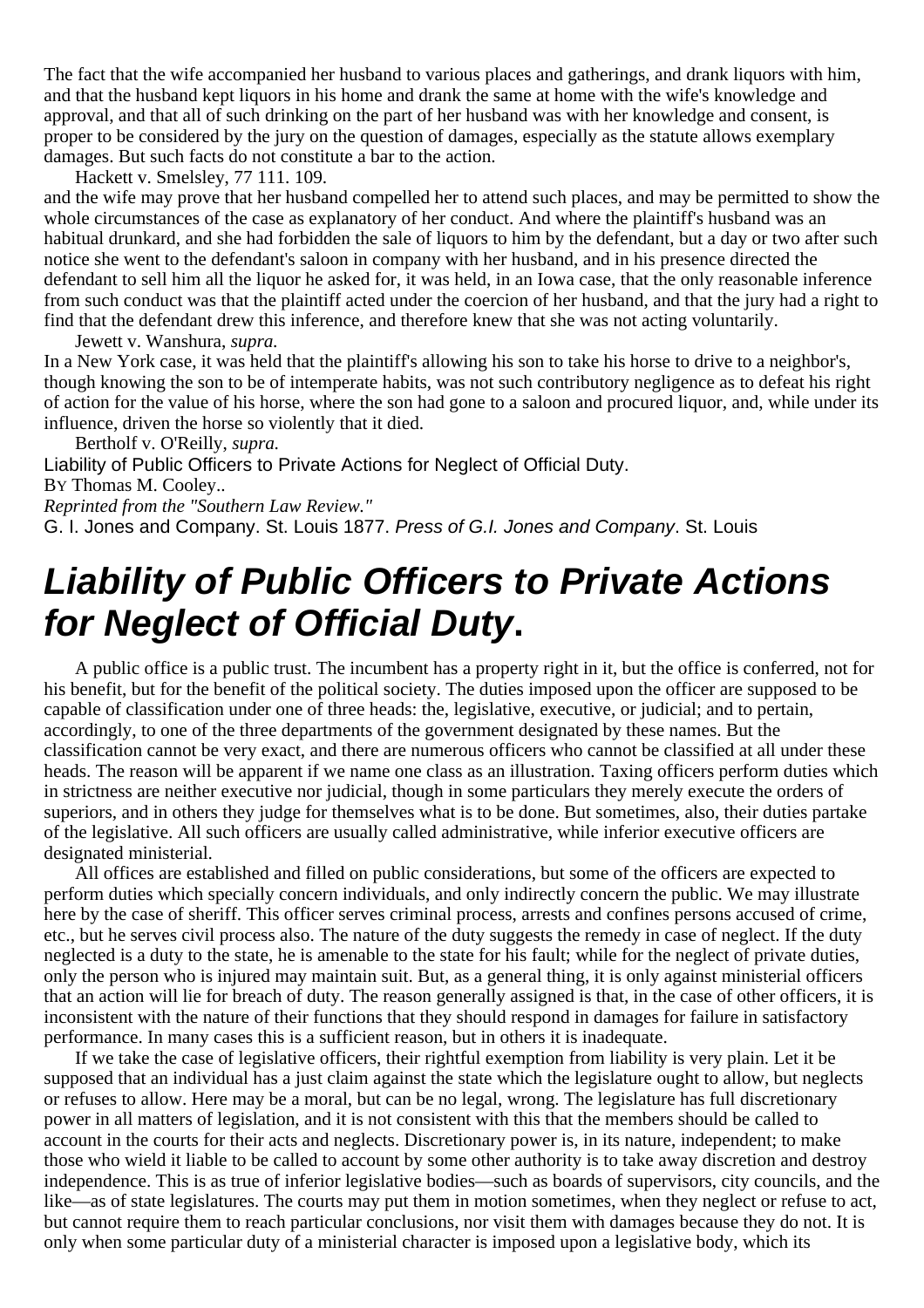members are required to perform, and in regard to which no discretion is allowed them, that there can be a private action for neglect. Such duties are sometimes imposed upon subordinate boards, like supervisors or county commissioners, and their members made personally responsible for performance.

Passing to the class of executive officers, the rule is still the same. The governor of the state is vested with a power to grant pardons and reprieves, to command the militia, to refuse his assent to laws, and to take the steps necessary for the proper enforcement of the laws. But neglect of none of these can make him responsible in damages to the party suffering therefrom. No one has any legal right to be pardoned, or to have any particular law signed by the governor, or to have any definite step taken by the governor in the enforce- ment of the laws. The executive, in these particulars, exercises his discretion, and he is not responsible to the courts for the manner in which his duties are performed. Moreover, he could not be made responsible to private parties without subordinating the executive department to the judicial department; and this would be inconsistent with the theory of our institutions. Each department, within its province, is independent.

Taking next the case of the judicial department, and still the same rule applies. For mere neglect in strictly judicial duties no action can lie. A judge cannot be sued because of delaying his judgments, or because he fails to bring to his duties all the care, prudence, and diligence that he ought to bring, or because he decides on partial views and without sufficient information. His selection for his office implies that he is to be governed in it by his own judgment; and it is always to be assumed that that judgment has been honestly exercised and applied. But, nevertheless, all judges may have duties imposed upon them which are purely ministerial, and where any discretionary action is not permitted. An illustration is to be found in our *habeas corpus* acts. These, generally, make it imperative that 'a judge, when an application for the writ is presented which makes out a *prima facie* case of illegal confinement, shall issue the writ forthwith; and the judge is expressly made responsible in damages if he fails to obey the law. A similar liability would arise if a justice of the peace were to refuse to issue a summons when it was lawfully demanded, or an execution on a judgment, and the like, because here the duty is merely ministerial.

But, although it is plain enough, in these cases of discretionary powers, that there should be no individual liability, there are many cases, in which the powers are not discretionary, where the exemption is equally clear. The reason based on the nature of the powers is, therefore, found to fail in these cases, and we must look for something further. And, looking further, we shall probably be able to find a general rule by which all cases may be determined. That rule seems to be this: that, if the duty which the official authority imposes upon an officer is a duty to the public, a failure to perform it, or a wrongful performance, must be a public, not an individual, wrong; while if the duty is a duty to the individual, then a failure to properly perform it may give rise to an individual action.

Now, discretionary powers almost always impose only public duties. How plain this is in the case of the legislature. Members of any legislative body are not chosen to perform duties for individuals, but to perform duties to the state. The performance of these may benefit individuals, and the failure to perform them may prejudice individuals; but this is only incidental. Congress imposes taxes on some article of domestic and foreign manufacture; this benefits the home manufacturer, but the act is not supposed to be passed for his benefit, but for the benefit of the country. Congress passes an act removing taxes from another class of manufactures; this injures some one, but it violates no duty owing to any individual. The individual has no personal rights in the law whatever, and it is made or repealed without the necessity of considering his private interest in any manner. Congress passes a law allowing a private claim and ordering its payment; this benefits the claimant, but it is supposed to be passed in the interest of the whole country, and because it is for the public good that all just claims upon the nation should be recognized and provided for. If Congress should reject the claim, there is still the same presumption that the public interest has been consulted, and that the claim is rejected because it ought to be. In either case the duty imposed on the members of Congress—which was a duty to the public only—is supposed to have been performed.

So in the case of the judge. His doing justice as between two particular individuals, when they have a controversy before him, is not the end and object which were in view when his court was created and he appointed to a seat in it. Courts are created on public grounds; they are to do justice as between suitors, to the end that peace and order may prevail in the political society, and that rights may be preserved and protected. The duty is public, and the end to be accomplished is public; the individual benefit or loss results from the proper and thorough, or improper and imperfect, performance of a duty for which his controversy is only the occasion. The judge performs his duty to the public by doing justice between individuals, or, if he fails to do justice between individuals, he may be called to account by the public, in such form and before such tribunal as the law may have provided. But the individual suffers no legal wrong from his neglect.

This principle does not apply exclusively to officers of high grade; it does not depend on the grade at all, but on the nature of the duty. This will appear if we take, as an illustration, the case of the policeman. His duty is to serve criminal warrants, to arrest persons who commit offences in his view, to bring night-walkers to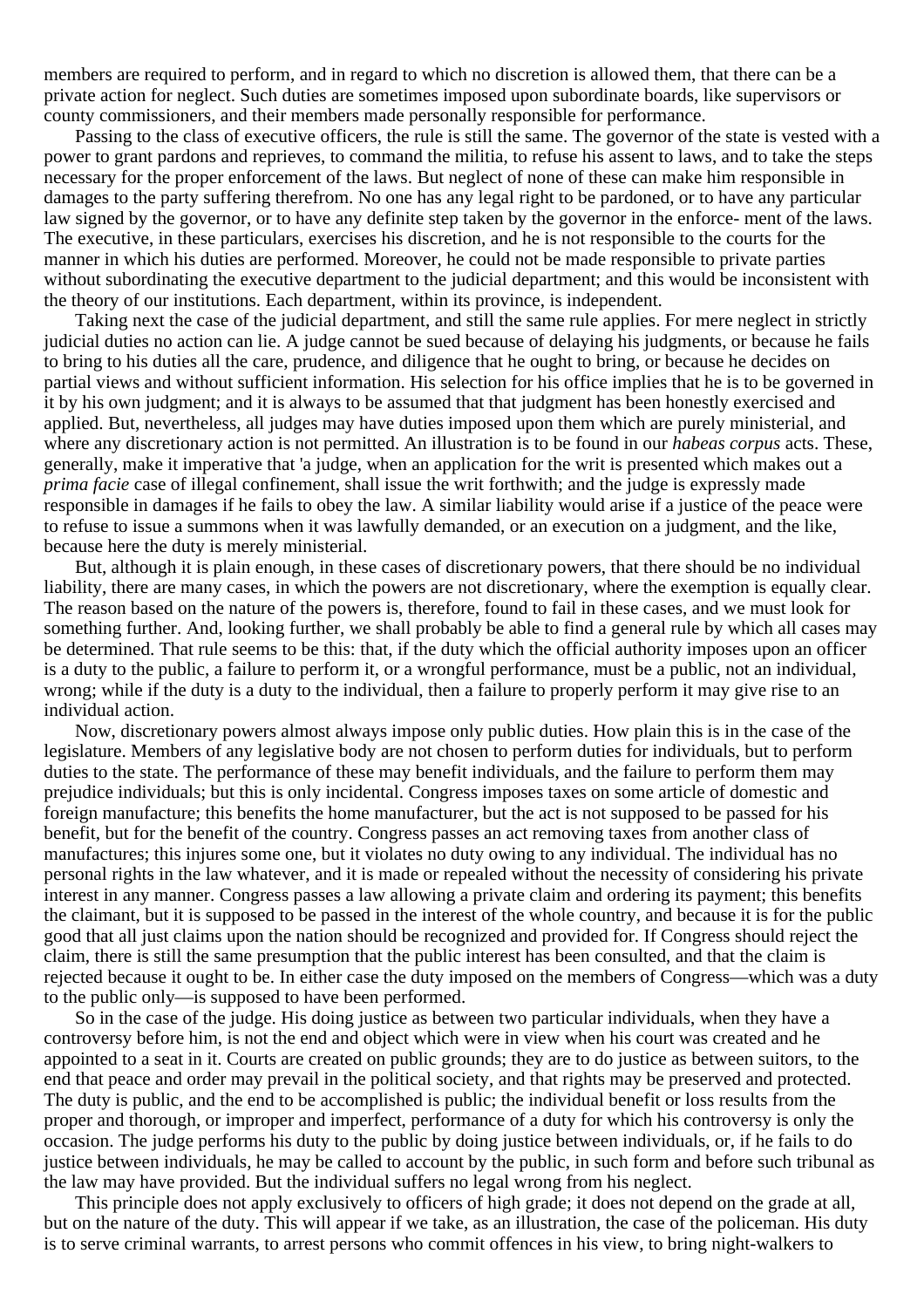account, and to perform various duties of a like nature. Within his beat he should watch the premises of individuals, and protect them against burglaries and arsons. But suppose he goes to sleep upon his beat, and, while thus off duty, a robbery is committed or a house burned down, neither of which could have happened had he been vigilant; who can bring him to account for this neglect of duty? Not the individual injured, certainly. He is not the policeman of the individual; he is not hired by him, paid by him, or controlled by him, and he owes no duty to him. The duty he owes is to the public—to the state, of which the individual member is only a fractional part, and incapable, as such, of enforcing rights which are not individual, but general. If a policeman fails to guard the premises of John Smith, the neglect is a breach of duty of exactly the same sort as when he fails to take John Smith to the lock-up for being drunk and disorderly; and if John Smith could sue him for the one neglect, so he could for the other. And it is proper to note here that in this instance the officer has not discretionary duties to perform, but those which are purely ministerial.

The same is true of officers having charge of the highways, and empowered to lay out, manage, and discontinue them. They may decline to lay out a road which an individual desires, or they may conclude to discontinue one which it is for his interest should be retained. There is a damage to him, but no wrong to him. In performing, or failing to perform, a public duty, an officer has touched his interest to his prejudice. But the officer owed no duty to him as an individual; the duty performed or neglected was a public duty. An individual can never be suffered to sue for an injury which, technically, is one to the public only; he must show some special wrong to himself, and damage alone does not constitute a wrong.

Waterer v. Freeman, Hob. 266.

It may be said that the case of a highway commissioner who improperly opens or discontinues a road, to the prejudice of an individual, is like that of one who commits a public nuisance to the prejudice of an individual. In each case there is a public wrong and also a private damage. But the two cases differ in this: the common law imposes upon every one a duty to his neighbor, as well as to the public, not to make his premises a nuisance; but the duties imposed upon the road officer, in laying out and discontinuing roads, are to the public alone. Conceding that his action has failed to regard sufficiently the interests of individuals, still no private right of action is made out, because, there being no private duty, there is nothing for the individual to complain of except the breach of the public duty. But the state must complain of this, not individuals.

The classes of officers to whom the like principles apply are so numerous that we cannot pause to enumerate them all. One more may be mentioned. The quarantine officer is commanded to take certain steps to prevent the spread of contagion. He is culpable in a very high degree if he neglects so to do, because the duty is a public duty of the highest importance and value. He does neglect, and a thousand persons are infected in consequence. But not one of these persons can demand from the negligent officer a personal redress. The duty was laid on the officer as a public duty— a duty to protect the general public; but the office did not charge the incumbent with any individual duty to any particular person. If one rather than another was injured by the neglect, it was only that the consequences of the public wrong chanced to fall upon him rather than upon another; just as the ravages of war may chance to reach one and spare another, though the purpose of the government is to protect all equally.

This case may be usefully compared with that of the inspector of meats in the public markets. The duties are imposed upon that officer, not only for the protection of the public in general, but for the protection of each individual purchaser in the market; and, if one is injured by reliance upon the inspector, it may be admissible to hold the inspector liable to an individual suit. Hayes v. Porter, 22 Me. 37. See, also, Couch v. Steel, 3 El. & Bl. 402, in which an action against the master of a vessel for going to sea without medicines, contrary to law, was held sustainable by one injured by the want of them. See, also, Curdos v. Bozant, 1 La. An. 199.

But there are some offices which, though created for the public benefit, have duties devolved upon their incumbents which are duties to individuals exclusively. In other words, in these cases, instead of individuals being incidentally benefited by the performance of public duties, the public is to be incidentally benefited by the performance of duties to individuals. A case in point is that of the recorder of deeds. It is for the general public good that all titles should appear of record, and that all purchasers should have some record upon which they may rely for accurate information. But, although a public officer is chosen to keep such a record, the duties imposed upon him are usually duties only to the persons who have occasion for his official services. He is simply required to record, for those who apply to him, their individual conveyances, and to give to them abstracts or copies from the record if they ask for them and offer the legal fees. All these are duties to individuals, to be performed for a consideration; the public do not commonly enforce them, nor do they commonly punish the failure in performance as a public offence. But the right to a private action on breach of the duty follows of course. The breach is a wrong, and injury from it is presumed.

Suppose the recorder refuses to receive and record a conveyance when handed to him with the proper fees; this is a clear wrong, and, as such, is actionable. Suppose he under-takes to record it, and, in so doing, commits an error which, makes the conveyance appear of record to be something different from what it is; this, also, is a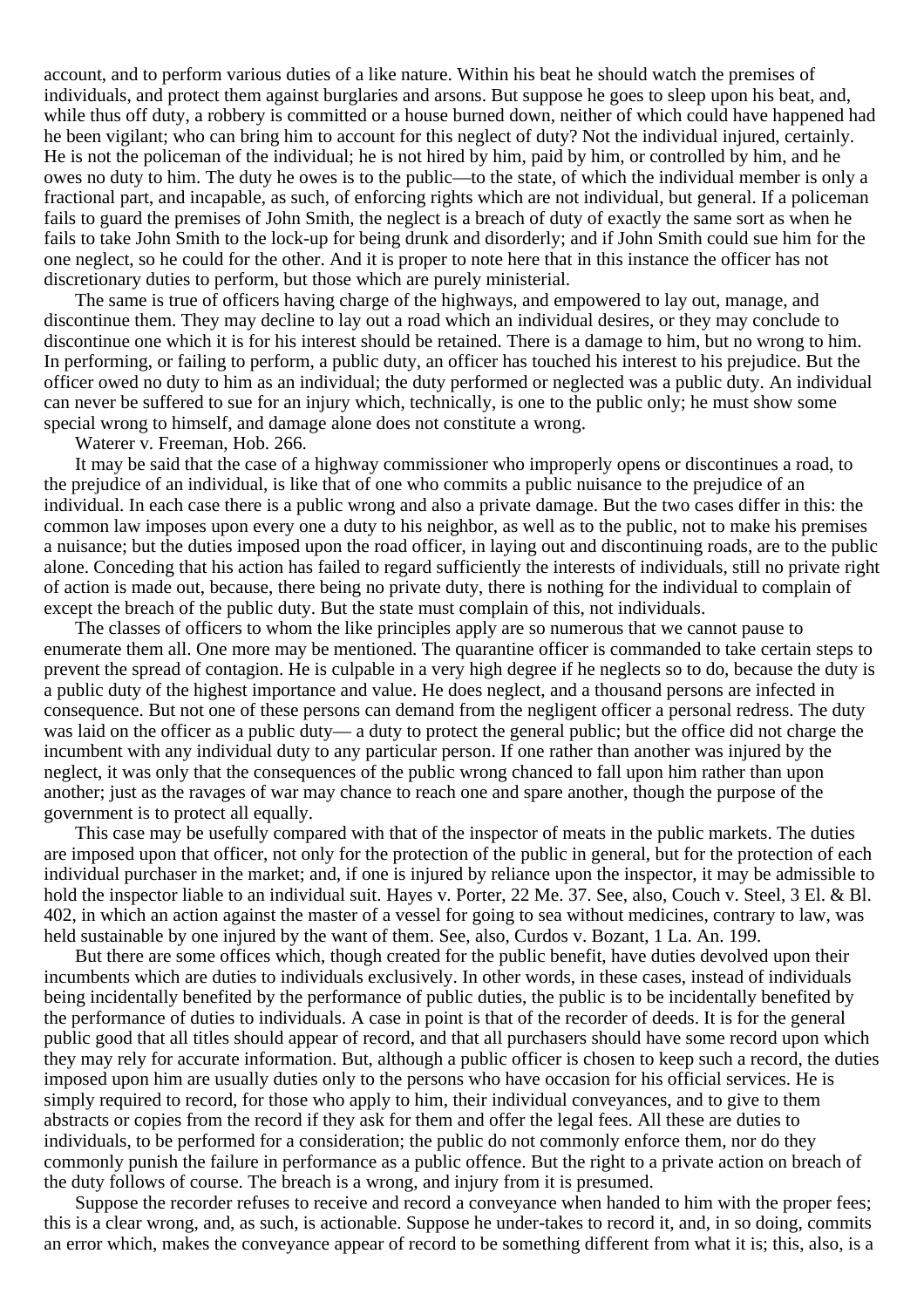wrong, for his duty is to record it accurately. In this last case the question of difficulty would be, who is entitled to maintain the suit; or, in other words, who is the party that is wronged by the recorder's mistake.

The cases are not agreed on the question who should sustain the loss when the grantee in a deed has duly left it for record, and the recorder has failed to record it correctly. The question in such a case would commonly arise between the grantee in such a deed and some person claiming under a subsequent conveyance by the same grantor, which was first correctly recorded. In some cases it is held that the grantee in the first deed is not to be prejudiced by the recorder's error. The reason is thus stated by Breese, J.: The person seeking to take advantage of the error "is, in effect, claiming to enforce a statute penalty, imposed upon the grantee in the deed, by reason of his having omitted to do something the law required him to do to protect himself and preserve his rights. The law never intended a grantee should suffer this forfeiture if he has conformed to its provisions. The plaintiff claiming the benefit of this statute being, as it is, in derogation of the common law, and conferring a right, before unknown, he must find in the provisions of the statute itself the letter which gives him that right. To the statute alone must we look for a purely statutory right. All that this law required of the grantee in the deed was that he should file his deed for record in the recorder's office, in order to secure his rights under the deed. When he does that, the requirements of the law are satisfied, and no right to claim this forfeiture can be set up by a subsequent purchaser. The statute does not give to the subsequent purchaser the right to have the first deed postponed to his if the deed is not actually recorded, but only if it is not filed for record."

Merrick v. Wallace, 19 111. 486, 497. Substantially the same doctrine-has been declared by Drummond, J., in Polk v. Cosgrove, 4 Biss. 437, and Riggs v. Boylan, *ib*. 445. See, also, Mim v, Mim, 35 Ala. 23; Garrard v. Davis, 53 Mo. 322.

Here it is seen that the grantee in the deed has brought himself strictly within the letter of the statuter and has performed all that the statute, in terms, makes requisite for his protection.

There are several cases in which it has been decided that the failure of the recorder to index a deed as required by the statute could not affect the title of the grantee. Curtis v. Lyman, 24 Vt. 338; Commissioners v. Babcock, 5 Oreg. 472; Bishop v. Schneider, 46 Mo. 472; *s. c.*, 2 Am. Rep. 533. But this, also, must depend upon the phraseology of statutes. See Gwynn v. Turner, 18 Iowa, 1. In general, the provisions on the subject of index are probably made for the convenience of examination of records, and not for the protection of those whose deeds are recorded. See Schell v. Stein, 76. Pa. St. 398.

Where this doctrine prevails it is difficult to understand how the recorder can be responsible in damages to the grantee for anything more than has been paid him for making the erroneous record, unless, in consequence of something which subsequently takes place, an actual damage is suffered which can be shown. Such damage might, undoubtedly, befall if afterward he should negotiate a sale and find the erroneous record to stand in the way of its completion; but as the deed, if in existence, could be recorded over again on payment of the statutory fees, this cost would seem to furnish the measure of recovery. If, however, the deed were lost or destroyed, a second recording would be impossible, and the question of remedy might then be more serious. As the injury in such a case would result from the conjunction of two circumstances—first, the error in the record, and, second, the loss of the deed—the question of remote cause and proximate cause would be involved, and the conclusion might, perhaps, be that the proximate cause of' damage was to be found in the subsequent facts, and not in the recorder's error.

On the other hand, there are many cases in which it has been decided that every one has a right to rely upon the record actually made as being correct, and that, if it is erro- neous, the peril is upon him whose deed has been incorrectly recorded. The leading decision to this effect was made under a statute which provided that "no mortgage should defeat or prejudice the title of any *bona fide* purchaser unless the same should have been duly registered"—a provision very different from that in the statute of Illinois already in substance given. A mortgage of \$3,000 was recorded as one of \$300; and Chancellor Kent said of the statute: "The true construction of the act appears to be that the registry is notice of the contents of it, and no more, and that the purchaser is not to be charged with notice of the contents of the mortgage any further than may be contained in the registry. The purchaser is not bound to attend to the correctness of the registry. It is the business of the mortgagee, and, if a mistake occurs to his prejudice, the consequences of it lie between him and the clerk, and not between him and the *bona fide* purchaser. The act, in providing that all persons might have recourse to the registry, intended *that* as the correct and sufficient source of information; and it would be a doctrine productive of immense mischief to oblige the purchaser to look, at his peril, to the contents of every mortgage, and to be bound by them when different from the contents as declared in the registry. The registry might prove only a snare to the purchaser, and no person could be safe in his purchase without hunting out and inspecting the original mortgage—a task of great toil and difficulty. I am satisfied that this was not the intention, as it certainly is not the sound policy, of the statute."

Frost v. Beekman, 1 Johns. Ch. 288, 298. And see Beekman v. Frost, 18 Johns. 544. Other cases to like effect are referred to in the note.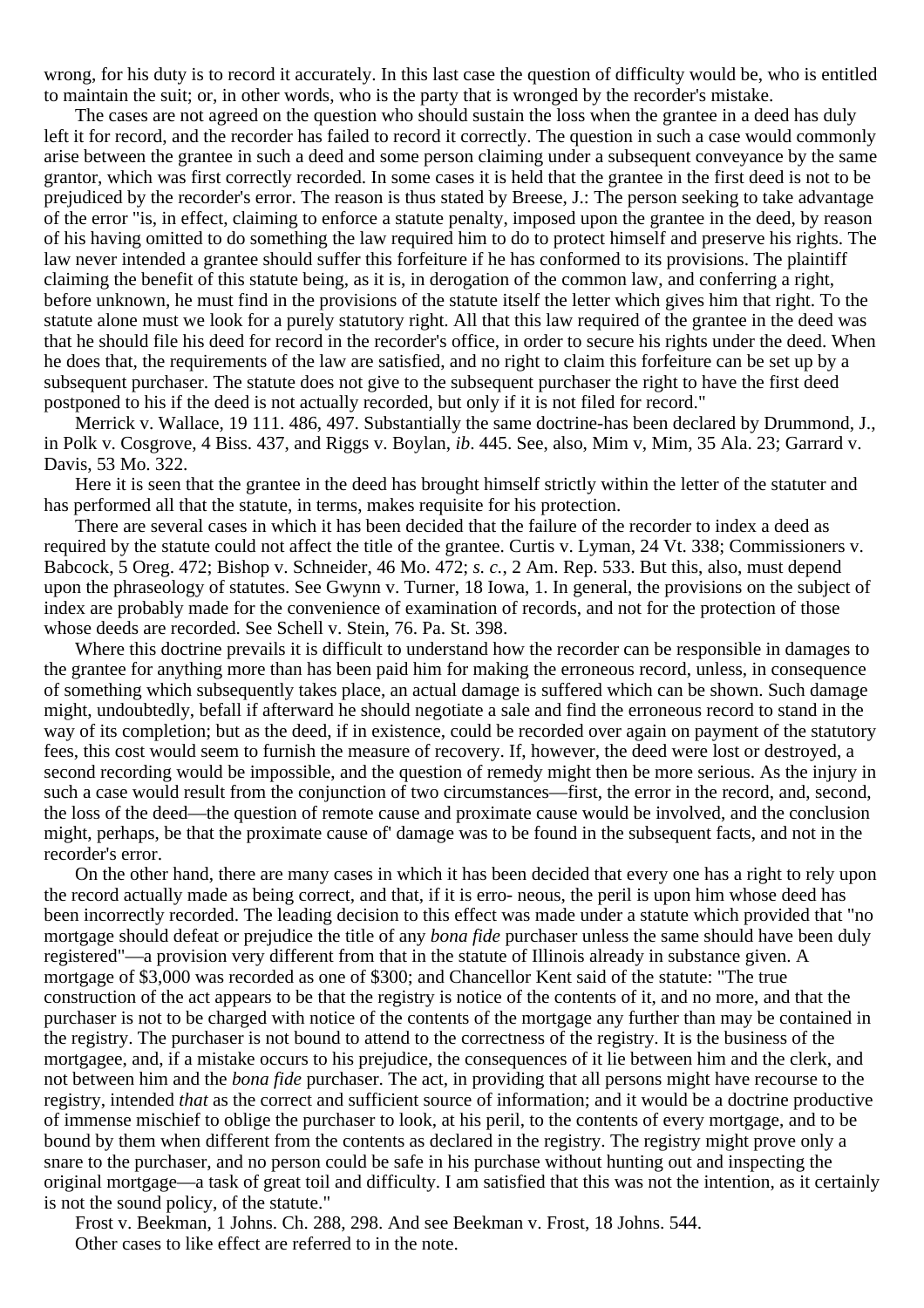Baldwin v. Marshall, 2 Humph. 116; Lally v. Holland, 1 Swan, 396; "Sanger v. Craigue, 10 Vt. 555; Shepherd v. Burkhalter, 13 Geo. 444; Chamber;ain v. Bell, 7 Cal. 291; Parrett v. Shaubhut, 5 Minn. 323; Scoles v. Wilsey, 11 Iowa, 261; Miller v. Bradford, 12 Iowa, 14; Breed v. Conley, 14 Iowa, 269; Terrell v. Andrew County, 44 Mo. 309; Brydon v. Campbell, 40 Md. 331. See Kerr v. Russell, 69 Ill. 666.

Let us suppose that where such is the rule of law, a deed is so recorded that the record fails to describe the land actually conveyed, and that the grantor sells the land a secand time to one having no knowledge of the prior conveyance, thereby cutting off the first conveyance. There would be, under such circumstances, a direct loss to the first grantee of the whole value of the land, and it would seem that he must be entitled to a remedy against some one for a remuneration. That he might treat the second conveyance by his grantor as one made in his interest, and sue and recover from him the amount received from the second grantee, we should say would be clear. This would be only the ordinary case of one affirming a sale, wrongfully made by another, of his property, and recovering the proceeds thereof—the familiar case of waiving a tort, and suing in *assumpsit* for the money received.

Lamine v. Dorrell, Ld. Raym. 1216; Bennett v. Francis, 2 B. & P. 554; Read v. Hutchinson, 3 Camp. 352; Mann v. Locke, 11 N. H. 248; Smith v;. Smith, 43 N. H. 536; Jones v. Hoar, 5 Pick. 285; Glass Co. v. Wolcott, 2 Allen, 227; Gilmore v. Wilbur, 12 Pick. 124; Webster v. Dr infer-water, 5 Me. 323; Foster v. Tucker, 3 Me. 458; Bank of North America v., McCall, 4 Binn. 374; Willett v. Willett, 3 Watts, 277; Pearsoll v. Chapin, 44 Pa. St. 9; orrison v. Rogers, 3 111. 317; O'Reer v. Strong, 13 111. 688; Guthrie v. Wickliffe, I A. K. Marsh. 83; Sanders v. Hamilton, 3 Dana', 550; Stearns v. Dillingham, 22 Vt 627; Elliott v. Jackson, 3 Wis. 649; Fuller v. Duren, 36 Ala. 73; Pike v. Bright, 29 Ala. 332; Barlow v. Stalworth, 27 Geo. 517; Budd v. Hiler, 27 N. J. 43; Welch v. Bagg, 12 Mich. 42; Johnson v. Reed, 3 Eng. 202; Foye v. Southard, 54 Me. 147; Tamm v. Kellogg, 49 Mo. 118.

But in many cases such redress might be inadequate, because less than the value of the land was received on the second sale, and no reason is perceived why he might not sue in tort for the value of that which he has lost, if that: promises more satisfactory redress. If one, knowing he has already conveyed away certain lands, gives a new deed which defeats the first, this is as gross and palpable a fraud as can well be conceived of; and, like the selling of property in market overt, though it may pass the title, it cannot protect the seller when called upon by the owner to account for the property the latter has been deprived of.

See Andrews v. Blakeslee, 12 Iowa, 577; Holmes v. Stout, 10 N. J. 409.

But the question of a remedy against the recorder would, in this case, as well as that before suggested, be complicated as a question of proximate and remote cause, and would require a consideration which, up to this time, it has never, so far as we are aware, received. Does the loss of the estate result from the error of the recorder? or does that merely furnish the occasion for another event, to which the loss is in fact attributable as the proximate cause? The question would be still further complicated if, before the second conveyance by the original grantor, the first grantee had himself disposed of the land, so that the loss would fall, not upon the party whose deed was defectively recorded, but upon one claiming under him.

See Ware v. Brown, 2 Bond, 267.

Here the damage, instead of following directly the recorder's misfeasance, follows it only after two intermediate steps a conveyance by the first grantee, and another by the first grantor, which has the effect to defeat it.

The recorder of deeds may also injure some person by giving him an erroneous certificate. The liability for this is clear if the giving of the certificate was an official act; otherwise not. It was an official act if it was something the person obtaining it had a right to call for, and which it was his duty to give. Thus, one has a right to call for copies to be made from the records, and for official statements of what appears thereon; and he is entitled to have these certified to him correctly. But he is not entitled to call upon the recorder for a certificate that a particular title is good or bad; and such a certificate, if given, would not be official. The reason for this is that a certificate to that effect must necessarily cover facts which the records cannot show; and a title may be good or be defective for reasons which cannot, under any recording laws, appear of record. Therefore, if the register certifies that a title is good, he only expresses an opinion on facts, some of which he may officially know, but others of which he cannot know as recorder, and, therefore, cannot officially certify to.

Introduction to Cooley's Blackstone, p. xvii.

But suppose the register's certificate to cover nothing he might not be required to certify officially, and, therefore, to be properly and strictly an official act, but incorrect, and suppose the person who applies for and receives it is not injured by it, but a subsequent purchaser, to whom he has delivered it with his title deeds, is injured-has such subsequent purchaser a right of action against the recorder? In other words, as it is a duty the recorder owes to every one who may have occasion to rely upon his records, to see that they are correctly made, is it also his duty to every who may have occasion to rely upon his certificates, to see that they are correct also?

The difference between the two cases may be said to be this: that the records are for public and general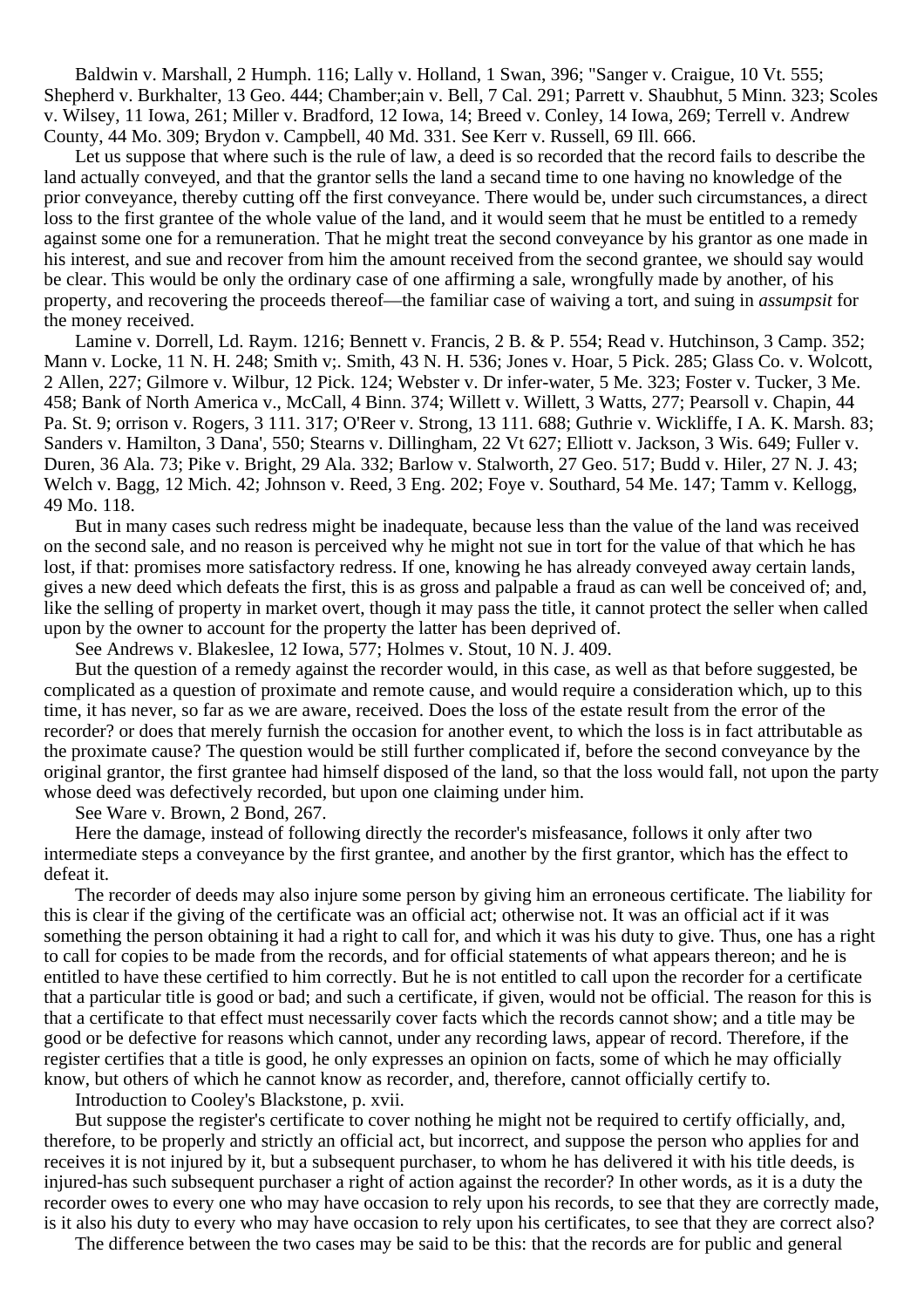inspection, and are required to be kept that all persons may have, by means of them, accurate information concerning titles, while the giving of a certificate concerning something recorded is a matter between the recorder and the person calling for it, and legally concerns no one else. The recorder knows that his records are to be seen, and titles to be made in reliance upon them; he is not bound to know that his certificate is for the use or reliance of any but the person who receives it, nor can he be supposed to give it for any other use. But, on the other hand, it may be replied that such certificates are usually obtained as satisfactory evidence of title in making sales, and they are expected to have their effect, not upon the person who receives them, but upon some one to whom, by means thereof, he may be enabled to effect a sale, or from whom he may obtain a loan. It is such a person, therefore, that may be supposed to be in view when the certificate is obtained, and an injury, if any occurs, would be likely to fall upon him, rather than upon his grantor or mortgagor. If, therefore, the erroneous certificate of the register would, as has been said, "make him liable to the party who has been injured by it,"

Agnew, J., in Schell v. Stein, 76 Pa. St. 398, 401.

must it not make him liable to the party who, in reliance upon it, has been induced to deal with the title, rather than to one who, by means of it, has been enabled to realize or accomplish more than his real title would justify.

In Housman v. Girard Building, etc., Association, to appear in 81 Pa. St., the supreme court of Pennsylvania has recently decided that, for a false certificate of searches, the recorder of deeds is liable only to the party who employs him to make it. In that case the certificate was obtained by a party contemplating a loan on the property, and who actually made a loan, relying on the certificate, and was injured thereby.

The case of a postmaster may be instanced as that of an officer who owes duties both to the public and to individuals. In the main, his duties are to the public: he is to receive and forward mail to other offices; to keep correct accounts with the department, and, perhaps, with contractors; to draw money orders, etc. But, in respect to mail matter received at his office, at a certain stage a duty is fixed upon him in behalf of individuals. When the proper person calls for anything which is there for delivery, he must deliver it, and he is guilty of an actionable wrong if he refuses.

Lane v. Cotton, Salk. 17; Smith v. Powdich, Cowp. 182; Rowning v. Goodchild, 2 W. Bl. 908; Teale v. Felton, 1 N. Y. 537; *s. c.*, in error, 12 How. 284.

He would be liable also if, through his carelessness, the letter of an individual should be lost or destroyed while in his-charge; nor is any reason perceived why the carrier would not be equally liable if, through his fault, a mail should be lost.

Ford v. Parker, 4 Ohio (N. S.), 576; Maxwell v. McIlvoy, 2 Bibb, 211; Sawyer v. Corse, 17 Gratt 230. There is a separate and distinct duty as to each paper, letter, or package carried, and a breach occurs if,

through negligence, any one fails to be safely carried and safely delivered.

Whitfield v. Le Despencer, Cowp. 754, 765.

So the collector of customs owes to the merchant, whose goods pass through his hands, the obligation to appraise or inspect them with reasonable promptness, and deliver them on the duties being paid. A merchant might be ruined by needless delays in the performance of this duty, and the responsibility should be unquestionable.

See Barry v. Arnaud, 10 Ad. & El. 646, 670. A supervisor, required by law to report a claim to the county board for allowance, is liable for neglect to do so, though in good faith he may believe the law invalid, and refuse on that ground. Clark v. Miller, 54 N. Y. 528.

The case of judges of election is one in which duties to the public and to individuals are so united and combined that the question of remedy is often one of no little difficulty. The duty to hold the election, to manage it fairly, and to receive the votes of all qualified electors, is one imposed for the general interest of the state, and concerns its highest welfare. But its performance also concerns the individual; for the privilege of taking part in the electoral machinery of the state is supposed to be of great value to every elector, and, from the time of Ashby v. White,

2 Ld. Raym. 938; *s. c.*, 1 Smith's Ld. Cas. 246.

it has been regarded as settled law that an action for damages might be maintained for a wrongful refusal by the officers to receive the elector's vote. The differences in the decisions have related to the circumstances under which the suit might be brought. If, as is the case in some states, the oath of the elector is made the test of his right to vote, it is con-ceded that an action will lie if the oath is taken and the vote refused;

Spraggins v. Houghton, 3 111. 377; State v. Robb, 17 Ind. 536; Gillespie. v. Palmer, 20 Wis. 544; People v. Pease, 30 Barb. 588; Goetchins v. Mathewson, 61 N. Y. 420.

and in some states it is held that, if the right depends on qualifications of which the election officers must judge, they will, nevertheless, be liable for a refusal to receive the vote, though no corruption be charged against them.

Lincoln v. Hapgood, 11 Mass. 355; Henshaw v. Foster, 9 Pick. 312; Capen v. Foster, 12 Pick. 485;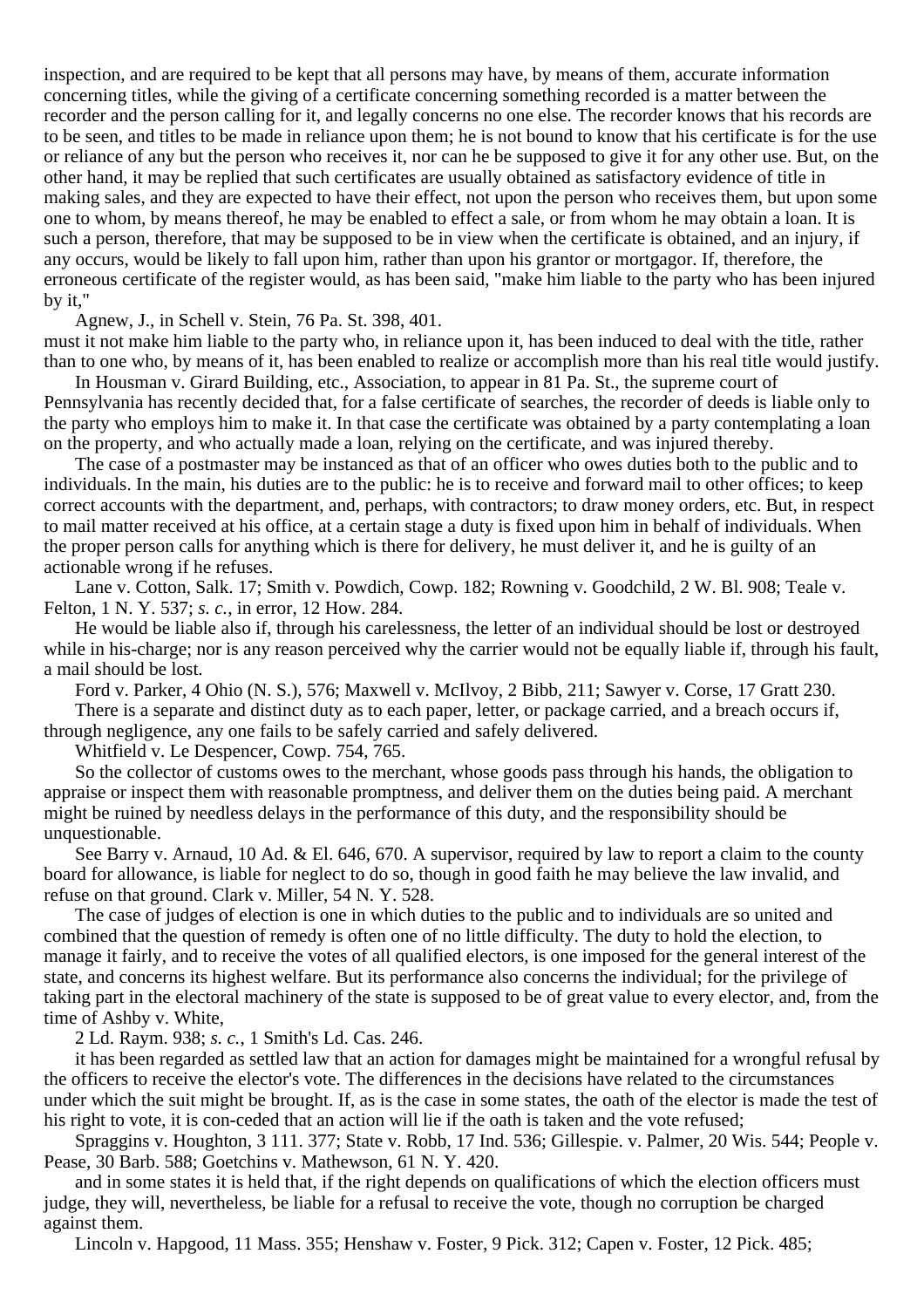Blanchard v. Stearns, 5 Mete. 298; Harris v. Whitcomb, 4 Gray, 433; Jeffries v. Ankeny, 11 Ohio, 372; Monroe v. Collins, 17 Ohio (N. s.), 665; Anderson v. Milliken, 9 Ohio (N. S.), 568.

But in other states the usual protection which is given to judicial officers is extended to these, and they are held liable for depriving the elector of his privilege only where malice or corruption is charged and established against them.

Jenkins v. Waldron, 11 Johns. 114; Wecherley v. Guyer, 11 S. & R. 35; Gordon v. Farrar, 2 Dougl. (Mich.) 411; Peavey v. Robbins, 3 L. Jones, 339; Caulfield v. Bulloch, 18 B. Mon. 494; Miller v. Rucker, 1 Bush, 135; Chrisman v. Bruce, I Duv. 63; Wheeler v. Patterson, I N. H. 88; Turnpike v. Champney, 2 N. H. 199; Rail v. Potts, 8 Humph. 225; Bevard v. Hoffman, 18 Md. 479; Elbin v. Wilson, 33 Md. 135; Friend v. Hamill, 34 Md. 298; Pike v. Megoun, 44 Mo. 492. See State v. Daniels, 44 N. H. 383, and Goetchins v. Mathewson, 61 N. Y. 420. In this last case the whole subjects fully and carefully examined, and the authorities analyzed.

But the mere failure or refusal to receive a vote when offered is only one of many ways in which an elector's right to have a voice in an election may be defeated. The following may be suggested:

The defeat of an election by the officer's failing to take some necessary preliminary action.

Permitting illegal votes to control the election.

Destruction of the ballots after they are received.

Falsely returning the result, whereby the majority are deprived of their rights.

In every one of these cases the legal voter who has sought to exercise his privilege and has failed, or who, after exercising it, has had his action nullified by the election officers, has suffered palpable wrong, the same in sort and degree as when his individual vote is wrongfully rejected. But there is no precedent of an action for an individual injury of this sort. The precedents go no further than this: to fix upon the election officers the duty, to the individual, to register his name—if registry is required—at the proper time and place if he presents himself, and to receive his vote if it is tendered when the polls are open for the purpose. Any further duty which these officers owe is a duty to the aggregate public, and the injury which one citizen suffers from failure to perform it is the same with that suffered by every other citizen similarly situated, and, therefore, as in the case of public offences which touch the general public alike, the neglect cannot support an individual action. If an election has actually taken place, and the officers attempt to deprive the person elected of his office, by false returns or otherwise, the law will afford him a remedy for the recovery of the office. But if an election has been prevented, it is not supposed possible to ascertain what the result would have been had it taken place, and, consequently, no individual redress is possible. The public is wronged, and, in a legal view, only the public.

There are many cases in which it has been decided that, in the case of specified public officers, the only duty they owed to individuals was to act with good motives and integ- rity but that an action would lie against them where malice and injury to an individual were the impelling motives of their conduct. Thus, members of a school board have been held liable for the malicious removal of a teacher.

Burton v. Fulton, 49 Penn. St. 157. See Hogga v. Bigley, 6 Humph. 236; Walker v. Hallock, 32 Ind. 239; Lilienthal v. Campbell, 22 La. An. 600; Harman v. Tappenden, 1 East, 555.

So, a county clerk, it is said, may be held liable, to the party injured, for wilfully and maliciously approving an insufficient appeal bond.

Billings v. Lafferty, 31 111, 318. See Chickerin g v. Robinson, 3 Cush. 543; Tompkins v. Sands, 8 Wend. 462.

In New Hampshire it is said that "surveyors of highways are liable in damages for any wanton, malicious, or improper acts in making and repairing highways;"

Rowe v. Addison, 34 N. H. 306, 313.

a very general statement, which we should suppose might require some qualification. Undoubtedly, if what the surveyors do amounts to a trespass, as where they throw surface waters upon adjoining lands, the party injured is entitled to his remedy, whether the motive to their action was good or bad; but it cannot always be true that a party dissatisfied with the repair of a highway which is entrusted to a board of public officers can charge malice as a ground for a private action. He should be able to show how his own estate as unnecessarily interfered with, or that its enjoyment is purposely diminished in a manner that makes his case exceptional.

See Waldron v. Berry, 51 N. H. 136, where the New Hampshire and other cases are collected and analyzed.

In Connecticut it is held that a wharf master may be liable to a party injured by his order for the removal of a ship from a certain dock, if it could be shown that the order was given with a malicious purpose to cause injury.

Gregory v. Brooks, 37 Conn. 365. See Brown v. Lester, 21 Miss. 392.

But our own view is that the doctrine that a public officer, acting within the limits of his jurisdiction in the discharge of a discretionary duty, can be held liable upon an assumption that he has acted wilfully or maliciously, is an exceedingly unsatisfactory and dangerous one; and that those decisions are safest, and most consonant to public policy, which deny it altogether. Motives are not always readily justified to the public, even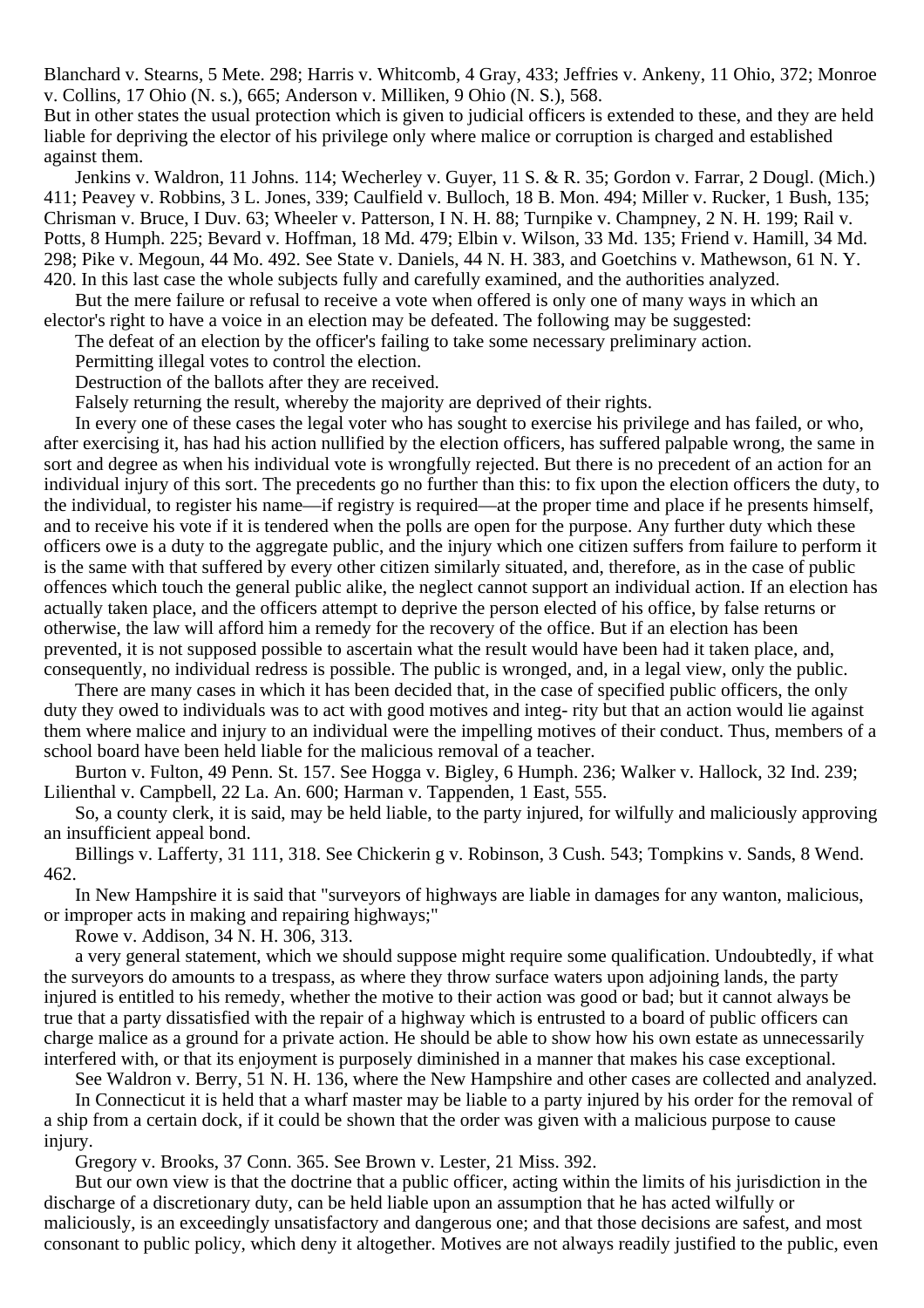in the cases where they have been purest; and the safe rule for the public is that which protects its officers in acting fearlessly, so long as they keep within the limits of their legal discretion.

See Sage v. Laurain, 19 Mich. 137. The case of assessors charged with malicious over-valuation is in point here, and the decisions which hold that they cannot be held liable seem to us right beyond question. Weaver v Devendorf, 3 Denio, 117; Cooley on Tax. 552.

It has been decided in New York that a superintendent of canal repairs, who, having the means to make repairs, and being charged with the duty to do so, neglected to perform the duty, was liable for the damages of a party whose use of the canal was prevented or impeded in consequence.

Adsit v. Brady, 4 Hill, 630; Robinson v. Chamberlain, 34 N. Y. 389 f Insurance Co. v. Baldwin, 37 N. Y. 648.

But here the duty was imperative, and was not left to the officer's discretion. In the same state commissioners of highways who have funds for the repair of the public ways, but neglect to use them for the purpose, are, on like grounds, responsible to parties injured by the want of repair.

Hover v. Barkhoof, 44 N. Y. 113. Compare Garlinghouse v. Jacobs, 29. N. Y. 297; Lynn v. Adams, 2 Ind. 143; Dunlap v. Knapp, 14 Ohio. (N. S.), 64.

The duty in such cases is not discretionary, but imperative. It is also distributive—imposed for the benefit of the public, and also of each individual of the public who may have occasion to make use of the public ways; in that particular corresponding to the duty imposed upon railway companies to sound signals at street-crossings, as a warning to each individual who may have occasion to be passing that way.

The case of a sheriff is that of an officer upon whom the law imposes duties to individuals as well as to the public. In so far as he acts as a peace officer, individuals are concerned only that he shall commit no trespass upon their rights; but in the service of civil process he is charged with duties only to the parties to the proceedings. These he must perform at his peril, and although in many cases the duties are of great nicety, and require an investigation into the facts, and the exercise of sound judgment and discretion, yet he is looked upon as a ministerial officer merely, and is supposed to be capable of ascertaining, beyond mistake, what his duty is, and of performing it correctly. The law, therefore, does not excuse his errors, though he may have been led into them honestly while endeavoring faithfully to perform his duty. A striking illustration of the severity of this rule may be found in the case where an identity of names leads him to serve his writ upon the wrong party;

Jarmain v. Hooper, 6 M. & G. 847.

or where he seizes the goods of the wrong party, but on such evidence as might have misled any one. Davies v. Jenkins, 11 M. & W. 755; Dunston v. Patterson, 2 C. R. (N. s.) 495.

The same act or neglect of a sheriff may sometimes afford ground for an action on behalf of each party to the writ; as where, having levied upon property, he suffers it to be lost or destroyed through his negligence. In such a case the plaintiff may be wronged because his debt may be lost, and the defendant may be wronged because a surplus that would have remained after satisfying the debt is lost to him. The officer owed to each the duty to keep the property with reasonable care, and there is a breach of duty to each if he has failed to do so.

Jenner v. Joliffe, 9 Johns. 381, 385; Bank of Rome v. Mott, 17 Wend. 554; Bond v. Ward, 7 Mass. 123-129; Purrington v. Loring, 7 Mass. 388; Barrett v. White, 3 N. H. 210#224; Weld v. Green, 10 Me. 20; Franklin Bank v. Small, 24 Me. 52; Mitchell v. Commonwealth, 37 Pa. St. 187; Hartlieb v. McLane, 44 Pa. St. 510; Gilmore v. Moore, 30 Geo. 628; Banker v. Caldwell, 3 Minn. 94; Tudor v. Lewis, 3 Mete. (Ky.) 378; Abbot v. Kimball, 19 Vt. 551; Fay v. Munson, 40 Vt. 468.

The purpose of this paper being merely to indicate general rules, and not to go into particulars, the case of another class of officers may be referred to by way of illustration. We allude now to those whose duty is to cut drains for the draining of considerable tracts of land, and afterwards to keep them open for the public benefit. The position, duty, and responsibility of such officers, it may be well to say at the outset, are not always the same. Sometimes they constitute a corporate board, and then the act of one, if lawful, is the act of the corporation. Sometimes they are officers of cities or villages, and then their acts are the acts of the municipal corporation that elects or appoints them, and may render such corporation liable. But sometimes they act directly under an independent statutory authority, subordinate to no corporation, so that their neglects are chargeable to no one but themselves as individuals. This last is the position usually occupied by persons chosen as drain commissioners by towns, counties, or other districts of territory; they are chosen by the voters of the district, because the statute prescribes that mode of selection, but they act independently of the people of the district afterwards.

There are various ways in which the failure of such an officer to perform his duties faithfully and promptly might result in damage or loss to individuals. *First*, it might delay the completion of a work which had been ordered, and thereby land might be left overflowed and useless which should have been drained. But it is impossible to count upon this as an individual injury, since what is lost is only an advantage the party expected to reap from an exercise of public authority—not something which has actually become his. It is to be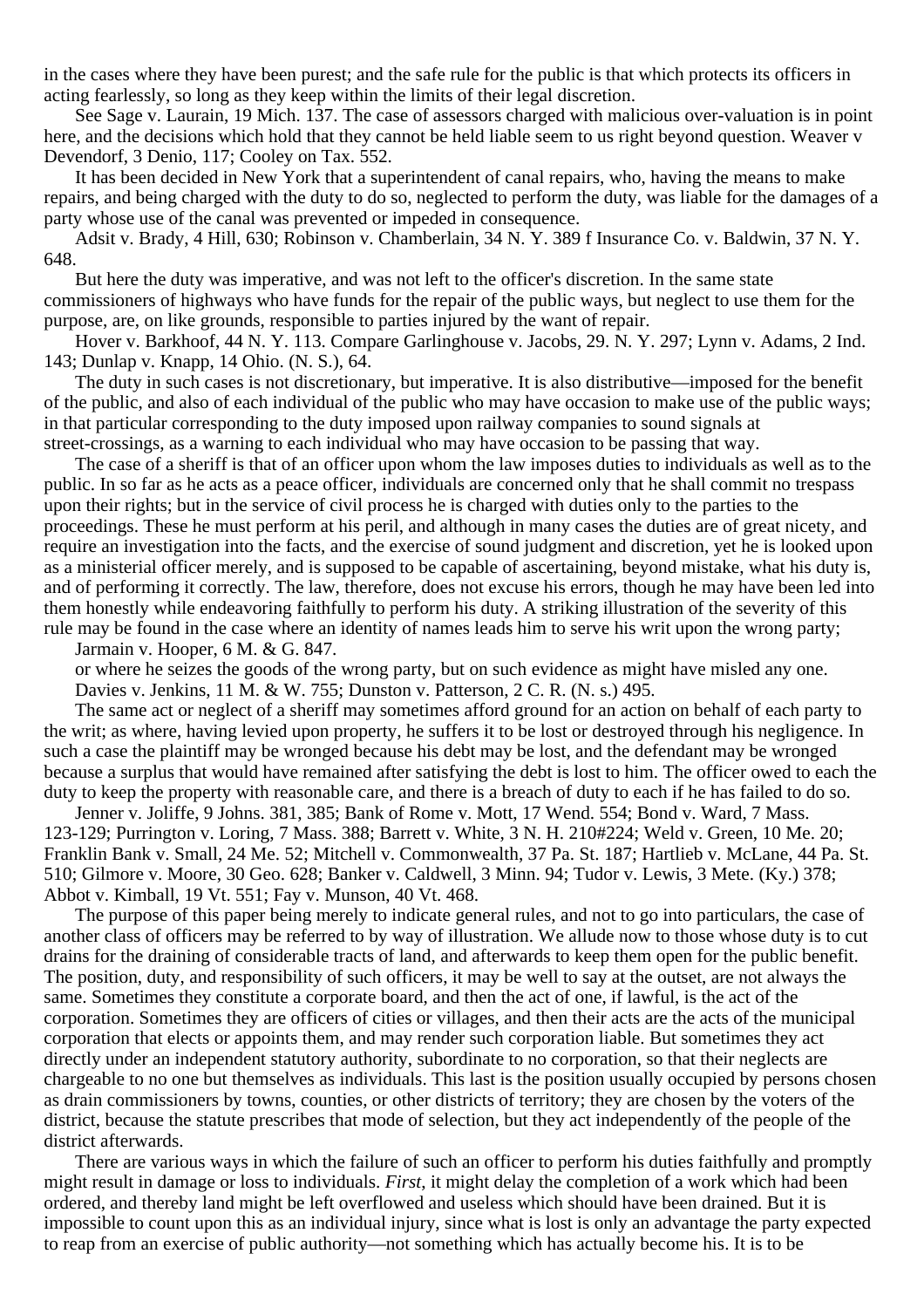compared to the loss, by a candidate, of an anticipated election, in consequence of a riot at the polls, or through fraudulent votes; it may be a hardship, but it can support no action, because it takes away only an uncertain expectancy, and not a vested right. It may also be compared to the case of one who is a deserving object of charity under the poor laws. Such a person, from his circumstances, may have a right to expect relief from the proper officer, and it will be the duty of the officer to give it if the case is deserving. But the officer's neglect cannot give a private right of action; for until something has, in some legal way, been specifically set apart for the pauper, so that in law it has become his property, he can have no legal right which the officer's neglect defeats. And so up to the time when, by the construction of a drain, individual rights have actually attached, the delay of the commissioner, in the view of the law, can be a matter only of public concern—not a private injury.

But when the drain is made, the benefits to private estates arise, or should arise, and then there may be complaint either, *first*, that the plan or execution of the work has not brought the benefit it should have brought; or, *second*, that by neglect of the officer the drain is impeded. In the first case there can be no right of action, because as yet everything is in expectancy. But if, when the drain is completed, it is suffered by negligence to be obstructed, and thereby private estates are injured, the right to redress by suit seems clear. There is a distinct duty incumbent upon the officer who is charged with keeping the drain open, which he owes to every person who would be injured by his neglect; and where damage concurs with a breach of this duty the right of action is complete. But this, of course, supposes the means in his hands for the purpose, as without this there can be no neglect.

This general principle is recognized by the following among many other cases: Parker v. Lowell, II Gray, 353; Childs v. Boston, 4 Allen, 4I;Barton v. Syracuse, 37 Barb. 292; Wallace v. Muscatine, 4 Greene (Iowa), 373; Phillips v. Commonwealth, 44 Pa. St. 197; Hover v. Barkhoof, 44 N.Y. 113.

It has been said in a recent treatise of accepted value that "the liability of a public officer to an individual for his negligent acts or omissions in the discharge of an official duty depends altogether upon the nature of the duty as to which the neglect is alleged. Where his duty is absolute, certain, and imperative, involving merely the execution of a set task—in other words, is simply *ministerial*—he is liable in damages to any one specially injured, either by his omitting to perform the task, or by performing it negligently or unskilfully. On the other hand, where his powers are discretionary, to be exerted or withheld according to his own judgment as to what is necessary and proper, he is not liable to any private person for a neglect to exercise those powers, nor for the consequences of a lawful exercise of them, where no corruption or malice can be imputed, and he keeps within the scope of his authority."

Shear. & Redf. on Neg. § 156.

But, if this is correct as a general rule, it is subject to a great many exceptions; for, as is above shown, there are many cases in which the duty is absolute, certain, and imperative, and is also ministerial, in which no action will lie, because the duty is exclusively public. The case of election officers defeating an election is a conspicuous instance; the voters who lose the opportunity to deposit their ballots are allowed no private right of action, though their damage is the same, in kind and degree, with that of voters whose ballots are wrongfully refused when the polls are open. The reason we have already stated to be this that the duty to prepare for and hold an election is a public duty exclusively, while the duty to receive ballots when the polls are open is one severally due to each individual elector. There are also numerous cases in which duties are entrusted to the judgment and discretion of officers, and where, nevertheless, actions are sustainable against them. We have referred to some of these. It is true, the decisions regarding them are not harmonious—some courts holding that the obligation the officer owes to the individual is only to discharge his duty with integrity and to his best judgment, and that he is liable to an action only when malice or corruption is established, while others admit some exceptions, and hold, especially in election cases, that the officer must, at his peril, concede to the individual his legal rights.

Lincoln v. Hapgood, 11 Mass. 350. Compare Tozer v. Child, 7 El. & Bl. 377.

The true general rule, we conceive, may be stated thus: whenever an individual can show that he suffers an injury through the neglect of a public officer to respect and recognize some right which the law assures to him, he is entitled to some appropriate redress there for; while for incidental loss which he may suffer in consequence of the neglect of purely public duties, he is entitled to no redress, because no right pertaining to him as an individual has been violated. And this is wholly independent of the circumstance that his loss or damage is or is not exceptional and special.

# **VIII. Liability of Railroad Companies for Remote Fires.**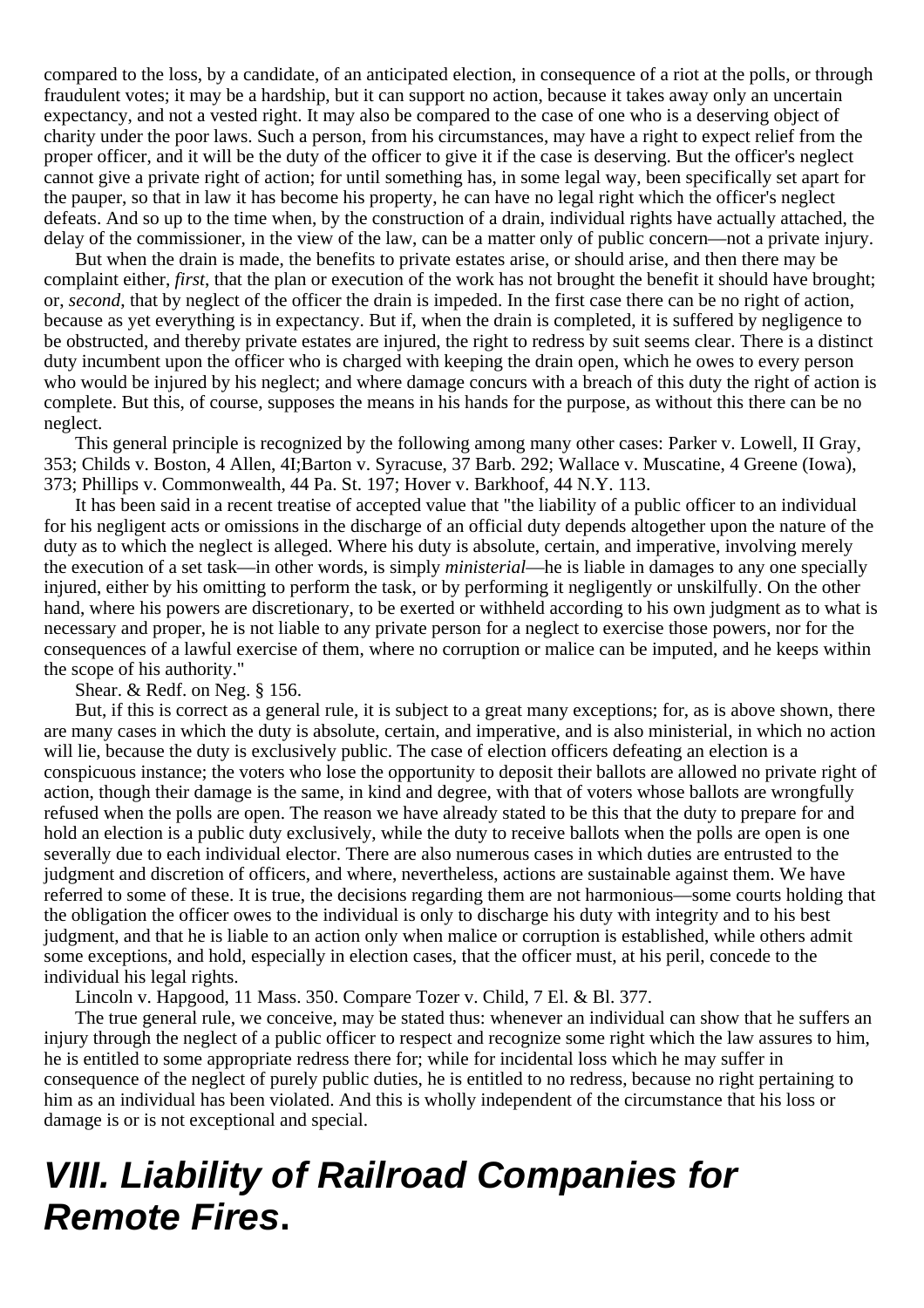Whether a railroad company is to be liable for all fires of which its locomotives are the occasion, is a question so important to the industrial interests of the land, that I may be excused for giving to it in this place a more elaborate discussion than I was able to do in my treatise on Negligence. A squatter, for instance, builds, three hundred feet from a railroad, a shanty, and permits between the shanty and the railroad a mass of dry stubble to collect. This stubble is easily kindled by sparks from the locomotive, and the shanty is soon in a blaze. The same carelessness which left a lane of combustible materials from the railroad to the shanty, leaves a further lane of combustible materials to other buildings, constructed with equal recklessness, a little further on. Over this continuous line the fire races rapidly; and by this process the suburbs of a city, successive stages being in the same way accomplished, is set on fire, and finally the city itself is destroyed. The railroad company is sued for the damage, and it is held liable, and, of course, is swamped; its whole assets, when brought to the hammer, not being sufficient to satisfy the judgment. Or, to take a decided case, a manufacturing company builds a dam to supply its works with water. A heavy rain falls, and the dam is swept away. The water descends on another dam, carelessly built by other parties, and this dam also yields. Another dam, built with equal carelessness, is broken through by the tremendous accumulation of water bearing against it, and finally a valley is flooded and a group of villages submerged. The company owning the dam which first gives way is sued; and a judgment is entered against it for the whole of the final damages, although it proves that but for the carelessness with which dams number two and number three were constructed such damages would not have ensued. The company thus sued is ruined and its operations closed by the process, just in the same way as the railroad corporation, which was the occasion of the fire in the first illustration given by me, is destroyed. Now, in both these cases the injury to the community is not terminated by the annihilation of the two corporations sued. A subsidiary injury, of no mean dimensions, is to be found in the recklessness which such procedure imparts to non-capitalists dealing with dangerous instrumentalities. If I am held to be personally responsible for the consequence of placing combustible materials by the side of a railroad, or of building inadequate dams at the base of a great manufacturing reservoir, then I will be careful not to place such combustible materials under the eaves of a locomotive engine, or to dam up water, in the trough of a natural watershed, without taking the precautions which a good mechanic, an expert in such work, is accustomed to use. But if I am not so responsible, I will build recklessly, and to this recklessness will be traceable ruin which otherwise would have been averted. The very fact that when a suit for damages is brought, I am skipped over, and the rich corporation behind me attacked, while it assures me, if I am poor, a position of irresponsibility, increases the recklessness of myself and other non-capitalists, and thus increases the risks by which the capitalist, who is alone held liable, is beset.

Capital, by this process is either destroyed, or is compelled to shrink from entering into those large operations by which the trade of a nation is built up. We are accustomed to look with apathy at the ruin of great corporations, and to say, "well enough, they have no souls, they can bear it without pain, for they have nothing in them by which pain can be felt." But no corporation can be ruined without bringing ruin to some of the noblest and most meritorious classes of the land. Those who first give the start to such corporations are men of bold and enterprising qualities, kindled, no doubt, in part by self-interest, but in part also by the delight which men of such type feel in generous schemes for the development of public resources, and the extension to new fields of the wealth and industry of the community. Those who come in, in the second place, to lend their means to such enterprises after these enterprises appear to be reliable objects of investment, are the "bloated bond-holders," consisting of professional men of small incomes, and widows and orphans whose support is dependent on the income they draw from the modest means left to them by their friends. Nor is it these alone who are impoverished by the destruction of the corporations of which I here speak. The corporation may itself be soulless, and those investing in it may deserve little sympathy, but those whom it employs are the bone and sinew of the land. There is no railroad, no manufacturing company that does not spend three-fourths of its income in the employment of labor. When the corporation's income ceases, then the laborer is dismissed. We hear sometimes of the cruelty of the eviction of laborers from their cottages at a landlord's caprice. But there are no evictions which approach in vastness and bitterness to those which are caused by the stoppage of railway improvements or of manufacturing corporations; in few cases is there such misery to the laboring classes worked, as when one of these great institutions is closed. I think I may, therefore, safely say that the question before us relates eminently to the industrial interests. And in this sense it demands from us the most careful thought.

Stating the question before us in the concrete, it is this:

Is a railroad company liable for damages by fire, of which, through ignition from one of its locomotives, it is one of the occasions, when, between the starting of the fire by the locomotive and the damage, intervenes the negligence or malice of third parties, by which the damage is immediately caused?

Stating the question as an elementary proposition, it is this:

Is a person liable for damages of which, unintentionally, he is one of the occasions, when, between the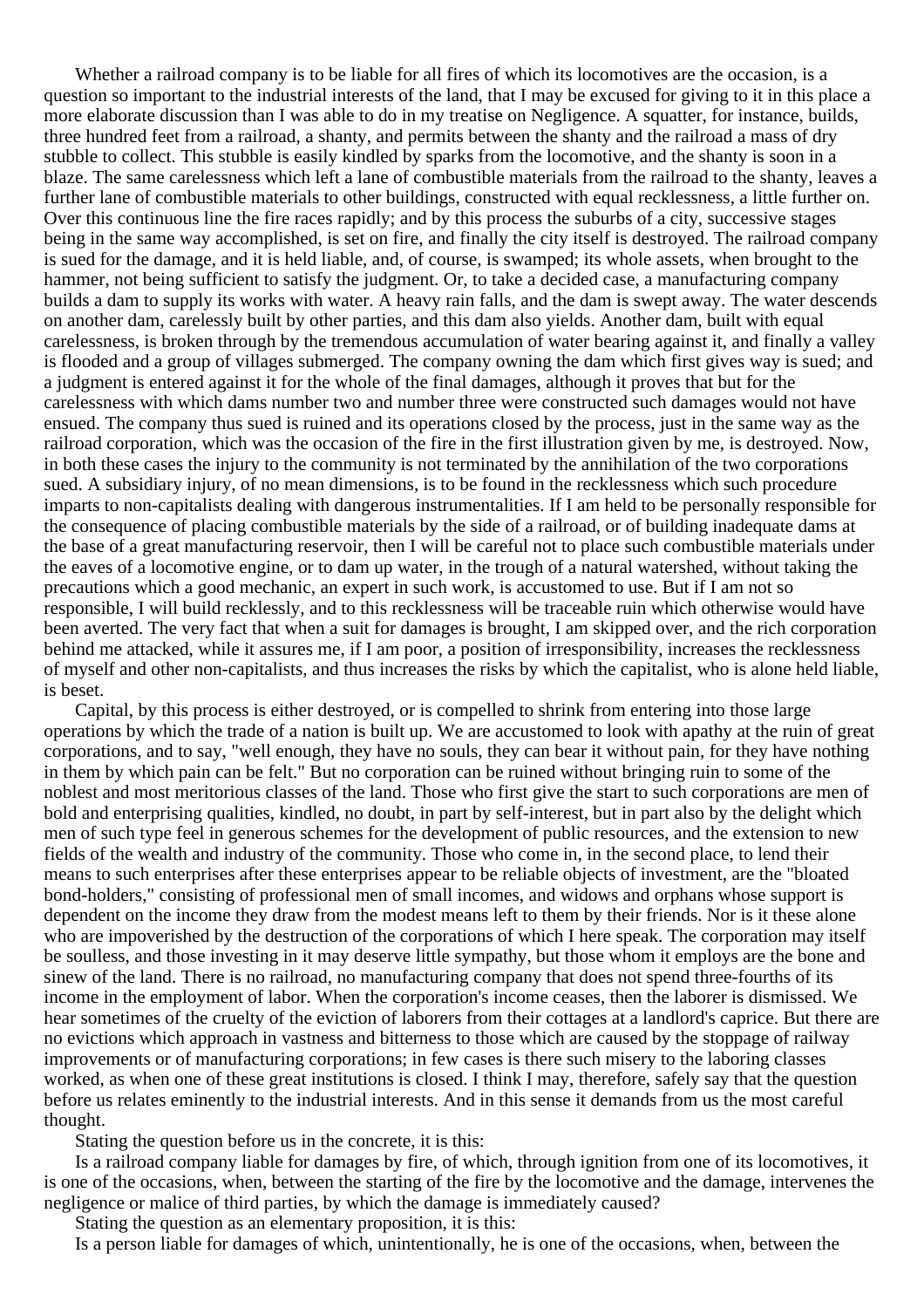occurrence of the occasion and the damage, intervenes the negligence or malice of third parties, by which the damage is immediately caused?

This question, it will be at once seen, opens to us the whole doctrine of causation. What is a juridical cause? Is there a distinction between a "condition" and a "cause?" If so, and should it appear that this distinction is *juridical fundamental*, how does it bear on the issue before us? This question has been much agitated in other countries and in other generations than our own. Perhaps I may best illustrate it, at least in its historical relations, by adverting to a famous controversy now a century old.

On the 27th of September, 1774, died at the Vatican, Pope Clement XV., not many months after the issue of the bull *Dominus ac Redemptor noster*, suppressing the order of the Jesuits. The cause of his death has been the subject of a contention in which the doctrines we just noticed are incidentally discussed with singular acuteness and persistency. On the one side, we are pointed to the advanced age of Ganganelli, the secular name by which Clement XV. is best known; his habits of gastronomic indulgence; the similarity of his disease with those usually produced by over-eating; and in particular to a suspiciously excessive dinner he swallowed shortly before his final attack. On the other side, it is argued that while the dyspepsia which he suffered was the *occasion*, it was not the *cause* of his death; that his constitution was such that he could have withstood this particular disease for years without succumbing; that the disease was accelerated by a subtle poison administered to him, by which its symptoms were aggravated and made fatal, and that the traces of this poison were detected in his remains. But even supposing that the latter statements are correct, are we to speak of such poison, supposing it to have been negligently given, or supposing it to be part of remedies honestly prescribed by Ganganelli's physicians, as causing his death? Was not that death caused equally by other antecedents in his eventful life? As threads in this cord of causation, are we not to enumerate hereditary infirmities which we can well suppose him to have received from his parents, and the enervating influence of a secluded ecclesiasticism, and the anxieties of the papacy at an era so critical, and that innumerable series of agencies which had united, for several generations, in bringing Christendom face to face with the revolutions which were then about to convulse the world?

I have introduced this illustration because it gives, in a concrete shape, a case supposed by Mr. Mill,

I Mill's Logic, 2d Lond. Ed. 398.

when advancing the theory of causation which is the basis of the adjudications which I here contest. "For every event," so says Mr. Mill, "there exists some combination of objects or events, some given concurrence of circumstances, positive and negative, the occurrence of which will always be followed by that phenomenon. We may not have found out what this concurrence of circumstances may be; but we never doubt that there is such a one, and that it never occurs without having the phenomenon in question as its effect or consequence. \* \* It is seldom, if ever, between a consequent and one single antecedent that this invariable sequence subsists. It is usually between a consequent and the sum of several antecedents; the concurrence of all of them being requisite to produce, that is, to be certain of being followed by the consequent. In such cases it is very common to single out one only of the antecedents under the denomination of cause, calling the others merely conditions. Thus, if a man eats of a particular dish and dies in consequence, that is, would not have died if he had not eaten of it, people would be apt to say that eating of that dish was the cause of his death. There needs not, however, be any invariable connection between the eating of the dish and death; but there certainly is, among the circumstances which took place, *some combination or other upon which death is invariably consequent;* as, for instance, the act of eating of the dish, combined with a particular bodily constitution, a particular state of present health, and, perhaps, even a certain state of the atmosphere; the whole of which circumstances, perhaps, constituted in this particular case the conditions of the phenomenon, or, in other words, the set of antecedents which determined it, and but for which it would not have happened. The real cause is the whole of these antecedents; and we have, philosophically speaking, no right to give the name of cause to one of them, exclusively of the others."

The first and more technical objection to this theory is, that it is logically defective in making everything the cause of everything else. Thus, in the case of Ganganelli, there is not an event in prior or cotemporaneous history of which we can safely say that in no way it entered into the combination of occurrences on which his death was consequent. Thus, to begin with one of the most obvious, it is clear that if his father, an accomplished physician of Arcangelo, possessed of peculiar ecclesiastical influence, had not lived, or had not lived at Arcangelo, or had not possessed at Arcangelo the influence just noticed, his son either would not have lived at all, or would not have been educated at Arcangelo under circumstances so favorable to his subsequent success, or would not have obtained those early ecclesiastical appointments which were the stepping stones to the papacy. So we have to suppose a line of ancestors from his father back, a change as to the conditions of either of whom would have prevented, if not the existence, at least the ecclesiastical education and promotion of the pontiff. But this is not all. The bull *Dominus ac Redemptor noster*, to take up a single line of enquiry, was one of the antecedents of the death; but what were the antecedents of the bull *Dominus ac Redemptor noster?* When we look even at those antecedents alone by which that famous bull was qualified, our field of observation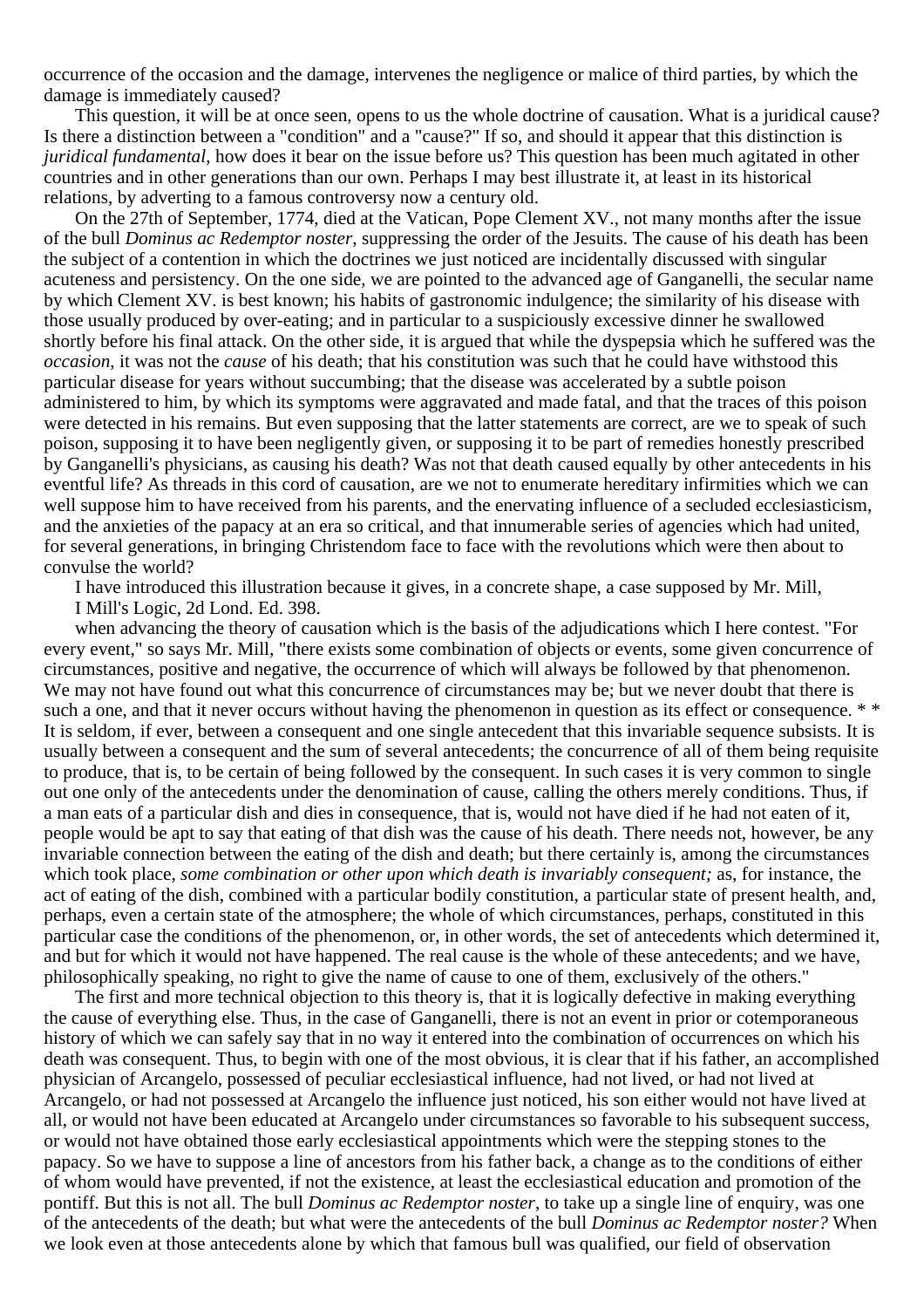expands until not only all the events of cotemporaneous Christendom are introduced, but all prior events by which Christianity was established or modified. What immediately produced the bull *Dominus ac Redemptor noster?* As we search for its immediate antecedents, we notice Joseph II. visiting Rome in person, in order, under motives of philosophical liberalism, to obtain the election of an anti-Jesuit pope, and then vehemently urging on Ganganelli, as the pope-elect, decisive anti-Jesuit action; and with Joseph II. we observe the Spanish and French Bourbons, under the influence of court intrigues, operating to promote the same object; and with them co-operates Gallicanism, jealous of whatever conflicts with the prerogatives of a national episcopate, and Jansenism not merely instinct with retributive vengeance on its old adversary, but implaca- bly hostile to whatever militated against the Augustinian doctrine of grace. But what were the antecedents of Joseph II., and of French and Spanish Bourbonism, then in their corrupt decline, and of Jansenism, and of Jesuitism itself? Must we not, on this view, declare of the death of Ganganelli, as was declared by Fichte of the grain of sand, that he noticed on a shell on the sea beach, that the laws of the whole universe must be reversed in order to place that grain of sand elsewhere?

Fichte, die Bestimmung des Menschen, Werke ii. 178; cited by Mansell, Aids to Faith, p. 26. May we not even ask, with Fichte, whom Mill in this respect follows, whether, in order to carry this grain of sand a few yards further, some one particular yet necessary ancestor of ours may not have perished from hunger, or cold, or heat; and thus all that his descendants might do or hope to do, to have been hindered so that a grain of sand might lie in a different place? It is true that the reply at once arises that as a child's hand could have moved this grain of sand from the beach to the shell, so an assassin's stealthy purpose could have interrupted ordinary physical laws, and, in spite of all his antecedents, caused the pontiff's death. But this, according to the philosophy we here examine, would not change the fact that the assassin with his poison is only a co-ordinate figure in the interminable range of antecedents by which the death in question is equally caused. This death, in fact on this theory, forms part of a combination of events, each of which is dependent on the other, and neither of which can exist without the other. In this respect it is again, on this showing, like Fichte's grain of sand, which is put where it is by the equilibrium of the universe, and yet from which the equilibrium of the universe results. The localization of the ancestor, on Fichte's hypothesis, is as essential to the existence of the grain of sand, as the localization of the grain of sand to the existence of the ancestor. Hence, we have the grain of sand and the ancestor part causes of each other; and each, therefore, is part cause of itself. Each event, in other words, according to such a theory of causation, becomes part cause of its own causes, and contributes to create that by which it was created. We are baffled, therefore, when we seek for causation on this hypothesis, either by being turned back to antecedents which, as unconditioned by time or space, are beyond our cognition; or which are each other's causes, which is absurd.

I said there was a second reason for my taking Ganganelli's death to illustrate Mr. Mill's notions of causality. The first reason is, that Mr. Mill Suggests this death himself. The second is, that it enables me to bring to bear on this topic the Roman law, which was that, to pursue the analogy in the way a similar theme is treated by Robert Browning, by the forms of which the pontiff's death was actually investigated. But there are other grounds for appealing to the Roman law to aid in the present investigation. The Roman jurists were not only great lawyers, but they were familiar with the Epicurean scheme of causation which Mr. Mill has lately reproduced. Eloquently is this hypothesis discussed by Cicero; and two, at least, among the Justinian jurists, are referred to by Cicero as masters in the science of jurisprudence in its wide sense. But we have not to content ourselves with mere inferential proof such as this. Ulpian is the most copious writer cited in the digest; and at the very beginning Ulpian takes pains to show us that Greek philosophy has been cautiously weighed by him, in the reaching of judicial results. If, therefore, we are to look for an adequate tribunal to determine what is causality, as a practical question, and in the only shape in which the enquiry can become useful to us, we may well find this tribunal in a court governed by the principles of the Roman law.

"What killed Ganganelli?" We can conceive such an enquiry as this to be instituted before a Roman court of initiatory process, a court exercising functions similar to those of one of our own committing magistrates. "What killed Ganganelli? "In the days of Ganganelli, as well as in the days of Justinian, and in our own days, epicureanism and stoicism each had their votaries; and it is not difficult to imagine epicurean philosophers, who anticipated Mr. Mill in one part of his speculations, and stoical, philosophers, who anticipated him in another, as among the witnesses of the pontiff's death. An epicurean cook, or chief of the kitchen, would not have been an unnatural inmate ot the pontifical household; and stoical physicians were not likely, in those days, to have been unknown in such a court. We can, therefore, readily conceive of an examination such as the following: *Judge*—What, to your knowledge, was the cause of the Pope's death?

*Epicurean Cook*—The "sum of all his antecedents;" this is the only kind of causation which philosophy can possibly know.

*Judge*—(Supposing him not to lose his temper at the answer.) But you presided over the Pope's kitchen the day of his death; was there anything that went to him different from his usual diet? Anything to cause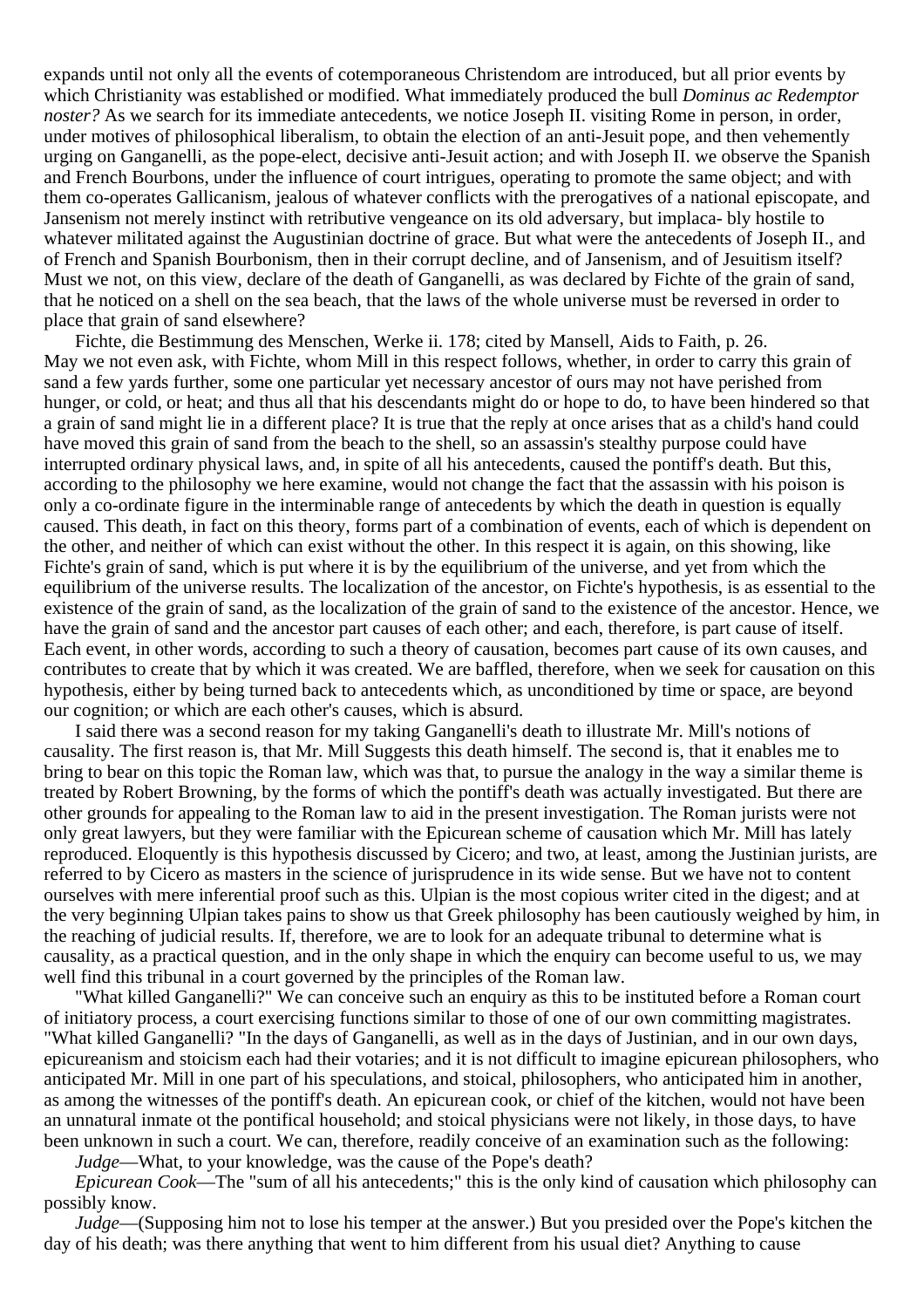#### indigestion?

*Witness*—Everything caused everything. Indigestion, if it existed, can not be said to be caused by the Pope eating a particular dish. It was *caused*, as the philosophers tell us, by the dish, and the Pope's own constitution, and the constitutions of his ancestors, and the particular state of the atmosphere by which he was surrounded, and the particular states of prior atmospheres by which this particular subsequent atmosphere was produced, and—

*Judge*—But stop. You are here to answer a particular question, and that question you must answer now, or go to prison until you do. You and I have nothing to do with these events you call the "sum of all the antecedents." You saw the food sent to the Pope. Was there anything in it by which his death might have been caused?

Or suppose the question to be put to the surgeons who examined the Pope's remains, What caused his death? And suppose a similar answer to have been made. What other reply can we conceive of than this:

"You are bound to tell which of these innumerable antecedents, of which you speak, was *the* cause; the only cause which public justice can deal with, and which public safety demands."

Nor is the reasoning of our Anglo-American courts differ ent in result, though it is couched in less philosophical terms than those by which, as we will presently see, the conclusions of the Roman jurists are defended. Thus, in Stokes' case, a case where every possible defence that ingenuity could devise and audacity propose, was offered, judge after judge, herein following a uniform line of unassailable adjudications, scouted at the idea that Fisk's "constitution" or other "antecedents" had anything whatever to do with the case, except so far as those antecedents tended to show Stokes that he was about to be attacked by Fisk; and it was even ruled that so close and immediate an antecedent as the probing of the wound by the surgeons was irrelevant, unless it should be proved that the probing itself was such as to have produced, as a regular and ordinary inference, the death of Fisk. So in York's case, famous in the annals of Massachusetts jurisprudence, and in Flanagan's case,

Flanagan v. People, 52 N. Y. 699

reported in the fifty-second volume of the reports of the New York Court of Appeals, the highest courts in Massachusetts and New York, following herein the leadings of all other Anglo-American courts who have discussed the question, dismiss with summary curtness the suggestion that the defendant was in a condition of mind to be necessitated by circumstances to do a particular thing. Sane or insane, there is no one, it is held, who is necessitated to any act by "the sum of all his antecedents."

Is this barbarous? If it was the English common law alone which rules this,—a law so disdainful of metaphysics, and which metaphysics so much disdains,—the rebuke of barbarism might be treated as a natural retort. But not only the English, but the Roman law thus speaks; and the Roman law, in the person of some of its most eminent modern jurists, defends this position by reasoning which may be thus condensed:

Feuerbach, Peinliches Recht; II. Berner, Strafrecht, §§ 6–22.

An offence is committed, or an injury done; it is essential for us, when we come to punish the offence or redress the injury, to distinguish between those of its conditions which are mechanical and irresponsible, and those which are moral and responsible. The *cause* must be punished or restrained; it must be punished or restrained because it is the cause. Two reasons may be given for this. The first is *absolute; punitur quia peccatum est;* because it follows in response to a first principle of our nature, a principle, the disregard of which would inflict incalculable injury, that retribution should follow on wrong. The second reason is that the same experience which tells us that while the stone can not be made better or worse by moral training or by fear of punishment, a man may be prevented from casting that stone at another man's head, by moral training and by fear of punishment. Hence it becomes one of the chief offices of society to discriminate between the antecedents by which an event is conditioned; and, then, for juridical and moral purposes, to cast aside such as are mechanical and irresponsible, and to select such as are moral, responsible, and capable of being mounded by law. To the latter class of conditions a further analysis is to be applied. Not every moral agent, who is the condition of an event, is to be dealt with as its cause. To make him a juridical cause, he must either design the event, and it must have resulted from his design; or, if attributable to his negligence, it must result, by the force of ordinary natural laws, directly from that negligence.

This process of analysis is one which is necessary, before any moral or juridical judgment can be expressed on any topic requiring juridical action. Here, for instance, are certain revenue frauds alleged to have been perpetrated at St. Louis. Undoubtedly there are antecedents enough, without either of which such frauds could not have been consummated. Unless there had been whiskey, there would have been no tax on whiskey, and no opportunity of fraudulently evading such tax. Had it not been for the civil war we would not have found it necessary to levy an excise; and had there been no excise there would have been no excise laws to elude. Nor can it be said that the antecedents which thus pass before us are such that their agents are necessarily non-liable. If you adopt the doctrine of causation which I here contest, there is no person who contributed to either of these antecedents who is not a party to the St. Louis whiskey frauds. Mr. Jefferson Davis could be indicted as one of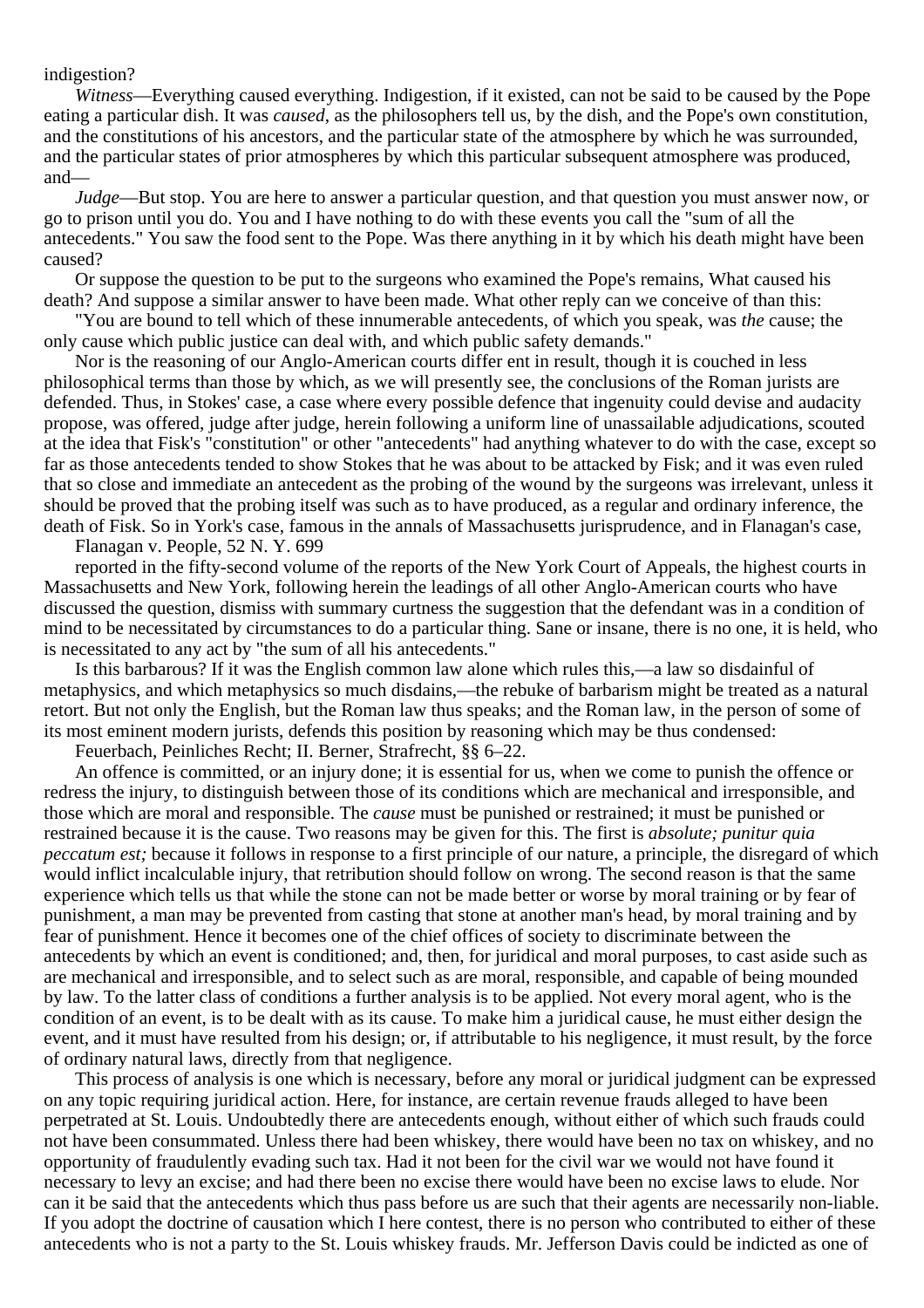the authors of the frauds; for Mr. Jefferson Davis was prominent in bringing about the war which led to the imposition of the whiskey tax. The few surviving advisers of Mr. Buchanan would come in as parties; for it was to their negligence that wo owe that want of preparation by which the war was made so protracted and expensive. Many a government war-contractor would have to tremble in his shoes; for every dollar that was unduly or recklessly added to the debt was one of the conditions by which the whiskey tax was made necessary. Nor would it be possible, when we read General Sherman's Memoirs, and Mr. Boynton's reply, not to see that there are few among our generals whose negligence may not have contributed very largely to the same result, and whose complicity, therefore, on the theory before us, it is the duty of a court of justice to try. Where, indeed, if the "cause" of whiskey frauds is the "sum of all their antecedents," would we stop? Could we refuse to acknowledge that the love of whiskey is sometimes so maniacal a passion that the desire for its gratification is irresistible? Has not dipsomania, by materialistic philosophers who follow in the wake of Mr. Mill, been regarded as a physical disease which confers irresponsibility? Are not those who urge the passage of laws thwarting such a propensity in some part chargeable with the violation of such laws? Can we exempt, therefore, temperance crusaders from complicity in the whiskey frauds? And who but the voluntary moderate drinkers was it that stimulated the temperance crusade, if they did not directly stimulate the production of whiskey? And could whiskey have been manufactured without grain; and without grain could there have been any whiskey frauds? Who, in fact, can be relieved from prosecution in such case, if all persons who are in any way concerned in producing the conditions of the whiskey frauds are to be viewed as causing such frauds? Yet the absurdity of such reasoning is demonstrated by a mere statement of its consequences. To juridical determine responsibility we must necessarily determine between the *cause* of an event and its *conditions*. There is no opinion that can be reached by us on any pending issue in which the discrimination which is here vindicated must not be employed. We can not act either rationally or justly without so discriminating.

But still a step further may we advance. *Ex post facto* moral judgment is as objectionable as *ex post facto* legislation. We have no right to institute a moral code for a new case, and condemn as immoral that which had not been declared immoral before. Nor can this prior announcement of immorality be made exclusively in the abstract, any more than the adjudications of our courts can be constructed simply in, the abstract, without reference to the facts of any particular case. As to constitute juridical precedent there must be decisions on facts litigated at the bar of the courts, so to constitute moral precedent there must be decisions on facts litigated before the bar of public opinion. Hence, in order to justly judge cases arising now, we must justly judge cases that arose in former days; and the conclusions reached as to the cases of earlier eras go to make up the common law of morals by which future cases are to be tried. Hence it is that there is not a single prominent event in history in which, in order to dispense moral justice faithfully in future, we are not compelled to institute this very analysis of causality which Mr. Mill declares to be beyond the philosophical range. The death of Ganganelli is but one among myriads of cases in which we summon philosophy in all its departments, not merely to acquiesce in such a discrimination, but to assist in making it. What caused the death of Napoleon's prisoners at Jaffa? Is Napoleon to be charged with the atrocity of poisoning them, simply that they might not encumber his retreat? Were there any circumstances that mitigate the act, supposing it to be proved? Now, undoubtedly, the men who thus died were sick; undoubtedly the climate was unhealthy; but the whole force of our moral judgment against Napoleon consists in the conclusion that neither sickness nor climate caused these deaths, but that they were caused by Ihe orders of Napoleon himself. What caused the lapse of Europe, after the high civilization of Rome, into the barbar— ism of the dark ages? Was this a consequence of Christianity, or was it in spite of Christianity? And was it not traceable partly to the enervations of imperialism, partly to the incursions of those Northern hordes whom Christianity ultimately civilized? Hence we have to dismiss, before we can answer this question, those antecedents which we may regard as extraneous to the issue, such as ignorance, barbarism produced by the old despotisms, nervous reaction from the torpor of those despotisms. Now, when we are engaged in-either of the three great duties which we have just successively sketched,—either in judicially determining a litigated issue, or in expressing a moral judgment on a pending measure, or in making up a common law of ethics by determining vexed-questions of the past, it is mocking us to tell us that the cause, the only cause about which we care to know, the cause which we can logically reach, is the sum of all the antecedents. We demand to know which of these antecedents-are mechanical and physical, not subject to moral or juridical law, and which are not mechanical and physical, and which hence are subject to moral and juridical law. We demand to know which antecedents are subjects of moral criticism and-adjudication, and which are not. And as logic is the science of the discovery of truth, logic must make this discrimination for us. Any theory of logic which fails to do this is false to its mission and must be cast aside.

How, then, is causation, in its moral and juridical relations, to be defined? I know no better way than by appealing to the distinction established by Aristotle, to which the Roman jurists constantly advert. Cause, in this view, may be conceived either as material, formal, efficient or final. The *material* cause is the matter from which a thing is constructed, including the forces used in its construction. The *formal* cause is the pattern or law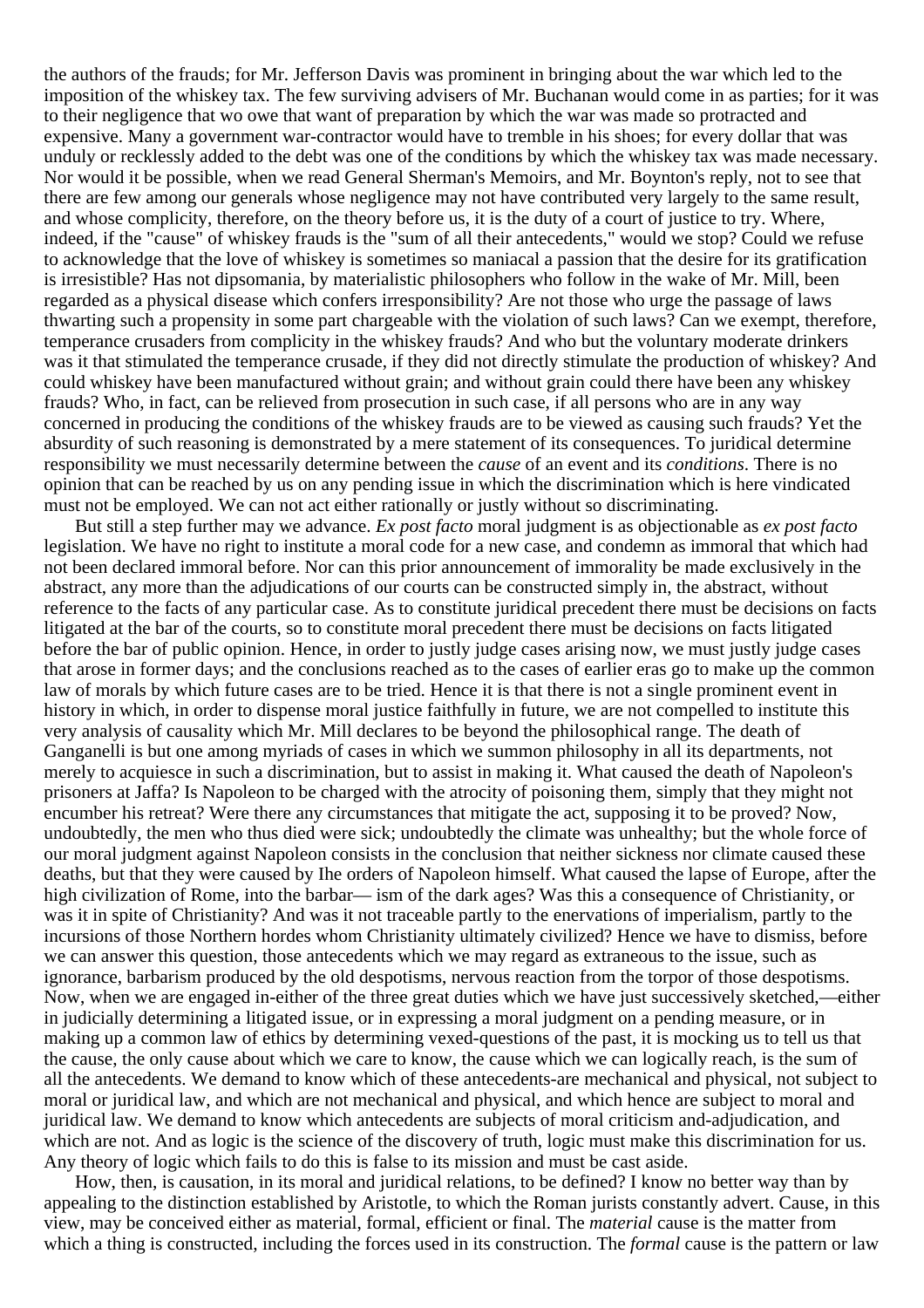or archetype in accordance with which the thing in question takes shape. The *efficient* cause is the energy of change or motion by which a natural order of sequences is interrupted and a new order instituted. The *final* cause is that for the sake of which a thing is done; it is, in respect to creation, the final good designed by its author; *#o o# ###x# x## #o #y##o# causa finalis*. The two last were those with which the jurists solely concerned themselves. The last was used only for exegetical purposes. The discovery of the meaning of a statute might be helped by a consideration of the final cause the law-maker had in view. But cause, to the eye of the jurist as well as of the moralist, is mainly to be viewed in the sense given in the third of Aristotle's categories. The object of jurisprudence, as well as of ethics, is to determine what is the efficient cause of a phenemenon affecting society. Is that efficient cause a cause on which law, ethical or juridical, can properly act? If so, it must be singled out from all other conditions, so that it may be made the subject of moral and juridical action. Hence we find that *a cause*, in its juridical relations, *is such an interposition by a responsible human agent, as changes the ordinary sequence of physical laws, and produces, by its immediate and' regular efficiency, the result under investigation*

NOTE.—See, for an able vindication of this definition, Bar's Lehre vom Causalzusammenhange. To Professor v. Bar, one of the most eminent of living jurists, I take this additional opportunity of expressing my indebtedness for the powerful reasoning contained in the treatise to which I here refer.

It will not take us long to apply the argument just given to the question of the liability of railroad companies for injuries of which they are the *occasion*, but not, in the sense of' the definition just given, the *cause*. "The sum of all its antecedents, is the cause; "so says Mr. Mill; and this expression has been quoted more than once by judges who maintain that we are at liberty to single out any one antecedent that may have contributed to an injury, and then make that antecedent pay for the injury. A locomotive engine, to recur to the case with which we began, drops a spark on a mass of rubbish which the recklessness of a wood-cutter has left on a field over which the railroad company has no control. The fire thus kindled, under an unprecedently high wind, is whirled off some hundred feet, and a frame building, partially built, and surrounded by shavings, on the outskirts of a city, is consumed. From this building the fire readily passes to a block of houses whose owners ultimately sue the railroad for the damages. But, if there is only a limited range for the selection of antecedents, why not sue the owner of the frame 'building, who left it in such a state that it was well fitted to be a fire conductor; or why not sue the wood-cutter, who is as directly chargeable with the fire as if he had himself taken the coal from the spot on which it fell, and carried it to the shavings of the building which was first consumed? Practically, indeed, it would be answered that the wood-cutter is not to be sued because he has no money to pay the damages, and because, even if he had, not being a corporation, but being of that struggling class for which a jury's sympathies are so readily invoked, it is not sure that a verdict could be got against him at all. But theoretically, why he is not the person to be immediately called to account, it is difficult to see. He is the real incendiary. He is the one who carried, from the spot where it fell, the fire by which the block of houses was burned down. Supposing that we are to confine ourselves, in such cases, to anything like a limited liability, it is as absurd to relieve him from immediate responsibility, as it would be to pass over, in a prosecution for arson, the man who sets fire to a house with a bundle of matches which he finds in the street, in order to convict the person by whom these matches were carelessly dropped.

But, if our range of selection among antecedents is unlimited, why stop at the railroad company? The railroad company may be in fact poor. If put up for sale under a judgment, its value may be but a song; and besides this, it might be worth while to consider whether a jury might not, even for a railroad company, feel some sympathy. For, after all, it will not be merely the "bloated bondholder "who will suffer if the railroad is ruined. Thousands of operatives are mediately or immediately employed in running it, and in keeping it in repair. To its conveniences of transportation all the farmers bordering on it owe a market in which to buy and in which to sell. Even the wood-cutter who has virtually carried the coals dropped by its locomotives and by them set '.fire to the neighboring town,—even this laborer has an in interest in the prosperity of the road; for if the road is killed out, what becomes of the work by which his living has been made? Even the neighboring town, thus set fire to, is interested; for as the road made it, so with the road it may die. So a jury might argue; and if we are entitled to skip any antecedent we choose, why not skip the railroad company, and attack an antecedent still less likely to find friends,—the rich capitalist, for instance, who contributed to build the road, or the rich manufacturer by whom its locomotives were constructed? Ought not the capitalist, before he lent his money, to have seen to it that his money should be prudently employed, and ought he not to be treated as accessory to damages which would not have occurred but through him? And ought not the manufacturer to have refused to furnish locomotives without impervious spark fenders, and was not his negligence in this respect one of the most conspicuous conditions of the burning of the town? Why, then, not sue the rich man who lent the money, or the rich man who built the locomotives? Or, if not these, why not go back still further, until we light upon some other antecedent, still more wealthy and friendless, by whom the losses we have sustained may be made up?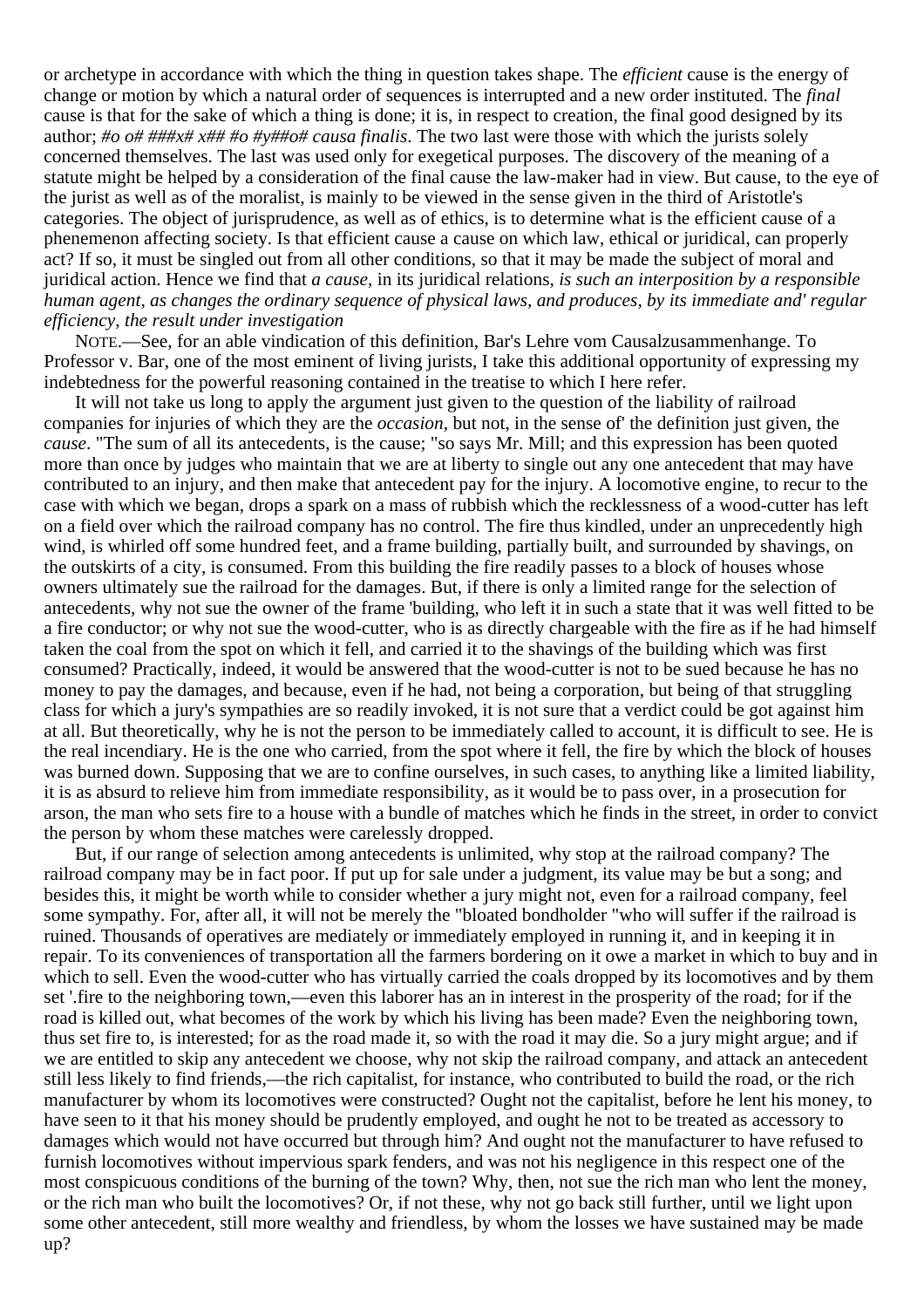This, then, leads us to the practical difficulty in the way of the theory of juridical causation which we here contest. Carry this theory logically out, and we lapse into a state of barbarism to which it is impossible to conceive of jurisprudence as giving the faintest toleration. Reckless impecuniosities is to be passed over when we are seeking for a responsible cause, and we are allowed to go back until we hit, in the line of antecedents, upon wealth that is without immediate friends. But what will be the consequences of this? Will the squatter become any more careful by discovering that, outrageous and destructive as is his carelessness, he is not to be brought for it to legal account? Are the dangerous classes to be made any the less dangerous by being thus treated as ciphers whose only value is to increase the verdict against others who, though merely remote conditions of the disaster, are selected for suit simply because they are rich? And will rich men contribute to any ventures which involve such terrible risks? Who will put money into a railroad, or into a manufacturing corporation, if the imperfections to which such institutions are necessarily subject, are made the basis of suits for damages immediately caused, not by such imperfections, but by the negligence of irresponsible men recklessly tampering with such imperfections? The first result would be the stagnation of business by the withdrawal of capital from organizations involving such risks. A second result would be the stoppage of the wages and the consequent impoverishment of myriads of operatives, who, by these organizations are employed. Another result would be the communism which would follow from a policy which makes wealth the basis of liability; which, as soon as prudence collects money, compels distribution for the benefit of indolence; and which makes the wealth of a man the distinguishing reason why he should be cast in an action for tort. No principle pregnant with such incidents as these can we conceive of the law as tolerating, yet pregnant with these incidents is the principle that all the antecedents of an event are to be viewed as juridical its cause, and that among these antecedents we may select any one we choose for a suit.

I fall back, therefore, as the only sound solution of this problem, to that which I have just proposed, that a person whose negligence may have been one of the antecedents or conditions of an event is relieved juridically from liability, if such negligence is applied to the particular event by the intervening negligence or malice of a third party. Of course from this rule we are to except those cases in which such intervening negligence is the natural consequence of the original negligence. I may leave, for instance, a horse and wagon on a highway by the door of a large public school; and as it is my business to know that such is the case, and that the children, in playing about the school-house, may unconsciously startle the horse, then I may be liable for the injury the horse may inflict by running away. But if I negligently leave my horse and wagon in a lane where no such disturbance is probable, and if through the wild driving and noise of a "rough" tearing down the street, my horse takes fright, then the "rough," not I, is liable for the harm. Or I may negligently permit the water in my reservoir to percolate into my neighbor's field, and for this I am liable to him; but I am not liable to a distant proprietor whom my neighbor thinks proper to inundate by digging a ditch which pours the accumulated flood down into the latter's cellar. Or, to apply this distinction to the question immediately before us, a railroad company is liable for all damage which, excluding those caused by the intervention of responsible third parties, is the the natural and immediate and regular result of fire negligently escaping from its locomotives. But it is not liable for damage which, had it not been for the negligence or malice of such intervening parties, would not have occurred.

That causal connection, to state the conclusion just given in the abstract, is broken by the intervention of an independent responsible agent, when, without which intervention, the damage would not have existed, is a maxim of the Roman law, which, in my work on Negligence, I have had occasion to state at large. As sustaining this maxim in our own law may be cited the following cases:

Hooley v. Felton, II C. B. N. S. 142; Mangan v. Atherton, L. R. I Exch. 239; R. v. Ledger, 2 F. & F. 857; Sharp v. Powell, L, R., 7 C,P. 253; Saxton v. Bacon, 31 Vt. 540; Stevens v, Hartwell, II Metc, 542; Shepherd v. Chelsea, 4 Allen, 113; Richards v. Enfield, 13 Gray, 344; Perley v, R, R., 98 Mass. 414; Crain v. Petrie, 6 Hill, N. Y. 522; Ryan v, R. R., 35 N. Y. 210; Webb v. R. R., 49 N. Y. 425; S. C., 3 Lans. 453; Hofnagle v. R. R. 55 N. Y. 608; Penna, R, R. v. Kerr, 62 Penn, St. 353; Cuff v. R, R., 35 N. J. 17; State v. Rankin, 3 So. Car. 438. As conflicting directly with the conclusion reached above are to be mentioned, Fent v. R. R., 59 111, 35I; Atchison R. R. v, Stanford, 12 Kans. 354, See Annapolis R. R. v. Gantt, 39 Md. 116; Balt & O.R. R. v. Shipley, 39 Md. 252; Pollett v. Long, 56 N. Y. 200.

FRANCIS WHARTON.

CAMBRIDGE, MASS.

Effect of a Change in the Law Upon Rights of Action and Defences. By Thomas M. Cooley, LL. D. *Reprinted from the Southern Law Review*.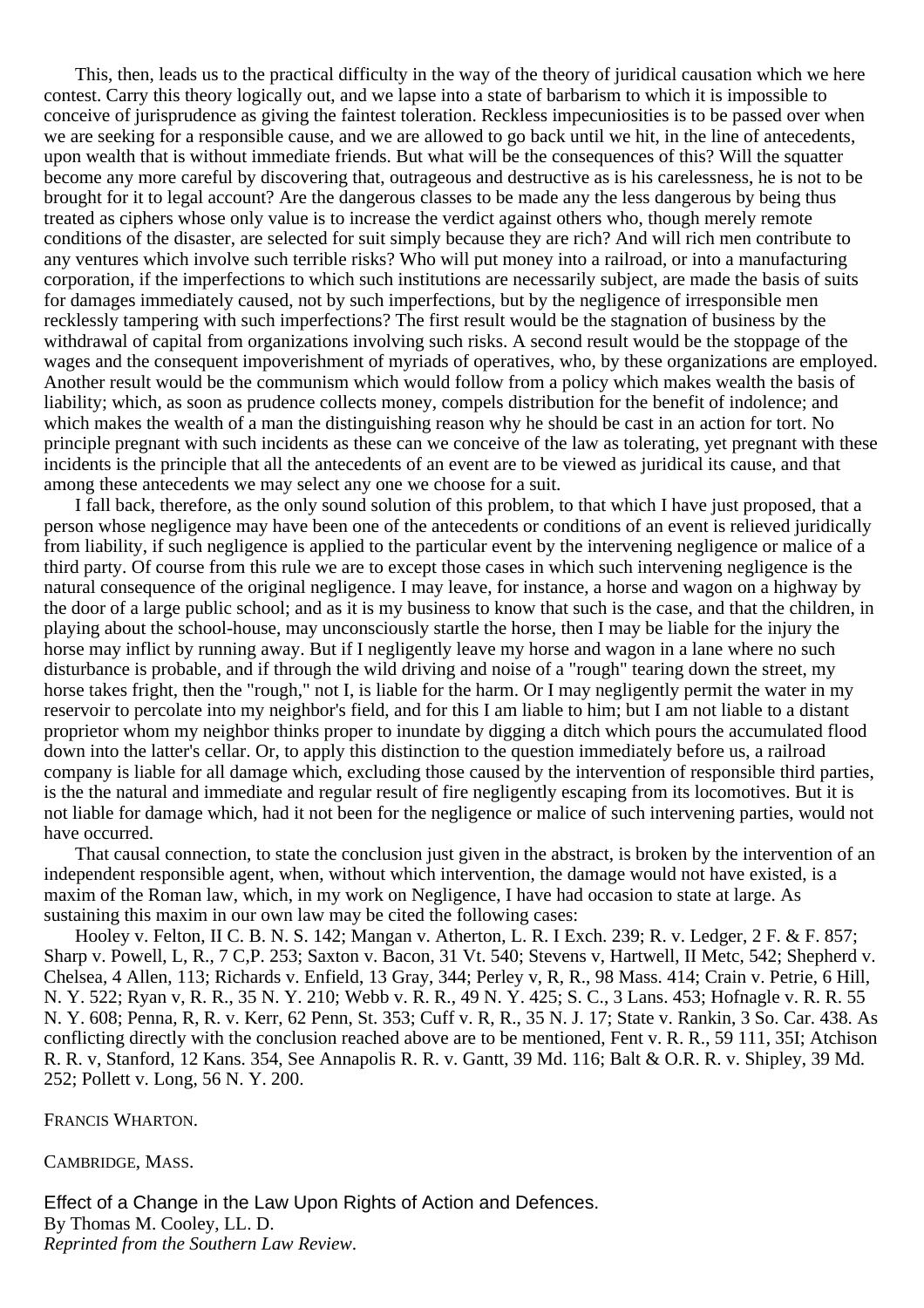# **III. The Effect of a Change in the Law Upon Rights of Action and Defences.**

A very interesting and important question frequently is, what effect has been produced upon a right of action, or upon a previously existing defenses to an action, by a change in the law effected by statute after the right has accrued, or the cause of action has arisen, to which the defense was applicable. The question is encountered in a great variety of cases, and is sufficiently important to be considered under the several heads where the cases seem to range themselves. This is done imperfectly below.

I. *Cases where Laws are Repealed which Imposed Penalties, or some Loss or Deprivation in the Nature of a penalty*.—In cases of this nature there seems to be little room for hesitation regarding the proper rule. Where the right to recover the penalty, or to insist on enforcing that which is to cause loss to another, comes wholly from the statute, it must necessarily cease to exist the moment the statute is repealed. The result is inevitable, since the repeal of the statute takes away the foundation of the right. As the penalty, before it is recovered, is not property, and the right to it is not in the nature of a contract, the power to take it away is not inhibited by any provision of the constitution, and the legislative power of repeal is unquestionable. Nor is it of any importance in this connection whether the right to take advantage of the statute was given to the public, or to a common informer, or to some individual specially concerned; it being a mere statutory right not yet enforced, it cannot have force or vitality beyond that of the statute itself. This is the rule where a criminal penalty is provided,

Miller's Case, 1 Bl. Rep. 451; Anonymous, 1 Wash. C. C. 84; The Irresistible, 7 Wheat. 551; United States v. Tynen, 11 Wall. 88; Commonwealth v. Duane, 1 Binn. 601.

but it applies to civil cases with equal force.

The point arose in a case-of no little interest and importance, which was brought under the statutes of the United States for the reclamation of fugitive slaves, and was passed upon by the federal Supreme Court. The statute of 1793, on that subject, imposed a penalty of five hundred dollars upon any person who should knowingly or willfully obstruct or hinder any owner, his agent or attorney, in arresting a fugitive from labor, or should rescue one after his arrest, or harbor or conceal one, knowing that he was a fugitive from labor. The penalty was recoverable by the claimant for his own use, and was doubtless intended to some extent as a compensation to him for losses and expenditures which he would be likely to suffer or incur. The statute of 1850 made new provisions, which, in the opinion of the court, repealed this. A penalty having accrued under the first statute before the second was passed, suit was brought for its recovery. Mr. Justice Catron, delivering the unanimous opinion of the court, declared that the repeal of the statute which gave the penalty took away all right of recovery. The penalty, being given by the legislature, might be remitted by the legislature. There was, and could be, no vested right in it.

Norris v. Crocker, 13 How. 429.

In rendering this conclusion the court only followed previous decisions in the same court, all to the same effect.

Yeaton v. United States, 5 Cranch, 281; Schooner Rachel v. United States, 6 Cranch, 329; State of Maryland v. Baltimore & Ohio R. R. Co., 3 How. 534. This last case was also one of considerable interest, the penalty, which was remitted, being one of \$1,000,000, imposed for the benefit of one of the counties of Maryland, in order to compel the railroad company to locate its line so as to accommodate and benefit that county. See, also, Confiscation Cases, 7 Wall. 454. In those cases it was decided that the attorney-general might remit penalties under the revenue laws even after judgment, against the remonstrance of the informer, who would lose his interest thereby.

The decisions to the like effect in the state courts are very numerous, and it may almost be said that the doctrine has been held without dissent.

See Wilson v. Hardesty, 1 Md. Ch. Dec. 66; Potter v. Sturdevant, 4 Me. 154; Oriental Bank v. Freese, 18 Me. 107; Lewis v. Foster, Ill. H. 61; O'Kelly v. Athens Manuf. Co., 36 Geo. 51; Engle v. Shurtz, 1 Mich. 150; Cole v. Madison County, Breese, 115; Parmelee v. Lawrence, 48 Ill. 331;

Chicago etc. R. R. Co. v. Adler, 56 Ill. 345; People v. Livingston, 6 Wend. 526; Thompson v. Bassett, 5 Ind. 535.

there being scarcely an instance in which the doctrine has been denied, that no individual can have in a statutory penalty any vested right which the legislature would be precluded from taking away, or which would remain after the statute under which it was claimed had been repealed.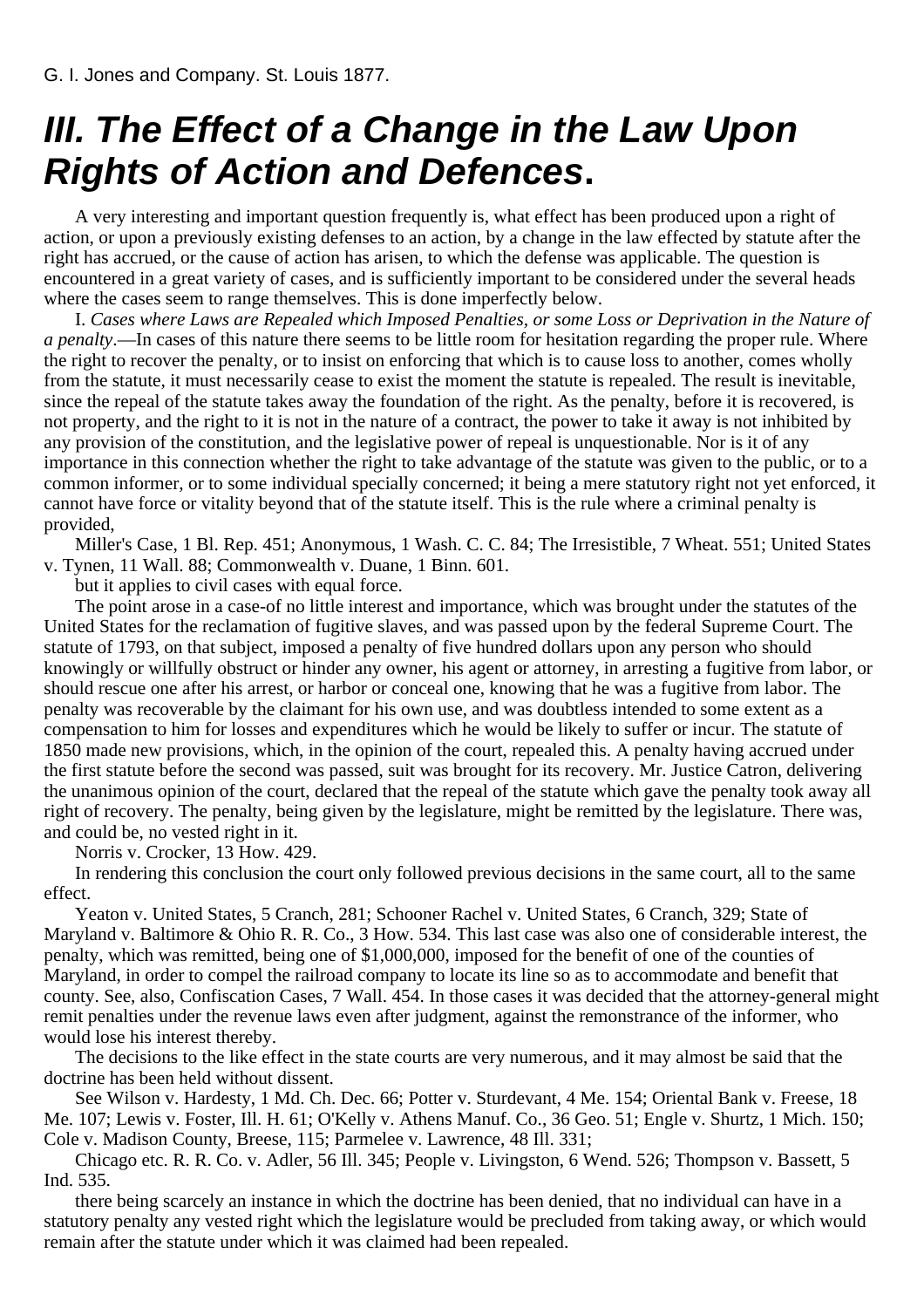In some of the cases which have been referred to, that which the statute permitted to be recovered, or which was forfeited under it, was not designated a penalty, but, as in the fugitive slave case, assumed the form of, or was intended as, compensation to a party for a wrong done or injury suffered by him. One of the cases in Maine was of this description. The statute entitled the plaintiff, in case of the breach of a prison bond given by his debtor, to recover in a suit upon it the amount of his debt, costs, and expenses, with twenty-five per centum interest. Obviously this would exceed the damages suffered by him, and might be very greatly in excess. A later statute repealed this, and substituted a recovery of the actual damages the creditor had suffered, to be estimated by a jury. This recovery, it was held, was all that the creditor could demand, though the breach had occurred previously. All that the first statute gave in excess of the actual damages was in the nature of a penalty, whether so denominated or not, and the control over it did not depend on what it was called.

Oriental Bank v. Freeze, 18 Me. 107, citing Potter v. Sturdevant, 4 Me. 154.

Other cases involved the validity of statutes which mitigated the penalties against usury, and of these the same view was taken.

Wilson v. Hardesty, 1 Md. Ch. Dec. 66; Parmelee v. Lawrence, 48 Ill. 331; Engle v. Shurtz, 1 Mich. 10; Curtis v. Leavitt, 15 N. Y. 9; Welch v. Wadsworth, 30 Conn. 149; Wood v. Kennedy, 19 Ind. 68.

If a party promises to pay usury, it is only by the favor of the law that any special remedy or protection is given him, and he can have no special claim to—certainly no vested right in—a favor which, at the same time, is a punishment to his creditor.

Where the penalty is taken away by statute, it seems to be immaterial that a suit has been previously commenced for the recovery of the penalty. This is on the ground that the court, in rendering a decision, can only apply the law which is then in force.

Schooner Rachel v. United States, 6 Cranch, 329; Yeaton v. United States, 5 Cranch, 281; United States v. Passmore, 4 Dall. 372; Norris v. Crocker, 13 How. 429; Confiscation Cases, 7 Wall. 484; United States v. Tyner, II Wall. 88; Satterlee v. Mathewson, 16 S. & R. 169, and 2 Pet. 580; Maynes v. Moore, 16 Ind. 116; Bacon v. Callendar, 6 Mass. 303; Cowgill v. Long, 15 Ill. 203; Butler v. Palmer, I Hill, 324; Commonwealth v. Leftwich, 5 Rand. 657; Commonwealth v. Welch, 2 Dana, 330; State v. Squires, 26 Iowa, 340; Mather v. Chapman, 6 Conn. 54; Engle v. Shurtz, 1 Mich. 150; People v. Herkimer Com. Pl., 4 Wend. 206; McMinn v. Bliss, 31 Cal. 122.

And this rule applies even on appeal, though the judgment appealed from may have been rendered before the law was changed.

McCardle's Case, 7 Wall. 506; Bristol v. Supervisors, 20 Mich. 95; Ludlow v. Jackson, 3 Ohio, 553; State v. Norwood, la Md. 195.

There is, indeed, a case in New York which seems to be opposed to this view. In that case a tenant had incurred forfeiture by removing property from the demised premises to avoid a distress for rent, and a judgment was recovered against him for the statutory penalty. He appealed, and, pending the appeal, the legislature abolished the remedy by distress, but without in express terms abolishing the penalty. Jewett, J., in passing upon the case in the supreme court, says: "At the instant the thing was done for which the penalty was given, it became a debt or duty, vested in the plaintiff. It is in the nature of a satisfaction to him, as well as a punishment of the offender.

Citing Company of Cutlers in Yorkshire v. Ruslin, Skinner, 363; Grosset v. Ogilvie, 5 Brown P. C. 527; College of Physicians v. Harrison, 9 B. & C. 524.

The plaintiff having acquired a vested right to the penalty, the statute abolishing the right of distress, subsequently passed, which did not in terms repeal the section in question, in no way affects that right."

Palmer v. Conly, 4 Denio, 374.

With great respect, it seems to us that the learned judge begs the question when he assumes that a vested right was acquired in the penalty. Certainly there is a great weight of judicial authority against this view. But he may have been right in attaching importance to the fact that the provision which gave the penalty was not expressly repealed.

True, it would become inoperative as to future cases when the remedy by distress was taken away, but there was nothing inconsistent in taking away that remedy and still leaving the penal provision applicable to the cases that would come within it; that is to say, to the cases that previously had occurred. On this ground the case may, perhaps, be harmonized with those decided in other courts.

2. *Cases where Statutes are Repealed with Saving of Rights Accrued*.—But while it is entirely competent to take away statutory penalties after they have accrued, it is also competent, by the proper clause in the repealing statute, to save them. This is often done; the effect being to continue in force, for the purpose of recovering the penalty, the statute which gave it.

The Irresistible, 7 Wheat. 551; Broughton v. Branch Bank, 17 Ala. 828; People v. Gill, 7 Cal. 356; Cochran v. Taylor, 13 Ohio N. S. 382.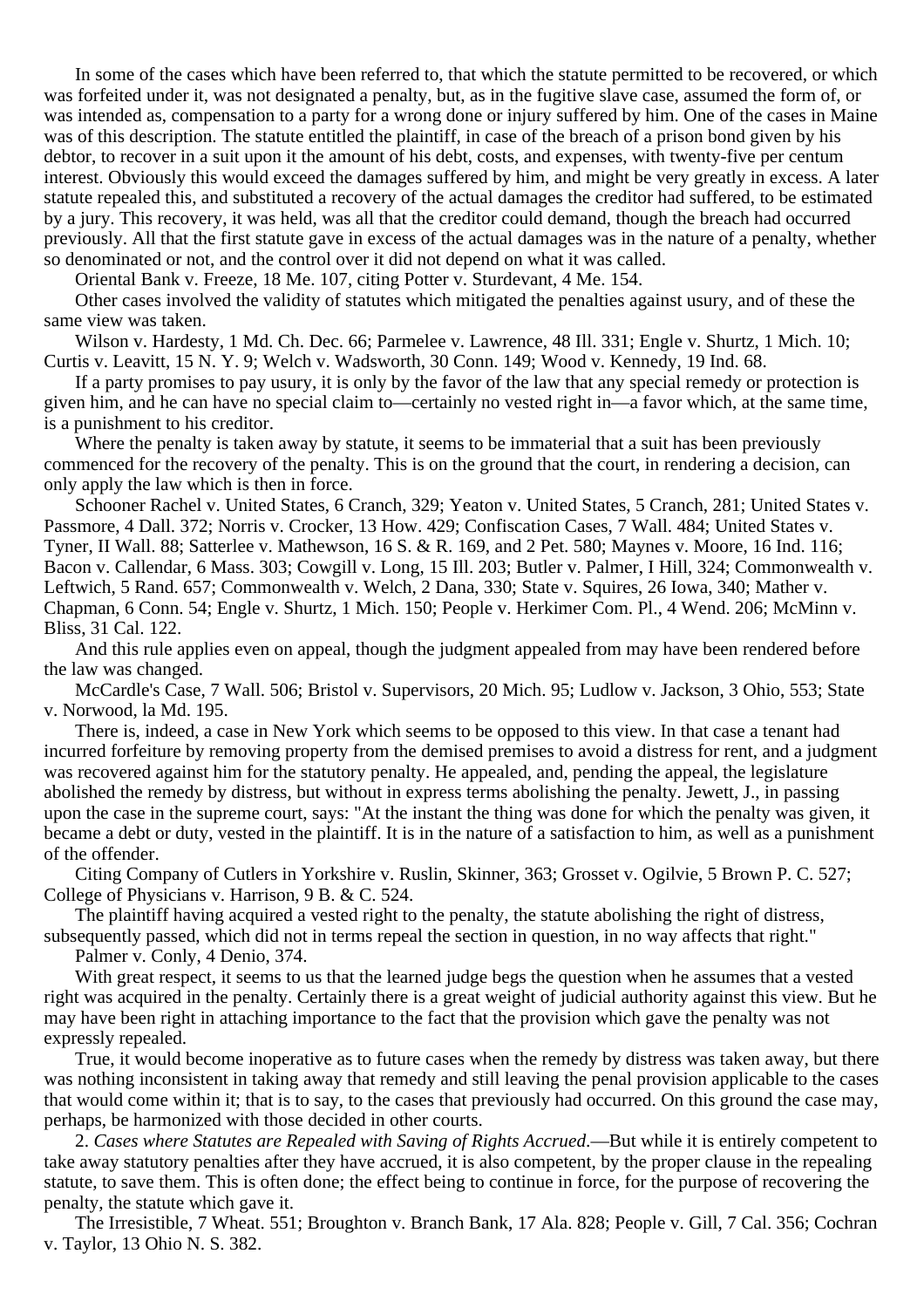3. *Cases where Laws are Repealed which Forbade Particular Contracts*.—These cases present more difficulties than those already considered, and there has not often been occasion to pass directly upon the effect of a repeal where the repealing statute contained no express provision on the subject of the previous invalid contracts. It might be urged with some plausibility that if the contracts were such as the common law would have sanctioned, and which, therefore, would have been valid but for the statute, the repeal of the statute, thereby removing everything which constituted an impediment to their validity, must leave them subject to the rules of the common law, and, therefore, enforceable. An illustration may be taken from the prohibitory liquor laws, so called. These laws, in general, forbid the making of certain contracts which, at the common law, would have been perfectly legal and valid. Remove the statute, and what impediment remains to the enforcement of such a contract? All the elements of a recovery then exist—an agreement of minds and a consideration—and nothing is in the way, unless it be the statute which has now been repealed. Has the dead statute vitality for any such purpose? But, on the other hand, the condition of things at the time the statute was repealed cannot be ignored. If there was then no contract, how can the repeal of the statute bring a contract into existence? The general rule unquestionably is, that a negotiation between parties must depend for its validity and construction upon the law in force at the time when, and the place where, it was executed. This is so even where the remedy is pursued in another jurisdiction; the tribunal which is called upon to enforce rights under it ascertains what those rights are by enquiring what force and effect was given to the contract by the law of the place at the time of contracting. This is elementary. If, therefore, that law utterly forbade any contract of the nature of that which is relied upon, it is not perceived how any change in the law, which simply removes an impediment to enter into a contract, could impart vitality to a void negotiation, any more than it could import new terms into a valid agreement. If there was no contract while the law was in force, there remains none after it was repealed. This seems plain.

See Milne v. Huber, 3 McLean, 212.

It is possible, however, that the terms of the statute which preclude a recovery may have something to do with the effect of the repeal. If the statute forbade any contracts, its repeal, as already stated, can create none. But if, on the other hand, the statute only permitted a certain defiance to be made to a contract, there would at least be plausibility in an argument that, when the statute which gave the defense was taken away, the contract remained and would be enforceable. The distinction is a somewhat nice one, and it would not be safe to act upon it without satisfactory evidence in the statute itself that its purpose was not to make all contracts of the kind absolutely null and void, but rather to give a defence as a privilege. Such a privilege could only become available when suit was brought; and if before that time the law which gave it was taken away, the privilege would be gone. But a void contract must be treated as invalid whenever the facts which constitute its invalidity are brought to the attention of the court.

The question of the legislative right to make valid an agree- meant which, by the law under which it was made, was invalid, would seem to be now so conclusively determined as not any longer to be the subject of discussion. The right has been affirmed in a great variety of cases, and the argument that, in validating the invalid agreement, the legislature is in effect making for the parties a contract where no contract existed before, has almost invariably been put aside as unsound. The legislature, it is said, is only furthering the apparent design and purpose of the parties when it removes the statutory impediment to the validity of their arrangements, and gives them legal effect. It can wrong no one to remove a legal bar to the accomplishment of that which he has attempted.

A leading case on this point was that in which the Supreme Court of Pennsylvania affirmed the right of the legislature to validate one of the Connecticut leases of land in that Commonwealth, which the courts had previously declared, as a result of state legislation on the subject, were void, and could not create the relation of landlord and tenant. The legislature subsequently, by declaratory act, affirmed the validity of such leases, and of the relation of landlord and tenant under them. This presented very squarely the question of legislative power, which is above suggested, and it was squarely met by the court in an able opinion, often since that time followed in that and other states.

Satterlee v. Mathewson, 16 S. & R. 169. For other Pennsylvania cases affirming the same principle see Walton's Lessee v. Bailey, I Binn. 477; Haas v. Wentz, 4 S. & R. 361; Underwood v. Lilly, 10 S. & R. 101; Barnet v. Barnet, 15 S. & R. 72; Tate v. Stooltzfoos, 16 S. & R. 35; Bleakney v. Bank of Greencastle, 17 S. & R. 64; Menges v. Wertman, I Penn. St. 218; Journeay v. Gibson, 56 Penn. St. 57.

In this case the legislation was attacked as destructive of vested rights, and as violating the obligation of contracts. It certainly violated no vested rights, unless an inequitable defense could be held to be one, for a defense against a fair contract must always, so far as the party himself is concerned, be inequitable.

See Foster v, Essex Bank, 16 Mass. 245; Welch v. Wordsworth, 30 Conn. 149.

Neither did it violate the obligation of contracts.

Its purpose, on the other hand, was to perfect the contract and do away with the difficulty in its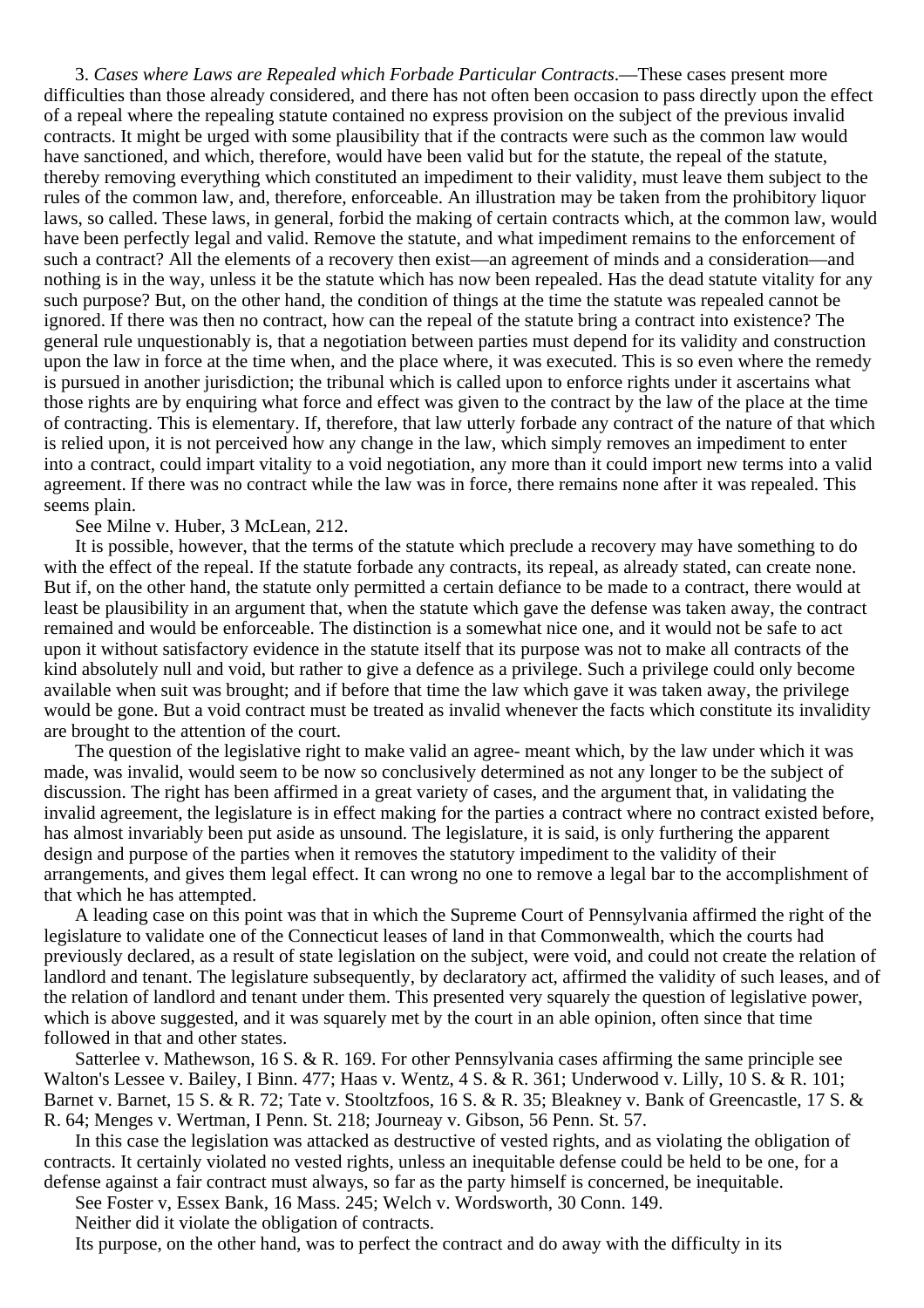enforcement.

Satterlee v. Matliewson, 2 Pet. 380. See Watson v. Mercer, 8 Pet. 88; Carpenter v. Pennsylvania, 17 How. 456.

We cannot give the facts of other cases, many of which are equally strong and pointed; nor is it at all necessary when the principle is so firmly settled. Some further cases affirming it are given in the note.

Lewis v. McElvain, 16 Ohio, 347; Johnson v. Bentley, *ibid*. 97; Chestnut v. Shane's Lessee, 16 Ohio, 599; Trustees v. McCaughy, 2 Ohio N. S. 152; Goshen v. Stonington, 4 Conn. 209; Beach v. Walker, 6 Conn. 190; Norton v. Pettibone, 7 Conn. 319; Savings Bank v. Allen, 28 Conn. 97; Bass v. Columbus, 30 Geo. 845; Winchester v. Corina, 55 Me. 9; Andrews v. Russell, 7 Blackf. 474; Grimes v. Doe, 8 Blackf. 371; Maxey v. Wise, 25 Ind. I; Boyce v. Sinclair, 3 Bush, 264; Payne v. Treadwell, 16 CaI. 220; Deutzel v. Waldie, 30 Cal. 138; Sticknoth's Estate, 7 Nev. 227; Harris v. Rutledge, 19 Iowa, 389; Gibson v. Hibbard, 13 Mich. 215; State v. Norwood, 12 Md. 195.

In all these cases it is to be understood that the statute not only removes the legal impediment which before existed to a lawful contract, but it expressly assumes to validate the contracts attempted before. The question, therefore, does not arise on a mere repealing statute, and, consequently, the cases do not conflict with what has above been said—that a repealing statute leaves previous invalid arrangements in the same state of invalidity in which it found them. But this is not a necessary result; the legislature may retrospectively affirm that which would have been valid but for the statute repealed, provided that, in express terms, they declare their purpose to that effect. There are, indeed, certain limitations upon their power; it is generally conceded that they cannot retrospectively, by their affirmance of a contract, divest rights which have been acquired in reliance upon its invalidity;

Greenough v. Greenough, II Penn. St. 489; Southard v. Railroad Co., Dutch. 22; Brinton v. Seevers, 12 Iowa, 389; Sherwood v. Fleming, 25 Texas, 408; State v. Warren, 28 Md. 338.

nor could they validate a contract obtained by fraud or duress, or from an insane person.

White Mountains R. R. Co. v. White Mountains R. R. Co. of N. H., 50 N. H. 50; Routsong v. Wolf, 35 Mo. 174.

These are very plain exceptions to the general power; they rest upon rules of right, the force of which is universally felt and conceded. The contract of a married woman, however, or of an infant, entered into after he had arrived at an age when only the statutory impediment could stand in the way of his acting independently, might, as we think, be validated.

See Chestnut v. Shane's Lessee, 16 Ohio, 599; Goshorn v. Purcell, II Ohio N. S. 641; Dulany's Lessee v. Tilghman, 6 G. & J. 461; Walton's Lessee v. Bailey, I Binn. 477; Journeay v. Gibson, 56 Penn. St. 57.

What has above been said is applicable not only to cases of contracts forbidden, and to those which have been executed by parties while laboring under legal disabilities, but also to contracts which are required to be made under particular formalities, and are invalid because the formalities are not complied with.

4. *Cases in which a Change in the Policy of the Law might Affect Contracts*.—The cases are numerous in which contracts are held to be invalid because they contravene some general policy of the state. This policy may be declared or established by statute, or it may result from the common law as it is accepted and enforced in the state. It is now a rule of general acceptance that, whenever a thing is forbidden by statute, it is illegal to do it, and any contract having in view to circumvent and defeat the purpose of the statute is also illegal, and, therefore, void.

Bartlett v. Vinor, Carth. 252; *s. c.*, Skinner, 322; Drury v. Defontaine, I Taunt. 136; Fowler v. Scully, 72 Penn. St. 456; I Pars, on Cont. 457–459.

Nor need the prohibition be direct; it is sufficient that the statute has in view a purpose which it undertakes to accomplish, and that the contract is either designed to defeat that purpose, or will tend naturally to do so.

O'Hara v. Carpenter, 23 Mich. 410.

Therefore a contract, the object of which is to evade the revenue laws of the country, or a contract originating in a business transaction on Sunday, when such transactions are forbidden, are as much void when not directly so declared as when they are.

2 Pars, on Cont. 753, 757, and cases cited. There are, of course, exceptions to this as to all other rules. If a statute imposes a penalty for the doing of a certain act, and it seems to be the intention, in passing it, that the payment of the penalty shall be the sole liability for the doing of such act, the act itself may be valid. Pangborn v. Westlake, 36 Iowa, 546.

And the rule is the same where the infirmity in the contract is because of its contravening some general principle of the common law. An immoral contract, a contract which tends to corrupt legislation, a contract in general restraint of marriage, a champertous contract—all these are incapable of enforcement for the reason above assigned.

Pothier on Obligations, 1–9; 2 Pars, on Cont. 747.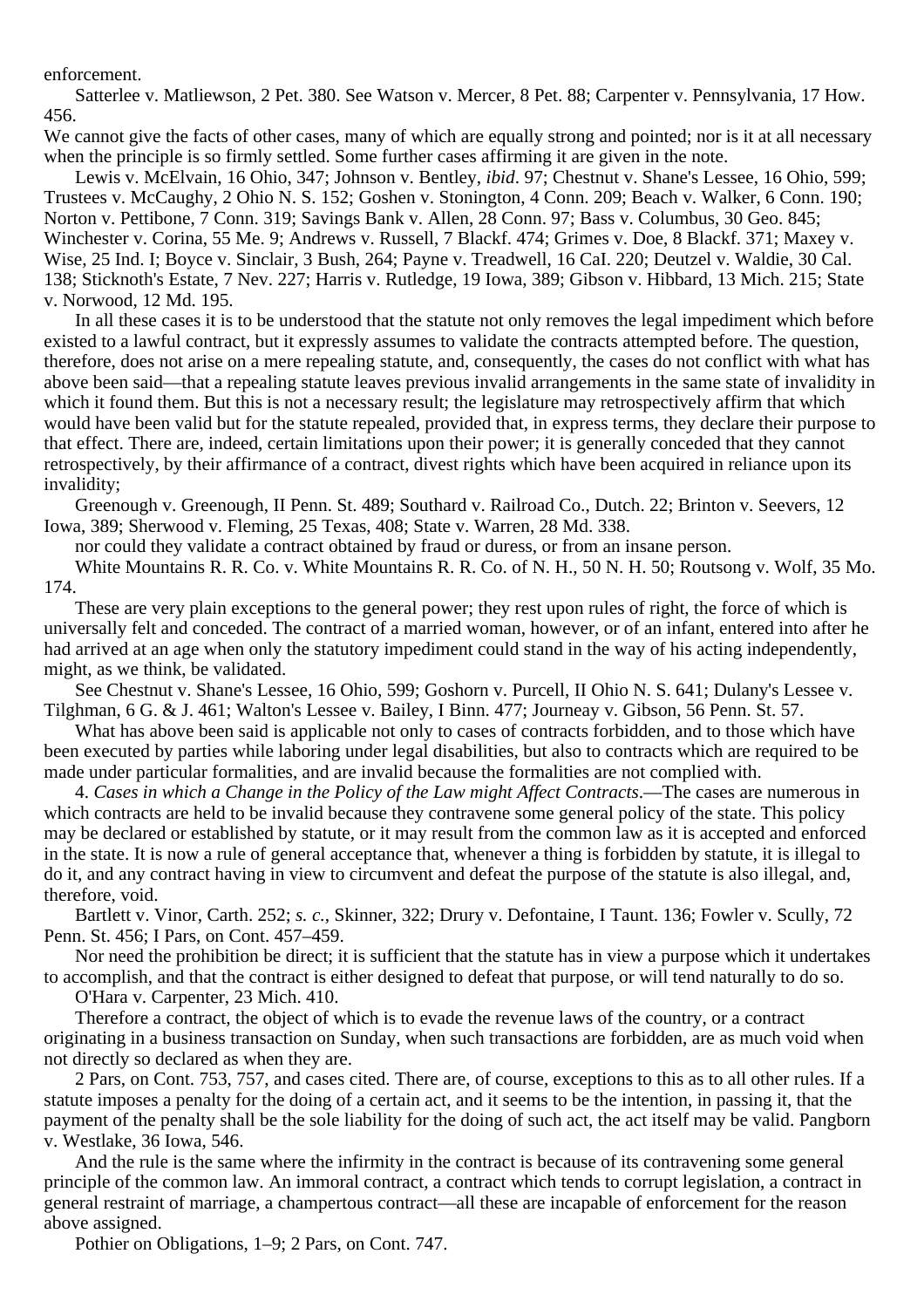And as such contracts would be unlawful in their inception, it is not believed that a statutory change in the policy of the state, effected by legislation after such contracts had been entered into, would, render them susceptible of enforcement. If they were not contracts when the legislation was enacted, doing away with the cause of the invalidity would not impart life to them. The cause had accomplished the mischief before. The repeal of a statute of limitations does not revive a cause of action previously barred by it, and the principle would seem to apply in all cases where an agreement of parties is, for any reason, incapable of enforcement. If originally invalid, it is not called into existence as an effective engagement by removing, *ex post facto*, that which precluded its being formed if once valid, and afterwards put an end to, it cannot be revived by removing that which had destroyed it.

But the question might still remain, whether an express legislative recognition of contracts, originally invalid for repugnancy to some rule of public policy, might not give them legal force? Suppose, for example, a contract void because in restraint of trade; what principle should preclude its being retrospectively validated, that would not be equally applicable to a contract invalid because expressly prohibited by law? In either case the legislature would be giving effect, to the manifest purpose of the parties, in entering into the agreement, by removing the impediment which they had encountered. Indeed, the reasons for interference would commonly be stronger in those cases than in the case of contracts rendered invalid by statute; for public policy, in its application to contracts, is not always so clear and distinct as to apprise parties with reasonable certainty what compacts they may, and what they may not, make; and Those which are entered into in perfect good faith are sometimes held invalid because opposed to a public policy which the parties themselves failed to comprehend. The illustration of contracts in restraint of trade is very pertinent here. It is utterly impossible for any one to determine at this time, from the reported cases, how far the old common law on this subject is now in force. That it is greatly modified, in the changed circumstances of this country, may be safely affirmed in the light of the most recent decisions;

Oregon Steam Nav. Co. v. Winsor, 20 Wall. 64; Schwalm v. Holmes, 49 Cal. 665; Beal v. Chase, 31 Mich. 490.

and it would seem not only an act warranted by law, but by sound reason and good morals, to put at rest the questions relating to such contracts as far as possible—not only for the future, but for existing arrangements also. If it is allowable to validate a contract which the statute at the time would not sanction, still more certainly ought it to be to affirm one only forbidden by some vague and uncertain rule of public policy, respecting the existence of which even an expert might reasonably be in doubt. Indeed, where the policy itself had been growing fainter and more uncertain in the lapse of time, as it has in the case referred to, until even the courts are in doubt whether it should be recognized at all, a legislative declaration that it should no longer be recognized might possibly be held to be evidence that the policy itself had previously disappeared, so that courts might feel at liberty to enforce previous contracts entered into in good faith, and which, if made since the legislation, would be plainly and unmistakably legal.

The repeal of a law which forbade certain contracts might possibly raise questions of the right to recover back that which had been paid upon, or received in consideration, thereof. If a contract is illegal, and something has been given for or done under it, the general rule of law is that the courts will not interfere to aid either party. If they have engaged in an unlawful negotiation, and one has suffered in consequence, the law will not undertake to relieve. The law cannot concern itself with a settlement of equities growing out of a transaction in which, by reason of their disobedience of law, none of the parties have any claim to consideration. Possibly an exception might be made to this rule in cases where to interfere might be the most likely means of making the law respected in the future, and where not to interfere would only encourage future disobedience."

Compare Adams v. Gay, 19 Vt. 358; Smith v. Bean, 15 N. H. 577; Tucker v. Mowrey, 12 Mich. 378; Sumner v. Jones, 24 Vt. 317; Dodson v. Harris, 10 Ala. 566; Myers v. Meinrath, 101 Mass. 366; Holman v. Johnson, Cowp. 343; Waymell v. Reed, 5 T. R. 599.

And sometimes it is expressly provided by statute that whatever is received on a specified illegal transaction shall be deemed to be received without consideration, and may be recovered back. Of such a statute there might possibly be room for saying that it was penal in its nature, and its repeal took away the right of recovery it gave. But as it only provides that one shall have back what another has unlawfully obtained from him, there would be at least equal reason for saying that it could fairly be called a remedial statute. The right under it would be a right to recover money had and received by the defendant to the plaintiff's use—a right sounding in contract; and; in general, such rights, when they once accrue, are not to be affected by the mere repeal of the statute, or the change in the common law under which they arise.

5. *Cases where Statutes undertake to give a New Defence to Contracts*.—The general rule of law which requires statutes to be so construed as to apply prospectively only, unless "by their terms a retrospective effect is clearly intended, would prevent the statutes here referred to applying to-existing contracts where a purpose to that effect is not explicitly declared or plainly evidenced by the statute. Supposing such a purpose to be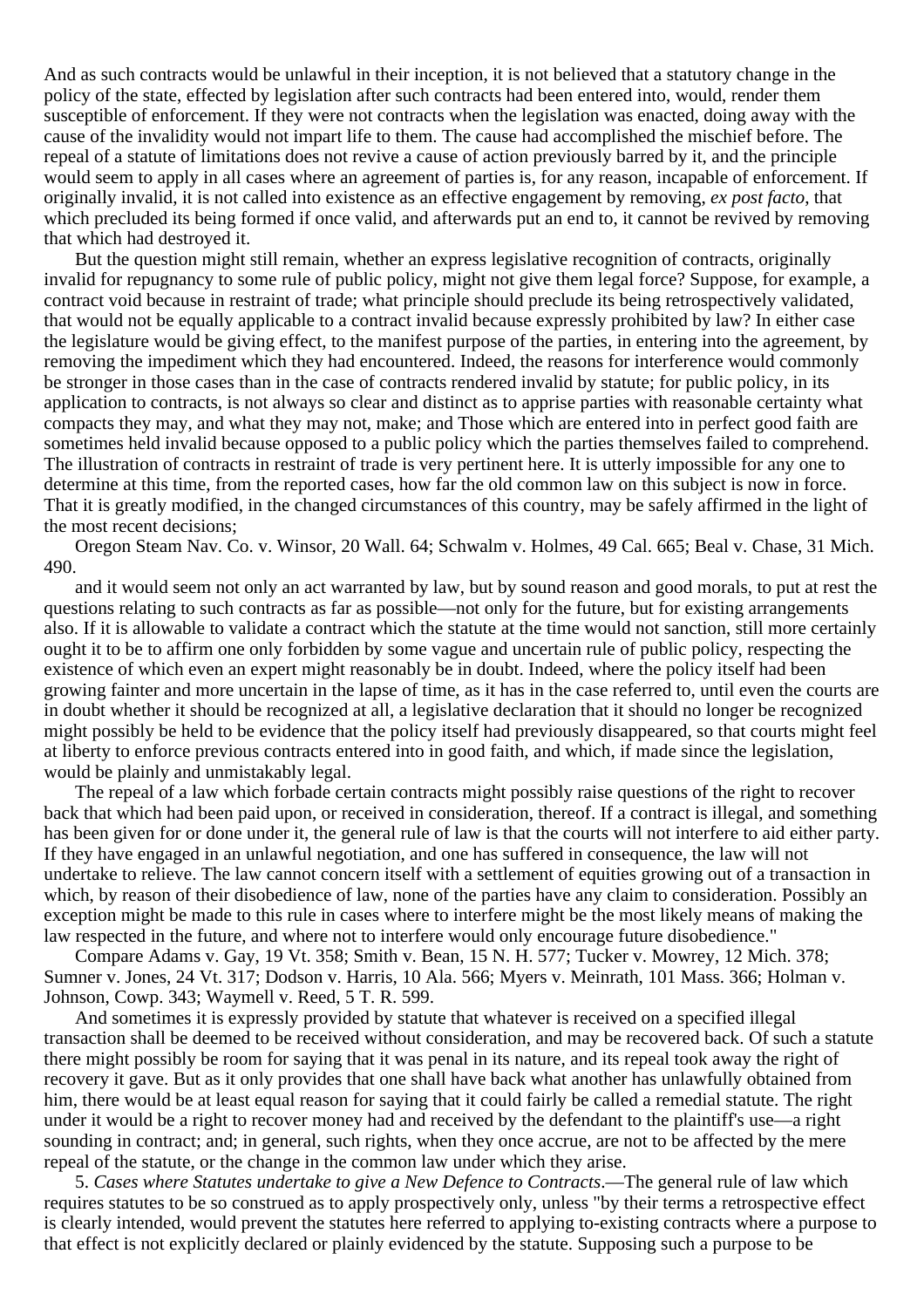apparent, the question will remain, how far it is competent to give it effect. In certain cases it is unquestionably admissible; in others it is not in the power of the legislature to authorize that to be accepted as a defence to a contract which was not such when the contract was entered into. The distinction between the two classes of cases would seem to be this: If the new defence would defeat a contract previously valid, or take away any right assured to the party by it, then the defense could not be allowed, for it would come within the prohibition of that clause of the constitution of the United States which forbids the states passing laws which impair the obligation of contracts. But if the new defense only presents legal objections in some new way, or is designed only to make available an existing equity, the provision for it should be regarded as affecting the remedy only, and for that reason competent and admissible. But it is admitted that this classification is not very exact; for a contract may possibly be legal, and yet opposed to some plain equity which the law ought to recognize, if it does not. Whether a defect in the law in this regard may not be remedied, and the amended law applied to existing arrangements, will be considered further on.

Of the cases in which new defenses have been held not admissible, we may refer to those relating to slave contracts, which were entered into while slavery was lawful and enforced afterwards, notwithstanding positive legislative or constitutional enactments declaring that it should be admissible to show in defense what was the consideration, and that it should constitute a complete defense. Remembering that the whole policy of the country had been changed by the constitutional declaration of the illegality of slavery, it would seem that if any class of contracts could be declared invalid in consequence of the subsequent legislation, then these must certainly be. If made now, they would not only be declared invalid on constitutional grounds, but also because, to sustain them at all, positive law would be required. Slavery rests upon positive law, and cannot exist independent of it. Nevertheless, such contracts entered into while such positive law existed must be enforced. We may think them unwise, impolitic, immoral if you please, but the law recognizes them now because it did so when they were made. The new defense, which would import into them an infirmity not then recognized, cannot be admitted.

White v. Hart, 13 Wall. 646; Osborn v. Nicholson, *ibid*. 654.

But it is familiar law that remedies are always under leg- islative control, and may be changed at will, provided the change does not go to the extent of depriving the one party of substantial redress, or of fastening upon the other some new obligation.

That a statute is void which takes away all remedy is a principle that would seem to require no support from authorities. A few are referred to. Call v. Hagger, 8 Mass. 423; Bruce v. Schuyler, 4 Gilm. 321; West v. Sansorn, 44 Geo. 295; Coffman v. Bank of Kentucky, 40 Miss. 29; Jacobs v. Smallwood, 63 N. C. 112; Hudspeth v. Davis, 41 Ala. 389; Griffin v. Wilcox, 21 Ind. 371; Rison v. Farr, 24 Ark. 461, McFarland v. Butler, 8 Minn. 116.

In the exercise of this legislative control it is often deemed just and proper that new defenses be given in order to work out more perfectly, by means of them, the real equities of the parties. If this is all that is sought, it cannot be inadmissible. A technical rule of law may be removed where only injustice would result from its enforcement. A legal defense may be allowed where only an equitable defense existed before. A set-off, or recoupment, may be substituted for a cross-suit, and so on. Nothing of this nature violates the obligation of contracts. It is only in the direction of giving a reasonable and just effect to contracts, and the policy of the law would favor rather than forbid it. To give more complete and effectual defenses, so long as they only bring out the just rights of the parties, is no more unjust, nor, as we believe, more unwarranted, than to take away merely technical or inequitable defenses. In either case, justice is promoted, and no rights entitled to protection are violated.

Hope v. Johnson, 2 Yerg. 123; Brandon v. Green, 7 Humph. 130; Lewis v. McElvain, 16 Ohio, 347; Bolton v. Johns, 5 Penn. St. 145; Sunderland v. De Leon, I Texas, 250; Steamboat Co. v. Barclay, 30 Ala. 120; Cutts v. Hardee, 38 Geo. 35a

On this branch of our subject, reference may be made to some early cases in Massachusetts. It was decided by the supreme court of that state that a prisoner within the jail limits was not at liberty to enter upon the premises of private individuals, though they were within the prison bounds, and that a breach of his bond for the jail limits was committed if he did so. Subsequently the legislature changed the law in this regard, and enacted that no person, having given bond for the liberty of the yard, should be considered as having committed an escape in consequence of having entered into or upon any private estate or property lying within the limits of such jail-yard. In suits subsequently brought, the court applied this statute to breaches which had previously occurred.

Walter v. Bacon, 8 Mass. 468; Patterson v. Philbrook, 9 Mass. 151; Locke v. Dane, *ibid*. 359. Compare with these Fisher v. Cockerill, 5 T. B. Monr. 122; Lewis v. Brackenridge, 1 Blackf. 220.

We should say of these cases that they go to the very extreme limit of what is admissible, for they *seem* to change the legal effect and obligation of the contract itself, and to render that not a breach which was a breach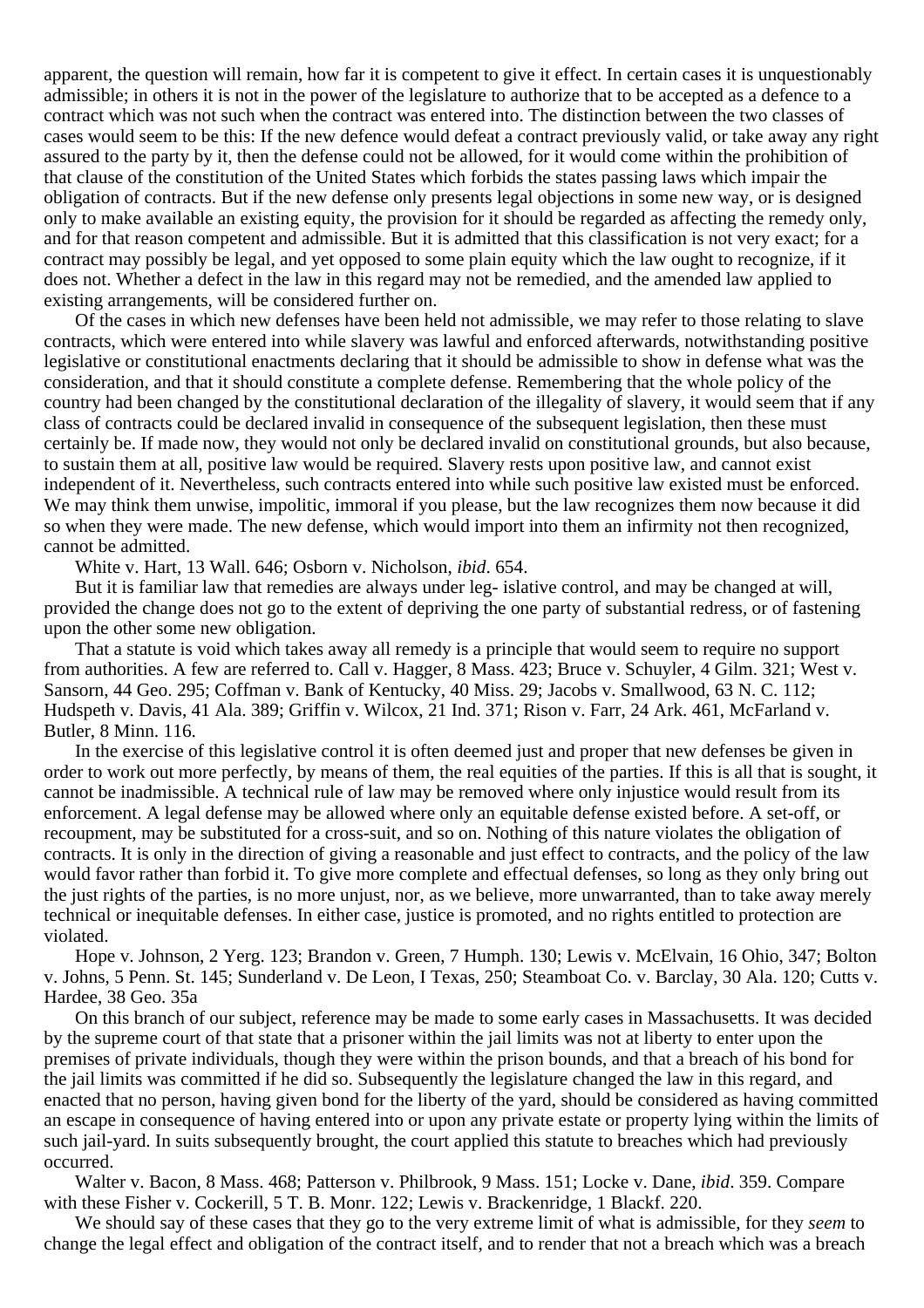when the contract was entered into. It is to be observed, however, on an examination of the cases, that the reasons for the passing of the act were the doubt which had existed on the subject before, and the fact that parties had passed the prison limits in the full belief that the law permitted what they were doing, and without any intention to violate their contract. There was, therefore, in their cases something in the nature of mistake; of law, it is true, rather than of fact; but a mistake of law always presents some claim to equitable consideration, and it may be deserving of serious reflection whether to permit relief in cases of such mistakes would not be fairly within the competency of the legislature under principles already recognized. The reasons for permitting equity to relieve against mistakes of fact, but not against mistakes of law, are not very plain to the common apprehension, and cases often occur which it would seem just to make exceptions.

That new defences may be made available in suits pending when they were provided for, see U. S. Bank v. Longworth, I McLean, 35.

We have referred to the statute of limitations as cutting off rights under contracts. It is a general and very just rule that new conditions cannot lawfully, by legislation, be imported into contracts;

Robinson v. Magee, 9 Cal. 81.

but reasonable regulations are always admissible, even though they might result in a loss of remedy when not complied with. A statute of limitations would come under this head; so would a provision for the compul sory registry of deeds and other like instruments. Possibly such provisions might be so unreasonable as to require the courts to declare that they took away rights under pretence of regulating them; but we speak of those cases where the regulations are such in fact, and not in pretence merely.

6. *Cases of New Recognition of Rights where there has been Wrongful Action*.—From time to time the law of torts is changed, and remedies given where none existed before. It is not customary to make legislation of this character retrospective, and the right to do so is sufficiently questionable to justify its not being attempted. But it would also be impolitic in a high degree. It might possibly not be held to come within the technical definition of *ex post facto* legislation, but, in substance and effect, it would differ from it so little that a court might well hesitate to enforce it. The question of the right to provide for and recognize new defenses in the case of wrongs previously committed would be different. It might not be admissible to make an act a tort which was not so when done, but it might be perfectly just to allow a tort previously committed to be mitigated by all those circumstances which would in any way tend to excuse it, or to relieve the responsible party from any of the consequences.

We have always believed that when the question of the power of the legislature to narrow, qualify, or take away, rights of action was in question, too much importance was attached to the circumstance that the right did or did not arise out of contract. True, the federal constitution, undertakes to defend contracts only; but did they really need this defence? Would they not, on general principles of constitutional law universally recognized in this country, be inviolable by legislative authority, whether expressly guarded as they now are or not? The question may not now be of practical importance, but it is not perceived how the legislature could be powerless to take away a man's horse, and yet competent to confiscate his commercial paper. The one is property as well as the other. And where a right of action results from the principles of the common law, and has once become fixed and vested, it would seem that this also should be considered inviolable on the same reasons.

See Griffin v. Wilcox, 21 Ind. 370; Hubbard v. Brainerd, 35 Conn. 563; Bryan v. Walker, 64 N. C. 146. Compare White v. Hart, 13 Wall. 646.

We use the word "contract" here in its ordinary sense, as the framers of the constitution doubtless did also. Of chartered rights we have no occasion now to speak.

But there are some defences in the case of torts that are not wholly reasonable, and that often operate unjustly. An instance may be taken of the rule that a party who has suffered by reason of the negligence of another shall not be allowed to recover if his own negligence directly contributed to the injury. On public grounds the rule may be wise, but it very often works gross injustice. If two parties are alike negligent, and the whole injury has changed to fall upon one, there is no just reason, when we consider the cases of the two parties, why the other should not be compelled to share the loss with him. The courts of admiralty require this, and the courts of some other countries apportion the loss as best they may be able under all the circumstances. Suppose the legislature to require our courts of common law to do so, and apply the new rule to previous transactions; what would be the ground of complaint? Only, as we should suppose, this: that taking away the defence was really creating a new right of action. It purports to affect the remedy, but it really gives a right; it is an indirect method of accomplishing an inadmissible result. Legislation may not create torts; but to limit by statute the recovery for torts to what is just and right, as between the parties, wrongs no one, even though the recovery be based upon transactions which took place before the statute was adopted.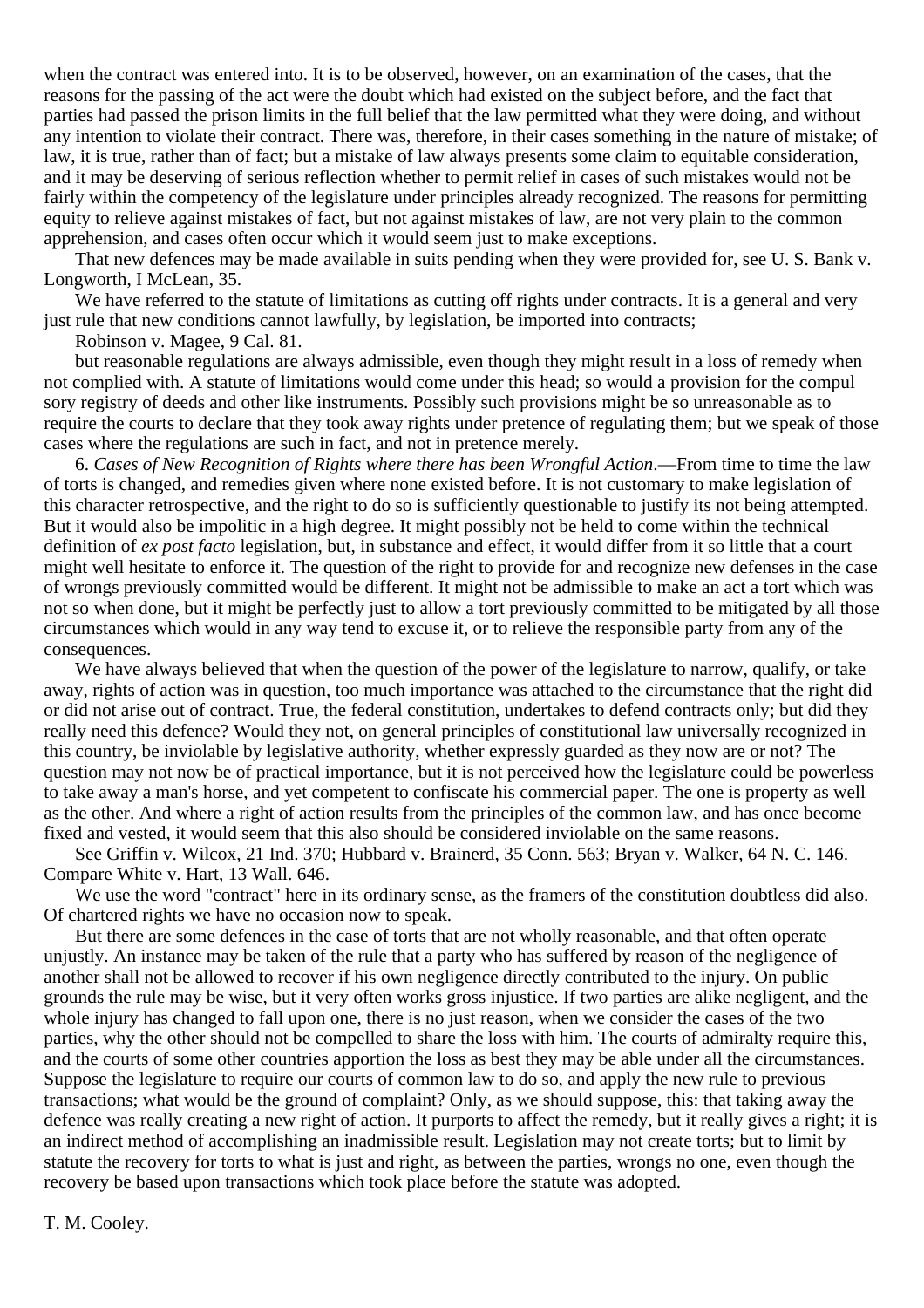The Law of Domicil, Considered with Special Reference to the Commercial Relations, Taxes, Succession to Estates.

BY Francis Wharton, LL.D.,

Author of Law Evidence, Law of Negligence, Etc.

G. L. Jones and Company, St. Louis 1877. Press of G. I. Jones and Company. St. Louis

### **The Law of Domicil.**

Every person is subject to some particular system of law, by which he is more or less exclusively bound. The necessity of this will be more obvious when we view man, *first*, as to his commercial relations; *second*, as to his taxes; and, *third*, as to the succession to his estate on his death.

As to commercial relations, there are many cases, in this connection, in which it is important to determine the law with which an individual may be viewed as identified. A note is payable to me, for instance, but on its face no specific place of payment is designated. The presumption, in such case, is that the law by which the mode of payment is settled is the law in which I am myself enveloped. So, also, may it be inferred as to moratory interest flowing from me, when no other law is specified by which such interest may be governed. So, if I be an insurer, as to policies issued by me; or, if I be a banker, as to obligations issued by me. In default of other modes of discovering the law binding such cases, jurisprudence selects the law to which I am subjected myself.

So, in a still higher degree, is it with taxes. A man cannot, on any common principles of justice, be taxed for the same subject-matter by two independent sovereignties. He cannot, therefore, be taxed as to his income, or as to his person, or as to his estate, by more than one of the states of our American Union, although a contrary practice has, as to personal property, occasionally been resorted to. He cannot be taxed by *both* the United States and a foreign country; for, if he could, all the nations in the world, who could get hold either of him or of his property, could come down on him, and universal commercial ruin would ensue. In reference to taxes, therefore, even more fully than in reference to commercial obligation, each person must be viewed as subject to some one particular law, by which alone he is to be governed. This law, indeed, may involve a series of successively subordinate jurisdictions. Thus, subordinate to the federal government is the state, and subordinate to the state is the town; and these may, each in its sphere, tax the same person. But *two* governments of equal rank cannot *both* make the same person individually liable for personal taxes. Therefore, a man can be *personally* taxable only in *one* town in Massachusetts, or in *one* state in the American Union, or in *one* empire among the great powers of the world. And there must be some test, in cases of conflict, to determine to which claimant the taxes are to be paid. This test is supplied by domicil. Real estate and, according to the better opinion, personal assets are taxable by the law of the place where they are situated. But income taxes, poll taxes, and taxes on debts payable (without local security) to the creditor at his domicil, are settled by the *lex domicilii*.

So, still more strikingly, is it the case in the descent of estates. Few of us can be sure where we will die. Even those who have resisted, in youth, the dislodging power of enterprise, are apt, when their life is closing, to wander listlessly abroad in the restless languor of old age. New countries, in fact, are populated by emigration, and old countries renovated by emigration's reactions. Europe sends us its surplus populations to form our new families, whose object is to make money, and these new families, when they become old, go to Europe to spend the money so made. Domestic discomfort, also, has its share in producing these migratory propensities. Europe, it has been said, sends us our cooks, and our cooks send us to Europe. But, whatever may be the cause, the tendency to travel is almost universal; and those who do not travel to make money, travel to spend it. Hence it is that the place of a man's death is far from being universally the place of his home, or of his business. Such being the case, it is of much moment to us to determine whether the property we leave is to be sequestered by some foreign state—to pass through devious channels to objects which we did not intend, or whether it is to be placed in the custody of laws with which we are familiar, and of guardians whom we may elect. There is nothing, in the chances and changes of life, in which, as has been just seen, there is greater likelihood of a conflict of laws. And yet there is no subject as to which we must be more anxious to prevent, while as yet we can, the occurrence of such a conflict. This can be done only by agreeing, internationally, upon a common arbiter, by which a just, a universal, a peaceful, and a pre-ascertainable result can be reached. And this arbiter is the *lex domicile*.

We have thus noticed three personal relations as to which there is constant likelihood of conflict, and as to which, therefore, it is important to have some common test, internationally acknowledged, by which we can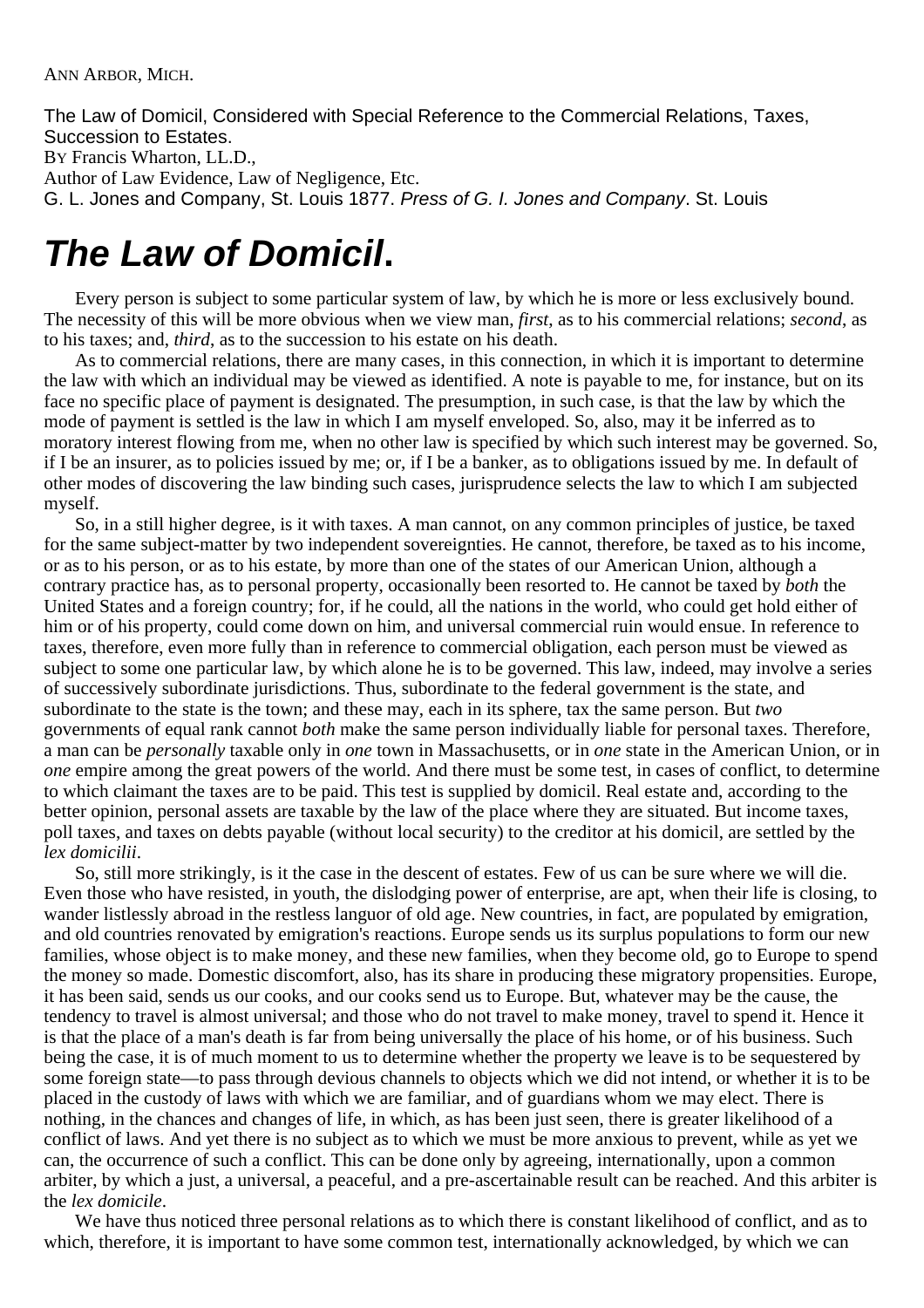determine the applicatory law. These relations, to recapitulate, are, *first*, business in general, so far as concerns contracts with others; *second*, taxation; *third*, succession after death. What test, therefore, is there, of international acceptance, which we can adopt to determine collision on these topics ? Let us glance, in turn, at the tests which have been at different times suggested, closing with that which alone has a philosophical basis, and which has secured international assent, showing, as we proceed, that domicile affords the only just arbiter.

*First. Can Present Residence be such a Test?*—If so, a man doing business temporarily in Boston, no matter how settled his permanent abode might be elsewhere, might be subject to Massachusetts law. Yet this would be only during his residence; and as soon as his residence shifts, the applicatory law shifts. Supposing, for instance, that he leaves Boston at noon, by the Shore Line, for New York. In this case, independently of the series of local municipalities through which he rushes, and which in rapid succession permeate him with their respective judicial atmospheres, he is, in turn, subjected to four sovereign jurisprudences: Massachusetts, Rhode Island, Connecticut, and New York. If he have a note payable, with no designation of the place of payment, then this note, as he moves—if mere residence be the test—changes its legal hue at each boundary, and becomes, as to some of its incidents, substantially a new paper three times in an afternoon. This, however, would be as destructive to business as it is absurd. Then, again, the place we may happen to be in, at any particular time, is the result often of accident, determined sometimes by negligence, sometimes by providential dispensations which we cannot control; and it would be as unphilosophical as pernicious to make our most solemn engagements and dispositions of property depend on contingencies so arbitrary. Hence it is that by no civilized nation is mere residence regarded as the test by which the law, in cases of conflict, can be determined.

If *residence* must be rejected, so must, *a fortiori*, nationality, Nationality cannot apply as between the sister states of the American Union, each of which has a separate jurisprudence, while the oath of allegiance is to the federal government alone. Again, the right of expatriation is now by treaty acknowledged by the great powers of Christendom; and expatriation implies a voluntary divesting of one nationality before the full obligations of a second have matured. Neither residence nor nationality, therefore, can be invoked to supply the missing test.

But the need has been met by the adoption, by the consent of jurists of all nations, of domicil, as supplying, so far as concerns personal *status*, the applicatory law. Domicil, in some cases, interprets a man's contracts; domicile always determines his personal taxes; domicil always directs his succession. What, then, is domicile ?

By the American courts it has been substantially defined as a *particular place adopted by a person as his permanent residence, to be retained by him, as such, for an indefinite period of time*. It is not necessary, as will hereafter be seen, that this domicile should be one in which he is invested with political rights; nor need it be his corporeal residence at a given period of time, for he may leave it for years, and yet retain it as domicile, if he have the intention of returning; nor need he be even a citizen of the country in which domicile is claimed, for he may have a domicil before he is naturalized. But it is essential that such domicil should be either impliedly or expressly adopted by him, and occupied as his permanent residence, to be indefinitely retained by him. And this definition has been accepted substantially by the whole civilized world.

Such being the definition of domicil, there are several questions connected with it which will now be examined, as follows:

*First. Domicil by Birth*.—By the Roman law, legitimate children have the same domicil as their father. It was open to them, however, subsequently to elect another domicil, upon which the first ceased to exist. But until they were competent to execute such choice, and actually executed it, their domicil followed that of their father in whatever changes he might make, provided they remained members of his household. The modern law differs from the Roman, in this respect, as follows: *Origo*, in the old Roman sense, is now obsolete. The modern idea of *origo* simply conveys the legal fiction that a child is domiciled, at his birth, in the place of his father's domicil. This form of *origo* (descent, Herkunft) fixes alike the jurisdiction that attaches to the child and the legal relations with which he is invested. To this state several modern civilians have applied the term *domicilium origins*, and although this expression involves an absurdity according to the Roman law, it rests upon a natural hypothesis in our own. It simply means: "This was a domicil acquired, not by choice, but by birth."

In England it has recently been held that there can be no change of domicil during infancy, and that the lapse of seven years after the attainment of majority cannot be regarded as affording a period sufficiently long to establish a change of domicil, in the face of any expressed intention to change.

Jopp v. Wood, 4 De G. J. & S. 616.

In the United States legitimate children accept the domicil of their father. A foreign born child of a domiciled city zen of the United States, however, has a double allegiance, and, on reaching maturity, he has the right to elect one allegiance and repudiate the other. And such election is final.

Ludlaw v. Ludlaw, 26 N. Y. (12 Smith) 356. See letter from Mr. Seward to Mr.—, Dip. Cor. 1868, pt. 11,935. That an infant follows the domicil of surviving parent, see Ryall v. Kennedy, 40 N. V. Sup. Ct. 347. *Illegitimate* children inherit, as a rule, the mother's domicil, irrespective of the place of birth.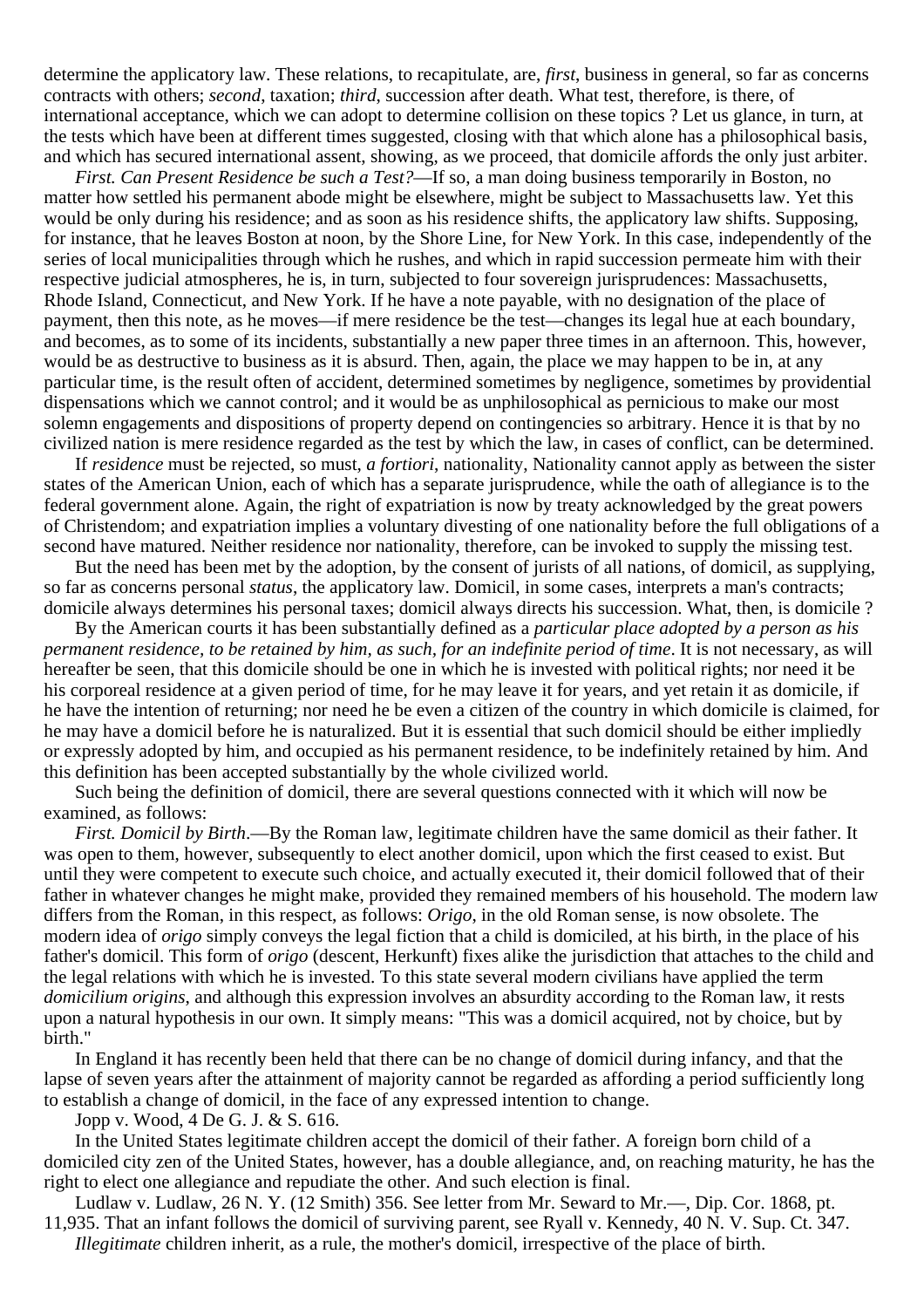Whart. Conf. of Laws, § 37.

Under those codes, however, which give to the father the power of legitimating an illegitimate child by acknowledgment, the father's domicil, after such acknowledgment, followed by adoption, must prevail. *Second. Domicil and Nationality*.—On this topic the following rules may be regarded as settled:

**•** Domicil and nationality are not convertible terms. There may be domicil without nationality, and nationality without domicil. Thus, a German who emigrates with his family to this country, intending to make his permanent home on our soil, loses his German domicil and acquires an American as soon as lie takes up his abode among us, though he may take no steps to become an American citizen, and, indeed, before he has had an opportunity to take such steps. So, on the other hand, an American citizen may acquire a domicil in Europe without abandoning his American nationality. This is peculiarly the case with merchants, who frequently, while retaining their national ties of allegiance, acquire a commercial domicil in foreign lands. So, also, in a still stronger sense, is it in relation to taxes. We do not hesitate, for instance, to tax, as domiciled among us, a French merchant who may, nevertheless, decline to view himself as an American citizen; may resolutely cling to his French allegiance; and may always express an intention of returning to France. Nor is it likely that our courts will hesitate to apply the same rule to the Chinese. They are a thrifty race, many of whom, in the course of time, may acquire large fortunes under the protection of our laws. At the same time they decline, as a class, to accept our nation- ality, and they adhere, with religious pertinacity, to the determination of returning, before death, to their native land. Are such men, living and growing rich under the shelter of our flag, to be relieved from taxation ? Are they to be treated, as is the case with other undomiciled strangers, as still clothed with the legal *status* assigned to them by their native land, and entitled, when among us, to avail themselves of the privileges of that *status?* This is one of the undetermined questions of the future. But when it arises I cannot but believe that the decision will be that, as there may be domicil without nationality, so the obligations of domicil must be held to attach to the Chinese who take up their permanent abode on our shores, no matter how solemn may be their determination ultimately to return to their own land, or how severely they may maintain among us the distinctiveness of their Chinese nationality.

We must also remember that, when there is no other claim to nationality, that of domicil, or even of a long residence, may decide. It should be observed that there may even be nationality without naturalization. That naturalization is not essential to citizenship has been established in the United States by many precedents. When Texas was annexed, in 1845, its citizens became citizens of the United States by force of treaty; and such was the case with the treaty with Spain, annexing Florida, in 1819, and the treaty with France, annexing Louisiana, in 1803. The same rule applies to the late annexations of Savoy by France, and of Alsace by Germany.

In a number of our states foreigners are admitted as citizens before they are naturalized as citizens of the United States; and, so far as concerns the right to enjoy state privileges, this was held to be constitutional in the Dred Scott case. A country may decline to pass naturalization laws, yet in such countries we can readily conceive of emigrants acquiring nationality; and so as to *bona fide* settlers in the United States, in the period between their declaration of intention and their final naturalization.

For two reasons the old feudal idea of the perpetuity of the nationality of birth, and, *a fortiori*, the perpetuity of the domicil of birth, must be now viewed as exploded. In the first place, a sovereign who permits his subject to emigrate relinquishes all claims of sovereignty over such subject. In the second place, recent treaties between the great civilized powers of Christendom recognize the right of expatriation, and renounce the claim of perpetual allegiance.

*Third. How Domicil may be Changed*.—A domicil once accepted is not to be viewed as divested by mere absence, no matter how long such absence may continue. Of this the most striking illustrations are those of merchants or factors in foreign ports; of officers in foreign service; of seafaring men; and of political refugees, whose return to their native land is temporarily barred.

"With regard to the domicil of birth," said Lord Cairns in a late case, "the personal *status* indicated by that term clings and adheres to the subject of it until an actual change is made by which the personal *status* of another domicil is acquired."

Bell v. Kennedy, Law Rep. 3 H. of L. 307.

The same rule may be applied, generally, to domicil by election or operation of law.

"The *animus* to abandon one domicil for another," said Lord Curriehill in a Scotch case,

Donaldson v. McClure, 20 D. 307; and see Jopp v. Wood, 4 De G. J. & S. 616.

"imports an intention, not only to relinquish those peculiar rights, privileges, and immunities which the law and constitution of the domicil confer—in the domestic relations, in purchases and sales, and other business transactions, in political or municipal *status*, and in the daily affairs of common life—but also the laws by which succession to property is regulated after death. The abandonment or change of a domicil is, therefore, a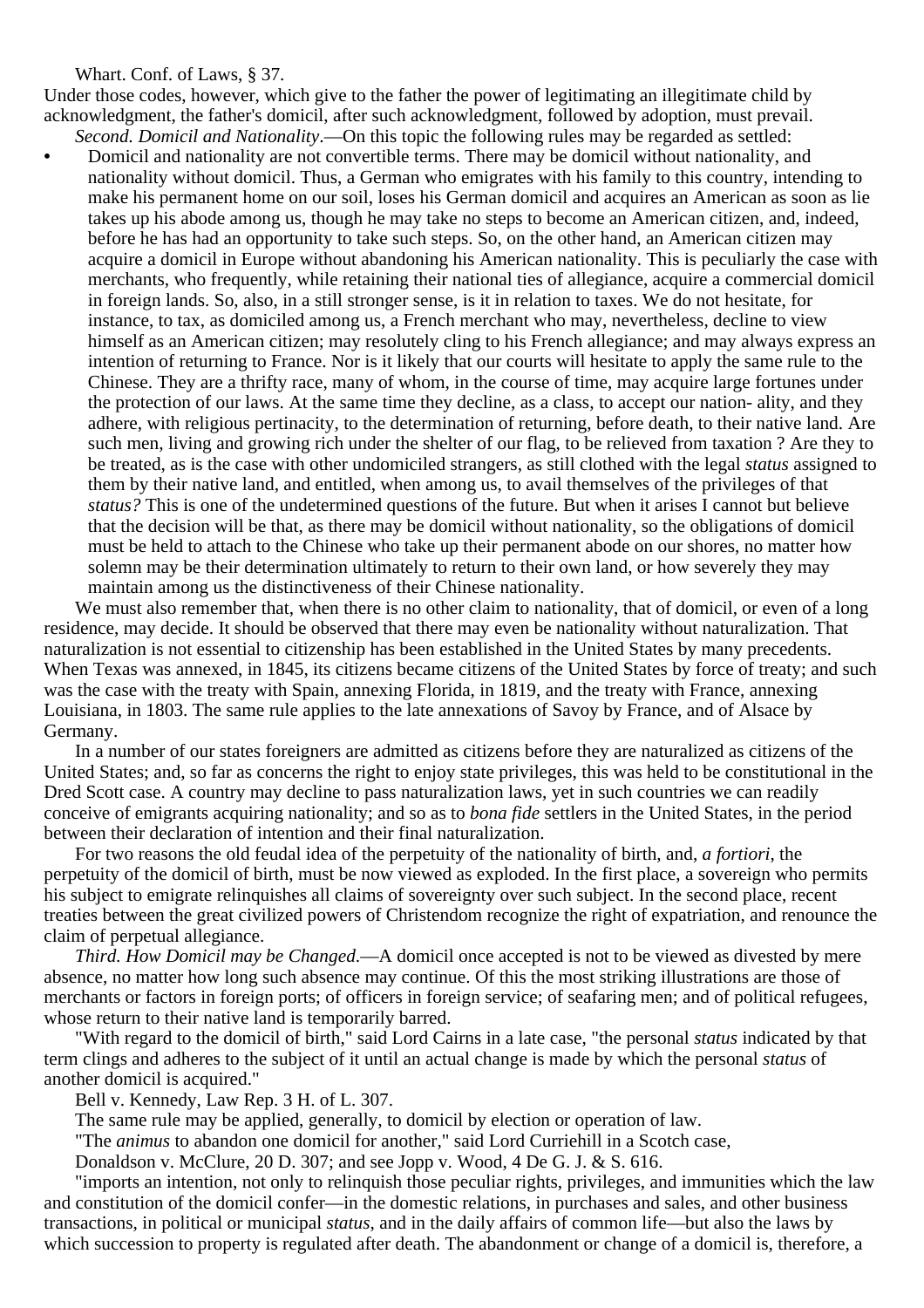proceeding of a very serious nature, and an intention to make such a change requires to be proved by a very satisfactory evidence." Intent is essential to a change of domicil, and unconditional intent must be substantially proved. And it has been ruled by Vice-Chancellor Wigram that the evidence necessary to support the intention must be either express, or such as to show that, if the question had been formally submitted to the party whose domicil is in dispute, he would have declared his wish in favor of a change. Such an intention must be either shown to have actually existed in the mind of the party, or it must appear that it was reasonably certain it would have existed if the question had arisen in a form requiring a deliberate and solemn determination.

Douglass v. Douglass, 41 L. J. Ch. 74.

When, however, an old domicil is definitely abandoned, and a new one selected and entered upon, "length of time is not important; one day will be sufficient, provided the *animus* exists."

See Moorhoase v. Lord, to H. of L. Cas. 272; *Munro v. Munro*, 7 C. & F. 842; Jopp v. Wood, 4 De G. J. & S. 616; Parsons v. Bangor, 61 Me. 457; Hamden v. Levant, 59 Me. 557; Ross v. Ross, 103 Mass. 575; First: Nat. Bk. v. Balcom, 35 Conn. 351; Moreland v. Davidson, 71 Penn. St. 371; Reed's Appeal, 71 Penn. St. 378; Smith v. Dalton, I Cin. (o.) 150; Daniel v. Sullivan, 46 Ga. 277; Hawkins v. Arnold, 46 Ga. 659, Wood v. Fitzgerald, 3 Oregon, 268. Cragie v. Servin, 3 Curteis, 448. *Uno solo die constituitur Comicilium si de volunlate affareat*.

It is important to observe, especially in reference to emigrants to the United States, that, when the point of destination is not reached, domicil may shift *in itinere*, if the abandonment of the old domicil and the setting out for the new are plainly shown.

Sir J. Leach, in Munroe v. Douglass, 5 Madd. 405; Forbes v. Forbes,. Kay. 354.

A constructive residence may on this plan give domicil, though an actual residence may not have begun. Williams v. Roxbury, 12 Gray, 21. In Fayette v. Livermore, 62 Me. 229,. it was held that a domicil of a woman cannot be changed by a mere intention to move, until actual removal. See, also, Carey's Appeal, 75 Penn. St. 201; Kellar v. Baird, 5 Heisk. 39. In Bangs v. Brewster, III Mass. 382, where a master mariner, in 1867, being domiciled in B., went to sea with his wife, intending to make his home at O., and sent her, in 1868, to O., where she boarded with her father, and in July, 1869, arrived at O. himself, it was held that in May, 1869, his domicil was in O.

Settlement, however, whether actual or constructive, is necessary to domicil.

Munro v. Munro, 7 C. & F. 877; Blunier *ex parity* 27 Texas, 734 Hill v. Woodville, 38 Miss. 646; Hicks v. Skinner, 72 N. C. 1.

But it is enough to give the new domi- cil that the party should reside in it with the intention of remaining indefinitely. In such a case it is not necessary that there should be the purpose of technically permanent residence.

sleeper v. Paige, 15 Gray, 349; Whitney v. Sherborn, 12 AlIen, III; Wilbrsliam v. Ludlow, 99 Mass. 587; Whart. Conf. of Laws, §§ 20-24.

Much discussion has been had on the question whether, when an elective domicil has been abandoned, that which was original revives. Judge Story earnestly advocates such revival;

Story Conf. of Laws, § 48.

and to the same effect is the decision of a Scotch court

Colville v. Lander, Morison, 14,963, App.; 5 Madd. 384.

and of the supreme court of Tennessee.

Kellar v. Baird, 5 Heisk. 39.

Mr. Westlake explains and vindicates the old doctrine by saying,

Int. Law Art. 40; See Abdy's Kent, 217.

it "is commonly, though somewhat improperly, cited by the phrase, 'native allegiance easily reverts,' and its chief application has been in the prize courts. The liability of private property to warlike capture at sea has always depended, not merely on the nationality, but also on the domicil of the owner; or it may be said that, for this purpose, domicil is the criterion of nationality. The motive, doubtless, lay in the assumption that the benefit of trade mainly accrues to that country from the ports of which it is carried on; whence only an actually subsisting residence for commercial objects could afford protection to the owner's property as against his nationality, for when such residence was discontinued, nothing remains to take the case out of the general principle which exposed enemy's property, as such, to capture. With these considerations were combined the respect paid to the place of birth by the feudal principle of allegiance, and the recognized rule of international law, that a state to which allegiance has been transferred has not the right to protect the citizen against his former government, if by his voluntary act he again places himself within its power."

Yet it is important to remember that, whatever may be the reasons for the adoption of this doctrine of the revival of original domicil, when an elective domicil has been abandoned, it is inconsistent with the great body of the cases which place the adhesiveness of the elective domicil on the same basis as that of the original. Even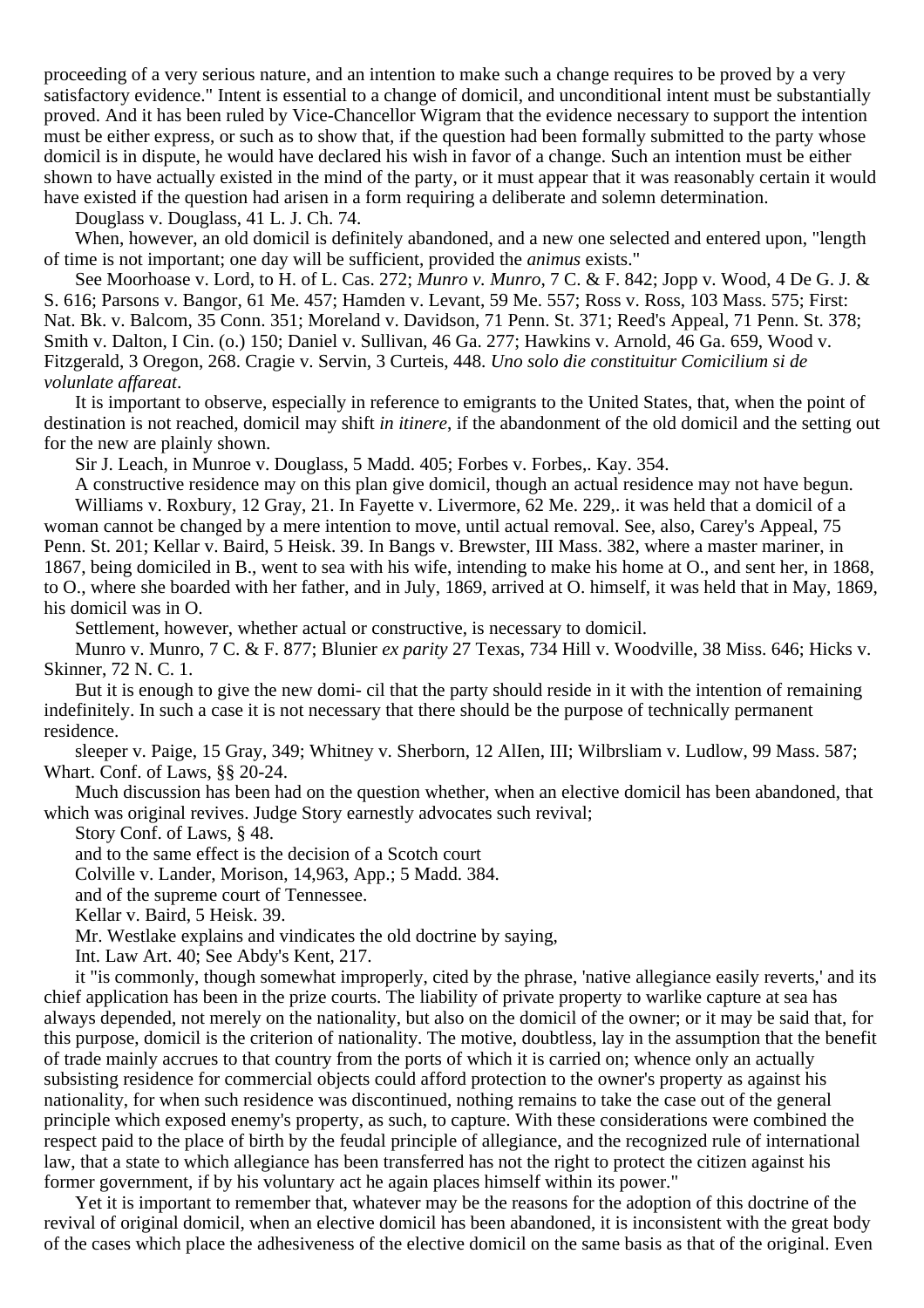by those holding to revival of domicil it has been repeatedly admitted that, when an elective domicil is actually acquired, it continues until a new domicil is definitely assumed. Sir John Leach, always rapid in arriving at a necessary conclusion, tells us that the same evidence is required to prove the resumption of the old domicil as the acquisition of one that is new;

Munroe v. Douglass, 5 Madd. 403.

and, however this may be, we have an express decision of the Connecticut court of errors, that the abandonment of the elective domicil has no effect in reviving the original.

*First Nat. Bk. v. Balcom, 35 Conn. 351. See, also, Hicks v. Skinner*, 72 N. C. I, where it is held that, when domicil of origin is abandoned, residence is the test. So, in Reed's Appeal, 71 Penn. St. 378, it is said that original domicil revives only when there is an intent to return home.

Nor, in a question of this class, are we at liberty to keep out of view the test of policy. The consequences in the United States would be serious should the affirmative of this question be maintained. Emigrants come to us largely from countries subject to the modern Roman law, and make their domicil at their first port, often only to abandon it for another and then another, until they reach a home which affords them a convenient settlement. If we hold that on each abandonment they renew their original domicil, then their property and their persons would be frequently placed under the purview of a law utterly foreign to that which prevails in the country to which they emigrate. A German, for instance, abandoning a domicil in New York, in order to seek one, as yet undetermined, in the Northwest, would, as soon as he leaves New York, subject himself to the Roman law of marital community, thereby escaping the English common law of dower and curtesy; would sometimes, from being of full age, become a minor; would become sometimes incapable of any hypothecation of property without delivery, of possession; would subject himself to his native municipal burdens; and would throw his estate into foreign channels of succession. Such consequences are not to be tolerated; and yet such consequences necessarily flow from the position that native domicil revives on every abandonment of acquired domicil. Our wisest course is to reject this doctrine, and to return to that of the continuance of domicil in general, native or acquired, until a new domicil be secured.

In North Yarmouth v. Gardiner, 58 Me. 207, it is held that domicil may be in abeyance.

*Fourth. How Change of Domicil is to be Proved.—I. Recitals*.—It is a familiar principle that recitals of domicil in deed or will are not conclusive, but may be rebutted by proof that the actual domicil was elsewhere. See cases cited in Whart on Ev. § 1097. Gilman v. Gilman, 52 Me. 165; Somerville *in re*, 4 Vesey, 750;

Attorney General v. Kent, I Hurl. & Colt. 12; Curling v. Thornton, Addam's Rep. 19.

Recitals of domicil, in fact, are often inserted by a conveyancer according to his own notions, or according to what may suit a passing whim of the party. As a matter of every-day practice, also, persons having several residences are apt, in deeds relating to either, to have the local residence recited. The party's actual domicil, however, can be in only one of these residences, and it may, perhaps, be in none of them. Nor is this all. Local law may prescribe certain recitals, as in the Marquis de Bonneville's case, where Sir H. Jenner said: "I am not inclined to pay much attention to the descriptions of the deceased in the legal proceedings in France, for it may have been necessary, as the proceedings related to real property, that he should describe himself as of some place in that kingdom."

Curteis' Eco. Rep. 856.

If it be argued that the French courts attach much weight to this species of evidence,

See Phil. iv. 174, and cases there cited.

the answer is that the recitals appealed to in the French cases are principally those which occur in notarial acts, dictated by the party himself, and often verified by his oath.

*II. Declarations*.—Declarations preparatory to naturalization, under the present English and American statutes, are entitled to much weight as indicating intention. Even informal declarations of a person changing his residence, when accompanied with actual change, are always admissible to show the intent.

Brodie v. Brodie, 2 Sw. & Tr. go; Ennis v. Smith, 14 How. 400; Thorndike v. Boston, I Metc. (Mass.) 242; Kilburn v. Bennett, 3 Metc. (Mass.) 199; Burgess v. Clark, 3 Ind. 250.

It has, however, been held that mere unexecuted intentions are inadmissible,

Bangor v. Brewer, 47 Me. 97; see Whart. on Ev. &11097; and see Moke v. Fellman, 17 Tex. 367.

and even if this strong view be not taken, oral expressions indicative of an intention to change, if

unaccompanied by actual removal, are so vague, and often so carelessly uttered, and so readily misunderstood, that they are entitled to very little credence.

Whart. Conf. of Laws, \$63; Phil. iv. 156; Lord Somerville's Case, 5 Vesey, 750; Harvard College v. Gore, 5 Pick. 370; Anderson v. Lanenville, 9 Moore P. C. 325; Hallowell v. Saco, 5 Greenl. 143; The Venus, 8 Cranch. 253.

Unexecuted intentions, however, may be of importance, when they consist of statements of a person in a foreign country that he is not settled permanently in such country, but that he expects to return to the prior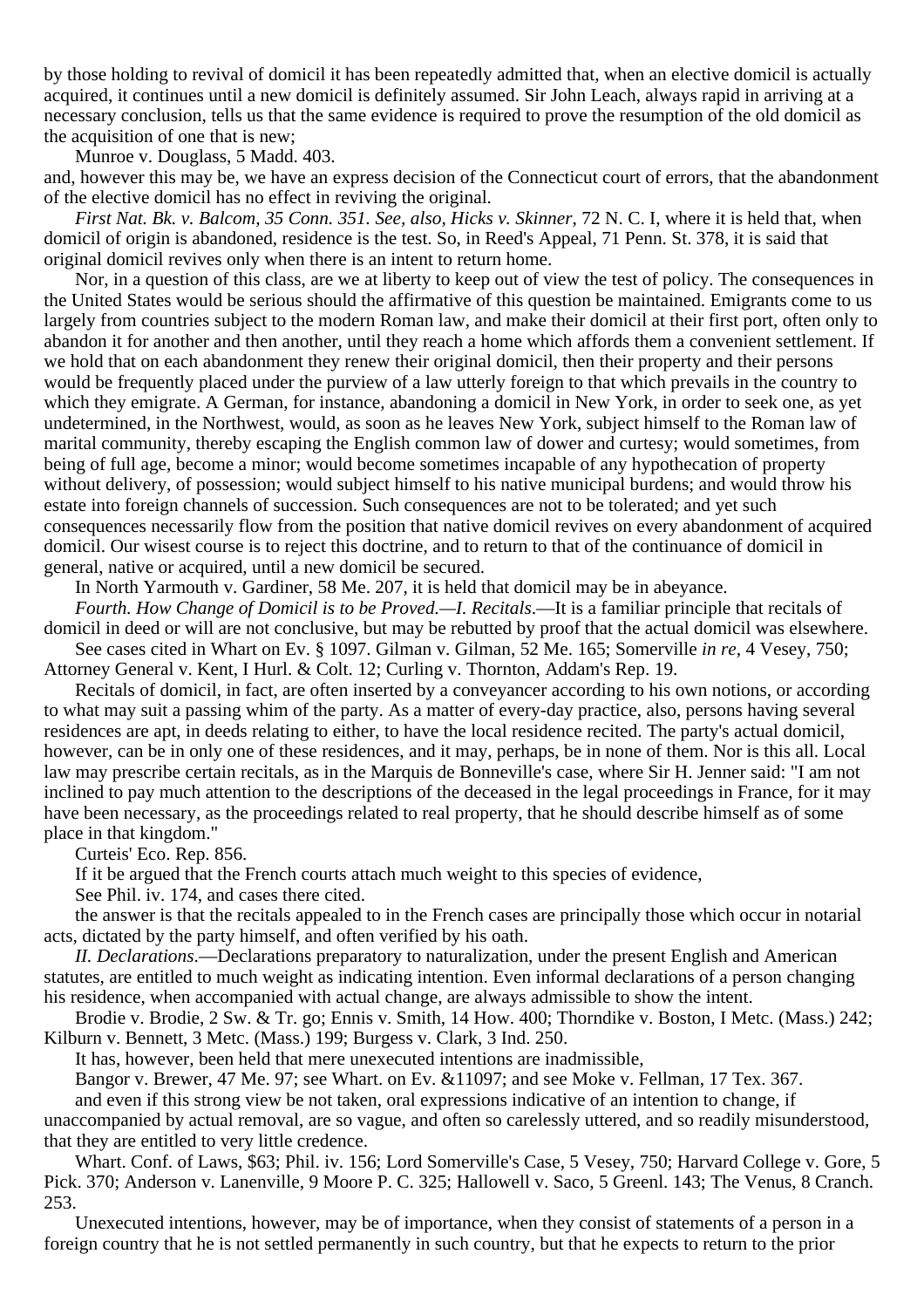domicil which he regards as his home.

. See Moorhouse v. Lord, 10 H. of L. 272.

*III. Exercise of Political Rights*.—Civilian jurists unite with our own in holding it important, in this relation, to determine the site of political rights: "Dictæ expressage declarationi domicile constituendi equipollent illa, si quis in civitate aliqua jus civitatis *das Bürgerrecht* impetraverit et ibi habitaverit, vulgo *da einer verburgert oder Brbschuldigung geleistel haüsslich und beständig gessesen ist*. Requtritur autem copulative, ut quis ibidem non solum jus illud impetraverit, sed etiam actualiter habitet."

Tractatio de Domicilio (1663), 27, cited by Phillimore, iv. 175.

Menochius also writes, after quoting other civilians, "et idem ego ipse respondi, *in cons*, 39O, etc., dixi civem hunc non sustinentem onera esse improprie civem et secundum quid;" and he adds the authority of other civilians, and the decisions in the *Rota Romana*, "qui scripserunt civem originarium aliquem non esse, nisi parentes ibi domicilium contraxermt et civitatis numera subierint; ita et. olim apud Romanos civis Romanos dicebatur is, qui etsi natus esset Romæ altamen domicilium Romæ in ipsâ urbe contraxîsset ac qui tribum et bonorum potestatem adoptus esset."

Lib. VI., Presump. XXX., s. xxiv., p. 1037; Phil, *ut supra*.

Under the old European systems, also, when political privileges were rare, and mostly had a feudal relation, the acquisition or acceptance of such privileges was viewed as connecting their possessor with a special territory. The domicil of the serf was in the land to which he was; the domical of the lord was in the land of which he was suzerain.

It was otherwise when political privileges became more common, and when they were annexed rather to the person than the soil. A man could have but one domicile, yet in England, in some parts of the Continent, and in Virginia, under the old system, he might vote at several polls. Suffrage now is regarded, under a wide and equal extension, as a personal right which may be exercised in any particular state of a general federation, only a few weeks' or months' special residence being required. In correspondence with this extension of suffrage, the presumption that the place of suffrage is the place of domicil has lost strength, and, where the right to vote is granted on brief and transient residence, the presumption arising from voting is easily rebutted by proof of actual domicil elsewhere.

Shelton v. Tiffon, 6 How. 163; Easterly v. Goodwin, 35 Conn. 279; Kellogg v. Oshkosh, 14 Wis. 623; Mandeville v. Huston, 15 La. Ann. 281; Folger v. Staughter, 19 La. Ann. 323; Guierv. O'Daniel, 1 Binney, 349, note. In Van Valkenburgh v. Brown, 43 Cal. 48, it was properly ruled that persons not citizens might legally be voters; this was the practice under the North-west Ordinance, which permitted the voting of French and Canadian settlers, not citizens. See Dr. Spear's article in Alb. L. J., 1876, 486. It is otherwise as to Indians with whom there is no treaty. McKay v. Campbell, 2 Sawyer, 118.

But the exercise of political franchise is not to be confounded with that deliberate surrender of one nationality and acceptance of another, which is marked by expatriation and naturalization. As the presumption of permanent residence to be deduced from voting is but slight, that to be drawn from expatriation and naturalization is of the strongest character, and amounts almost to conclusive proof. Even before expatriation was legalized by the government of Great Britain (as it has been by the statute of May 12, 1870), naturalization in another country was viewed in the English courts as very strong proof of transfer of domicil:

See Phil. iv. 176, 177; Moore v. Darral, 4 Hagg. 353.

Now, however, such expatriation and naturalization must be viewed as establishing a case of transfer of domicil which it would require extraordinary evidence of continuous inconsistent domicil to overcome.

*IV. Payment of Taxes*.—No strong inference can be drawn from payment or non-payment of taxes, unless in the case of property or income taxes of considerable amount.

Thomson v. Advocate General, 12 Cl. & Fin. 1; see Guier v. O'Daniel, I Binney, 349, note.

Yet here must we revert to the distinction already noticed. In a federal government, such as the United States, where an income tax is payable to the federal treasury, it may be a matter of indifference to a person taxed whether he pay in Maine or in Georgia; and after he has changed his domicil from the one state to the other he may continue, through his agent or otherwise, to pay such tax in the abandoned state. We cannot make this inference as to a tax payable to a state treasury. If this tax is considerable, we cannot, as has been previously hinted, presume that the party charged would pay when no longer liable to do so. Payment of taxes, therefore, in such cases, affords a strong presumption that the party believed his domicil to be in the state in which the taxes were paid.

*V. Duration of Stay*.—In this relation we may accept two propositions: *First*, no matter how long residence may be, it does not constitute domicil unless there be an intention to remain for an indefinite period; and, *secondly*, that if there be such a *bona fide* intention, executed by actual removal, or attempted removal, domicil may be constituted by a stay of a single day.

*How Far there may be a Double Domicil*.—A leading German authority tells us that a person may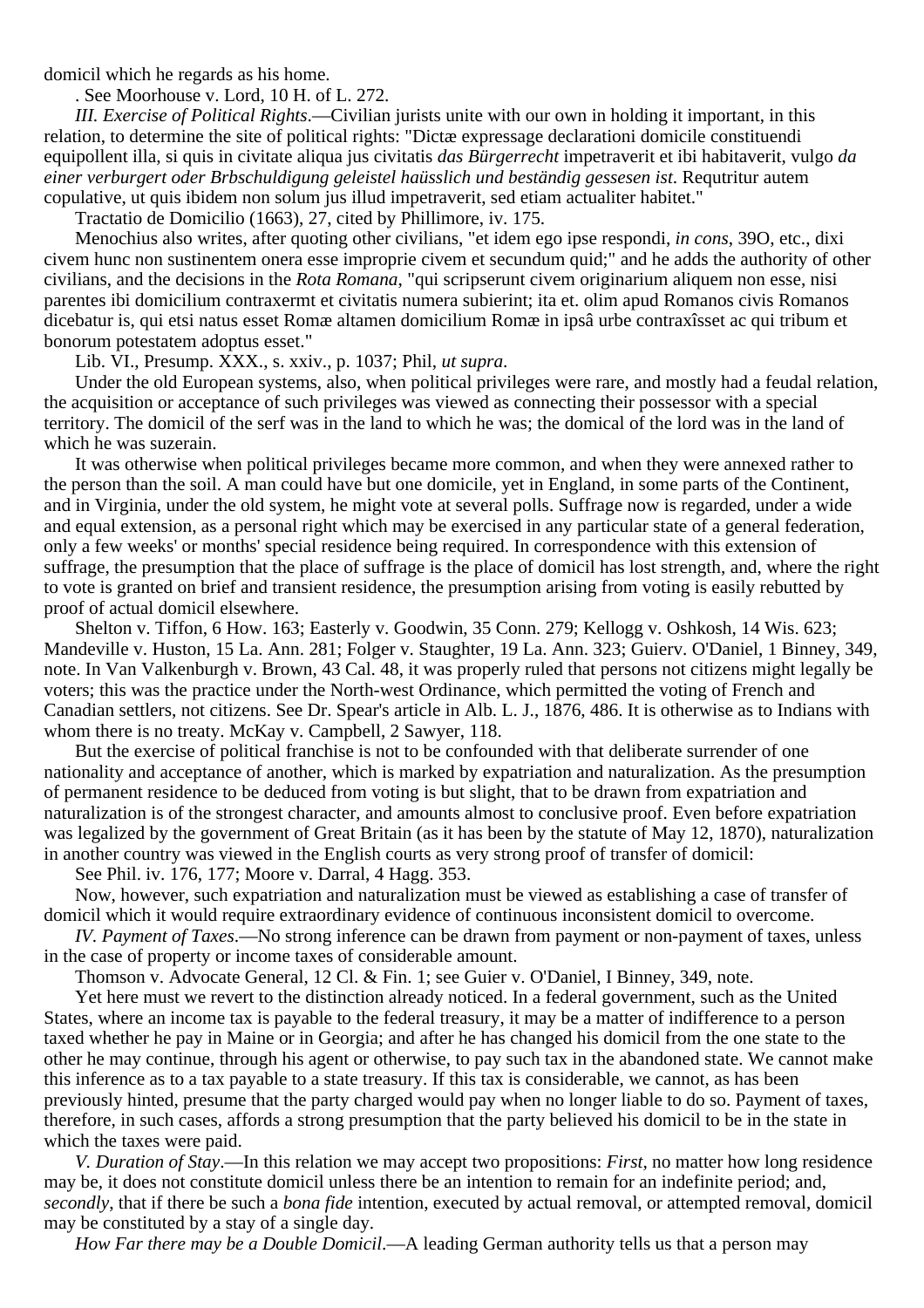municipally have distinct domicils in places in which his residence is equally established, using each as a centre of his business and legal relations, and, when needed, actually dwelling in each

Savigny, Rom. Recht. viii. § 354.

In the Roman law, so far as the abstract question of subjection was concerned, and so far as related to municipal burdens and local jurisdiction, this position holds good. Another result, however, was reached when the issue was as to what jurisdiction should impress upon the individual his peculiar legal type. According to the Roman law, *domicilium* yielded precedence in this respect to *origo* (municipal citizenship, Burgerrecht); and, when there were several titles of the latter class, the earliest prevailed.

Savigny, viii. §§ 356, 357.

That a man can have two domicils is thus emphatically denied by Chief Justice Shaw

Abington v. North Bridgewater, 23 Pick. 170.

"The supposition that a man can have two domicils would lead to the absurdest consequences. If he had two domicils within the limits of sovereign states, in cases of war, what would be an act of imperative duty to one would make him a traitor to the other. "But it is a serious objection to the able argument of which this is part that it not only blends domicil with allegiance, but overlooks the fact that domicil, in the view of those who hold that it may be cumulative, is capable of several degrees. It is admitted on all sides that a person can have but one testamentary domicil—*i. e.*, a domicil determining the law of the devolution of his property on his death. Yet, even by those courts by whom this position is most rigorously applied, it is maintained that domicil may be established, for the purposes of taxation or of divorce, on proof much less stringent than would be required to establish a testamentary domicil.

Thus, of this distinction we have a conspicuous English illustration in a case where it was ruled that a person may retain a foreign domicil for many purposes, and yet be domiciled in England so as to give jurisdiction to the court of divorce

Yelverton v. Yelverton, I Sw. & Tr. 574.

Of American cases we have an abundance to show that a matrimonial domicil may exist on evidence clearly insufficient to establish a domicil for the purposes of succession. The prize rulings of Lord Stowell, also, whatever may be their present authority, instruct us that it has been held in England that a commercial domicil can be acquired in a foreign land when the original political domicil remains unchanged.

The Ann, Dodson's Adm. Rep. 223; Phil. iv. 51; Wheaton's Int. Law, 159.

So, also, we are told by the judicial committee of the privy council that there is "a wide difference in applying the law of domicil to contracts and to wills."

Croker v. Hertford (Marquis of), 4 Moore P. C. 339. See, also, Thorn-dike v. City of Boston, I Metc. 242; Greene v. Greene, II Pick. 410; Putnam v. Johnson, 10 Mass. 488; Somerville v. Somerville, 5 Ves. 750.

Sir R. Phillimore well says (Vol. iv. 48): "It might, perhaps, have been more correct to have limited the use of the term domicil to that which was the *principal domicil*, and to have designated:simply as *residences* the other kinds of domicil; but a contrary practice has prevailed, and the neglect to distinguish between the different subjects to which the law of domicil is applicable has been the chief source of the errors which have occasionally prevailed on this subject. This view coincides with that of Domat

L. i. t. xvi. § 6.

. and of Chancellor Kent,

Lect. 37, § 4, note.

who held that, while there "is a political, a civil, and a forensic domicil, a man can have but one domicil for the purpose of succession."

See, also, Maltass v. Maltass, 1 Robertson's Ecc. R. 75 Robertson on Personal Succession, 142; Thompson v. Advocate General, 12 Cl. & Fin.; 1 Whart. Conf. of Laws, § 74.

Political domicil is subject to distinct considerations. For many years the tendency of the English courts was, by implication, to hold that a man can have a plurality of domicils of this class. "Acting on the principle of the indelibility of English allegiance, they maintained in theory that an Englishman and an Englishman's son must retain a political domicil till the tie was dissolved by death. Yet, practically, they were constrained, after the acknowledgment of American independence and the treaties that sprang therefrom, to acknowledge that a political domicil could also be acquired in the United States. For a while there was an attempt to enforce the theoretic domicil of origin. Personal taxes were to be due from such emigrants; impressment was threatened, and, in some few cases, executed. After the war of 1812, however, impressment was abandoned. The same result was reached as to taxation, in 1845, when the House of Lords, overruling the Scotch court of exchequer, held that legacy duty was *not* payable by the legatees named in the will of a British subject who had died domiciled in a British colony, though the personal property was locally situate in Scotland, to which the statute extended.

Thompson v. Advocate, General, 12 Cl. & Fin. 1.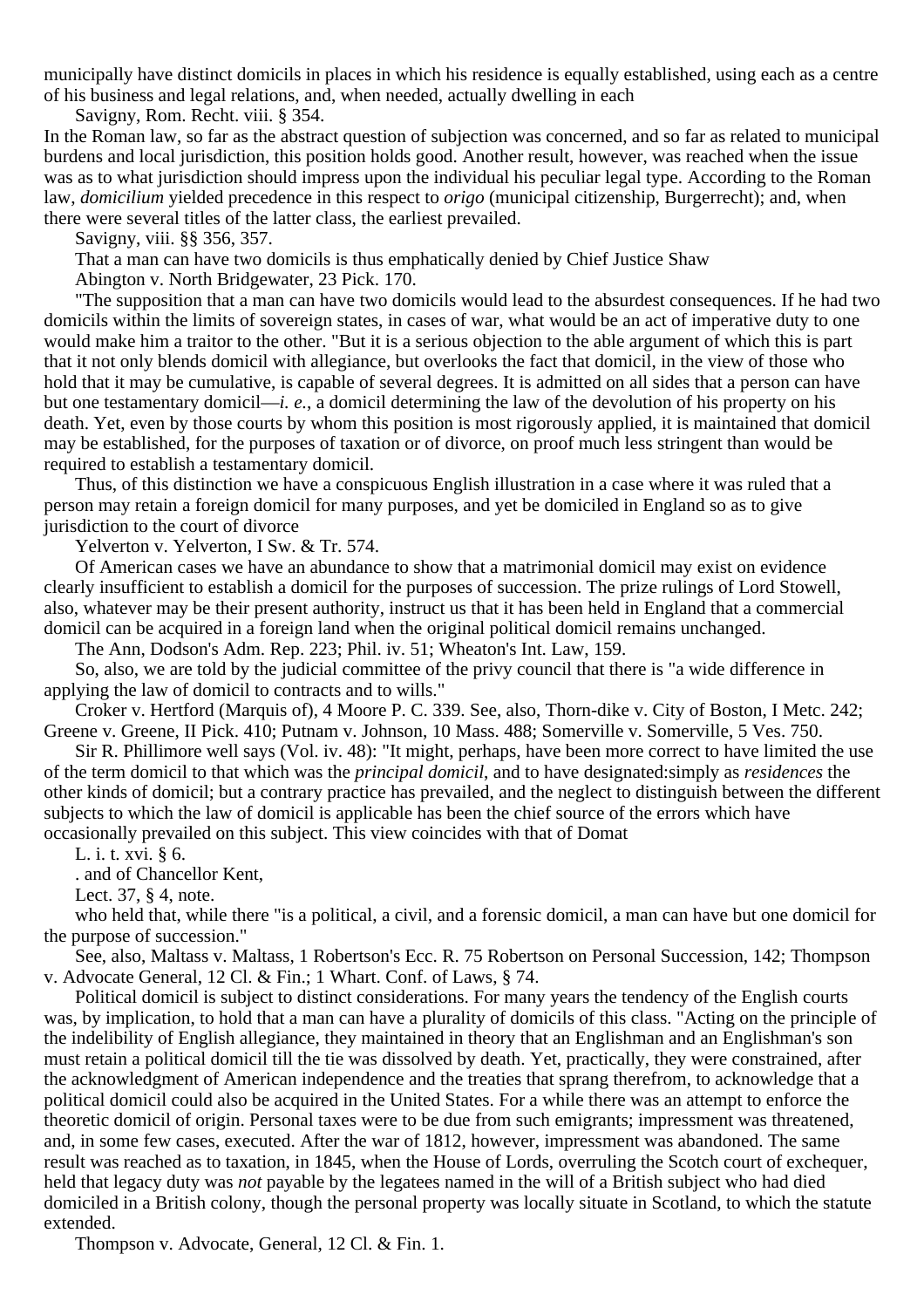The naturalization statute of 1870 settles this question definitely, so far as concerns English subjects naturalized in a foreign land. They are declared, by so doing, to have dissolved their relations to the mother country; and their single domicil, therefore, is in their adopted land. But the decision of the House of Lords, just noticed, goes beyond this. So far as concerns personal taxes, which is the main practical relation of political domicil, there is but one domicil. That domicil is the one the party has selected, and which, by residence without the purpose of return, he has acquired. There, and nowhere else, is he liable to be personally taxed. His alienage—*i. e.*, his non-naturalization—does not relieve him from such taxation in the country of his domicil;

State v. Bordentown, 3 Vroom (N. J.), 192.

nor is it a bar to prosecutions for political offences against the country of his residence. Whart. Conf. of Laws, § 902.

But such change of domicil, though unaccompanied by change of allegiance, relieves him, as has been seen, from personal taxation in his native land."

Whart. Conf. of Laws, § 74.

*Sixth. Conflict as to Domicils*.—Cases constantly arise where it is important to decide which of two domicils envel- opes a particular person in its laws. In our own practice these questions come up most frequently in cases of taxation, when two or more states claim the same person as so domiciled as to be liable to taxation in each. A, for instance, has a colliery business in Nova Scotia, where he spends a month or two in the spring; a summer residence in Newport; a hunting-lodge in Maine, where he goes for recreation and diversion in the fall; and a winter home in Florida, where he tries to escape the cold. Is he domiciled in Nova Scotia, or Rhode Island, or Maine, or Florida, and by which is he personally taxable? And then, again, if he dies, by what jurisdiction is his estate to be distributed ? By what code of law is his personal *status* to be determined? The answer, of course, is, by the law of his domicil. But then comes the question, what is his domicil? And in answering this question the following points are to be kept in mind:

Where there are two or more residences, that which the party selects as his domicil will be viewed, all other things being equal, as having the preference.

The older cases will be found grouped in my work on the Conflict of Laws. Among the more recent cases may be noticed Hampden v. Levant, 59 Me. 557; Moreland v. Davidson, 71 Penn. St. 371; Chariton v. Moberly, 59 Mo. 238.

**•** Supposing him, however, to have made no such selection, and supposing the conflict to be between two *homes*, one in the country and one in the town, then the inclination should be in favor of the home which the party seems himself to have regarded as his permanent abode. In England this is regarded generally to be the town house. But it is otherwise if either house be used only for temporary purposes, and it is in a condition only to be temporarily used.

Wharf. Conf. of Laws, § 69.

We have this distinction thus expressed by Lord Hatherly, when vice-chancellor: "If a party select two residences, in one of which he can reside all the year, whilst in the other his health will not permit him to do so; and he must from the first be aware that, should his health fail him, his days must be passed where alone he can constantly reside; there is an additional reason for concluding that he regards such place from the first as that which must be his home—a conclusion greatly fortified by his chief establishment being fixed there."

Forbes v. Forbes, Kay, 341.

Such considerations weigh still more strongly in the United States, where the attachment to the country residence of the summer is, on patrimonial grounds, comparatively slight. But, even in this relation, express intent must control.

We must at the same time remember that when there are two residences, the claims of which are in this connection about equal, the earlier may be presumed to be that preferred as domicil.

Gilman v. Gilman, 52 Me. 165.

But this fades away in the presence of evidence showing that the party, in selecting a second residence, selected it for permanent use. On this distinction, and on this alone, can we sustain a recent ruling of Vice-Chancellor Bacon,

Stevenson v. Masson, 22 W. R. 10.

where a Canadian came to Europe in order to educate his children, and, after living in Paris ten years, proceeded to England, where he remained, selecting, it as a permanent residence, three years longer, that he was to be regarded as domiciled in England, though he sometimes spoke of intending to return to Canada.

In an English case tried in 1870, before Vice-Chancellor James, A., a domiciled Scotchman, married an English-woman, and then, on account of health, left Scotland, where his business relations were established, and resided for ten years in England. After this he returned to Scotland, and remained there for a few months, for business purposes, but was again compelled by ill health to go to England, where, for nearly two years, he was confined in an asylum. He then spent five years in travelling on the continent and in England. At the end of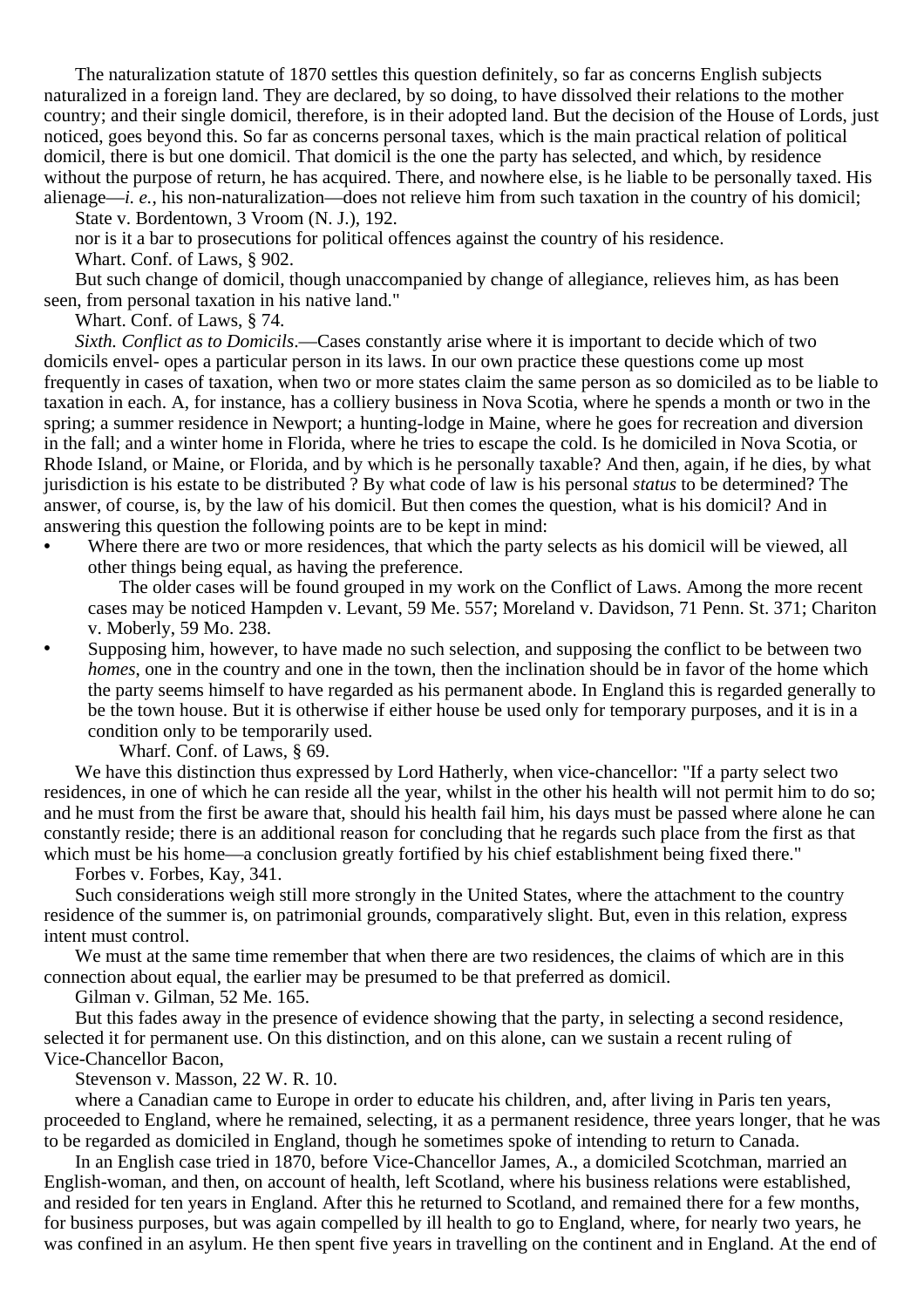that time he settled at Brighton, and remained there, with his wife, for ten years till his death. His domicil was ruled to be in England.

Aitchison v. Dixon, Law Rep. 10 Eq. 589; *s. c.*, 39 Law T. (N. S.) pt. 1,705.

Nor does the fact that a Scotch residence has been retained make any difference, if the conjugal residence and the permanent seat of the family is in England.

Forbes v. Forbes, Kay, 341

But even to this there is an exception, put with great weight by Sir W. P. Wood, vice-chancellor, afterwards Lord Chancellor Hatherly: "If some particular state of health required the wife to reside in a warm climate not agreeable to her husband, or the like, so that he was obliged to visit his wife away from home, he might still be domiciled at a residence of his own, apart from her, supposing he retains his family with himself."

Forbes v. Forbes, Kay, 341. See Exchange Bank v. Cooper, 40 Mo. 169.

(*c.*) *Home, as a general thing, is to be preferred to place of business*. It is true that the English prize courts, in the wars with the first Napoleon, thought proper, in order to confiscate the property of neutral merchants trading in hostile countries, to reject this rule, and to hold that American traders sojourning in French ports were domiciled French-men, though the parties so adjudicated upon disclaimed French citizenship, and had families in America whom they visited in places they regarded as their homes.

The Indian Chief, 3 Robinson, 18; The Matchless, I Haggard, 103; The Rendsburg, 4 Robinson, 139; The President, 5 Robinson, 279; The Diana, 5 Robinson, 168. See The Venus, 8 Cranch, 279.

But when England has lately found herself in the position of a neutral, her views on this point have undergone a change, and the indications are that Lord Stowell's rulings, as above noticed,. Will be no longer respected.

It is admitted, even by Lord Stowell, that in oriental or barbarous lands no mere mercantile residence confers a domicil. "Wherever," he said,

The Indian Chief, 3 Robinson, 18.

.

"a mere factory is founded in the eastern parts of the world, European persons, trading under the shelter and protection of their establishments, are conceived to take their national character from that association under which they live and carry on their commerce. It is a rule of the law of nations, applying particularly to those countries, and is different from what prevails ordinarily in Europe and the western parts of the world, in which men take their present national character from the general character of the country in which they are resident; and this distinction arises from the nature and habits of the countries. In the western parts of the world, alien merchants mix in the society of the natives; access and intermixture are permitted, and they become incorporated to the full extent. But in the east, from the oldest times, an inmiscible character has been kept up; foreigners are not admitted into the general mass of the society of the nation; they continue strangers and sojourners, as all their fathers were. *'Doris amare enamore intermisceat undam.'* Not acquiring any national character under the general sovereignty of the country, and not trading under any recognized authority of their own original country, they have been held to derive their present character from that of the association or factory under whose protection they live."

These views have since been gradually extended to all cases of merely mercantile residence.

Advocate General (Bengal) v. Ranee Surnomoye Dossee, 9 Moore App. 387; 2 Moore, P. C. C. (N. S.) 22; and see Whart. Conf. of Laws, & 863.

As between civilized states and, *a fortiori*, between coördinate states under the same federal government, as is the case with the United States, the home is, as a rule, to be treated judicially as domicil in preference to the place of business. In a case in which this rule was pushed to its extremest limit, the late Colonel James Fisk was held in New York to be domiciled in Boston, where his wife resided in a house bought by him for her in her own name, and where he occasionally visited, though his place of business had been for years notoriously and conspicuously in New York.

Fisk v. Chicago R. R., 53 Barb. 472. See, as a very strong case to this, effect, Graham v. Trimmer, 6 Kans. 230.

And however extreme this decision, under the particular circumstances, may appear, we must hold that where a man establishes his family there is his principal domicil.

Even as to unmarried persons, this rule applies in cases- where they have a family, though with that family their residence is only occasional. "If a man is unmarried," says Judge Story, Story, Conf. of Laws, § 47.

"that is generally deemed the place of his domicil where he transacts his business, exercises his profession, or assumes and exercises municipal duties or privileges." Yet, at the same time, "this," the learned author goes on to say, "is subject to some qualifications;" and he judicially held, in a case tried before him in the circuit court, that a young, unmarried man who had resided with his mother in Providence, but who, at the service of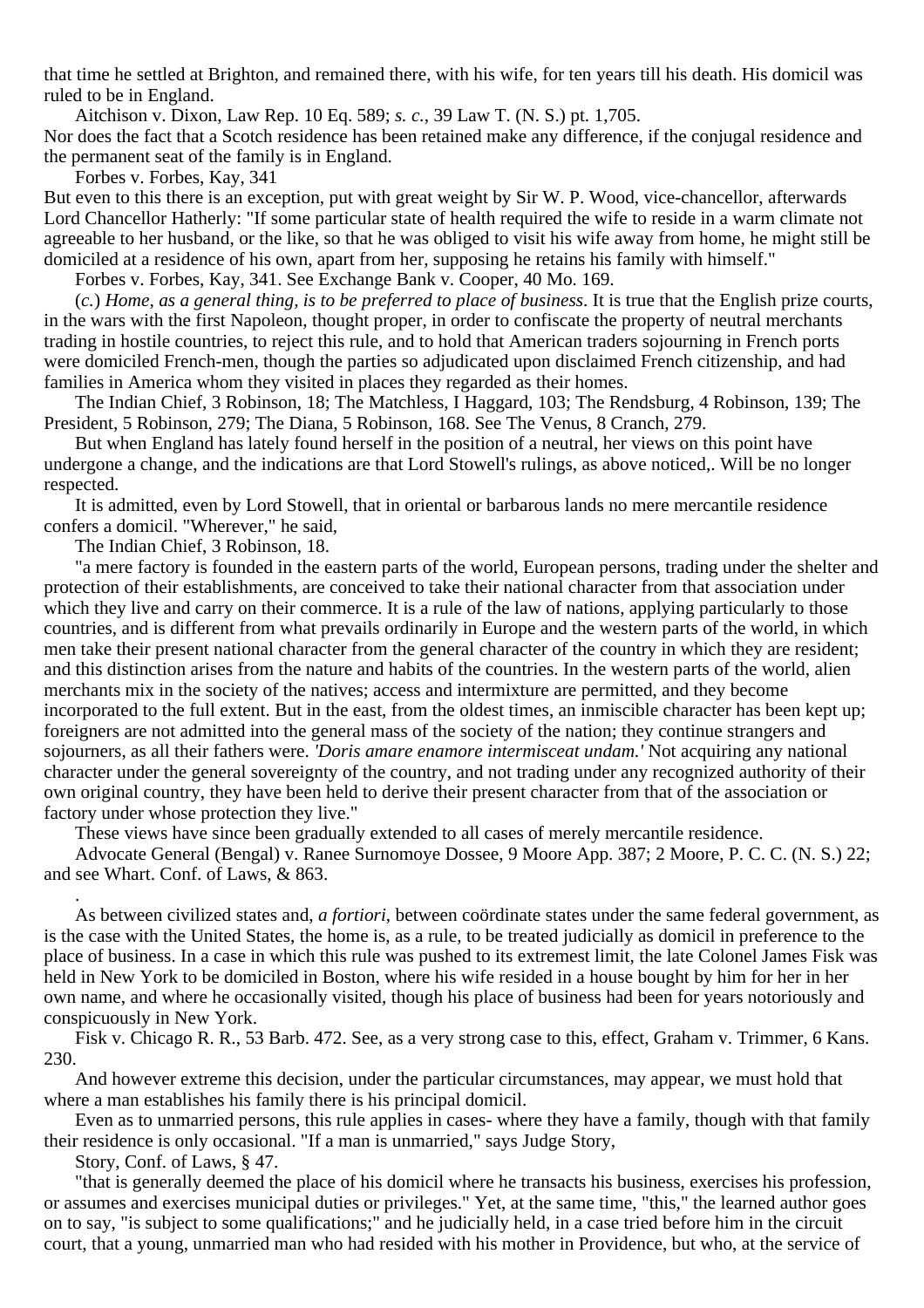the writ, was engaged as a clerk in his brother's store in Connecticut, making frequent visits to his mother in Providence, was domiciled in Providence.

Catlin v. Gladding, 4 Mason, C. C. 308.

In Mitchell v. United States, 21 Wall. 350, Swayne, J., giving the opinion of the court, said: "The place where a person lives is taken to be his domicil until facts adduced establish the contrary. Bruce v. Bruce, 2 Bos. & Pull. 228, note; Bampde v. Johnstone, 3 Ves. 201; Stanley v. Bernes, 3 Hagg. Eccl. Rep. 374, 437; Best on Presumptions, 235. The proof of the domicil of the claimant in Louisville is sufficient. There is no controversy between the parties on that proposition. We need not, therefore, further consider the subject.

"A domicil once acquired is presumed to continue until it is shown to have been changed. Somerville v. Somerville, 5 Ves. 787; Harvard College v. Gore, 5 Pick. 370; Wharton's Conf. of Laws, § 55. Where a change of domicil is alleged, the burden of proving it rests upon the person making the allegation. Crookenden v. Fuller, I Sw. & Tr. 441; Hodgson v. De Buchesne, 12 Moore's P. C. 288 (1858). To constitute the new domicil two things are indispensable: first, residence in the new locality; and, second, the intention to remain there. The change cannot be made except *facto et animo*. Both are alike necessary. Either without the other is insufficient. Mere absence from a fixed home, however long continued, cannot work the change. There must be the *animus* to change the prior domicil for another. Until the new one is acquired the old one remains. Whart. Conf., *supra*, and the authorities there cited. These principles are axiomatic in the law upon the subject. When the claimant left Louisville, it would have been illegal to take up his abode in the territory whither he was going. Such a purpose is not to be presumed. The presumption is the other way. To be established, it must be proved. 12 Moore's P. C., *supra*. Among the circumstances usually relied upon to establish the *animus manendi* are: declarations of the party; the exercise of political rights; the payment of personal taxes; a house of residence, and a place of business. Phillim. 100; Whart. § 62, and *post*. All these *indicia* are wanting in the case of the claimant."

So, in a late case in Massachusetts, the domicil of an unmarried police officer was held to be in N., where he kept his clothes and resided occasionally, as at a home, expressing himself as being an inhabitant of that town, though he worked and boarded in the town of W.

Com. v. Kelleher, 115 Mass.

One important observation remains to be made as the summing up of the discussion which we are closing. It is impossible to get at the true idea of domicil unless we take into consideration the fact that it is man in his family relations whom it is the dominant policy of the state to preserve. Man as an individual may be well cared for by the state; but no matter what may be the care bestowed on him, he soon, if he is treated as a unit, passeth away as a flower, and is gone, and is no more seen. But man as a link in the chain of a family is continuous, and on the integrity and strength of the family depend the integrity and strength of the body politic. Hence it is that private international law envelopes a man in the jurisprudence to which his wife and children are subject. The jurisprudence in which he places them is that in which he himself is placed. Their home forms the anchorage to which he is judicially attached, no matter how widely and wildly he may wander. He may be absent for a series of years in a foreign land, yet by the law of his home is he governed, and not by the law of his foreign residence. He is taxed by his home law. His relations as to the three great decisive epochs of life—birth, marriage, and death—are determined by his home law.

Thus, persons who by the law of their domicil are precluded from contracting a marriage of particular class cannot, by removing from their domicil, contract such a marriage validly. So the converse is true; if their marriage is valid in their domicil, it will be there regarded as valid, though contracted abroad in a place where it is invalid. Medway v. Needham, 16 Mass. 157; Stevenson v. Gray, 17 B. Mon. 193; State v. Kennedy, Sup. Ct. N. C. 1877. See Brook v. Brook, discussed fully in Whart. Conf. of Laws,. §§ 141, 162, 183.

His home, or rather the home of his family, determines the law regulating his personal *status*, though he may be born when his parents are far distant from that home. His home determines the legal duties and privileges of his marriage, though he may be married in a foreign land. His home gives the law by which his property is to be distributed on his death, no matter how remote from home may be the place in which he dies. It would seem as if the law of nations, in its tenderness for humanity, had summoned, as man's attendant in the most critical junctures of his life, the genius of home, and had given to that genius supreme judicial control. What the *lex domicilii*, or the law of home, decrees at these junctures, is the law that is final. The reason of this is obvious. It is the family that is to be preserved, for the sake both of the man himself and of the state. The man will be a vagrant, the state will be dissolved, unless the family be preserved; and this preservation of the family is the first duty of the law. And the application is obvious. The sanction which civilized nations have agreed to impose, we, as a nation peculiarly dependent on family purity and integrity for our well-doing, must hold sacred. In treating judicially of the law of domicil, we must in no case forget that, by reason as well as by authority, the law of domicil is the law of home.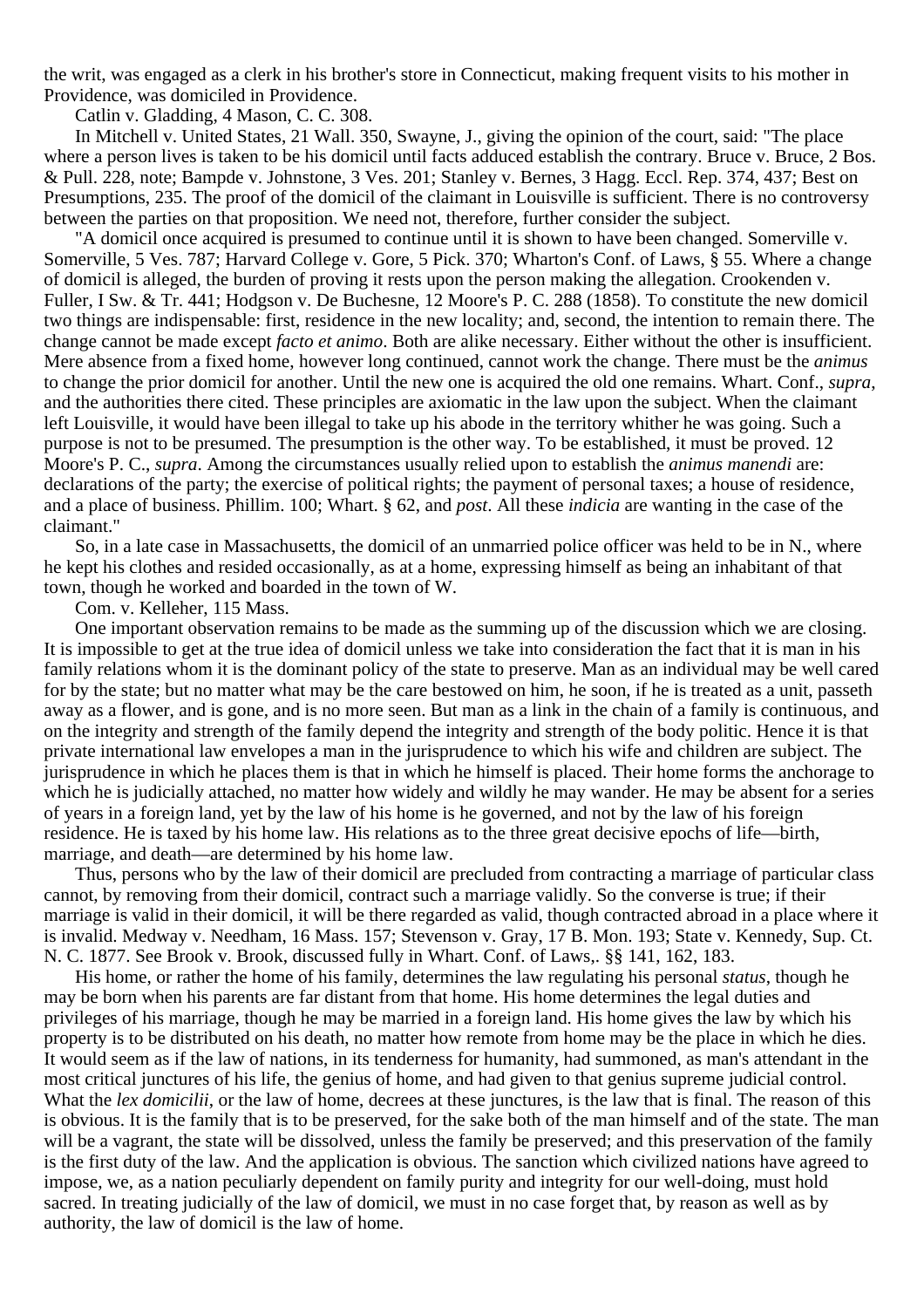FRANCIS WHARTON, LL. D.

CAMBRIDGE, MASS.

COMPOSITION IN BANKRUPTCY. By ORLANDO F. BUMP, ESQ., Author of Treatises on "Bankruptcy," "Fraudulent Conveyances," etc. G. I. Jones and Company, St. Louis 1877. Entered according to Act of Congress, in the year 1877, by ORLANDO F. BUMP, In the office of the Librarian of Congress, at Washington.

# **Table of Cases.**

# **Composition in Bankruptcy.**

By virtue of the absolute dominion which every man has over his own property, a creditor at common law could refuse to receive less than the full amount due him in satisfaction and discharge of his demand, although a compromise might be for the best interest—not merely of other creditors, but of himself. In this way an obstinate creditor could defeat an advantageous composition unless his terms were accepted by the debtor and the other creditors. Such a power in the hands of an exacting and unscrupulous creditor, although legal, was inequitable, for it enabled him to violate that principle of equality which is equity, and, moreover, was contrary to that principle of natural justice which dictates that the majority of those having a common interest shall have the right to prescribe the course of action to be pursued by all.

The 17th section of the act of June 17, 1874 (18 Stat. 182), was passed for the purpose of remedying this wrong. It provides for the adoption of a resolution of composition in all cases in bankruptcy, whether voluntary or involuntary, and whether an adjudication has been had or not. By the express terms of the statute a case in bankruptcy must be pending in order to authorize the commencement of a proceeding for a composition.

*In re* Reiman & Friedlander, II B. R. 21; 13 B. R. 128; 7 Ben. 455; 12 Blatchf. 552.

Such a case would not be pending if the court had no jurisdiction of the cause, but, inasmuch as the requirement is merely that the case shall be pending, mere defects in the petition in bankruptcy, which do not affect the jurisdiction, will not vitiate a proceeding for a composition. This was so decided in a case where the petition in involuntary bankruptcy alleged that the petitioners constituted the requisite proportion in number and amount of the creditors of one of the petitioners, instead of the debtor.

*In re* Morris, II B. R. 443.

The case is pending from the time of the filing of the petition in bankruptcy; and as the statute expressly provides for the institution of proceedings for a composition, whether an adjudication has been had or not, the absence of an adjudication of bankruptcy will not render them void in either a voluntary or involuntary case.

*In re* Aaron Van Auken, 14 B. R. 425.

It has, however, been held that such an adjudication should be made; but this may be deemed doubtful, for the statute authorizes a proceeding in a pending case before adjudication, the very object of which is to suspend and eventually terminate the case without going through the ordinary course of a proceeding in bankruptcy. It would, therefore, seem to be the better doctrine that the proceeding for a composition, in general, stays or suspends all other pro-ceedings in the case until it is finally disposed of.

The statute provides for the acceptance of a composition proposed by a "debtor;" but this term includes corporations as well as natural persons.

*In re* Weber Furniture Co., 13 B. R. 529, 559.

So, at least, is the judgment of respectable authority; but it must be confessed that the question cannot be deemed to be settled yet, for a resolution of composition is a discharge within the meaning of the bankrupt law, and the Revised Statutes (§ 5122) provide that no discharge shall be granted to a corporation. If the case is pending by or against a firm, one partner may make a proposition alone, for the term "debtor" is construed to mean any one or more of the debtors. In such case all may unite in a proposition, or each debtor may make a proposition for himself.

Pool v. McDonald, 15 B. R. 560.

A petition for a meeting to consider a proposed com- promise may be filed by the debtor or bankrupt, as the case may be, or by any creditor of such debtor or bankrupt, and must be duly verified. It must set forth that a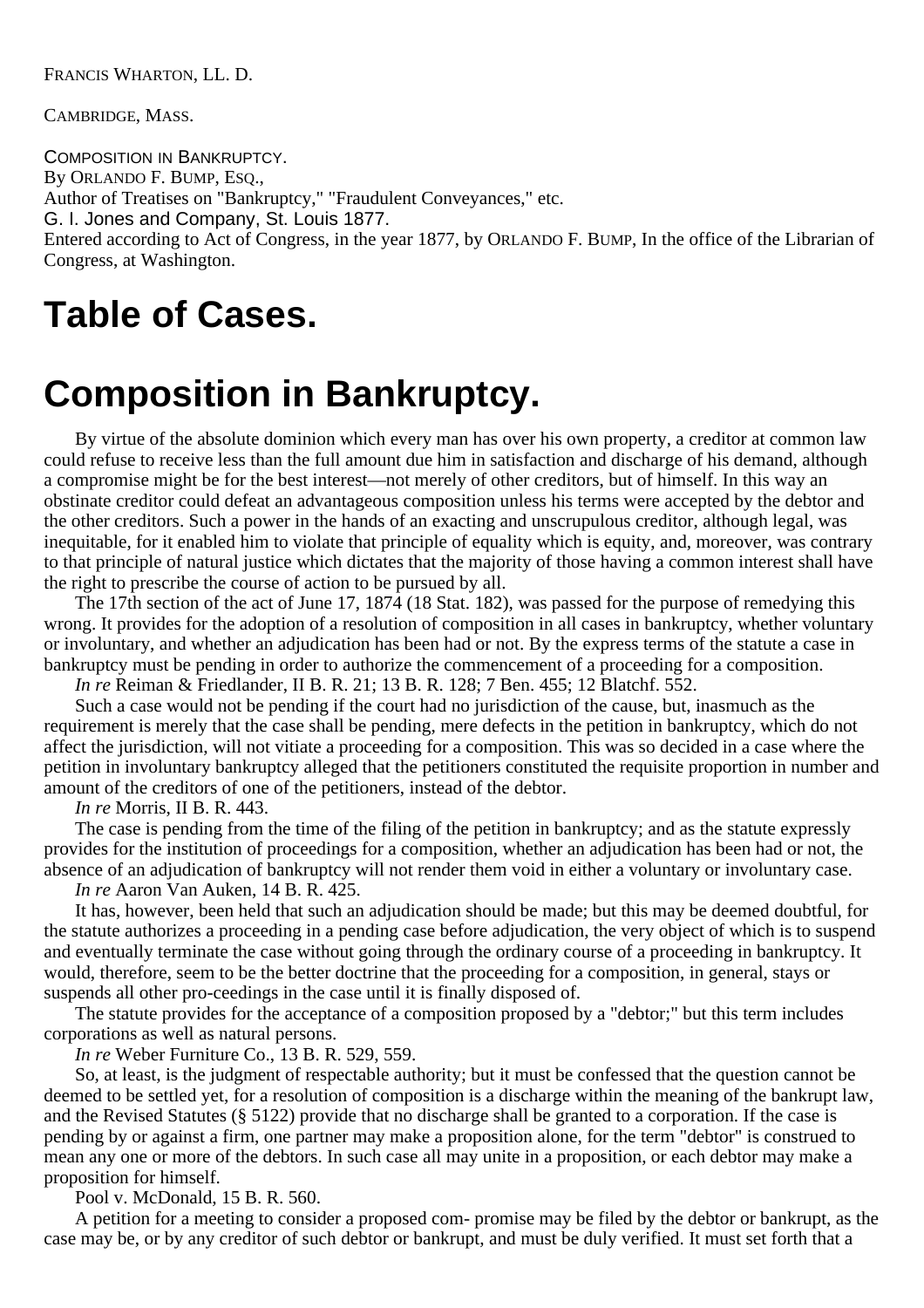compromise has been proposed by the debtor or bankrupt, and that the petitioner verily believes that such proposed composition will be accepted by two-thirds in number and one-half in value of the creditors of such debtor or bankrupt, in satisfaction of the debts due from such debtor or bankrupt.

Rule xxxvi.

The fair inference from this language is that the terms of the proposed compromise need not be set out at length; but if they are, the creditors, at the meeting, may accept or reject that proposition, and the debtor may make, and the creditors may accept, a different proposition.

*In re* Haskell, II B. R. 164.

Upon the filing of the petition the court must forthwith order a meeting of the creditors to be called, to consider the proposition.

Rule xxxvi.

This order may be made by the judge, or, if there is no contest, by the register.

*n re* Henry H. Stafford, 13 B. R. 378.

The statute provides that the meeting shall be called under the direction of the court, but does not direct by whom the notices shall be sent. The fair inference is that this matter is left to the court to fix in its order. In practice, the notices are sent by the clerk, marshal, or register.

*In re* Michael H. Spades, I B. R. 72; 6 Biss. 448.

The creditors are to be notified of the time, place, and purpose of the meeting, but not necessarily of the precise proposition to be made.

*In re* Haskell, II B. R. 164.

A notice must be sent to each known creditor not less than ten days before the meeting. It may be personal or otherwise, as the court may direct. It is generally sent by mail, and, in that case, should be properly addressed and postpaid.

*In re* Michael H. Spades, 13 B. R. 72; 6 Biss. 448.

If the notices are sent by the register, his own memorandum is sufficient proof that they have been duly sent. If they are sent by the clerk or the marshal, the officer so sending them should make a return of that fact on or before the day appointed for the meeting.

The register acting in the case, or, if no register has been assigned, a register to be designated by the court, must hold and preside at the meeting at the time and place specified in the notice.

Rule xxxvi.

He has the power to regulate the form and order of proceedings at the meeting, and to decide questions that arise, subject to review by the court.

*In re* Holmes & Lissberger, 12 B. R. 86.

The debtor, unless prevented by sickness, or other cause satisfactory to the meeting, must be present, and produce a statement showing the whole of his assets and debts, and the names and addresses of the creditors to whom such debts are due. If he is prevented from being present, some one in his behalf may produce the statement. If the debtor has already filed sworn schedules, he may use them as the written statement.

*In re* Haskell, II B. R. 164.

The statute specifies no form, manner, or time at which the statement shall be made or presented, and, therefore, if the debtor is examined, his testimony will be deemed to constitute a part of his statement.

*In re* Reiman & Friedlander, 13 B. R. 128; 12 Blatchf. 562.

Where a debt arises upon a bill of exchange or promissory note, the debtor, if he does not know who is the holder thereof, may state the amount of such bill or note, the date on which it falls due, the name of the acceptor and of the person to whom it is payable, and any other particulars within his knowledge respecting the same, and the insertion of such particulars is a sufficient description in respect to such debt. If a debtor disputes the claim of a creditor, he should have the amount ascertained either by the trial of an action at law or by an enquiry in the bankrupt court.

*In re* Trafton, 14 B. R. 507.

If the amount due to any creditor is found to be different from that contained in the statement, the statement should be altered at once and the true amount inserted.

*Ex parte* Peacock, L. R. 8 Ch. App. 682; *In re* B. C. Asten, 14 B. R. 7.

The statute merely provides that the creditors may accept the composition proposed by the debtor, and that the provisions of the composition so accepted shall be binding on them. It has, therefore, left the debtor and the creditors to arrange the terms of the composition in each particular case. To this remark there is one exception. Every composition subject to the priorities allowed by the bankrupt law must provide for a *pro rata* payment or satisfaction in money to the creditors in proportion to the amount of their unsecured debts, or their debts in respect to which they may have surrendered any security held by them. If any of the creditors are entitled to priority, the composition should provide for it; otherwise they might be entitled to share only *pro rata* with the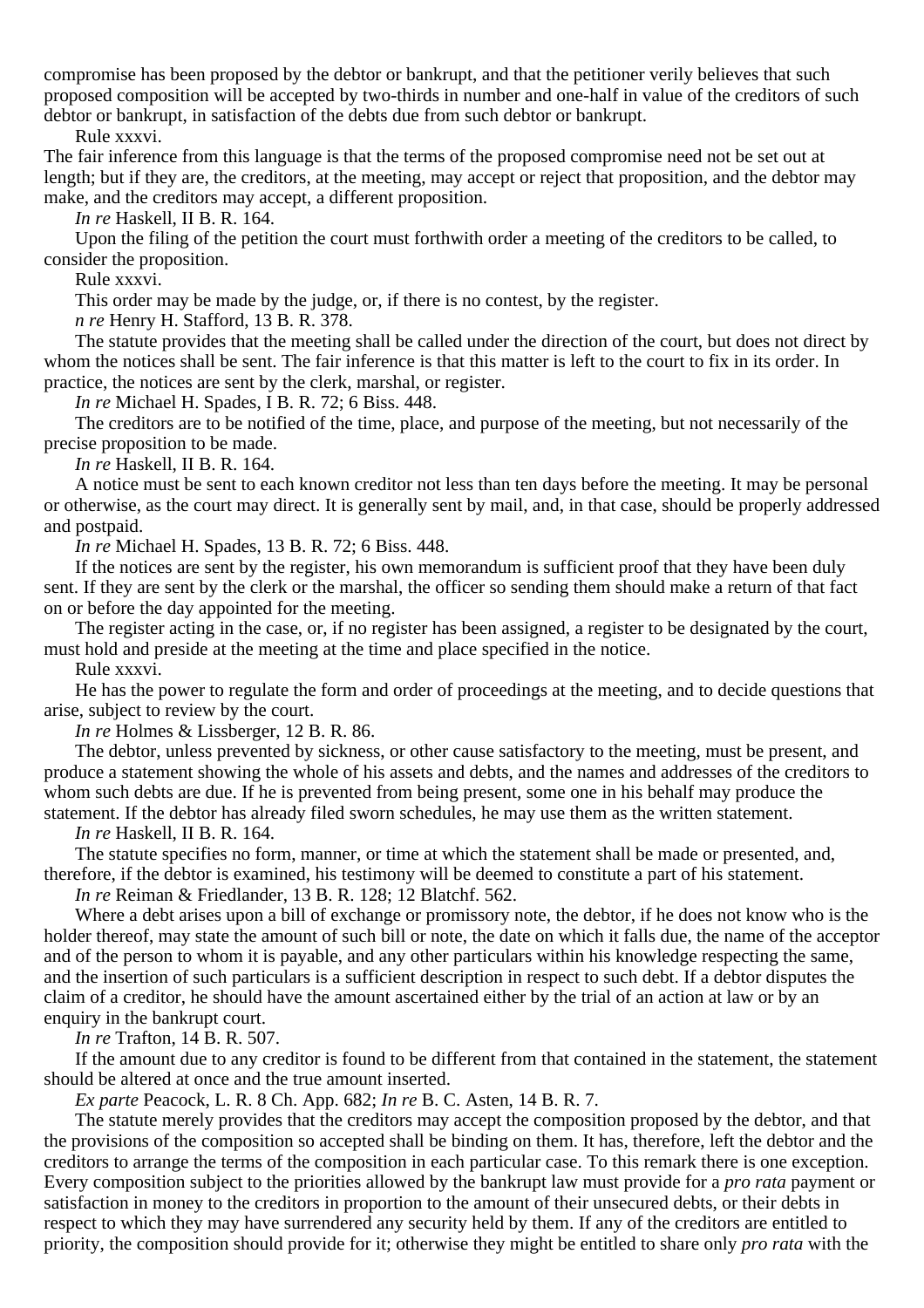other creditors.

*Ex Parte* Walter, L. R. 15 Eq. 412.

The term "money "is used, in contradistinction to property, so as to preclude all traffic, or dicker, or speculation in property by which a large nominal debt may be paid by small actual value, or by which one creditor may receive more than another. The amount or proportion to be paid must be fixed in currency, and all must receive alike.

*In re* Reiman & Friedlander, 13 B. R. 128; 12 Blatchf. 562.

A composition, therefore, cannot provide for a payment in notes.

*In re* Langdon, 13 B. R. 60; *In re* James T. Hurst, 13 B. R. 455.

Where notes are to be used, the proper provision is that the payment shall be secured by notes. The term "money," however, does not mean cash on the nail or on demand, but that, whenever paid, it shall be in what the law admits to be money. A composition may, therefore, provide for payment in installments' at stated future times.

*In re* Langdon, 13 B. R. 60; *In re* Reiman & Friedlander, II B. R. 21; 13 B. R. 128.

If the debtor desires to relieve himself from the obligation at common law to seek the creditor and tender the composition, he should make the money payable within a certain time after notice or demand, or introduce some other provision for his protection.

Hazard v. Mare, 6 H. & N. 435.

If the payment is to be secured by an endorsement, the resolution should either name the endorser or provide for his being definitely named;

*In re* Reiman & Friedlander, II B. R. 21; 7 Ben. 455.

but a provision that the endorser shall be satisfactory to certain persons who act as a committee for the creditors is sufficient.

*In re* Solomon Louis, 14 B. R.144; 7 Ben. 481.

If the endorser is to be secured by an assignment of the property, the trust as to any surplus that may remain after the payment of the composition should be declared; otherwise the endorser may be entitled to retain it. *Ex parte* Wilcocks, 44 L. J. (Bankruptcy) 12.

The resolution may provide for the appointment of a trustee, either to receive and distribute the money due under the composition, or to take an assignment of the debtor's, assets to secure the payment of the

composition. Under the English statute the debtor remains in the possession and control of his property, *Ex parte* M. & L. D. Banking Co., L. R. 18 Eq. 249; *Ex parte* Birmingham G. & C. Co., L. R. II Eq. 204;

*Ex parte* Burrell, L. R. I Ch. Div. 537.

but our act, in requiring the pendency of a case in bankruptcy, to a certain extent deprives him of that control. *n re* Thomas McKeon, II B. R. 182; 7 Ben. 513; *In re* Reiman & Friedlander, II B. R. 21; 7 Ben. 455.

If he desires to have the power to dispose of his assets, in order to meet the composition which he stipulates to pay, he may insert a provision to that effect.

*In re* Aaron Van Auken, 14 B. R. 425; *In re* Thomas McKeon, II B. R. 182; *In re* Reiman & Friedlander, II B. R. 21; 7 Ben. 455.

The debtor, at the meeting, must answer any enquiries, that may be made of him. It is not the intent of the statute that the debtor shall answer only such questions as may be put by the meeting, or with its consent. The provision was designed to protect the minority, and enable them to instruct themselves and the majority upon the expediency of the proposed composition before it is voted on. A creditor, therefore, may examine the debtor, although the majority object to his doing so,

In re Morris, II B. R. 443; *In re* Holmes & Lissberger, 12 B. R. 86.

and, if he desires it, the examination, must be completed before the vote on the resolution can be taken. *In re* Holmes & Lissberger, 12 B. R. 86.

If other creditors are not willing to be detained while the examination is in progress, the taking of the vote may be postponed to a specified time, and those who do not desire to remain can depart, and return at the designated time.

*In re* Holmes & Lissberger, 12 B. R. 86.

The creditor is entitled to the fullest opportunity to put questions calculated to ascertain all the material facts in regard to the debtor's affairs, but this right must be exercised in good faith, and the examination must be confined to such material facts.

*Ex parte* Mackenzie, L. R. I Ch. App. 88.

The object in view in requiring the debtor to be present and answer enquiries is to enable any creditor who is dissatisfied with the contents of the statement, or may regard it as inaccurate in omitting things which it ought to contain, or in containing erroneous items, to ask the debtor as to the particulars respecting which information is thought to be desirable, and thus arrive at a true exhibit of his affairs. The enquiries, therefore,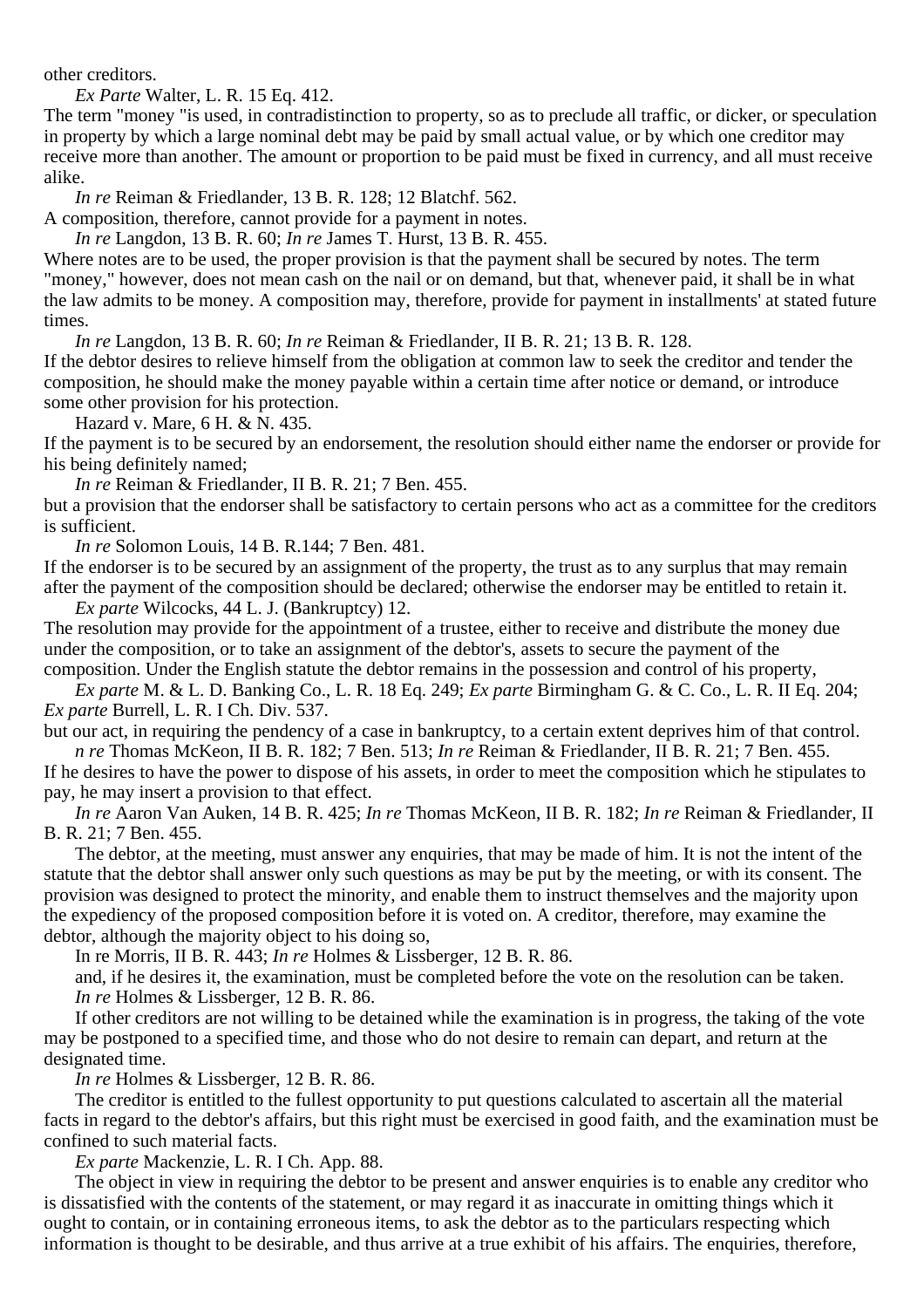must be only such as will properly be in furtherance of such object, and such as will aid in determining whether any composition at all ought to be accepted, or the terms of the one which ought to be accepted.

*In re* Holmes & Lissberger, 12 B. R. 86.

If the debtor has kept books in his business, such books must be produced on the demand of any creditor and the debtor must answer all enquiries in reference to any entry in such books which bears upon the question of the exact condition of his affairs. If it seems necessary that time shall be allowed to have them examined by an expert, an adjournment may be had for that purpose.

*in re* Holmes & Lissberger, 12 B. R. 86.

The examination of the debtor should be conducted in the same manner as the examination of a witness in open court, and the debtor should answer the enquiries made of him by the creditor, and do no more until the creditor has finished, after which he may, of his own volition or in answer to interrogatories by his counsel, make such explanations as are relevant. The answers of the debtor should be reduced to writing, in the form of an examination, and the debtor should sign the document and be sworn to the truth thereof.

*In re* Holmes & Lissberger, 12 B. R. 86.

After the examination is completed, the vote on the resolution may be taken. The register has the right to decide who are entitled to vote, and in respect to what amount of debt, and pass upon the propriety and regularity in form of the proofs of debt and the letters of attorney.

*In re* Holmes & Lissberger, 12 B. R. 86.

The statute provides that the creditors may resolve that a composition proposed by a debtor shall be accepted. The term "creditors," however, is not used in a technical sense, but includes all persons who have provable claims.

*In re* Trafton, 14 B. R. 507.

The mere fact that the name of a creditor appears on the statement does not give him the right to appear without proof, and be recognized as a creditor for the sum named. None but *bona fide* creditors are to have a voice in the proceedings, and the mere fact that the debtor chooses to put their names on his statement does not, even *prima facie* establish that they are creditors. Everyone who claims to be a creditor must, therefore, establish his claim. If a creditor, however, in an involuntary case, is one of the petitioning creditors, and has established his debt so as to obtain the issuing of an order to show cause, he need not prove his debt anew.

*In re* Scott, Collins & Co., 15 B. R. 73.

As a minor cannot bind himself by a valid contract, he is not competent to vote.

*Ex parte* Greaves, L. R. 5 Ch. App. 326.

The same principle would seem to be applicable to a *feme covert*, but it has been held that she may vote if she has the authority of her husband, whether exhibited or not, and that an affidavit subsequently filed by him to the effect that she had such authority is a ratification which relates back to the vote and gives it validity.

*In re* Bailey & Pond, 2 Woods, 222.

If a child of one of the debtors is *sui juris*, he may prove his claim and vote, although it consists of a note made payable to his father as guardian, which has never been endorsed to him.

*In re* Bailey & Pond, 2 Woods, 222.

Where a partnership proposes a composition, all the creditors, both partnership and individual, may vote without any classification if no objection is made; but if one of any class of creditors perceives that the other class is about to force an unjust composition upon him, he may demand a separate vote.

*In re* Michael H. Spades, 13 B. R. 72; 6 Biss. 448; Tomlin v. Dutton, L. R. 3 Q. B. 466; *Ex parte* Glen, L. R. 2 Ch. App. 670.

A creditor may buy up the claims of others and vote thereon to defeat the composition, if his motive is merely to realize more money from the estate thereby.

*In re* Morris, 12 B. R. 170.

When an attorney at law appears before the register to represent a creditor, he is to be accepted as such attorney unless some one puts him to proof, by a rule therefore, to:show his authority.

*In re* Scott, Collins & Co., 15 B. R. 73. *Contra, In re* Purvis, I B. R. 163.

All others who desire to vote on behalf of another must produce a letter of attorney duly executed. *In re* Scott, Collins & Co., 15 B. R. 73.

If the letter of attorney specially authorizes the attorney to sign a composition for a precise sum, thus leaving him a mere ministerial duty to perform, there is no incompatibility in the same person appearing as attorney for the debtor and also as attorney in fact for a creditor.

*In re* Weber Furniture Co., 13 B. R. 529, 559.

In order that the resolution may be adopted, it is necessary that it shall receive the votes of a majority in number and three-fourths in value of the creditors assembled at the meeting, either in person or by proxy; but, in calculating the majority, creditors whose debts amount to sums not exceeding \$50 are reckoned in the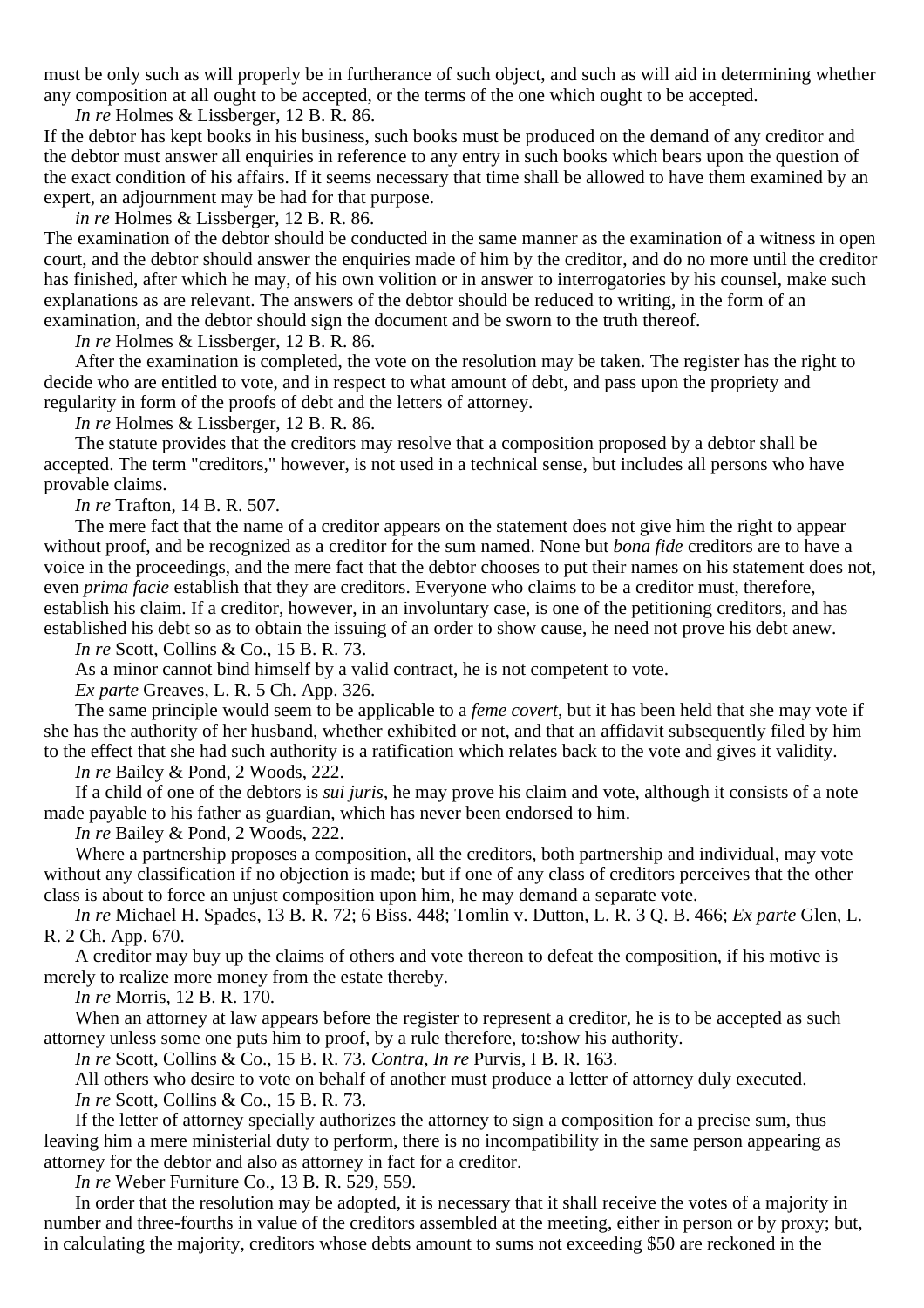majority in value, but not in the majority in number, and the value of the debts of secured creditors above the amount of the security, to be determined by the court, is estimated in the same way. Creditors whose debts are fully secured are not entitled to vote on or sign the resolution without first relinquishing the security. This provision in regard to secured creditors applies only to those who have a lien, in some form, on the debtor's property. A. creditor who has personal security, such as an endorsement, is to be counted as an unsecured creditor.

*In re* Michael H. Spades, 13 B. R. 72; 6 Biss. 448.

Where the assets are sufficient to pay workmen to the extent of \$50 each, they are within the equity of the law, and their claims cannot be counted except to the extent of their respective' debts above \$50.

*In re* O'Neil, 14 B. R. 210.

A creditor who has an attachment issued within four months before the commencement of the proceedings in bankruptcy is a secured creditor.

*In re* Scott, Collins & Co., 15 B. R. 73.

A claim for damages on account of a trespass to personal property which is unliquidated, and marked on the statement as disputed, cannot be counted.

*In re* Bailey & Pond, 2 Woods, 222.

A claim held by a minor must be taken into account in the computation, although he cannot vote. *Ex parte* Greaves, L. R. 5 Ch. App. 326.

Creditors whose debts do not exceed \$50 are not to be reckoned in any part of the process of calculating the number, either as a part of the whole number or as a part of the requisite proportion.

*In re* John B. Gilday, II B. R. 108; 7 Ben. 491.

If the resolution is adopted by the requisite proportion of the creditors, it must afterwards be confirmed by the signatures thereto of the debtor, and two-thirds in number and one-half in value of all the creditors. It is not necessary that a second meeting of creditors, as such, shall be held to confirm the resolution,

*In re* Scott, Collins & Co., 15 B. R. 73.

or that the confirmation shall take place at the first meeting.

*In re* Benjamin F. Spillman, 13 B. R. 214; *In re* Scott, Collins & Co., 15 B. R. 73.

The confirmatory signatures may be obtained after the first meeting,

*In re* Benjamin F. Spillman, 13 B. R. 214.

and a reasonable time will be allowed for this purpose

*In re* Michael H. Spades, 13 B. R. 72; 6 Biss. 448; *In re* Benjamin F. Spillman, 13 B. R. 214.

but they must be obtained before the hearing for a ratification.

*In re* Scott, Collins & Co., 15 B. R. 73.

In determining whether the requisite proportion of the creditors have confirmed the resolution, the same mode of computation is observed as in determining whether the resolution has been duly adopted.

*In re* John B. Gilday, II B. R. 108; 7 Ben. 49; *In re* Wald & Aehle,. 12 B. R. 49; *In re* Michael H. Spades, I 3 B. R. 72; 6 Biss. 448.

In composition cases the register should keep a docket and minutes, but need not send the usual memoranda to the court.

*In re* Benjamin F. Spillman, 13 B. R. 214.

He should cause the proceedings, as they take place before him, to be reduced to writing, in order that he may make a report thereof.

*In re* Holmes & Lissberger, 12 B. R. 86.

It is his duty to report the proceedings to the court, with his opinion thereon.

Rule xxxvi. *Vide In re* Weber Furniture Co., 13 B. R. 559.

It has been said that he need not pass upon the confirmation,

*In re* Benjamin F. Spillman, 13 B. R. 214.

but where an order is passed, referring the case to him, it is usual to direct him to pass upon the confirmation, and also to report whether the composition is for the best interest of all concerned.

*In re* Scott, Collins & Co., 15 B. R. 73.

It would seem to be the better practice for him to retain the proceedings in all cases until the confirmation is filed with him, and then to transmit the proceedings to the court, with his opinion on all the questions involved. The proposition, statement, resolution, and confirmation, together with such evidence as may have been taken, should all be so transmitted.

As soon as the proceedings are filed, the clerk should give notice, of not less than five days, to all the creditors to show cause why the resolution shall not be recorded.

Rule xxxvi.

It is not necessary that the debtor shall appear on the day appointed for the hearing, to submit anew the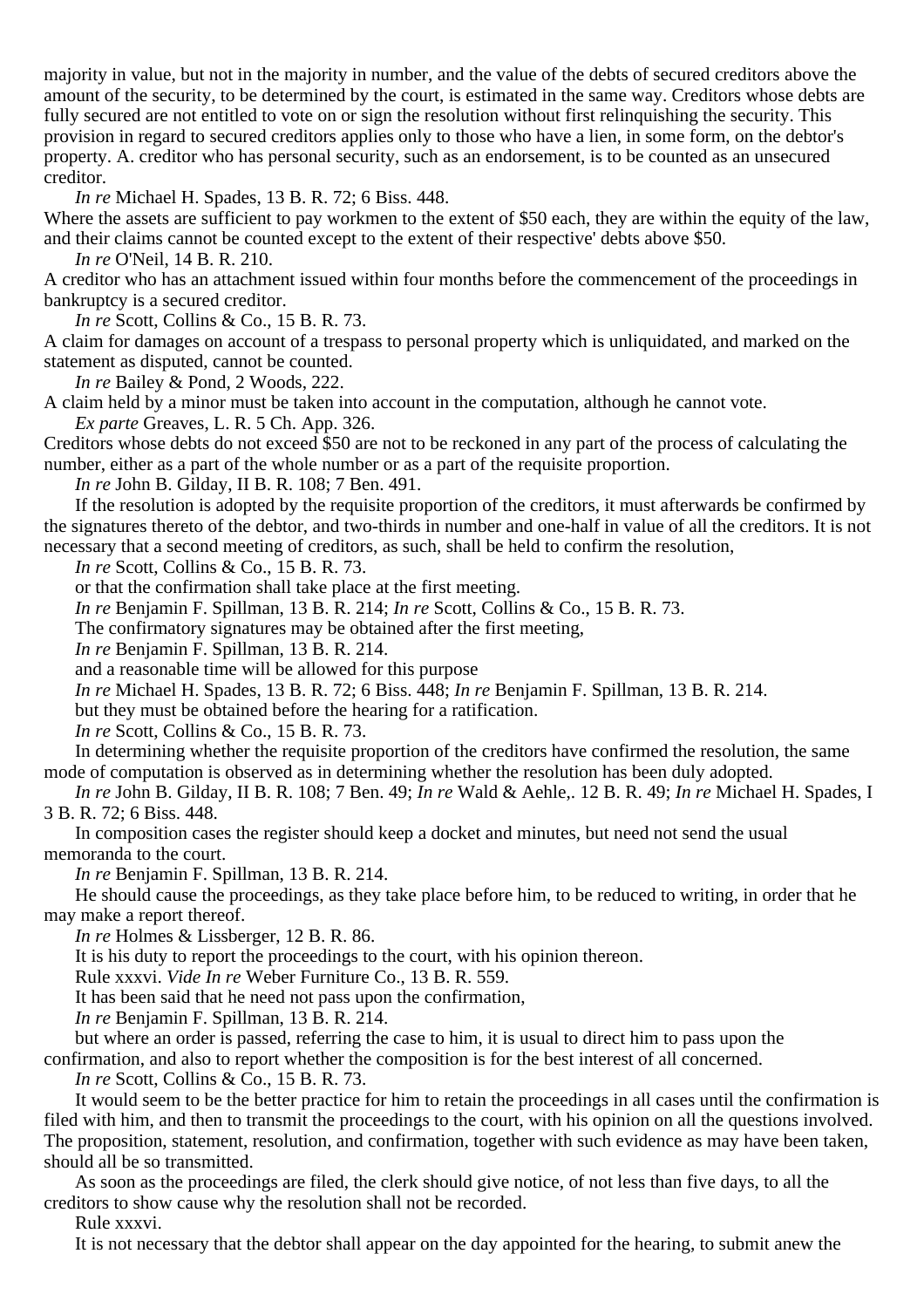statement previously made by him, or any other statements

*In re* Scott, Collins & Co., 15 B. R. 73.

Nor is he then subject to examination as a matter of right.

*Ex parte* Levy & Co., L. R. II Eq. 619; *In re* Godfrey Davis, 19 W. R. 524.

But, if a creditor can show that justice will be furthered thereby, the court, in its discretion, may direct an examination.

*Ex parte jones* 16 Eq. 386; *Ex parte* Tachiri, L. R. z Ch. App. 368; *Ex parte* Brooks, I W. R. 924; *In re* Marks' Trust Deed, L. R. I Ch. App. 429; *In re* Godfrey Davis, 19 W. R. 524.

An objection may also be taken, at the hearing, to the legality of a debt which was proved at the meeting. *Ex parte* Weil, L. R. 5 Ch. Div. 345.

If a controversy arises, the court may refer the matter to the register for enquiry as to any particular facts. *In re* Blaney T. Walshe, 2 Woods, 225.

On the day appointed for the hearing, opposition may be made to the recording of the resolution. A creditor who is fully secured cannot enter an objection, and it is doubtful whether he can then surrender his security for the purpose of opposition, for he ought to elect at or before the meeting of creditors, and not speculate on the chances of litigation.

*In re* Scott, Collins & Co., I B. R. 73.

The grounds of opposition are prescribed by the statute, and this excludes all others. The fact, therefore, that the debtor has given a preference,

*In re* Haskell, II. R. 14.

or made an assignment for the benefit of creditors,

Pool v. McDonald, 15. R. 560.

does not of itself constitute a ground for rejecting the resolution. An opposing creditor may file any objection which goes to the regularity of the proceedings—as, for instance, that the resolution was not duly passed, or that the requisite confirmatory signatures have not been obtained, or may object on the ground that the composition is not for the best interest of all concerned.

*In re* Scott, Collins & Co., I B. R. 73.

The refusal of the debtor to answer a material question at the meeting

*Ex parte* Mackenzie, L. R. 10 Ch. App. 88; *In re* Morris, II. R. 443.

or a failure to produce a statement of assets and debts,

*Ex parte* Sidey, 24 L. T. (n. S.) 401.

is a matter which affects the regularity of the proceedings and constitutes a sufficient cause for refusing to record the resolution. A composition, however, may be valid although the statement is defective in omitting either a debt or an asset. As to this point each case must be determined according to its own particular facts and depends mainly on fraud or good faith as affecting the question whether a resolution so passed is for the best interest of all concerned.

*In re* Scott, Collins & Co., 15 B. R. 73; *In re* Reiman & Friedlander. II B. R.: 21; 13 B. R. 128; 7 Ben 1. 455; 12 Blatchf. 562.

In determining whether the requisite proportion of the creditors have agreed to the resolution, the court is governed by the statement, and if that shows that the requisite proportion have not so agreed, the resolution will be rejected, although the statement is inaccurate.

*In re* B. C. Asten, 14 B. R. 7.

The statute has vested the creditors with the power to decide upon the proposition of compromise, after a full investigation into the affairs of the debtor, and the action of the court is in the nature of a review on appeal. Hence the presumption is in favor of their decision, and if an objecting creditor desires to introduce any facts not shown before them he must produce the evidence.

*In re* Weber Furniture Co., 13 B, R, 529, 559.

In one case, where the resolution and statement alone were presented to the court, without the examination taken at the meeting, it was held that the resolution must be recorded.

*In re* Weber Furniture Co., 13 B. R. 529, 559.

But, in all cases, the fact that the attention of the creditors at the meeting was called to a matter which is made the ground for an objection before the court has an important influence upon the decision of the question.

*In re* Reiman & Friedlandei, II B. R. 21; 13 B. R. 128; 7 Ben. 455: 12 Blatchf. 562; *In re* Blaney T. Walshe, 2 Woods, 225; *Ex parte* Linsley, L. R. 9 Ch. App. 290.

The power, however, that is given to a majority of the creditors to bind the minority is in the nature of a statutory power, the exercise of which is valid only when it is free from all fraud.

*Ex parte* Cowen, L. R. 2 Ch. App. 563.

The statute assumes, as an essential condition to the validity of the composition, that it shall be in all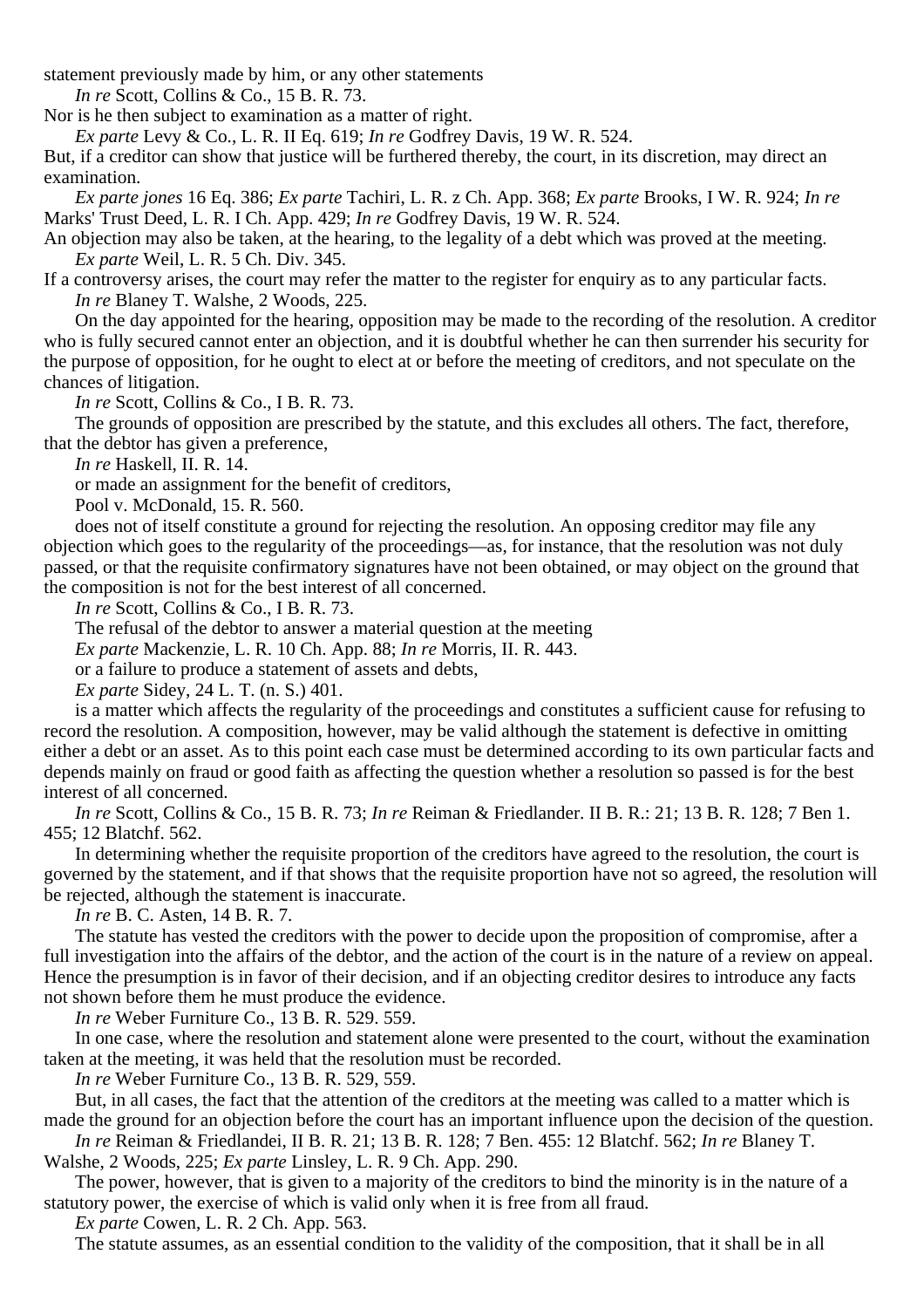respects just, and any taint of fraud, whether it consists in concealment, misrepresentations, inequality, or injustice, vitiates the arrangement.

*Ex parte* Williams, L. R. 10 Eq. 57.

The mere fact that the majority are animated by motives of kindness towards the debtor does not, of itself, render the composition fraudulent,

*Ex parte* Linsley, L. R. 9 Ch. App. 290.

but they cannot practise the moral virtues at the expense of other people. To hold the contrary would be directly opposed to the commonest principles of justice and honesty.

*Ex parte* Williams, L. R. 10 Eq. 57; *Ex parte* Cowen, L. R. 2 Ch. App. 563; Hart v. Smith, L. R. 4 Eq. 61; *In re* Weber Furniture Co., 13 3. R. 559.

A resolution, passed merely for the purpose of giving relief to the debtor, is not a *bona fide* exercise of the power, nor such a bargain as the statute contemplates or requires. A resolution may be recorded although there are no available assets;

*Ex parte* Elworthy, L. R. 20 Eq. 742.

but in such case, if it provides for the payment of a merely nominal composition without security, it will be rejected, upon the objection of a dissentient creditor, as a fraud on the law.

*In re* Terrell, L. R. 4 Ch. Div. 293; *Ex parte* Morrison, 43 L. J. (Bankruptcy) 47.

The mere fact that the resolution was passed for the purpose of defeating a judgment creditor does not render the composition fraudulent, but is a circumstance to be considered in connection with the other facts in the case. *Ex parte* Cowen, L. R. 2 Ch. App. 563; *Ex parte* Morrison, 43 L. J. (Bankruptcy) 47.

The principle of law which requires that the majority shall exercise their power in good faith, for the benefit of all the creditors, prohibits the influencing of their votes by any unfair means. If a claim, therefore, is sold by the holder for an amount in excess of the composition, a resolution which is carried only by means of such vote will not be confirmed.

*Ex parte* Cobb, L. R. 8 Ch. App. 727; *In re* Fore Street Warehouse Co., 30 L. T. (N. S.) 624.

It has also been held that, if a creditor is induced to vote, or to withdraw his opposition to the resolution, by any unfair means, whether known to the debtor or not, his vote, so influenced, operates as a fraud on the other creditors, and renders the composition voidable by any one of them.

*In re* James M. Sawyer, 14 B. R. 241.

But the mere fact that claims have been bought at a price in excess of the composition will not prevent the recording of the resolution if it was known to the creditors at the meeting, and the resolution was passed by the requisite proportion of the creditors, without counting the claims so purchased.

*In re* Blaney T. Walshe, 2 Woods, 225.

In regard to what constitutes unfair means, it has been held that the expectation of an advantage, without any positive promise, does not leave the vote so unbiased that it can be deemed a fair vote.

*In re* James M. Sawyer, 14 B. R. 241.

Although the resolution may have been passed in good faith, yet it cannot be recorded unless it is for the best interest of all concerned. This means the best interest at the time, in view of all the circumstances.

*In re* Haskell, II B. R. 164.

The interest of all is to be considered, and the resolution will not be rejected merely because a peculiar benefit will thereby accrue to some particular creditor.

*In re* Scott, Collins & Co., 15 B. R. 73.

The mere fact that the payment of the composition is secured by the personal agreement of the debtor is not, of itself, sufficient cause for rejecting the resolution.

*Ex parte* Roots, L. R. 2 Ch. App. 559.

But if the composition does not provide for the payment of as much as the assets may be reasonably expected to pay, then it is not for the best interest of all concerned, and will not be recorded.

*In re* Reiman & Friedlander, II B. R. 21; 13 B. R. 128; 7 Ben. 455; 12 Blatchf. 562 *In re* Morris, 11 B. R. 443; *In re* Scott, Collins & Co., 15 B. R. 73; *Ex. parte* Cowen, L. R. 2 Ch. App. 563; Hart v. Smith, L. R. 4 Ex. 61; *Ex parte* Williams, L. R. 10 Eq. 57; *In re* Page, L. R. 2 Ch. Div. 323.

In passing upon this question some deference is always given to the judgment and discretion of the creditors who are presumed to be familiar with the debtor's business and the value of the assets, and their decision will not be weighed with extreme nicety, nor over-ruled on account of any slight difference between the value of the assets and the proposed composition.

*Ex parte* Linley, L. R. 9 Ch. App. 290; *Ex parte* Cowen, L. R. 2 Ch. App. 563; *Ex parte* Roots, L. R. 2 Ch. App. 559.

The question is not whether the debtor might have offered more, but whether his estate will pay more in bankruptcy.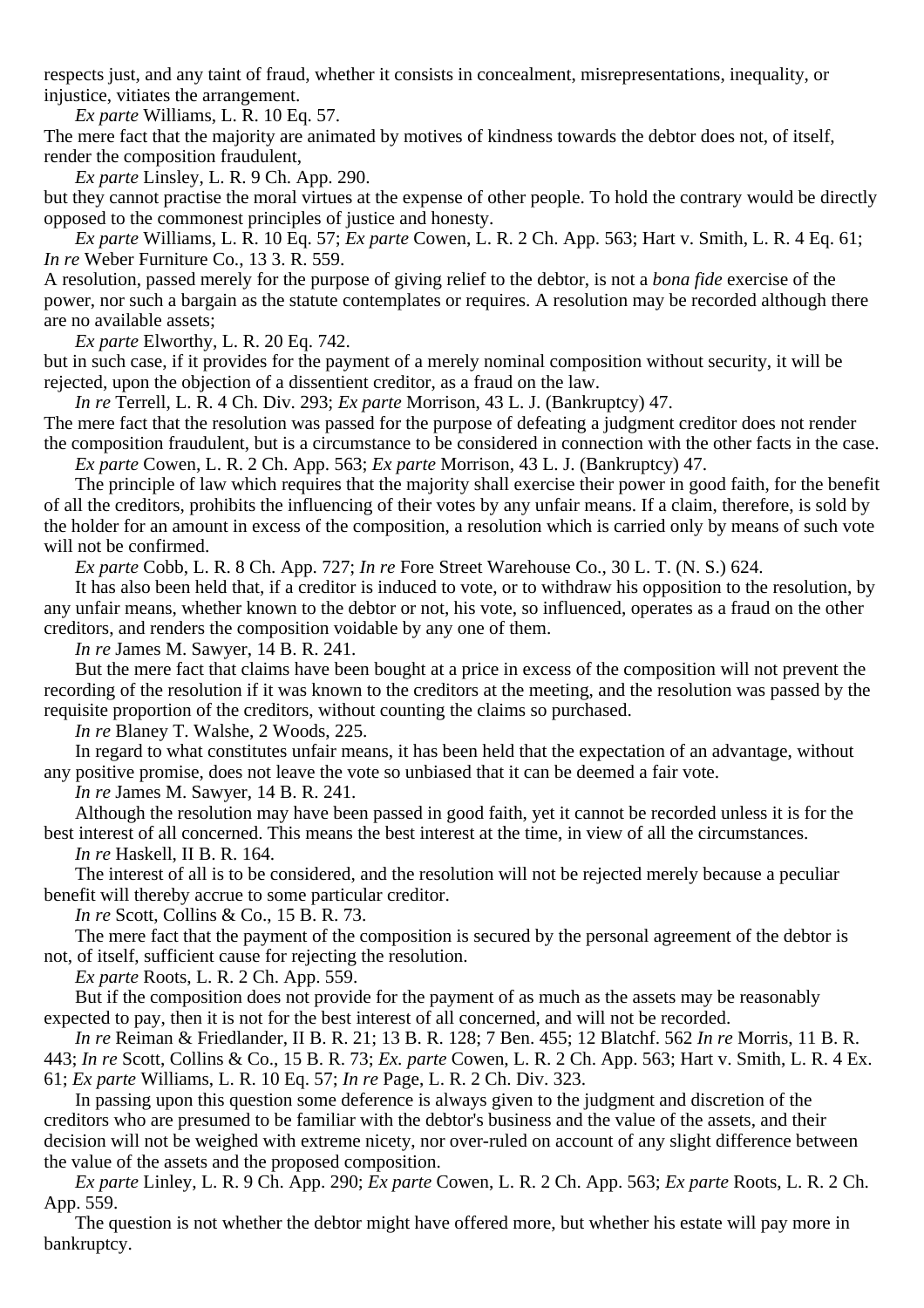*In re* Morris, II B. R. 443; *In re* Whipple, II B. R. 524.

The elements of this comparison must necessarily vary with the amount of debts, the amount and character of the assets, the nature of the business, and other circumstances.

In some cases, where the resolution has been held to be defective at the hearing, the debtor has desired to change the terms, but it has been uniformly held that this can be done only by calling a new meeting and adopting a new resolution; for the creditors have the sole power to make the resolution, and the court can decide only whether their work: conforms to the statute or not.

*In re* Reiman & Friedlander, II B. R. 21 13 B. R. 128; 7 Ben. 455 12 Blatchf. 562; *In re* B. C. Asten, 14 B. R. 7; *In re* Scott, Collins & Co., B. R. 73.

If no valid resolution has been passed, on account of some mistake on the part of the debtor or on the part of the creditors, or for any other cause, a new meeting may be called; for the case stands then precisely as if no resolution had ever been offered.

*In re* Morris, II B. R. 443; *In re* Terrell, L. R. 4 Ch. Div. 293; *Ex parte* Cobb, L. R. 8 Ch. App. 727.

If the meeting was duly called and held, and the proposition was rejected, after due consideration, by the creditors, a new meeting will not, in general, be called;

*In re* McDowell & Co., 10 B. R. 439; 6 Biss. 193; *Ex parte* Cobb, L. R. 8 Ch. App. 727.

but if the rejection arose by accident or mistake—as, for instance, from a failure on the part of a creditor to properly instruct his attorney—a new meeting may be called.

*In re* McDowell & Co., 10 B. R. 439; 6 Biss. 193.

A mistake made inadvertently in the statement of debts may be corrected, upon a reasonable notice and with the consent of a general meeting of the creditors; but if the composition is payable in installments, and the time for the payment of the first installment is past, a meeting will not be called for the purpose of correcting an omission of the name of the holder of a bill of exchange.

*Ex parte* Matthews, L. R., 10 Ch. App. 304.

The creditors may, by a resolution to be passed in the same manner and under the same circumstances as the original resolution, add to or vary its provisions. The meeting for this purpose, within the contemplation of the statute, is one that is to follow the recording of the original resolution,

*In re* Scott, Collins & Co., 15 B. R. 73.

and is allowed for some cause that occurs or is discovered subsequently—as, for instance, if the debtor should unexpectedly be held liable on a claim against which he thought he had a good defense, and for this reason should be unable to comply with the original resolution.

*Ex parte* Radcliffe Investment Co., L. R. 17 Eq. 121.

Such additional resolution must be presented to the court in the same manner, and proceeded with in the same way, and with the same consequences, as the original resolution. No person taking interests under the original resolution, who does not assent to such addition or variation, can be prejudiced thereby; but this provision does not apply to a creditor who was bound by the original resolution. He will be bound by the additional resolution, although it is adopted after the debtor has made default in the payment of an installments under the original resolution.

*Ex parte* Radcliffe Investment Co., L. R. 17 Eq. 121.

But a creditor whose name was omitted from the statement produced at the original meeting would not be so bound.

*Ex parte* Radcliffe Investment Co., L. R. 17 Eq. 121.

The district court has full control over the order to record the resolution, and may vacate it upon the application of any creditor who can show that the composition was obtained by fraud, either in the concealment of assets or in procuring the assent of creditors by unfair means.

*In re* Thorpe, L. R. 8 Ch. App. 743; *In re* James M. Sawyer, 14 B. R. 241

The provisions of the resolution are binding on all the creditors whose names and addresses, and the amounts of the debts due to whom, are shown in the statement produced at the meeting, but does not, in general, affect or prejudice the rights of any other creditor. The debt will be barred, although the amount was not stated accurately—as, for instance, by giving the principal and omitting the interest.

Beebe v. Pyle, I Abb. (n. C.) 412.

But the creditor will not be bound where a sum is put down as claimed, with a remark that it is in dispute, for the statute applies only to debts the amount of which is ascertained. The debtor cannot dispute a debt and at the same time compound for it."

Melhado v. Watson, L. R. 2 C. P. Div. 281. *Vide In re* Trafton, 14 B. R. 307.

If the debtor puts down the name and amount due to the payee of a note or bill of exchange, and it is held by another, the claim of the latter is not barred.

*Ex parte* Matthews, L. R. 10 Ch. App. 304.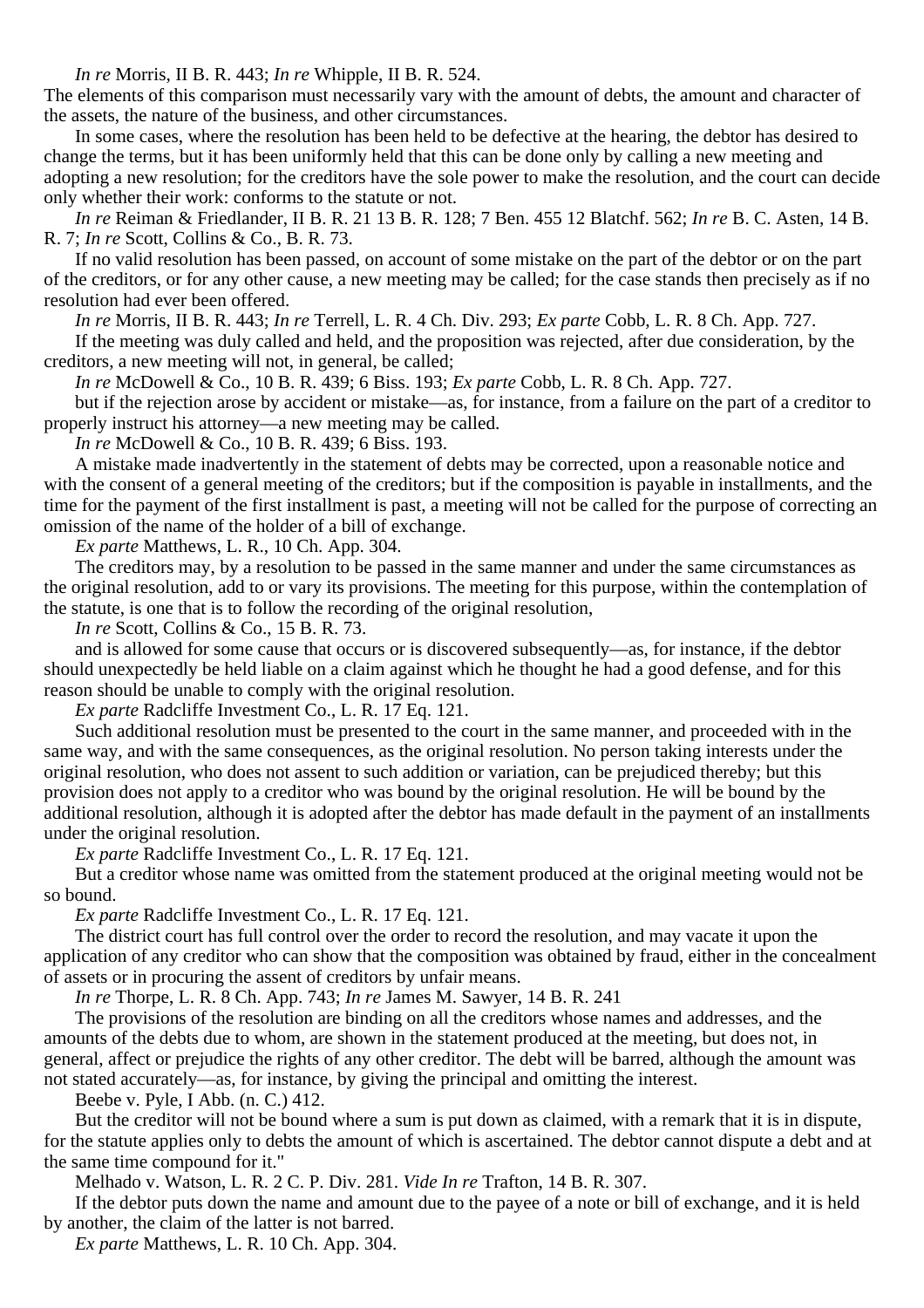The provision that the composition shall not affect the rights of a creditor whose name and address were omitted from the statement does not apply to a creditor who appeared at the meeting and voted for the resolution, for the statute contemplates two kinds of creditors who may be bound by a composition—those who are bound because they have agreed to be bound, and those who are bound although they have not so agreed—and the provision applies only to the latter class.

Campbell v. Im Thurn, L. R. I C. P. Div. 267.

The statute, in providing who shall be bound by a composition, uses the phrase, "all creditors," and as it is the latest enactment, and repeals all prior acts inconsistent there-with, there is no exception of fiduciary debts, or debts created by fraud, as in the case of a discharge.

So held in a recent case in the Supreme Court of New Hampshire.

Although a resolution operates as a satisfaction of the debt due to a secured creditor, yet it does not deprive him of his security, but merely confines him to his security and discharges the debtor from personal liability.

*In re* J. L. Lytle & Co., 14 B. R. 457; *Ex parte* M. & L. D. Banking Co., L. R. 18 Eq. 249; *Ex parte* Birmingham G. & C. Co., L. R. II Eq. 204; *Ex parte* Jones, L. R. 10 Ch. App. 663.

An attachment is within the protection of this principle where no assignee has been appointed, although it was issued within the period of four months prior to the commencement of the proceedings in bankruptcy.

*In re* W. D. Clapp & Co., 14 B. R. 191; *In re* Shields, 15 B. R. 532. *Contra*, Miller v. Mackenzie, 13 B. R. 406; 43 Md. 404; Smith v. Engle, 14 B. R. 481.

It is true that the Revised Statutes (§ 5044) provide that an assignment shall relate back, and dissolve such attachment; but this provision does not apply to a composition without an appointment of an assignee and an assignment to him, for express words or a clear implication are necessary in order to take away a legal right. If an attachment has been dissolved by an assignment, a subsequent resolution will not revest the security in the creditor.

*In re* W. D. Clapp & Co., 14 B. R. 191; *In re* Chidley, L. R. I Ch. Div. 177.

If a creditor proves his debt as unsecured, and votes in favor of the resolution, he cannot afterwards set up his security, for this would be a fraud on the other creditors.

*In re* Balbernie, L. R. 3 Ch. Div. 488.

A resolution of composition is a discharge,

*In re* Alphonse Bechet, 12 B. R. 201; 2 Woods, 173; *In re* Knight, 2 W. N. 479.

and hence is within the provision of the Revised Statutes (§ 5118) which enacts that no discharge shall release, discharge, or affect any person liable for the same debt for or with the bankrupt, either as partner, joint contractor, endorser, surety, or otherwise.

M. & H. Organ Co. v. Bancroft, I Abb. (N. c.) 413; Megrath v. Gray, L. R. 9 C. P. 216; Andrew v. Macklin, 6 B. & S. 201; *Ex parte* Jacobs, Ch. App. 2xI. Contra, Wilson v. Lloyd, L. R. 16 Eq. 60.

It also seems to be the better doctrine that such joint debtor or surety would not be released, although the creditor voted in favor of the resolution; for, if the law were otherwise, a great number, or even a majority, of the creditors in some cases could not vote without imperilling their rights.

Megrath v. Gray, L. R. 9 C. P. 216; *Ex parte* Jacobs, L. R. 10 Ch. App. 211; Andrew v. Macklin, 6 B. & S. 201.

It is not necessary that a creditor shall prove his debt prior to the tender of the composition, or in order to be entitled to receive it, for the amount inserted in the statement is the amount upon which the composition is to be paid.

*Ex parte* Peacock, L. R. 8 Ch. App. 682; *Ex parte* Waterer, 22 W. R. 426.

If the resolution does not fix the time for the payment of the composition, the debtor is entitled to a reasonable time,

Edwards y. Coombe, L.R.7 C. P. 519.

but if it provides that the composition shall be paid within a certain time, then, in order to be entitled to the benefit of the resolution, he must, in the absence of any provision to the contrary, tender the stipulated sum within that time, or the creditor will be restored to his original rights and may sue for his whole debt.

Edwards v. Coombe, L. R. 7 C. P. 519; Newell v. Van Praagh, L. R. 9 C. P. 96; Goldney v. Lording, L. R, 8 Q. B. 182; *In re* Hatton, L. R. 7 Ch. App. 723; *Ex parte* Peacock, L. R. 8 Ch. App. 682. *Vide Ex parte*

Hemmingway, 26 L. T. (N. S.) 298.

It is not enough for him to be ready and willing to pay; he must actually pay the money within the prescribed time.

Fessard v. Mugnier, 18 C. B. (N. S.) 286; Hazard v. Mare, 6 H. & N. 435.

The fact that the creditor voted for the resolution,

Edwards v. Hancher, L. R. I C. P. Div. in. III.

or that the payment has been secured by the debtor's note, with a surety,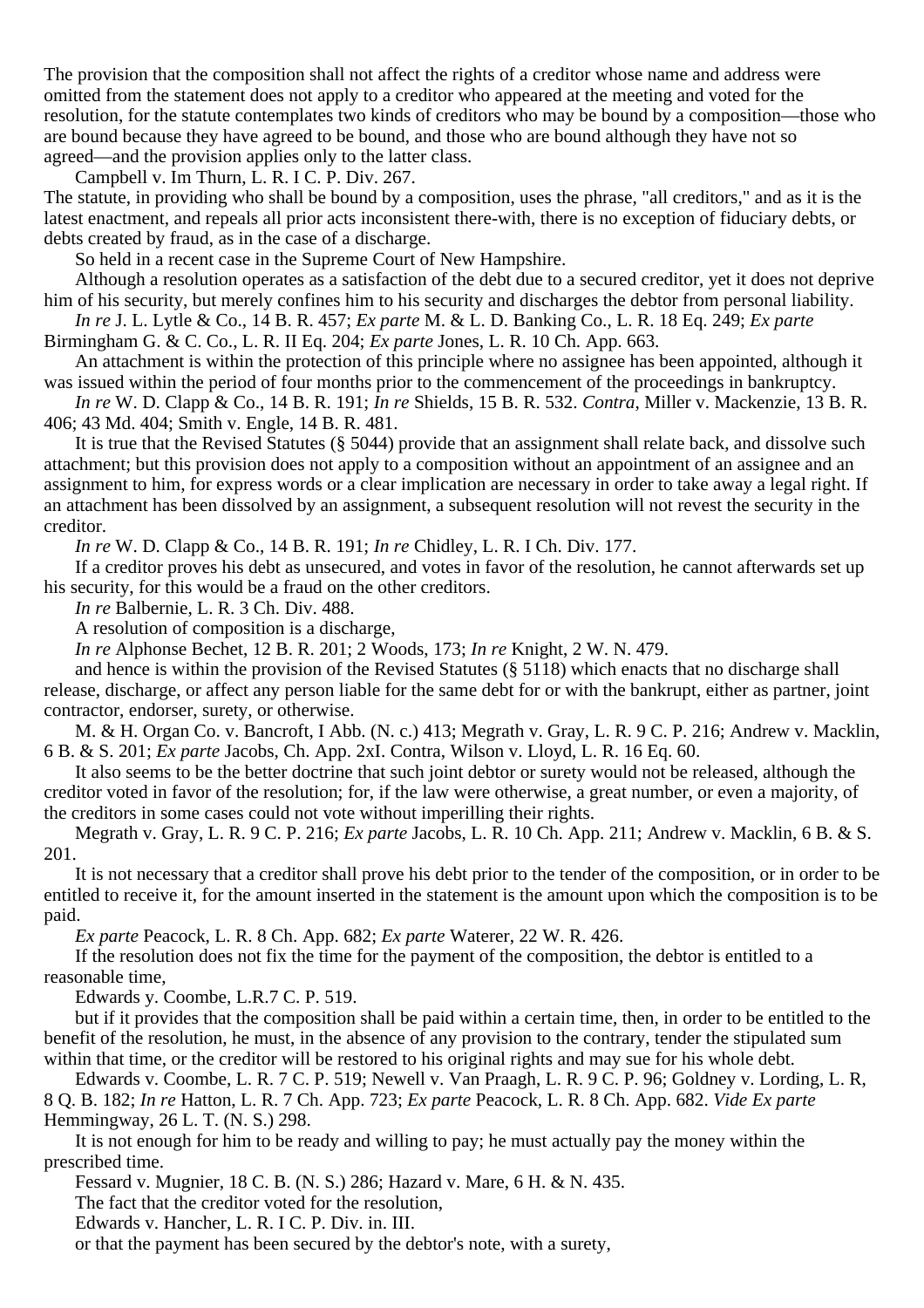Edwards v. Hancher, L. R. I C. P. Div. in. III; Erskine v. Moreland, 10 Ir. R. C. L. 243. or that one of several installments has been paid,

Erskine v. Moreland, 10 Ir. R. C. L. 243.

makes no difference in the application of this doctrine. This principle rests upon the fact that the creditors agree to accept the composition, and not the resolution, in satisfaction of their debts. It was the design of the statute that there should be reciprocity, and that the creditor should be bound only if the debtor performed his part according to the terms of the arrangement. To enforce the resolution against the creditor after a default on the part of the debtor would, in effect, be to make a new agreement. The debtor may, therefore, be deemed to be estopped from setting up the terms of a composition which he has wholly neglected to carry out. The creditor is bound by the composition while it remains in force and his rights and remedies are suspended, but when the composition becomes ineffectual he is restored to his original position, and his rights are the same as they would be if the composition had never had any existence. He has, however, an election to resort to the original debt or accept the composition, and if he demands payment of the composition, after a default, this is an election and a waiver of the right to resort to the original debt.

*Ex parte* Waterer, 22 W. R. 426.

It has also been held that, where the default occurred through a mistake as to the day on which the composition fell due, and the debtor tendered the money within a reasonable time, and before the creditor had availed himself of the default or the condition of the parties had changed, the creditor was then bound by the resolution.

Newington v. Levy, L. R. 5 C. P. 607; L. R. 6 C. P. 180. If the resolution appoints a trustee to receive the composition, and the money is paid to him according to the terms thereof, he is the agent of the creditors, and a failure to pay on his part will not affect the debtor.

*Ex parte Waterer*, 22 W. R. 426; Campbell v. Im Thurn, L. R. I C. P. Div. 267.

The district court, on motion made in a summary manner by any person interested, and on reasonable notice, may enforce the provisions of a composition, but not as against a surety. A person who becomes a surety for the payment of a composition does not, by so doing, make himself subject to the jurisdiction of the bankrupt court.

*Ex parte Mirabita*, L. R. 20 Eq. 772.

A creditor whose name and address were not placed in the statement may waive the protection of the provision which exempts him from being bound by the composition, and apply to the court to enforce its terms against the debtor, but not, perhaps, to the prejudice of other creditors.

*Ex parte Carew*, L. R. Io Ch. App. 308.

As the provisions of the composition may be enforced on the motion of any party interested, they may be enforced on behalf of the debtor as well as against him. The bankrupt court, therefore, has jurisdiction to restrain a creditor from maintaining an action against the debtor for a debt which is included in the composition.

*In re* Thorpe, L. R. 8 Ch. App. 743; *In re* Trafton, 14 B. R. 507. *Contra, In re* J. L. Lytle & Co., 14 B. R. 457.

One of the objects in con- ferring this jurisdiction was that, when a question is raised as to the validity of a composition, the question should be tried, once for all, in a court which had jurisdiction over all the creditors and over all the subject-matter. The court is to try the question—not merely between the particular creditor and the debtor, but generally; so that, if the court holds the composition to be good, it is good as to all the creditors, and if it holds the composition to be bad, then it is bad as to all the creditors.

*In re* Thorpe, L. R. 8 Ch. App. 743.

The exercise of the jurisdiction is a matter of discretion, for the other courts ought not to be prevented from trying cases proper to be tried by them, unless there is some good reason for granting an injunction.

*In re* Thorpe, L. R. 8 Ch. App. 743.

If the case arises before the debtor is in default in complying with the terms of the composition, the creditor will not be allowed to prosecute an action for the purpose of impeaching the whole composition—as, for instance, to have it declared void on account of some alleged concealment of assets;

*In re* Thorpe, L. R. 8 Ch. App. 743.

but he will be allowed to proceed where the controversy is merely between himself and the debtor *Ex parte* Paper Staining Co., L. R. 8 Ch. App. 595.

—as, for instance, whether he is bound by the composition when his name was not properly placed on the statement.

*Ex parte* Paper Staining Co., L. R. 8 Ch. App. 595.

If he joins counts in tort with counts in contract, arising from the same cause of action, he will be restrained from prosecuting an action for a provable claim, but not for a non—provable claim.

In re Samuel B. Tooker, 14 B. R. 35.

In such case, if he desires to take any benefit under the composition, he must elect between the composition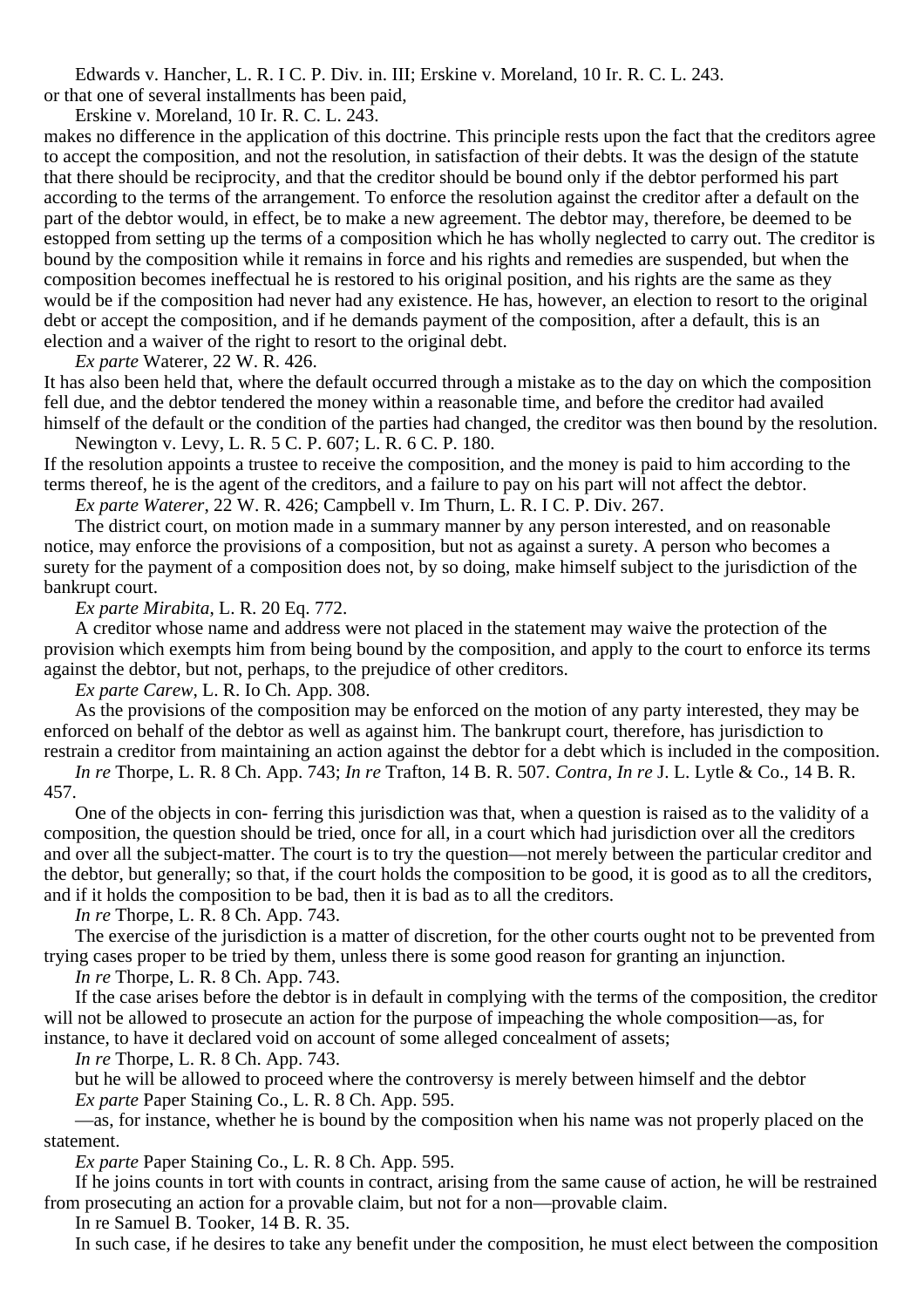and the action at law.

*Ex parte* Baum, L. R. 9 Ch. App. 673.

If the debtor has been guilty of negligence in omitting to plead his discharge in an action at law, no relief will be granted against a judgment so rendered.

*Ex parte* Baum, L. R. 9 Ch. App. 673.

If the debtor is in default in complying with the terms of the composition, an injunction will not be granted, for the court will not enforce an agreement which he himself has failed to keep.

*In re* Hatton, L. R. 7 Ch. App. 723; *Ex parte* Peacock, L. R. 8 Ch. App. 682; *In re* Masters, 33 L. T. (N. S.) 613.

The granting of an injunction is a matter of discretion, although there is an allegation of a default in complying with the terms of the composition, for it is the duty of the court to protect the debtor from being harassed by an action which is obviously and clearly unfounded. But if there is a substantial question to be tried, whether or not the terms of the composition have been complied with, an injunction will not be granted.

*Ex parte* Lopez, L. R. 5 Ch. Div. 65; *Ex parte* Watson, L. R. 2 Ch. Div. 63.

It has been said that there may be cases of accident where the court may feel bound to relieve the debtor from the effect of a default,

*In re* Hatton, L. R. 7 Ch. App. 723.

but in practice such relief has been given only where the creditor has done anything which makes it inequitable for him to enforce his strict legal right.

*Ex parte* Peacock, L. R. 8 Ch. App. 682; *Ex parte* King, L. R. 17 Eq. 332 If an additional resolution is adopted after a default, a creditor who was bound by the original resolution will be restrained from prosecuting an action commenced after the default.

*Ex parte* Radcliffe Investment Co., L. R. 17 Eq. 121.

If the composition is to be paid in installment, or at a future time, the debtor may plead the resolution in bar of an action brought before an instilment is due or any default has occurred.

Slater v. Jones, L. R. 8 Ex. 186.

But if an instalment is due, a plea of the resolution would not be good, under the English statute, unless there was also an allegation of payment *modo et forma*,

Hazard v. Mare, 6 H. & N. 435; Fessard v. Mugnier, 18 C. B. (N. S.) 286; *In re* Hatton, L. R. 7 Ch. App. 723.

and the only ground on which it could be contended that the same principle did not hold good under our law would be that it has been affected by the provisions of the Revised Statutes (§5119) pertaining to the mode of pleading a discharge. Whatever may be the technical mode of ascertaining the default—whether from the failure of the debtor to plead a compliance with the terms of the composition, or from a replication alleging it—yet, if it is ascertained, the creditor may maintain his action for the original debt, for the provision of the statute allowing him to enforce the composition in the bankrupt court is not exclusive, and does not prevent him, if he so elects, from resorting to the original cause of action.

Edwards v. Coombe, L, R. 7 C. P. 519; Newell v. Van Praagh, L. R. 9 P. 96; Goldney v. Lording, L. R. 8 Q. B. 182; In re Hatton, 7 Ch. App. 723; *Ex parte* Peacock, L. R. 8 Ch. App. 682.

A judgment in favor of the debtor on a plea averring a discharge by virtue of a resolution of composition is a bar to an action relying upon a default that had occurred before the entry of the judgment,

Newington v. Levy, L. R. 5 C. P. 607; L. R. 6 C. P. 180.

but not to a suit instituted on account of a default in the payment of an installment that fell due after that time.

Hall v. Levy, L. R. 10 C. P. 154.

# **Forms for use in Composition Proceedings.**

#### **[Petition for Composition.]**

### **IN THE DISTRICT COURT OF THE UNITED STATES,**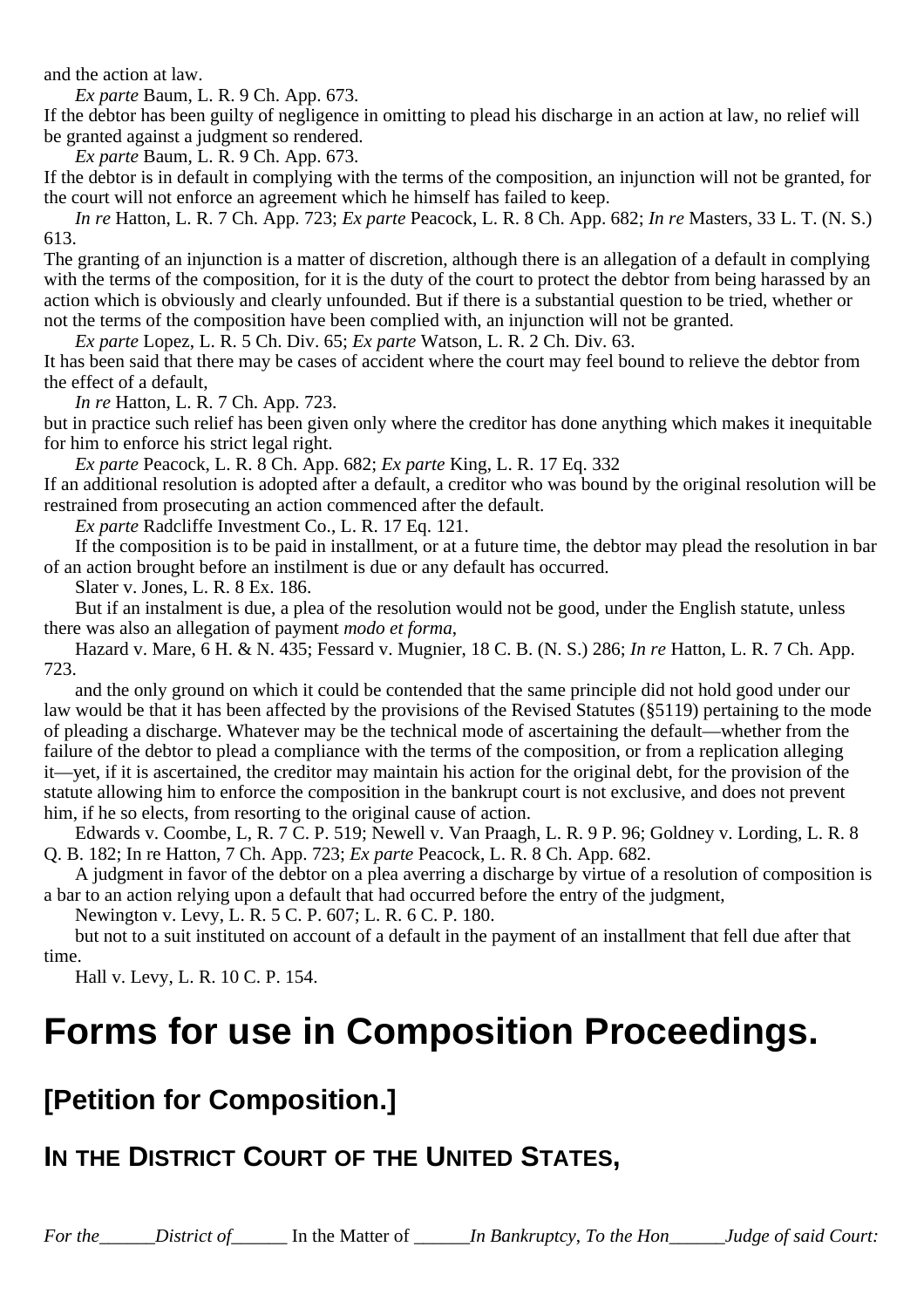The petition of respectfully shows:

I. That a petition has been duly filed in this court, praying that the above-named debtor\_\_\_\_may be adjudged bankrupt\_\_\_\_, and that proceedings are now pending in this matter.

II. That the said debtor\_\_\_\_\_\_\_\_\_\_\_unable to pay\_\_\_\_\_\_\_\_debts in full, and, subject to the priorities declared in the acts of Congress relating to bankruptcy, ha\_\_\_\_proposed a composition to\_\_\_\_creditors, in money, in full satisfaction and discharge of respective debts, which said proposed composition is as follows, to wit: [here set forth the proposed composition] and that your petitioner verily believe that such proposed composition will be accepted by two-thirds in number and one-half in value of all of the creditors of said debtor\_\_\_\_in satisfaction of debts to them respectively, as aforesaid.

III. That the schedule hereto annexed, marked "A," contains a true statement of the names and addresses, and of the amounts of the debts due to' each, of the creditors of said debtor respectively, and where the debt, or any portion thereof, arises on a bill of exchange or promissory note, the said debtor hara-stated in said schedule the amount of such bill or note, the date on which it falls due, the name of the acceptor and of the person to whom it is payable, and such other particulars as are within the knowledge of said debtor\_\_\_\_

IV. That\_\_\_\_\_\_\_\_Wherefore, your petitioner\_\_\_\_pray\_\_\_\_that a meeting of the creditors may be called under the direction of the court, pursuant to notice, for the purpose of acting upon a composition proposed by the debtor to creditors, as afore-said, and that if, at such meeting, the creditors shall legally accept such proposed composition, such further proceedings may be had herein as may be: authorized by law, or to the court shall seem proper.

\_\_\_\_, *Petitioner*

 $\overline{\phantom{a}}$ 

\_\_\_\_, *Attorneys for petitioner\_\_\_\_*

*United States of America*, \_\_\_\_\_\_\_*District of*.\_\_\_\_\_\_\_

I, the petitioner mentioned and described in the foregoing petition, do hereby make solemn that the statements contained therein are true, so far as the same are stated of my own knowledge, and that those matters which are stated therein on information and belief are true, according to the best of my information and belief.

Subscribed and to before me, on this day of A. D. 187 [Signature of Judge, Register, or United States Comissioner.]

#### **[List of Creditors to Accompany Petition.]**

#### **Schedule "A."**

*Referred to in annexed petition of\_\_\_\_, and containing a true statement of the names and addresses of the creditors of\_\_\_\_, the amount due to each creditor, the dates of notes and bills, and particulars in relation thereto*.

No. Name of Creditors. Address. Description Of Debt. Amount.

### **[Order of Court for Meeting.]**

### **IN THE DISTRICT COURT OF THE UNITED STATES,**

*For the\_\_\_\_District of\_\_\_\_* In the Matter of \_\_\_\_ \_\_\_\_ *In Bankruptcy*.

Upon reading and filing the petition of said\_\_\_\_proposing a composition with,\_\_\_\_creditors, it is ordered that a meeting of the creditors of said be held before  $\overline{a}$ , Esq., one of the registers in bankruptcy of this court, at his office in the city of \_\_\_\_in said district, on the \_\_\_\_day of \_\_\_\_, A. D. 187\_\_\_\_, at o'clock, \_\_\_M.,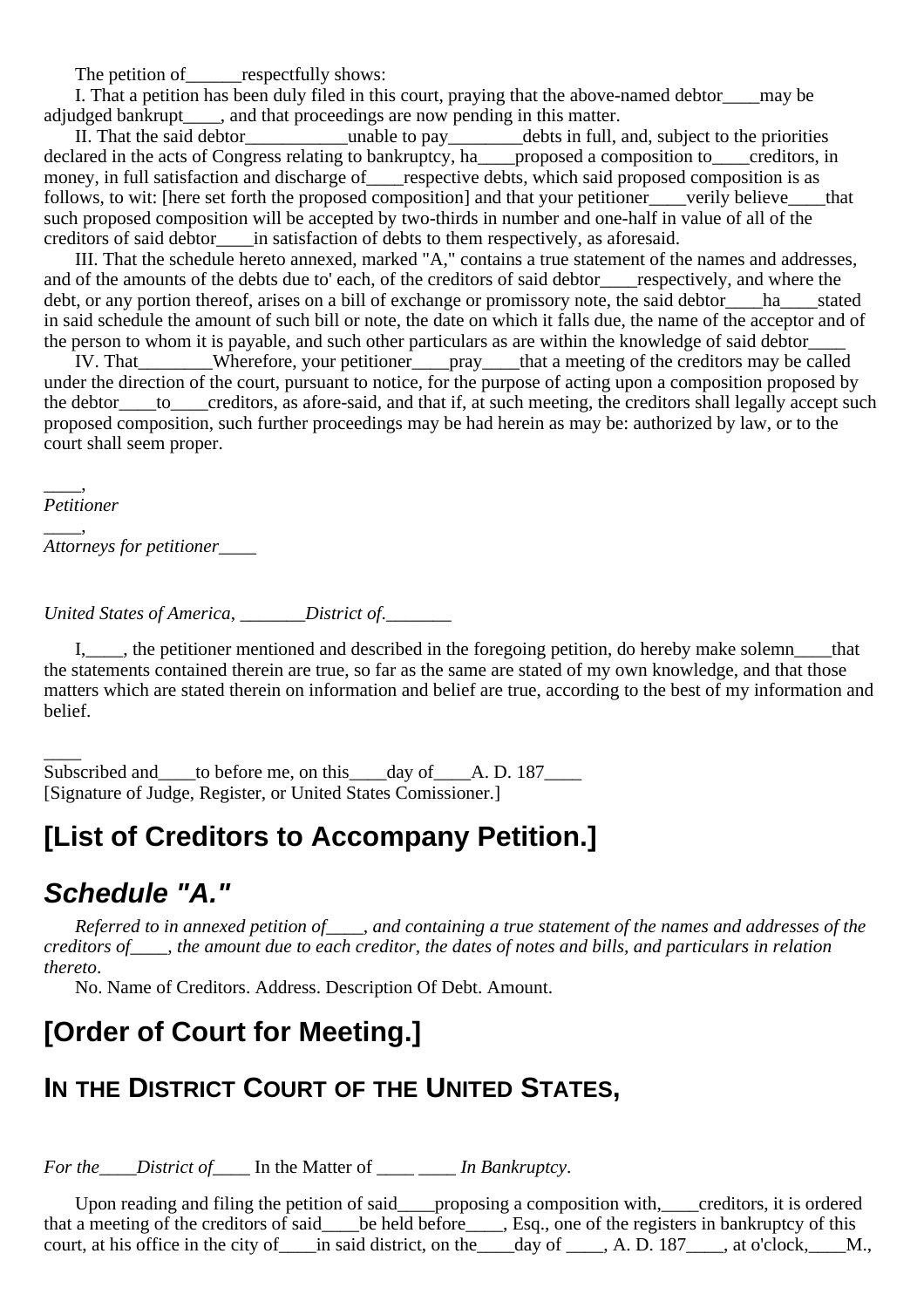for the purposes named in the 17th section of the amendment to the bankrupt law, approved June 22, A. D. 1874; and it is further ordered that said register [or clerk] give notice of the time, place, and purpose of such meeting by sending a written or printed notice thereof, by mail, to each known creditor of said By  $\frac{\text{the}}{\text{day of}}$  A. D. 187

*United States of America*, \_\_\_\_*District of\_\_\_\_* ss.

I, clerk of the district court of the United States, for said district of do hereby certify the above and foregoing to be a true, correct, and complete copy of an order entered of record in said court on the day of A. D. 187 and in the matter of in bankruptcy, as appears from the records of said court now in my custody.

IN TESTIMONY WHEREOF, I have hereunto set my hand and affixed the seal of said court, at my office in \_\_\_, in said [SEAL.] district, this \_\_\_\_day of \_\_\_\_A. D. 187\_\_\_\_

 $\overline{\phantom{a}}$ *Clerk*.

 $\overline{\phantom{a}}$ 

[The notice to be sent to the creditor is a copy of the above order.]

### **[Proposition of Debtor.]**

#### **IN THE DISTRICT COURT OF THE UNITED STATES,**

*For the,\_\_\_\_District of*\_\_\_\_ In the Matter of *In Bankruptcy*.

\_\_\_\_the debtor\_\_\_\_above named, being unable to pay\_\_\_\_debts in full, do hereby, pursuant to the provisions of the acts of Congress relating to bankruptcy, and subject to the priorities therein declared, propose a composition to creditors of cents on the dollar of the debts due from to them respectively, to be paid in money at the times hereinafter stated, and to be evidenced and secured in manner following, that is to say: [here set forth the terms of the proposed composition.]

[Signature of debtor]

#### **[Statement Of Assets And Debts Filed By Debtor At Meeting.]**

#### **IN THE DISTRICT COURT OF THE UNITED STATES,**

*For the\_\_\_\_District of*\_\_\_\_ In the Matter of \_\_\_\_*In Bankruptcy*.

*Statement showing the whole of the assets and debts of said\_\_\_\_and the names and addresses of the creditors to whom such debts respectively are due, on the\_\_\_\_\_day of\_\_\_\_A. D. 187*\_\_\_\_

Assets. Cash on hand\_\_\_\_ 'Stock and fixtures\_\_\_\_ Promissory notes and bills of exchange, as per schedule "A" Open accounts, as per schedule "B" Real estate and interests therein, as per schedule "C" Miscellaneous assets, as per schedule "D"\_\_\_\_ Total assets\_\_\_\_ Debts. Preferred debts, as per schedule "E" Secured debs, as per schedule "F" Unsecured debts, as per schedule "G" Contingent debts and accommodation paper, as per schedule "H,"

### **[Schedule "A" to Statement.]**

**Schedule "A."**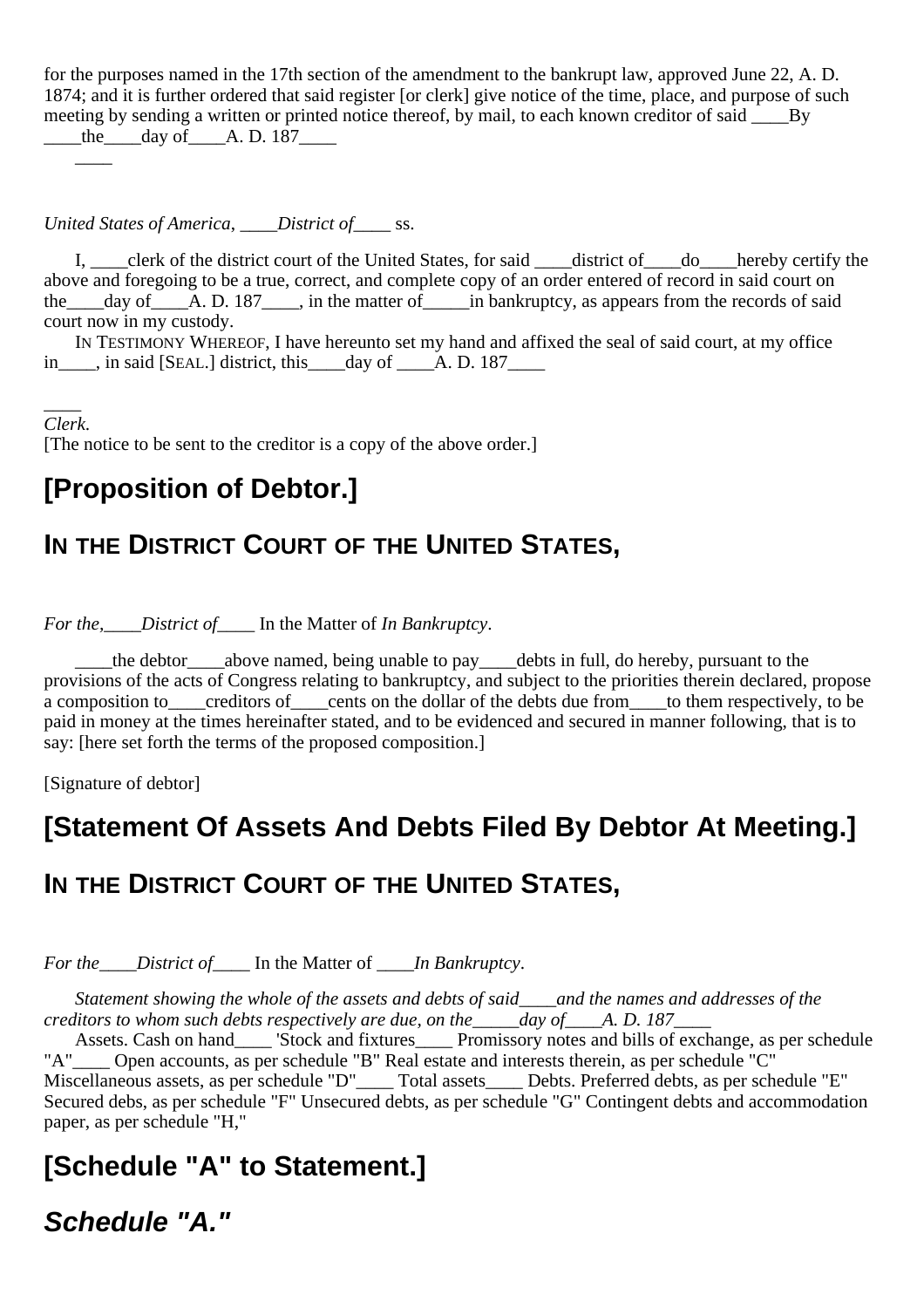### **Promissory Notes, Bills of Exchange, etc.**

No. Names Of Debtors Addresses. Description Of Debt. When Due. Amount.

# **[Schedule "B" to Statement.]**

# **Schedule "B."**

### **Open Accounts.**

No. Names Of Debtors Addresses. Description Of Debt. When Due. Amount.

# **[Schedule "C" to Statement.]**

# **Schedule "C."**

### **Real Estate and Intersts therein.**

Nature And Description. Encumbrances Theron. Estimated Value.

# **[Schedule "D" to Statement.]**

# **Schedule "D."**

### **Miscellanous Assets.**

Nature And Descrption. Estimated Value.

# **[Schedule "E" to Statement.]**

## **Schedule "E".**

### **Preferred Debts.**

No. Names Of Creditors. Addresses Description Of Debt. Amount.

# **[Schedule "F" to Statement.]**

# **Schedule "F".**

## **Secured Debts.**

No. Names Of Creditors. Addresses Description Of Debt. Amount.

# **[Schedule "G" to Statement.]**

## **Schedule "G".**

## **Unsecured Debts.**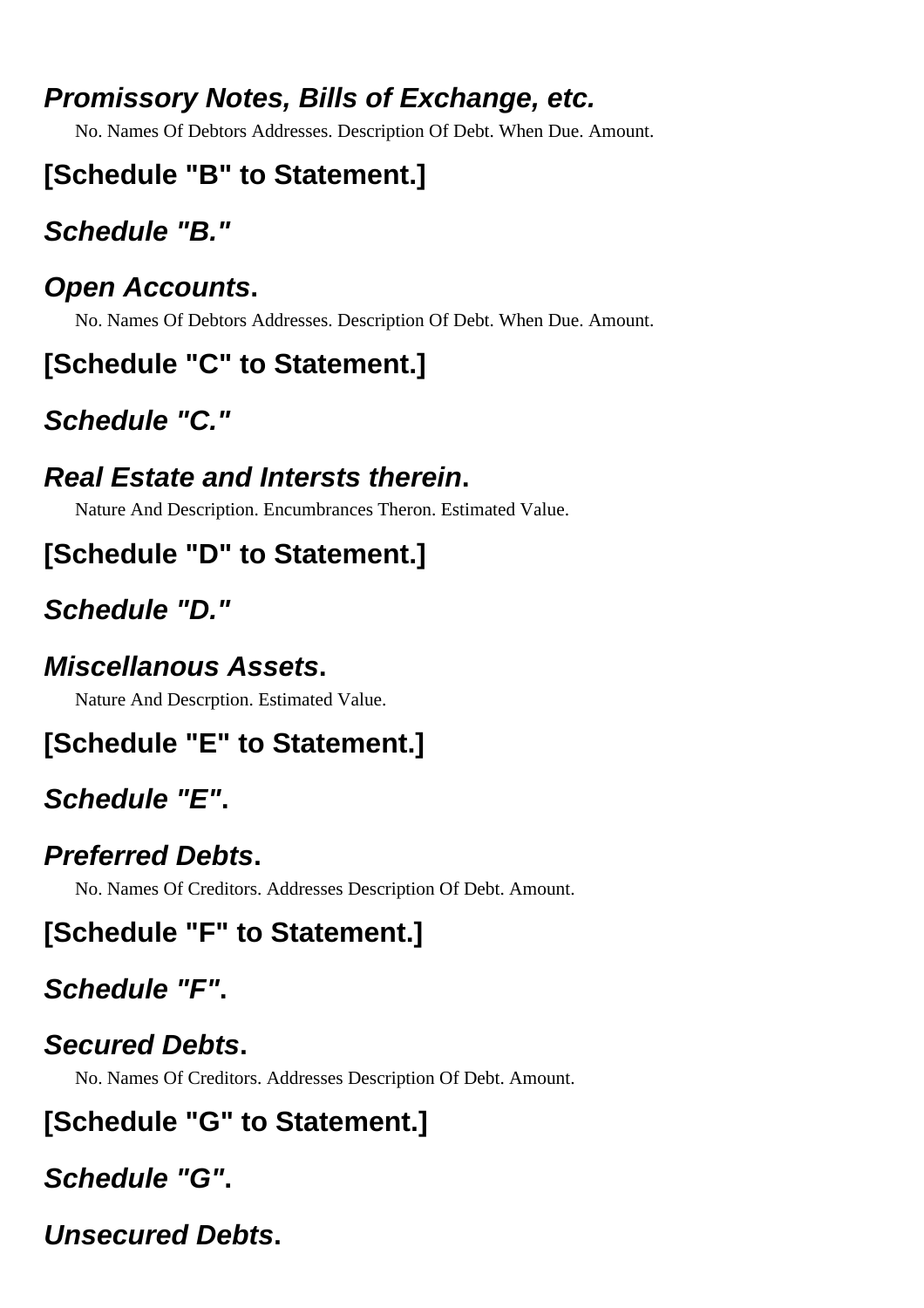No. Names Of Creditors. Addresses Description Of Debt. Amount.

#### **[Schedule "H" to Statement.]**

#### **Schedule "H".**

#### **Contingent Debts and Accommodation Paper.**

No. Names Of Creditors. Addresses Description Of Debt. Amount.

#### **[Affidavit to Statement and Schedules.]**

*United States of America*, \_\_\_\_*District of\_\_\_\_* ss.

On this \_\_\_\_day of \_\_\_\_A. D. 187\_\_\_\_, before me personally came\_\_\_\_, the person mentioned in, and who subscribed, the foregoing statement and the schedules marked respectively "A," "B," "C," "D," "E," "F," "G," and "H," and who, being by me first duly\_\_\_\_, did declare the said statement and schedules to be a true statement of all his assets and debts, in accordance with the Revised Statutes of the United States, Title LXI, Bankruptcy, and the amendments thereto.

#### **[Resolution Accepting Composition.]**

#### **IN THE DISTRICT COURT OF THE UNITED STATES,**

*For the\_\_\_\_District of*\_\_\_\_ In the Matter of \_\_\_\_*In Bankruptcy*.

We, the undersigned, being a majority in number and three-fourths in value of the creditors of said\_\_\_\_and who have proved our debts to the amounts affixed to our signatures respectively, assembled, either in person or by proxy, at the first composition meeting of said creditors in the above entitled matter, at the office of\_\_\_\_, one of the registers in bankruptcy of said court. No\_\_\_\_street, in the city of\_\_\_\_, county of\_\_\_\_, and state of the registers in summaple) or suite court.  $\sqrt{a_1a_2}$  are  $a_1$ , in the city of  $\underline{\cdots}$ , county or  $\underline{\cdots}$ , and summaple of said court, dated of  $\underline{\cdots}$ , and district aforesaid, this  $\underline{\cdots}$ , day of  $\underline{\cdots}$ , the day of A. D. 187 for the purpose of said proposing a composition to creditors in satisfaction of the debts due from\_\_\_\_to such creditors respectively, do hereby resolve as follows: That the composition proposed at this meeting, by said\_\_\_\_of\_\_\_\_cents on the dollar, in money, payable as stated in the proposal for composition, made at said meeting by said\_\_\_\_shall be accepted in full satisfaction and discharge of the debts due to the creditors respectively, from said\_\_\_\_

No. Names Of Creditors. Residenence. Amount.

#### **[Confirmation of Resolution.]**

#### **IN THE DISTRICT COURT OF THE UNITED STATES,**

*For the\_\_\_\_District of*\_\_\_\_ In the Matter of \_\_\_\_*In Bankruptcy*.

WHEREAS, a majority in number and three-fourths in value of the creditors of said who were assembled, either in person or by proxy, at a meeting of the creditors held on the \_\_\_\_day of \_\_\_\_\_187\_\_\_\_, at the office of one of the registers in bankruptcy of said court, No<sub>zu</sub> street, in the city of county of and state of and district aforesaid, did resolve to accept a composition then proposed by the said\_\_\_\_which is as follows, to wit: [here set forth the terms of composition.]

Now we, the undersigned, being two-thirds in number and one-half in value of all the creditors of said\_\_\_\_,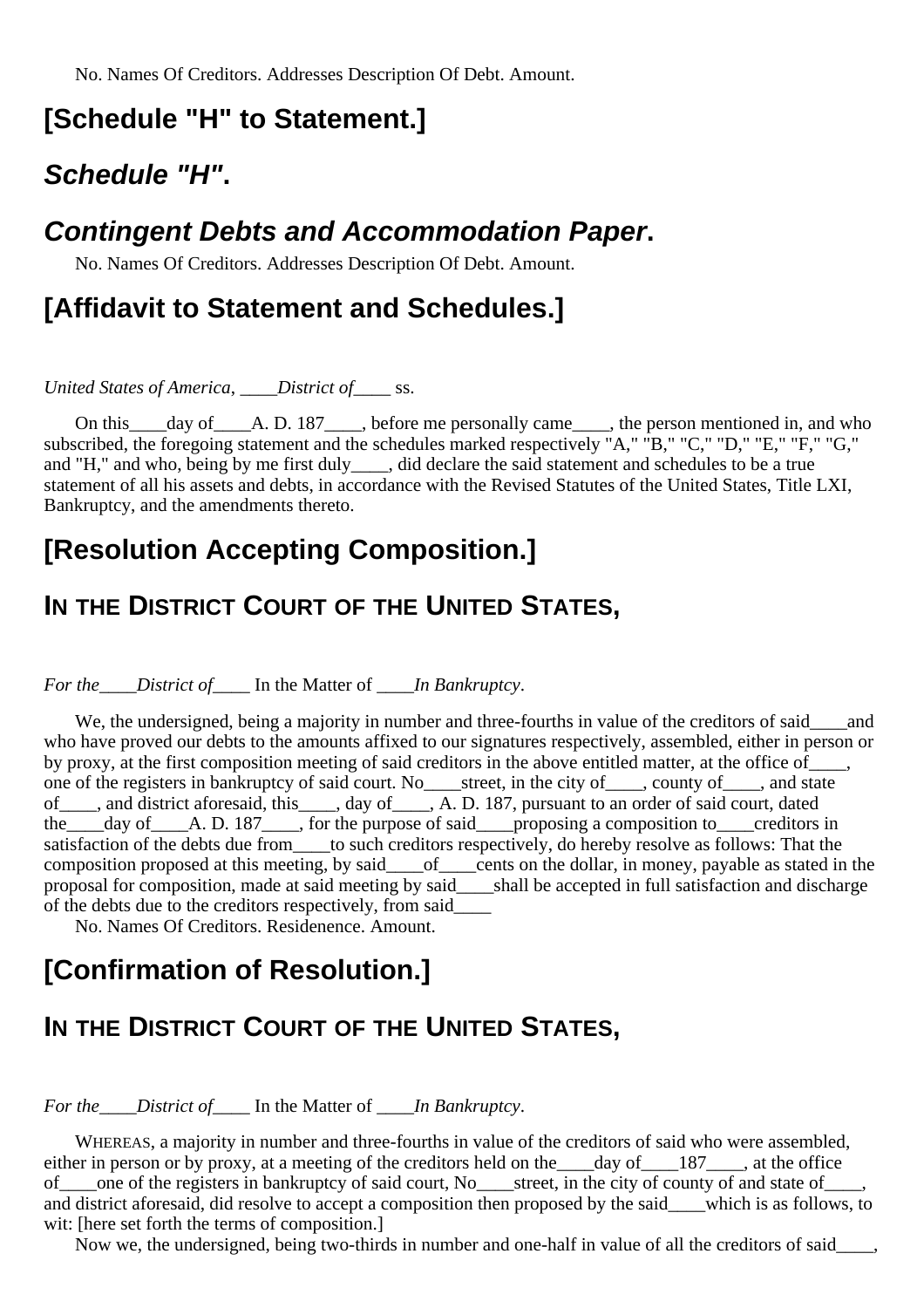having proved our debts respectively, do hereby, by our respective signatures, confirm the resolution so passed as aforesaid.

No. Names Of Creditors. Residence. Amount.

#### **[Report of Register of Proceedings.]**

### **IN THE DISTRICT COURT OF THE UNITED STATES,**

*For the\_\_\_\_District of*.\_\_\_\_ In the Matter of \_\_\_\_*In Bankruptcy*. *To the Hon\_\_\_\_Judge of said court:*

I, one of the registers in bankruptcy in and for said district, do respectfully certify and report: That, pursuant to an order of this court directing the same, a meeting of the Creditors of the above-named debtor\_\_\_was held before me, on the\_\_\_day of\_\_\_, A. D. 187\_\_\_, at\_\_\_o'clock in the\_\_\_noon, at\_\_\_\_my office, in the city of\_\_\_\_in said district, to act upon a composition proposed by said debtor\_

That more than ten days prior thereto [or, that\_\_\_\_clerk, has caused to be mailed to each known creditor of said debtor a notice of the time, place, and purpose of such meeting, as will appear by copy of said notice and the clerk's return thereon, which is herewith returned, marked "A," and made a part of this report], I caused to be mailed to each known creditor of said debtor\_\_\_\_a notice of the time, place, and purpose of such meeting, a copy of which said notice is hereto annexed, marked "A," and made a part, of this report.

That, at the time and place appointed for said meeting, the debtor\_\_\_\_duly and personally attended, produced books of accounts, and duly Sworn and examined in relation to affairs, and presented to the said meeting\_\_\_\_proposed composition, in writing, duly signed by\_\_\_\_, which said proposition for composition is hereto annexed, marked "B," and made: a part of this report.

That the said debtor\_\_\_\_also presented to said meeting a sworn statement, showing the whole of\_\_\_\_assets and debts, and the names and addresses of the creditors to whom such debts respectively are due, which said statement is hereto annexed, marked "C," and made a part hereof.

That thereupon a resolution was introduced accepting such proposed composition, and the same was then and there passed, and the said composition was then and there accepted by a majority in number and three-fourths in value of the creditors of the debtor-assembled at such meeting, either in person or by proxy. Said resolution is hereto annexed, marked "D," and made a part hereof.

That the schedule hereto annexed, marked "E," is a true statement of the: names and addresses of all the creditors assembled at said meeting, either in person or by proxy, and shows the residences of said creditors, the amounts of their respective claims, and the manner in which each of said creditors voted upon said resolution.

That thereupon the said resolution was duly confirmed by the signatures thereto of the said debtor\_\_\_\_, and two-thirds in number and one-half in value of all the creditors of said debtor which said confirmation is hereto annexed, marked "F," and made a part hereof.

And I do further certify and report that all of the proceedings had before me were *bona fide* and regular in all respects. All of which is respect-fully submitted.

*Dated*,\_\_\_\_

*Register*.

 $\overline{\phantom{a}}$ 

#### **IN THE DISTRICT COURT OF THE UNITED STATES,**

*For the\_\_\_\_District of*\_\_\_\_ IN THE MATTER OF \_\_\_\_ *In Bankruptcy*. *Bankrupt*

The resolution of the creditors of said bankrupt, accepting his proposed composition, together with a statement of his assets and debts, having been presented to this court, it is ordered, this day of A. D. 187\_\_\_, that the matter of said resolution stand for hearing on the \_\_\_day of \_\_\_, 187\_\_\_, at which time this court will enquire whether the said resolution has been passed in the manner directed by law; provided, a copy of this order be served upon, or mailed to, each of the creditors of said bankrupt at least five days before the said day of\_\_\_\_187\_\_\_\_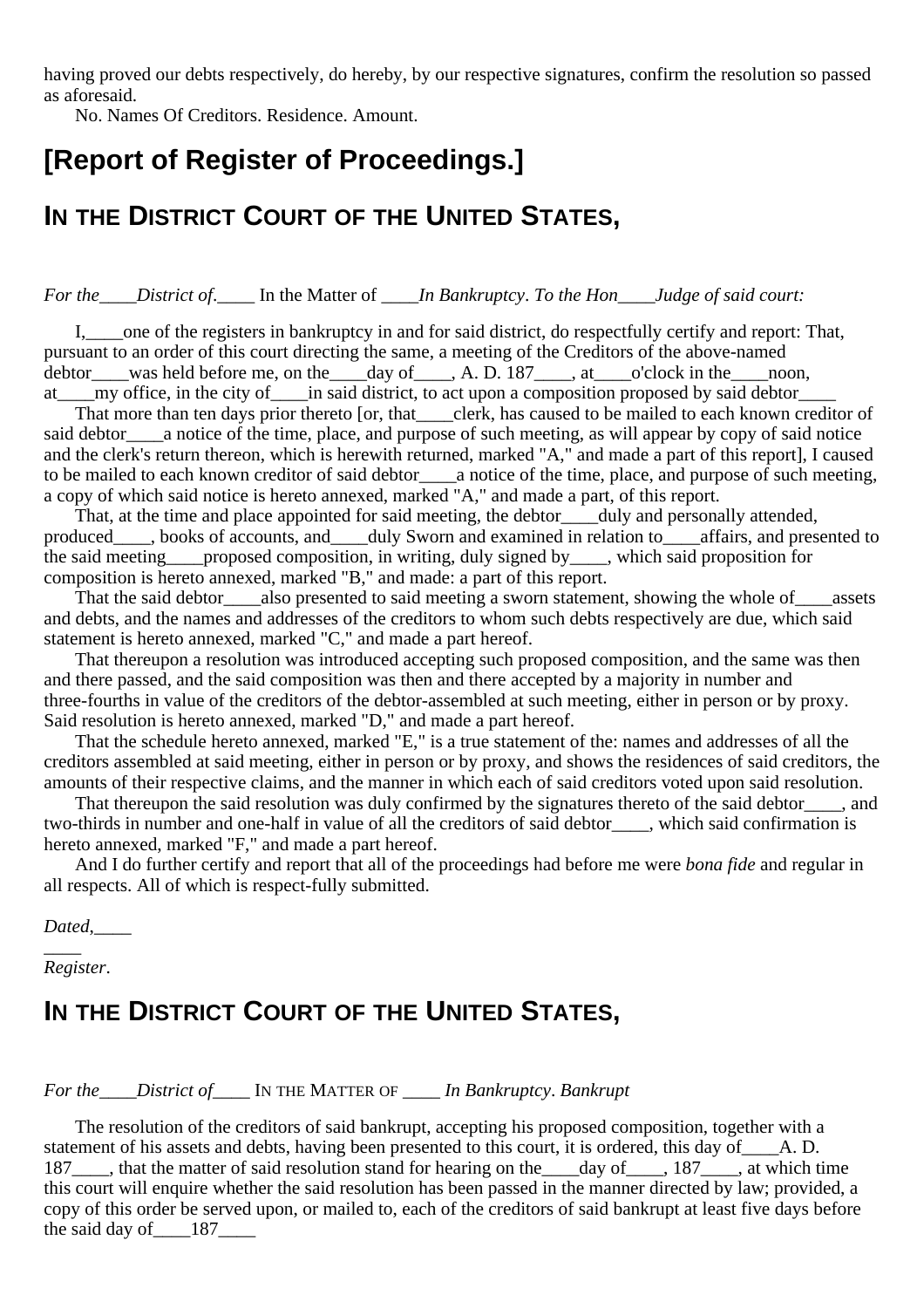# **[Order of Court for Recording Composition.]**

#### **IN THE DISTRICT COURT OF THE UNITED STATES,**

#### *For the\_\_\_\_District of*\_\_\_\_ In the Matter of *In Bankruptcy*. *Bankrupt*.

At a stated term of the district court of the United States of America, for the district of held at the United States court rooms in the city of \_\_\_, on the day of \_\_\_, in the year one thousand eight hundred and seventy\_\_\_\_Present, the honorable\_\_\_, district judge.

It appearing satisfactorily to the court, from the report of  $\blacksquare$ , and from all the papers and proceedings herein, that an order was made herein on the day of A. D. 187, whereby the clerk of this court was ordered to call a meeting of the creditors of said\_\_\_, bankrupt, proposing a composition to\_\_\_\_creditors, in accordance with section 17 of the Bankruptcy Amendment Act, approved June 22, 1874; that such meeting was called, and was held at said time; that said\_\_\_\_bankrupt, was present at said meeting and answered all enquiries made of\_\_\_and produced to said meeting a statement, verified by oath, showing\_\_\_the whole of the assets and debts of said bankrupt, and the names and addresses of the creditors to whom such debts respectively are due, in accordance with the requirements of said section 17; that the composition specified in the resolution hereto annexed was, at said meeting, proposed by said\_\_\_\_, bankrupt; that the same was accepted by the passing, at said meeting, of said resolution, by a majority in number and three-fourths in value of the creditors of said\_\_\_\_, bankrupt, assembled at said meeting, and was confirmed by the signatures thereto of the said bankrupt, and of two-thirds in number and one-half in value of all the creditors of said bankrupt; that said resolution so passed and so confirmed, and said statement of assets and debts, were presented to this court; that on the\_\_\_\_day of\_\_\_\_A. D. 187\_\_\_\_, an order was made herein, whereby the clerk of this court was ordered to call a meeting of the creditors of said \_\_\_\_, bankrupt, to be held on the\_\_\_\_day of\_\_\_\_A. D. 187\_\_\_\_, for the purpose of said\_\_\_\_enquiring, upon hearing, whether the said resolution accepting such composition was passed in the manner required by said section 17, and was confirmed by the signatures required by said section, and whether it is for the best interest of all concerned that the said resolution should be recorded, and that the said statement of assets and debts should be filed; that such last-mentioned meeting was held, as by said order required, on the \_\_\_\_day of \_\_\_\_A. D. 187\_\_\_\_; that the said resolution was passed in the manner directed by said section 17, and has been confirmed by the signatures required by said section 17; and that it is for the best interest of all concerned that the said resolution accepting the composition proposed as aforesaid be recorded, and that the said statement showing the whole of the assets and debts of said\_\_\_\_, bankrupt, be filed.

Now, therefore, it is ordered that the said resolution, accepting the composition proposed by said bankrupt, at a meeting of creditors, held at the office of on the, day of  $\overline{A}$ , A. D. 187  $\overline{A}$ , be recorded, and that the said statement of assets and debts of said bankrupt, produced by to said last-mentioned meeting, be filed with the clerk of this court

WITNESS, the honorable\_\_\_\_, judge of the said court, and the seal thereof, at the city of\_\_\_\_[Seal.] in said district, on this day of A. D. 187 Clerk.

# **Index**

The Government of the Empire. A Consideration of Means For the Representation of the British Colonies In an Imperial Parliament. By William Bousfield, M.A. London: Edward Stanford, 55, Charing Cross 1877.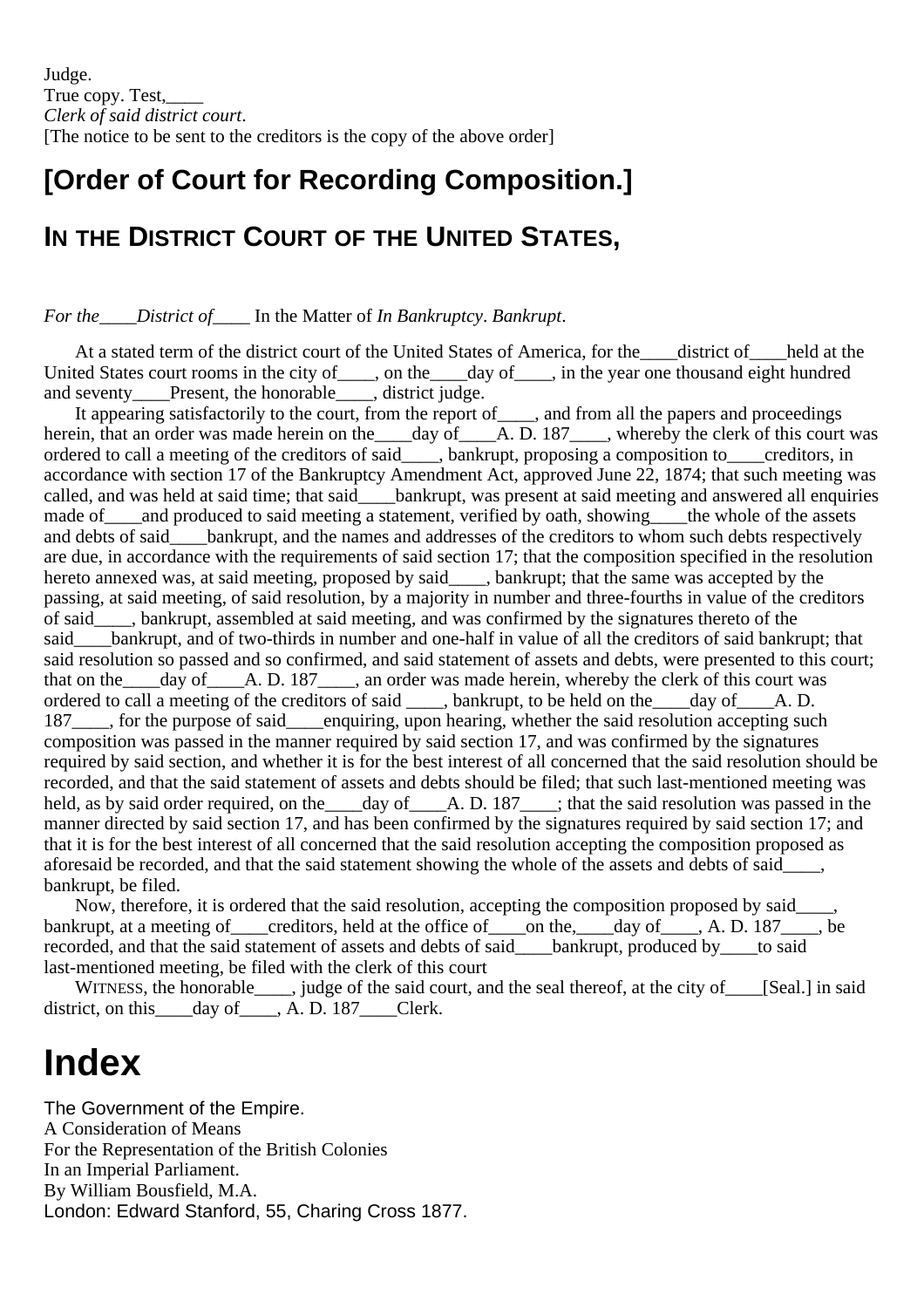# **Preface.**

THIS pamphlet took its origin in the strong convictions of the author that the prosperous fortunes of Great Britain and of her people were, and must be in the future, inextricably bound up with those of the other communities of British race scattered throughout the world, and especially with those that are now united under the shadow of her empire; and that a failure on the part of Englishmen now to recognize this truth must lead them to danger and to disaster.

No one can be more sensible than he is of the extreme incompleteness and imperfection of his attempt to consider one of the most gigantic questions of the present age. If he had seen that the men, who most justly command the confidence of Englishmen, and to whom they rightly look for advice on subjects, which not only require the exercise of practical wisdom, but also reasoning from the past and a long look into the future, were occupying themselves with this truly national concern, he would have hesitated to publish any of his own views, however well founded he might have believed them to be. But this has not been the case, and he has therefore ventured to tread on ground that might justly have been considered beyond his reach, if it had been previously occupied. It is his hope, that as even the smallest effort may, in concert with others, have some result, so may this have the effect, either of, in some degree, drawing the attention of the public to this great question, or of persuading some thinker of earnestness and weight to devote his abilities to its solution.

There are many matters, such as the consideration of the number of members best fitted for carrying on the work of an Imperial House of Commons, which have been omitted, although they fall within the proper limits of the discussion in this pamphlet. The author has considered their omission preferable to further increasing its bulk.

# **The Government of the Empire.**

No patriotic Englishman who regards the progress already made by his race in civilization, and in spreading it throughout the world, can look forward, without hope and confidence, to the part that race is destined to play in the future history of mankind. That this part will probably be a predominant one, the organized colonies of Great Britain, covering vast tracts of land in the most important parts of the globe, and apparently settled beyond chance of dispossession, are a proof. The causes also which have produced this development are still at work. The material prosperity that has allowed early marriages, the magnificent improvidence with which they have been entered into, and the large families resulting there from, show no signs of diminution; while the enterprise continues which has transferred our redundant population to unoccupied or uncivilized countries in the temperate zones, and has formed: communities of our countrymen in every part of the world for the purposes of commerce. As long as these outlets remain, we may look with satisfaction on any possible increase of our numbers, and even the individual hardships thereby; produced, and must guard only, by stringent sanitary regulations, against a deterioration of physical type, and by a watchful discrimination of almsgiving, both legal and voluntary, against the moral evil of pauperism.

The genius of the race has not been less displayed by the facility with which it has peopled our colonies, and has organized governments in them, than in the administrative power, shown especially by the educated classes, in ruling, with justice and for the general benefit, vast numbers of the people of alien races in India and the plantation colonies. England is not only a European power, an Asiatic power, a Colonial power, a Maritime power, a Christian power, and a Mahommedan power; she is a world-power, perhaps the only, certainly the greatest, world-power.

We are so familiar with these facts, that a confidence has been created in our minds, both in the prosperous future of our race, and in the wisdom of continuing to rely unhesitatingly on the policy by which our present position with regard to our Colonial Empire has been attained. This policy has not been part of any wide and general scheme for national extension, but has been one of expediency, treating, as occasion required, and with little regard for uniformity, the circumstances of the various settlements of Englishmen. The process has, however, been one of growth, the true source of strength and per- manence; and an empire has sprung up around us, full of life, full of promise, but without unity, unsettled, disjointed, fragmentary, and containing on every side opposing forces, powerful enough, if misdirected and unharmonized, to effect its disruption.

The object of this paper is to make a few suggestions, as to the means by which our position can be organized and strengthened, and by which the development of the empire may proceed as vigorously as before, but within lines insuring unity and permanence.

There is a very general consent that it is for the benefit of both England and her colonies, that a connection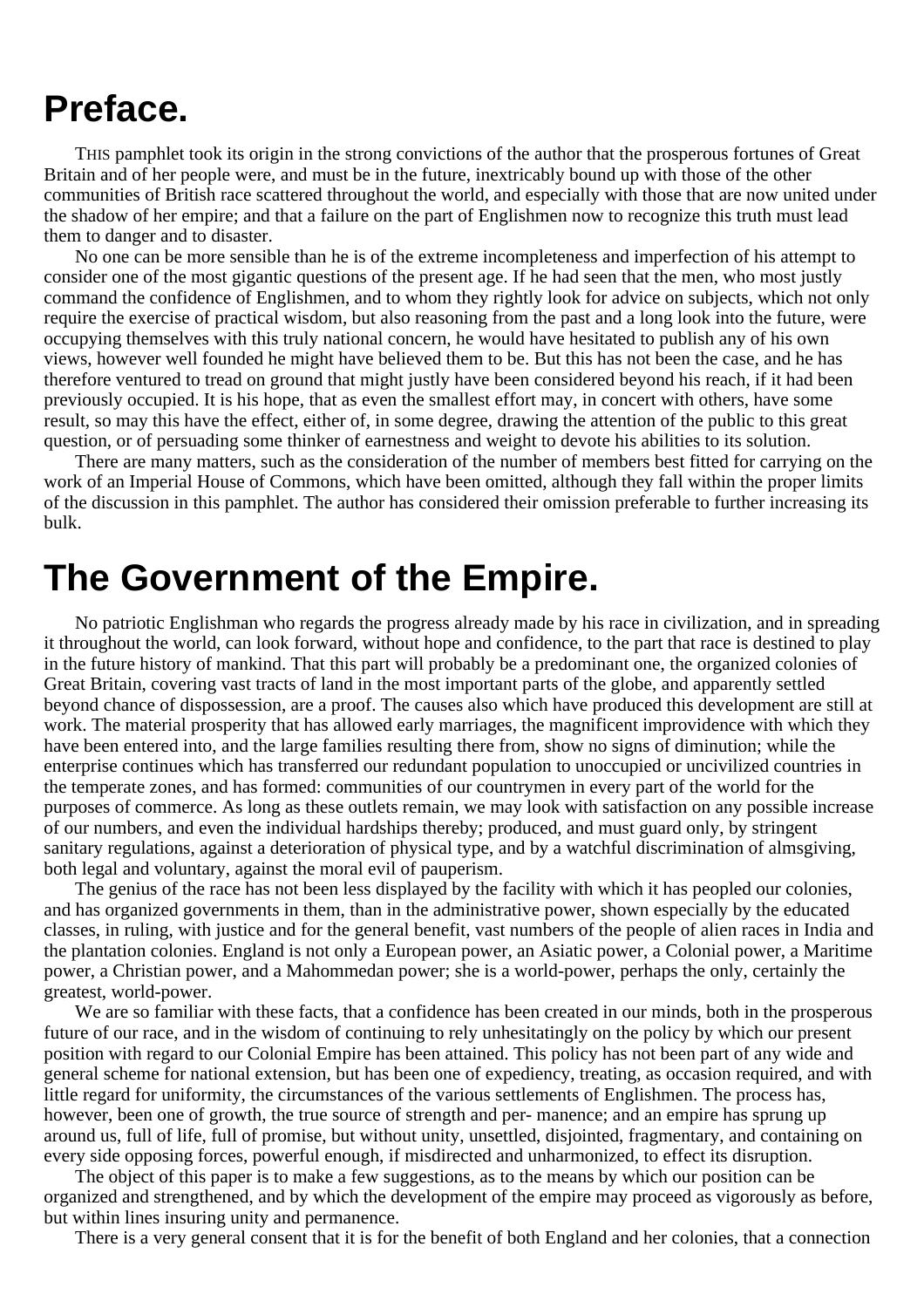should be maintained between them as long as it is practicable and consonant, as now, with the wishes of Englishmen in all parts of the empire. I shall not attempt to analyze these benefits in an exhaustive manner, but will mention a certain number of them which affect both the mother-country and the colonies. The benefits to England herself, are both actual and prospective, and great as are the former of these in giving Great Britain profitable outlets for her surplus population and capital, her trade and energy, it may be that future and more comprehensive advantages ought to have the greater weight upon English opinion.

Great Britain has now a population so large, as to render it improbable that it can ever maintain a very large increase of its numbers. But even if this were found practicable, still the maximum must some time be reached, and that within a limited period.

In every healthy community the population is constantly increasing, and it may confidently be expected to do so here. It is therefore necessary to look forward to a time when the whole of this constant increase will have to be exported to other lands in search of subsistence. It will be of the deepest interest to the mother-country, where her emigrant sons shall betake themselves, whether to places in which they will retain their character as Englishmen, such as her colonies and dependencies are, or to other countries, in which they will be absorbed into, and become part of nations, either actually or possibly hostile to her. It cannot, I think, be doubted that it will be then a very great advantage to her to have suitable and rising colonies to which to send her surplus population. But if it were made a practice to abandon our present colonies as soon as they were in any way able to support themselves, no such places would remain in her possession, or be available for acquisition by her for the purpose. All those who value the corporate influence of Great Britain, as well as the individual influence of Englishmen as a power exercised throughout the world, in favour of free government, free trade, and freedom generally, would regret to see it dissipated and neutralized by subdivision and internal dissension.

It is also improbable that the relative superiority of England to her colonies will always continue. We cannot look forward with any certainty to a perpetual continuance of the commercial prosperity which has enabled England to attain her present position, and which now enables her to support the whole cost of empire. History shows that a vigorous people, commercial aptitude, and a command of the sea, have not prevented the decay of the Italian Republics, and of Holland; and though Great Britain, no doubt, holds a stronger natural position than they ever did, a change in the course of trade, the growth of a maritime power able to interfere with our present practical monoply of the carrying trade of the world, or a diminution of our power of underselling other nations in manufactures, would produce a rapid decline of our commercial importance, to be followed by as rapid a lowering of our population. But whatever may be in store for these islands, there can be little doubt that no decadence of the British race generally is to be feared; and, if we in England now, while it is still in our power, succeed in fixing, with a wise and generous comprehension, such lines of government as will insure the political unity of the race, our descendants here may look with cheerfulness upon even a declining home trade, and have reflected upon themselves the rising greatness of their countrymen in Australasia, America, and Africa. Far from having to abandon, in weakness or decrepitude, such a noble work as the government of the empire of India, or see it pass into other hands, they would find themselves aided in their task by their brother Englishmen in every part of the globe. Thus a continued connection with the colonies may be to England in the nature of insurance.

It is equally the interest of the colonies to maintain a close connection with the mother-country and with each other. The due development of all of them is greatly dependent upon three things: 1st. The maintenance of public security from war, from revolution, and from attacks or insurrections of native races; 2nd. Upon a sufficient supply of capital requisite for commencing and carrying out new undertakings; as well as, 3rd. Upon facilities for obtaining a due importation of labour. All these requisites are supplied by the connection now existing with the mother-country.

(1) The combination of all the various countries inhabited by Englishmen under one Imperial Government is a sufficient protection from war among themselves. It is difficult to believe that if the restraining hand of the mother country were taken away, the colonies would long remain on good terms with each other. Our experience has shown that, even under present circumstances, the relations of the various local governments, in Canada, in Australia, and South Africa, have not been always friendly, and their antagonism would be greatly extended if each colony, without any check for the general interest, could legislate, and take measures to the extent of war, as its fancied requirements for the moment might demand. The energy so necessary to fulfil the mission of civilization and the development of the waste places of the earth, would be in danger of being expended in intestine struggles. On this point I may quote the opinion of Sir George Cornewall Lewis, who remarks:

'Government of Dependencies,' p. 249.

"It would appear from the perpetual hostilities between the republics of ancient Greece and Italy, and between those of Italy in the Middle Ages, that a multiplicity of independent and small states multiplies the chances of war. It is certain, moreover, that the mutual wars of the numerous independent states subdued by the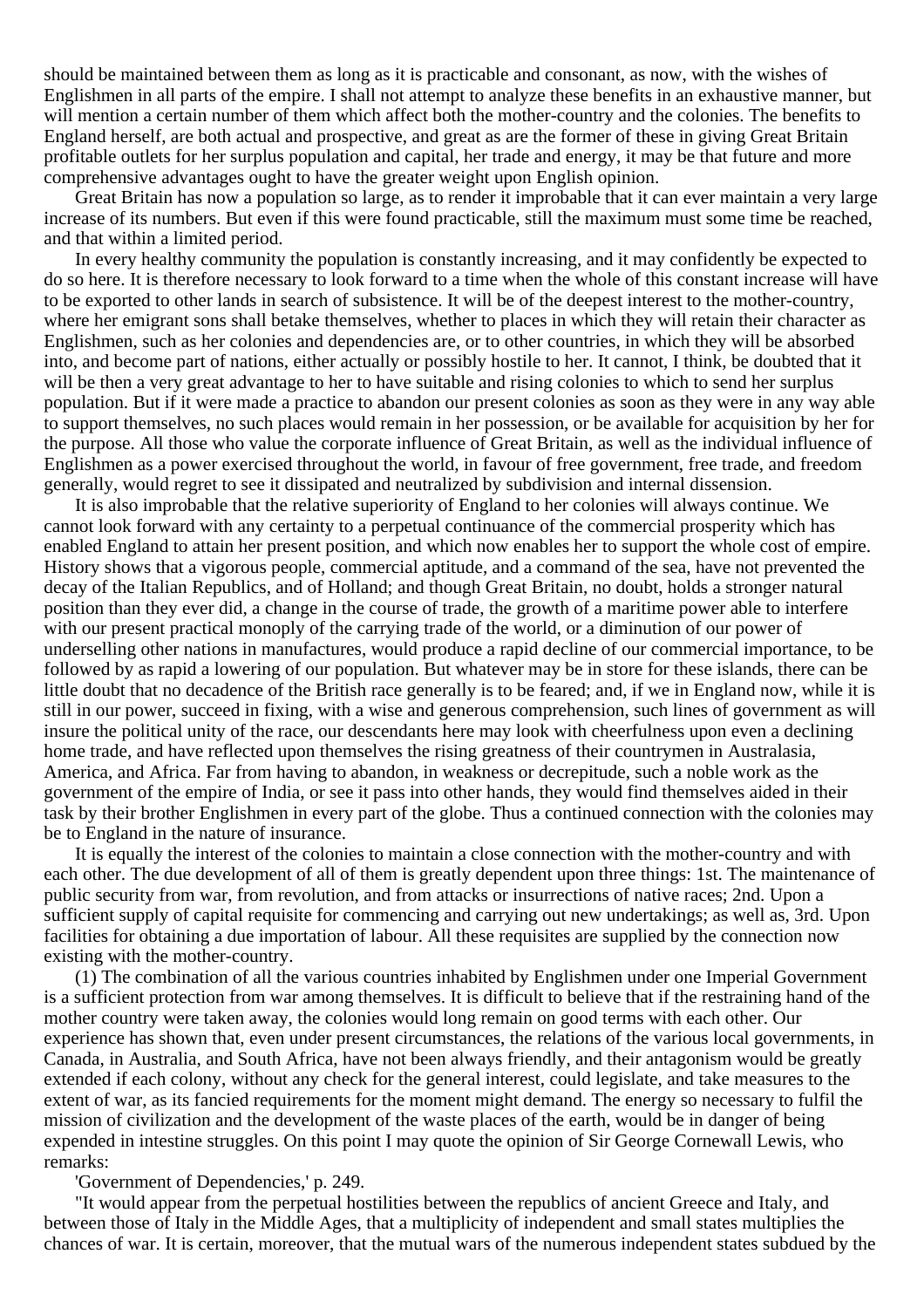Roman arms, were extinguished by their common subjection to the Imperial city; and that the peace of the civilized world was commonly preserved by the Imperial Government, so long as the dependence of the provinces was not substantially impaired."

It has been said that the British Empire is the greatest of coalitions, and the united weight of it is sufficient to render any external attack from an equal power very improbable. It has in the past secured English colonies from the covetousness of foreign states which might have attempted to govern upon despotic principles. By it also the whole power of Englishmen is available for repressing native inroads, and the knowledge of this latent power both gives the colonists most liable to them, confidence and prevents the policy of extermination, which is too often regarded as the safest course for small communities, composed of men of civilized races and surrounded by large masses of those of inferior ones. Sir George Lewis says,

'Dialogue on the Best Form of Government,' p. 109.

"With respect to wars, the colonial policy of England has been successful in preventing them in the dependencies of English origin. The war with the American colonies belongs to a period when the extent of the Imperial control was as yet undefined, and when the colonial problem had not been worked out. The Canadian war of 1837 principally grew out of the mixture of races in that province, and the feelings of the French population of Lower Canada. Our recent colonial wars have been against neighboring aborigines."

The English connection has been equally a security against insurrection. I make no apology for again quoting Sir George Lewis, who, in his 'Dialogue on the Best Form of Government,' p. 98, says, through one of his debaters, "The legal supremacy of the mother-country, capable in any extreme case of being called into activity, operates as a check open the excesses of the democratic spirit." Moreover, a wide and educated public opinion has been much more easily brought to bear upon selfishness in any political or social order or clique than is possible in a limited community. The weight caused by the consent of a great empire renders the support of any abuse, maintained in some local interest, extremely difficult. Such would be even more the case if colonists had some share in the general government; we might then look forward with confidence that they would continue accustomed, as Englishmen now are, to surrender whatever the majority should pronounce to be against the public good of the *empire*. If the Northern and Southern States of the North American Republic had remained parts of the British Empire, the late war between them would have been impossible.

(2) Nor are the colonies less indebted to England for the requisite supply of capital to stimulate their commercial enterprise. England is the great lender of the world, because it is there only that the increase of wealth exceeds what is required for home use. Any connection, therefore, having the effect of promoting the transference of its surplus accumulations to places where they are thus needed, is of the greatest benefit to our colonists. That our connection with them has the effect of so promoting a transference of capital is proved by the low rate of interest at which colonies and colonial cities are able to borrow in the London market, and by the number of English trust deeds under which securities in the colonies are accepted as investments. The English lender believes that he will get his money again; because the resources of the colony will be fostered under British rule; because British courts administer justice; because no civil war is likely to break out, or the colony to be attacked by foreign enemies; and because he believes a national public opinion will secure that his interests are treated fairly. The British Government has also directly advanced money to her dependencies. This is shown in detail in Sir John Lubbock's article in the 'Nineteenth Century Review,' for March 1877, on the "Imperial Policy of Great Britain," which should be read by everyone who takes an interest in the present position of England with regard to her dependencies. He points out that from 1859 to 1869 this expenditure amounted altogether to over £41,000,000, and though since that period the annual sums expended for them have decreased, owing to her ceasing to pay the colonial military expenses, this subsidy in the year 1875 still exceeded £1,500,000. He also explains that the navy is entirely paid for by the thirty millions of Englishmen in Great Britain and Ireland, while two hundred millions of our countrymen in the colonies and in India, who reap many of the benefits it confers, pay scarcely anything for it. Since the year 1830 the British Government has either advanced or guaranteed loans to our colonies for over £7,000,000. I may also remark, that the facility by which a government, with the prestige and influence of the British, can assist commercial interest, is of value to the colonies, particularly as no local government could have anything like the same weight in negotiating with foreign powers.

(3) It has been much discussed whether English connection with the colonies has the effect of specially promoting emigration of labour to them in preference to other localities. Emigration is at present so entirely dependent on the emigrant's own wishes, that the sole powers that the British Government exercise with regard to it, are those of regulating the means of transit, and of giving public warning if it believes that large numbers of laborers are being attracted to other countries by untrue statements. The latter function has recently been exercised in the case of emigration to Brazil, where English emigrants had learnt by sad experience that fertile soil and a magnificent country were no compensation for insecurity of government amongst an alien race. It follows, therefore, that the most favorite fields for emigration will be those which are most prominently brought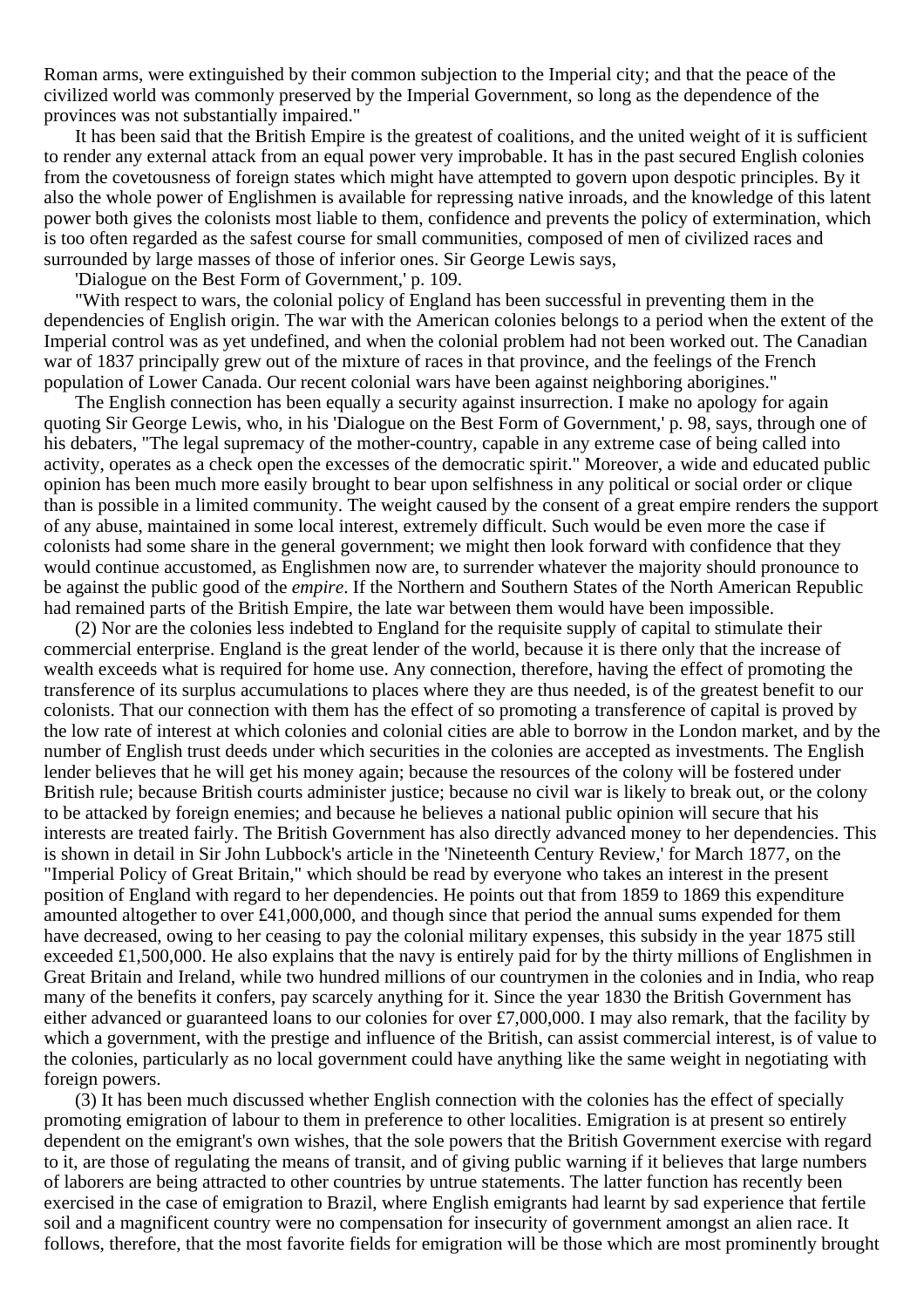before the notice of persons willing to emigrate, as insuring good prospects of success, and to which they can proceed at the smallest cost to themselves. The United States, from their comparative nearness to Great Britain, and the consequent cheapness of transit, have had great advantages in procuring labour, and these advantages have increased as each succeeding emigrant left friends behind him, whom he often attracted by his example. Now, however, from various causes, of which the undue development of the large American cities is a prominent one, the tide of emigration to the States has almost ceased, though it will probably again revive in some degree. The position and natural advantages of the United States must, as long as property is secure there, always lender them the most formidable rival of the colonies in attracting emigrants. On the other hand, the political connection of the colonies with England supplies a means for bringing their circumstances to the notice of the English public, and this would be vastly more the case if colonial representation in Imperial matters were adopted, when arrangements for systematized emigration to the colonies would probably be made an Imperial question. Even as it is, the fact that emigration to a foreign country involves a change of allegiance, has an influence in attracting a class of emigrants, and that the best class, to our colonies. It is impossible within these limits to discuss as it deserves, the complicated question of emigration and its relation to Imperial interests, but it may be said generally, that the fact that the colonies remain parts of the empire has weight, and may have much greater weight, in attracting English labour to them, and that the home connection cannot possibly, except in the case of persons whom any community had better be without, have a deterring effect on emigration.

Besides the advantages of union which I have mentioned, there is another, less material, but perhaps even more likely to draw the colonies towards us with the cords of affection. It is the desire of colonists to continue to share directly in the deeds of Englishmen, and in the inheritance of those great names, in literature, science, and arts, already produced, and to be produced by Great Britain—in fact, to be Englishmen, with all that the name imports.

I shall now attempt to show that it is absolutely necessary, in order to maintain any lasting connection between England and her colonies, that some wide, practical, and simple scheme of union should be agreed upon, without delay, towards effecting which our policy should be unswervingly directed. Up to the present time no such scheme has ever been brought prominently before the public, though several propositions have attracted momentary attention. English statesmen, without having any definite aim towards which they could point their efforts, have been willing to shape their colonial policy according to the immediate pressure of circumstances. The fortunes of the colonies have drifted with the tide, but the tide has never set away from home. Glimpses, however, of a new spirit have been seen, and there are signs that both the public and public men are more deeply interested in the colonies than was formerly the case, and would be both to see any of the ties weakened which bind them to the mother-country. The successful Confederation of the Dominion of Canada' and the attempt of Lord Carnarvon to consolidate our South African colonies the commencement of a more defined action on the part of the Home Government, and are a sign that the doctrines, that benefit would accrue both to England and to her colonies from separation, which were formerly urged by persons of weight, have ceased to have any great hold upon the public mind. As long as any doubt existed, whether it might not become the creed of a great political party, that separation was inevitable, and should be accelerated, all action for the consolidation of the empire was paralyzed.

That this question has now been set at rest is due to the patriotic instincts of the people generally, who, both at home and in the colonies, regarded the political unity of the race as a fact of greater importance, and having a more practical bearing on politics than did some of their ordinary political teachers. As Mr. Herman Merivale 'Lectures on Colonization and the Colonies,' ed. 1861, Lecture xxii., app. p. 645.

most truly says, "The sense of national honor, pride of blood, the tenacious spirit of self-defence, the sympathies of kindred communities, the instincts of a dominant race, the vague but generous desire to spread our civilization and our religion over the world, these are impulses which the student in his closet may disregard, but the statesman dares not, for they will assuredly prevail, as they so often have prevailed before, and silence mere utilitarian argument whenever a crisis calls them forth."

In Mr. C. Buxton's 'The Ideas of the Day on Policy,' published in 1868, the following are given as the opinions of a large part of the public on colonial questions. I do not think that they can be regarded as representing the views of any considerable section of either educated men or of the people now. He says, p. 123, "Some politicians would sever the tie that still binds us to the colonies, and leave them, not merely to self-government, but to independence.

1. They seek this, first, on the principle, that with nations as with men, dependence weakens independence strengthens, character.

2. The idea that this would be a cheaper policy.

" 3. The idea that it would be a more peaceful one, as lessening the points of contact, and therefore of possible war between us and other nations. This has been especially felt with regard to Canada."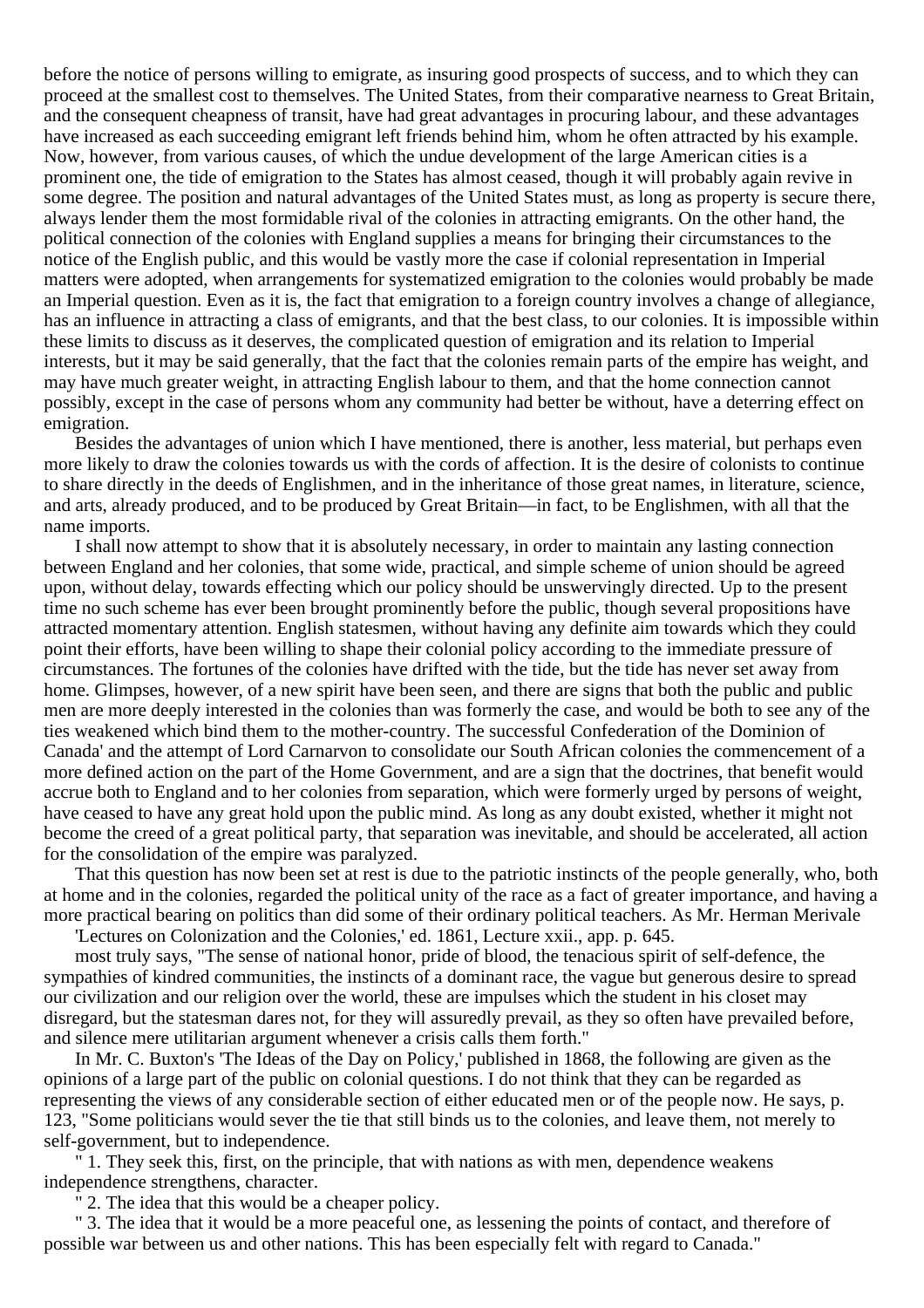At the outset, it must be admitted that our present relation with regard to our colonies can only, of its nature, be a temporary one, and must give way, sooner or later, either to a more complete union, or to complete disunion. This may be maintained, although we may allow that there are some advantages in the existing mode of connection. As Sir George Cornewall Lewis, in his 'Dialogue on the Best Form of Government' (page 110), says, "The modem English system of dependencies admits of the successful government of a larger surface of the earth as one empire than any system which has hitherto been devised. An almost indefinite number of new dependencies might be aggregated to the British Empire, without deranging the constitution, or disturbing the action, of the Imperial Government. The practical limit seems to be expense of military and naval defense, which falls principally on the Imperial exchequer, and to which the dependencies (with the important exception of India) make little or no contribution." But as he subsequently points out, the system of dependence upon another government for some of the most important attributes of government, is suited only to weak communities, and could not be retained by those of advanced civilization and large population.

The colonies are theoretically parts of British soil, which we are bound, in case of war, to defend at any cost as our own shores, and cannot without disgrace abandon; and they are inhabited by men who are Englishmen, and have as keen a sense of our national honor as those who live at home, but who cannot, without breaking custom adhered to since the rebellion of American colonies, be called upon by the Imperial Parliament, to pay one single penny towards their own defence. In the first extended war in which we may embark, particularly with a naval power, it will be absolutely necessary to define, as it were at the cannon's mouth, and at the point of the bayonet, a position which we have neglected to determine during years of peace. For the Home Government would then be in this position—either (1) it would be obliged to defend the flourishing colonial cities at its own expense; or (2), against precedent, tax the colonies for so doing, a proceeding sure to arouse jealousy and resistance; or (3) leave the colonists themselves to defend their own shores.

In the first case, the strain upon the resources of England would be greater than she could hear. But for the great increase of English wealth, which has been partly acquired by trade with the colonies themselves, the United Kingdom could not have afforded the whole of the Imperial funds, and it would be unreasonable and unjust to it to propose that it should permanently do so. This is no doubt a question of time. The relative importance of the colonies to Great Britain must become greater, and with their greatness, their duties to the empire of which they are members, will acquire more importance. The inequality of the present system would not attract so much notice in a war in which special efforts were not needed on their behalf, but in a war such as we are supposing, this would be the case.

In the other cases, difficulties with the colonies would almost certainly arise which would greatly impair our strength and prestige, even if they did not produce a disintegration of the empire.

I believe that to attempt to tax our colonies under present circumstances would certainly prove disastrous. On this point, we have had a lesson that we can never forget, and we should run the risk, if we attempted to enforce such taxation in time of war, not merely of failing to get our money, but of getting an additional enemy into the bargain. For it must be remembered that it would be always open to a disaffected colony, threatened by the enemy, to make a separate peace, or even a hostile alliance, on the footing of severing its fortunes from ours.

Again, the defense of each colony at its own expense, without reference to other parts of the empire, would cause a severance of its interests from those of the empire, and would amount to a practical independence of the mother-country. It would also be the most inefficient form of defense. A general commanding purely local forces, not acting in concert with the regular troops of the empire, would, although perhaps appointed by the Home Government, find himself unable to use his forces in any way not sanctioned by the public opinion of the colony to which the forces belonged, or to take part in the organized defense of a neighboring colony, however urgent the need might be. The same difficulties would probably arise in the uncertain case of voluntary gifts to the Imperial Government by the colonists, though that such gifts would be made is against our past experience. There would be a danger that each colony would require the allocation of its grants to special works on its own shores, or to the maintenance of a local militia, and would view with jealousy the expenditure of funds, collected locally, on the general defense of the empire, in pursuance of a policy in the direction of which its citizens had no voice.

There are other questions of Imperial policy, of which it is unfair that the home countries should bear the sole burden, but which, apparently, cannot at present be settled in any other manner.

The Imperial Government has lately, at its own expense, and in consequence of the earnest request of our Australian fellow-countrymen, accepted the cession of the Fiji Islands. The colonies, which were most interested in the annexation, were asked to contribute towards the cost incurred, but they all refused to do so. On a subsequent request, made by the Australian colonies to Lord Carnarvon, to annex New Guinea to the possessions of the British Crown, he, though declining to do this at present, stated that as such an annexation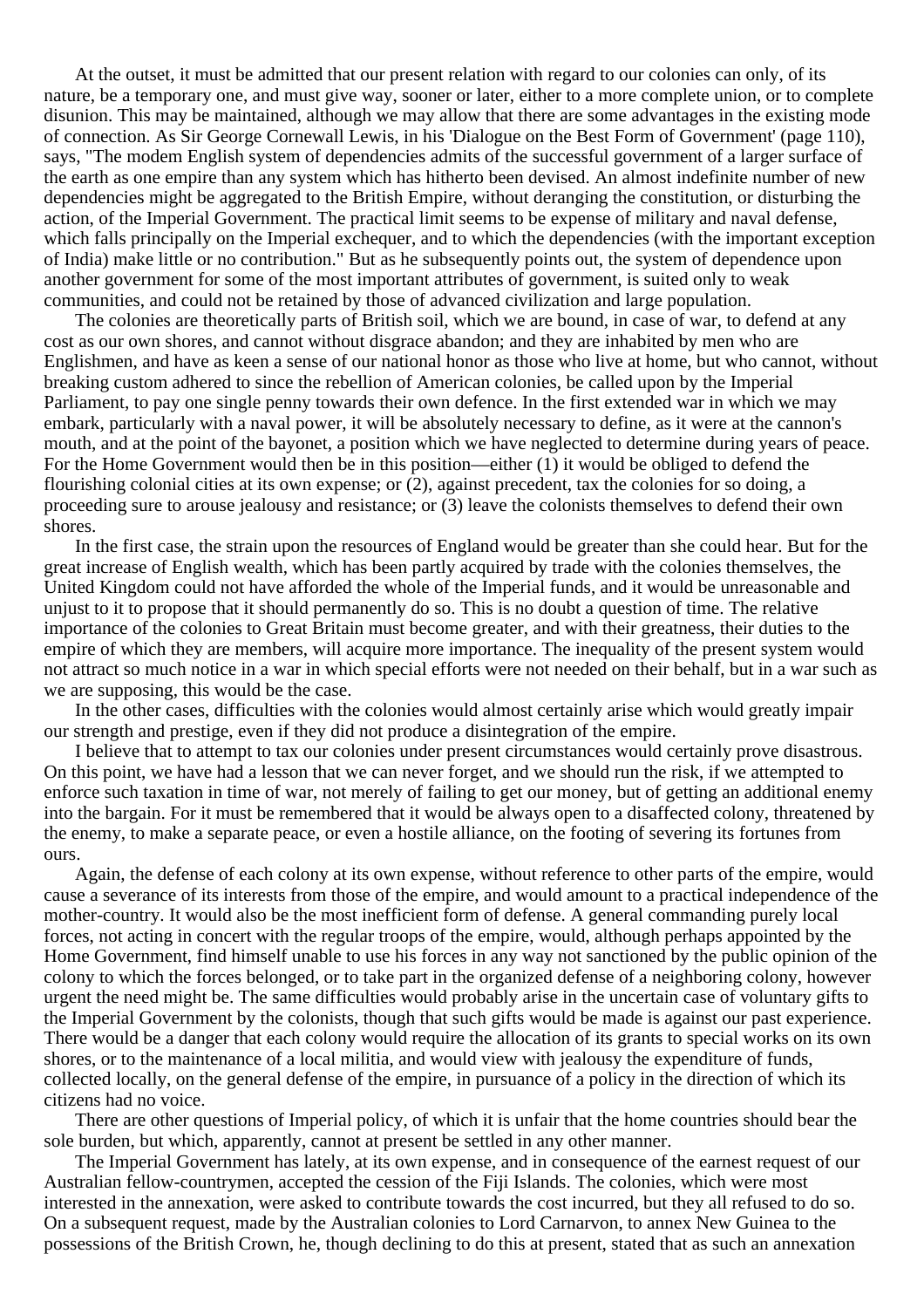would be principally for the advantage of Australia, Great Britain should not be asked to incur heavy expenditure for the purpose, unshared by any Australian colony.

In commenting upon this answer, the correspondent of the 'Standard' newspaper in Melbourne stated that Australians boldly challenged the principle of these views—that certain portions of the empire should furnish funds towards the acquisition of new territory for the empire at large, and continued: "Is it to be understood or laid down as a doctrine that for the future no remote dependency of Great Britain is to derive assistance from the State without paying an amount to be assessed on some definite basis? For this is really the question arising out of Lord Carnarvon's dispatches having reference to Fiji and New Guinea, and a very important question it is—one which should be settled before any one part of the empire Shall conceive it has cause for discontent because it has been called on for payments which have not been exacted from other portions under similar conditions."

A discussion of the relation of our colonies to the Home Government is enough to show that there are questions of primary importance in the fundamental constitution of the British Empire which require settlement, and this will have to be done either at a time of peace, such as the present, when men, both here and in the colonies, can regard the questions and principles at stake with calm and unbiased minds, or in the excitement and pre-occupation of war, and under pressure of immediate necessity. I would submit that it is the duty of every Englishman, to whom the honor and interest of his country are dear, to turn Ms attention at once to the proper definition of the rights and obligations of our colonies, in order that we may, in the time of peril, present over our vast territories an unbroken and unwavering front to the enemy.

It is probable that but for the secession of the United States in the last century we should have been before this forced to settle the precise relations of the mother-country to the colonies—a settlement which would have involved some arrangement for colonial representation. The great spread of the English race in America, its comparative proximity to England, and the enormous interests at stake, would have prevented a merely temporizing colonial policy, possible towards less advanced settlements. Whether, in such a case, the lines of union would at first have been marked out in as broad and liberal a spirit as they may be in the future, is perhaps doubtful. The schemes for Imperial comprehension, which were advocated previous to this secession, planned the centralization in England of all branches of colonial government, and did not provide for the local self-government which subsequent experience has proved both to be practicable and not to be necessarily destructive of the Imperial tie.

It is very necessary that any arrangements for the closer political connection of the scattered members of the British race with England must, to insure their adoption in the first instance, and to produce strength and permanence afterwards, be laid on lines adapted to the habits of the people, so as to impair neither freedom nor sense of local responsibility. One of the greatest qualities of Englishmen, wherever they are found, is their power of local self-government, and the habit has been, by our policy towards the colonies, developed to its utmost. Perhaps the only principle from which our colonial policy has for the last thirty years never swerved, is that of compelling the colonies to govern themselves. This may in some cases have been carried too far, but it has had the effect of generally producing stable and self-reliant communities. Self-government has, however, proceeded in accordance with English traditions, and in no case has local development gone on in a path diverging greatly from home experience. Colonists have also been most sensible of English public opinion, and though resenting interference in purely colonial affairs, or what they have regarded as such, have always been willing to consider calmly recommendations of the Home Government laid persuasively and without pressure before them.

If colonists have not in every case taken a sufficiently large view of the requirements of the empire generally, and have preferred provincial and local to Imperial interests, the cause may partly be found in the fact that they have no voice in central government, and have been too much encouraged by public men at home to regard their interests as apart and diverse from those of the mother-country.

But it is, I think, incontestable that any radical change in the policy of our colonial government must be effected with the general consent of colonists, and not by any interference with the independent action to which they have become accustomed and attached. I shall therefore assume that no system of Imperial union is practicable that does not allow to each local community the same or as great power of local self-government as it has at present.

The question next arises, Can any closer political union be formed such as still to concede to the local governments forming part of it, an autonomy, as complete as that now possessed by our principal colonies? Before considering this, I will notice very briefly the respective powers possessed and exercised at present by the Home or Imperial Government, and by the colonial com*munities*, together with certain marked distinctions amongst the latter.

Our colonies are divided into three classes, each having different forms of local government; though within these classes no two of the colonies have institutions precisely similar to each other. The classes are defined in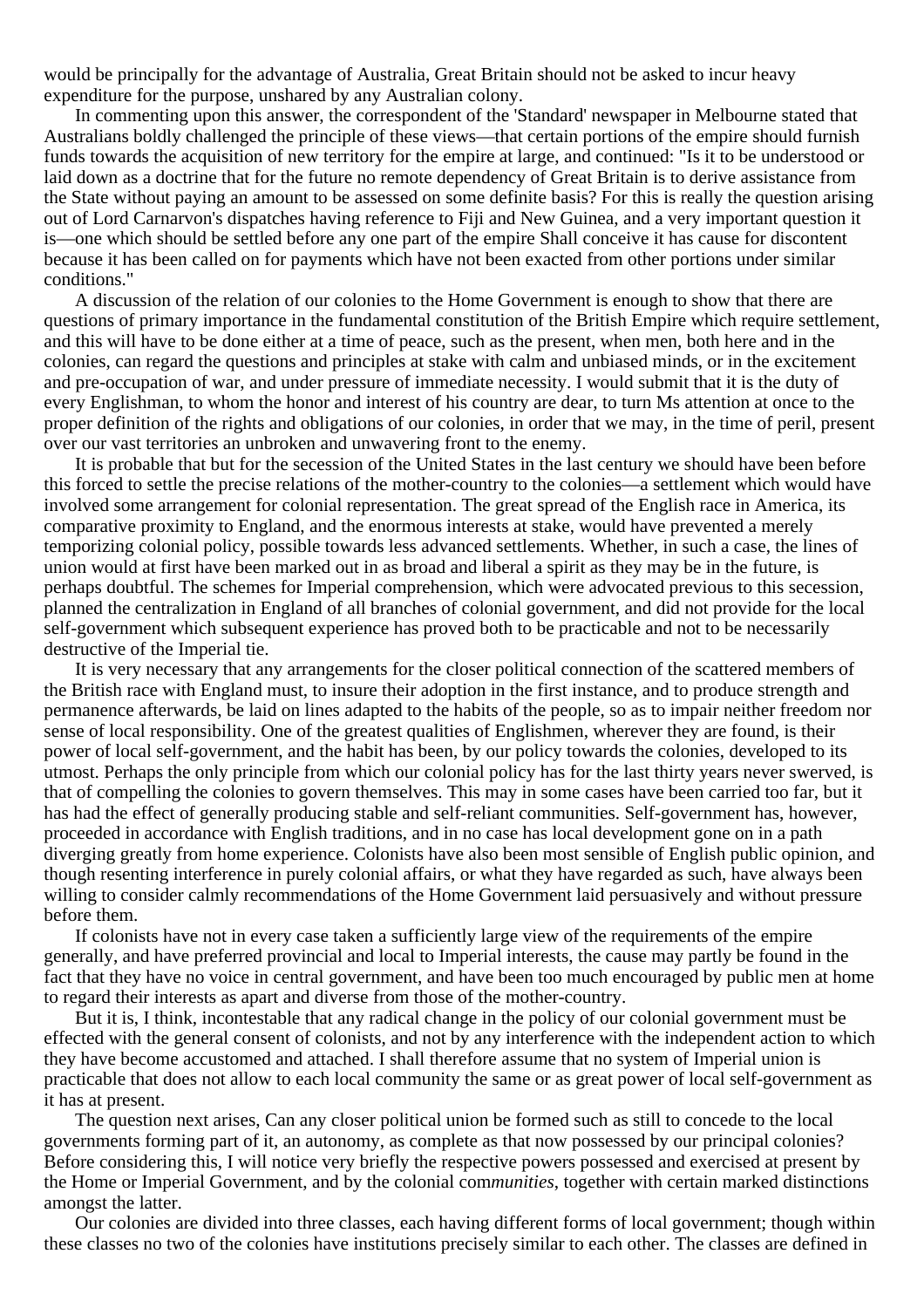the 'Colonial Office List,' as follows:—

- **•** "Crown Colonies, in which the Crown has the entire control of legislation, while the administration is carried on by public offices, under the control of the Home Government." Of this class, the most conspicuous examples now are Jamaica and Ceylon.
- **•** "Colonies possessing representative institutions, but not responsible government, in which the Crown has no more than a veto on legislation, but the Home Government retains the control of the public officers." The principal colonies of this class are the South African, and Western Australia.
- **•** "Colonies possessing representative institutions and responsible government, in which the Crown has only a veto on legislation, and the Home Government has no control over any public officer except the Governor."

A further explanation of this class of colonies is also given in the same list. It is stated that "under responsible government, the Executive Counselors' are appointed by the Governor alone, with reference to the exigencies of representative government, and other public offices by the Governor, on the advice of the Executive Council. In no appointment is the concurrence of the Home Government requisite. The control of all public departments is thus practically placed in the hands of persons commanding the confidence of a representative legislature." In this class are included the Dominion of Canada, all the Australian colonies (except Western Australia), and New Zealand.

Thus we have to deal with communities having various degrees of self-government, of which it may generally be said that the widest local powers are given to those which contain the smallest admixture of foreign races.

As it is with the colonies of the third class, to which both responsible and representative government has been granted, that difficulties would be most likely to arise, it will be sufficient for my purpose to point out, very briefly, what is their legal and practical position. The powers of their legislatures originate with the Acts of the Imperial Parliament creating them, and though these Acts differ in their terms, they all bestow the widest authority within the limits of the respective colonies to which they refer. In short, they give all that is included in the power of making laws for good government, with this restriction, that such laws cannot alter existing, and are subject to future Imperial laws

See Sir Edward creasy 'Constitutions of the Britannic Empire.'

By usage, which has not been infringed for many years, the legislatures of these colonies have alone exercised the power, determined the incidence, and directed the expenditure of the proceeds of taxation within the limits of their own colonies. They have, however, in relation to foreign governments, or generally to persons outside their boundaries, had no status separate from that of the British Government, and in cases where they have entered into contracts with strangers for borrowing money and other purposes, they have done so as a municipality or corporate body, with the sanction of the colonial Governor rather than as a separate power.

The colonial legislatures are moreover subject to the absolute authority of the Parliament of Great Britain, and to the limited authority of the Crown.

The authority of the Crown over these colonies is exercised in three ways: by military protection; by allowing and disallowing laws made by the local legislatures; and by the appointment of a Governor having certain administrative powers.

The Parliament in England, which consists of the Crown, the House of Lords, and the House of Commons, acting in concert, has two characters, that of the local legislature of the three kingdoms, and the wider and Imperial one, of being the supreme authority over all parts of Her Majesty's dominions. This is finely expressed by Burke in his speech on American taxation, April 19th, 1774; and no change has since that time been made which in any way alters its position in this respect. He says,

Burke's Speeches, vol. i., p. 237.

"The Parliament of Great Britain sits at the head of her extensive empire, in two capacities: one is the local legislature of this island, providing for all things at home immediate', and by no other instrument than the executive power: the other, and I think, her nobler capacity, is what I call her Imperial character, in which, as from the throne of heaven, she superintends all the several inferior legislatures, and guides and controls them all without annihilating any." In this Imperial capacity the Parliament in England has at present the legal right to legislate for all the dominions of the Crown, whether or not in possession of representative institutions and responsible government; and this power of legislation includes that of taxation and all other attributes of the *summa potestas civil is*.

This is very clearly pointed out by Sir Edward Creasy, in his 'Constitutions of the Britannic Empire,' p. 156, where the authorities on this point are enumerated.

But although this legal right may exist, usage, based upon the English maxim, which in the minds of men of English race has the force of a moral law, that taxation and representation go together, effectually prevents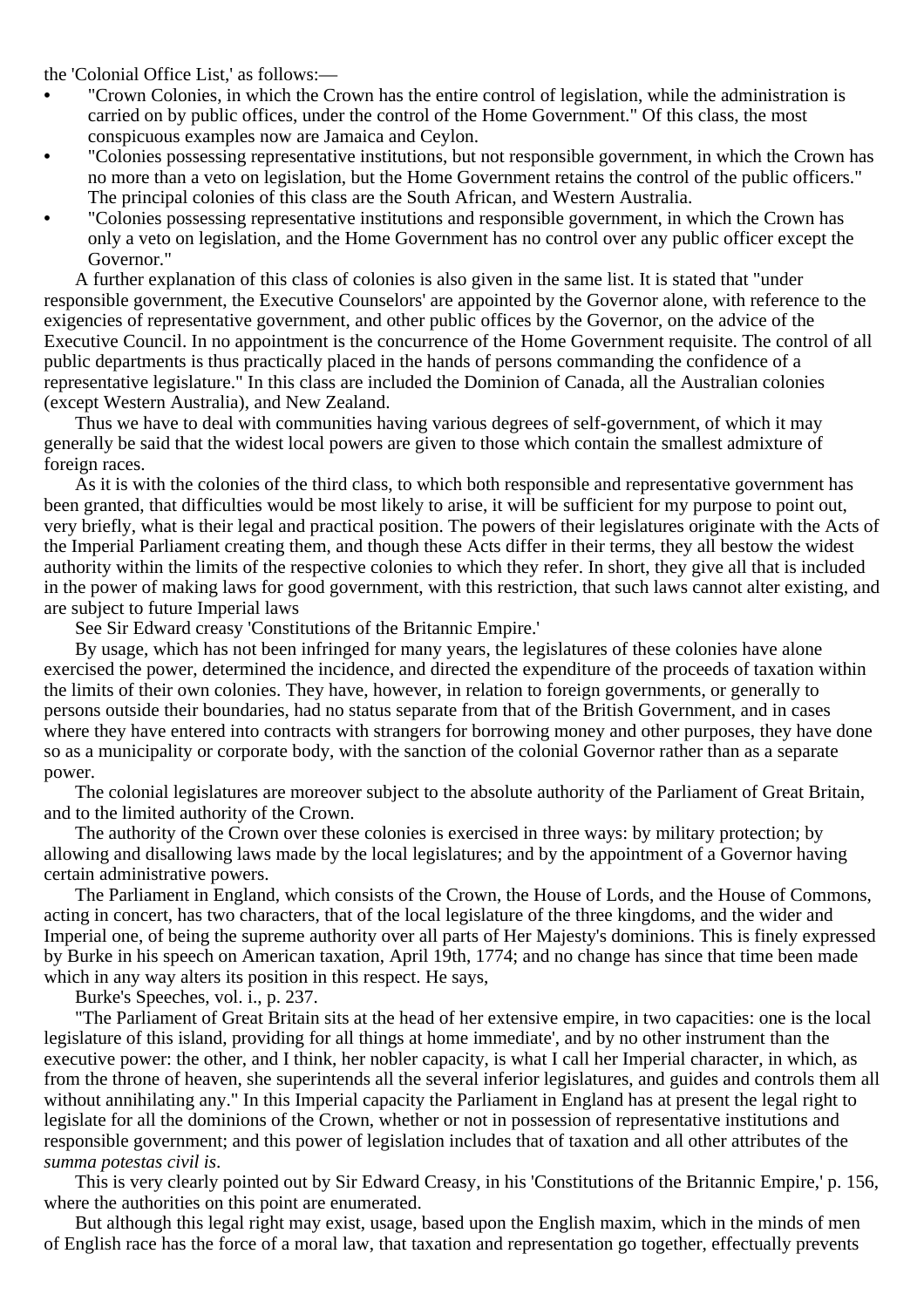Parliament at home from exercising the highest right of government, in compelling contributions towards Imperial expenditure from the unrepresented communities in the colonies. In many other branches of administration, such as the recognition of religion, experience has suggested limits to the exercise of control by the Imperial Parliament, which are not likely to be overstepped; and this experience will be most valuable by enabling us, in promoting any system of consolidation for the empire, to determine what functions should appertain to the Imperial and to the local governments respectively. The present position of the empire presents a thousand opportunities for a dead-lock, and it is due only to the aptitude for government and the self-restraint, in view of the common welfare, shown alike by colonists and English statesmen and people, that difficulties of the most serious character have been avoided. As it is stated in a letter to the 'Times' newspaper of June 1st, 1876, by Historic us, "The constitutional supremacy of the Imperial Legislature, as of right, is universal, but in practice it is never exerted in local, as distinguished from Imperial interests, or in any case where its application would not be generally recognized as just and reasonable. What these cases are must be determined by practical statesmanship. The real problem of politics is to distinguish between that which you have a right to do, and that which it is right you should do. That the Imperial Legislature has a right to legislate for the colonies cannot be disputed; how far it is right that it should do so is a matter of policy and discretion."

I would urge that it is in the separation of these two distinct functions of the British Parliament, and in the gift to the colonists of direct representation in a Parliament called solely for Imperial purposes that the true key is to be found to the permanent and effective political union of Great Britain and her colonies, and to the consolidation of the British Empire.

Since the time of Burke the germs of British colonization, that even then gave promise of a luxuriant growth, have grown into mighty trees which overshadow the world. But for the great catastrophe which his wise and eloquent appeals in Parliament were unable to prevent, of the secession of the American provinces, this growth would probably have taken place entirely within the dominion and under the purview of the Imperial Parliament of Great Britain, and the British Empire would now have been conterminous with the British race. This was, however, not the destined course of events, and in consequence many of the most interesting problems of government and national development have been worked out, and are in process of being so, outside the direct influence of home opinion and tradition. It is impossible for Englishmen not to feel both pride and interest in the progress of the United States: blood is thicker than water.

But putting on one side this great severance, the duties of the British Parliament, as it carries on the business of its wide and Imperial sway, are sufficient in their magnitude and importance to occupy and exhaust the faculties of any assembly of men, without being hampered and choked, as is the case now, with the importunate and more minute cares of a local legislature. This evil of repletion has long been growing, and with the progress of the nation's prosperity must increase more, until either some change of system is made, or one or more kinds of necessary business are, as a rule, pressed and huddled out of notice. And if the latter predicament should occur, it is not difficult to see what interests are likely to suffer most; those which appear most pressing in the ordinary life of a member of Parliament and his constituents, such as the licensing of public-houses and the reduction of the rates, important as these are, or those move remote, and less understood, which appertain to the general welfare of the empire at large and of the distant colonies. And it must be also remembered that as the tendency is nowadays for constituents to elect representatives to the House of Commons for local reasons, and to advance local objects, so will these men both prefer to direct their energies to local matters, and be of a class incompetent to form independent opinions of value on the more important questions of Imperial policy. At the present moment the discussion of such questions is in the hands of a few members, to whom either extended views or personal experience have caused them to be interesting; and the policy of the Colonial Office is directed by the Minister of the day without any check, and except in case of expenditure from Imperial funds or of wide- spread disturbance, without any remark in Parliament. Indeed, it is difficult to believe that unless some public disaster in the colonies should impend, colonial policy could be of sufficient weight to determine the formation or rejection of any Ministry.

The present unsatisfactory state of affairs has long been acknowledged, and was lately remarked upon by the Home Secretary; and several propositions have already been made for delegating much of the local authority now exercised by Parliament, either to other elective bodies, or to administrative agents.

I would maintain that both local and Imperial interests are of such importance that they require complete and undivided attention from the representative bodies to which they are entrusted, and that they are of such a character that each is, in the majority of cases, best served by a different kind of men from those which are of most use in the other. Many men are of course equally fitted to grasp and superintend both the wider and more contracted interests of England, and for the sake of unity of policy it is most desirable that they should continue to exercise an influence upon both of them. It would be proper and practicable that this should be provided for in a Parliament reformed in an Imperial sense. There can be no doubt that there exists in Great Britain an abundance of suitable men to represent her various interests, both in an Imperial and a local Parliament, and the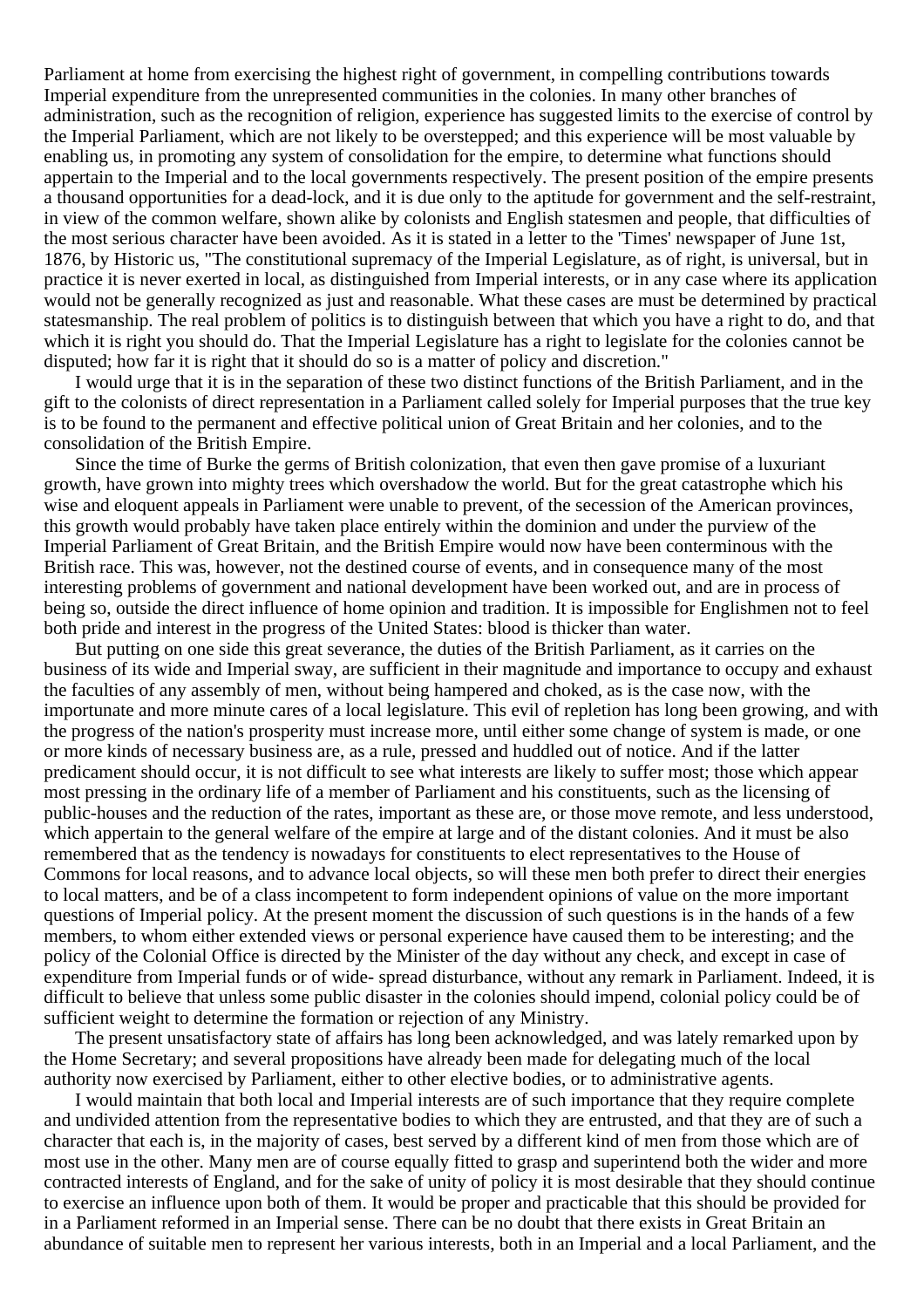real difficulty of late years has not been to find men who are worthy to be members of the House of Commons, but to get them elected to it. Population, and with it the number of educated and enlightened men, have enormously increased, while the number of members of Parliament remains a comparatively fixed one.

The dream of colonial representation in an Imperial Parliament has fascinated the minds of many men of genius who have thought and speculated on the future of the British constitution, even of those who have believed that the difficulties in its way rendered it impracticable. A century ago Adam Smith wrote in the 'Wealth of Nations,' on the eve of the secession of the American colonies,

Murray's ed., 1870, p. 493.

"There is not the least probability that the British constitution would be hurt by the union of Great Britain with her colonies. That constitution, on the contrary, would be completed by it, and seems to be imperfect without it. The assembly which deliberates and decides concerning the affairs of every part of the empire, in order to be properly informed, ought certainly to have representatives from every part of it. That this union, however, could be easily effectuated, or that difficulties, and great difficulties, might not occur in the execution, I do not pretend. I have heard of none, however, which appear insurmountable. The principal perhaps arise, not from the nature of things, but from the prejudices and opinions of the people, both on this and on the other side of the Atlantic." The views of this great thinker, expressed in the 'Wealth of Nations,' have already moulded and transformed the opinions of his countrymen on the principles which underlie the transactions of trade, have caused an entire change in the scheme of our commercial legislation, and may perhaps yet prevail, in the matter of colonial representation.

In Mr. Burke's great speech in Parliament, on March 22, 1775, upon his resolutions for conciliation with the American colonies, he said:

Burke's Speeches, vol. i., p. 305.

"My idea, therefore, without considering whether we yield as a matter of right, or grant as a matter of favors, is *to admit the people of our colonies into an interest in the constitution*." And subsequently, in the same speech:

*Ibid*., p. 314.

"You will now, Sir, perhaps imagine that I am on the point of proposing to you a scheme for the representation of the colonies in Parliament. Perhaps I might be inclined to entertain some such thought; but a great flood stops me in my course. *opposite natural*.. I cannot remove the eternal barriers of creation. The thing in that mode I do not know to be possible. As I meddle with no theory, I do not absolutely assert the impracticability of such a representation. But I do not see my way to it, and those who have been more confident have not been more successful. However, the arm of public benevolence is not shortened, and there are often many means to the same end. What nature has disjointed in one way, wisdom may unite in another. When we cannot give the benefit as we would wish, let us not refuse it altogether. If we cannot give the principal, let us find a substitute." And again later:

*Ibid.*, p. 335.

"My trust is in her (America's) interest in the British constitution. My hold of the colonies is in the close affection which grows from common names, from kindred blood, from similar privileges, and equal protection. These are ties which, though light as air, are strong as links of iron. Let the colonies always keep the idea of their civil rights associated with your government; they will cling and grapple to you, and no force under heaven will be of power to tear from their allegiance."

These extracts show the spirit of Mr. Burke, and that though he regarded colonial representation as incompatible with the resources of the empire a hundred years ago, he would have hailed it as the principal benefit which could be accorded to our dependencies, if it had been possible. The Nature that opposed his wishes has been overcome by the invention and energy of In's successors; the eternal barriers of the creation have been bridged and over-thrown by steam and the telegraph. But the lesson that he tried to teach has been learnt; and since the great catastrophe of his time, no English colony has loosened the tie which binds it to the British Crown. Who can tell what he would deem possible now, if he could live again? The objections on other grounds, which he made elsewhere in his speeches, to colonial representation in England, do not apply to representation for purely Imperial affairs, but to the proposition that had been made—that the sole control of purely local matters, in the colonies, should be left to a central representative body. I may also remark that he was of opinion that direct grants for Imperial purposes would, and ought to be, made to the Crown by colonial legislatures; but this, experience has proved, has not been the case.

Mr. Joseph Hume, the economist, Mr. W. E. Forster, Sir Edward Creasy, and other eminent Englishmen, have at various times expressed themselves in favors of colonial representation for Imperial purposes.

The difficulties caused by distance from the central power which formerly existed, such as the length of time necessary for representatives from the colonies to come for attendance at a Parliament in England, and to discover the sentiments of colonists on questions of importance, have already been obviated by steam and the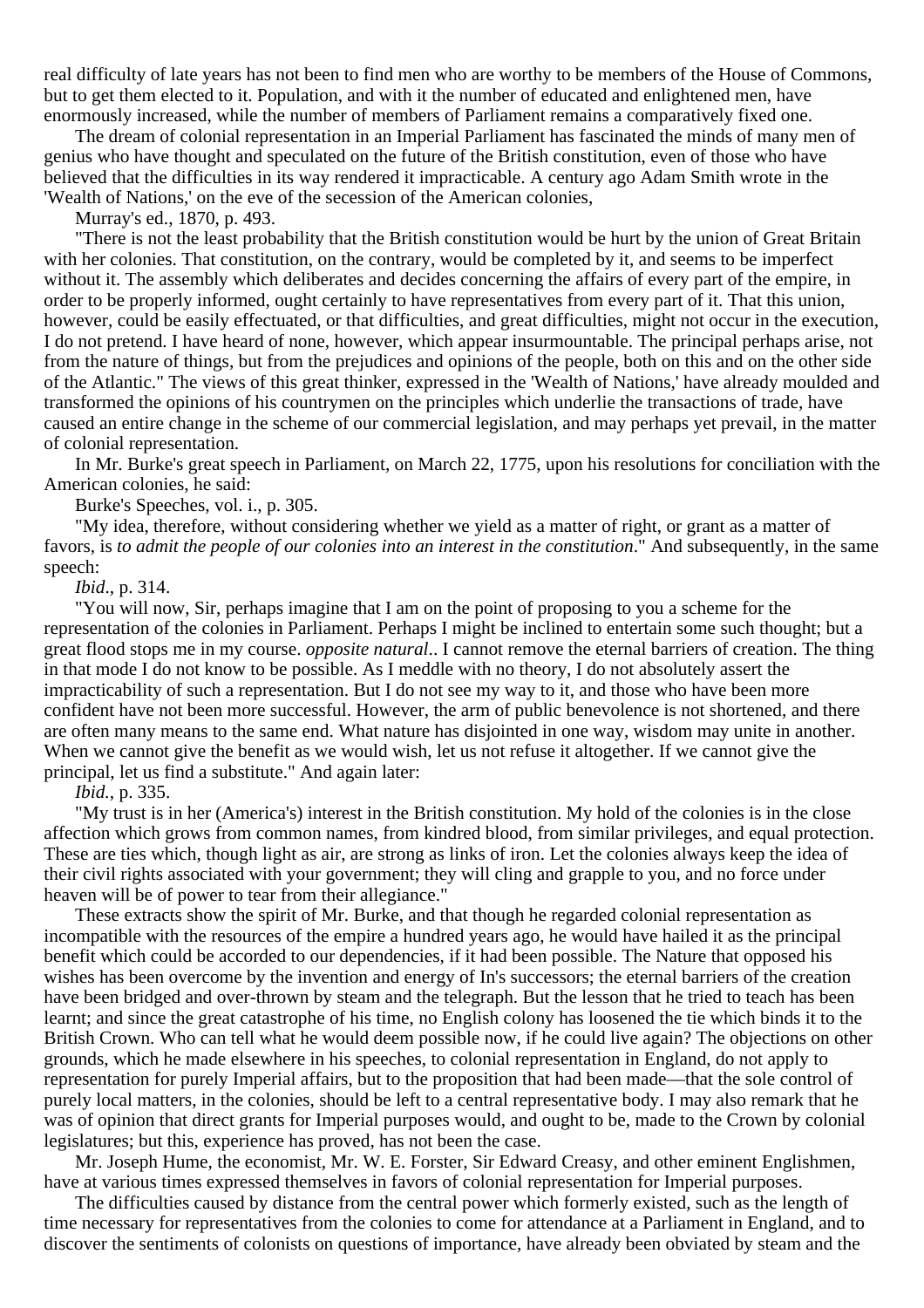telegraph, and may in process of time be still further removed. At present the transmission of news is much more rapidly accomplished, and the transit of persons little less so, from the most remote colonies to London, than was the case, from one part of the kingdom to the other, in the early days of the English Parliament.

What I would urge, then, is that a true Imperial Parliament, having its seat in London, be created by the reform of the present Parliament, consisting of the Crown, an hereditary House, and an elective body with representatives from the United Kingdom, and from every colony having representative institutions; and that this Parliament should possess, over every part of Her Majesty's dominions, the supreme power now vested in the present British Parliament under this Imperial Parliament there should be in the United Kingdom, and in each colony, or confederation of colonies, a local legislature, having the power of taxation within its own limits, and allowed, subject to the veto of the Crown, to legislate uncontrolled in all affairs within those limits; and that this veto should not be exercised except where, in the opinion of the Imperial Ministers of the Crown, the proposed legislation was against the general interests of the empire. That the Imperial Parliament should assume the sole supervision of the foreign policy, and the defense by land and sea, of the empire; the control of the Crown colonies and of the great dependencies, such as India, belonging to the empire; also of the communications, telegraphic and postal, between its various parts; and the maintenance and appointment of the Imperial Courts of Appeal. That for this purpose the Crown should appoint Imperial Ministers, who should retain office, as at present, at the pleasure of the Imperial Parliament, and that these Ministers should consist of a Prime Minister, who would be acquainted with home affairs, and Ministers for Foreign Affairs, for War, and for the Admiralty, for the Colonies, for India, for Finance, and for Commerce and Communications. To these might, perhaps, be added a Judicial Minister, to watch over the codification of the law, its assimilation, where practicable, in various parts of the empire, and the working of the Imperial Courts of Appeal in England.

Of the effect which such a change would have upon the local legislature for the United Kingdom, I propose subsequently to treat.

I am most fully sensible of the extreme difficulties which would arise in any attempt to carry out such a scheme, or indeed any other scheme for the consolidation of the empire, and of the improbability that, even if its main principle, the separation of the Imperial and local functions exercised by the present Parliament, should ever be adopted, the details I am now sketching would be accepted as worthy of notice; nevertheless, I have determined to continue these, though futile, as illustrations of my proposition. I believe however, that the changes in the constitution here proposed are the smallest which could be adopted, if a uniform plan giving equal rights to Englishmen in all parts of the empire, be regarded as the necessary object to be attained.

The English people, fortunately for themselves, are not in the habit of accepting cut and dried constitutions from legislators, or even at once, for good and all, adopting a new principle and carrying it out, in all branches of government, by a comprehensive enactment. On the other hand, new principles are generally evolved out of a series of tentative measures, through which the people both get accustomed to the novelty, and are enabled to test its truth. Assuredly we shall not see the unification of the empire accomplished by different means.

The Sovereign is the visible expression of the unity of the empire, even as it now exists, and is the means through which every subject, of whatever race or color, living in any part of her dominions, realizes his relationship to all other subjects. Under no other form of government but that of a monarchy would the continuous political connection of the scattered communities of British race be in any way possible. The spirit of loyalty, which is so powerful a sentiment in the mass of people when not too much opposed to their material interests, is impossible towards an abstraction, and is greatly weakened when its object holds only a temporary position. There is every sign that this feeling of personal attachment to the Sovereign, which is taken out by emigrants from the mother-country to the colonies, is maintained unabated amongst their descendants; and it has shown itself in a marked manner during the visits of the children of our present Queen to British dependencies. Probably even now an average citizen of the United States of British descent feels a greater amount of personal devotion to Queen Victoria than he does to the President of his Republic for the time being. Mr. Herman Merivale has remarked,

' Lectures on Colonization and the Colonies,' Lecture xxii.

that Imperial Rome for five centuries held the various races forming her empire in willing allegiance, regarding her with reverence as the fountain of laws, order, and civilization; and that her empire was torn asunder by foreign violence, but never divided from within. And he says:

'Lectures on Colonization and the Colonies,' ed. 1861, p. 634.

"May we not figure to ourselves, scattered thick as stars over the surface of this earth, communities of citizens owning the name of Britons, bound in allegiance to a British Sovereign, and uniting heart and hand in maintaining the supremacy of Britain on every shore which her unconquered flag can reach ? "

Under any system by which a direct share in the government of the empire is given to colonists, it is to be expected that the personal influence of the Sovereign will be of vital importance. Standing in precisely the same relation to each province and subject, the occupant of the throne, unfettered by local interest, may regard with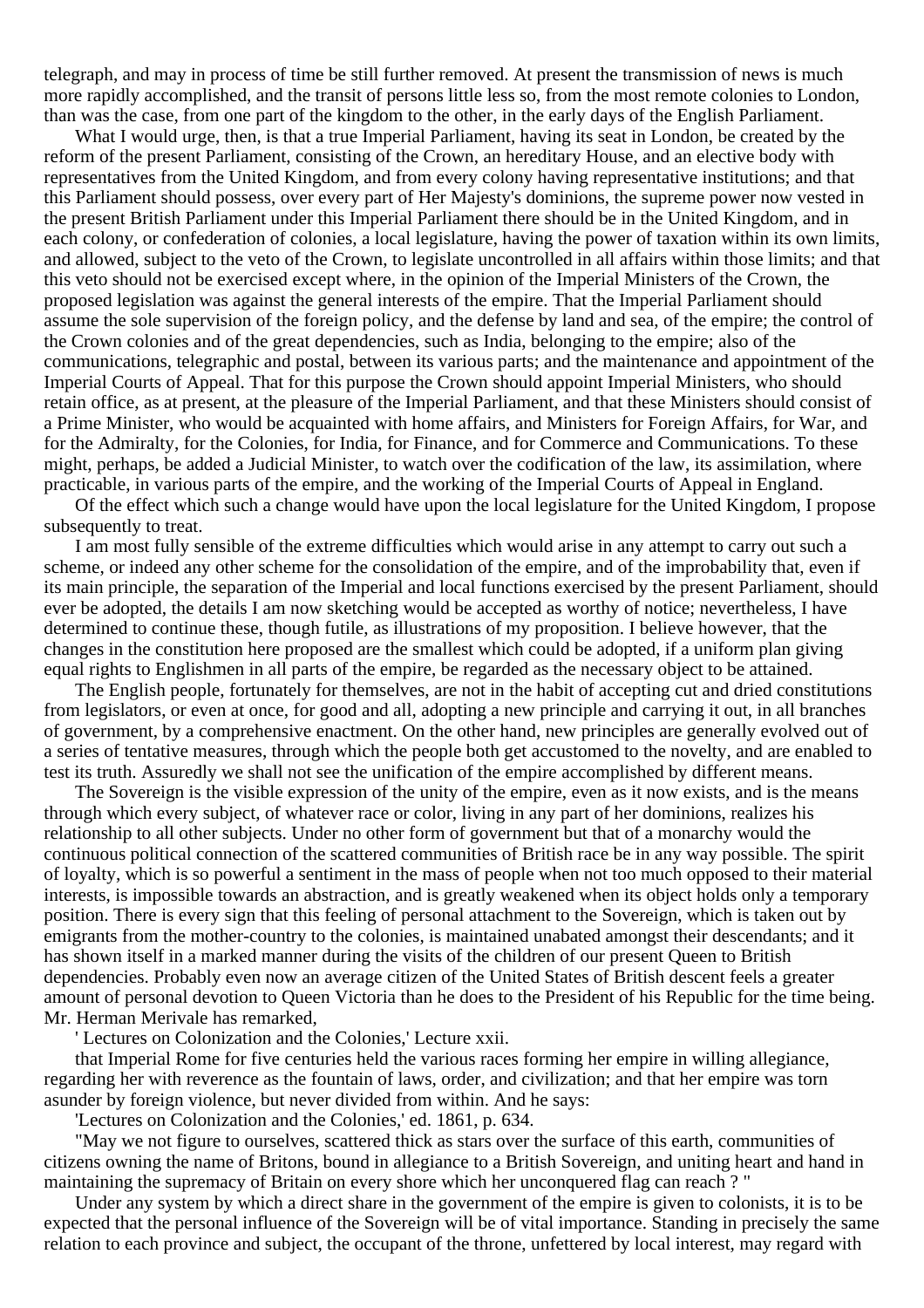absolute impartiality any question which may arise from time to time between the various parts, and will have it in his or her power, by persuasion, and by the influence which the possessor of a position so magnificent and exalted must ever have, to foster a spirit of compromise and public-mindedness, and to harmonize and guide the conflicting desires of the various parts of the empire to the general benefit. This is a difficult task, but with the traditions of the British Monarchy it is not too much to hope that it will be met and fulfilled. It is reasonable to suppose that the powers and duties of the Crown, in administration of the Imperial Government, and as a part of the Imperial Parliament, would remain as at present; the Crown possessing a veto in legislation, and exercising its power in according with the advice of Imperial Ministers.

English experience has shown forcibly the stability and permanence which is given to the constitution and to government by the hereditary principle, and in spite of the arguments which may be brought against it, the majority of observers are still of opinion that where, as is here the case, a nation is fortunate enough to have a wide-spread aristocracy in sympathy with popular aspirations, an hereditary legislative body composed of its chiefs, is a means of government not rashly to be discarded. It is necessary to consider what part the House of Peers should play in any revised scheme of Imperial Government. At present that House is an integral part of the Imperial Parliament; and it certainly occupies itself in far greater proportion than is the case in the House of Commons with subjects of Imperial interest. Discussions upon foreign policy are frequent in the House of Lords, and in these there is a marked tendency to lay greater stress on the principles on which that policy should permanently be based, than on the passing phases of every question. This tendency to look below the surface of a problem, and to discover the true principles on which it rests, is also to be seen in most of the debates of the House of Lords on other subjects. It is to be remarked that since the days of Canning every Minister for Foreign Affairs, except Lord Palmerstone, who might, if he had chosen, have sat in the House of Lords as a representative peer for Ireland, has been a member of that House, or has subsequently become one; and since the creation of the Colonial Office as a separate department of State, almost every Colonial Secretary has also been a peer. These and other facts tend to show that there is something in the calm atmosphere of the House of Lords, where the members hold positions unaffected by the turmoil of popular elections, peculiarly suited to the discussion and supervision of Imperial affairs. That House also contains the representatives of many of the men who have done most to place England in her present Imperial position. To take away, therefore, from the House of Lords its place as part of the Imperial Parliament, would be a revolutionary act, not demanded by the public interest.

At the same time, it would probably be necessary, if the Imperial bond should endure, to add to that body persons who should not necessarily belong to the local Parliament of Great Britain. This could be done by appointing as peers some of the most conspicuous members of the families of hereditary wealth, which are certain to arise in the colonies as their resources become more developed; and by the nomination by the Crown, as life members, of men such as past governors of colonies, diplomatists, and others, whose opinions may be valuable in Imperial politics. By this means, one of the greatest defects of the constitution of the United States, in which the richer and territorial classes are habitually excluded from political influence, would be avoided. It might also prove a politic measure to create the great subject feudatory princes of India peers, by tenure, of the Imperial Parliament, with a view to blend their interests, in a more marked manner, with those of the empire generally. There are, however, dangers in this step which might render it impracticable.

It may perhaps be objected that the numbers of the present hereditary House would form too large a proportion in a reformed Imperial House of Lords; and that the colonies would not consent to the preponderance to home interests which such an arrangement would give. I do not believe that this would be the case. It is not to be expected that the Upper House would exercise a larger or more stringent control over the Imperial policy than it does at present, and there would be no fear that its wishes would over-ride those of the representative House, in which the colonies would be directly represented, in any matter where the latter took a strong interest. But there would be this great benefit to the empire, that the traditions which have guided us so far in safety would be retained, or rendered less liable to be forgotten, during the time that change and expansion might be altering its whole appearance. There would, moreover, be great difficulty in devising any plan for diminishing the number of peel's who should sit in the Imperial Upper House, which should leave it in any way the same as it is at present. Certainly the mode of election of representatives by the hereditary peers of Scotland and Ireland has not been successful.

But there is one body of men with most useful functions in the present House of Peers that we could not look to see included in a future Imperial House. I mean the bishops of the Church of England. Thirty years ago there seemed still a chance that this Church might have gone hand in hand with each community of Englishmen taking root in our colonies, recognized by each local government, and aiding it in spreading over a willing people the blessings of religion and civilization. That prospect has now vanished forever. I believe there is a great future before the English Church in the colonies, but it will not be connected with that of the State. The principle that no one form of religion shall be specially assisted and protected has finally been recognized by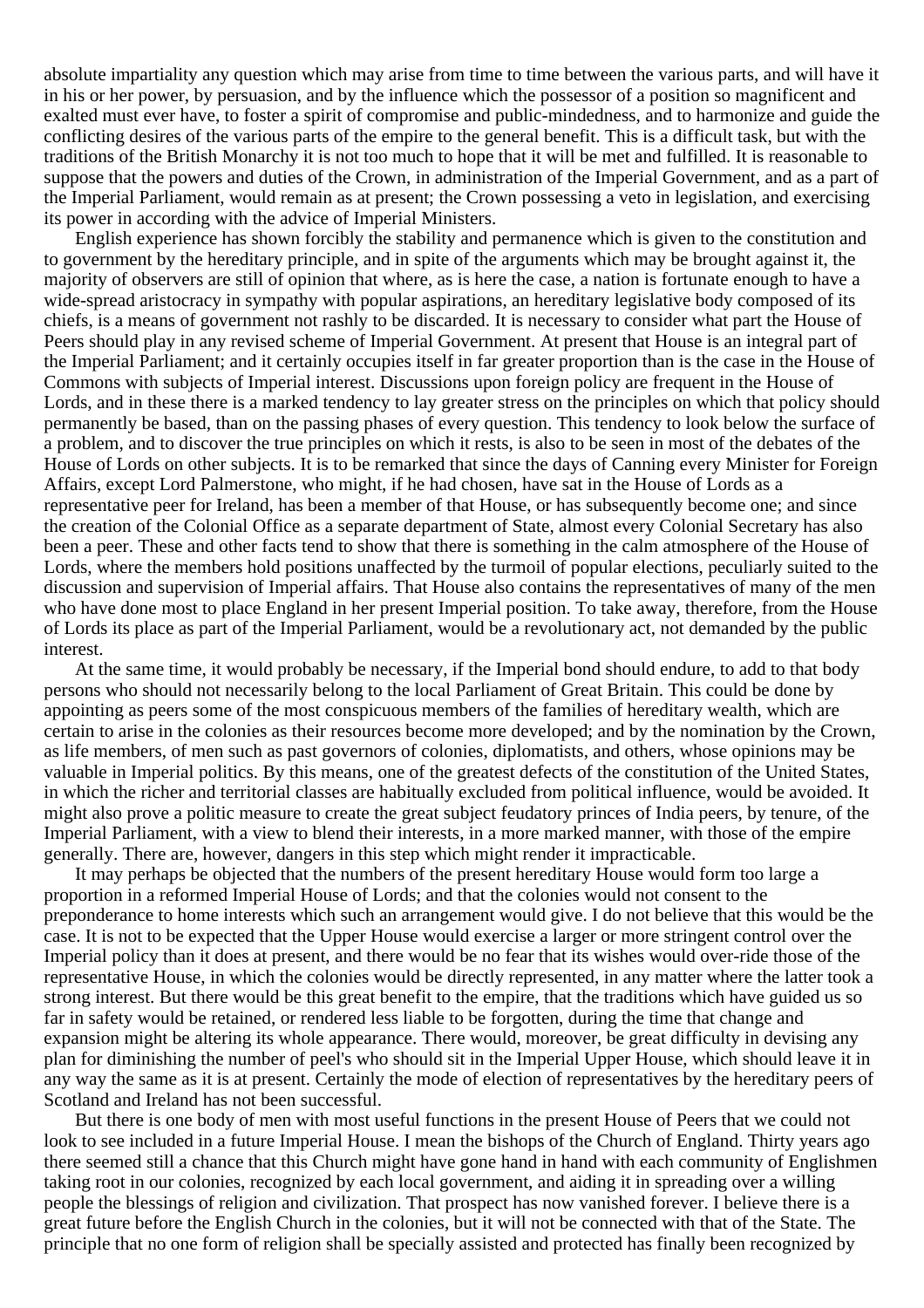almost all of them, and it would not be possible to organize an Imperial Legislature in which the colonies are represented, where any religious body should possess, as of right, certain seats in either chamber, although the appointments to fill these were made by one of the local governments acting under that Imperial Legislature. But, of course, the present restriction preventing the clergy from sitting in the House of Commons would be done away with, and bishops might be properly nominated to sit as life peers. There could be also no objection to their continuing to sit in the local House of Lords. Should such an Imperial House, as I have imagined, ever be created, the position of a member of it would be as dignified and influential as that of the holder of a seat in any legislative body which has ever existed.

I now approach the most interesting part of the question I have been considering, the pivot, in fact, upon which any scheme of Imperial reform must turn, namely, the constitution of the Imperial House of Commons. Unless it be possible to reform the present House by such an addition to or arrangement of its members, that it may be regarded with confidence and respect by all parts of Her Majesty's dominions, any change in the present state of things must be for the worse. The change here proposed, though a radical one, rests, I believe, on an equitable basis, and follows nearly the lines which natural growth has pointed out; and, I hope, will not offend any person's sense of justice. However, it may prove that even the most equitable plan may fail, either because the cohesion and common interests and sentiments of the various component parts of the empire are less than they appear to be, or because individual ambitions, the product of present want of unity, prevent the adoption of reform at the proper time.

In the first place, the essence of my proposition would be that this representative House should be the same as the old House of Commons, a continuation of its existence, but so reformed as to be better fitted to perform its Imperial functions. There are obvious advantages in continuity with the past, and they have been recognized in every great reform carried out by the English people. There is a strong analogy between the admission of the colonists to share in the government of the British Empire, and the respective unions of Scotland and Ireland with England and Great Britain, in 1707 and 1800. In both these cases, the position of the Parliament, meeting in England, remained unaltered; the only change made was to place Scotland and Ireland under its control, and add fresh representatives from these countries. The same care to preserve continuity with the past was shown in the reform of the Church of England in the sixteenth century, and in the change of dynasty in the revolution of 1688. The effect of maintaining the legal existence of the House of Commons would be to preserve unimpaired the status and the traditions and customs of the present House, which would have these advantages: (1) That no fresh powers would be needed to give it, with the other branches of the Imperial Parliament, supreme authority in every part of Her Majesty's dominions; (2) That its present great prestige, which is most necessary to secure the consideration and respect of those it controls, would remain; and, (3) That the constitutional maxims as to its relation with the other branches of the legislature, together with the privileges and rules which are the fruit of six hundred years of national experience and development, would continue.

Undoubtedly very large reforms would be needed to make the House of Commons a representative legislative assembly for the empire. I shall Endeavour to treat them as they group themselves under two heads; the delegation of the control of purely local affairs in England, Scotland, and Ireland to a subordinate legislature, and the admission of representatives from colonies having representative local government.

The first of these heads, relating to the formation of a local legislature, I propose to consider subsequently.

The admission of representatives into the House of Commons from all parts of the wide empire of England would doubtless cause many changes in its constitution and its course of business, which it is difficult to foresee, and which will have to be left to experience to settle; but there are some which depend upon principles that it is necessary should be agreed upon at the outset, as the basis upon which the lines of reform are to be set. And the foremost of these principles follows upon the answer given to the question: How is the number of representatives which each province or local unit shall send to Parliament to be fixed? Is this to depend upon some general rule to be applied to each of these units alike, or upon some arbitrary arrangement, such as may appear temporarily expedient? I would reply, without hesitation, that if the work is to be permanent, and not carry within itself the seeds of its own dissolution, it must proceed on the principle of giving relative equality to every part of Her Majesty's dominions included in its scope. To order otherwise would be to create jealousies fatal to public spirit, and perhaps never to be appeased, which would cause an aggrieved colony to regard its local interests in any question that might arise apart from the general welfare of the empire. What I would propose, therefore, is, that representation should, throughout the empire, in the United Kingdom as in the colonies, be always strictly proportionate to population.

A difficulty no doubt arises in arranging such a proportionate representation in colonies like the West Indian Islands, which contain a large number of persons of native or negro blood. This difficulty is lessened, however, by the fact that the most important of these, such as Jamaica and Ceylon, have not representative governments, but are Crown colonies, and would not therefore, according to my proposition, share in Imperial representation, until representative local governments were granted them. In the other colonies it will probably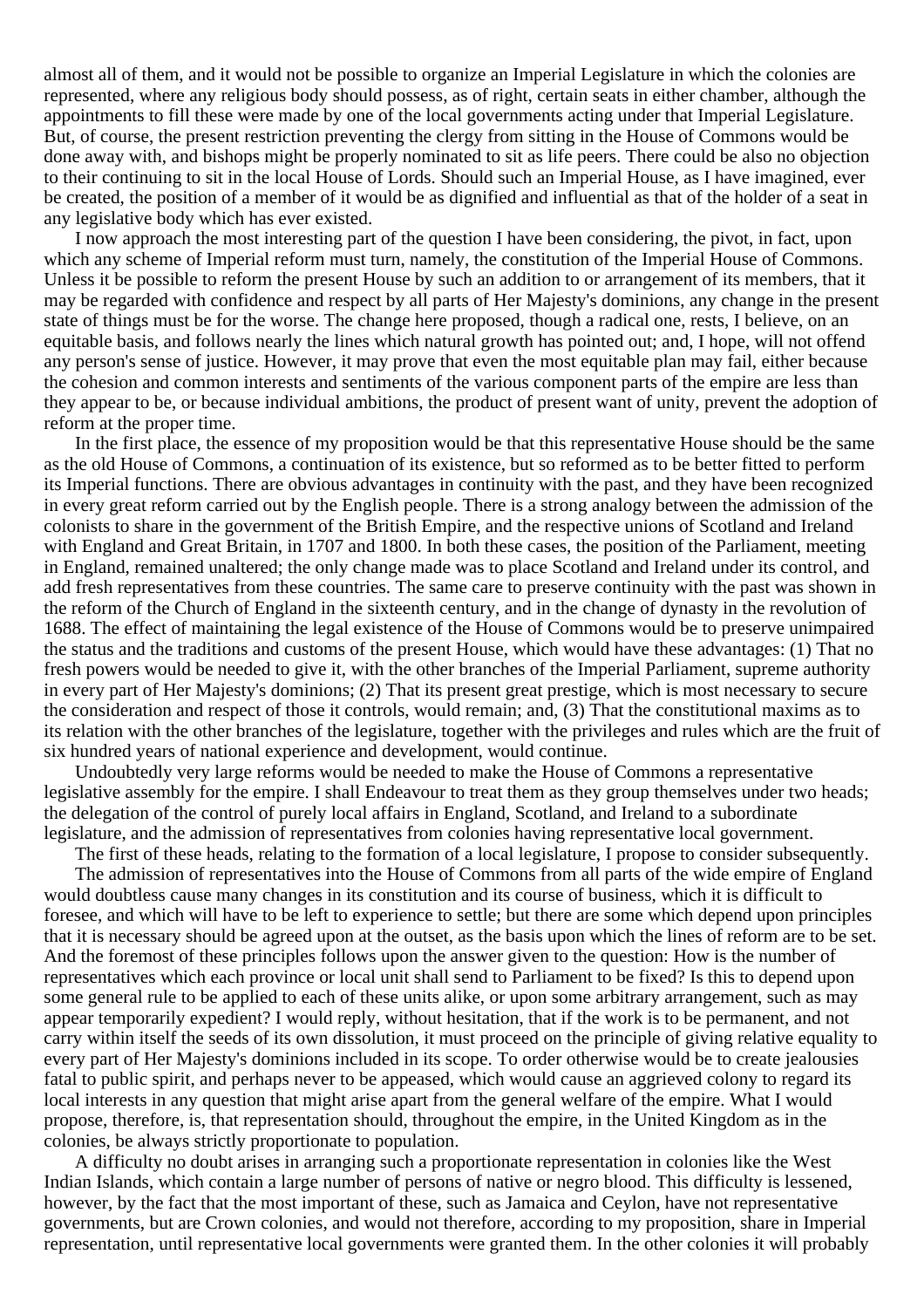be wiser only to include persons of European descent, except in those places where, as the Red River Settlement, the native population is being assimilated and blended with them by intermarriage, or, as in the case of the Chinese in Australia, they form orderly and civilized communities.

It would be necessary, in order to ensure a legislative body sufficiently wieldy and efficient, to reduce to some extent the number of representatives at present sent by Great Britain and Ireland. Such a reduction would involve a recasting of the entire system of home representation and the distribution of seats—a process that is inevitable, irrespective of any scheme for colonial representation. It is not necessary to discuss here the mode in which this redistribution should be made. I will only say, that though the number of Imperial representatives sent by the present constituents of the House of Commons would be less, still, taking into consideration the local House, a much larger number of representatives would have to be elected in the three kingdoms than is done under present circumstances. This consideration will have practical importance in securing the support of politicians to a scheme of colonial representation.

It is worthwhile for a moment to regard the present state of representation in the British Parliament. The House of Commons may be taken to contain approximately 658 members, 493 of whom are elected in England, 105 in Ireland, and 60 in Scotland. According to the last census (1871), the population of those countries together amounted to about 31,485,000, England having about Ireland 5,412,000, and Scotland 3,360,000, thus giving one representative to about 47,800 persons in the whole; or, taking England, Ireland, and Scotland separately, the proportion is about one representative to 46,000, to and to 56,000 respectively. It is more difficult to fix the number of persons of European descent living in the various colonies, but, according to the calculation given in the 'Statesman's Year Book for 1877,' the population of the colonies having representative governments amounts to about 7,110,000, namely:—

If we then suppose that a reformed Imperial House of Commons should consist of 700 members, it would, under these circumstances, give one member to about 55,000 people. Thus, the United Kingdom and Ireland would together send to Parliament 575 members, Canada and Newfoundland 68, Australasia 35, and the whole of the colonies together, 125 members. Should it be subsequently found possible to give representation to dependencies, such as Jamaica and the other Crown colonies, the proportion of colonial members would be increased.

Probably, however, at the commencement of a system of Imperial representation, a House of Commons of not much more than half the size above mentioned would be the most suited to the wants of the empire; and it would allow for future increase, as the colonies become more and more nearly the equals of the mother-country in the numbers of their inhabitants. If, at the outset, the Imperial House of Commons should contain the maximum number of representatives which would be convenient for such a body, all subsequent equalizations would have to be made by a removal of representaves from existing constituencies—a process sure to cause discontent in the parts of the empire thus affected.

As, however, the population throughout the British empire is constantly increasing, and in some parts of it at a much greater rate than in others, it is absolutely certain that to maintain approximately the proportion that representation should have to population, equalizations and adjustments will be continually necessary. Up to the present time such adjustments have not in any way been provided for by the British Constitution, and have only been made as the result and at the expense of considerable political disturbance. This has been unavoidable, and has not, on the whole, caused detriment to the State. But the case would be very different if this political disturbance were to take place throughout all parts of the empire represented in the Imperial Parliament, and which are not bound together by the inevitable natural connection which exists between the United Kingdoms. It would cause, wherever inequality was felt, discussions as to value to the aggrieved colony of the Imperial tie, and whether it was worth the trouble necessary to be taken to re-equalize representation. This, if the object in view is to maintain the empire, would be most dangerous and undesirable. I would therefore propose that at the time of admitting colonial members, Parliament should pass an Act providing for the recurrent reform at stated intervals, say of twenty-five years, of the Imperial representation on the principle of proportion on which it was originally framed, and providing for the proper taking under Imperial supervision of a census of the population in all parts of the empire as a basis of such reform. This Act would not, of course, interfere with the supreme power of future parliaments, who might amend or reject it, nor would it amount in any way to a treaty between the various component parts of the empire; but it is most unlikely that, if it were passed, the principle it laid down would be tampered with or impugned, and it would remain as the perpetual safety-valve of the constitution.

Supposing, therefore, that the number of representatives to be sent to Parliament by each unit or province of the empire were settled, it remains to be considered how, and on what principle, they are to be elected? Is it possible to devise any uniform standard of fitness for the status of an elector, to be applied alike to persons in all parts of the empire sending representatives ? And if the answer is in the affirmative, then how is Parliament to arrange the mode of election—whether in electoral districts, or in cities and counties, or in one general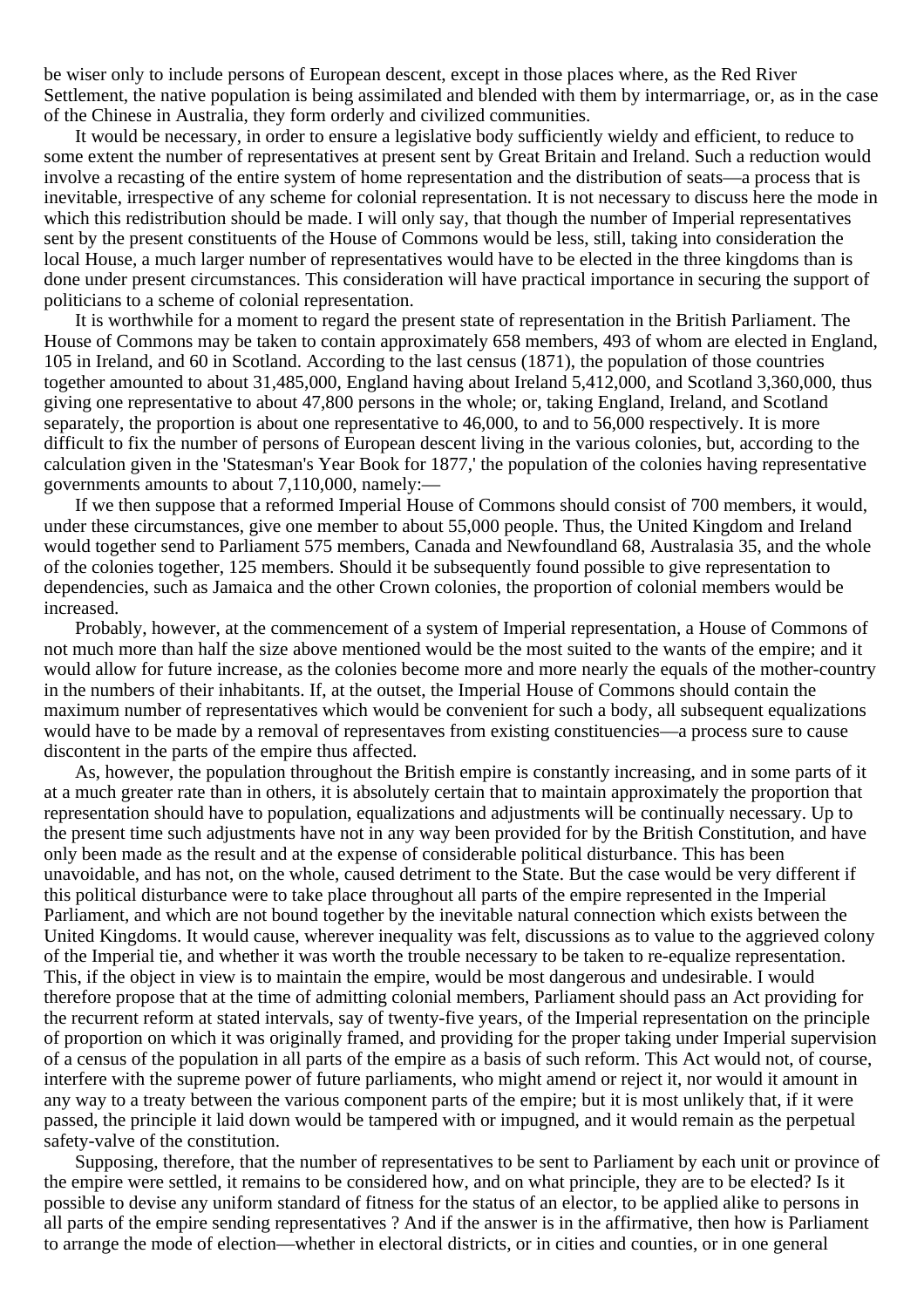election or *plébiscite*, for the whole province? It may very likely be that a Parliament containing representatives from all parts of the empire might, after some years' experience of the working of the system, be able to arrange some uniform qualification for voters, and general principle for the exercise of voting throughout the empire; but that would seem to be quite beyond the power of the present Parliament, which has not the complete knowledge of the facts relating to all the colonies requisite to decide so difficult a question, nor could attempt to lay down any general law, without causing unnecessary controversy and opposition. Probably the plan which would have at first the best chance of success would be that the Imperial Government should ask the local government of each colony to obtain the approval, by the local legislature, of a scheme for the exercise of the Imperial suffrage within the colony; and that this scheme should, unless it contained some clearly unjust or impolitic provisions, be included in the Imperial Act of Consolidation as the law for voting in the colony. By this means colonists would be themselves enabled to adapt the Imperial franchise to their own wants; and any inconvenience arising from want of uniformity in the various parts of the empire would be more than compensated for by the stability that their satisfaction in this important particular would give.

A further question of great importance to the success of such a scheme as is here proposed is, whether the colonists are able and willing to send to a Parliament in England as large a number of fit representatives as would be required by it? It would be too bold to prophesy that a difficulty in this would not at times occur with some of the scattered members of our extended empire; but I believe, as a rule, the burden to the colony would not be felt, and the demand for representatives would, as in the demand for other things, create the supply.

Such a difficulty did occur in England during the Middle Ages, when boroughs were frequently excused, at their own request, from sending members to Parliament. This happened then without detriment to general interests; but the case is rather different now.

For it would be possible for the colonies to send as representatives persons of two classes, either of which would supply able and fit members of an Imperial Parliament.

The first of these would be naturally the class from which the bulk of the members of the local legislatures are at present elected—a class mainly political by profession, the product of universal suffrage in new countries, and resembling that which engrosses political power in the United States. This class, in consequence of the activity, cleverness, and facility shown by its members in urging measures which appear to be for the pecuniary interest of the most numerous classes, has great influence, and would have enormous weight, if united, in promoting or discouraging any scheme of colonial representation. The members are not, however, as a rule, rich, and they would require that, if sent as representatives to England, this should be done at either local or Imperial expense. It is impossible not to feel that a great difficulty may arise from this fact, as the tendency of remote colonies would undoubtedly be to demand payment for their representatives from Imperial funds; while to grant this might be productive of great peril to the State, and would, perhaps, to some extent neutralize the advantages of Imperial unity. The discretion and duty of making this payment should, as a matter of public policy, be left to the local governments, the matter being a local one, and varying in each colony, according to its distance from England and its social position. There are at present signs that some of the colonies, such as Victoria, which have adopted the plan of paying the representatives in their provincial legislatures, may cease to do so. It does not seem to have produced a better or more independent class of legislators.

The other class from which colonial representatives could be drawn is that composed of the rich merchants, stock owners, and planters, who now return to England to spend the fortunes they have made in colonial enterprise. It has been the weakness of the empire, and the misfortune of the colonies, that the men who have frequently done most for the industrial development, and have the largest stake in the welfare of our rising dependencies, are practically shut out from all political power. As Mr. Herman Merivale, speaking especially of the Australian colonies, says:

' Lectures on Colonization and the Colonies,' Lecture xxii., app. p. 644.

"We see the higher and more educated class, as a class, politically ostracised there, as in the United States. We see them, consequently, looking to England as their home; anxious only to accumulate wealth in the colonies as fast as they may, and using such indirect power as they may still possess almost wholly for the purpose of maintaining their own pecuniary interests against apprehended encroachments of the multitude."

It is much to be desired in the general interest that these men should have some outlet for their political energy, and should be induced, when they have the leisure which wealth gives, to devote it with their influence and thoughts to the service of their own colony. The power of representing that colony in an Imperial Parliament would supply such an outlet. Instead of gradually losing all concern, and finally parting with their property, in the theatre of their early lab ours, they would have opened to them a noble object of ambition; they would be induced to keep up a constant connection with their old home, to study its interests, and advocate its claims in a manner more forcible than it would be possible for representatives of lesser weight to do. At the same time there would be no reason why the populace in the colony should hesitate to entrust to them their interests in the Imperial Government; for, whatever might be the different views of the various parties in the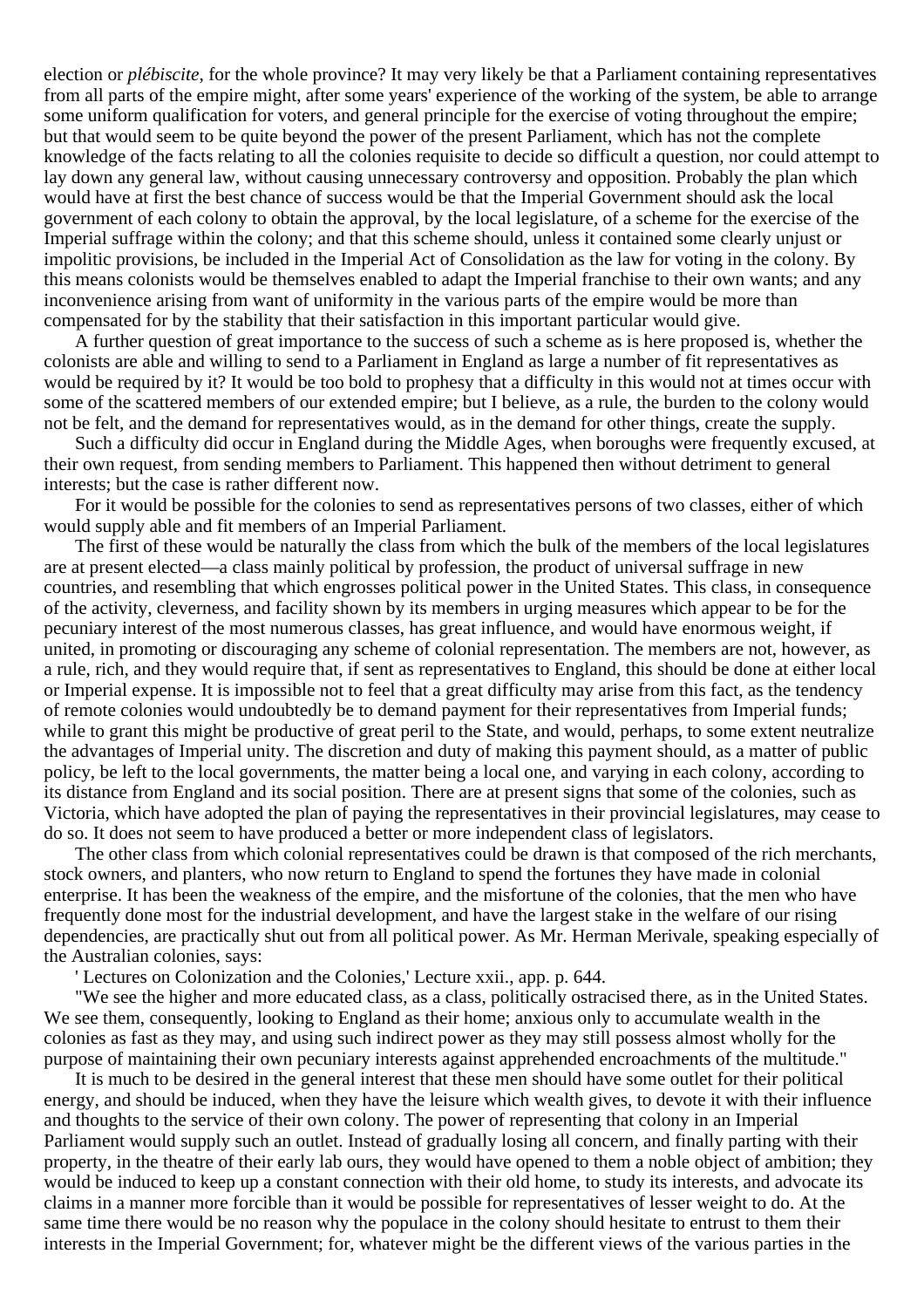colony, it would be but very seldom that the interests of lab our and capital would diverge with regard to the relative connection of the colony with the other parts of the empire. And it might not be without weight in the estimation of a colonial constituency, that the services of persons who would represent it with dignity in the most important legislative assembly in the world were to be obtained without cost or burden to itself. The advantage to the empire at large, in using for the general good these nearly wasted forces, would be very great. This class, attached to the mother-country, and rooted in the colonies, would form a constant link between metropolitan and provincial feeling, would encourage breadth of view and largeness of aim, even in local politics, and would exercise continually a mitigating influence in the disputes between neighboring colonial communities, which form a serious danger to the maintenance of the Imperial tie. Of course it is not to be desired that all the colonial members should come from this class, but it would probably supply a considerable proportion.

In disputed elections in the colonies, it would probably be the best plan to let the facts be investigated and decided upon by the Chief Justice of the colony in which the dispute occurs. Though these judges are not necessarily appointed by the Imperial Government, the high character that they always bear would insure an impartial consideration even amidst political clamour.

Altered circumstances render it necessary to have altered rules, and it would probably be found convenient to give colonial constituencies powers of readily appointing substitutes for representatives to whom attendance in Parliament had become inconvenient. For such purposes the telegraph would supply useful assistance. It would be impossible, within these limits, to discuss all the details of change; but there are many changes which would require the greatest consideration and forethought, as it is upon the smooth working of the constitution that its success would depend; and in the state of our wide-spread dominions, many varied conditions must be provided for suitably, to prevent a breakdown in one part of the empire endangering the unity of the whole.

I will now endeavor shortly to consider the functions which would necessarily belong to an Imperial House of Commons such as I have supposed.

This Imperial House would, in the first place, undertake the supervision of the expenditure, and be the sole body capable of granting supplies and levying taxes for Imperial purposes.

With power comes responsibility, and if a direct share in the government of the British Empire be given by those who have hitherto been the sole possessors to their brethren in the colonies, these in turn are bound to bear their part of the expense of maintaining that empire, which, when the direction of its destinies was entirely out of their own control, they might plausibly have refused to do.

This reciprocal duty of colonists of granting funds for Imperial purposes, through their representatives in an Imperial Parliament, is probably that part of any such scheme as the present which will most attract attention throughout the empire, should it ever come to be publicly discussed. It will be urged in the colonies, and the cry will be repeated at home, that it is unjust to colonists to give to an assembly in which the members for any particular colony will only form a very small part, the power of taxation for purposes in which that colony has only a fractional interest. It will be urged that the value to the various members of the empire of the Imperial protection, and their interest in the objects for which expenditure is made, such as the annexation of fresh lands, the maintenance of communications, and the erection of fortifications, is in all cases different, and that it is beyond the power of a central authority to arrange taxation in an equitable manner.

In the first place, I may point out that the Imperial Parliament, as at present constituted, has had, and has, the absolute power of taxation in the colonies, without ever exercising it, though in the majority of cases it would have been easy to do so. It has also provided, through the taxation of its own constituents alone, the funds by expending which the colonies have been protected. Is it therefore likely that a Parliament only reformed by the introduction of representatives from the colonists themselves, would act in a manner unjust to those colonies ? It must also be remembered that protection from foreign enemies, diplomatic representation abroad, and the other objects for which Imperial expense is incurred, are necessary to every community, a fact which has been proved in the case of the United States. Now the only course possible in the future, if the Imperial tie is not preserved, is that each colony or group of colonies should become separate and independent states, when they would have to provide these requisites for themselves at their own expense. I think it is indisputable, that in such a case, the cost would be far larger than where they would only have to provide their quota in the general expenditure. Of course it cannot be expected that the United Kingdom shall permanently find all the necessary funds for Imperial purposes.

Further, with respect to the want of equality of interest, I would remark that British lands are the outlet for the energy of the British race, in which all members have an equal interest, and though at one time, perhaps, expenses are, and have to be, incurred, which seem only to benefit one part or one class of persons in Her Majesty's dominions, in the long run this is equalized, and the general expenditure proves to be for the equal benefit of all. I believe the truth of this reasoning might be shown by a detailed examination of English expenditure for Imperial and colonial purposes in past times, and the principle it represents furnishes one of the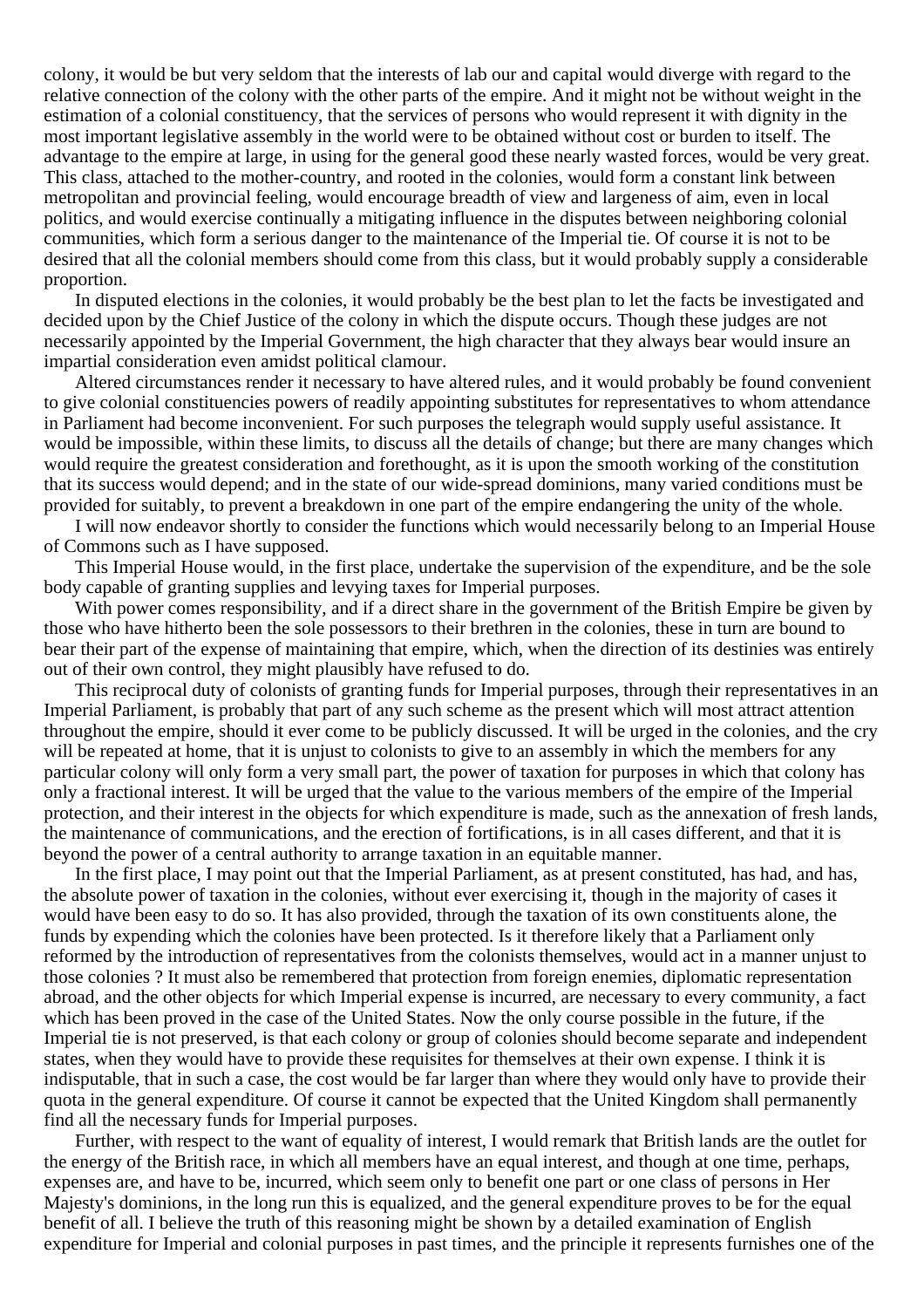causes of the consolidation of the small states on the continent of Europe, which existed in the times of our ancestors, into the large empires which we have now.

The due adjustment of the incidence of taxation for Imperial purposes is, without doubt, a matter of great difficulty. Our empire is so vast, and contains so many and various stages of social, economical, and political progress, that it is perhaps rash to expect that any wide and general principle can be applied to all parts alike. If, however, it be once admitted that the interest of every subject of Her Majesty, wherever located, in the maintenance of the empire is the same, it is possible that some rule of taxation may be arrived at, which can be acted upon in the greater number of cases, and be subject to exceptions only where special circumstances occur, that in all probability time may in due course remove. If this could be done, a great step would be made in removing friction and promoting the smooth working of the entire system. It appears to me that a valuation, based upon the rate able value of property and the estimated incomes of all persons in each part of the empire, should be made at certain intervals under Imperial supervision, and that from this valuation the amount payable by the United Kingdom and by each colony, or confederated group of colonies, should be arrived at. The difficulties of making such a valuation would be at first enormous, and the principles upon which it should be formed would probably cause great discussion and debate; but if the plan were once adopted, these principles would gradually become settled and the imperfections be removed. Until then, some rough system of allotment must be adopted, in which the mother-country would not, we may be sure, err in want of generosity to the colonies.

But I believe although an Imperial Parliament may justly allot to a particular colony a proportion of the general taxation, that it is wiser to leave to the local legislature of that colony, the functions of determining in what manner it shall be raised there, and the persons who shall pay it, and of superintending the collection. In fact, the local legislature should be the body responsible to the Imperial Parliament for the due payment into the Imperial exchequer of the proper quota of the colony. In case of its refusal to do this, the Imperial Parliament, in virtue of its supreme power, could act as it should think most fit under the circumstances of the case.

The other functions of the Imperial House of Commons are the maintenance of those affairs and interests which may be considered as strictly Imperial, and for which the funds raised by it are applicable.

The first in order of these, is the protection of all parts of the empire from injury by foreign enemies, and the suppression of any insurrection or revolt of native people, beyond the power of the local governments of those provinces where such insurrections or revolts may occur. To fulfill this duty there will be required an army and navy under Imperial control, capable of defending and keeping up the prestige of the empire, of protecting its shipping and commerce, and of putting down the slave trade. Also, the maintenance of naval stations and military posts, wherever required by Imperial interests, and of the principal fortifications, arsenals, and dockyards in Great Britain and the colonies. While these are by far the most important items in Imperial expense, the burden of them would in a system of taxation, such as I have suggested, fall approximately upon those who would have to pay them in a ratio corresponding with the benefits conferred by the expenditure. In passing, I may remark, that such a system of Imperial forces would not prevent a militia being also maintained in each province at local expense. Such militia should, except during time of war, be under the orders of the local government, and should never without that government's consent be moved out of its own province. Minor fortifications might be provided for in an analogous way.

The next Imperial duty would be to support and regulate diplomatic and consular representation in foreign countries, and to maintain the machinery of the Foreign Office. No function of the government is more Imperial than this, and none would be more strengthened by colonial representation. At present there is scarcely as much disposition on the part of persons at home as is desirable to consider foreign politics in any other light than that of home interests. A change in this disposition would naturally be made, if the cost entailed by our foreign policy was partly defrayed by colonists. Our wide-spread dominions, extensive commerce, and mercantile marine, render the appointment of proper and sufficient consuls in foreign ports and cities of the greatest importance to the inhabitants of all parts of the empire alike.

The close political connection of the scattered members of the empire, knit together in one Imperial representative government, would cause the ready communication of the various parts with the centre, and with each other, to be a matter of the very highest importance. It would, therefore, be a duty of that government to watch over and, if necessary, to create rapid and certain intercommunications by means of steam and the telegraph, and to maintain convenient postal arrangements. No system would more promote and mark the unity of the empire, than one providing for the transmission of letters at one charge, say of a penny, from any one part of it to another. The cost of these works would be fitly defrayed by Imperial funds; but, under careful management, there is reason to believe that this branch of government might be made self-supporting.

One feature of Imperial government now exists, the right of every colonist to appeal from the local civil courts to the Sovereign in Council

It is true that appeals to the Privy Council from Canada are at present suspended, but that may only be a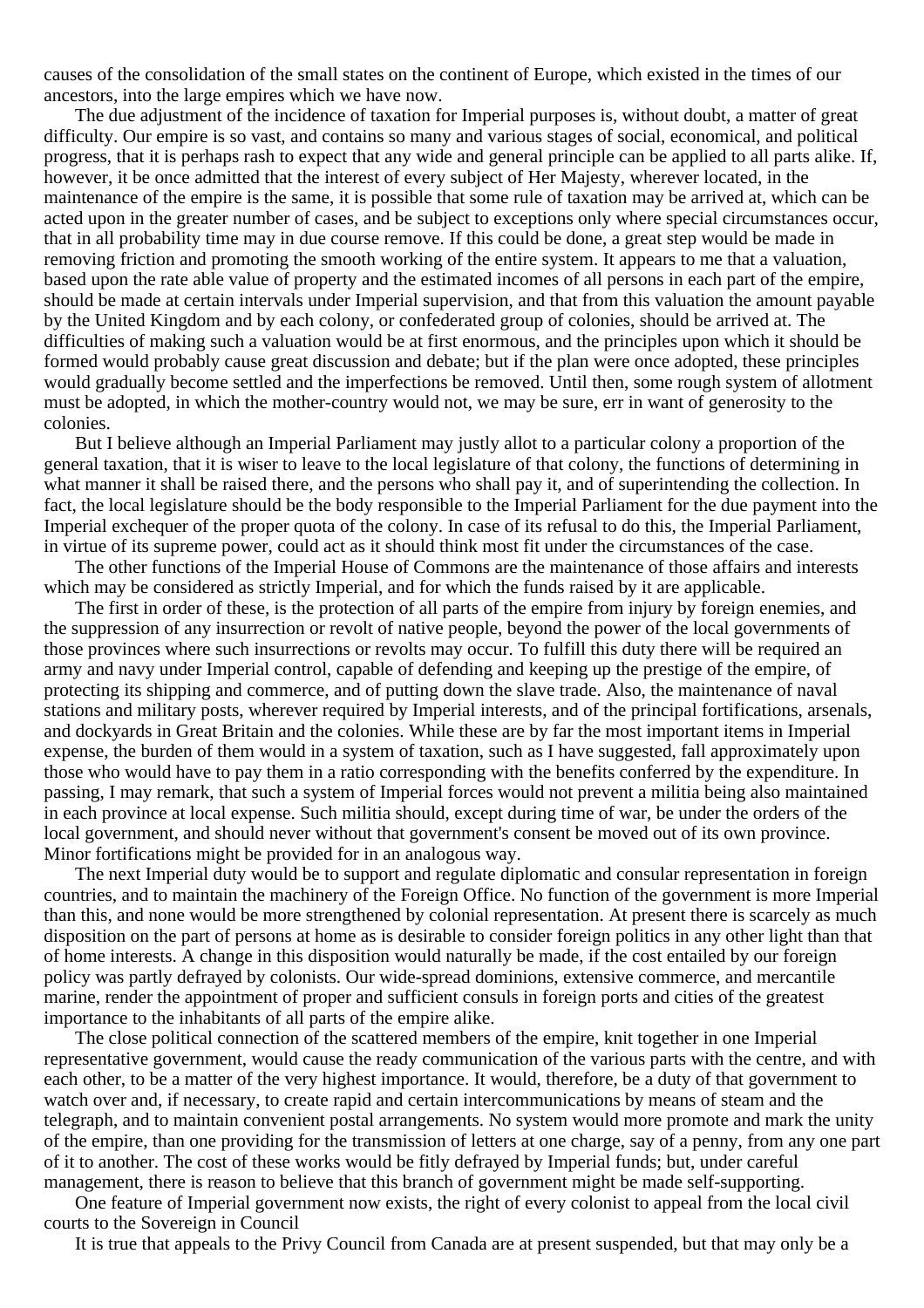#### temporary measure.

This has had great effect in keeping up in the minds of colonists a sense of connection with the mother-country, and the impartial manner in which the judges, to whom the Sovereign has confided the task of hearing appeals, have performed their duties, has generally caused both confidence in and attachment to the existing privilege. In a revised scheme of Imperial Government it would be convenient that a Court of Appeal representing the Sovereign should be formed by the fusion of the Courts of the Privy Council and of the House of Lords, which should command general respect, and decide causes sent on Appeal from every province of the empire. A court of this kind would supply the only means capable of preserving such unity in the law of the various parts of the empire, as at present exists, and of maintaining a Code of Common Law for all parts of the empire, if it should be found practicable at some future time to create one. The maintenance of this court and the salaries of the judges composing it would properly be provided for by the Imperial House of Commons. The same may be said of the office and necessary machinery of the Imperial Minister of Justice.

The duties of the Sovereign are, as has already been pointed out, in very great measure Imperial ones, and it is therefore reasonable that a large part at least of the income of the Sovereign should be a charge upon the empire generally, and be provided from Imperial funds. But as the seat of government is in the United Kingdom, and the relations of the Sovereign to the local government of that part of the empire must be different from what they are to those of the other parts where he is represented by a Governor only, we may suppose, that the United Kingdom would itself provide the remainder of his necessary income. It may possibly be found a convenient course for colonies to allot to the Sovereign unoccupied land, which should be inalienable by him, and might be managed either by his personal agents or by the government for his benefit. This plan might not at first be a profitable one in some colonies, as the land so allotted would remain unworked till the progress of the surrounding holdings of resident freeholders caused it to be valuable for leasing purposes. It would then enable the local government to provide for the Sovereign without expense to itself. I am aware that a plan, similar to that I propose, was tried in Upper and Lower Canada, and subsequently had to be abandoned. No doubt much would depend upon the nature of the colony and the land appropriated. In Australia, for instance, where unoccupied land is let to squatters for grazing purposes, and has to be given up by them to any persons who purchase the land from the local governments, there could be no difficulty in obtaining some immediate income from land appropriated to the Crown, and there would be less reason to fear that unoccupied tracts of land would stand in the way of local progress. In a more advanced state of development, these lands of the Sovereign might be of great public advantage, as has been the case with many Crown lands in England.

The Imperial Parliament would also assist in making the necessary provision for the members of the Royal Family, this being an expenditure also required for the support of the Monarchy.

The objects for which the foregoing Imperial expenses would be incurred, are such as affect equally all parts of the empire, and for them the Imperial House of Commons might justly obtain the necessary funds ratably from each local government. There are, however, other revenues raised and expended under the control of that House and of Parliament, viz. those of India and the Crown colonies. In the former, and in some of the latter dependencies, the relative cost of protection by army and navy is far greater than in the rest of the empire; and accordingly up to the present time the Imperial Parliament has, in virtue of its supreme power, raised by taxation in these places sufficient money to recoup itself for all expense of this protection; in fact, protection has been afforded not only without any pecuniary expense to the Imperial Government, but in some cases, with a profit to it. This practice will no doubt continue when necessary and possible, as it has many advantages, and India could not be governed without it. Moreover the position of those provinces of the empire which have representative local government must always be very different from the others, and legislation for them, including taxation, is carried on sometimes under the prerogative of the Crown, and at others by Acts of the Imperial Parliament. As the latter is in all cases supreme, and the power of the Crown is exercised at the advice of Ministers who have the confidence of the Imperial House of Commons, a substantial unity of administration exists. The system is anomalous, but it has worked well, and will probably be continued until the time arrives, if it ever does, when local self-government can be given to every part of the empire.

The Crown has now the power of granting local self-government to colonies without consulting Parliament, but cannot recall the grant without its consent. If, however, Imperial representation should be accorded to every colony having this right, it is desirable that the prerogative should be then exercised at the advice of the Imperial Parliament only, as otherwise the constitution of the Imperial House of Commons could be altered without its own concurrence. There is no reason to believe that Parliament would be unwilling to grant full representation wherever there might be just claims to it, but it is obviously a step which would require the fullest consideration.

In concluding these remarks upon the possible position of an Imperial House of Commons, I may say that I assume that the privileges and prerogatives of the present House, and the relation that it bears to other branches of the legislature, would remain as now. They are the fruits of experience; we are accustomed to them, and they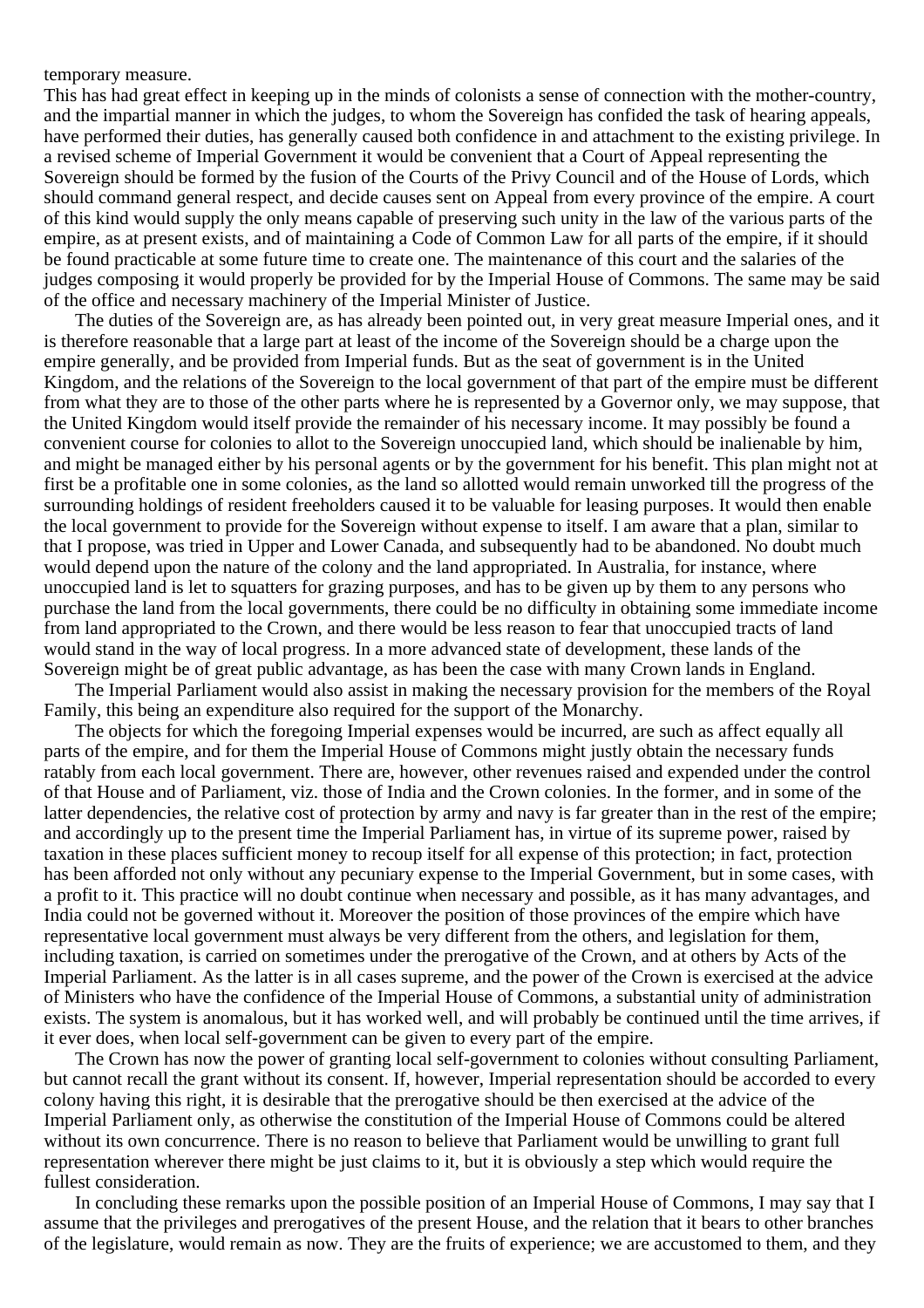have been copied in both British and foreign constitutions all over the world. It is possible, however, that in carrying out reforms it may be necessary to consolidate into positive enactments what is now only custom and constitutional usage. This would be part of a system of codification, for which our law and people are nearly ripe. Imperial representative government would make it immediately necessary to have drawn up a code of Imperial law, incorporating all those statutes which apply to the empire at large; though a rigid expression by statute of the precise relations of the Imperial Ministers of the Crown to the representative House might be in-expedient. Those relations must, from the nature of things, remain very much as they are at present, as no government could either perform its functions or would be tolerated by public opinion, which did not act in harmony with the opinions of the majority of the House of Commons.

In thus sketching what I believe to be at once the most constitutional and the most practical means of giving to the colonies Imperial representation and responsibility, I do not overlook the difficulties which would have to be overcome in every stage of progress towards that result. But there are good omens for the future. No race has ever shown such self-restraint, forbearance, and spirit of compromise in polities as the English people, and these are the qualities of which we shall have need. To them, stimulated by patriotism, we may look for a successful end, both at home and in the colonies.

A few remarks remain to be made upon the second branch of reform of the present Parliament; the delegation of the control of purely local affairs in England, Ireland, and Scotland to a subordinate legislature.

The details of this change would be more conveniently discussed, and the Act of Delegation passed by Parliament before the admission of colonial representatives.

If a plan similar to the one sketched here were adopted, the ancient Parliament of England would have developed into a legislature wielding the supreme power in the widest and most important dominion in the world; while the care of the local interests of England, formerly the principal work of that ancient Parliament, would have become the duty of a dependent and provincial legislature. Such would be the fruit of the Imperial spirit in an Imperial race.

But this change need have no terrors for Englishmen at home. The empire is theirs, and they must for many years hold the preponderance in Imperial counsels. The seat of government being in England, they are at the centre of affairs, and reap the pecuniary advantage which this Imperial expenditure brings. And a great advantage to them would be to have the undivided attention of a competent and distinguished Parliament on affairs of the greatest importance to their happiness and prosperity, which are now, of necessity, neglected. In settling the lines of this provincial Parliament, the aim to be kept in view must be to ensure as far as possible that the high character of the British Parliament be kept up, and that the local legislature may not degenerate into bodies of the stamp of our London vestries, or of the State legislature of the United States, but should contain and express the cultivated intelligence of the land. There is little fear of such a legislature not being sufficiently representative in the democratic sense. I would propose that, as far as possible, the present system should be preserved in the local Parliament, which should consist of Sovereign, Lords, and Commons, as now. The Sovereign, being resident in the United Kingdom, would naturally fulfils duties towards the local government of the United Kingdom similar to those he does at present, and to those performed by colonial governors appointed by himself at the advice of the Imperial Ministers. I do not think the theoretical objection which may be raised, that he would in this case be the servant of the Imperial Parliament, whose master in another capacity he is, and that the two duties might clash, is really of importance. Occasional difficulties might occur, but then it would be of great advantage to the State that a person whose deepest interest it was that no dead-lock should arise, should exist as a moderating influence upon both bodies. But under any circumstances, it would be most undesirable that a person other than the Sovereign should be appointed to such a position as that of local governor in the United Kingdom.

I would suggest that the members of the present House of Lords, together with those Scotch and Irish peers who have not at present seats in it, should form an hereditary House of local legislature, to which the Crown should have power to add fresh members, who need not be also members of the Imperial House of Lords. The same reasons exist for having an hereditary House of Peers in the local Parliament for the United Kingdom as for having one in the Imperial Parliament, and I shall not again state them. Such a House is not to be made off-hand, and it is peculiarly necessary that the class which forms our present House should both be interested and be able to act in local politics. It will of course be objected that the attention of the same men would be too much occupied in forming separate legislative bodies for Imperial and local affairs, and that too much power would be given to a class not always, from a democratic point of view, in sympathy with progress. To the first objection it may be replied, that the functions of the present House of Lords are more consultative than initiative, and this would remain the case; so that the lab our of attending both Houses of Lords would not be so great as that of a member of both representative Houses. Moreover, different men would probably take the principal shares of Imperial and local affairs. In process of time, also, the composition of the two hereditary Houses would become diverse, as old peerages became extinct, and new ones, confined to one particular House,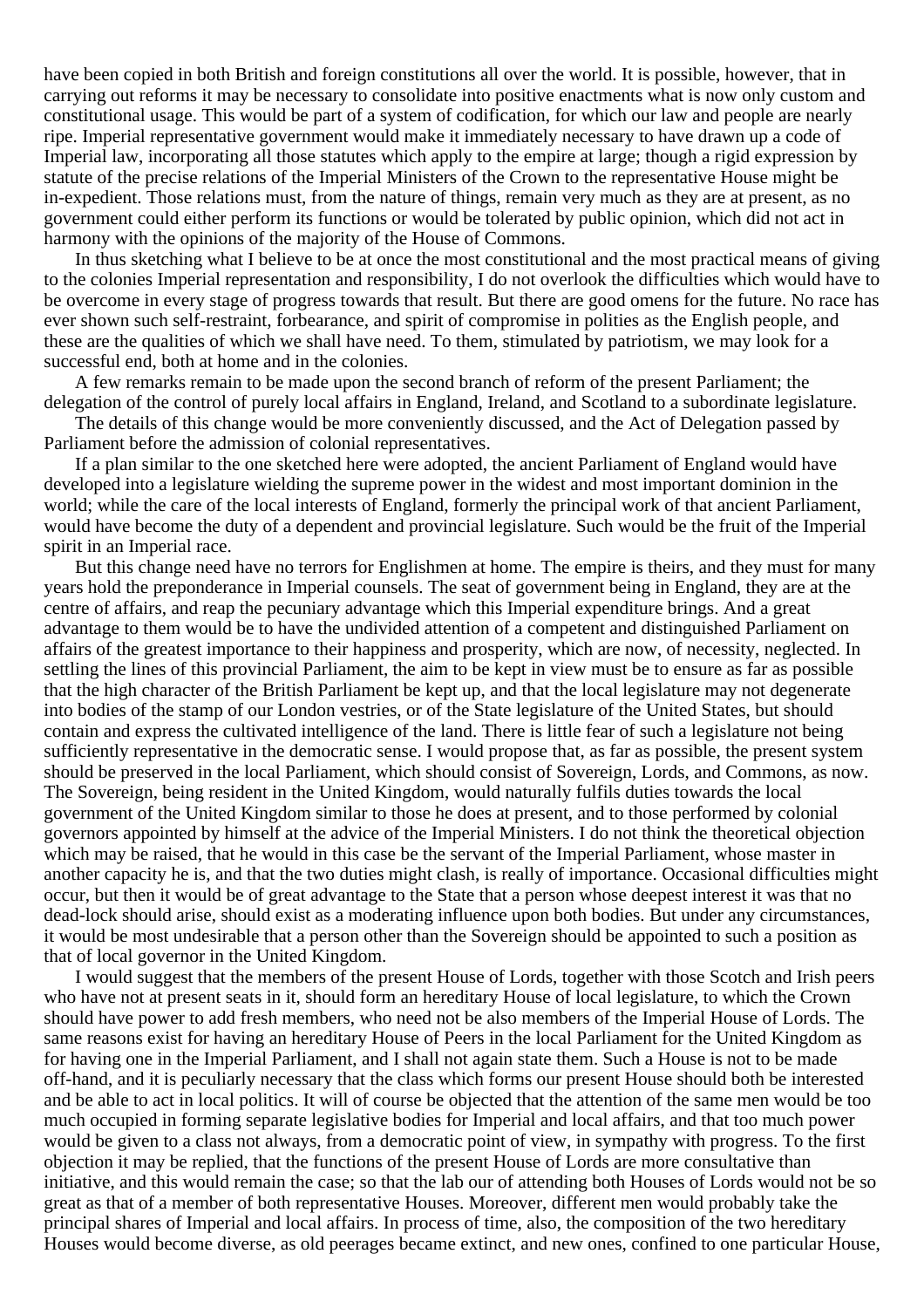were created.

To the other objection, I may say that the framework of modern society, the power of public opinion through the press, and the control of the purse, which is exercised by the representative House, elected on the widest basis of suffrage, altogether render it impossible that any progress or change, that the majority of the people desired, could be prevented by an hereditary House. On the other hand, thinking men are convinced that it is necessary for public safety that some constitutional check should exist, out of the power of the government of the day, to secure that measures of vital importance to the country should not be carried headlong, in a moment of popular ardour, before their real bearing and effect had been brought to notice by discussion and detailed consideration. Further, no power would be given to the class composing the hereditary House beyond that it possesses at present; the only change made would be that its exercise would be adjusted to meet modern requirements. The change involved in separating Imperial and local government would be quite a sufficient work in itself, without attempting to join with it the alteration of the balance of political power at home; a junction of the two attempts would only inflame party spirit, and render Imperial consolidation impossible. It might be advisable, in this case also, to give the Crown power to appoint a certain number of life peers.

Little change would probably be necessary in the number and mode of election of the members of the local representative Houses from that now existing in the House of Commons. I have before pointed out that, in our enlarged and varied community, there is no lack of competent men, with leisure and knowledge fitting them for being representatives, who would be willing to put their services at the disposal of the electors, and that the high character of the interests and principles involved would attract persons of the greatest weight. There could be no reason why the character of the House should be lower than that of the present one.

It might be found convenient that the Imperial and local Parliaments should meet in London, at different times of the year.

In the constitutional relations of the various branches of the legislature, it is probable that the model of the existing constitution would be followed. Local administration would necessarily be carried on by a Ministry who would retain office at the pleasure of the local Parliament. It would be necessary to revise the departments of State; but those which at present are solely concerned with local affairs would, of course, be controlled by a local Parliament. In the revision it might be possible to appoint Ministers for Scotland and for the Metropolis.

No doubt a point of some difficulty at the commencement of a purely local Parliament would be to discriminate accurate between matters which are of Imperial interest and those which concern only local administration. There are many questions, such as free trade and laws relating to land, which are clearly of the greatest importance to both, and many others which lie on the border-line of both jurisdictions. Practice only would teach the exact limits which must be observed on each side; but it is obviously for the interest of all that powers as wide as possible should be conceded to the local government, and that the Imperial Parliament should not interfere with local authority, unless such interference was clearly called for in the interests of the empire at large. At the same time a legal dead—lock could not, under the plan I propose, occur, because the Imperial Parliament would as now be legally supreme over all local legislatures, even in purely local matters, if it should choose to legislate upon them. There are no people in the world who would more readily perceive than the English the true limits of Imperial and local affairs, or could more surely be trusted, in acting from either point of view, to keep those limits in practice.

Among the powers that ought most clearly to be confided to local Parliaments throughout the empire is that of amending and reforming their own constitutions. So long as the forms of representative government and allegiance to the Crown were observed, it could be of no Imperial interest to control any local development of government, and it would then be open to every province of the empire to modify its constitution according to its special needs. Nothing could be more dangerous to the stability and welfare of the empire generally than a desire for uniformity in its various parts.

But, on the other hand, the boundaries of each local government are certainly matters of Imperial concern. It is impossible not to foresee that a severance of the two functions of the *British Parliament* would be made the occasion of a fresh demand on the part of a large number of Irishmen for a separate local government in Ireland, apart from that of Great Britain. It is possible that such a separation would not, under these circumstances, be so injurious to all parties as it would be now; but probably the same reasons that have now so much weight will continue to prevent any form of repeal of the present union. But under any circumstances a separation of the governments of the two islands would be an Imperial as well as a local matter, and would have to be discussed on rather different grounds. The same question of boundaries must arise in many of the other provinces of the empire, as it has already done. At present no change can be made in these boundaries without the consent of the English Parliament. The Imperial interest in this is solely that of the majority of the parts composing the empire, whose desire it must always be that every part should be as strong and as rapid in its development as possible, provided that in so doing no counterbalancing harm be done to other parts.

It must always assist the due development and smooth working of the whole of the empire that those parts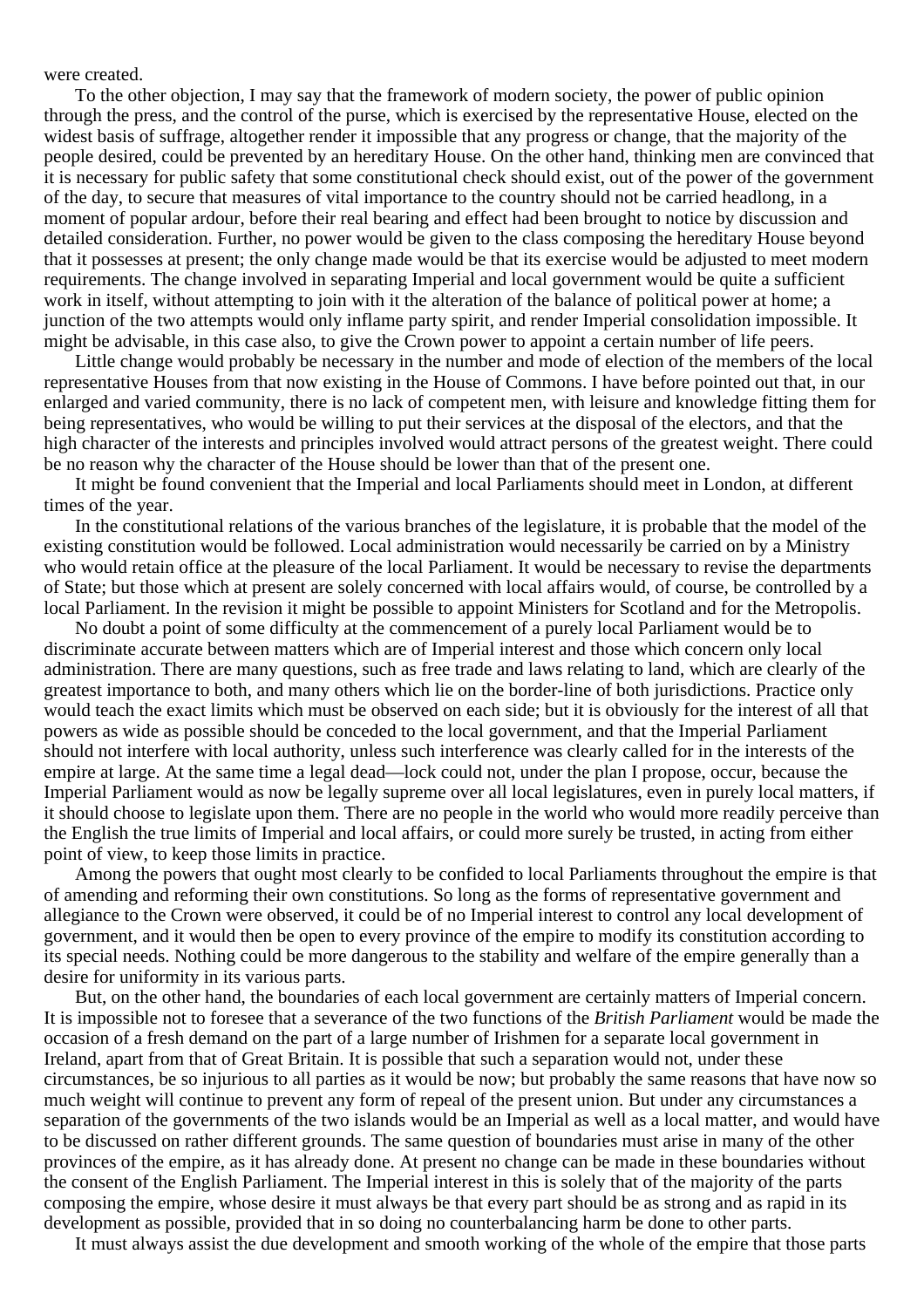which touch each other, and have common interests, should be so far united in local government as to ensure a uniform policy being adopted with regard to public works, trade regulations, and other matters. It will, therefore, be the general interest either that each local government should be as large as possible, or that systems of colonial confederation, like the Canadian, should be adopted. By having large areas for local government, many of the effects of the local selfishness prevailing in small communities, which might cause serious difficulties to the empire, would be avoided. But it would be most unwise for the Imperial Government to press confederation or union upon adjacent colonies before such a step is largely supported in the colonies themselves. There is often a certain repulsion from each other existing in neighboring colonies, where outsiders would suppose that, from interest and common origin, the inhabitants would naturally be attracted towards each other. A premature attempt to promote confederation would both fail of success and cause the Imperial Government to be unpopular. I have seen it asserted that Imperial consolidation was not possible until some system of inter colonial confederation had been previously adopted. It is difficult to see the grounds for such a statement, and I am convinced that it is erroneous. In fact colonial confederation would probably be rendered much more easy by Imperial representation. At present the sole connection of the various colonies to one another is as being co-dependencies, and containing co-subjects of the Crown; while, with colonial representation in an Imperial Parliament, their representatives would sit there side by side—a fact which would have some effect in removing mutual jealousy. When confederation or union of colonies became expedient, it would be pressed and carried by the colonists themselves, with every necessary help from the Imperial Government Confederation of groups of colonies has been urged in the interest of common defense against external enemies or native races, which became necessary, as the Imperial Government declined the duty of protection. In a consolidated empire, where the central government undertook to protect all parts alike, this would be less immediately necessary.

With regard to the local governments other than that of the United Kingdom and Ireland, no change would be necessary. The Governor of each would continue to be appointed by the Crown, at the advice of the Imperial Ministry, and would, as now, watch over affairs in the Imperial interests. He would also, in the absence of some other arrangements between the Imperial and local governments, be the Commander-in-chief for any local militia and forces.

The regulation of the franchise is a question of very great difficulty, and must differ in almost all our colonies according to the circumstances of each. This is shown by the fact that no two of them have now precisely the same constitutions. The presence of a large native population in many of them of itself causes distinctions according to the nature of the races composing them, and their progress in civilization. These difficulties exist now, and must he met, whether Imperial consolidation is accomplished or not; but there is 110 reason to suppose that it would do other than help their solution.

It will be well for a moment to look forward to some of the most immediate and certain results of Imperial consolidation; and, in the first place, to the pecuniary position of the empire. While I think it is clear that a care for the pocket is not the sole argument which will prevail in determining the course of a people, and that those persons err vitally who consider that the nation's affairs should be guided purely by economical reasons, disregarding the more constant and permanent instincts of race, and aspirations alter an Imperial destiny; it is also necessary to watch well that these diverse feelings should not clash, and that neither our people, nor a section of them, should ever have deliberately to balance one against the other. So to arrange is one of the first requirements of good government. It will at all times need much care to do this in so widely spread an empire as ours. But it is essential that, at the outset, our colonists should not look to Imperial consolidation as bringing to them an enormous liability from transactions in the past, in which they have had no say. Nothing would make the prospect of Imperial representation more distasteful to them than to suppose that any part of the public debt of the United Kingdom would be laid upon their shoulders. This debt now amounts to about £770,000,000, and the interest upon it is solely paid by the inhabitants of the United Kingdom. Adam Smith, in the last chapter of the 'Wealth of Nations,' in arguing in favour of the union of Great Britain with Ireland and the then existing colonies under a centralized government, says:—"It is not contrary to justice that both Ireland and America should contribute towards the discharge of the public debt of Great Britain. That debt has been contracted in support of the government established by the Revolution, a government to which the Protestants of Ireland owe not only the whole authority which they at present enjoy in their own country, but every security which they possess for their liberty, for their property, and their religion; a Government to which several of the colonies of America owe their present charters, and consequently their present constitution, and to which all the colonies of America owe the liberty, security, and property, which they have ever since enjoyed. That public debt has been contracted in the defense, not of Great Britain alone, but of all the different provinces of the empire; the immense debt contracted in the late war in particular, and a great part of that contracted in the war before, were both properly contracted in defense of America."

Though so many changes have taken place since 1776, when this passage was published, much of this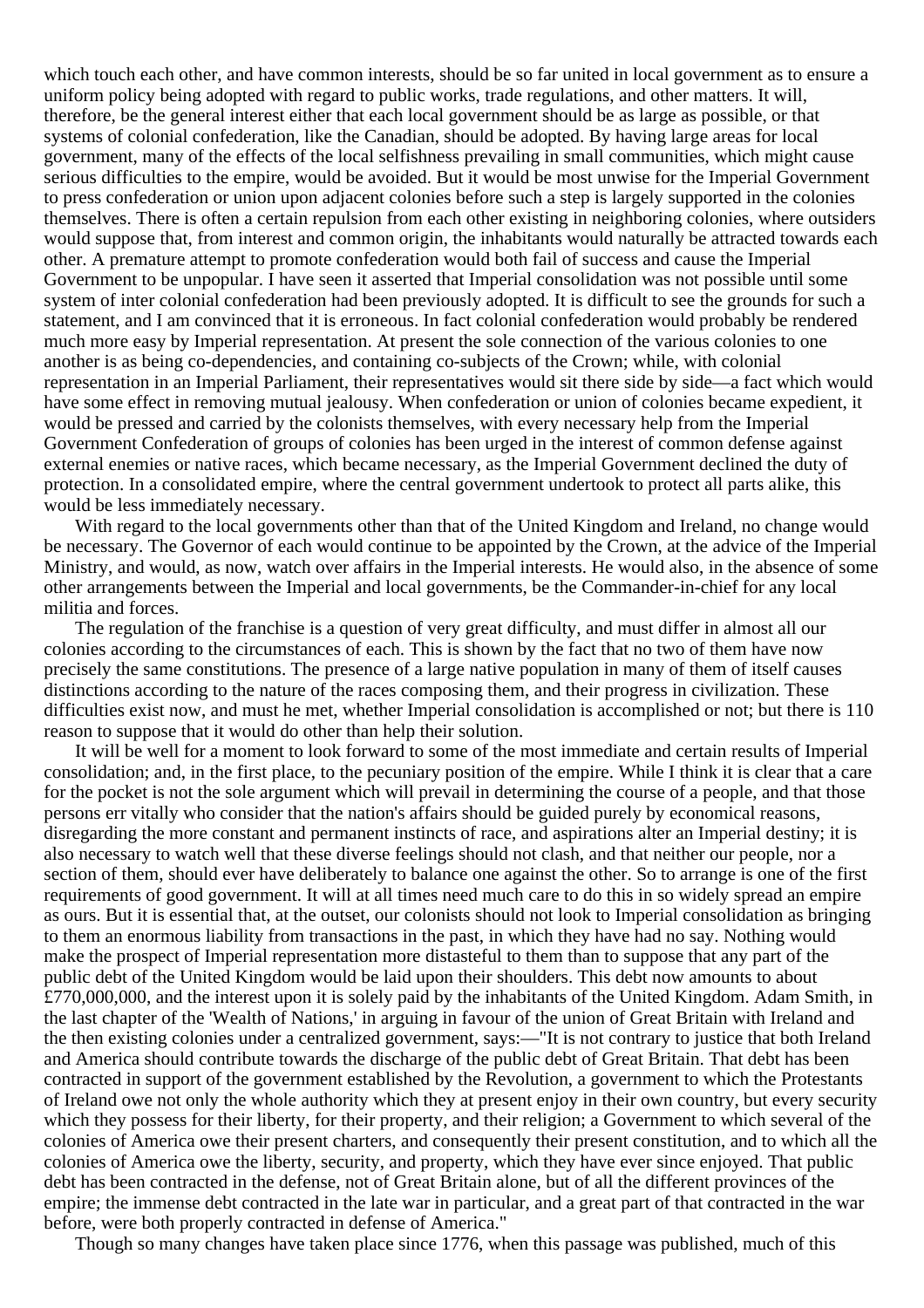reasoning still applies, and might be regarded now if it were possible to organize the empire and determine the liabilities of its several parts from a strictly logical standpoint. It is true that much of our debt has been contracted for purposes which affect the interests of the colonies as much as those of the United Kingdom, and for wars, of which the only permanent result to Great Britain has been the acquisition of some of the colonies themselves. It is true that but for the annual expenses incurred by England in maintaining and protecting her colonies, a large amount of the debts contracted in time of war might have been paid off in time of peace. But what statesman dare, with hopes of success, go to the colonies offering them a share of Imperial Government with one hand, and a share of our national debt with the other ? In reality, it is no hardship to England that she should retain the sole responsibility of her debt. Under present circumstances she could never look to do otherwise, as she cannot practically tax the colonies to meet that or any other object. And in making Imperial reform it would be a graceful act, suitable to her dignified and parental character, that she should take upon herself the burden of the past, *while her children, though sharing* her glory, have only the brilliant hopes and prospects of the future.

But with regard to any debt incurred by the Imperial Parliament subsequently, the case would be different. No province of the empire would incur any debt except for local purposes. If it should become necessary for the Imperial Government to borrow, the debt would be contracted by the whole empire, and would be met by Imperial taxation in the usual way. A new stock would be created. The effect upon the old stock, which exists at present, would probably be to raise its value, as no more money for wars and the other purposes which have been hitherto the principal causes for borrowing would be needed; and therefore the stock would not in future be liable to increase to the extent it has hitherto done. The value and popularity of the new Imperial stock would depend upon the view of the stability of the consolidated Imperial Government taken by the investing classes. If this were a favourable one, this stock would also probably be more valuable than the old United Kingdom stock, as besides the United Kingdom, the rising colonies would also be liable. In this j case, the pecuniary position of both Great Britain and of the empire at large would be improved.

I think there can be no doubt that Imperial consolidation would increase the estimation in which Great Britain is held by foreign nations. This would happen, perhaps, not so much because the immediate physical power of the empire would be increased, but because there would be a pledge that the development of our race would go on without hindrance, and that its future strength would not be wasted and split up by disintegration and internal quarrels.

Imagination has great weight even in diplomacy, and the minds of foreign statesmen would be impressed with the vision of our mighty empire, its peopled continents and countries throughout the world, knit together firmly in one harmonious whole. Until now they have, instead, looked forward to the time when England, shorn of her crown of colonies, despised and treated with ingratitude by the children that she has brought forth, should sink into a Holland or a Denmark, a memory of past glories, and a lesson for the ages to come. That this would be the result if all our dependencies were parted from us, and were ruled by governments animated by the jealousy of their mother-country, which the policy of the United States Government has undoubtedly shown, is, I fear, more than a possibility; but a popular belief that it would be so is the best surety that such a partition shall not occur. To no power would the change be more beneficial than to the United States themselves. We have no really antagonistic interests, and ought mutually to rejoice in each other's prosperity, which, after all, is the common glory of our race.

And, with regard to our foreign policy and general interests, a close political union with our colonies would give such a definite character to our national aims that neither we ourselves nor foreign countries in regarding our policy could stand in doubt, as all do at present, as to what it is we really value and would defend at the cost of war.

It would be, perhaps, a rash prophecy to say that any principles of government are so unalterably settled, that it is certain that a supreme Imperial Parliament would insist on their being recognized in every part of the empire by every local Government. There are, however, a few fundamental rules which we at present maintain everywhere, and which I believe will rather increase than loosen their hold upon the public mind in England. They are, Representative Government, Personal Freedom, or absence of slavery in any form, Humane Treatment of Native Races, and Toleration of all Religious Opinions. To these may perhaps be added, Free Trade. All these matters are of Imperial importance, and concern either the national conscience or interest.

The first—Representative Government—has already been sufficiently discussed.

There is no principle of political morality with which Englishmen now-a-more universally agree than with the maxim that Slavery is itself a wrongful practice—of such a character that no compromise may be made with regard to it. Though this national conviction is not one of very long standing, there is no other moral principle which we have carried to all its consequences so unhesitatingly and so thoroughly. With regard to it, we have acted as national proselytises; we have not, as in the case of the truths of Christianity, contented ourselves with the peaceful persuasion of private missionaries, but we have carried the gospel of freedom, *vi et armis*, with fire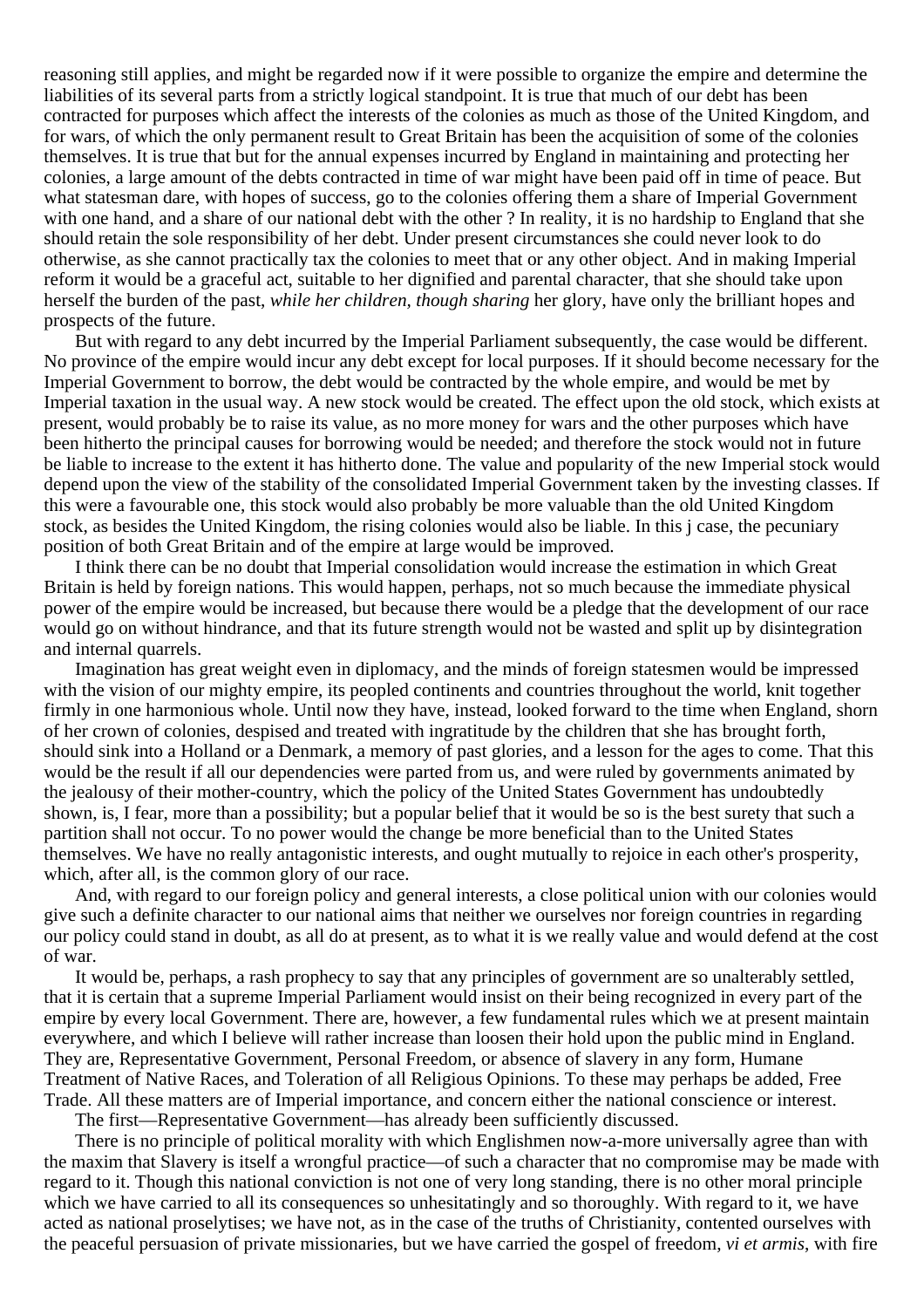and the sword. We have rooted out the unclean thing from our own dominions at great cost and with unsparing hand. And yet there exists a danger that without the exercise of a watchful eye we may in some parts of the empire find ourselves gradually permitting some of the features of slavery. The temptation to this is very strong in those parts where we have at once a virgin and fertile soil, and a climate so hot as to incapacitate persons of European descent from out-door bodily work. The importation of lab our, of the Indian Coolie to Ceylon, the Mauritius, and the West Indies, and of the Polynesian to Queensland, is, though a most proper and useful practice both for the employer and the employed, still one which for its proper regulation requires an active and organized supervision on the part of the Imperial Government. It is the common habit of mankind to fail in recognizing the injustice to other and inferior races of systems to which they are accustomed, and from which they derive pecuniary advantage. It would have been difficult to get the planters in Jamaica and in the Southern States of North America to acknowledge the unfairness of the state of society in which their lot in life was cast. It would therefore be scarcely prudent to leave to the local governments, composed in a great measure of the employers of imported lab our, the task of regulating the traffic in which they have such an interest. For in some circumstances the pecuniary interest of the masters may become opposed not only to the happiness and comfort but to the very existence of the imported laborers. We cannot suppose that the Imperial Government would, as at present constituted, act less rigorously in suppressing any practices analogous to slavery in any colony than it would do if the colonies were granted representation in an Imperial Parliament. But, in the former case, the Government would act with this disadvantage, viz. that the colony, which might consider itself aggrieved by an interference of which it might not recognize the necessity, would have no constitutional means of bringing its views to bear upon the Government, and thus general dissatisfaction would be caused. If, however, the colony were able, through its representatives in the Imperial Parliament, to express its wishes and to ensure that the real facts relating to any question at issue were known, it would more readily listen to the views of the majority of the empire as there expressed, and acquiesce in the measures adopted.

The same may be said of the Humane Treatment of Native Races in and adjoining our colonies. Experience has already shown how precarious is the position of aboriginal and uncivilized tribes in countries colonized by European peoples. In those countries where the climate allows Europeans to settle and increase, it has been the almost invariable result of colonization that the aboriginal races have gradually died, or are in process of dying out, except in cases where they have been artificially protected in a state of dependence. This decline of aboriginal races has not been less experienced where they have come in contact with the English race than in other cases, but rather more so. Perhaps even our repression of slavery may have tended to this result, as it has prevented the compulsory employment of natives, the only means by which they can usually be induced to do organized work, and thus has caused the settlers to regard them as mere cupbearers of the ground, and hinderers of the progress of civilization. There is no more likely cause of disturbance between the colonies and the mother-country than the treatment of these aboriginal races. No doubt in all our colonies a much higher standard of the duty which we owe to these weak and defenseless residents in lands formerly their own now exists than was formerly the case with the pioneers of our earlier colonization, and the barbarities which have exterminated the native populations of Tasmania, of Newfoundland, and of great parts of the continent of North America are not likely to be repeated. But the causes which produced them are still at work in other of our colonies. Indeed, great practical difficulties have to be met, as by the increase of the European population land becomes scarce, and, in consequence, that occupied by the remaining natives becomes more valuable. The present treatment of the Red Indian tribes in the United States, and of the South African caffes by the Boers of the Transvaal shows what a policy might be expected if the persons who are immediately brought into contact with inferior races were allowed, uncontrolled, to act as interest and temporary expediency might prompt. I believe that public sentiment in England would revolt against the manner in which there is a strong tendency in some colonies to treat the natives; and that large numbers of persons at home would rather see a dismemberment of the empire than allow dealings with aborigines, which they would consider wicked and unjust, to take place under the shadow of the British flag. It would, under present circumstances, be unwise for the Imperial Government to interfere minutely in the relations of local governments with aborigines in their provinces; but it is bound, for the credit of the empire, to keep a watchful supervision over native interests. Mr. Merivale indeed says:

' Lectures on Colonization and the Colonies,' Lecture xviii., p. 495.

"That the protection of natives should in all cases be withdrawn altogether from the colonial legislature and entrusted to the central executive, is a principle in which I think even the most jealous friends of colonial freedom must acquiesce. One of the most useful functions of a distant central authority, counterbalancing to a certain extent its disadvantages, is to arbitrate dispassionately between classes having so many mutual subjects of irritation." And, subsequently, in the appendix to that lecture (p. 518) he says: "It cannot be doubted that a consistent and regulated system of management of the natives by the home authorities would be better, as regards justice towards the natives, than the arbitrary will of the settlers." But he admits that there appeared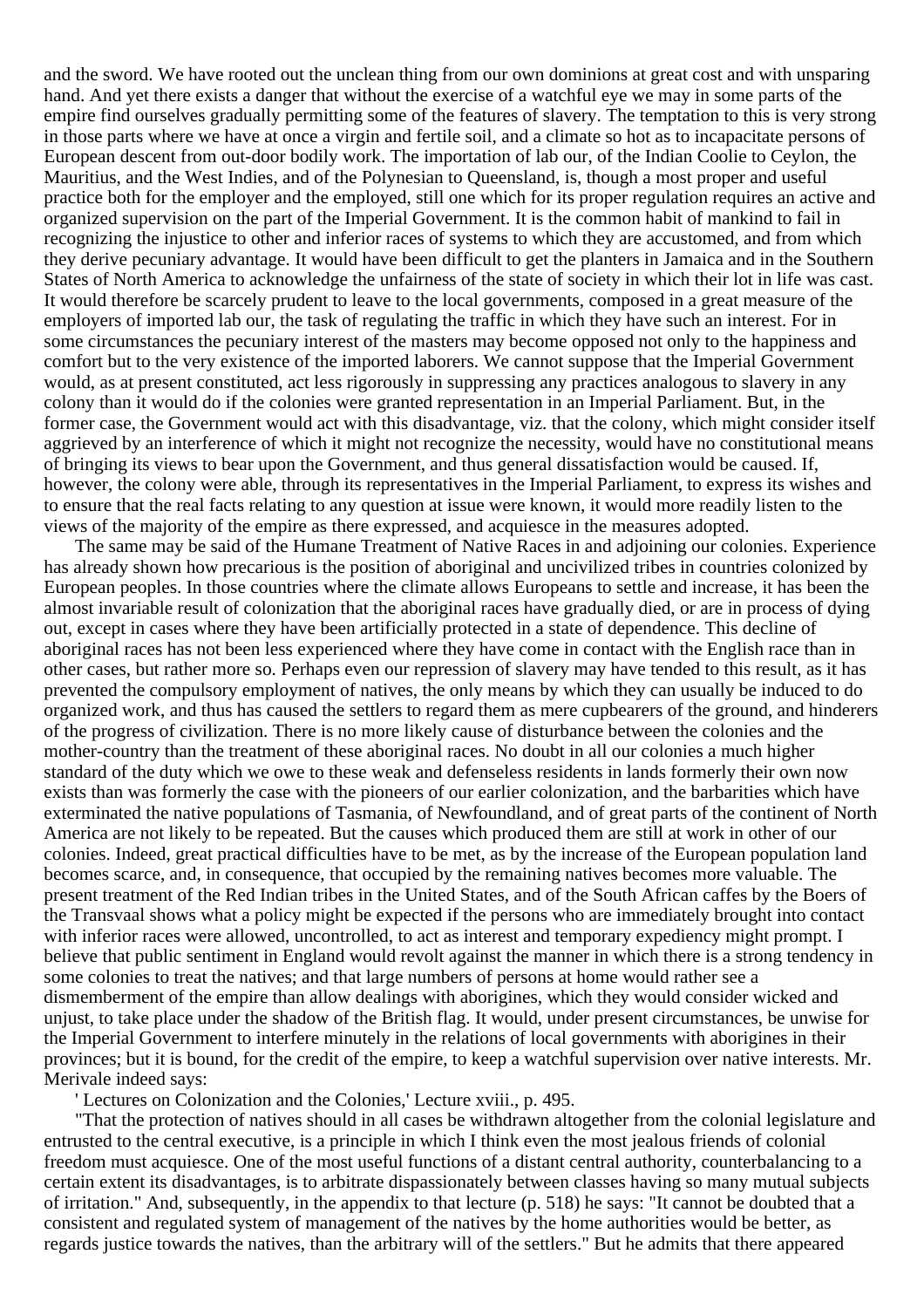little hope, from the weakness of the Imperial Government, that this desirable system would ever be adopted. I believe it would now be impossible for the Imperial Government generally to take the arrangements with native races into its own hands, but there is one contingency in which it is bound to do so, that in which it is necessary to defend the colonists by military force from native attack or revolt. It is frequently in these cases that the feelings of colonists are most strongly excited against the native races. The true remedy lies in a stronger and a representative Imperial Government. It is not likely that an Imperial Parliament with colonial representatives would take a less humane view of our duty to aborigines than the present one, but it would speak with far more authority, and would be credited by colonists with greater knowledge of the real state of the various parts of the empire. I believe that such a Parliament could, without taking away any authority possessed by local governments, by its expression of opinion alone, secure that native interests should be treated with more consideration than at present; and that if it became necessary for it directly to interfere, it could do so with greater assurance that its decisions would be cheerfully accepted.

There is fortunately less likelihood that any difference of opinion could arise between the Imperial and any of the local governments as to the fullest toleration of religious opinions of every kind, and to their public exercise, provided this did not involve the commission of acts contrary to public policy or decency, or to humanity. We have fortunately no European religious body within our empire whose creed is connected with a practice so opposed to public interest and law as the polygamy of the Mormons, which, I believe, would be tolerated neither by home or colonial sentiment; but if such a sect were to arise, and become numerous in any of our colonies, it would clearly be a matter of Imperial interest to decide how far the practice of polygamy should be allowed within any of the dominions of the Crown. In this case, also, the presence of representatives of the provinces specially affected would be able to assist the Imperial Parliament in coming to a wise decision.

Free trade does not, perhaps, properly come within the same category as the principles first enumerated, as it is one which has not been hitherto practised or enforced as part of our system of Imperial Government. Taxation has been considered as a local question entirely within the province of each local government, which has looked only to its own interests, apart from the effect that its financial policy might have upon other parts of the empire. This has been the natural result of England's own mercantile policy, which, until a comparatively recent time, made its tariffs and commercial laws solely for the advantage, as it was then considered, of English merchants, without consideration of the industrial interests of either the colonists or of Ireland. In both cases, however, there has been the same principal cause, namely, that the local bodies who made the taxes, tariffs, and laws, have regarded their own interests as separate from those of their fellow subjects who happen to live outside the boundaries of their own province, although those boundaries were sometimes of an entirely arbitrary kind.

It is of the deepest importance to the empire that its various parts should so order their fiscal arrangements as to interfere as little as possible with the progress of the others, and so of the whole. It is admitted that the effect of free trade is generally to increase the commerce and prosperity of the world: the arguments now used against it lie as to the effect that it may have upon the position of limited areas. It is urged that as the effect of free trade is to cause production of commodities only where they are to be produced at the cheapest rate, and to discourage the production of them where local manufacturers will be undersold by importers from abroad, it may be the true interest of inhabitants of these latter places, to protect such local industries in order that, in case of enforced isolation from other places, they may have the means of supplying all their wants. It is also urged that it is the interest of every province or area of local government to be self-supporting, as the result is that suitable employment will then be found for all the inhabitants, each of whom may not be fitted to take part in the production of the staple for which the province is best fitted, and with which it can undersell other places. These arguments pre-suppose that the interest of persons is confined to that of the locality within which they live, a proposition I do not believe to be true of any community in the world, and which certainly is not so of citizens of the British Empire. The real interest of an Englishman, whether living in England or in the colonies, is that of the empire at large. He cannot, without showing the most short-sighted selfishness, limit his sympathies to the part of it in which he happens to live. The interest of the empire at large is that each part of it should be encouraged to the utmost to produce those commodities for which it is best fitted by nature, and so to develop itself as rapidly as possible. This can only be done if the other parts take as much of its productions as they can, and if it devotes the whole of its energies to do that which it can do best. A very simple example of this exists in the relations between England and her Australian colonies at the present time. The progress of Australia in a very great measure depends upon its finding sufficient markets for its wool and its meat. These it finds in England, But England can only buy the products of Australia by the profits, and for the purposes of her own manufactures and commerce, a considerable part of which spring from intercourse with Australia. If Australia then artificially protects its own manufactures in which it is undersold by England, it reduces its power of producing wool and meat, and also the profits of England, which she thereby prevented from purchasing the products of Australia to the extent it did before. On the other hand, if England, anxious to be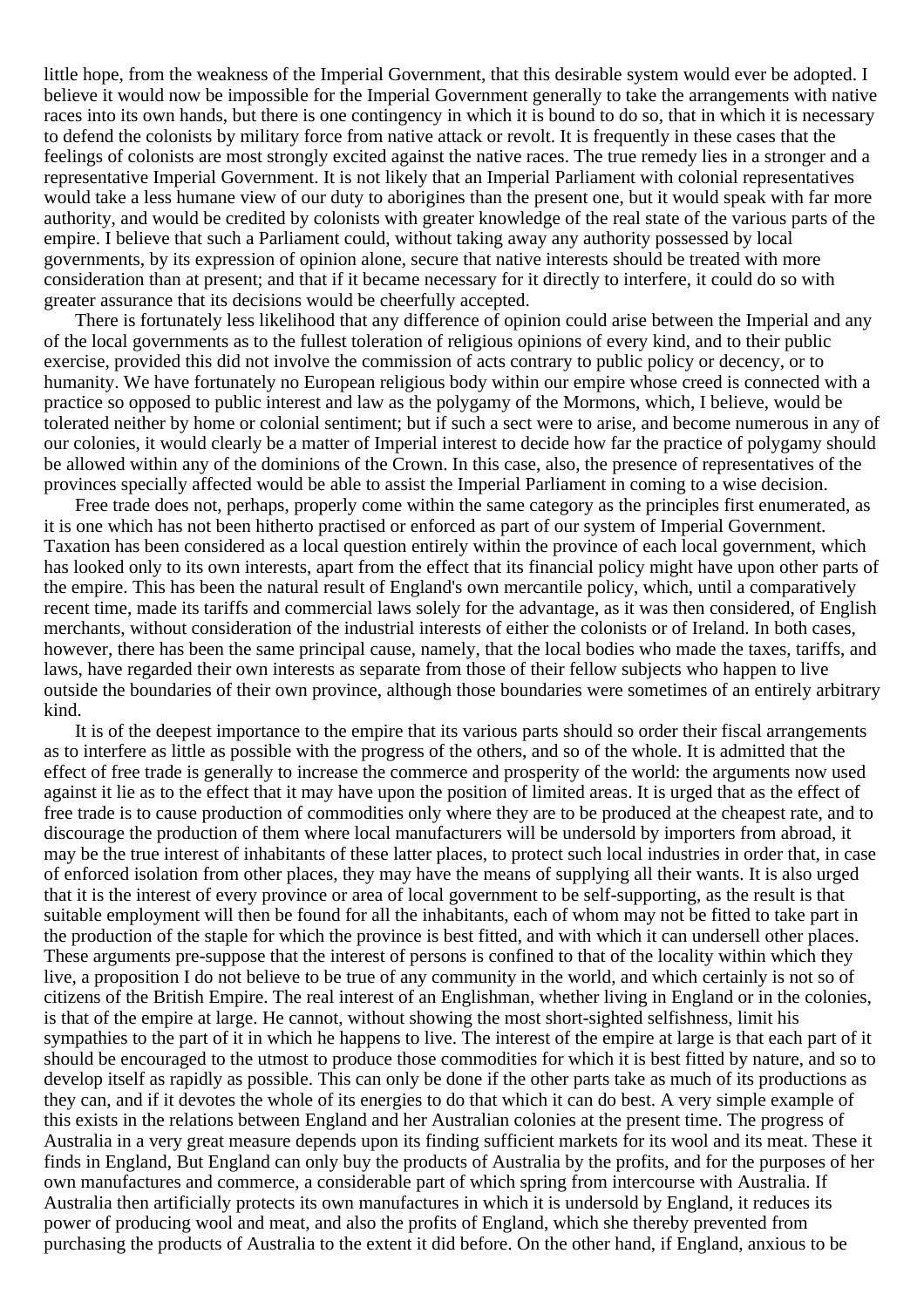self-supporting in the matter of food, artificially protects her own farmers, then it will be impossible to feed the multitudes employed in her commerce and manufactures, which will dwindle away, leaving no market for Australia. When Australia's economical position becomes suitable for manufactures, they will arise by natural growth without protection.

A most remarkable practical proof of the advantages of free trade has recently been shown in the relative progress of two Australian colonies, New South Wales and Victoria, the former adopting a free trade and the latter a protective policy. In the five years from 1870 to 1875, the exports of New South Wales, with free trade, increased 83 per cent., while those of Victoria only increased 16 per cent. The shipping of the former also increased 48 per cent., and that of the latter 25 per cent., in the same period. The relative increase of New South Wales in other respects has been little *less* remarkable. The taxation in New South Wales is at the rate of £1 18s. 3d. per head, while in Victoria it is £2 2s. 9d.

The same arguments apply to the relations of all parts of the empire with each other.

With free trade the empire will be self-supporting, though each part of it may not be so by itself. We must trust to our great navy and extensive mercantile marine to keep open communications between the various parts, which will thus attain their highest possible development, and the different wants of the large populations which must result will always provide suitable employment for every person. The cost to the empire of the largest navy will be nothing compared with the enormous pecuniary advantages derived by it from *Imperial free trade*. At the same time it does not follow that it would be wise for the Imperial Government to press free trade against the wish of the colonists. It would possibly have been politic for that government, in granting representative local government to each of the colonies having that privilege, to have provided that the local government should not have the power of imposing prohibitory duties upon goods coming from other parts of the empire; but this opportunity has been allowed to pass, and we have to regard each of those colonies as practically independent of Imperial control in the matter of taxation, and as accustomed, by its means, to interfere with the free course of trade. There is no necessity, however, why such restrictive measures on the part of the colonists should be passed without notice by the Imperial authorities. England has long been in the habit, by its ambassadors, of pressing upon the notice of powerful European Governments the injury that their protective commercial systems were doing to English manufactures and to the production of raw materials in English colonies, and it has frequently succeeded in obtaining modifications of those systems. The Imperial Government would be at least entitled to use the same pressure upon colonies of the empire that it does upon foreign and independent States; and it could do so with the greater force, that its efforts would be made on behalf of interests in which the colonists shared, and to which they could not become politically opposed. As public opinion in the colonies is the eventual arbiter of all disputed questions, such pressure would be suitably and sufficiently exercised by a statement by the Imperial Government of the evil effects caused, in their opinion, by the taxation or Customs' duties complained of, to the general welfare of the empire. This statement might be addressed in the first place to the colonial government, and then published for the consideration of colonists. It can scarcely be expected that Imperial consolidation would of itself immediately cause the colonists to abandon their protective measures; but it would have this good result, that they would be encouraged to regard the relative interests of their own and ot other provinces of the empire from a broader and less exclusive point of view. From this, and also from the progress of economical knowledge, we may expect the gradual adherence of all local governments to the munificent principle of free trade.

It now only remains to consider the means by which Imperial reform can be carried into effect. And the first requisite for this result is that there should be a general opinion, both at home and in the colonies, that such a reform is necessary and practicable. For this purpose every speech of a public man, every article in a newspaper, and every book, which has the effect of drawing the attention of men of British race to the relation of England and her colonies' does a public service. As might be expected, the colonists, who have their relations more often brought to their notice in a practical way, have taken the lead in insisting that some closer connection between the various parts of the empire is demanded by Imperial interests. The Royal Colonial Institute in London has greatly contributed to a healthy state of opinion in colonial affairs, and has been the means of bringing together, for the exchange of ideas, residents in the most opposite parts of the empire. Some of the members of the Institute are much in favour of Imperial confederation for the empire, involving Imperial representation of the colonies; though, as far as I am aware, no elaborated scheme, nor consideration of details, has yet been made. Though our objects for the consolidation of the empire are the same, it will have been seen that the arrangement I have here sketched can in no sense be called Imperial confederation.

A federal system, or confederation, in its nature presupposes that each member of it is an equal and independent party to a contract by which the confederation is formed, and has theoretically the same right to secede from the union that it had to enter into it. The United States of North America is legally a confederation of equal States, and the late war by which the secession of the Southern States was suppressed was, constitutionally, an illegal war, and was opposed as such by the strict constitutionalists in all the States.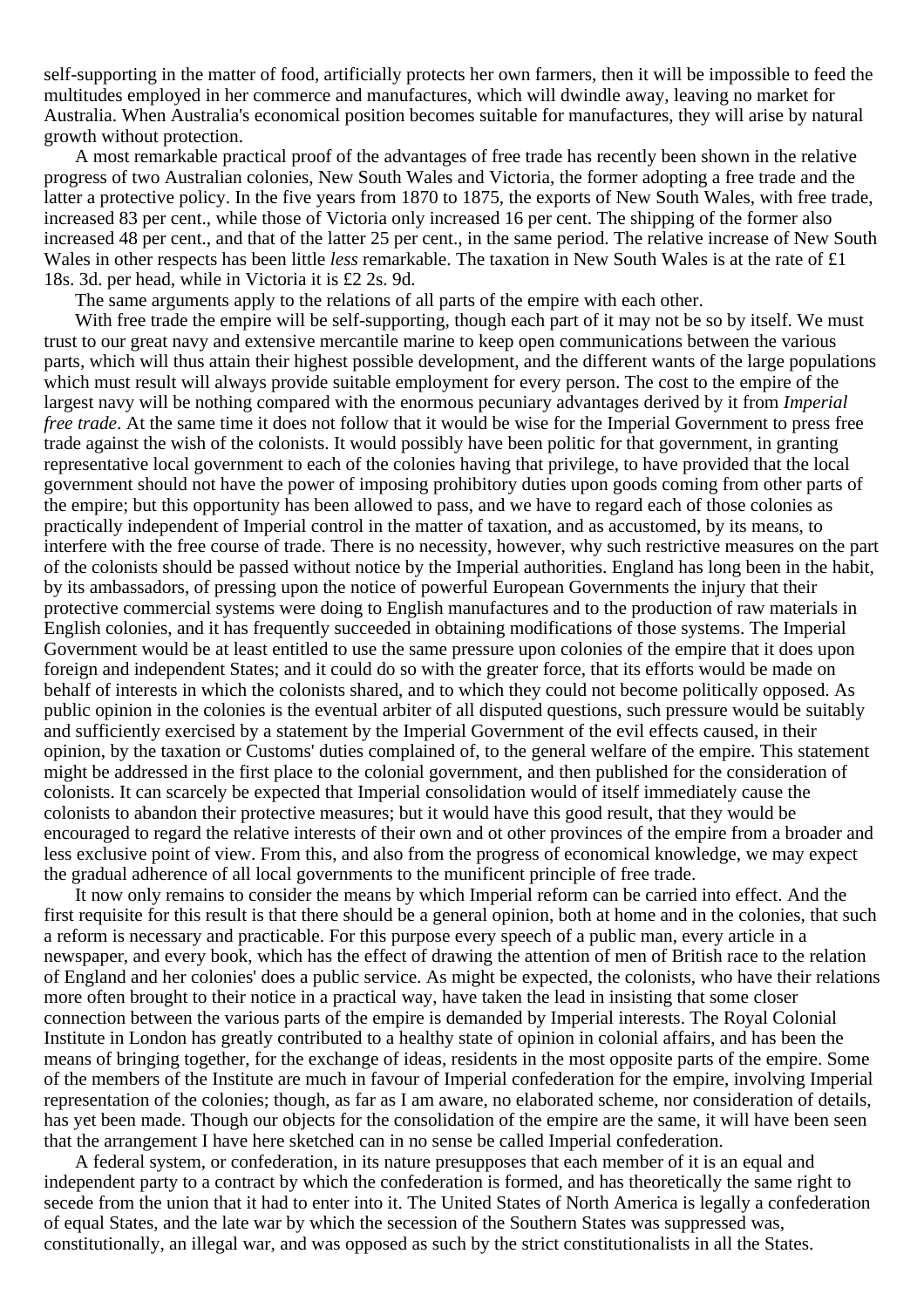Moreover, in a confederacy, no change of the basis upon which the union is formed can properly be made without a reassembling of the equal and independent parties to re-settle the terms of the contract. No doubt in practice this is often avoided, but it is always with inconvenience and with a straining of the strict letter of the law—ever an undesirable expedient. These evils are constantly liable to appear in confederations, and almost always do so in one form or other. In dissentions between the whole of the parts, the victory is usually with the central authority; but it is at the expense of much ill-feeling, and of the convictions of some of the most worthy members of society.

Fortunately the present position of the British Empire allows us to obtain all the advantageous results of confederation without its dangers. We have now a Sovereign and a Legislature "in these her realms, and all other her dominions and countries, over all persons, in all causes, as well ecclesiastical as temporal" supreme; and we are accustomed to see that supremacy exercised in all the empire in a manner agreeable to all classes of her subjects. It is possible that by these means a union of all the dominions of the Crown may be made with the same consent of the various parts that a confederation implies, but in a legal form at once more stable and more elastic. It is indubitable that, in strict constitutional law, the Queen in her Imperial Parliament might reorganize the empire, by granting the Imperial suffrage to the colonies, without consulting the colonists at all, and the latter would be guilty of rebellion in resisting any of her decrees thus made. But with semi-dependent and at the same time loyal states as the colonies are, such a course would be equally unwise and unjust. What can be done is, that when the colonists have arrived at the state of mind which would have impelled them, if they were independent parties, to confederate, the Queen and her Imperial Parliament shall pass an Imperial Act which of its own force shall knit the empire into a compact whole, legally unassailable at any future time by any dissentient part. In this case, if any dissatisfaction arose, and a part of the empire attempted to secede from it, the sympathies of all constitutionalists would, unlike those of the United States, be always against secession. And also, unlike the United States, where the rigidity of the constitution is, and probably will continue to be, a danger to progress and order, the Imperial constitution could be modified by the supreme authority to suit the changing circumstances of the empire without either illegality or scrapie. I know of no attributes of a wide representative government more likely to produce permanence than these. The modern tendency on the Continent and elsewhere towards the political unity of races has not expressed itself in the form of confederation, but rather in that of a central government, with an Imperial head for certain Imperial purposes; and this has been shown, undoubtedly, to produce a stronger government than a merely federal bond can do. What is wanted is not Imperial confederation, but Imperial reform, which, both as a word and a thing, is more suited to our traditions and wants than the former.

We may hope that the Royal Colonial Institute will continue its efforts in favour of Imperial representation of the colonies; and in consequent discussions by men acquainted both with home and colonial opinion, the plan for its accomplishment most suitable to the position of the empire will be arrived at.

Though many of the most enlightened colonists are already alive to the necessity of some change, and are pressing the matter into notice, it has not been found that the colonial political class, as a rule, have advocated any steps for bringing the colonies into closer relation with England, and the reason for this is not hard to seek. The position of a politician acting in the government of one of our colonies is one of great importance and dignity, naturally cherished by its possessor. If he is a far-sighted man, who looks forward with confidence to the great future that awaits his colony, he is naturally anxious that his name should be associated in the minds of posterity with the history of its early fortunes. He therefore is tempted to regard with suspicion any measure which he fears might have the effect of taking any of the control of those fortunes which he now has out of his hands, and thus reducing his actual and historical claims to notice. That these fears are really unfounded where such extensive powers of local government must always exist I have already endeavoured to show, and that the effect of colonial representation would really be to offer a political career far more magnificent than at present to a colonist of first-rate abilities; still, I fear it cannot be doubted that this reform would encounter the opposition of a section at least of the colonial political world. No change of magnitude can be carried out without interfering with some apparent interests. However, if the matter were formally before colonial notice, we might reasonably expect that parties would be divided on this as on every other subject, and that, if reform were opposed by the colonial government, it would be supported by the colonial opposition.

The difficulty lies in this, neither at home nor in the colonies is there any wide-spread dissatisfaction with the present state of things. Everyone admits that it is only a temporary state which cannot in its nature be of any long continuance, but few people have any notion of what may be the result, or would be willing to take steps towards a great change purely from speculative reasons. On the other hand, if some real cause of dissatisfaction with the present connection of the empire were to arise either here or in the colonies, hostile feelings would be aroused on both sides, which would throw the greatest difficulties in the way of making any Imperial reform or preserving our present unity. This has been already proved by our experience in the disputes with our American colonies, now forming the United States. There is also this further difficulty in the case of our present colonies.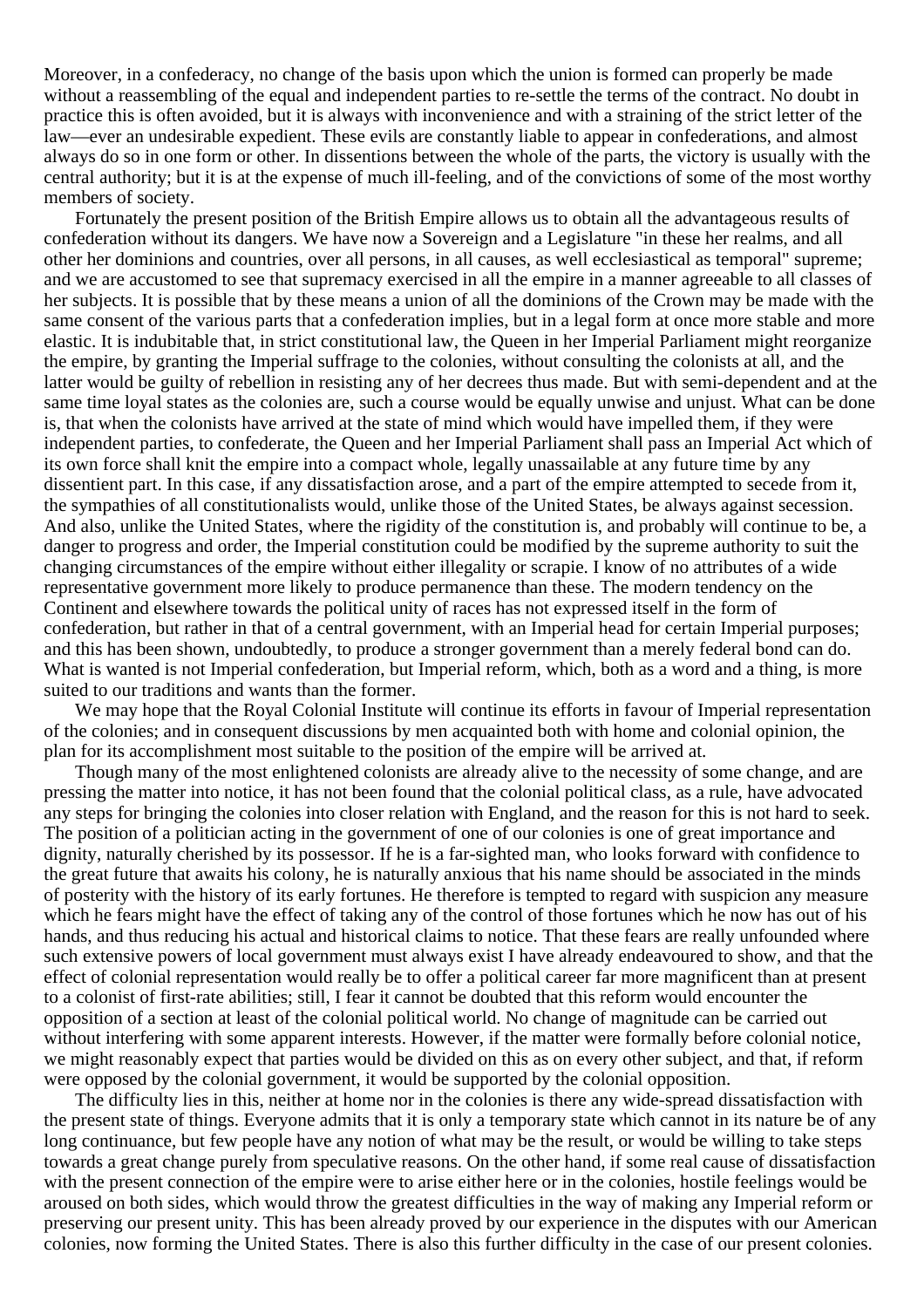They have the additional reason for satisfaction with the present state of affairs, that they now have all the benefit of England's great Imperial expenditure without contributing anything towards it, while they have, at the same time, the most complete autonomy in their own internal affairs. In any possible scheme for Imperial unity some provision must be made for their providing a share of the funds required for this expenditure. Would the colonists then consent to a new system, entailing this burden upon them, unless they were compelled to do so by some urgent cause, such as pressure by the Imperial Government ? The only means of pressure upon the colonies open to the Imperial Government would be to threaten to withdraw the protection now afforded by Great Britain, and thus to compel them to incur much greater expenses in providing separately for themselves all the requisites of protection and government than they would undertake in simply contributing to the Imperial exchequer. But this would be to threaten a dismemberment of the empire, a catastrophe which it would be the special object of any reform permanently to avert; and I am convinced that public sentiment in England would never sanction such a course being taken. It is probable that threats of any kind on the part of the Imperial Government would tend, as the separatist policy fashionable in England some time ago undoubtedly did tend, to weaken the attachment of the colonists to the mother-country. If the colonists believe that England is unfeignedly anxious, even at the cost of much expense and trouble, to retain then in union with herself, they will be much more willing to meet her just wishes. Those of British race will be generous to those who act generously and openly towards them. If, therefore, the full facts connected with England's share in Imperial government were laid before them, and were discussed calmly without any pressure, the reasonableness of their assisting her in her great work would be admitted, and colonial governments would be forced by public opinion in the colonies to unite with the Imperial Government in carrying some comprehensive and suitable Imperial measure. Moreover, colonists will be anxious in time to be rid of the kind of quasi-dependence to which they are subject at present, and to have personally some share in directing the affairs of the great empire of which they form so important a part. When this anxiety becomes strongly felt, as it undoubtedly will be, if no great disputed question should previously arise to estrange colonial attachment from the mother-country, they will be met at once by the obvious difficulty that they cannot in fairness ask for power without being willing at the same time to undertake some of the consequent responsibilities.

To the two noble motives, desire to have a share in the Imperial government of their race, and justice towards the mother-country, who has long protected them at her own expense, I look, as the mainsprings which shall induce the colonists to support a fair and lasting Imperial union.

With people living in the United Kingdom, the position is altogether different; for them Imperial consolidation would bring with it, not a new liability to taxation, but a renunciation of power. And, no doubt, parting with exclusive power is always accompanied with a pang, as we see in the case of the monarch who finds himself obliged to submit to the pressure of a popular assembly. But none the less is it often necessary to do it, and wise to do it with a good grace. And there never was a renunciation of power to which those who make it, need look with less apprehension. For it is the admission by a parent of the children that he has reared, to share in a great enterprise and in mighty aims. To them he relinquishes some of the control and some of the glory, and to them he looks in their young strength for help in the burden and heat of the day, to maintain not only the glorious work that he has created, but to carry it where even his strong arm alone cannot reach. We in England should no doubt lose our exclusive right of determining the foreign policy of the empire, but that policy would be strengthened by the very loss, and we should show a fatal short-sightedness, if for the sake of the sole exercise of Imperial power we threw away any opportunity of engaging our colonies to cast in their lot with us, both for better and for worse. Most truly did Burke, in his speech for conciliation with the American colonies, say, on March 22nd, 1775,

' Burke's Speeches,' vol. i., p 327

"As we must give away some natural liberty to enjoy civil advantages, so we must sacrifice some for the advantages to be derived from the communion and fellowship of a great empire."

I have already pointed out, in discussing the effect of Imperial consolidation upon the colonies, that the difficulty most likely to hinder their acceptance of any scheme for it will be that they must undertake at the same time a share in Imperial taxation, which has been till now the burden of the United Kingdom alone. It must not be supposed that the acceptance of a share of this burden by the colonies would cause a corresponding alleviation of the Imperial taxes paid in Great Britain. It is probable that these would at least be as large as at present, if not more so.

One of the consequences of the existing unsettled relations of the colonies to the mother-country is, that defences by fortification, coaling stations for ships of war, and necessary communications by telegraph, are, especially as regards the Australian colonies, either non-existent or greatly deficient, over large areas, which would have to be defended by us in time of war. This deficiency has lately attracted a good deal of attention, but nothing has yet been done really to meet the difficulty in a sufficient manner. The colonists have neglected to do for themselves what it was imagined might be done for them by the Imperial Government; and the latter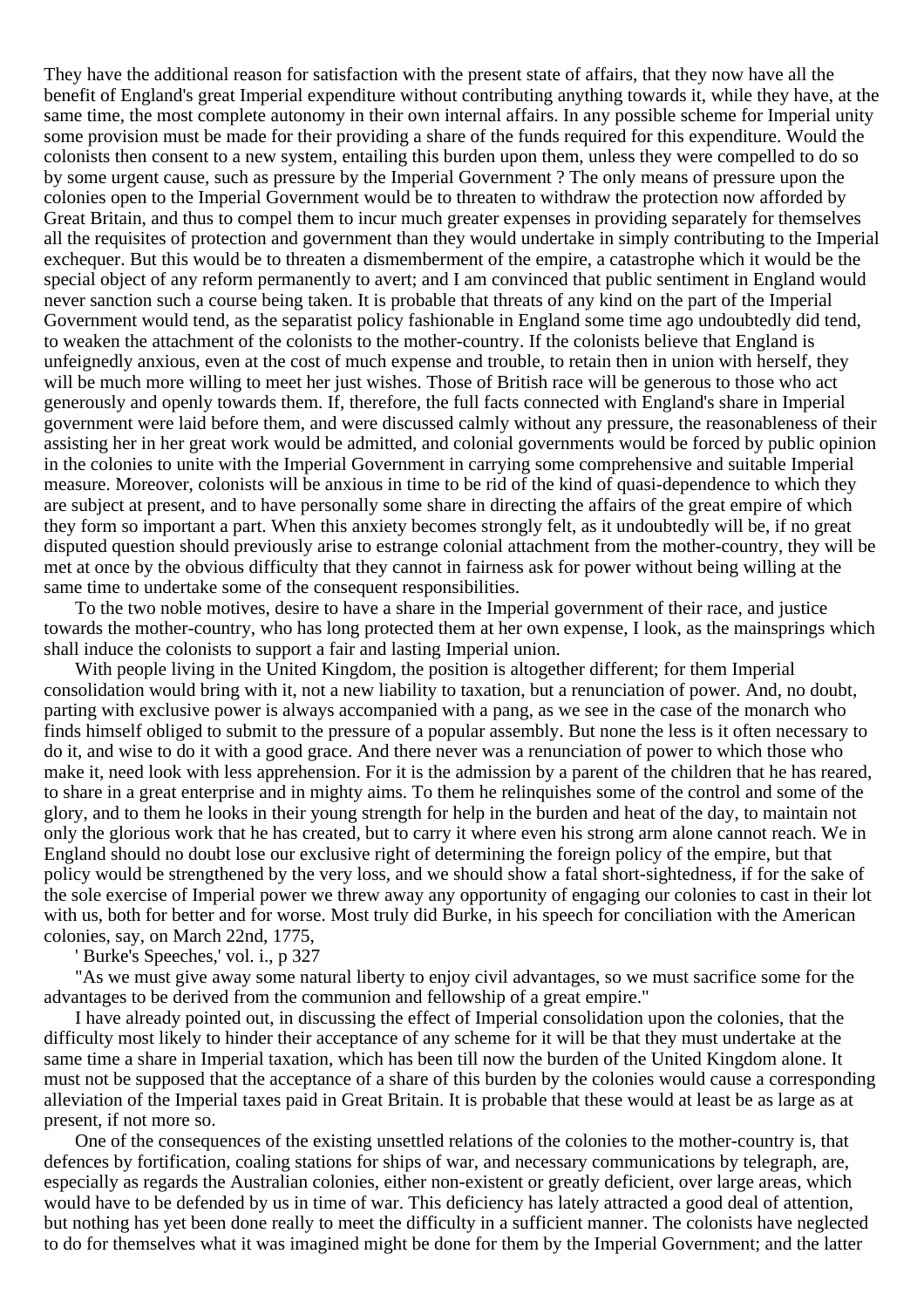has naturally objected to spend English money on what appeared to be really a local concern. And besides these existing deficiencies, fresh centres of wealth are day by day arising in most of the colonies which will render necessary constant additions to the defences that are now required. Though under a centralized Imperial Government, it will probably be found practicable to make a certain class of military fortifications a purely local charge, there is much to be done in the colonies, the expense of which properly fall on the Imperial exchequer. The colonists would justly expect that upon their contributing to the Imperial funds, steps should at once be taken to provide for their security, and they would press their wants through their representatives in the Imperial Parliament in a manner not likely to be neglected.

Probably one of the greatest difficulties in the working of an Imperial Parliament with colonial representation, would be at the commencement, in moderating the demands made by out lying provinces upon the Imperial exchequer, without at the same time causing local dis-satisfaction. But as the United Kingdom must, for a good many years to come, still provide by far the largest share of the Imperial funds, it is likely not only that all colonial contributions would in reality be spent in the colonial interest, but that a considerable part of those obtained from the United Kingdom would go to the same destination. The people of Great Britain, therefore, cannot be attracted to a support of Imperial unity by the prospect of a diminution of their burdens (except, as I have already attempted to show, in the matter of their funded debt), and they must consequently look, for the advantages of such a scheme to themselves, to other considerations. And what these considerations has followed in history the course of England, since her people became a nation, can doubt. For it has been prompted by a spirit working within, passing on from the fathers to the children, and ever showing itself from age to age, in varied and diverse forms. This spirit is the spirit of empire, and it lives not in the brain of the despot, but in the heart of the people. With the government, or without the government, it has worked its way, and it will work its way still. No English monarch has been permanently popular who lacked this spirit, and it is an essential qualification of a great Minister. With the two great weapons of trade and colonization, it is gaining the supremacy of the world and no force has yet appeared which can check its march onward. It aims at empire, not for the glory which is attained thereby, nor for the simple pleasure of ruling over wide lands and numerous races, nor for the tribute of peoples but that it may assimilate other races to the English race, and enforce their obedience to laws of action that Englishmen have evolved for themselves, and wish to see everybody else follow. But like all great forces, it shows no haste, and works on, biding its time. It is to this powerful spirit of the empire of race we must look as a principal cause, not only to make Imperial unity possible, but to force it into a reality.

There would be also material advantages to Great Britain in such a union, which cannot fail to have their weight. The easing of the over-worked and over-weighted machinery of her present Parliament; the strength that she will draw from her increasing colonies as time rolls on; the sense that they can never become her enemies, and that with their help her work may indeed delevop channels, but can never decay, and is ensured against the weakness of old age these are considerations which may well influence a nation that has done much in the past, and has much to show for it in the present, but who knows, or ought to know, that what has been gained has been out of all proportion to the little geographical space which has produced the men that have gained it, and that they have been aided in their work by physical and other causes unlikely to exercise the same weight in perpetuity. Indeed, Imperial unity is the only fitting climax to our noble history in the past. England has only once really failed in her functions of government, and though that failure occurred with regard to her dependencies, she has learnt and profited by it. But she has to prove to the world that she is able, besides providing freedom and tranquillity at home, to consolidate her empire on the basis of that freedom and tranquillity. Without Imperial unity, she will have shown herself able indeed to sow, but not to reap. And the harvest ought surely to be near; it is ready to our hand. Other nations have achieved the union of the branches of their races under one government by violent revolutions, by wars, by annexations, and with the greatest difficulties. We have the union already made, and have only by wise reforms to render it permanent and put it out of the reach of danger. Let us seize the present moment for these efforts, when the empire is tranquil and progressive; when no great question of home politics disturbs our minds; when faction is hushed; when no controversy exists between the Government in England and any province of the empire; when those who would dismember the empire have been tried and found wanting; and when Englishmen, both at home and in the colonies, so readily admit the advantages they gain from allegiance to a common Sovereign. Let us not wait till the blood is heated by disputes which the present uncertainty may any day produce. Our experience in America shows that an arrangement is then impossible, and that experience is the best guide to the future.

No doubt the change would be in a certain sense a revolution; but the history of the English people has been one long series of revolutions carried on often imperceptibly, and preserving order and old names and associations. Such revolutions were the emancipation of the villeins, the reformation of the Church, the amalgamation of Scotland and of Ireland with England, and the gradual assumption by the House of Commons of the supreme power in the State. These revolutions are not to be feared, and with them the word is robbed of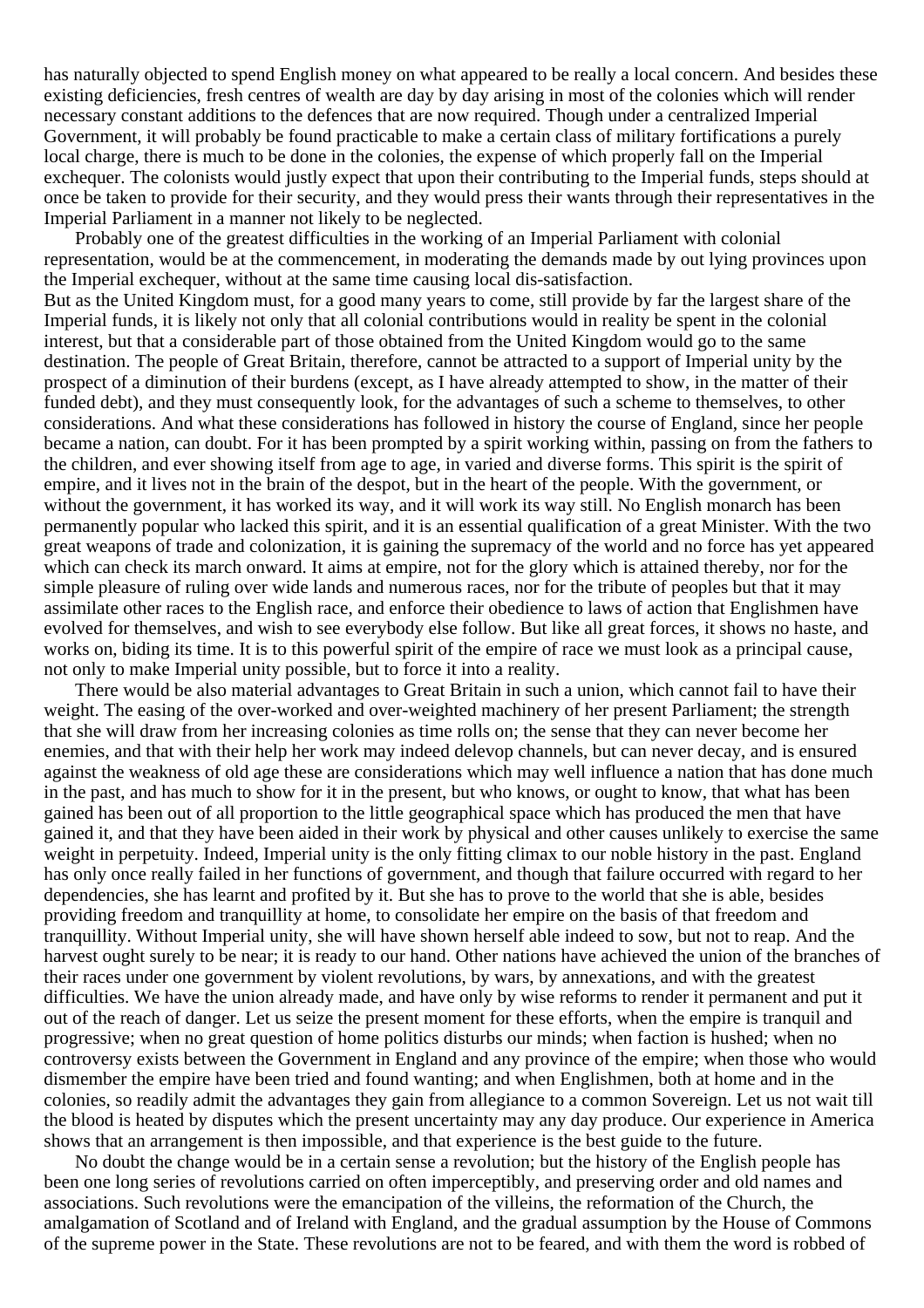its sting.

And how can these great reforms be made ? I would reply, in the same manner, that all great reforms are made in these islands and among men of British race, by the Legislature, after the public have become convinced by means of general discussion that they are necessary and practicable. The first step is the forcing of the questions at issue upon the public mind at home and in the colonies; the second is the determination of the form in which change can safely and wisely be made. In both these the help of the Ministers of the Crown is needful. And at present there is little doubt that it would be accorded by Ministers of either of the political parties that Her Majesty can summon to her service. There is no substantial difference in the present policy towards the colonies advocated by either of them. And there is no measure that British statesmen could carry which would be so glorious as this; as it concerns the deepest interests of their country and people, not only now, but in the most distant future; and it would affect, perhaps more profoundly than any other political course open to human action, the destinies of the world at large. The Minister who should succeed in carrying into effect the political consolidation of the British race would earn for himself an imperishable name, and the era in which it was accomplished would merit the respect of posterity. The course which has been taken by Lord Carnarvon, in South Africa shows what an able and disinterested Colonial Minister may do in educating and convincing colonial opinion in favour of a wide and beneficent scheme of comprehension; and the same process is possible with regard to a wider and more important scheme for Imperial unity. Probably, the most reasonable course, if a Minister were willing to promote such unity, would be that he should send out to the colonies, to which it was proposed to offer Imperial representation, the draft of an Imperial scheme for public information and discussion, and should request the colonial legislatures to send to England delegates to explain the feelings and wishes of their colonies upon the subject. It is possible that intercommunication between the delegates of the various colonies, the Ministers of the Crown, and other home statesmen, might have the effect of smoothing difficulties and promoting the spirit of compromise, most necessary to complete a work of such magnitude.

For the interests of England we may hope that the question may never, at home, be made one of party. It is a national question, and the interests, sentiments, and sensibilities of so many communities of Englishmen are affected by it, and have to be considered in the discussion upon it, that violent party opposition, or harsh words on the part of prominent Englishmen might produce complications which would destroy all chances of success, and perhaps lead to the dissolution of the empire.

I believe no motion in favour of the consolidation of the empire, by giving the colonists Imperial representation, has been brought before the House of Commons in recent times, but such a motion would be of great service, as it would induce a discussion which would put before the world the advantages which might be gained, and the difficulties which have to be met, in the accomplishment of Imperial reform. If these pages should have the effect either of inducing any member of Parliament to undertake such a motion, or of bringing the enormous interest which the people of Great Britain have in the adoption of a sound basis of union with their brethren in her dependencies, in any way to the notice of the public, they will have fully attained the purpose of their author.

In conclusion, I would point out that if in spite of difficulties and opposition the genius of the English people should succeed in accomplishing this crowning work in their political development, there would be at least this pledge of its stability and permanence, that it would have on its side the only great principle which has in modem times proved strong enough to cause either the formation or the disintegration of states—a community of race and language. And, if we ask whether this success would result in the moral, intellectual, and material benefit of the race that it more particularly concerns, and of the world at large, I think that the deeds of England in the past, and the spirit in which she now looks forward to the future, will unite in giving an affirmative reply.

# **Note upon MR. GOLDWIN SMITH'S Article in the 'Fortnightly Review' of April 1st, 1877, upon the 'Political Destiny of Canada'**

Since nearly the whole of the foregoing pages were written, Mr. Goldwin Smith has published an article containing reasons why, in his opinion, the Dominion of Canada, in particular, and incidentally also, why the other English colonies cannot in the future be united with Great Britain and each other under one Imperial Government. He regards the hope of colonial representation as an extravagant dream. But when his reasons are examined, I think they will be found by no means of crushing weight. Mr. G. Smith well says, and I for one entirely agree with him, "The great forces prevail. They prevail at last, however numerous and apparently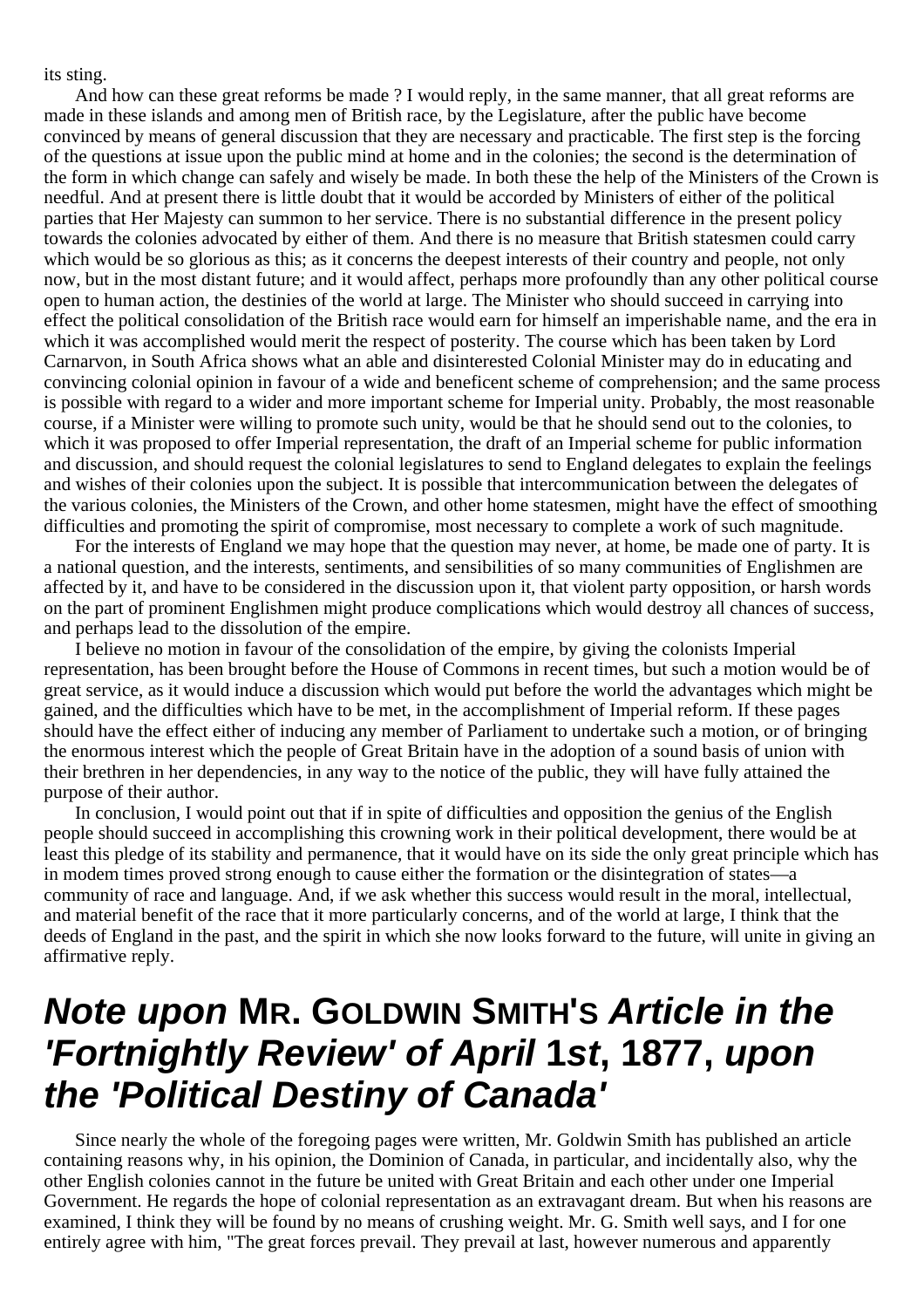strong the secondary forces opposed to them may be. They prevailed at last in the case of German unity and in the case of Italian independence. In each of these cases the secondary forces were so heavily massed against the event that men renowned for practical wisdom believed the event would never come. It came, irresistible and irrevocable, and we now see that Bismarck and Cavour were only ministers of fate.

"Suspended, of course, and long suspended by the action of the secondary forces the action of the great forces may be. It was so in both the instances just mentioned. A still more remarkable instance is the long postponement of the union of Scotland with England by the antipathies resulting from the abortive attempts of Edward I., and by a subsequent train of historical accidents, such as the absorption of the energies of England in continental or civil wars. But the Union came at last, and, having the great forces on its side, it came for ever."

Mr. Smith then states that the great forces are in favour of the separation of Canada from the English empire. It is a little remarkable that the only instances he gives of great forces in the foregoing passage, are those that have compelled the political union of the various brandies of one race under one government. But the great forces on which he relies for compelling the separation of Canada from the empire, are, its distance from England, the divergence of interest and the divergence of political character of Englishmen living in those two parts of the empire, and lastly the attractions presented by the United States, with their identity of race, language, religion, and general institutions, to those of Canada, together with economic influences. Mr. Smith's opinion is a valuable one where it has been formed from facts which his residence in Canada and the United States of America has brought under his notice. His views are, however, here founded upon what he considers general possibilities, of which persons who have not resided in America may form as valuable opinions as himself. He is a witness to the existence of a strong Canadian feeling in favour of a continued connection with England, and to the "glamour of British association." His political predictions and wishes are on one side; the evidence that he is compelled to bear as to actual facts, is on the other. His local knowledge, however, enables him to show that certain forms of the Unionist feeling are of secondary and transient importance; but he entirely puts out of sight and undervalues the great force which is at work to prevent disintegration and create unity, and which, aided by the secondary forces, that he admits together make a strong cable, may be found of supreme importance—I mean the love and the power of race.

Of geographical distance, as a great force, he finds little else to say than that "few have fought against geography and prevailed," while he admits that increasing skill is likely to increase our powers of intercommunication by steam and telegraph, though he thinks the cost of transit will not be lessened. In truth, the ocean is no real barrier between England and America; it is our safest and best highway. It is an unfailing permanent road which requires no money to keep it fit for travelling, and which, to a great naval power, can be closed neither by public nor by private enemies. With no land between, we are adjacent countries. The strongest argument against Mr. Smith's views for the future is, that with far inferior means of communication than those which are now open to us, the union has continued to exist in the past. If England's distance from America is what Mr. Smith calls geography, then we have fought against it, and have prevailed.

With Mr. Goldwin Smith's next great force, of "divergence of interest," it is still more difficult to deal, for he does not say much more about it than that such a divergence exists, and is as wide as possible both in diplomatic and economical questions. It is difficult to see why Englishmen in Canada have nothing to do with the European and Oriental concerns of England, and with the development of their race in other parts of the world. As a matter of fact, however, such is not their opinion. Mr. Smith points out and laments that the Canadian has not such an exclusive attachment as he would wish to Canada, as the sole country round which his feelings of patriotism should cling; but he does not see that the cause of this is that the Canadian feels he is a member of a great and a wide-spread race, and owes attachment, not merely to the fortunes of the land upon which he resides, but to the race of which he is proud to be a member. That he lives where he does is an accidental circumstance; his relationship to the other members of his own race is a force out of his own control, affecting nearly every sentiment and hope that he has. Certainly Mr. Smith's way of regarding national ties is not the way of his countrymen, and helps to show his want of sympathy with their feelings That he apparently thinks it possible that the Chinese may ultimately be allowed to expel people of the British race from the Australian colonies, and that the unassimilated Irish may take their place in the United States, and possibly in England herself, is an example of the unsympathizing and jaundiced view with which he regards the progress and aspirations of his fellow-countrymen. Such is not the spirit in which Englishmen have made their way in the world, and will continue to make it.

The remissness that may possibly have been shown by the Imperial Government in the advocacy of the claims of Canada, in dealings with the United States, would be remedied by the colonial representation that I have attempted to urge in the foregoing pages; it has occurred, when it has, not so much from diversity of interest, as from want of some recognized way by which the Canadians could make known their wishes and wants in England.

It is scarcely an argument against the permanent unity of the empire that Canada has retained the same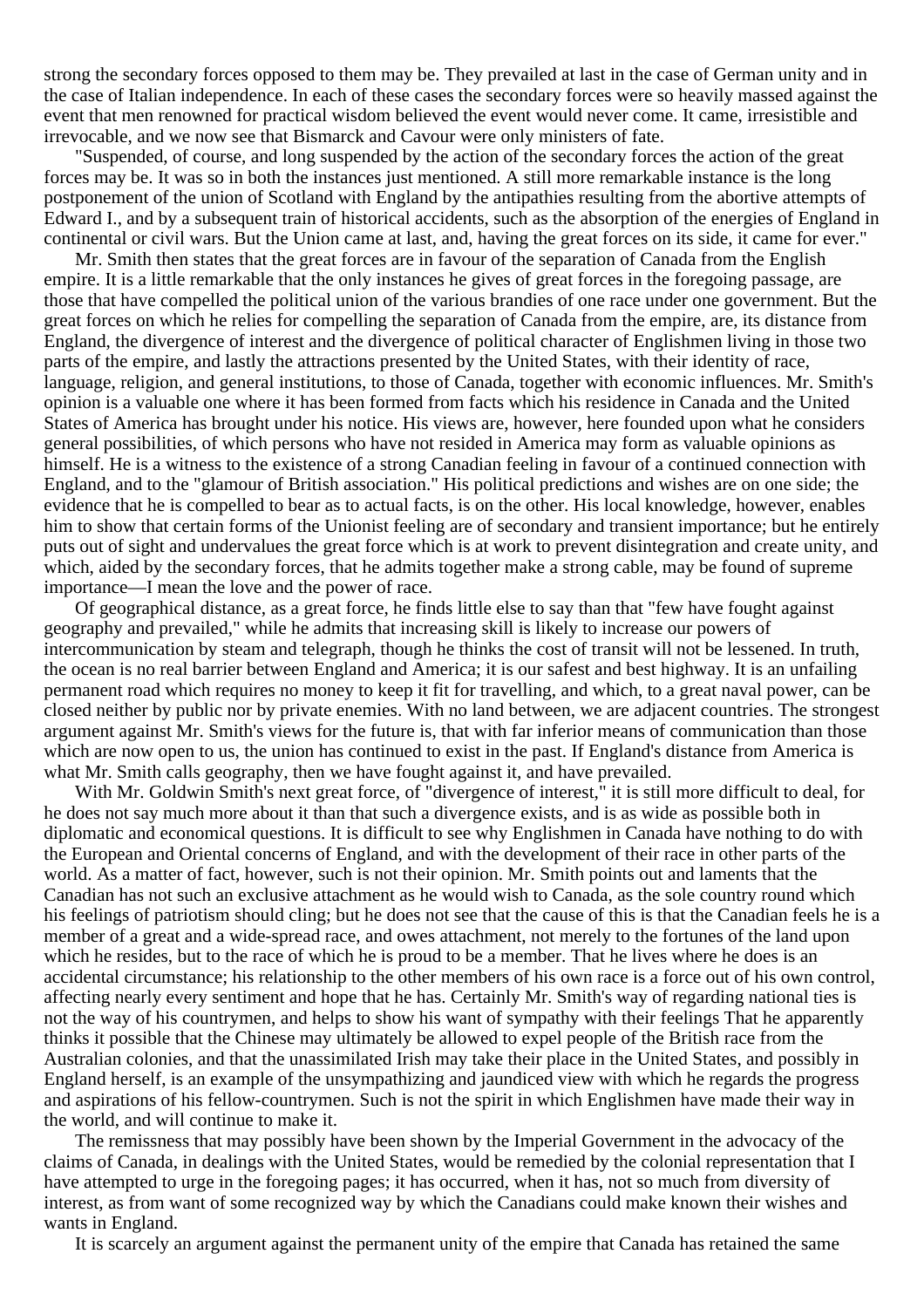currency that it had previous to the secession of the United States, and which was inherited by both of them from the original Spanish colonizers of America.

It is undoubtedly in the power of the United States to interfere with and injure the trade of Canada by hostile duties, trade regulations, and the shutting up of their markets; but even Mr. Smith does not appear to suppose that Canada could be coerced into secession from the empire, and into a union with the States, by such means. It is more reasonable to believe that the people of the United States will come to see that their real interests lie in favour of free trade, and will enter into commercial treaties with the British Empire for the general advantage. Such treaties are far more likely to be negotiated by the Imperial Government, acting in the interests of the empire at large, and of the bulk of all the United States' customers, than by the government of Canada alone, which represents a very small part of them. I would also remark that it yet remains to be seen what will be the effect upon the United States themselves of the increased value which is now set upon the blood-relationships in the various peoples. It is not at all likely that they will be unaffected by it; in fact, there are signs that the consciousness of a common race with ourselves is already having some influence there; and if this is so, we need not expect that United States' influence will be used towards weakening the general power of their brothers remaining within the British Empire, and of which power they themselves reap many of the advantages.

Mr. Smith's third great force, the divergence of political character between the citizen of the Old and the citizen of the New World, is one still more likely to be attenuated as time goes on. He evidently conceives the English Government to be based upon feudalism and aristocratic pride, and therefore to offer the most marked contrast to the democracy and equality of the colonies. Whatever may be thought of some of the hereditary forms of English society, the policy of the government in Imperial matters, and domestic too, is as democratic, and in favour of free government, as that of the most popular republic. With regard to the government and its policy, aristocracy in England merely means that there is a supply of honest and educated men to fulfil the popular will in public affairs. It does not, and would not, affect Imperial policy, that England and Scotland have each of them an Established Church; and an hereditary Imperial Chamber could no more alter the course of affairs to suit aristocratic prejudices than the House of Lords does at present. Besides this, the representatives of the various colonies would bring with them to the popular House their own modes of thought, and would be a sufficient counterbalance to any retrograde tendencies on the part of the Home Ministers. If they should at the same time imbibe some of the high notions of political and personal honour which have so long distinguished English politicians, in place of the unscrupulosity and corruptness of which Mr. Smith accuses those of Canada, he would probably consider it an advantage to America.

With regard to the attractions of the United States, which Mr. Smith thinks will prove an irresistible force, all predictions, Mr. Smith's included, are mere guesses in the dark. Those attractions are not at present of great power, as Mr. Smith's whole paper bears unwilling witness, and there seems but little to attract in the immediate future. A divided people, a huge debt, gigantic profligacy in all branches of the executive government, are not things of a character to allure free and contented neighbours, who share but in a small degree in such curses, to a more intimate union with them. But these things are marked features of the United States as a community. The present commercial depression there, though no doubt only temporary, shows that republican government and boundless land are no preventives of the most serious evils which occur in modern civilized life. At the same time I am quite willing to admit that if under present circumstances the tie which binds Canada to the rest of the British Empire were loosened by the upsetting of the British Monarchy in a revolution at home, or by any other cause weakening the cohesion of the British race, the attraction to the United States, if they remained in their present form, might be too great to be resisted. If, however, some such Imperial union as I have urged should be adopted, it is more probable that the attraction to the rest of the British Empire would remain in the preponderance, and the circumstances under which the United States could exercise a superior influence would never arise. In such a case the attractive force might be found acting upon, rather than from, the United States themselves.

Mr. Smith asks what has been the destiny of colonies down to the present time, and what has become of the American dependencies of Spain, Portugal, France, and Holland? The colonies of Spain, except Cuba, have no doubt separated from her, but it was not until, by continued intermarriage with the native races, the people of those colonies had become Spaniards in nothing but name, and the principle of race had become a repellent instead of an attractive power. The government of Mexico since the separation from Spain has for considerable periods been carried on by full-blooded natives. The same has been the case in some of the South American States. There is surely no analogy between these instances and British colonies where no such deterioration of blood has taken place. In Brazil and the Portuguese colonies the same extinction of pure European blood had occurred before their separation from the mother-country, and the relation of Brazil to Portugal was further complicated i by dynastic disturbances. The colonies of Holland we have mostly ourselves acquired by the fortune of war, and are gradually assimilating the Dutch people there to the English type. Such a conquest of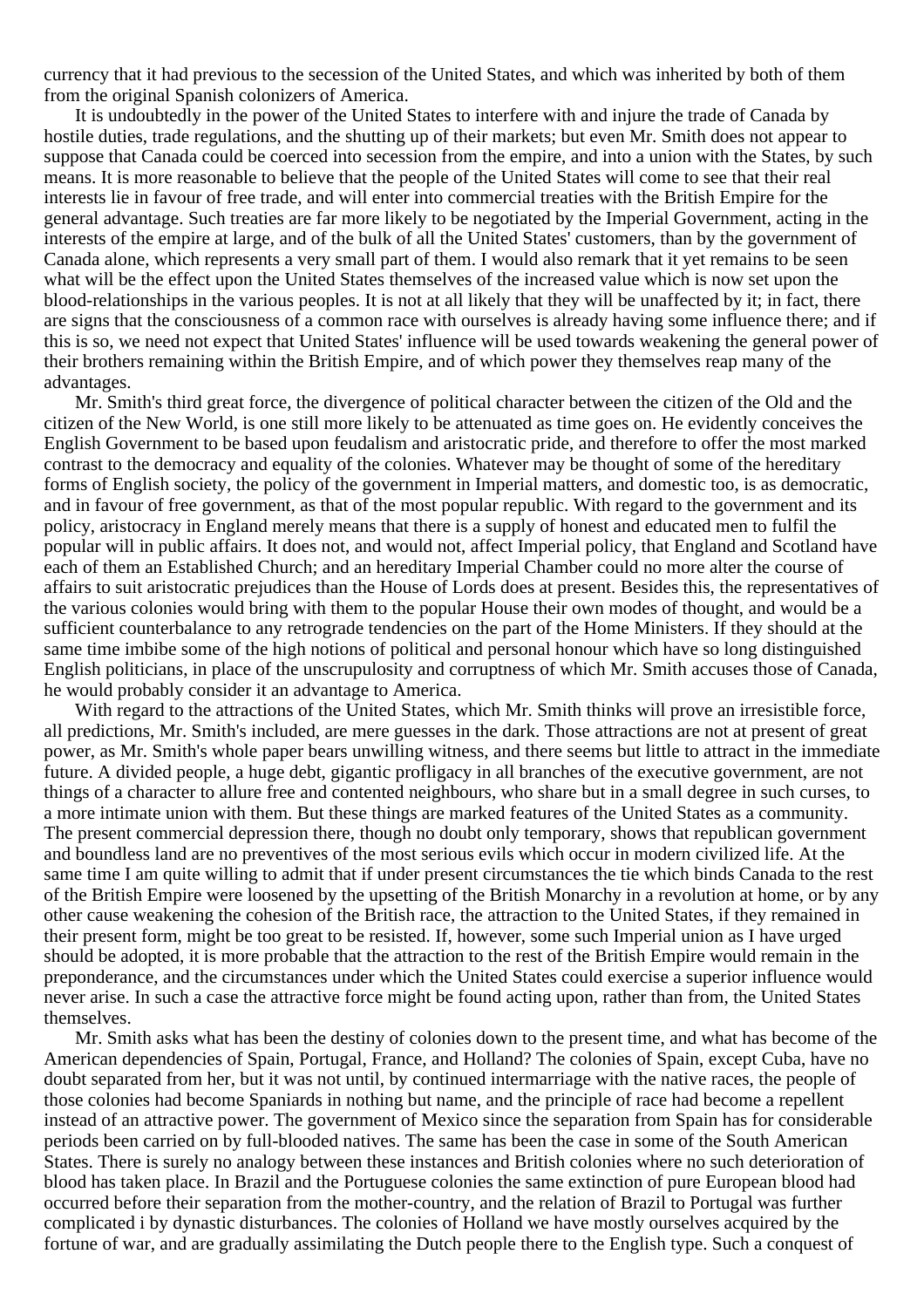our own colonies by another nation does not at present appear probable. The lost colonies of France have been likewise either annexed by us like Canada, or seized by an over-mastering inferior and alien population like San Domingo. In Canada, as Mr. Smith points out, the French population remains practically unassimilated by the surrounding English one, and is no doubt a disturbing factor in the development of the Dominion in a British mould; but this would be equally the case if it were joined to the United States, the only other possible course for it. Besides, the United States would be far less likely than the Imperial Government to allow the continuance of the separate and ancient institutions to which the French Canadians are much attached, and the fear of a disturbance of these privileges would always of itself prevent them from intriguing for the separation from the empire and a union with the neighbouring people. I think it is clear that the causes which have produced the separation from themselves of the colonies of those other European nations do not exist to disturb the connection of British colonies with the mother-country.

As Mr. Smith aspires to the character of a political prophet, it is worth while to notice the manner in which some of his past prophecies appear to be working their fulfilment. In 1863, he published in a work called 'The Empire,' some letters which he had written in the previous year to the newspapers upon the subject of our colonial sway. In the Preface, p. xxi., he says:

The *italics* are my own.

"If in the midst of the vast revolution which is going on over the world, the almost invisible filaments of political connection which still bind England to her colonies should at length cease to exist, and if she were to find that a few military positions no longer answered the purpose for which they had been occupied, or repaid the money they cost, history a century hence would not number this amongst the greatest events of an eventful age, nor give it so large a space in her record as she will give to other things of which England itself is the scene." Here Mr. Smith evidently connects, as likely to be contemporaneous circum-stances, the snapping of the tie which unites England to her colonies, and the abandonment of her military positions in them. The latter has almost universally taken place, and yet the tie remains stronger than ever. In one of the letters, on page 10, Mr. Smith says, that Lord Palmerston, though youthful in bodily vigour, was old in ideas, and unconscious of the great moral and material changes that had taken place in Europe since he first entered public life: and then proceeds, "But he will be succeeded, probably, by statesmen more imbued with the ideas and alive to the exigencies of our own age, and, depend upon it, such statesmen will be disposed to retrench our empire in order to add to our security and greatness." Lord Palmerston passed away twelve years ago, and five Ministries have since directed the fortunes of Great Britain; but her empire has been increased and not retrenched by them, and no government which showed a desire to diminish Her Majesty's dominions could stand for a session of Parliament. So much for Mr. Smith's predictions; but he sings the same song still.

Mr. Smith, in his recent article, asks if a great effective union of all the provinces of the British Crown could be made, what would be the good of it ? I have attempted in the foregoing pages to point out the many and most important benefits all branches of our race would receive, and I will only repeat now, that it would ensure that civilization should proceed in a smooth and even manner that one colony of Englishmen should not cut the throats and destroy the progress of other colonies of Englishmen; that the prosperity of Englishmen in one part of the world should be made conducive to the benefit of Englishmen in another, and the general and united progress of Englishmen, to the benefit of the world; that the great and humane principles of government which Englishmen have discovered, and upon which they act, should be observed in the future development of their race, and that they should be encouraged to take wide views and exhibit broad sympathies rather than to narrow the sphere of their influence, and to limit their power of good by local and often short-sighted selfishness.

If the prospect of the whole and united British race moving onward together in peace and in happiness to higher developments of civilization and social progress, produces glory to the people that exhibit it, so much the better, for it will be glory of the truest kind. But to the race, with such a prospect before it, that chooses from timidity, from selfishness, from want of a wide and noble aim to refrain from encountering the difficulties through which it may be realized, no glory will be accorded either by bystanders or by history; but it will be regarded as another' instance of a people to whom vast opportunities were accorded, but who were not strong or good enough to avail themselves of them.

And if such a prospect were realized, might not the mother-country share in that glory ? There would be a sufficient material advantage in it for her to satisfy the requirements of Sir George Cornewall Lewis, which Mr. Smith quotes for she would secure for herself in a couple of small islands a right to the protection, the care, and the respect of her children inhabiting half the world.

London: Printed by Edward Stanford, 55, Charing Cross. New Zealand State Forests A Mode of Transaction, *(Modus Operandi)*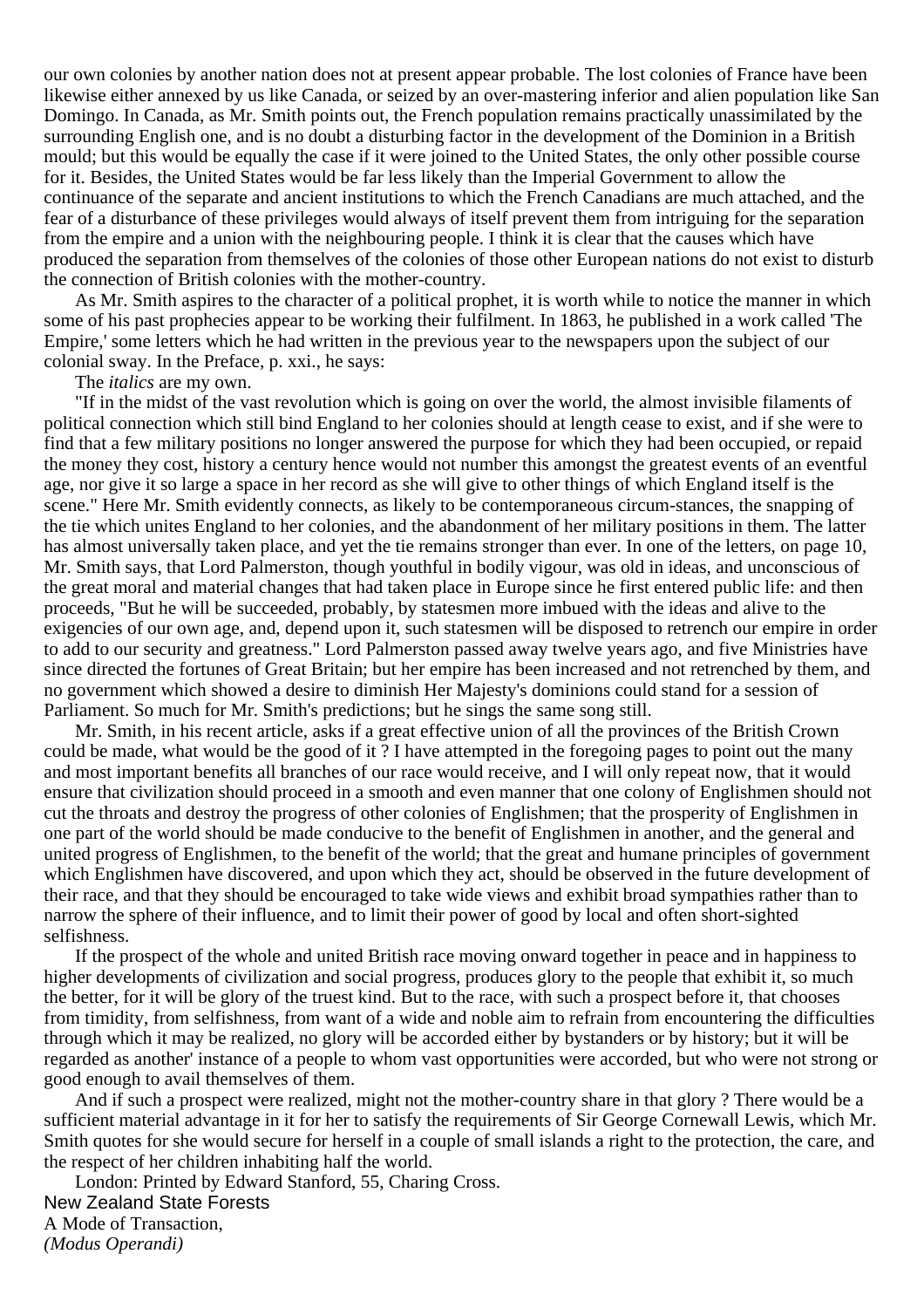Combining their Conservation and Improvement with Financial Advantages. By A. Lecoy, L.L.B., of Paris, (Late of the French Forest Department). Wellington: Lyon & Blair, Steam Printers Lambton Quay. 1878.

### **Index**

## **New Zealand State Forests.**

#### **I. The Forest Legislation.**

Public attention was recently called to the very important question of the Conservation and Management of the New Zealand State Forests, when it was remarked that the evils arising from past and present reckless waste and destruction of timber demonstrate and urge the necessity for new legislation in the matter.

It may be approximately calculated that the consumption of timber, together with its reckless waste and destruction, is now approaching the round figure of 200,000,000 of superficial feet yearly. The out-turn of the saw-mills for the year 1876 amounted to about 150,000,000 super-ficial feet of sawn timber, to which quantity should be added the destruction by bush-fires, etc., etc. Should such consumption and destruction be on the increase at the same rate as the population, and should the present *far niente* in the matter continue, *the timbered State Forests* of the colony could hardly last more than *fifty years*.

Although it is obvious that a new, fundamental, and permanent forest legislation should be of considerable interest here, at the same time it does not appear that the question has attained sufficient maturity to be tabled in Parliament, there being no immediate danger—*no periculum in domo* requiring hasty measures. Moreover, the measures to be taken at present are entirely pertinent to the adminstration.

The question of the State Forests in New Zealand is a broad one, bearing as much on considerations of political economy as on technical forestry; and the statesman who will have the honor to attach his name to it will feel the necessity of showing that extensive and immediate advantages are to be derived from his proposals when submitting them to Parliament.

It must be admitted that people are generally but imperfectly acquainted with matters of State Forestry; still, those people who, by their energy., and industry, are the founders of the prosperity of the colony, have their representatives in Parliament whose duty it is to study such questions as involve the welfare of the public property.

#### **II. Beneficial Effects of Forests, and Danger of their Indiscriminate Clearing.**

Forests have not only the beneficial effect of affording a produce of high importance, as well as climatic and financial advantages, they also afford a protective influence to lands situated on hill-sides and at the base of hills and mountains. At the time of the melting of snow or of heavy rains, they are an obstacle to the sudden irruption of immense volumes of water into valleys, by breaking and dispersing the torrent, so allowing the water to come down by degrees, and not with the destructive force of one single and unopposed mass.

Events which have taken place in France demonstrate the importance of such natural protection against floods, and the danger arising from its neglect or destruction.

When the French nation began to suffer from the disastrous effects arising from the destruction of some of their State Forests in the mountainous districts, they seat their foresters to Germany to study the forest law and institutions of that country; and the reports of those agents have been the basis on which rested the radical reforms then introduced in the French Forest Law and its administration. It was in the year 1827 that the new French Forest Law was established, when the Legislature, compelled by circumstances, and acting for public good and security, found it necessary to infringe on the secular principles and rights of private property. Not only the clearing of forests belonging to the State was prohibited, but likewise private property of the same nature was included in the prohibition, and further was made subject to certain rules of conservancy under the control of the State Forest Department.

However, too late the French legislators set to work in order to prevent the recurrence of inundations,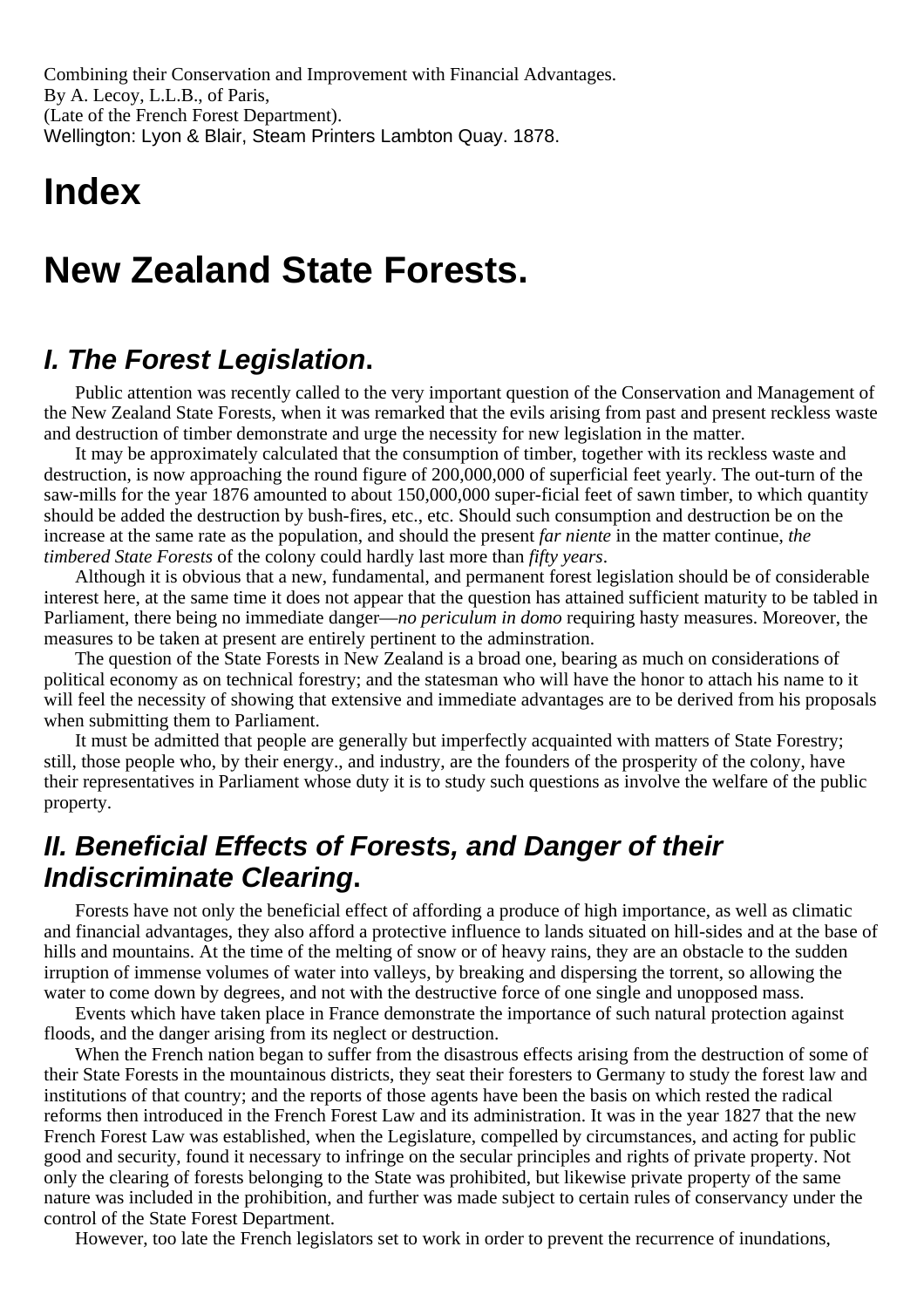which have been increasing in magnitude since 1827.

Some thirty years ago, the inundations from the Loire river extended the disaster a distance of *more than 400 miles from the locality whence it originated*—that is to say, from the denuded hills and mountains. All along the river fertile valleys were ruined by the flood-waters.

More recently, in 1875, in another part of France, the inundations from the Garonne river caused a loss of life to the extent of 4,000 persons, and the destruction of property has been calculated to amount to £4,000,000.

Do not such facts sufficiently prove the danger of indiscriminate clearing of forests in mountainous and hilly countries,—and do they not call for the serious attention of the colonists ?

#### **III. Expenditure of Forest Departments in Europe. A Serious Omission in Parliamentary Debates in New Zealand.**

In the House of Representatives here, in 1874, the original Forest Bill introduced by Sir Julius vogel had to be withdrawn on the ground that the conservation of natural forests would not pay, *judging from the results obtained in Germany*, etc. It had been stated that the expenditure of the Forest Department in Prussia amounted to about 50 per cent. of the annual revenue.

Such a large amount of expenditure ought to have been explained, and the French Forest Department, which stands so high in the opinion of foresters all over Europe, might have been mentioned and compared with that of Prussia. It seems desirable the omission should not be overlooked.

The total area of the State Forests in France is now about 3,000,000 acres, the annual revenue of which is about £1,400,000. The expenditure of the department per annum is about £68,000 (rather less than 5 per cent).

The Communal Forests in France represent an area more than double that of the State Forests. They are managed under the direction and supervision of the State Forest Department, and the Communes have only to pay for the salary of their own forest guards.

Private forest property in the same country exceeds the area of the above. The owners are compelled by law to reserve a certain quantity of growing timber, even where they cultivate coppice wood; and they are not allowed any clearings of their forests without special authority.

Had the administration of the Forest Department of France been known here, the organization of the Forest Department of this Colony might have been practically settled by this time.

A fact well worth the attention of Statesmen and Economists is that in France, where the management of the State Forests may be considered as a model system, those forests may be assimilated to a capital invested at 30 per cent interest. In that country, landed property under cultivation, and forest included, is estimated as affording a nett revenue of 8 per cent. So, a property bringing in an annual revenue of 8,000 francs will be considered as representing a capital or money value of 100,000 francs.

The area of the State Timbered Forests of France under systematic treatment, is about 1,000,000 of hectares representing (as money and by assimilation to actual value of private property of same nature and quality) a capital of  $100,000,000$  of francs (£4,000,000), bringing in annually, a nett revenue of £1,332,000.

Although that revenue may be assimilated to the interest of a capital, it is, in fact, nothing else than a portion of the inexhaustible and self-reproducing capital (forest) that falls in every year. Why should not the same advantageous management be applied to private forest property ? The reason of it is that those timber forests are worked by rotation, the period being generally 150 years for oak forests. Therefore, a system of forestry where trees are to be felled at the age of 150 years can only apply to immense areas, etc., etc.

In Prance, private property in wood consists principally of coppice-wood, (taillis) which can afford seven crops within the period of rotation of a timber forest, each crop bringing in high financial returns on account of the bark and firewood they afford. Coppice-wood for bark is available from the age of 15 to 20 years,—older, the quality of the bark would be less. The felling takes place in the spring when the sap is ascending,—which facilitates the skinning of the wood. Bark should become here one of the most important articles of export to Europe.

### **IV. Financial Resources obtainable from Natural Forests.**

Besides climatic and other advantages which State Forests can afford, they present also a financial aspect, as yielding a regular annual revenue when systematically treated.

State Forests, even where no systematic treatment had ever existed, have likewise proved to be an important financial resource to Governments when proper measures were taken to prove their actual value, as will be seen in the following case:—

When the Ottoman Government, some twenty-two years ago, felt the necessity of improving their finance department, they were told they had immense wealth and resources in the shape of forests, which until then had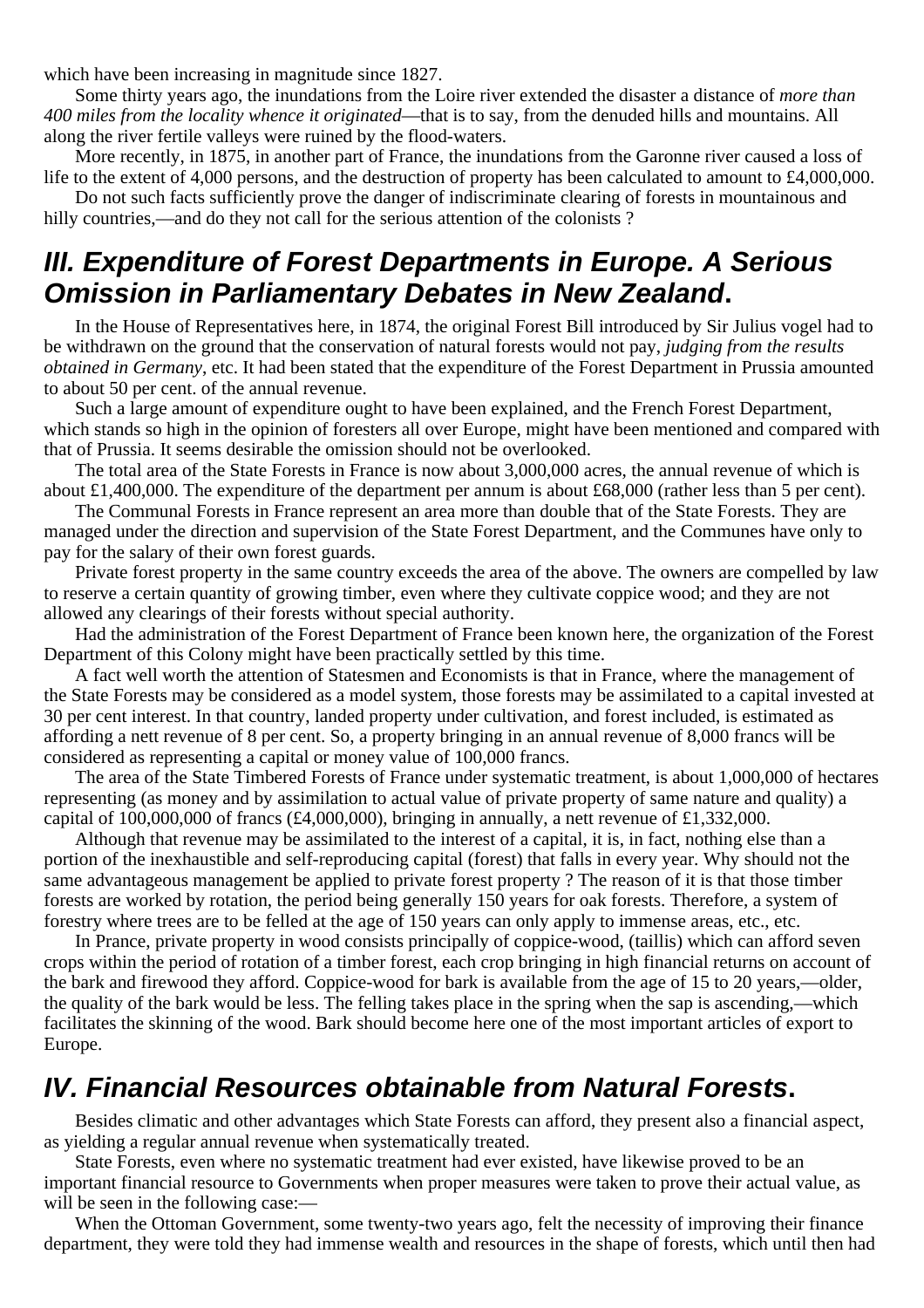been given up to waste and depredation without any profit to the State. Then the Turkish Administration thought of applying to the French Forest Department, for the purpose of obtaining the assistance of some of their best officers, which was granted.

The eminent French forester, Monsieur Tassy (Conservator) was appointed Director-General of the French Mission in Turkey. He was assisted by M. Simon (Inspector) and two other officers.

The first steps taken by the French foresters were the organization, or rather the framing, of a Forest Department, and at the same time the establishment of a School of Forestry at constantinople., The pupils attended the lectures of the French foresters during the winter, and followed them in forest explorations in the fine season, when then special education was practically continued.

Two years had not elapsed before the reports and estimates of the French foresters, relating to several forests of the Turkish empire, were ready, and served as a basis for sales and important leases granted to foreign companies, all those transactions being thus carried out with great success.

#### **V. Modus operandi. A Lease for Ninety-nine Years: its Conditions and Effects.**

In the matter of the New Zealand Forests, the problem to be solved is this:—

How to obtain from a large portion or portions of those forests (the land excluded from disposal) an amount of money equal to the present commercial value of the forest, and to secure at the same time its conservation and improvement.

Should a sale be contemplated, of course a very extensive area of forest would be required to bring in a large amount of purchase-money. Now, the working of such a large area would require many years, and most probably the buyer, having no interest in the conservation of the forest, might treat it indiscriminately, for the prevention of which an expensive supervision would be necessary.

Opposed to such a view, it may be said that the State, having still in hand about 11,000,000 of acres of forest lands, can well afford to sell 1,000,000 of acres to speculators, and that the clearing of such an area could not cause any injury to the country, etc., etc.

To such argument it may be answered that offering such a large area of forest for sale would prove an urgent want of financial resources on the part of the vendor, and that the buyer, taking advantage of circumstances, would require the absolute sale of the land as well as that of the timber on it, and most likely would not pay more than current prices for it.

Granting the same area of forest on a lease of long duration, and subject to by-laws and supervision of the State, would be considered good management of the public property, and would *afford greater financial advantages* than in the case of a sale, as hereafter explained.

Now, let us suppose that a large area of forest—say one million of acres (to be formed of several blocks taken in different parts of the colony, as may be advisable),—would be leased for ninety-nine years to an European Company.

The forest to be divided into *one hundred* sections. One-fourth (or thereabout) of the growing timber, as selected by the State foresters, to be reserved on sections for systematic treatment.

Plantations to be made on sections immediately after the clearing of the felled timber, at the expense of the lessee, and under the directions of the State foresters (allowance being made for that expense as hereafter indicated).

Of course conditions respecting the working of the forest, the interference and supervision of the State foresters (which interference would be of benefit to both parties), should be embodied in the lease.

It must be observed that in the case of a lease of such duration a double object is in view, viz.:—

First, that in such a period two fellings (crops) could be obtained from the same section, consequently enhancing the value of the whole transaction.

Secondly, that the lessee should be bound by his own interest to the proper management of the forest on account of the second fellings, which will include not only the old reserved fourth of timber trees but also plantations made by him which have attained sufficient dimensions for market requiremens—less, however, one reserved fourth of these plantations.

The result of the transaction would be that, *beside immediate and subsequent financial advantages*, the State, at the expiration of the lease, would come into possession of a well-regulated forest yielding a considerable annual revenue.

Another advantage would be, that such a transaction would form a starting-point for developing the Forest Department, which in this country *should bring in the largest amount of revenue*.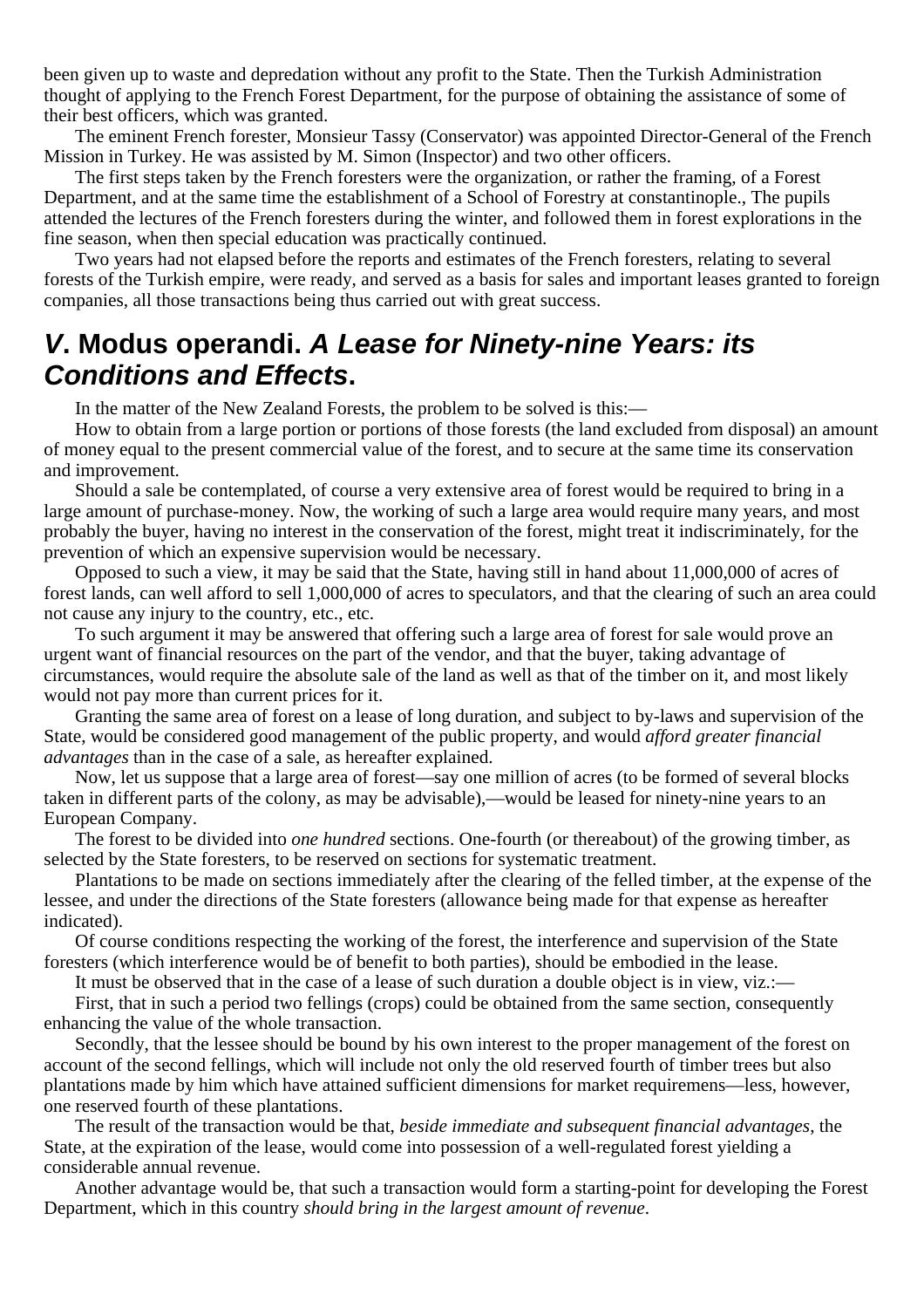#### **VI. Approximate Estimates: Present Commercial Value of New Zealand State Forests (exclusive of Kauri Forests, for which Special Terms should be made).**

What may be the present commercial value of *one million* of acres of New Zealand State Forests (for the forest alone, the land being reserved) ?

It is obvious that no strictly correct estimate can be made at present. Official statistics and information are wanted. The method of averaging, so often leading to error, cannot even he applied to the present case as regards quantity for each species of wood, there being so many different species often mixed together in the same block of forest. However, an average commercial value may be taken from market prices, and from such calculation, imperfect as it may be, *an idea* of the financial value of those forests can be formed, *and may lead to the official investigation* Hereafter Suggested.

Many portions of the State Forests have been explored and worked in all parts of the colony by saw-millers, who, from their practical knowledge, can afford valuable information. Still, it may be remarked that they have no interest to over-estimate the wood they buy from the State.

The saw-millers' state that the average out-turn of indigenous New Zealand forests does not exceed 15,000 superficial feet of timber per acre.

Captain Campbell Walker and Mr. Kirk have estimated the proper out-turn of timber in a portion of the Seaward Bush, Invercargill, at close on 31,000 superficial feet per acre.

The latter estimate, affording information perfectly corrects, but limited to one single locality, cannot be taken as the rule for the general out-turn of the State Forests of the colony. The average between the two estimates might be taken, and it would give an out-turn of 23,000 feet per acre. Still, through fear of exaggeration in the present computations, the lower estimates may be adopted, so in the following calculations the averages out-turn in timber of those forests is to be reckoned as 15,000 superficial feet per acre.

Now, the average price of timber, for all New Zealand markets, and for all species of wood, cannot be calculated under 13s. for 100 superficial feet.

From inquiries, it is found that 100 superficial feet having to be obtained from the growing timber, represent a value equal to one-half of the selling price of the timber at the market. Thus the value of the growing timber to produce the same quantity should be 6s. 6d. Let the latter estimate be reduced to 4s., and such considered as the actual value of the growing timber, thereby leaving a margin sufficient for the cost of felling, sawing, transportation, and other expenses, as well as affording a nett profit of say 20 per cent.

These estimates apply to enterprises undertaken on a large scale, and not to individual labour.

Therefore, by quoting the out-turn in timber at 15,000 superficial feet per acre, and the value of the growing timber at 4s. per 100 feet, the value of the forest for the timber alone would be £30 per acre, and £30,000,000 would be the present value for 1,000,000 acres.

#### **VII. Approximate Returns from the Forest within the period of the Lease.**

What may he the returns to be obtained from the forest in the case of a lease for 99 years?

Besides the present value of the forest, calculated at £30 per acre, it is obvious that on a lease for such duration there will be an increased value arising not only from the natural growth of trees during the period of the lease, but much more on account of the enhanced value of timber resulting from augmentation of the population in the colony, diminution of the produce, and from markets to be found abroad, etc.

Details as to the working of the forest need not be entered into at present; and it may suffice to say that the lessee would have to fell the entire indigenous forest within the period of the lease, coming back on sections for the old reserved fourth as soon as the plantations did not require any longer the protection of the old trees.

Respecting the fellings of the planted forest and natural reproduction, time and experience will tell at what age they may be available

From the fertility of the soil and favourable climate of New Zealand, it may be thought that several species of trees may attain valuable dimensions before or at the age of fifty or sixty years.

Captain Campbell Walker strongly recommends the introduction of the Eucalyptus in the forests of the colony. Trees of that species planted here some fifteen years ago are now measuring two feet in diameter.

In such a case there would be nearly two fellings of the new forest within the period of the lease.

However, it may be prudent to calculate on a period of seventy-five years for the fellings of the new forest, in which case they could not be affected on more than one-half of the area within the duration of the lease on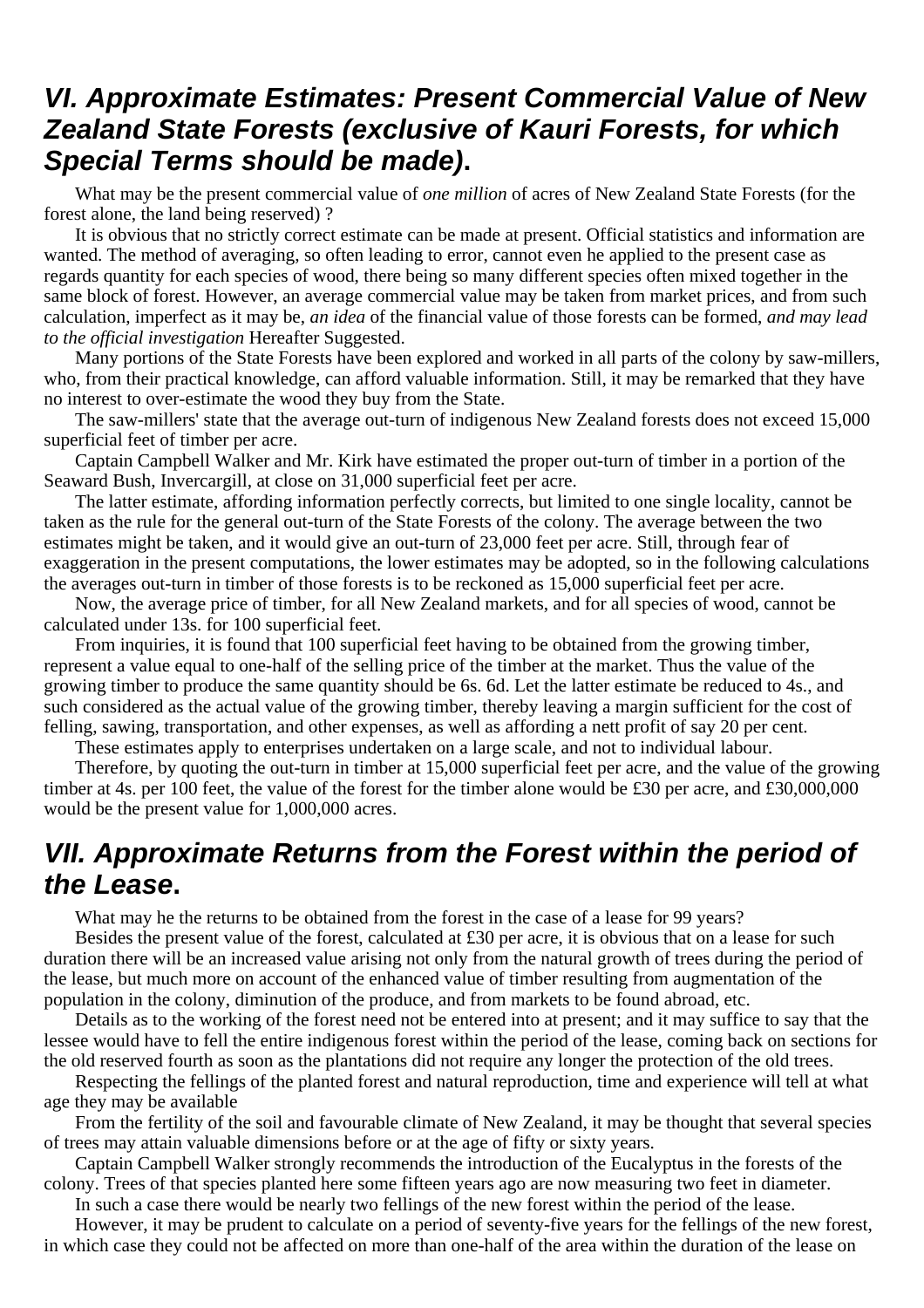account of the reserved fourth, and of plantations on the last- worked sections not being of age to be felled before the expiration of the lease. Delay for clearing his own wood may be granted to the lessee without affecting the duration of the lease, and plantations not to be available to him should be made at the expense of the State.

Again, the value of the new forest when it shall have attained sufficient growth, say in 75 years from date of the lease, will be fully double the value of the indigenous forest at the present time, for the reasons previously stated, so that one-half of the total area in planted forest would afford returns *equal in value* to those of the entire old forest.

Within the period of the lease the lessee would have received— From the indigenous forest:

#### **VIII. Value of the Lease.**

The rough sketch given of the returns to be afforded to the lessee could hardly be taken as a basis for fixing the value of the lease. Evidently the Colonial Government must be prepared to allow considerable profit in order to induce capitalists to enter into an affair of such magnitude, and it rests with them to fix that value. However, it might not be considered as too far intruding into the matter to submit that the grant of such a lease could be made on terms to approach the present value of the forest, calculated above at *thirty millions sterling*. For instance: that a considerable sum of money should be paid to the lessor as may be arranged, *besides which* a royalty, *averaging for all species of timber* say 3s. on every 100 superficial feet (ready for the market) obtained from the forest, should be paid; the said royalty to remain at the average amount of 8s., notwithstanding any increased value of the timber.

The out-turn as put down at 15,000 superficial feet per acre, and the royalty being fixed at 3s. per 100 feet, would return an amount of £22 10s. per acre, and £22,500,000 for the total area. Should the out-turn in timber be more or less than 15,000 feet per acre, the lessor would benefit or lose accordingly.

The system of a royalty instead of an annual fixed rent is equitable, and would facilitate the intended transaction, as affording at the head-quarters of a Company a most efficacious control over the operations of their agents in the colony.

#### **IX. The required Official Estimates.—A School of Forestry to be established.**

A mode of transaction in the matter of New Zealand State forests, through which financial returns and a good forest management can be combined, has been indicated; it might be adopted as a rule for the treatment of most of the State Forests, and only applied to a certain number of blocks to begin with.

State Forests, and especially natural forests of great extent, require to be treated on a large scale; that is to say, with such means as Governments or Companies alone can afford.

Should the Colonial Government decide to move in view of any transaction of importance respecting the State Forests, it may be submitted that some preliminary measures would have to be taken.

- In the first instance, a Committee of official agents should be appointed for the following purposes:—
- **•** To select blocks of forest in different parts of the colony well suited for commercial enterprise.
- **•** To estimate the out-turn in timber of one acre of the forest, operating at the rate of one acre for an area of about 10,000 acres, the estimated one acre areas to be at about equal distances from each other.
- **•** To give the number and species of timber trees of the area where the estimate is made; the name of the nearest timber market, and current prices there for the principal species of timber; the distance of the market from the block; and likewise all information respecting transportation and the nature of the undergrowth of the forest; the general aspect of the forest, especially as to the species it may contain as far as can be judged.

The Colonial Government has not yet a staff of foresters at hand to go through those forest operations; but surely scientific and trained foresters are not an absolute necessity in such a case. There is here a Survey Department, most remarkable for its good organization and efficiency, in which department men of high scientific and administrative qualifications are to be found, and to whom the direction of those operations can be entrusted. Therefore all those preliminary operations could be made by the Survey Department—they do not exceed the competency of its officers.

Vendor and buyer, lessor and lessee, all require sufficient official information, and no transaction of importance can be entertained without it.

Another measure of great urgency here is the practical organization of a Forest Department. Such an undertaking requires, time, and the first steps to be taken towards it should be the establishment of a School of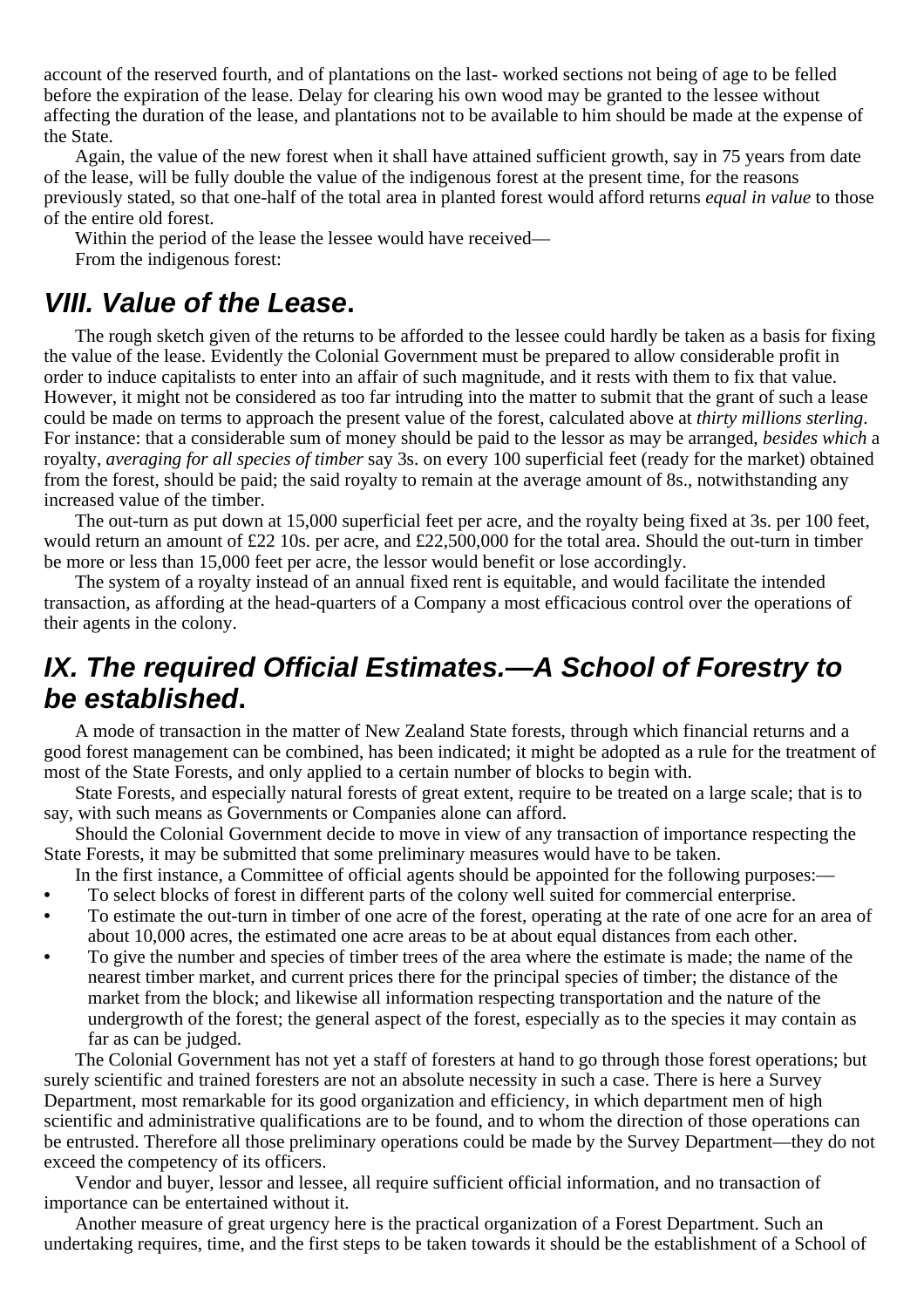Forestry, which, in the course of two years, could issue a staff of foresters sufficient to begin with. There are in the colony scientific men to whom the direction of the school and likewise special scientific tuition may be intrusted, and they should be assisted by two Professors of Technical Forestry, to be obtained from the French or German Forest Departments, those officers to be of a superior grade in their own country. Here, besides their lectures at the school, they could act as advisers at the head-quarters of the department; and moreover the verification of some of the survey officers' estimates should be made by them, to the effect that they may be parties to the official report and estimates to be made by the Committee, *ad hoc.* Their names and qualifications would add to the importance of that document, in case it might be used as a basis on which the promoters of a Company in Europe should be able to build.

The question of extent, as to the total area of blocks of forest to be leased, should not be decided at present. Let the Committee of Forest Estimates proceed with its work, and it would remain for the promoters of a Company in Europe to judge what can be done in the case as to the extent of forest to be leased.

There is no reason why some of the estimated areas should not be leased to colonial enterprise, but the general conditions of all leases should be homogenous, only prices and royalties varying according to localities, species, etc.

Such measures would have the effect of enhancing the value of the growing timber all over the colony. Private property would benefit by them in a high proportion, and so likewise would the treasury, in the way of laud taxes being made proportional to the value of the property.

The price of timber at market should not be affected by such events. Operations on a large scale can afford moderate prices, and competition would keep down exaggeration in the case. The increase of population, the diminution of produce, and the outlets abroad, will be at a future and distant period the cause of advanced prices for timber.

#### **X. Industries actually connected with the Forest not affected by the indicated measure.**

The industries immediately connected with the forest produce concern a large fraction of the population of this colony; for that reason, and likewise because those people supply the market with an article of absolute necessity, a special consideration must be given to the effects which the above-mentioned measures may have on their welfare.

If the information given be correct, only a very small minority of the saw-millers have been successful in their trade. Such a result might be ascribed to the following cause:—

Having before them a large field of operation—that is to say, a quantity of growing timber apparently inexhaustible, and which they can now get at a nominal price—saw-millers have thought of taking advantage of actual circumstances for increasing their business, and therefore had to strain their means in the expenditure of a more extensive enterprise. Then, they had to contend with all commercial eventualities—competition, high price of labor, etc.

In Europe, where large forest business is carried out, the saw-miller attends only to his own special industry. He saws logs brought to the mill by the forest contractor, and his trade does not extend beyond that.

The forest contractor applies his attention to all the various produce which can be obtained from the forest; and, if the market is dull for firewood or timber for building purposes, bark or wood for cabinet-work, coopers'-work, etc., etc., may at the same time reach high prices, which will make up for the other depressed articles.

Commerce and industry, as a rule, ought not to be managed as a single mixed-up business. Many of the saw- millers here will feel and understand that, and would prefer having then mills well supplied, by a forest contractor than to rest on their present depressed business, which depression cannot be ended unless a better system of working the forests be adopted.

The New Zealand Forests represent an immense wealth, and, to be turned to profit, these forests must be worked within certain limits and regulations. They must be worked principally in view of exports to Europe, where a ready market is sure to be found *for most of their produce*.

At all events, the above-indicated measures could not affect the interests of the saw-millers, who at present are doing neither good for themselves nor good to the Treasury, and are only performing a work of destruction in the forest for the sole benefit of the market, when otherwise the same supply to the market could be as well afforded by the working of the forest under a proper system of conservation. Any increase of price on the growing timber would not affect the commercial parties concerned in the matter; they would have only to increase their selling price, the only difficulty being in the actual disproportion between the supply and the demand. The requirements in wood and other forest produce of the European markets (so little known here beyond the English market) would soon fill up the deficiency on the side of the demand.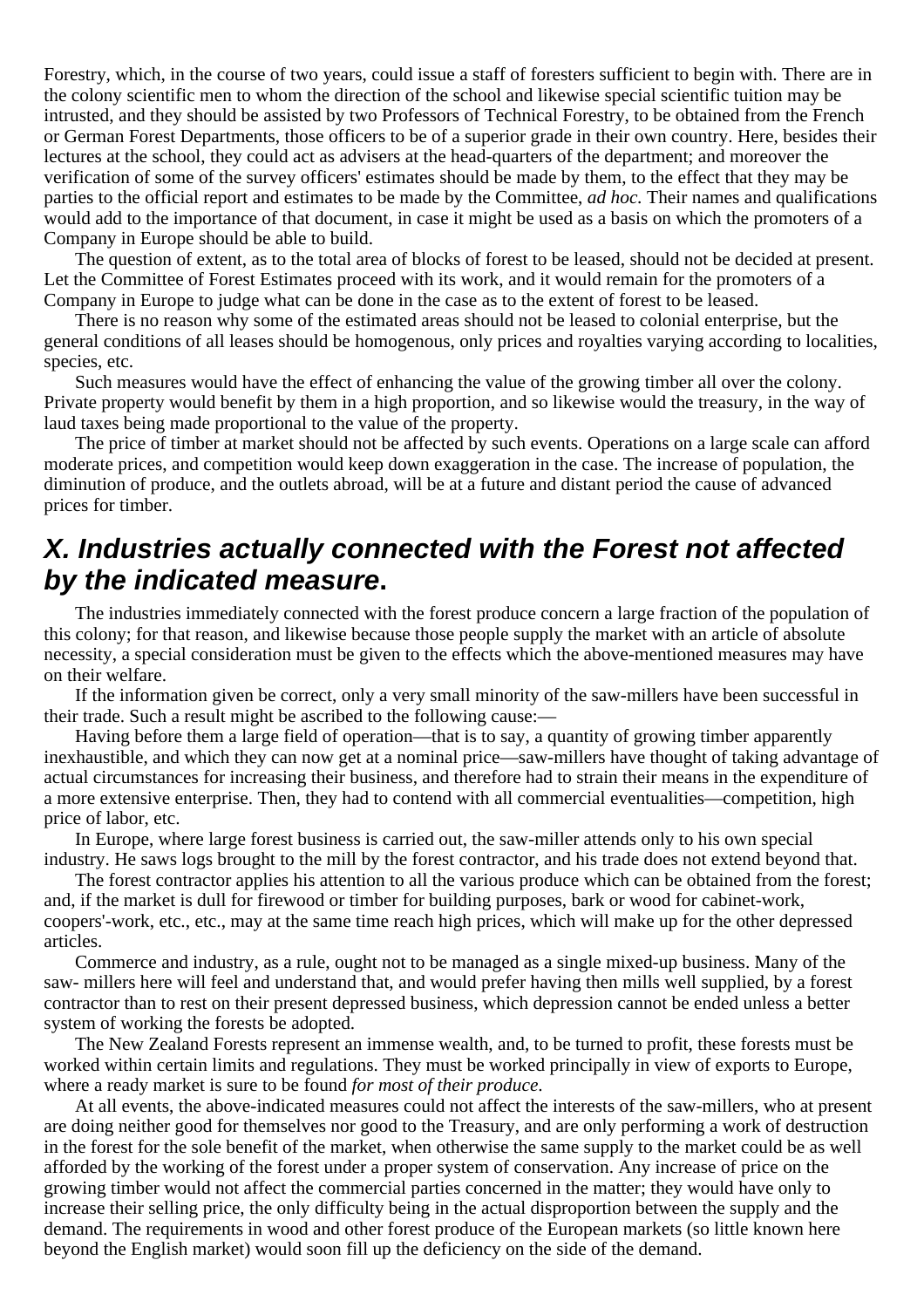# **National Domains.**

#### (*From* THE NEW ZEALAND COUNTRY JOURNAL.)

THE subject of national domains, parks, or reserves, is a matter of such general interest, that probably no long time will elapse before the question will thoroughly engage the attention of the public. These proposed national domains concerning which it is intended to offer some remarks and suggestions, may be divided into several classes, according to the purposes for which it is proposed they should be specially dedicated; they may be associated with the establishment of *sanitaria*, forest conservancy, or the preservation of the indigenous fauna of New Zealand. Tears ago, a large-hearted philanthropist (all honour to him) devised a notable and important scheme, having for its object the institution of a great *sanitarium* in the celebrated hot-lake district, including Rotomahana and Rotorua. Why should so beneficent a project be subjected to further delay ? It may be anticipated that no insuperable difficulties would be found to beset the path of a Government which should show a disposition to enter into equitable arrangements and agreements with native landowners, to the effectual exclusion of speculative land *acquirers*, so that the famous health-giving region should not present a field for the exhibition of rapacity in the way of forestallment. If the philanthropic scheme of the proposed *sanitarium* was carried out, with due exercise of proper care and management, the result, beneficial alike to pakeha and Maori, would be the bestowal of a boon to the whole world, but more especially would the institution be appreciated by those who have "cast their lines in pleasant places" in Australasia. It could be made a blessing in which the afflicted poor should have their portion in the alleviation of acute sufferings, too often brought on from toil and exposure in a changeful climate; medical men, trustees of hospitals, distributors of charitable aid, must doubtless be interested in this question. Under the present state of affairs, which can scarcely be deemed satisfactory, even by those disposed to look only on the bright side of things, visitors and invalids from afar, repair to this celebrated tract of country, seeking the benefit of, its healing waters they have to endure the roughest form of accommodation, they have to take the baths rashly, or perhaps without medical supervision. These pools, unlike that of Bethesda, are at present only open to the wealthy, they are altogether too costly for any but the rich who can bear golden keys to unlock the gates. The expression "taking the baths rashly" is used because, out of the almost countless geysers, springs, jets of water, vapour, or mud, what proportion of them have been subjected to thorough chemical analysis? what is really known of their constituent parts, so that an appreciative value can be attached to them as to their specific value for aiding suffering humanity?

Now here, surely, is good and ample work for the laboratory—work which calls for prompt action, but which *must be undertaken on the spot*, the most careful, searching investigation; what is required to be known is the truth—the whole truth, and nothing but the truth—for which scientific authority must he held responsible. Let us look at the area of country it is proposed to deal with, it includes many square miles, it is most unlikely that satisfactory, trustworthy deductions could be drawn from the results of tests, however carefully applied, to the contents of vessels of waters, collected by agents, and forwarded to a distant laboratory. In all probability, the agents employed would have no special interest in the work, possibly no chemical knowledge whatever, it would be almost miraculous if they did not overlook sources which yield products of most valuable hygienic qualities. It may be said that a searching investigation *in situ* would necessarily entail the expenditure of time and money, but surely both would be well and profitably employed in the diffusion of accurate knowledge of a great natural resource for the healing of the sick. The Government could avail itself of the assistance of the Geological Survey department to secure the services of an accomplished chemist, who would doubtless esteem it a piece of good fortune to be selected for the duty of exploring an almost untrodden field, stored with unsolved problems, awaiting the interpretation of scientific research. The establishment of a beneficent *sanitarium* whose curative virtues should be within reach of the very poorest of our afflicted fellow-creatures, would make such a domain as proposed, an institution of which any nation might feel proud in having so valuable a trust committed to its keeping.

Reserves for forest conservancy commend themselves to those who take into thoughtful consideration some of the effects that follow the speed with which the settlement of Europeans on the soil progresses throughout the greater part of New Zealand—effects which every year makes it more manifest, that the indigenous objects which illustrate the province of natural history are becoming rarer from day to day; the state of decadence or exhaustion applies both to vegetable and animal life. Anyone desirous of ascertaining something like a notion as to the extent to which the produce of our forests is annually consumed (not to say wasted, in some cases), would probably turn for information to papers and reports on New Zealand forests, interesting documents which have at various periods been laid before the Houses of Assembly. He is advised to use the evidence of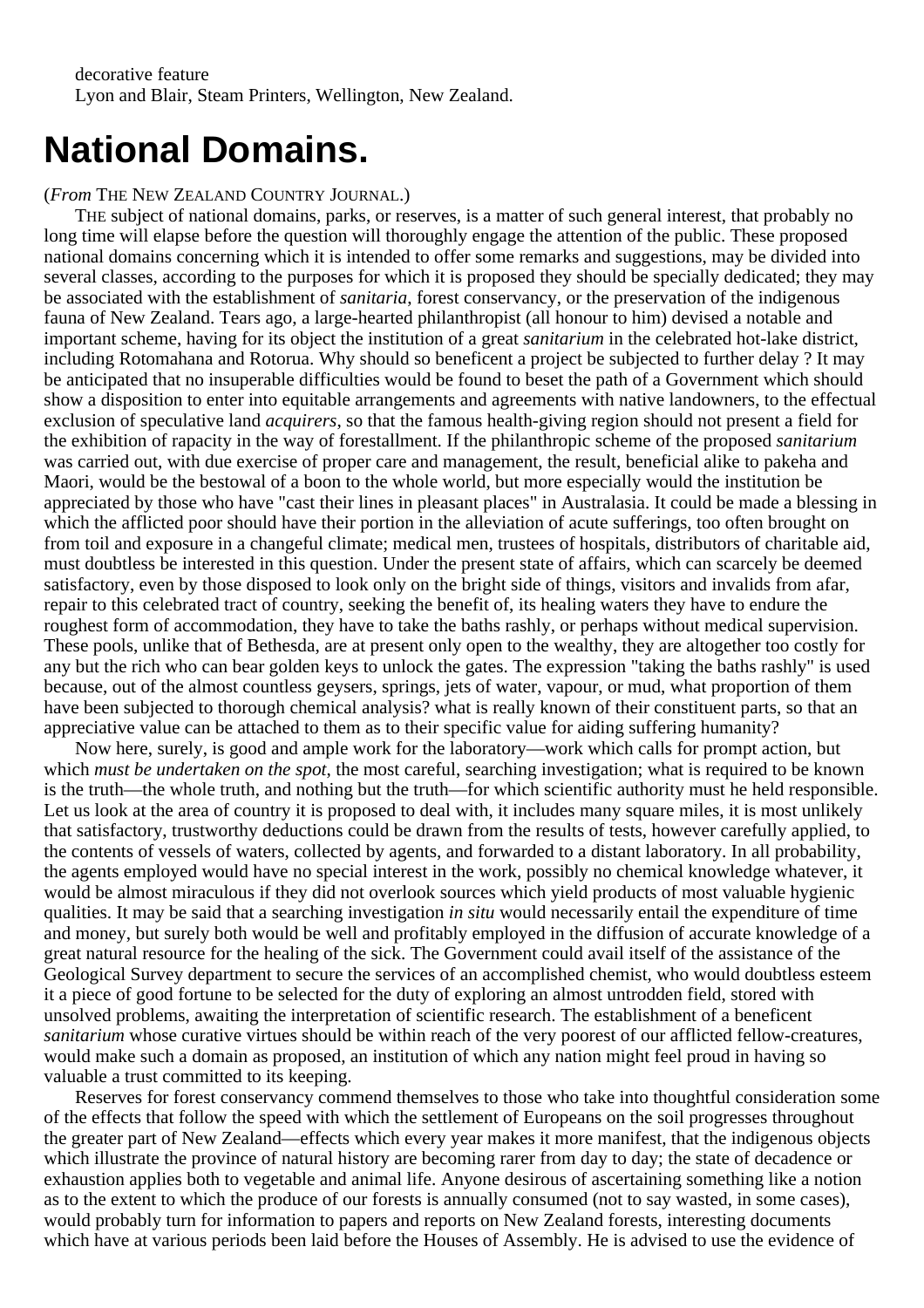his own eyes—also—which probably he will find fully as reliable as the contents of any "Blue Book" he is likely to peruse, not that Parliamentary papers do not contain information of peculiar value\*—sometimes. However, from whatever sources the inquirer may obtain his information, he will find the progress of disforesting is startling from its very rapidity; looking near home, he might feel surprised at the indifference with which our administrators have viewed the process of denudation, and be led to infer that Banks' Peninsula, the forests of Oxford, Alford, and Mount Peel, were alike unknown to them. Let us take a glance beyond Canterbury. Accessible timber forests are almost everywhere attacked with ruthless determination, whilst, on the other hand, the formation of plantations for the future timber growth of the country advances slowly indeed; the very interesting inquiry suggests itself, what proportion does the extent of timber-planted land bear to the acreage of woodlands used up or destroyed? Concerning these forests, which form so valuable a portion of the estate of the country, which are so well worth the trouble and outlay of being carefully tended, are we satisfied that they are not permitted to suffer damage from culpable neglect? Kauri, totara, black pine, puriri, pohutukawa, kowhai, rata, and a host of other timber, possessing qualities of known value for building or general purposes, appear to be threatened with speedy destruction, unless their impending fate is averted by ample reserves being made and *preserved*. These tracts of woodland it is thus proposed to set aside for the purposes of conservation would to a great extent become the nurseries and storehouses (so to speak) of the indigenous *flora* of New Zealand. It must be borne in mind that no sufficient reason has yet been advanced why the cultivation of native forest trees should be abandoned; it seems almost puerile to give up attempts to reproduce indigenous forest trees, because there may have been failures; disappointments may have been caused, because the ordinary method of the English nursery system, may be unsuitable to cope with certain climatic influences in New Zealand, as regards the cultivation of its native trees.

The problem has yet to be solved as to the quality o£ the timber of exotic species which are being grown here; this, too, a question of a rather remote future, unfortunately cannot be determined till after the lapse of many a decade has enabled proof to be obtained as to the influence, beneficial or otherwise, of the soil and climate of New Zealand on the wood of foreign timber trees. Under the softer clime of these latitudes, will the sturdy British oak retain its fame for compactness and solidity, or will it more nearly approach the less valued qualities of the Turkey oak *(Q. certis)*? Will the ash (truly the farmers' tree) produce its wood as tough and elastic as in the old country ? What can be learnt from analogous cases? We know that long experience amongst foresters has proved the Scotch fir *(Pinus sylvestris)* grown in the cold upland districts in the Highlands, yield timber far superior in quality to that of the same species cultivated in England, or even in the Lowlands of Scotland. Briefly, is it probable that the timber of foreign species will necessarily surpass in valuable qualities that of the native forest trees ? Then there is the danger of fashion, be it remembered, it ever surpasses reason in the readiness, and boldness of its followers.

There is a fashion in planting trees as in other matters; old settlers can doubtless recollect the rise, progress, and decay of the willow and poplar period, which was succeeded by a *furor* for the blue gum *(Eucalyptus globulus);* this stately fast-growing Australasian in its turn had to succumb to the fresher attractions of Californian conferee, of whose economic uses but little that is certain is as yet known. How long will needle-leaved pines maintain their hold on public favour?

In the present rage for disforesting broad tracts of woodland, there is surely room enough for all; let there be planted every valuable exotic that can be acclimatised, but do not let us become reckless, and sweep away native timbers whose qualities have been proved, either because their cultivation has been attended with difficulty, or the ready method of rearing them is yet imperfectly understood. It has taken hundreds of years to produce some of the magnificent specimens of vegetable growth which so thickly stud our New Zealand forest; these gigantic trees are but too often wantonly destroyed; we believe nowhere amongst older communities could be witnessed or would be permitted, so much wanton waste of valuable resources. ? For the preservation and reproduction of the valuable native timber trees, we place faith in reserving ample tracts of the best forest growth (where it is yet possible) for conservancy purposes, under strict and responsible supervision. Let us not consume everything to-day without thought of the morrow.

The interesting forms of animal life indigenous to New Zealand evidently require further protective care than they at present receive from the legislative enactments of the General Assembly. Anyone who reads the schedules containing the names of birds sought to be protected may possibly feel disposed to enquire

The General Assembly commenced their long and arduous task of making laws for the protection of certain animals and birds within New Zealand, and the increase arising therefrom, &c., &c., by passing "The Protection of Certain Animals Act 1861," followed by—

- **•** "The Birds Protection Act, 1862"
- **•** "The Wild Birds Protection Act, 1864"
- **•** "The Protection of Certain Animals Act, 1865"
- **•** "The Protection of Certain Animals Act, Amendment Act, 1866"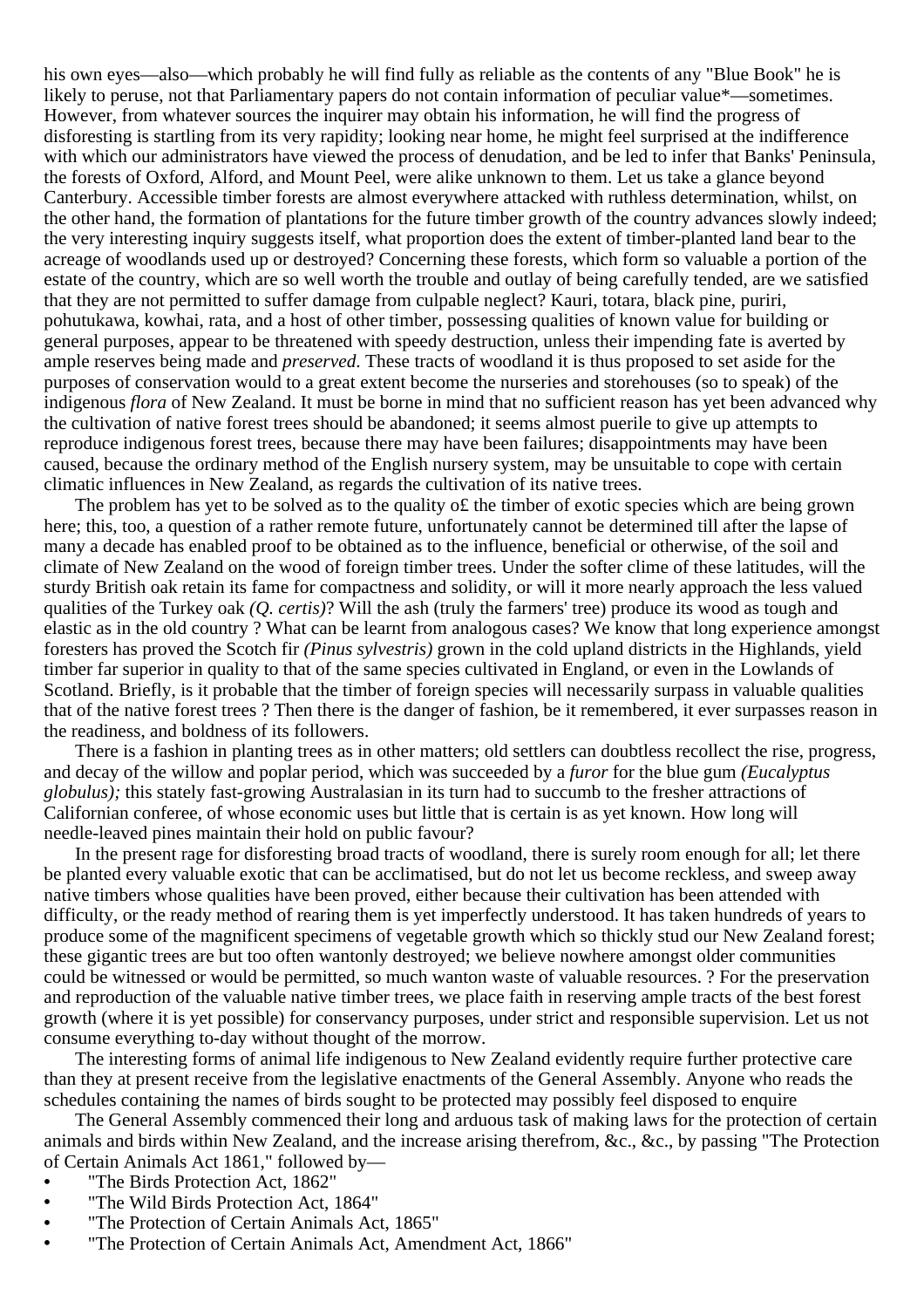- The Protection of Animals Act, 1867"<br>• The Protection of Animals Act, Amend
- **•** The Protection of Animals Act, Amendment Act, 1868"
- **•** "The Protection of Animals Act, 1872"
- **•** "The Protection of Animals Act, 1873"
- **•** "The Protection of Animals Act, Amendment Act, 1875."

It is rather singular that in the list of the protected birds the names of those the are of the very greatest value to farmers, have been entirely omitted.

why or on what principle those favoured names were enrolled as to be special objects of legislative care, whilst those of so many other species, with apparently equal claims to consideration, were left to take their chance in the close struggle for life. Native birds have to contend against the effects of the changes which colonisation has wrought in the aspect of the country, the substitution of the occupations, sports, and customs of Europeans for those of the aboriginal inhabitants. The regular farming system of the European over a wide extent of country, must be far less friendly to bird life than was the comparatively cramped cultivations of the Maoris, their patches of ground exhausted after a certain amount of cropping, were again suffered to throw up a rank wilderness of untouched vegetation. Birds were killed for food rather than sport, though no doubt the successful hunter marked his triumphs by wearing some of the spoils of plumage; a custom at first adopted perhaps as a modest and concise method of announcing the result of a wearisome but successful chase. Pray allow the space of a line or two in which to deplore the ignorance of these wild children of the forest, to lament that in the depth of their heathenness they lost so much of the luxuries of civilisation. Even in the taking of animal life to satisfy their food cravings, they exhibited their savagery, for unknown to them was the art of the taxidermist, in whose skilful hands the pliant wire, covered with flaxen tow, causes birds to posture in strange attitudes, with limbs arrayed sometimes in colours as fanciful as proud Malvolio's hose. Alas, they knew not of the wondrous simulation of life derived from glittering eyes of glass, the rich variety of expression; they dreamed not that the joyous mokomoko, with its rippling peals of song, would ever bewilder their descendants by appearing in the forest glades with irides beaming with deepest red, whilst from his life-like pose on his scientific perch, he probably gazes at the shuddering onlooker "with eyes of heavenly blue." The efforts of some taxidermists show as lavish an employment of pigments and powder as a modern Venus, made beautiful for ever, when rising from the hands of a Madame Rachael; in one well-known collection of these garments of the dead, a pair of pukekos bear on their heads glistening knobs of sealing-wax that would perhaps suffice to secure inviolability for half a dozen bank parcels. All, the heathen Maori never realised these joys. Under our *régime*, we find sportsmen, dealers, and collectors, all more or less exacting in their requisitions of the life of our native *fauna*. Sportsmen, one is bound to say, are usually conscientiously punctilious in observing certain rules as to proper times and seasons in which their sport may be pursued, they fairly recognise breeding seasons; but their improved weapons of precision must' tell heavily against the escape of their feathered game. Bird dealers, agents, and collectors for museums, are not as a rule troubled with any scruples as to times and seasons in which their spoils may be obtained; winter and summer plumage, sexual distinctions, immature and adult forms, are each in their several states attractive to collectors. You are not expected to speak out on this subject of bird slaughter, you are numbered with the Philistines if you murmur at wounding and maiming in the interests of museums; mortal offence was said to have been given by an indiscreet individual who recorded the fact that one collector alone had killed and disposed of above two thousand specimens of the harmless kiwi.

Biologists have made New Zealand a special province on account of some of its very peculiar forms of life; this in itself stimulates the anxious local collector, who trades on his spoils with European and American museums. It will not redound to our credit if we suffer the indigenous *fauna* to be exterminated without some further efforts for its preservation. It is offered as a suggestion that considerable areas of land might be set aside and held under tapu as to dog and gun; out of nearly seventy million of acres, a block here and there might be reserved for this special purpose. There is, for instance, Resolution Isle, amongst the sounds to the S. W. of this Island, favourably situated for the purpose; it is out of the track of settlement at present, visited but now and then by a band of wandering sealers. It might be proclaimed as a park or domain where animals should not be molested under any pretence whatever, in fact it should truly be a camp of refuge. Some of the small! islets off the N. E. coast of the North Island might be similarly dealt with. Of course it will be said there are difficulties in the way, collectors will be specially attracted to these spots, when so proclaimed; but, it is added, how are the quarantine grounds protected from intrusion?

In strongly advocating the policy of conservancy, it only remains to say that it is now ten years since the writer had the honour of introducing to the General Assembly the subject of forest conservation; that the reservation of Resolution Island for the purpose indicated was suggested in a series of papers on natural history which appeared in an English periodical, and was subsequently reprinted here.

It is firmly believed that the proposals contained in this article, if carried out, will show from year to year that without risk or loss much public benefit can be drawn from the establishment of national domains.